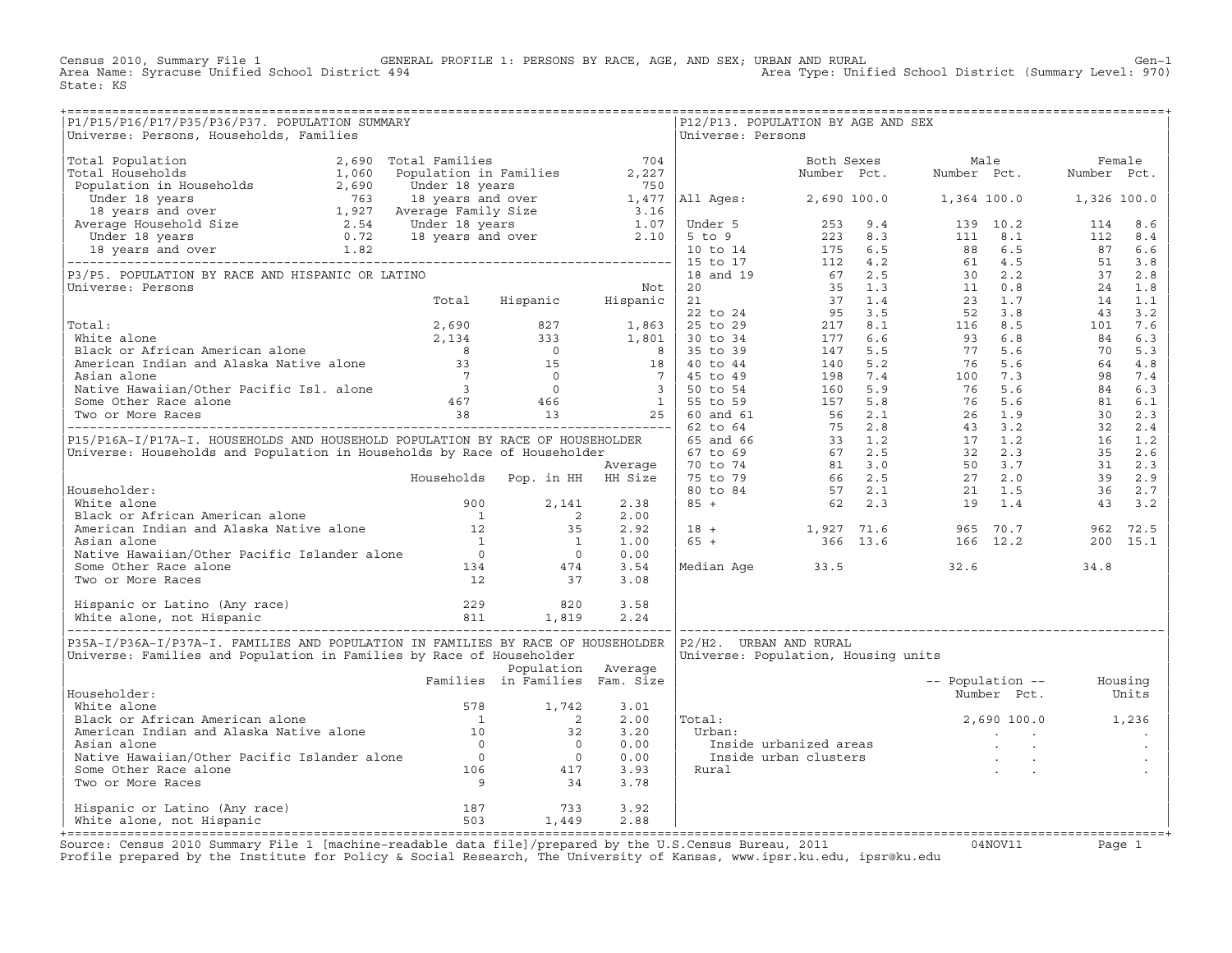Census 2010, Summary File 1 GENERAL PROFILE 2: HOUSEHOLDS & FAMILIES BY TYPE; HOUSEHOLD RELATIONSHIP BY AGE GEN<br>Area Name: Syracuse Unified School District 494 area Type: Unified School District (Summary Level: 970) Area Type: Unified School District (Summary Level: 970) State: KS

| P38/P39. FAMILY TYPE BY PRESENCE AND AGE OF OWN                                                                                                                                                                                                                                 |                          | P20. HOUSEHOLDS BY PRESENCE OF PEOPLE UNDER 18 BY                                                                                                                                                                                                  |                   |          | P31. RELATIONSHIP BY HOUSEHOLD TYPE                                                   |                                       |                                            |
|---------------------------------------------------------------------------------------------------------------------------------------------------------------------------------------------------------------------------------------------------------------------------------|--------------------------|----------------------------------------------------------------------------------------------------------------------------------------------------------------------------------------------------------------------------------------------------|-------------------|----------|---------------------------------------------------------------------------------------|---------------------------------------|--------------------------------------------|
| AND RELATED CHILDREN (*)                                                                                                                                                                                                                                                        |                          | HOUSEHOLD TYPE BY AGE OF PEOPLE UNDER 18 (*)                                                                                                                                                                                                       |                   |          |                                                                                       | FOR THE POPULATION UNDER 18 (*)       |                                            |
| Universe: Families                                                                                                                                                                                                                                                              |                          | Universe: Households                                                                                                                                                                                                                               |                   |          | Universe: Persons under 18                                                            |                                       |                                            |
|                                                                                                                                                                                                                                                                                 | Presence Presence        |                                                                                                                                                                                                                                                    |                   |          |                                                                                       |                                       |                                            |
|                                                                                                                                                                                                                                                                                 | of Own of Related Total: |                                                                                                                                                                                                                                                    | $1,060$ $ Total:$ |          |                                                                                       |                                       | 763                                        |
|                                                                                                                                                                                                                                                                                 | Children Children        |                                                                                                                                                                                                                                                    |                   |          |                                                                                       |                                       | 763                                        |
|                                                                                                                                                                                                                                                                                 |                          |                                                                                                                                                                                                                                                    |                   |          |                                                                                       |                                       | $\overline{\mathbf{1}}$<br>750             |
| Total Families:                                                                                                                                                                                                                                                                 |                          |                                                                                                                                                                                                                                                    |                   |          |                                                                                       |                                       | 715                                        |
|                                                                                                                                                                                                                                                                                 |                          |                                                                                                                                                                                                                                                    |                   |          |                                                                                       |                                       | 575                                        |
|                                                                                                                                                                                                                                                                                 |                          |                                                                                                                                                                                                                                                    |                   |          |                                                                                       |                                       |                                            |
|                                                                                                                                                                                                                                                                                 |                          |                                                                                                                                                                                                                                                    |                   |          |                                                                                       |                                       | 140                                        |
|                                                                                                                                                                                                                                                                                 |                          |                                                                                                                                                                                                                                                    |                   |          |                                                                                       |                                       | 34                                         |
| Total Families: 704<br>Husband-wife families: 577<br>Children under 18: 281<br>Under 6 only 66<br>72<br>Under 6 and 6 to 17<br>6 72<br>6 72<br>6 72<br>6 72<br>6 72<br>6 72<br>6 72<br>6 72<br>6 72<br>6 72<br>6 72<br>6 72<br>6 72<br>6 72<br>6 72<br>6 72<br>6 85<br>6 85<br> |                          |                                                                                                                                                                                                                                                    |                   |          |                                                                                       |                                       | 106                                        |
|                                                                                                                                                                                                                                                                                 |                          |                                                                                                                                                                                                                                                    |                   |          |                                                                                       |                                       | 35                                         |
|                                                                                                                                                                                                                                                                                 |                          |                                                                                                                                                                                                                                                    |                   |          |                                                                                       |                                       | 29                                         |
|                                                                                                                                                                                                                                                                                 |                          |                                                                                                                                                                                                                                                    |                   |          |                                                                                       |                                       | 6                                          |
|                                                                                                                                                                                                                                                                                 |                          |                                                                                                                                                                                                                                                    |                   |          |                                                                                       |                                       | 12                                         |
|                                                                                                                                                                                                                                                                                 |                          |                                                                                                                                                                                                                                                    |                   |          |                                                                                       |                                       |                                            |
|                                                                                                                                                                                                                                                                                 |                          |                                                                                                                                                                                                                                                    |                   |          |                                                                                       |                                       | $\circ$                                    |
|                                                                                                                                                                                                                                                                                 |                          |                                                                                                                                                                                                                                                    |                   |          |                                                                                       |                                       | $\mathbf 0$                                |
|                                                                                                                                                                                                                                                                                 |                          |                                                                                                                                                                                                                                                    |                   |          |                                                                                       |                                       | $\Omega$                                   |
|                                                                                                                                                                                                                                                                                 |                          |                                                                                                                                                                                                                                                    |                   |          |                                                                                       |                                       |                                            |
|                                                                                                                                                                                                                                                                                 |                          |                                                                                                                                                                                                                                                    |                   | $\Omega$ |                                                                                       |                                       |                                            |
|                                                                                                                                                                                                                                                                                 |                          |                                                                                                                                                                                                                                                    | $\bigcap$         |          |                                                                                       |                                       |                                            |
|                                                                                                                                                                                                                                                                                 |                          |                                                                                                                                                                                                                                                    |                   |          | 3  * Responses of "same-sex spouse" were<br>1   edited during processing to "warened" |                                       |                                            |
|                                                                                                                                                                                                                                                                                 |                          |                                                                                                                                                                                                                                                    |                   |          | edited during processing to "unmarried                                                |                                       |                                            |
|                                                                                                                                                                                                                                                                                 |                          |                                                                                                                                                                                                                                                    | $\overline{0}$    |          | partner".                                                                             |                                       |                                            |
|                                                                                                                                                                                                                                                                                 |                          | male householder:<br>Under 6 years only<br>Under 6 years and 6 to 17 years<br>6 to 17 years only<br>Female householder:<br>Under 6 years only<br>Under 6 years and 6 to 17<br>6 to 17                                                              | $\overline{0}$    |          |                                                                                       |                                       |                                            |
|                                                                                                                                                                                                                                                                                 |                          | 6 to 17 years only                                                                                                                                                                                                                                 | $\overline{1}$    |          | P41. AGE OF GRANDCHILDREN UNDER 18 YEARS                                              |                                       |                                            |
| P19. HOUSEHOLD SIZE, HOUSEHOLD TYPE, AND PRESENCE                                                                                                                                                                                                                               |                          | P41. AGE OF GRANDCHILDREN UNDER 18 YEARS<br>Households with no people under 18: [673 ] [673 ] [10] Households: [673 ] Family households: [71] Family households:                                                                                   |                   |          |                                                                                       | LIVING WITH A GRANDPARENT HOUSEHOLDER |                                            |
| OF OWN CHILDREN (*)                                                                                                                                                                                                                                                             |                          |                                                                                                                                                                                                                                                    |                   |          |                                                                                       |                                       |                                            |
| Universe: Households                                                                                                                                                                                                                                                            |                          |                                                                                                                                                                                                                                                    |                   |          |                                                                                       | with a grandparent householder        |                                            |
|                                                                                                                                                                                                                                                                                 |                          | useholds with no people<br>Family households:<br>Husband-wife families:<br>Other families, no spouse present:<br>Male householder<br>Female households:<br>Male householder<br>Male householder<br>Female householder<br>Female householder<br>Fem |                   |          |                                                                                       |                                       |                                            |
| Total:                                                                                                                                                                                                                                                                          | 1,060                    |                                                                                                                                                                                                                                                    |                   |          |                                                                                       |                                       | 29                                         |
| 1-person households:                                                                                                                                                                                                                                                            | 311                      |                                                                                                                                                                                                                                                    |                   |          |                                                                                       |                                       | $\overline{9}$                             |
| Male householder                                                                                                                                                                                                                                                                | 144                      |                                                                                                                                                                                                                                                    |                   |          |                                                                                       |                                       |                                            |
| Female householder                                                                                                                                                                                                                                                              | 167                      |                                                                                                                                                                                                                                                    |                   |          |                                                                                       |                                       | $\begin{array}{c} 5 \\ 2 \\ 5 \end{array}$ |
|                                                                                                                                                                                                                                                                                 |                          |                                                                                                                                                                                                                                                    |                   |          |                                                                                       |                                       |                                            |
| 2-or-more-person households:                                                                                                                                                                                                                                                    | 749                      |                                                                                                                                                                                                                                                    |                   |          |                                                                                       |                                       | 8                                          |
| Family households:<br>:<br>Husband-wife families:<br>With own children under 18<br>No own children under 18<br>Other families, no spouse present:<br>No other families, no spouse present:                                                                                      | 704                      |                                                                                                                                                                                                                                                    |                   |          |                                                                                       |                                       |                                            |
|                                                                                                                                                                                                                                                                                 | 577                      |                                                                                                                                                                                                                                                    |                   |          |                                                                                       |                                       |                                            |
|                                                                                                                                                                                                                                                                                 |                          | 281   P40. OWN CHILDREN UNDER 18 YEARS BY FAMILY TYPE AND AGE $(*)$                                                                                                                                                                                |                   |          |                                                                                       |                                       |                                            |
|                                                                                                                                                                                                                                                                                 |                          | 296   Universe: Own Children Under 18 Years                                                                                                                                                                                                        |                   |          |                                                                                       |                                       |                                            |
|                                                                                                                                                                                                                                                                                 | 127                      |                                                                                                                                                                                                                                                    |                   |          | In Male                                                                               | In Female                             |                                            |
| Male householder:                                                                                                                                                                                                                                                               | 45                       |                                                                                                                                                                                                                                                    |                   |          | In Husband Pct. Householder Pct.                                                      | Householder Pct.                      |                                            |
|                                                                                                                                                                                                                                                                                 |                          |                                                                                                                                                                                                                                                    |                   |          | -Wife of Monte of No Husband of Total Families Tot. Families Tot. Families Tot.       |                                       |                                            |
| Male Housenburg<br>With own children under 18<br>No own children under 18<br>Female householder: 82                                                                                                                                                                             |                          |                                                                                                                                                                                                                                                    |                   |          |                                                                                       |                                       |                                            |
| Female householder:                                                                                                                                                                                                                                                             |                          |                                                                                                                                                                                                                                                    |                   |          |                                                                                       |                                       |                                            |
|                                                                                                                                                                                                                                                                                 |                          |                                                                                                                                                                                                                                                    |                   |          |                                                                                       |                                       |                                            |
|                                                                                                                                                                                                                                                                                 |                          |                                                                                                                                                                                                                                                    |                   |          |                                                                                       |                                       |                                            |
|                                                                                                                                                                                                                                                                                 |                          |                                                                                                                                                                                                                                                    |                   |          |                                                                                       |                                       |                                            |
|                                                                                                                                                                                                                                                                                 |                          |                                                                                                                                                                                                                                                    |                   |          |                                                                                       |                                       |                                            |
| Female householder:<br>With own children under 18<br>No own children under 18<br>No own children under 18<br>No own children under 18<br>25<br>Nonfamily households:<br>Male households:<br>Male householder<br>25<br>Male householder<br>249<br>29<br>                         |                          |                                                                                                                                                                                                                                                    |                   |          |                                                                                       |                                       |                                            |
|                                                                                                                                                                                                                                                                                 |                          |                                                                                                                                                                                                                                                    |                   |          |                                                                                       |                                       |                                            |

+===================================================================================================================================================+Source: Census 2010 Summary File 1 [machine−readable data file]/prepared by the U.S.Census Bureau, 2011 04NOV11 Page 2 Profile prepared by the Institute for Policy & Social Research, The University of Kansas, www.ipsr.ku.edu, ipsr@ku.edu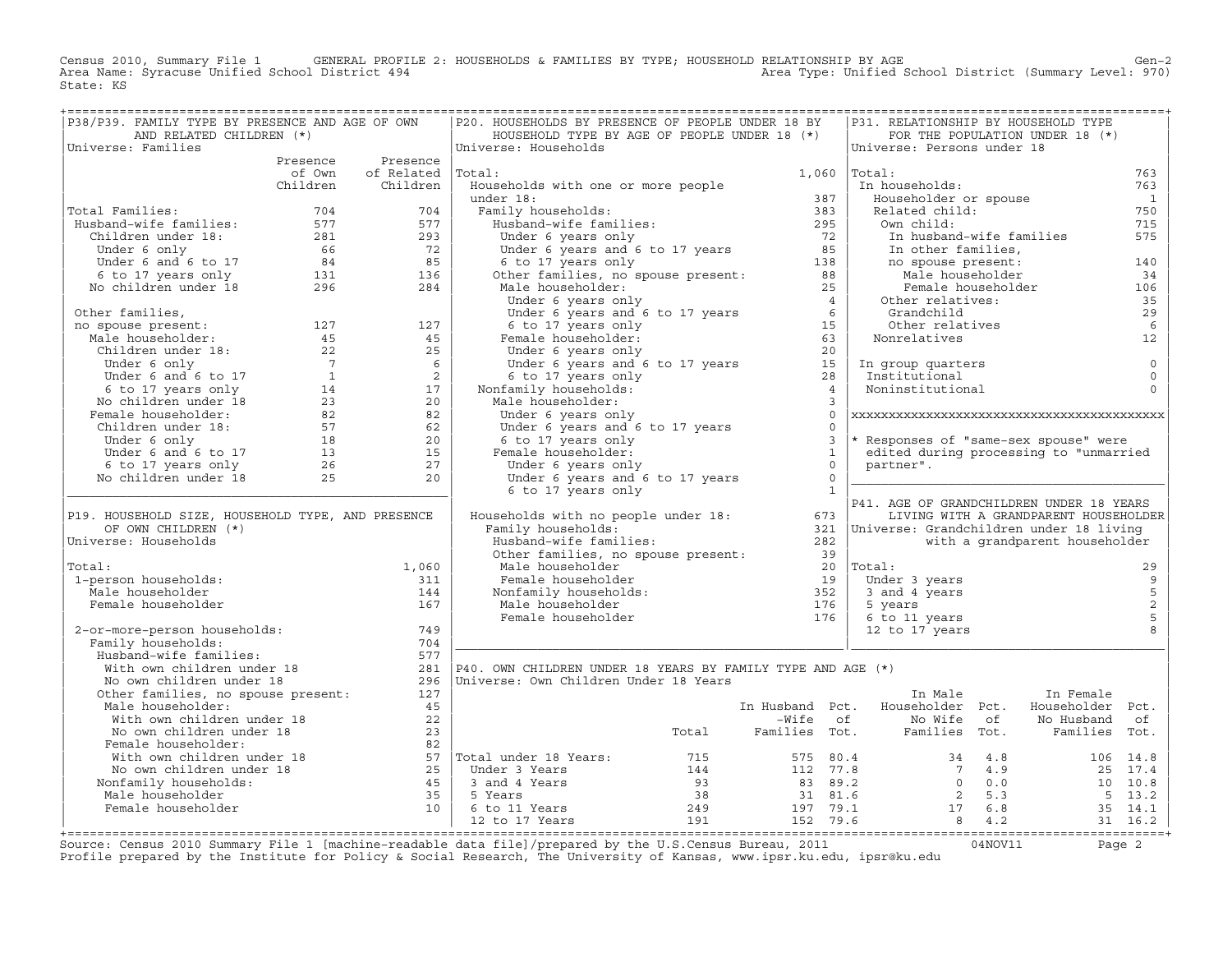Census 2010, Summary File 1 GENERAL PROFILE 3: POPULATION UNDER 20; RELATIONSHIP BY AGE (UNDER 18) Gen−3<br>Area Name: Syracuse Unified School District 494 Area Type: Unified School District (Summary Level: 970) State: KS

|                                     |            |           | P14. SEX BY AGE FOR THE POPULATION UNDER 20 YEARS |             |           | P21. HOUSEHOLDS BY AGE OF HOUSEHOLDER BY HOUSEHOLD TYPE BY PRESENCE OF      |                     |          |                         |
|-------------------------------------|------------|-----------|---------------------------------------------------|-------------|-----------|-----------------------------------------------------------------------------|---------------------|----------|-------------------------|
| Universe: Population Under 20 Years |            |           |                                                   |             |           | RELATED CHILDREN (*)                                                        |                     |          |                         |
|                                     |            |           |                                                   |             |           | Universe: Households                                                        |                     |          |                         |
|                                     | Total Pct. |           | Male Pct.                                         | Female Pct. |           |                                                                             | Total<br>Households |          | Householder Householder |
| Total:                              |            | 830 100.0 | 429 100.0                                         |             | 401 100.0 |                                                                             |                     | 15 to 64 | 65 and Over             |
|                                     |            |           |                                                   |             |           |                                                                             |                     |          |                         |
| Under 1                             | 57         | 6.9       | 30                                                | 27<br>7.0   | 6.7       | Total:                                                                      | 1,060               | 794      | 266                     |
| 1 year                              | 56         | 6.7       | 29                                                | 6.8<br>27   | 6.7       | Family households:                                                          | 704                 | 582      | 122                     |
| 2 years                             | 40         | 4.8       | 19                                                | 21<br>4.4   | 5.2       | Husband-wife families:                                                      | 577                 | 471      | 106                     |
| 3 years                             | 52         | 6.3       | 35                                                | 17<br>8.2   | 4.2       | With related children under 18                                              | 293                 | 293      |                         |
| 4 years                             | 48         | 5.8       | 26                                                | 22<br>6.1   | 5.5       | No related children under 18                                                | 284                 | 178      | 106                     |
| 5 years                             | 41         | 4.9       | 22                                                | 19<br>5.1   | 4.7       | Other families, no spouse present:                                          | 127                 | 111      | 16                      |
| 6 years                             | 50         | 6.0       | 18                                                | 32<br>4.2   | 8.0       | Male householder:                                                           | 45                  | 41       |                         |
| 7 years                             | 33         | 4.0       | 20                                                | 13<br>4.7   | 3.2       | With related children under 18                                              | 25                  | 24       |                         |
| 8 years                             | 48         | 5.8       | 28                                                | 20<br>6.5   | 5.0       | No related children under 18                                                | 20                  | 17       |                         |
| 9 years                             | 51         | 6.1       | 23                                                | 28<br>5.4   | 7.0       | Female householder:                                                         | 82                  | 70       | 12                      |
| 10 years                            | 42         | 5.1       | 22                                                | 20<br>5.1   | 5.0       | With related children under 18                                              | 62                  | 60       |                         |
| 11 years                            | 37         | 4.5       | 20                                                | 17<br>4.7   | 4.2       | No related children under 18                                                | 20                  | 10       | 10                      |
| 12 years                            | 38         | 4.6       | 16                                                | 22<br>3.7   | 5.5       |                                                                             |                     |          |                         |
| 13 years                            | 33         | 4.0       | 17                                                | 16<br>4.0   | 4.0       | Nonfamily households:                                                       | 356                 | 212      | 144                     |
| 14 years                            | 25         | 3.0       | 13                                                | 12<br>3.0   | 3.0       | Householder living alone                                                    | 311                 | 174      | 137                     |
| 15 years                            | 34         | 4.1       | 25                                                | 9<br>5.8    | 2.2       | Householder not living alone                                                | 45                  | 38       |                         |
| 16 years                            | 36         | 4.3       | 14                                                | 3.3<br>22   | 5.5       |                                                                             |                     |          |                         |
| 17 years                            | 42         | 5.1       | 22                                                | 20<br>5.1   | 5.0       | * Same-sex couple households are included in the family households category |                     |          |                         |
| 18 years                            | 49         | 5.9       | 22                                                | 27<br>5.1   | 6.7       | if there is at least one additional person related to the householder       |                     |          |                         |
| 19 years                            | 18         | 2.2       | 8                                                 | 10<br>1.9   | 2.5       | by birth or adoption. Same-sex couple households with no relatives of the   |                     |          |                         |
|                                     |            |           |                                                   |             |           | householder present are tabulated in nonfamily households. Responses of     |                     |          |                         |
|                                     |            |           |                                                   |             |           | "same-sex spouse" were edited during processing to "unmarried partner."     |                     |          |                         |

| P32. RELATIONSHIP BY AGE FOR THE POPULATION UNDER 18 YEARS (\*\*) | Universe: Population Under 18 Years

|                   |       |                              |             | -----Related Child----- |       |                        |           |                   | ----------Group Quarters--------- |
|-------------------|-------|------------------------------|-------------|-------------------------|-------|------------------------|-----------|-------------------|-----------------------------------|
|                   |       | Excluding Householder/Spouse | Householder |                         | Other |                        |           |                   | Institution- Noninstitution-      |
|                   |       | Total In Households          | or Spouse   | Own Child               |       | Relatives Nonrelatives |           | Total alized Pop. | alized Pop.                       |
| Under 18:         | 762   | 762                          |             | 715                     | 35    | 12                     |           |                   |                                   |
| Under 3           | 153   | 153                          |             | 144                     |       |                        |           |                   |                                   |
| 3 and 4 years     | 100   | 100                          |             | 93                      |       |                        |           |                   |                                   |
| 5 years           | 41    | 41                           |             | 38                      |       |                        |           |                   |                                   |
| 6 to 11 years     | 261   | 261                          |             | 249                     |       |                        |           |                   |                                   |
| 12 and 13 years   | 71    | 71                           |             | 68                      |       |                        |           |                   |                                   |
| 14 years          | 25    | 25                           |             | 24                      |       |                        |           |                   |                                   |
| 15 to 17 years    | 111   | 111                          |             | 99                      |       |                        |           |                   |                                   |
| % Under 3         | 20.1% | 20.1%                        |             | 20.1%                   | 25.7% | 0.0%                   | . 응       | . 응               | . 응                               |
| % 3 and 4 years   | 13.1% | 13.1%                        |             | 13.0%                   | 14.3% | 16.7%                  | $. \circ$ | . ៖               | . 응                               |
| % 5 years         | 5.4%  | 5.4%                         |             | 5.3%                    | 5.7%  | 8.3%                   | . 응       | . 응               | . 응                               |
| % 6 to 11 years   | 34.3% | 34.3%                        |             | 34.8%                   | 20.0% | 41.7%                  | . 응       | . 응               | . 응                               |
| % 12 and 13 years | 9.3%  | 9.3%                         |             | 9.5%                    | 8.6%  | 0.0%                   | . 응       | . ៖               | . 응                               |
| % 14 years        | 3.3%  | 3.3%                         |             | 3.4%                    | 2.9%  | 0.0%                   | . 응       | . 응               | . 응                               |
| % 15 to 17 years  | 14.6% | 14.6%                        |             | 13.8%                   | 22.9% | 33.3%                  |           |                   |                                   |

|\_\_\_\_\_\_\_\_\_\_\_\_\_\_\_\_\_\_\_\_\_\_\_\_\_\_\_\_\_\_\_\_\_\_\_\_\_\_\_\_\_\_\_\_\_\_\_\_\_\_\_\_\_\_\_\_\_\_\_\_\_\_\_\_\_\_\_\_\_\_\_\_\_\_\_\_\_\_\_\_\_\_\_\_\_\_\_\_\_\_\_\_\_\_\_\_\_\_\_\_\_\_\_\_\_\_\_\_\_\_\_\_\_\_\_\_\_\_\_\_\_\_\_\_\_\_\_\_\_\_\_\_\_\_\_\_\_\_\_\_\_\_\_\_\_\_\_| | |

|\*\* "Spouse" represents spouse of the householder. It does not reflect all spouses in a household. Responses of "same−sex spouse" were edited during| processing to "unmarried partner." Nonrelatives include any household member not related to the householder. This includes unmarried partners. +===================================================================================================================================================+ Source: Census 2010 Summary File 1 [machine−readable data file]/prepared by the U.S.Census Bureau, 2011 04NOV11 Page 3 Profile prepared by the Institute for Policy & Social Research, The University of Kansas, www.ipsr.ku.edu, ipsr@ku.edu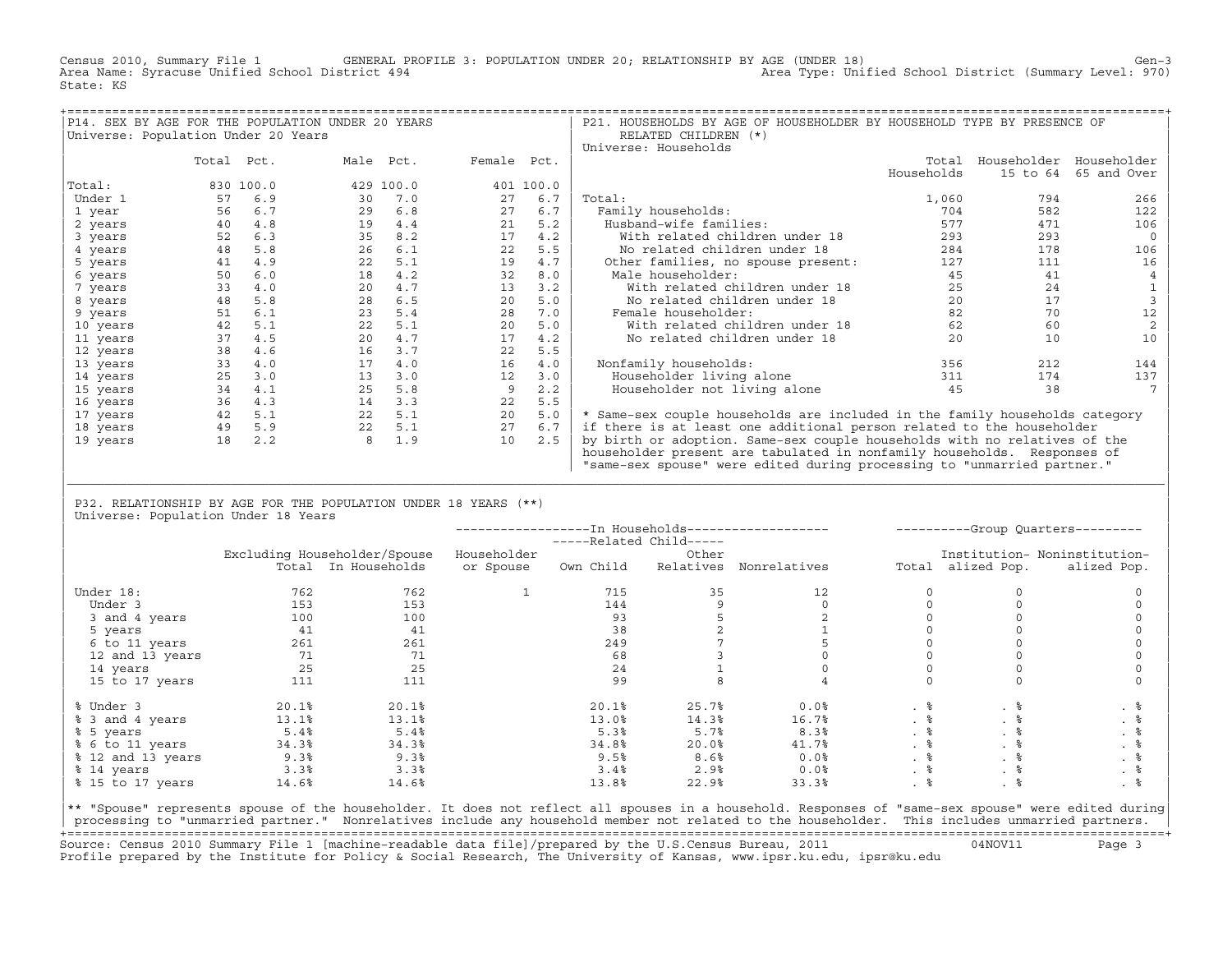Census 2010, Summary File 1 GENERAL PROFILE 4: HOUSEHOLDS & FAMILIES BY TYPE, SIZE, AND AGE OF HOUSEHOLD MEMBERS Gen−4 Area Name: Syracuse Unified School District 494 Area Type: Unified School District (Summary Level: 970) State: KS

+===================================================================================================================================================+

| P29/P34. RELATIONSHIP BY HOUSEHOLD TYPE (*)                             |                 |                      | P28/H13. HOUSEHOLD SIZE BY HOUSEHOLD TYPE (*)                                                                          |                 |             |                                      |           |                |        |
|-------------------------------------------------------------------------|-----------------|----------------------|------------------------------------------------------------------------------------------------------------------------|-----------------|-------------|--------------------------------------|-----------|----------------|--------|
| Universe: Persons                                                       |                 |                      | Universe: Households                                                                                                   |                 |             |                                      |           |                |        |
|                                                                         | Total           | 65 and Over          |                                                                                                                        | Total           |             | Family                               |           | Nonfamily      |        |
|                                                                         |                 | 366                  |                                                                                                                        | Households      | Pct.        | Households                           | Pct.      | Households     | Pct.   |
| Population in households:<br>In family households:                      | 2,690<br>2,279  | 218                  | Total:                                                                                                                 |                 | 1,060 100.0 |                                      | 704 100.0 |                | 100.0  |
| Householder:                                                            | 704             | 122                  | 1-person                                                                                                               | 311             | 29.3        | N/A                                  |           | 356<br>311     | 87.4   |
| Male                                                                    | 549             | 107                  |                                                                                                                        | 313             | 29.5        | 276                                  | 39.2      | 37             | 10.4   |
| Female                                                                  | 155             | 15                   | 2-person<br>3-person                                                                                                   | 173             | 16.3        | 167                                  | 23.7      | 6              | 1.7    |
|                                                                         | 577             | 90                   |                                                                                                                        | 137             | 12.9        | 135                                  | 19.2      | 2              | 0.6    |
| Spouse<br>Parent                                                        | $5^{\circ}$     | 2                    | 4-person                                                                                                               | 82              | 7.7         | 82                                   | 11.6      | $\Omega$       | 0.0    |
|                                                                         |                 | 5                    | 5-person                                                                                                               |                 |             |                                      |           | $\Omega$       |        |
| Parent-in-law                                                           | 797             | 2                    | 6-person                                                                                                               | 34<br>10        | 3.2<br>0.9  | 34<br>10                             | 4.8       | $\Omega$       | 0.0    |
| Biological child                                                        |                 |                      | 7-or-more person                                                                                                       |                 |             |                                      | 1.4       |                | 0.0    |
| Adopted child                                                           | 22              |                      |                                                                                                                        |                 |             |                                      |           |                |        |
| Stepchild                                                               | 39              |                      |                                                                                                                        |                 |             |                                      |           |                |        |
| Grandchild                                                              | 32              |                      | P24/P25/P26. HOUSEHOLDS BY PRESENCE OF PEOPLE (60/65/75) YEARS AND OVER, HOUSEHOLD SIZE                                |                 |             |                                      |           |                |        |
| Brother or sister                                                       | 18              |                      | AND HOUSEHOLD TYPE (*)                                                                                                 |                 |             |                                      |           |                |        |
| Son-in-law/daughter-in-law                                              | $\overline{4}$  |                      | Universe: Households (Total: 1,060)                                                                                    |                 |             |                                      |           |                |        |
| Other relatives                                                         | 24              | 2                    |                                                                                                                        |                 | Pct.        |                                      | Pct.      |                | Pct.   |
| Nonrelatives                                                            | 52              | $\Omega$             |                                                                                                                        |                 | of          |                                      | of        |                | оf     |
|                                                                         |                 |                      |                                                                                                                        | 60+ Years Total |             | 65+ Years Total                      |           | 75+ Years      | Total  |
| In nonfamily households:                                                | 411             | 148                  | Households with one or more                                                                                            |                 |             |                                      |           |                |        |
| Male householder:                                                       | 179             | 48                   | people $60/65/75$ years & over:                                                                                        | 359             | 33.9        | 279                                  | 26.3      | 156            | 14.7   |
| Living alone                                                            | 144             | 43                   | 1-person households                                                                                                    | 153             |             | 137                                  |           | 95             |        |
| Not living alone                                                        | 35              | 5                    | 2-or-more person households:                                                                                           | 206             |             | 142                                  |           | 61             |        |
| Female householder:                                                     | 177             | 96                   | Family households                                                                                                      | 195             |             | 134                                  |           | 57             |        |
| Living alone                                                            | 167             | 94                   | Nonfamily households                                                                                                   | 11              |             | 8                                    |           | $\overline{4}$ |        |
| Not living alone                                                        | 10              | $\overline{c}$       |                                                                                                                        |                 |             |                                      |           |                |        |
| Nonrelatives                                                            | 55              | $\overline{4}$       | Households with no people                                                                                              |                 |             |                                      |           |                |        |
|                                                                         |                 |                      | $60/65/75$ years & over:                                                                                               | 701             | 66.1        | 781                                  | 73.7      | 904            | 85.3   |
| Pop. in group quarters:                                                 |                 | $\Omega$<br>$\circ$  | 1-person households                                                                                                    | 158             |             | 174                                  |           | 216            |        |
| Institutional                                                           |                 | $\Omega$<br>$\circ$  | 2-or-more person households:                                                                                           | 543             |             | 607                                  |           | 688            |        |
| Noninstitutional                                                        |                 | $\Omega$<br>$\Omega$ | Family households                                                                                                      | 509             |             | 570                                  |           | 647            |        |
|                                                                         |                 |                      | Nonfamily households                                                                                                   | 34              |             | 37                                   |           | 41             |        |
|                                                                         |                 |                      |                                                                                                                        |                 |             |                                      |           |                |        |
| P22. HOUSEHOLD TYPE BY AGE OF HOUSEHOLDER (*)                           |                 |                      | P23. HOUSEHOLDS BY PRESENCE OF PEOPLE 60 YEARS                                                                         |                 |             | P27. PRESENCE OF NONRELATIVES (*)    |           |                |        |
| Universe: Households                                                    |                 |                      | AND OVER BY HOUSEHOLD TYPE (*)                                                                                         |                 |             | Universe: Households                 |           |                |        |
|                                                                         |                 |                      | Universe: Households                                                                                                   |                 |             |                                      |           |                |        |
|                                                                         | Family          | Nonfamily            | With One or                                                                                                            |                 | With No     | Total:                               |           |                | 1,060  |
| Householder Age:                                                        | Households      | Households           | More People                                                                                                            |                 | People      | Households with one or               |           |                |        |
|                                                                         |                 |                      | 60+ Years                                                                                                              | 60+ Years       |             | more nonrelatives                    |           |                | 88     |
| 15 to 24                                                                | 32              | 20                   |                                                                                                                        |                 |             | Households with no                   |           |                |        |
| 25 to 34                                                                | 165             | 46                   | Total:                                                                                                                 | 359             | 701         | nonrelatives                         |           |                | 972    |
| 35 to 44                                                                | 127             | 28                   | Family households:                                                                                                     | 195             | 509         |                                      |           |                |        |
| 45 to 54                                                                | 135             | 68                   | Husband-wife families                                                                                                  | 167             | 410         |                                      |           |                |        |
| 55 to 59                                                                | 64              | 33                   | Other families,                                                                                                        |                 |             |                                      |           |                |        |
| 60 to 64                                                                | 59              | 17                   | no spouse present:                                                                                                     | 28              | 99          | PCT14. PRESENCE OF MULTIGENERATIONAL |           |                |        |
| 65 to 74                                                                | 74              | 46                   | Male householder                                                                                                       | 11              | 34          | HOUSEHOLDS                           |           |                |        |
| 75 to 84                                                                | 41              | 51                   | Female householder                                                                                                     | 17              | 65          | Universe: Households                 |           |                |        |
| $85 +$                                                                  | $7\phantom{.0}$ | 47                   | Nonfamily households                                                                                                   | 164             | 192         |                                      |           |                |        |
|                                                                         |                 |                      |                                                                                                                        |                 |             | Total:                               |           |                | 1,060  |
|                                                                         |                 |                      | * Same-sex couple households are included in the family households category if there is at least one                   |                 |             | Household has three                  |           |                |        |
|                                                                         |                 |                      | additional person related to the householder by birth or adoption. Same-sex couple couple households                   |                 |             | or more generations                  |           |                | 24     |
|                                                                         |                 |                      | with no relatives of the householder present are tabulated in nonfamily households. Responses of                       |                 |             | Household does not have              |           |                |        |
| "same-sex spouse" were edited during processing to "unmarried partner." |                 |                      |                                                                                                                        |                 |             | three or more generations            |           |                | 1,036  |
|                                                                         |                 |                      |                                                                                                                        |                 |             |                                      |           |                |        |
|                                                                         |                 |                      | Source: Census 2010 Summary File 1 [machine-readable data file]/prepared by the U.S.Census Bureau, 2011                |                 |             |                                      | 04NOV11   |                | Page 4 |
|                                                                         |                 |                      | Profile prepared by the Institute for Policy & Social Research, The University of Kansas, www.ipsr.ku.edu, ipsr@ku.edu |                 |             |                                      |           |                |        |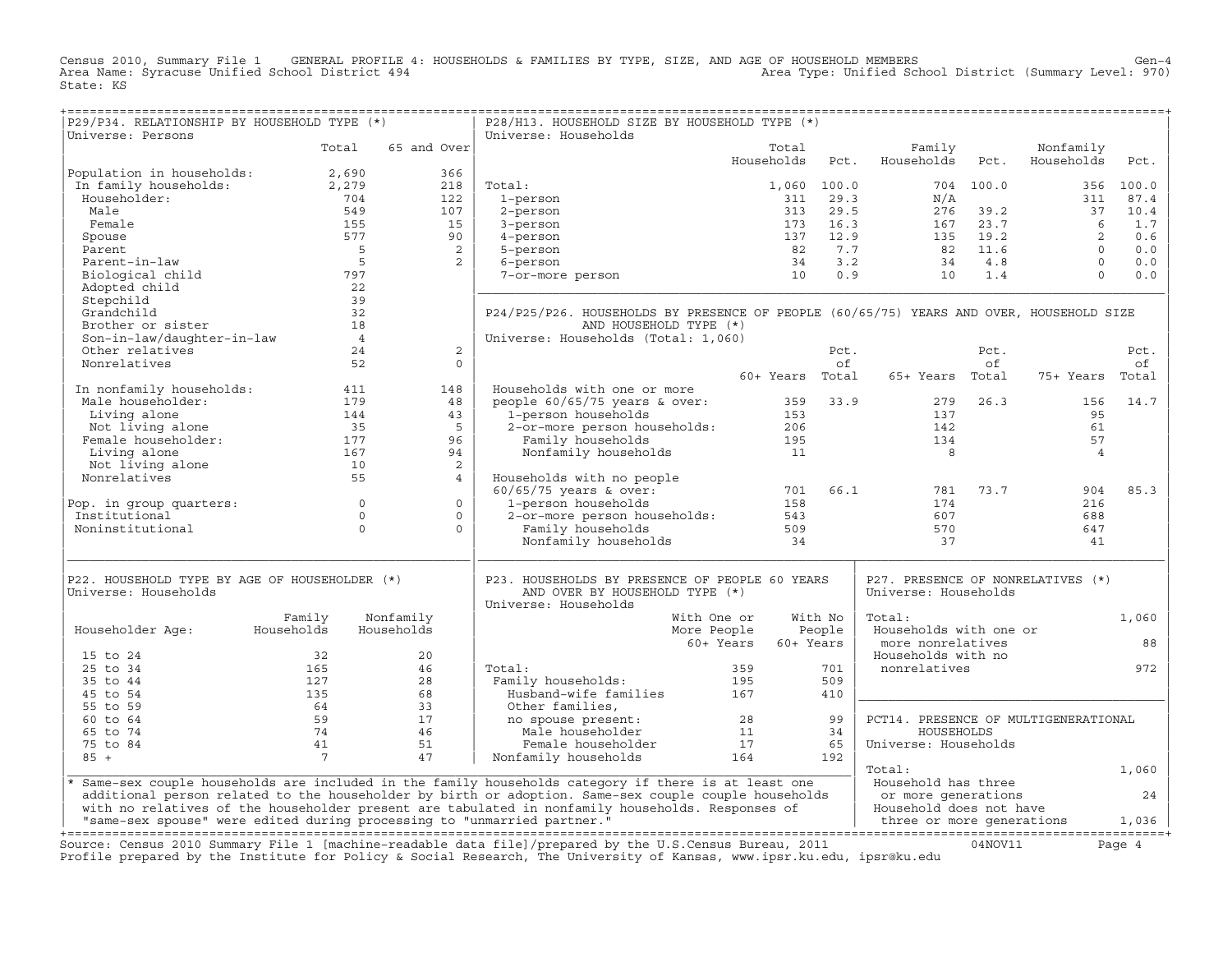Census 2010, Summary File 1 GENERAL PROFILE 5: HUSBAND−WIFE AND UNMARRIED−PARTNER HOUSEHOLDS Gen−5 Area Name: Syracuse Unified School District 494 Area Type: Unified School District (Summary Level: 970) State: KS

| PCT15. HUSBAND-WIFE AND UNMARRIED-PARTNER HOUSEHOLDS BY SEX                                                                                                                                                                                |             | PCT17. PRESENCE OF UNMARRIED PARTNER OF HOUSEHOLDER BY HOUSEHOLD TYPE                                                                                                                                                                     |                                            |           |                          |
|--------------------------------------------------------------------------------------------------------------------------------------------------------------------------------------------------------------------------------------------|-------------|-------------------------------------------------------------------------------------------------------------------------------------------------------------------------------------------------------------------------------------------|--------------------------------------------|-----------|--------------------------|
| OF PARTNERS BY PRESENCE OF RELATED AND OWN CHILDREN                                                                                                                                                                                        |             | FOR THE POPULATION UNDER 18 YEARS IN HOUSEHOLDS                                                                                                                                                                                           |                                            |           |                          |
| UNDER 18 YEARS (**)                                                                                                                                                                                                                        |             | Universe: Population under 18 years in households (excluding householders,                                                                                                                                                                |                                            |           |                          |
| Universe: Households                                                                                                                                                                                                                       |             | spouses, and unmarried partners) (**)                                                                                                                                                                                                     |                                            |           |                          |
| Total:                                                                                                                                                                                                                                     | 1,060 100.0 | Total:                                                                                                                                                                                                                                    |                                            | 762 100.0 |                          |
| Husband-wife households:                                                                                                                                                                                                                   | 577 54.4    | Unmarried partner of householder present:                                                                                                                                                                                                 | 50                                         |           | 6.6                      |
| Male householder:                                                                                                                                                                                                                          | 504         | In family households:                                                                                                                                                                                                                     |                                            |           | 6.4                      |
|                                                                                                                                                                                                                                            |             |                                                                                                                                                                                                                                           |                                            |           | 0.0                      |
|                                                                                                                                                                                                                                            |             |                                                                                                                                                                                                                                           |                                            |           | 2.8                      |
|                                                                                                                                                                                                                                            |             |                                                                                                                                                                                                                                           |                                            |           | 0.1                      |
|                                                                                                                                                                                                                                            |             |                                                                                                                                                                                                                                           |                                            |           | 3.5                      |
| Female householder:                                                                                                                                                                                                                        |             | In nonfamily households:                                                                                                                                                                                                                  |                                            |           | 0.1                      |
|                                                                                                                                                                                                                                            |             |                                                                                                                                                                                                                                           |                                            |           | 0.0                      |
|                                                                                                                                                                                                                                            |             |                                                                                                                                                                                                                                           |                                            |           | 0.1                      |
|                                                                                                                                                                                                                                            |             |                                                                                                                                                                                                                                           |                                            |           | 0.0                      |
| ale householder: 504<br>With related children under 18 years 245<br>With own children under 18 years 236<br>No own children under 18 years 259<br>No related children under 18 years 259<br>emale householder: 73<br>With related children |             | arried partner of households:<br>n family households:<br>Male householder and male partner<br>Male householder and female partner<br>Female householder and female partner<br>Female householder and male partner<br>Male householder and |                                            |           | 0.0                      |
| No related Children under 18 years<br>Unmarried-partner households:<br>Male householder and male partner:<br>With related children under 18 years<br>With velated children under 18 years<br>No own children under 18 years<br>No own chil |             | No unmarried partner of householder present: 712 93.4<br>In family households: 710 93.2<br>Husband-wife families 595 78.1<br>Male householder, no wife present 24 3.1<br>Female householder, no husband present 91 11.9<br>In nonfamily   |                                            |           |                          |
|                                                                                                                                                                                                                                            |             |                                                                                                                                                                                                                                           |                                            |           |                          |
|                                                                                                                                                                                                                                            |             |                                                                                                                                                                                                                                           |                                            |           |                          |
|                                                                                                                                                                                                                                            |             |                                                                                                                                                                                                                                           |                                            |           |                          |
|                                                                                                                                                                                                                                            |             |                                                                                                                                                                                                                                           |                                            |           |                          |
|                                                                                                                                                                                                                                            |             |                                                                                                                                                                                                                                           |                                            |           |                          |
|                                                                                                                                                                                                                                            |             |                                                                                                                                                                                                                                           |                                            |           |                          |
|                                                                                                                                                                                                                                            |             |                                                                                                                                                                                                                                           |                                            |           |                          |
|                                                                                                                                                                                                                                            |             |                                                                                                                                                                                                                                           |                                            |           |                          |
|                                                                                                                                                                                                                                            |             | PCT16. HOUSEHOLD TYPE BY NUMBER OF PEOPLE UNDER 18 YEARS (EXCLUDING HOUSEHOLDERS,                                                                                                                                                         |                                            |           |                          |
|                                                                                                                                                                                                                                            |             | SPOUSES, AND UNMARRIED PARTNERS (*) (**)                                                                                                                                                                                                  |                                            |           |                          |
|                                                                                                                                                                                                                                            |             | Universe: Households (Total: 1,060)                                                                                                                                                                                                       |                                            |           |                          |
|                                                                                                                                                                                                                                            |             |                                                                                                                                                                                                                                           |                                            |           |                          |
|                                                                                                                                                                                                                                            |             |                                                                                                                                                                                                                                           | $------$ Family Households $------$        |           |                          |
|                                                                                                                                                                                                                                            |             |                                                                                                                                                                                                                                           | Male                                       | Female    |                          |
|                                                                                                                                                                                                                                            |             |                                                                                                                                                                                                                                           | Householder Householder Nonfamily          |           |                          |
|                                                                                                                                                                                                                                            |             |                                                                                                                                                                                                                                           | Husband/Wife No Wife No Husband Households |           |                          |
|                                                                                                                                                                                                                                            |             |                                                                                                                                                                                                                                           |                                            |           |                          |
|                                                                                                                                                                                                                                            |             | Total:                                                                                                                                                                                                                                    |                                            |           | 356                      |
|                                                                                                                                                                                                                                            |             |                                                                                                                                                                                                                                           |                                            |           | 353                      |
|                                                                                                                                                                                                                                            |             |                                                                                                                                                                                                                                           |                                            |           | $\overline{\phantom{a}}$ |
|                                                                                                                                                                                                                                            |             |                                                                                                                                                                                                                                           |                                            |           | $\circ$                  |
| All other households:                                                                                                                                                                                                                      | 427 40.3    |                                                                                                                                                                                                                                           |                                            |           | $\mathbb O$              |
|                                                                                                                                                                                                                                            |             | Total: 577 45 82<br>With no children under 18 282 20 19<br>With one child under 18 106 11 28<br>With two children under 18 101 10 22<br>With three children under 18 67 3 8<br>With four or more children under 18 21 1 5                 |                                            |           | $\mathbf 0$              |
| P33. HOUSEHOLD TYPE FOR THE POPULATION UNDER 18 YEARS IN<br>HOUSEHOLDS (**)<br>Universe: Population under 18 years in households excluding<br>householders, spouses, and unmarried partners                                                |             | * "Families" do not include same-sex married couples even if the marriage was<br>performed in a state issuing marriage certificates for same-sex couples.                                                                                 |                                            |           |                          |
|                                                                                                                                                                                                                                            |             |                                                                                                                                                                                                                                           |                                            |           |                          |
| Total:                                                                                                                                                                                                                                     |             | ** Same-sex couple households are included in the family households category                                                                                                                                                              |                                            |           |                          |
| In family households:                                                                                                                                                                                                                      |             | if there is at least one additional person related to the householder by                                                                                                                                                                  |                                            |           |                          |
|                                                                                                                                                                                                                                            |             | birth or adoption. Same-sex couple households with no relatives of the                                                                                                                                                                    |                                            |           |                          |
|                                                                                                                                                                                                                                            |             | householder present are tabulated in nonfamily households. Responses of                                                                                                                                                                   |                                            |           |                          |
|                                                                                                                                                                                                                                            |             | "same-sex spouse" were edited during processing to "unmarried partner."                                                                                                                                                                   |                                            |           |                          |
| al:<br>n family households:<br>The milies of the milies of the set of the set of the set of the set of the set of the set of the set of the set of the set of the set of the set of the set of the set of the set of the set of th         |             |                                                                                                                                                                                                                                           |                                            |           |                          |
| $3 \t 0.4$<br>In nonfamily households                                                                                                                                                                                                      |             |                                                                                                                                                                                                                                           |                                            |           |                          |

Source: Census 2010 Summary File 1 [machine-readable data file]/prepared by the U.S.Census Bureau, 2011 Page 5<br>Profile prepared by the Institute for Policy & Social Research, The University of Kansas, www.ip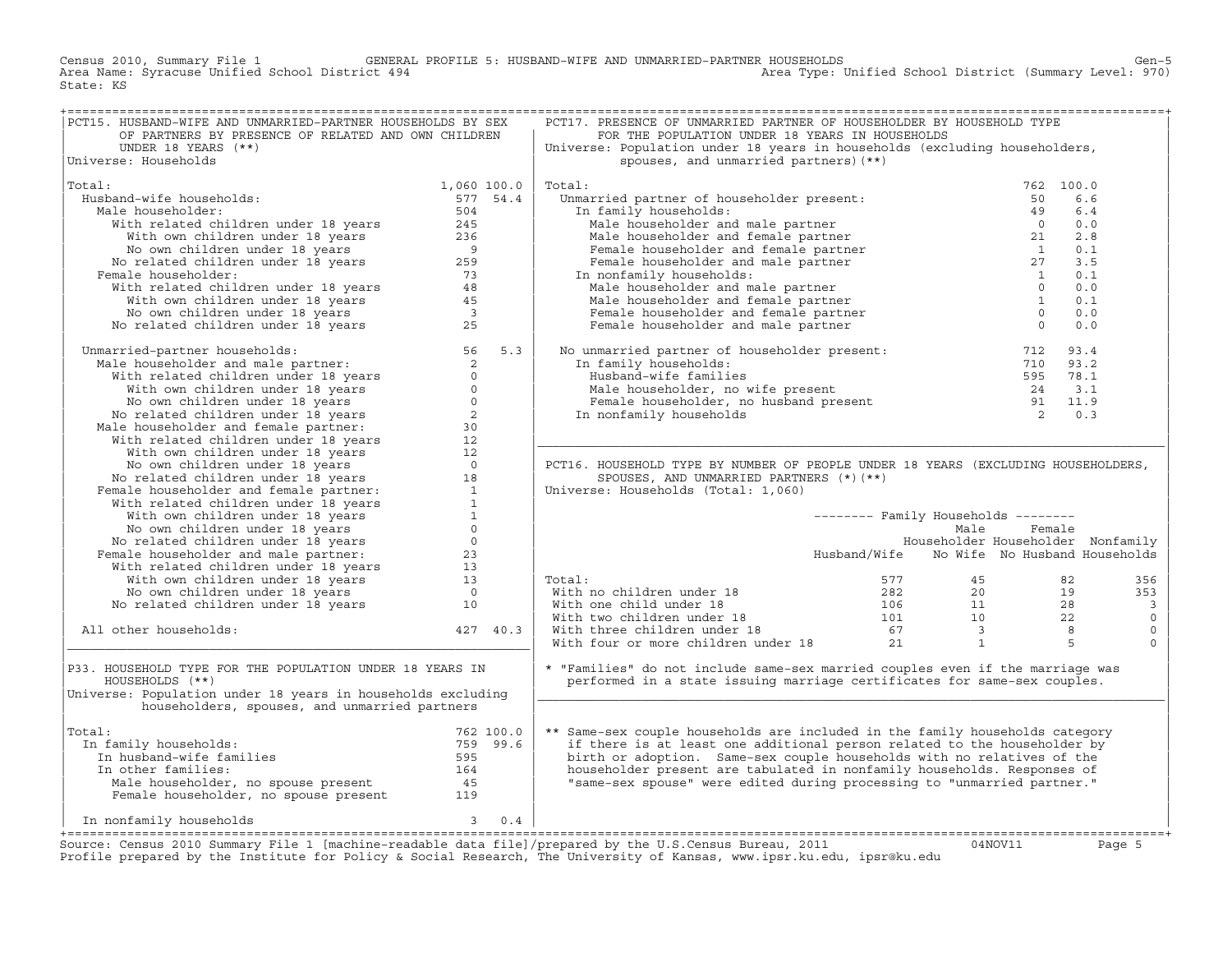Census 2010, Summary File 1 GENERAL PROFILE 6: HOUSING UNIT, TENURE, VACANCY TYPE, HOUSEHOLD SIZE, HOUSEHOLDER RACE/AGE<br>Area Name: Syracuse Unified School District 494 State: KS

| H1/H3/H4/H5/H10/H11/H12. HOUSING UNITS AND HOUSEHOLD POPULATION<br>BY TENURE; VACANCY STATUS BY TYPE                                                                                                                          |                                                              |      |                                                                      |                                                                                                             |                                                                      |    |                                                                                                                                        |            | H13/H16. TENURE BY HOUSEHOLD SIZE<br>Universe: Occupied Housing Units                                                                                                                                                                                                                                         |                               |           |                           |             |
|-------------------------------------------------------------------------------------------------------------------------------------------------------------------------------------------------------------------------------|--------------------------------------------------------------|------|----------------------------------------------------------------------|-------------------------------------------------------------------------------------------------------------|----------------------------------------------------------------------|----|----------------------------------------------------------------------------------------------------------------------------------------|------------|---------------------------------------------------------------------------------------------------------------------------------------------------------------------------------------------------------------------------------------------------------------------------------------------------------------|-------------------------------|-----------|---------------------------|-------------|
| Universe: Housing Units and Population                                                                                                                                                                                        |                                                              |      |                                                                      |                                                                                                             | Average                                                              |    |                                                                                                                                        |            |                                                                                                                                                                                                                                                                                                               | Owner Occupied                |           | Renter Occupied           |             |
|                                                                                                                                                                                                                               | Units Pct.                                                   |      |                                                                      | Population HH Size                                                                                          |                                                                      |    |                                                                                                                                        |            | Total                                                                                                                                                                                                                                                                                                         | Number Pct.                   |           |                           | Number Pct. |
| Total:                                                                                                                                                                                                                        | 1,236 100.0                                                  |      |                                                                      |                                                                                                             |                                                                      |    | Total Occupied Units:                                                                                                                  |            | 1,060                                                                                                                                                                                                                                                                                                         |                               | 743 70.1  |                           | 317 29.9    |
| Occupied:                                                                                                                                                                                                                     | 1,060                                                        | 85.8 |                                                                      | 2,690                                                                                                       | 2.54                                                                 |    | 1-person households                                                                                                                    |            | 311                                                                                                                                                                                                                                                                                                           |                               | 188 60.5  |                           | 123 39.5    |
| )ccupied:<br>Owner occupied:                                                                                                                                                                                                  |                                                              |      |                                                                      | 1,872                                                                                                       | 2.52                                                                 |    |                                                                                                                                        |            |                                                                                                                                                                                                                                                                                                               |                               |           |                           |             |
|                                                                                                                                                                                                                               |                                                              |      |                                                                      |                                                                                                             |                                                                      |    |                                                                                                                                        |            |                                                                                                                                                                                                                                                                                                               |                               |           |                           |             |
|                                                                                                                                                                                                                               |                                                              |      |                                                                      |                                                                                                             |                                                                      |    |                                                                                                                                        |            |                                                                                                                                                                                                                                                                                                               |                               |           |                           |             |
| Renter occupied                                                                                                                                                                                                               |                                                              |      |                                                                      |                                                                                                             | 2.58                                                                 |    |                                                                                                                                        |            |                                                                                                                                                                                                                                                                                                               |                               |           |                           |             |
|                                                                                                                                                                                                                               |                                                              |      |                                                                      | $\begin{array}{c} 1,058 \\ 814 \\ 818 \end{array}$                                                          |                                                                      |    |                                                                                                                                        |            |                                                                                                                                                                                                                                                                                                               |                               |           |                           |             |
| Vacant:                                                                                                                                                                                                                       | 176 14.2                                                     |      |                                                                      |                                                                                                             |                                                                      |    |                                                                                                                                        |            |                                                                                                                                                                                                                                                                                                               |                               |           |                           |             |
| For rent                                                                                                                                                                                                                      | 50 4.0                                                       |      |                                                                      |                                                                                                             |                                                                      |    |                                                                                                                                        |            |                                                                                                                                                                                                                                                                                                               |                               |           |                           |             |
|                                                                                                                                                                                                                               |                                                              |      |                                                                      |                                                                                                             |                                                                      |    |                                                                                                                                        |            |                                                                                                                                                                                                                                                                                                               |                               |           |                           |             |
|                                                                                                                                                                                                                               |                                                              |      |                                                                      |                                                                                                             |                                                                      |    |                                                                                                                                        |            |                                                                                                                                                                                                                                                                                                               |                               |           |                           |             |
| For rent and the set of the set of the set of the set of the set of the set of the set of the set of the set of the set of the set of the set of the set of the set of the set of the set of the set of the set of the set of |                                                              |      |                                                                      |                                                                                                             |                                                                      |    |                                                                                                                                        |            |                                                                                                                                                                                                                                                                                                               |                               |           |                           |             |
| For seasonal, recreational,                                                                                                                                                                                                   |                                                              |      |                                                                      |                                                                                                             |                                                                      |    |                                                                                                                                        |            |                                                                                                                                                                                                                                                                                                               |                               |           |                           |             |
| or occasional use                                                                                                                                                                                                             | 16                                                           | 1.3  |                                                                      |                                                                                                             |                                                                      |    |                                                                                                                                        |            |                                                                                                                                                                                                                                                                                                               |                               |           |                           |             |
|                                                                                                                                                                                                                               |                                                              | 0.1  |                                                                      |                                                                                                             |                                                                      |    |                                                                                                                                        |            |                                                                                                                                                                                                                                                                                                               |                               |           |                           |             |
| Of Occupators<br>For migrant workers<br>Other                                                                                                                                                                                 | $\frac{1}{82}$                                               | 6.6  |                                                                      |                                                                                                             |                                                                      |    |                                                                                                                                        |            |                                                                                                                                                                                                                                                                                                               |                               |           |                           |             |
| H6/H7/H14/HCT1. TENURE BY HISPANIC OR LATINO ORIGIN OF HOUSEHOLDER BY RACE OF HOUSEHOLDER<br>Universe: Occupied Housing Units                                                                                                 |                                                              |      |                                                                      |                                                                                                             |                                                                      |    |                                                                                                                                        |            | H19. TENURE BY PRESENCE OF CHILDREN<br>Universe: Occupied Housing Units                                                                                                                                                                                                                                       |                               |           |                           |             |
|                                                                                                                                                                                                                               |                                                              |      | Total                                                                |                                                                                                             | Owner Occupied                                                       |    | Renter Occupied                                                                                                                        |            |                                                                                                                                                                                                                                                                                                               |                               |           |                           |             |
| Number Pct.<br>Race of Householder                                                                                                                                                                                            |                                                              |      |                                                                      |                                                                                                             | Number Pct.                                                          |    | Number Pct.                                                                                                                            |            |                                                                                                                                                                                                                                                                                                               |                               |           | Owner                     | Renter      |
|                                                                                                                                                                                                                               |                                                              |      | of                                                                   |                                                                                                             |                                                                      | of |                                                                                                                                        | of         |                                                                                                                                                                                                                                                                                                               |                               |           | Occupied                  | Occupied    |
|                                                                                                                                                                                                                               |                                                              |      | Total                                                                |                                                                                                             | Race                                                                 |    |                                                                                                                                        | Race       |                                                                                                                                                                                                                                                                                                               |                               |           |                           |             |
|                                                                                                                                                                                                                               |                                                              |      |                                                                      |                                                                                                             | Group                                                                |    |                                                                                                                                        | Group      | Total:                                                                                                                                                                                                                                                                                                        |                               |           | 743                       | 317         |
|                                                                                                                                                                                                                               |                                                              |      |                                                                      |                                                                                                             |                                                                      |    |                                                                                                                                        |            | with children under 18<br>No children under 18                                                                                                                                                                                                                                                                |                               |           | 250                       | 136         |
| Total:                                                                                                                                                                                                                        |                                                              |      |                                                                      |                                                                                                             | 743 70.1                                                             |    | 317                                                                                                                                    | 29.9       |                                                                                                                                                                                                                                                                                                               |                               |           | 493                       | 181         |
|                                                                                                                                                                                                                               |                                                              |      |                                                                      |                                                                                                             |                                                                      |    |                                                                                                                                        |            |                                                                                                                                                                                                                                                                                                               |                               |           |                           |             |
|                                                                                                                                                                                                                               |                                                              |      |                                                                      |                                                                                                             |                                                                      |    |                                                                                                                                        |            |                                                                                                                                                                                                                                                                                                               |                               |           |                           |             |
|                                                                                                                                                                                                                               |                                                              |      |                                                                      |                                                                                                             |                                                                      |    |                                                                                                                                        |            |                                                                                                                                                                                                                                                                                                               |                               |           |                           |             |
|                                                                                                                                                                                                                               |                                                              |      |                                                                      |                                                                                                             |                                                                      |    | $669 \t 74.3 \t 231 \t 25.7 \t 0 \t 0.0 \t 1 \t 100.0 \t 8 \t 66.7 \t 4 \t 33.3 \t 0 \t 0.0 \t 1 \t 100.0$                             |            |                                                                                                                                                                                                                                                                                                               |                               |           |                           |             |
| Native Hawaiian/Other                                                                                                                                                                                                         |                                                              |      |                                                                      |                                                                                                             |                                                                      |    |                                                                                                                                        |            |                                                                                                                                                                                                                                                                                                               |                               |           |                           |             |
| Pacific Islander alone                                                                                                                                                                                                        |                                                              |      |                                                                      |                                                                                                             | $\begin{matrix}0&&.\\60&&44.8\end{matrix}$                           |    | $\overline{0}$                                                                                                                         | $\sim 100$ | H17. TENURE BY AGE OF HOUSEHOLDER                                                                                                                                                                                                                                                                             |                               |           |                           |             |
| Some Other Race alone                                                                                                                                                                                                         |                                                              |      | $\begin{array}{ccc} & 0 & 0.0 \\ 134 & 12.6 \\ 12 & 1.1 \end{array}$ |                                                                                                             |                                                                      |    | 74                                                                                                                                     | 55.2       | Universe: Occupied Housing Units                                                                                                                                                                                                                                                                              |                               |           |                           |             |
| Two or More Races                                                                                                                                                                                                             |                                                              |      |                                                                      |                                                                                                             | 650.0                                                                |    | 6                                                                                                                                      | 50.0       |                                                                                                                                                                                                                                                                                                               |                               |           |                           |             |
|                                                                                                                                                                                                                               |                                                              |      |                                                                      |                                                                                                             |                                                                      |    |                                                                                                                                        |            | Age of<br>Householder                                                                                                                                                                                                                                                                                         | Owner Occupied<br>Number Pct. |           | Renter Occupied<br>Number | Pct.        |
| Hispanic or Latino                                                                                                                                                                                                            |                                                              | 229  | 21.6                                                                 |                                                                                                             | 52.0<br>119                                                          |    |                                                                                                                                        | 110 48.0   | Total:                                                                                                                                                                                                                                                                                                        |                               | 743 100.0 |                           | 317 100.0   |
|                                                                                                                                                                                                                               |                                                              |      |                                                                      |                                                                                                             |                                                                      |    |                                                                                                                                        |            | 15 to 24                                                                                                                                                                                                                                                                                                      | 13                            | 1.7       | 39                        | 12.3        |
| Not Hispanic or Latino: 831 78.4<br>White alone 811 76.5                                                                                                                                                                      |                                                              |      |                                                                      |                                                                                                             | 624 75.1                                                             |    |                                                                                                                                        | 207 24.9   |                                                                                                                                                                                                                                                                                                               |                               |           |                           | 30.0        |
|                                                                                                                                                                                                                               |                                                              |      |                                                                      |                                                                                                             |                                                                      |    |                                                                                                                                        |            |                                                                                                                                                                                                                                                                                                               |                               |           |                           | 19.6        |
|                                                                                                                                                                                                                               |                                                              |      | 0.1                                                                  |                                                                                                             |                                                                      |    |                                                                                                                                        |            |                                                                                                                                                                                                                                                                                                               |                               |           |                           | 15.1        |
|                                                                                                                                                                                                                               |                                                              |      | 0.8                                                                  |                                                                                                             |                                                                      |    | $\begin{array}{cccc}\n207 & 2 & - & - \\ 197 & 24.3 & & \\  & 1 & 100.0 & & \\  & & 37.5 & & \n\end{array}$<br>$\overline{\mathbf{3}}$ | 37.5       |                                                                                                                                                                                                                                                                                                               |                               |           |                           | 4.4         |
| Working alone<br>Black/African American alone black/African American alone black<br>American Ind./Alaska Native alone b<br>1                                                                                                  |                                                              |      | 0.1                                                                  | $\begin{array}{cccc} 614 & & 75\,.7 \\ & 0 & & 0\,.0 \\ & & 5 & & 62\,.5 \\ & & 0 & & 0\,.0 \\ \end{array}$ |                                                                      |    | $\frac{3}{1}$ 100.0                                                                                                                    |            |                                                                                                                                                                                                                                                                                                               |                               |           |                           | 5.7         |
| Native Hawaiian/Other                                                                                                                                                                                                         |                                                              |      |                                                                      |                                                                                                             |                                                                      |    |                                                                                                                                        |            |                                                                                                                                                                                                                                                                                                               |                               |           |                           | 4.1         |
| Pacific Islander alone                                                                                                                                                                                                        |                                                              |      |                                                                      |                                                                                                             |                                                                      |    | $\circ$                                                                                                                                |            |                                                                                                                                                                                                                                                                                                               |                               |           |                           | 5.4         |
| Some Other Race alone                                                                                                                                                                                                         |                                                              |      |                                                                      |                                                                                                             | $\begin{matrix}0&\quad\cdot\\0&\quad\cdot\\0&\quad\cdot\end{matrix}$ |    |                                                                                                                                        | 1 100.0    |                                                                                                                                                                                                                                                                                                               |                               |           |                           | 3.5         |
| Two or More Races                                                                                                                                                                                                             | $\begin{array}{ccc} 0 & 0.0 \ 1 & 0.1 \ 9 & 0.8 \end{array}$ |      |                                                                      |                                                                                                             | $5 -$<br>55.6                                                        |    |                                                                                                                                        | 4 44.4     | 15 to 24<br>25 to 34<br>35 to 44<br>45 to 54<br>45 to 54<br>55 20.9<br>83<br>55 20.9<br>84<br>55 20.9<br>84<br>75 84<br>56 7.8<br>85 50<br>84<br>75 10.1<br>85<br>84<br>75 10.1<br>85<br>84<br>85<br>84<br>85<br>87.8<br>84<br>85<br>84<br>85<br>84<br>85<br>84<br>85<br>84<br>85<br>84<br>85<br>84<br>85<br> |                               |           |                           |             |
|                                                                                                                                                                                                                               |                                                              |      |                                                                      |                                                                                                             |                                                                      |    |                                                                                                                                        |            |                                                                                                                                                                                                                                                                                                               |                               |           |                           |             |

+===================================================================================================================================================+Source: Census 2010 Summary File 1 [machine-readable data file]/prepared by the U.S.Census Bureau, 2011 Page 6<br>Profile prepared by the Institute for Policy & Social Research, The University of Kansas, www.ip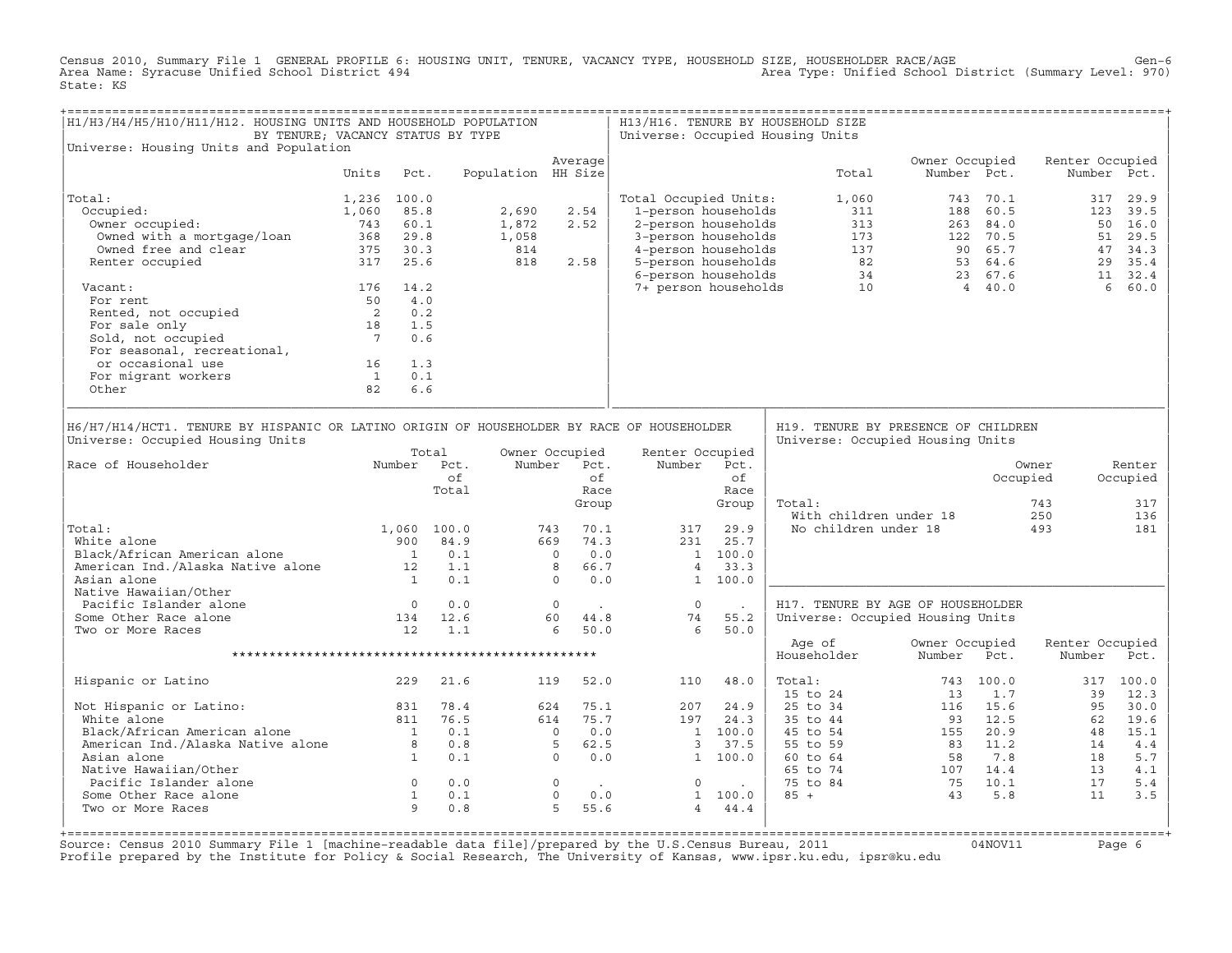Census 2010, Summary File 1 GENERAL PROFILE 7: TENURE BY HOUSEHOLD TYPE BY AGE; NONFAMILY HOUSEHOLDS; NONRELATIVES Gen−7<br>Area Name: Syracuse Unified School District 494 Area Type: Unified School District (Summary Level: 970) State: KS

| H18. TENURE BY HOUSEHOLD TYPE BY AGE OF HOUSEHOLDER (*)                                                                       |                          |                                           |                   |                |            |                                                                              |                |                                                                                                           |                       |                                   |                                                                   |                                     |
|-------------------------------------------------------------------------------------------------------------------------------|--------------------------|-------------------------------------------|-------------------|----------------|------------|------------------------------------------------------------------------------|----------------|-----------------------------------------------------------------------------------------------------------|-----------------------|-----------------------------------|-------------------------------------------------------------------|-------------------------------------|
| Universe: Occupied Housing Units                                                                                              |                          |                                           |                   |                |            |                                                                              |                |                                                                                                           |                       |                                   |                                                                   |                                     |
|                                                                                                                               |                          |                                           |                   |                |            |                                                                              |                | Householder Householder Householder Householder Pct. Householder Householder Householder Householder Pct. |                       |                                   |                                                                   |                                     |
|                                                                                                                               |                          | Any Age                                   | 15 to 34          |                | 35 to 64   |                                                                              | $65+ 65+$      | Any Age                                                                                                   | 15 to 34              | 35 to 64                          | $65+$                                                             | $65+$                               |
| Family households:                                                                                                            |                          | 528                                       | 111               |                | 299        |                                                                              | 118 22.3       | 176                                                                                                       | 86                    |                                   | 86                                                                | 2.3<br>$\overline{4}$               |
| Husband-wife families:                                                                                                        |                          | 452                                       | 84                |                | 265        |                                                                              | 103 22.8       | 125                                                                                                       | 56                    |                                   | 66                                                                | $\overline{3}$<br>2.4               |
| Other families, no spouse present: 76                                                                                         |                          |                                           | 27                |                | 34         |                                                                              | 15 19.7        | 51                                                                                                        | 30                    |                                   | 20                                                                | 1<br>2.0                            |
| Male householder                                                                                                              |                          | 27                                        | 10                |                | 14         |                                                                              | $3 \quad 11.1$ | 18                                                                                                        | 10                    |                                   | $7\overline{ }$                                                   | $\mathbf{1}$<br>5.6                 |
| Female householder                                                                                                            |                          | 49                                        | 17                |                | 20         |                                                                              | 12 24.5        | 33                                                                                                        | 20                    |                                   | 13                                                                | $\Omega$<br>$0.0$                   |
| Nonfamily households:                                                                                                         |                          | 215                                       | 18                |                | 90         |                                                                              | 107 49.8       | 141                                                                                                       | 48                    |                                   | 56                                                                | 26.2<br>37                          |
| Male householder:                                                                                                             |                          | 102                                       | 17                |                | 50         |                                                                              | 35 34.3        | 77                                                                                                        | 37                    |                                   | 27                                                                | 13 16.9                             |
| Living alone                                                                                                                  |                          | 84                                        | 11                |                | 42         |                                                                              | 31 36.9        | 60                                                                                                        | 28                    |                                   | 20                                                                | 12 20.0                             |
| Not living alone                                                                                                              |                          | 18                                        | 6                 |                | $_{\rm 8}$ |                                                                              | $4\quad 22.2$  | 17                                                                                                        | 9                     |                                   | $\overline{7}$                                                    | $\mathbf{1}$<br>5.9                 |
| Female householder:                                                                                                           |                          | 113                                       | $\mathbf{1}$      |                | 40         |                                                                              | 72 63.7        | 64                                                                                                        | 11                    |                                   | 29                                                                | 24 37.5                             |
| Living alone                                                                                                                  |                          | 104                                       | $\circ$           |                | 34         |                                                                              | 70 67.3        | 63                                                                                                        | 10                    |                                   | 29                                                                | 24 38.1                             |
| Not living alone                                                                                                              |                          | 9                                         | $\mathbf{1}$      |                | 6          |                                                                              | 2, 22.2        | $\mathbf{1}$                                                                                              | $\mathbf{1}$          |                                   | $\Omega$                                                          | $\Omega$<br>0.0                     |
| AND TOTAL CHILDREN (EXCLUDING HOUSEHOLDERS,<br>SPOUSES, AND UNMARRIED PARTNERS)<br>Universe: Occupied Housing Units<br>Total: | Own<br>Children<br>1,060 | Related<br>Children                       | Children<br>1,060 | Total<br>1,060 | Total:     | BY AGE OF HOUSEHOLDER (*)<br>Universe: Nonfamily Households<br>Living alone: |                | Total<br>356<br>311                                                                                       | Male<br>179           | Pct.<br>of<br>50.3<br>46.3<br>144 | Female<br>Householder Householder Total Householder<br>177<br>167 | Pct.<br>of<br>Total<br>49.7<br>53.7 |
| Owner occupied:                                                                                                               | 743                      |                                           | 743               | 743            |            | Householder 15 to 64                                                         |                |                                                                                                           | 174<br>101            | 58.0                              | 73                                                                | 42.0                                |
| With children under 18:<br>Under 6 only                                                                                       | 229                      |                                           | 245<br>53         | 250<br>52      |            | Householder 65 and over                                                      |                | 137                                                                                                       |                       | 31.4<br>43                        | 94                                                                | 68.6                                |
| Under 6 and 6 to 17                                                                                                           | 65                       | $\frac{47}{65}$                           | 67                | 69             |            | Not living alone:                                                            |                |                                                                                                           | 45 and $\overline{a}$ | 35 77.8                           | 10                                                                | 22.2                                |
| 6 to 17 years only                                                                                                            |                          |                                           | 125               | 129            |            | Householder 15 to 64                                                         |                | 38                                                                                                        |                       | 78.9<br>30                        | 8                                                                 | 21.1                                |
| No children under 18                                                                                                          |                          | $\begin{array}{c} 117 \\ 514 \end{array}$ | 498               | 493            |            | Householder 65 and over                                                      |                | $\overline{7}$                                                                                            |                       | $5^{\circ}$<br>71.4               | 2                                                                 | 28.6                                |
| Renter occupied:                                                                                                              | 317                      |                                           | 317               | 317            |            |                                                                              |                |                                                                                                           |                       |                                   |                                                                   |                                     |
| With children under 18:                                                                                                       | 131                      |                                           | 135               | 136            |            |                                                                              |                | PCT19. NONRELATIVES BY HOUSEHOLD TYPE (*)                                                                 |                       |                                   |                                                                   |                                     |
| Under 6 only                                                                                                                  |                          | 44                                        | 45                | 44             |            | Universe: Nonrelatives                                                       |                |                                                                                                           |                       |                                   |                                                                   |                                     |
| Under 6 and 6 to 17                                                                                                           |                          | $\overline{33}$                           | 35                | 37             |            |                                                                              |                |                                                                                                           |                       | Pct.                              |                                                                   | Pct.                                |
| 6 to 17 years only                                                                                                            | 54                       |                                           | 55                | 55             |            |                                                                              |                |                                                                                                           | In Total In Family    |                                   | of In Nonfamily                                                   | оf                                  |
| No children under 18                                                                                                          | $\frac{186}{186}$        |                                           | 182               | 181            |            |                                                                              |                | Households                                                                                                | Households Total      |                                   | Households                                                        | Total                               |
|                                                                                                                               |                          |                                           |                   |                | Total:     |                                                                              |                | 107                                                                                                       |                       | 52 48.6                           | 55                                                                | 51.4                                |
|                                                                                                                               |                          |                                           |                   |                |            | Roomer or boarder                                                            |                | $7\overline{ }$                                                                                           |                       | 28.6<br>$\overline{2}$            | 5                                                                 | 71.4                                |
|                                                                                                                               |                          |                                           |                   |                |            | Housemate or roommate                                                        |                | 19                                                                                                        |                       | $3^{\circ}$<br>15.8               | 16                                                                | 84.2                                |
|                                                                                                                               |                          |                                           |                   |                |            | Unmarried partner                                                            |                | 56                                                                                                        |                       | 51.8<br>29                        | 27                                                                | 48.2                                |

design to the control of the control of the control of the control of the control of the control of the control of the control of the control of the control of the control of the control of the control of the control of th |\* Same−sex couple households are included in the family households category if there is at least one additional person related to the householder | | by birth or adoption. Same−sex couple households with no relatives of the householder present are tabulated in nonfamily households. | | "Nonfamily households" consist of people living alone and households which do not have any members related to the householder. Nonrelatives | include any household member not related to the householder by birth, marriage, or adoption. This includes unmarried partners. Responses of | "same−sex spouse" were edited during processing to "unmarried partner." |

 $\vert$  Other nonrelatives  $\vert$  25  $\vert$  18  $\vert$  72.0  $\vert$  7  $\vert$  28.0  $\vert$ |\_\_\_\_\_\_\_\_\_\_\_\_\_\_\_\_\_\_\_\_\_\_\_\_\_\_\_\_\_\_\_\_\_\_\_\_\_\_\_\_\_\_\_\_\_\_\_\_\_\_\_\_\_\_\_\_\_\_\_\_\_\_\_\_|\_\_\_\_\_\_\_\_\_\_\_\_\_\_\_\_\_\_\_\_\_\_\_\_\_\_\_\_\_\_\_\_\_\_\_\_\_\_\_\_\_\_\_\_\_\_\_\_\_\_\_\_\_\_\_\_\_\_\_\_\_\_\_\_\_\_\_\_\_\_\_\_\_\_\_\_\_\_\_\_\_\_|

+===================================================================================================================================================+ Source: Census 2010 Summary File 1 [machine−readable data file]/prepared by the U.S.Census Bureau, 2011 04NOV11 Page 7 Profile prepared by the Institute for Policy & Social Research, The University of Kansas, www.ipsr.ku.edu, ipsr@ku.edu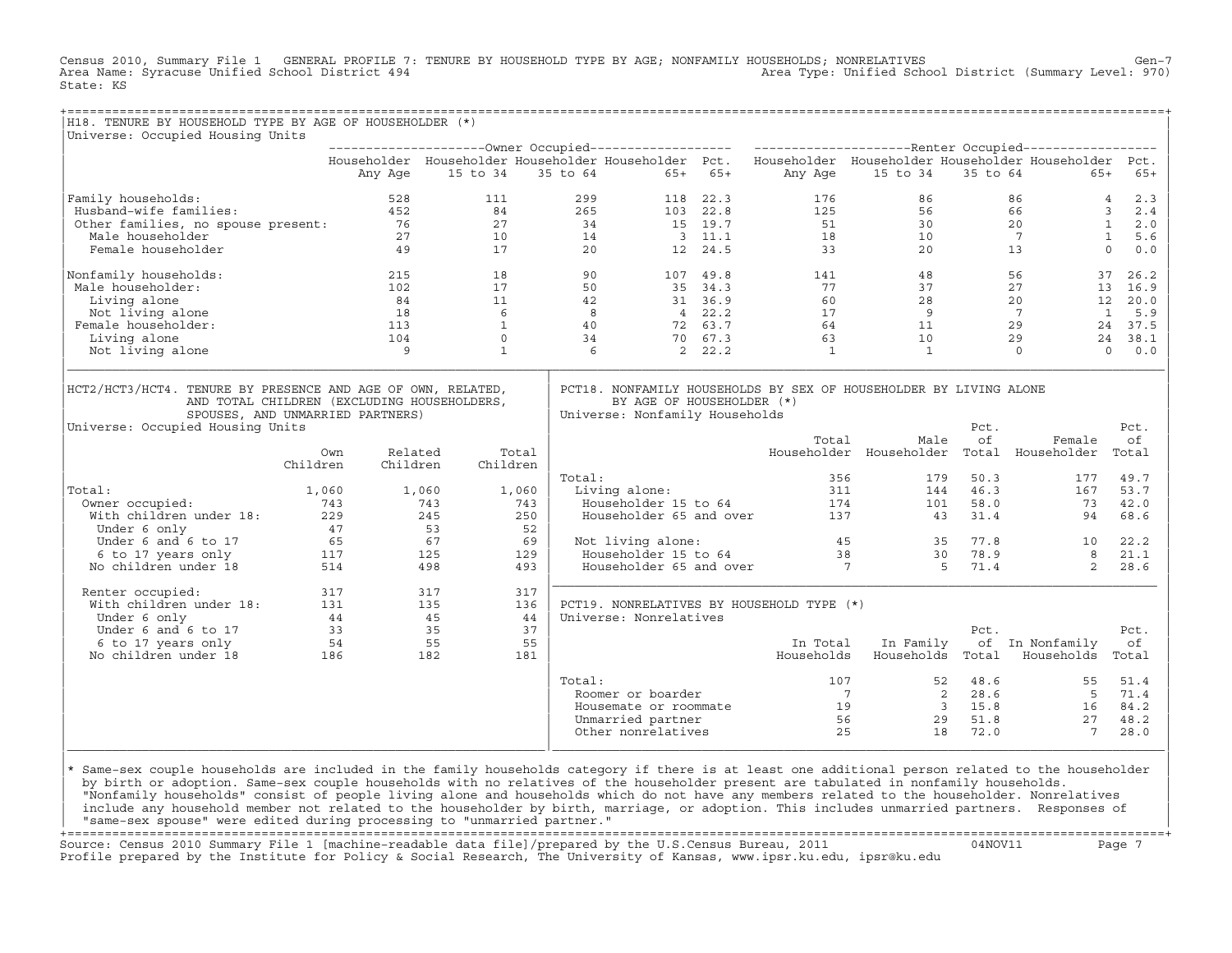Census 2010, Summary File 1 GENERAL PROFILE 8: GROUP QUARTERS POPULATION BY SEX BY AGE BY DETAILED TYPE Gen−8 Area Name: Syracuse Unified School District 494 Area Type: Unified School District (Summary Level: 970) State: KS

## +===================================================================================================================================================+ |PCT20/PCT21. GROUP QUARTERS POPULATION BY SEX BY AGE BY GROUP QUARTERS TYPE |

| Universe: Population in Group Quarters                               |              |              |                          |                                                                      |              |                          |              |
|----------------------------------------------------------------------|--------------|--------------|--------------------------|----------------------------------------------------------------------|--------------|--------------------------|--------------|
|                                                                      |              |              | Total 18 to 64 65 & Over |                                                                      |              | Total 18 to 64 65 & Over |              |
| Total:                                                               | $\circ$      | $\Omega$     |                          | $0$  Male:                                                           | $\mathbf 0$  | $\cap$                   | $\circ$      |
| Institutionalized population:                                        | $\circ$      | $\circ$      | $\circ$                  |                                                                      | $\mathbf{0}$ | $\Omega$                 | $\circ$      |
| Correctional facilities for adults:                                  | $\Omega$     | $\Omega$     | $\Omega$                 | Institutionalized population:<br>Correctional facilities for adults: | $\Omega$     | $\Omega$                 | $\circ$      |
| Federal detention centers                                            | $\Omega$     | $\Omega$     | $\Omega$                 | Federal detention centers                                            | $\Omega$     | $\Omega$                 | $\circ$      |
| Federal prisons                                                      | $\Omega$     | $\circ$      | $\circ$                  | Federal prisons                                                      | $\Omega$     | $\Omega$                 | $\circ$      |
| State prisons                                                        | $\Omega$     | $\Omega$     | $\Omega$                 | State prisons                                                        | $\Omega$     | $\Omega$                 | $\mathbf{0}$ |
| Local jails and other municipal                                      |              |              |                          | Local jails and other municipal                                      |              |                          |              |
| confinement facilities                                               | $\mathbf{0}$ | $\mathbf{0}$ | $\circ$                  | confinement facilities                                               | $\circ$      | $\Omega$                 | $\mathbf 0$  |
| Correctional residential facilities                                  | $\Omega$     | $\Omega$     | $\Omega$                 | Correctional residential facilities                                  | $\Omega$     | $\Omega$                 | $\mathbf{0}$ |
| Military disciplinary barracks & jails                               | $\Omega$     | $\Omega$     | $\Omega$                 | Military disciplinary barracks & jails                               | $\Omega$     | $\Omega$                 | $\Omega$     |
| Juvenile facilities:                                                 | $\circ$      | $\Omega$     | $\circ$                  | Juvenile facilities:                                                 | $\Omega$     | $\Omega$                 | $\mathbf 0$  |
| Group homes for juveniles                                            |              |              |                          | Group homes for juveniles                                            |              |                          |              |
| (non-correctional)                                                   | $\Omega$     | $\Omega$     | $\Omega$                 | (non-correctional)                                                   | $\Omega$     | $\Omega$                 | $\circ$      |
| Residential treatment centers for                                    |              |              |                          | Residential treatment centers for                                    |              |                          |              |
| juveniles (non-correctional)<br>Correctional facilities intended for | $\Omega$     | $\mathbf{0}$ | $\Omega$                 | juveniles (non-correctional)<br>Correctional facilities intended for | $\mathbf{0}$ | $\Omega$                 | $\circ$      |
| juveniles                                                            | $\Omega$     | $\Omega$     | $\Omega$                 | juveniles                                                            | $\Omega$     | $\Omega$                 | $\Omega$     |
| Nursing facilities/Skilled-nursing fac.                              | $\Omega$     | $\Omega$     | $\Omega$                 | Nursing facilities/Skilled-nursing fac.                              | $\Omega$     | $\Omega$                 | $\circ$      |
| Other institutional facilities:                                      | $\Omega$     | $\Omega$     | $\Omega$                 | Other institutional facilities:                                      | $\Omega$     | $\Omega$                 | $\Omega$     |
| Mental (Psychiatric) hospitals and                                   |              |              |                          | Mental (Psychiatric) hospitals and                                   |              |                          |              |
| psychiatric units in other hospitals                                 | $\Omega$     | $\Omega$     | $\Omega$                 | psychiatric units in other hospitals                                 | $\Omega$     | $\Omega$                 | $\circ$      |
| Hospitals with patients who have no                                  |              |              |                          | Hospitals with patients who have no                                  |              |                          |              |
| usual home elsewhere                                                 | $\circ$      | $\circ$      | $\circ$                  | usual home elsewhere                                                 | $\Omega$     | $\Omega$                 | $\mathbb O$  |
| In-patient hospice facilities                                        | $\Omega$     | $\Omega$     | $\Omega$                 | In-patient hospice facilities                                        | $\Omega$     | $\Omega$                 | $\mathbf{0}$ |
| Military treatment facilities with                                   |              |              |                          | Military treatment facilities with                                   |              |                          |              |
| assigned patients                                                    | $\Omega$     | $\Omega$     | $\Omega$                 | assigned patients                                                    | $\Omega$     | $\Omega$                 | $\mathbf{0}$ |
| Residential schools for people with                                  |              |              |                          | Residential schools for people with                                  |              |                          |              |
| disabilities                                                         | $\Omega$     | $\Omega$     | $\circ$                  | disabilities                                                         | $\Omega$     | $\Omega$                 | $\mathbf{0}$ |
| Noninstitutionalized population:                                     | $\Omega$     | $\Omega$     | $\Omega$                 | Noninstitutionalized population:                                     | $\Omega$     | $\Omega$                 | $\circ$      |
| College/University student housing                                   | $\circ$      | $\circ$      | $\circ$                  | College/University student housing                                   | $\Omega$     | $\Omega$                 | $\mathbf{0}$ |
|                                                                      |              |              |                          |                                                                      |              |                          |              |
| Military quarters:                                                   | $\Omega$     | $\Omega$     | $\Omega$                 | Military quarters:                                                   | $\Omega$     | $\Omega$                 | $\Omega$     |
| Military barracks and dormitories                                    |              |              |                          | Military barracks and dormitories                                    |              |                          |              |
| (non-disciplinary)                                                   | $\circ$      | $\circ$      | $\circ$                  | (non-disciplinary)                                                   | $\Omega$     | $\Omega$                 | $\circ$      |
| Military ships                                                       | $\Omega$     | $\Omega$     | $\Omega$                 | Military ships                                                       | $\Omega$     | $\Omega$                 | $\Omega$     |
| Other noninstitutional facilities:                                   | $\circ$      | $\mathbf{0}$ | $\circ$                  | Other noninstitutional facilities:                                   | $\mathbf{0}$ | $\Omega$                 | $\circ$      |
| Emergency and transitional shelters                                  |              |              |                          | Emergency and transitional shelters                                  |              |                          |              |
| (with sleeping facilities) for people                                |              |              |                          | (with sleeping facilities) for people                                |              |                          |              |
| experiencing homelessness                                            | $\Omega$     | $\Omega$     | $\circ$                  | experiencing homelessness                                            | $\Omega$     | $\Omega$                 | $\circ$      |
| Group homes intended for adults                                      | $\circ$      | $\circ$      | $\circ$                  | Group homes intended for adults                                      | $\circ$      | $\Omega$                 | $\mathbb O$  |
| Residential treatment centers, adults                                | $\circ$      | $\mathbf{0}$ | $\circ$                  | Residential treatment centers, adults                                | $\circ$      | $\Omega$                 | $\circ$      |
| Maritime/merchant vessels                                            | $\Omega$     | $\Omega$     | $\Omega$                 | Maritime/merchant vessels                                            | $\Omega$     | $\Omega$                 | $\mathbf 0$  |
| Workers group living quarters and                                    |              |              |                          | Workers group living quarters and                                    |              |                          |              |
| Job Corps centers                                                    | $\mathbf{0}$ | $\circ$      | $\circ$                  | Job Corps centers                                                    | $\circ$      | $\Omega$                 | $\circ$      |
| Other noninstitutional facilities                                    | $\Omega$     | $\Omega$     | $\Omega$                 | Other noninstitutional facilities                                    | $\Omega$     | $\Omega$                 | $\Omega$     |
|                                                                      |              |              |                          |                                                                      |              |                          |              |

Source: Census 2010 Summary File 1 [machine-readable data file]/prepared by the U.S.Census Bureau, 2011 Page 8<br>Profile prepared by the Institute for Policy & Social Research, The University of Kansas, www.ip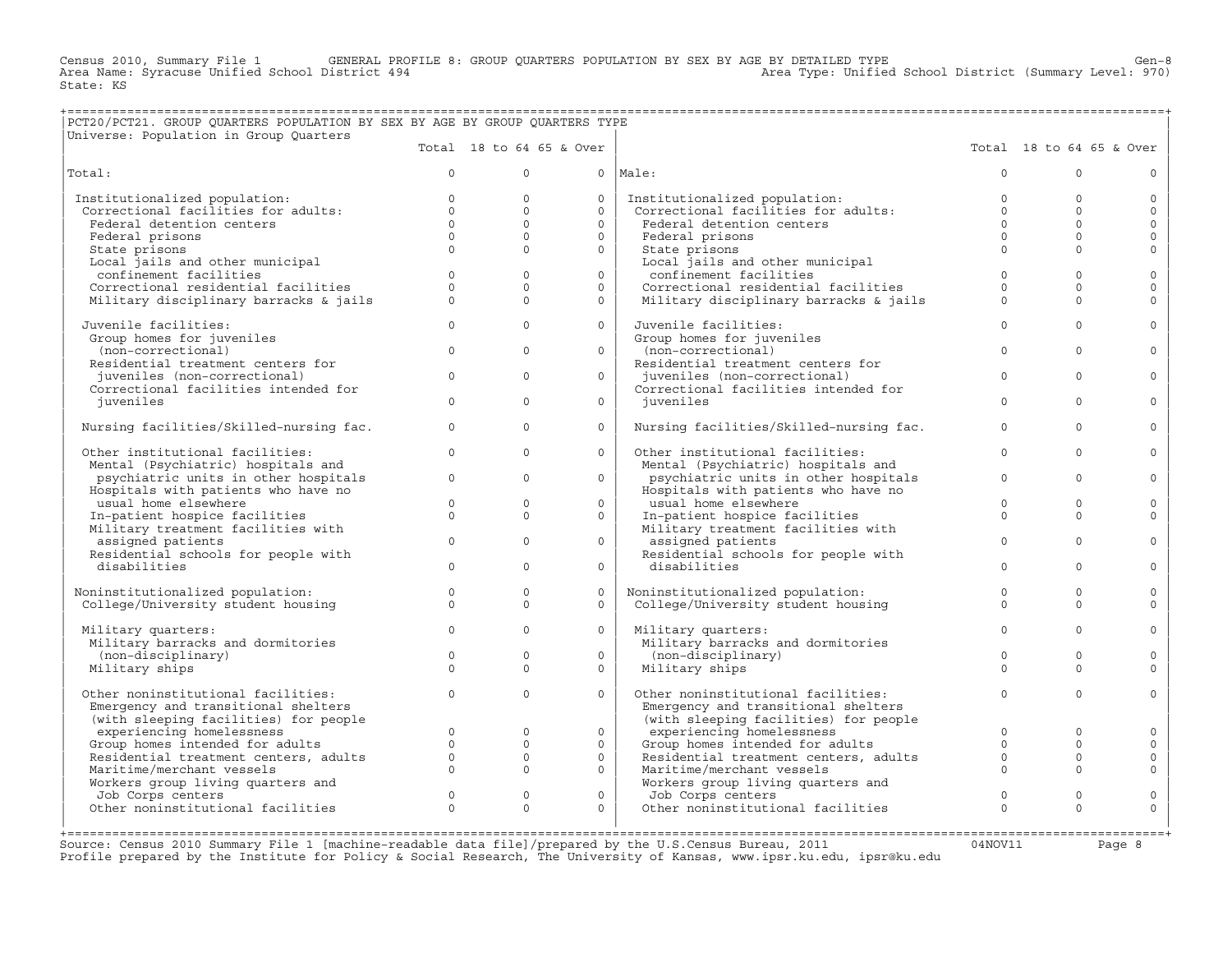Census 2010, Summary File 1 GENERAL PROFILE 9: GROUP QUARTERS POPULATION BY SEX BY DETAILED AGE Gen−9 Area Name: Syracuse Unified School District 494 Area Type: Unified School District (Summary Level: 970) State: KS

+===================================================================================================================================================+

| PCO1-PCO10/PCT21/P12. GROUP QUARTERS POPULATION BY SEX BY AGE BY GROUP QUARTERS TYPE (*** % OF TOTAL POPULATION IN THIS AGE GROUP) |                         |       |                                    |                                                   |          |                     |                                                          |                     |                                               |             |                              |
|------------------------------------------------------------------------------------------------------------------------------------|-------------------------|-------|------------------------------------|---------------------------------------------------|----------|---------------------|----------------------------------------------------------|---------------------|-----------------------------------------------|-------------|------------------------------|
| Universe: Population in Group Quarters                                                                                             |                         |       |                                    |                                                   |          |                     | ------------- Institutionalized Population ------------- |                     | ------ Noninstitutionalized Population ------ |             |                              |
|                                                                                                                                    |                         | $***$ |                                    |                                                   |          |                     |                                                          |                     | College/                                      |             |                              |
|                                                                                                                                    | Group<br>Quarters Total | Pct.  |                                    | Correctional<br>Facilities                        | Juvenile | Nursing             | Other                                                    |                     | University<br>Student                         | Military    |                              |
|                                                                                                                                    | Total                   | Pop.  |                                    | Total for Adults Facilities Facilities Facilities |          |                     |                                                          | Total               | Housing                                       |             | Other<br>Quarters Facilities |
| Total:                                                                                                                             |                         |       |                                    |                                                   |          |                     |                                                          |                     |                                               |             |                              |
| Under 5 years                                                                                                                      |                         |       |                                    |                                                   |          |                     |                                                          |                     |                                               |             |                              |
| 5 to 9 years                                                                                                                       |                         |       |                                    |                                                   |          |                     |                                                          |                     |                                               |             |                              |
| 10 to 14 years                                                                                                                     |                         |       |                                    |                                                   |          |                     |                                                          |                     |                                               |             |                              |
| 15 to 19 years                                                                                                                     |                         |       |                                    |                                                   |          |                     |                                                          |                     |                                               |             |                              |
| 20 to 24 years                                                                                                                     |                         |       |                                    |                                                   |          |                     |                                                          |                     |                                               |             |                              |
| 25 to 29 years                                                                                                                     |                         |       |                                    |                                                   |          |                     |                                                          |                     |                                               |             |                              |
| 30 to 34 years                                                                                                                     |                         |       |                                    |                                                   |          |                     |                                                          |                     |                                               |             |                              |
| 35 to 39 years                                                                                                                     |                         |       |                                    |                                                   |          |                     |                                                          |                     |                                               |             |                              |
| 40 to 44 years                                                                                                                     |                         |       |                                    |                                                   |          |                     |                                                          |                     |                                               |             |                              |
| 45 to 49 years                                                                                                                     |                         |       |                                    |                                                   |          |                     |                                                          |                     |                                               |             |                              |
| 50 to 54 years<br>55 to 59 years                                                                                                   |                         |       |                                    |                                                   |          |                     |                                                          |                     |                                               |             |                              |
| 60 to 64 years                                                                                                                     |                         |       |                                    |                                                   |          |                     |                                                          |                     |                                               |             |                              |
| 65 to 69 years                                                                                                                     |                         |       |                                    |                                                   |          |                     |                                                          |                     |                                               |             |                              |
| 70 to 74 years                                                                                                                     |                         |       |                                    |                                                   |          |                     |                                                          |                     |                                               |             |                              |
| 75 to 79 years                                                                                                                     |                         |       |                                    |                                                   |          |                     |                                                          |                     |                                               |             |                              |
| 80 to 84 years                                                                                                                     |                         |       |                                    |                                                   |          |                     |                                                          |                     |                                               |             |                              |
| 85 years & over                                                                                                                    |                         |       |                                    |                                                   |          |                     |                                                          |                     |                                               |             |                              |
|                                                                                                                                    |                         |       |                                    |                                                   |          |                     |                                                          |                     |                                               |             |                              |
| Under 18 years                                                                                                                     | $\circ$                 | 0.00  | $\circ$                            | $\mathbf 0$                                       | $\circ$  | $\mathbf 0$         | $\mathsf O$                                              | $\circ$             | $\circ$                                       | $\circ$     | $\mathsf O$                  |
| 18 to 64 years                                                                                                                     | $\overline{0}$          | 0.00  | $\mathsf O$                        | $\mathsf O$                                       | $\circ$  | $\mathsf O$         | $\mathsf O$                                              | $\circ$             | $\mathsf{O}\xspace$                           | $\mathsf O$ | $\circ$                      |
| 65 years & over                                                                                                                    | $\circ$                 | 0.00  | $\mathsf O$                        | $\mathbf 0$                                       | $\circ$  | $\mathsf{O}\xspace$ | $\mathsf{O}$                                             | $\mathbb O$         | $\circ$                                       | $\circ$     | $\mathsf{O}$                 |
|                                                                                                                                    |                         |       |                                    |                                                   |          |                     |                                                          |                     |                                               |             |                              |
| Male:                                                                                                                              |                         |       |                                    |                                                   |          |                     |                                                          |                     |                                               |             |                              |
| Under 5 years                                                                                                                      |                         |       |                                    |                                                   |          |                     |                                                          |                     |                                               |             |                              |
| 5 to 9 years                                                                                                                       |                         |       |                                    |                                                   |          |                     |                                                          |                     |                                               |             |                              |
| 10 to 14 years                                                                                                                     |                         |       |                                    |                                                   |          |                     |                                                          |                     |                                               |             |                              |
| 15 to 19 years                                                                                                                     |                         |       |                                    |                                                   |          |                     |                                                          |                     |                                               |             |                              |
| 20 to 24 years                                                                                                                     |                         |       |                                    |                                                   |          |                     |                                                          |                     |                                               |             |                              |
| 25 to 29 years                                                                                                                     |                         |       |                                    |                                                   |          |                     |                                                          |                     |                                               |             |                              |
| 30 to 34 years                                                                                                                     |                         |       |                                    |                                                   |          |                     |                                                          |                     |                                               |             |                              |
| 35 to 39 years                                                                                                                     |                         |       |                                    |                                                   |          |                     |                                                          |                     |                                               |             |                              |
| 40 to 44 years                                                                                                                     |                         |       |                                    |                                                   |          |                     |                                                          |                     |                                               |             |                              |
| 45 to 49 years                                                                                                                     |                         |       |                                    |                                                   |          |                     |                                                          |                     |                                               |             |                              |
| 50 to 54 years                                                                                                                     |                         |       |                                    |                                                   |          |                     |                                                          |                     |                                               |             |                              |
| 55 to 59 years                                                                                                                     |                         |       |                                    |                                                   |          |                     |                                                          |                     |                                               |             |                              |
| 60 to 64 years                                                                                                                     |                         |       |                                    |                                                   |          |                     |                                                          |                     |                                               |             |                              |
| 65 to 69 years                                                                                                                     |                         |       |                                    |                                                   |          |                     |                                                          |                     |                                               |             |                              |
| 70 to 74 years<br>75 to 79 years                                                                                                   |                         |       |                                    |                                                   |          |                     |                                                          |                     |                                               |             |                              |
| 80 to 84 years                                                                                                                     |                         |       |                                    |                                                   |          |                     |                                                          |                     |                                               |             |                              |
| 85 years & over                                                                                                                    |                         |       |                                    |                                                   |          |                     |                                                          |                     |                                               |             |                              |
|                                                                                                                                    |                         |       |                                    |                                                   |          |                     |                                                          |                     |                                               |             |                              |
| Under 18 years                                                                                                                     | $\circ$                 | 0.00  | 0                                  | $\mathsf{O}\xspace$                               | $\circ$  | $\mathsf O$         | $\mathsf O$                                              | $\mathsf{O}\xspace$ | $\mathsf O$                                   | $\mathsf O$ | $\mathbb O$                  |
| 18 to 64 years                                                                                                                     | $\Omega$                | 0.00  | $\Omega$                           | $\Omega$                                          | $\Omega$ | $\Omega$            | $\Omega$                                                 | $\Omega$            | $\Omega$                                      | $\Omega$    | $\circ$                      |
| 65 years & over                                                                                                                    | $\overline{0}$          | 0.00  | $\circ$                            | $\Omega$                                          | $\Omega$ | $\Omega$            | $\Omega$                                                 | $\Omega$            | $\Omega$                                      | $\Omega$    | $\Omega$                     |
| +=================                                                                                                                 |                         |       | ---------------------------------- |                                                   |          |                     |                                                          |                     |                                               |             |                              |

+===================================================================================================================================================+Source: Census 2010 Summary File 1 [machine−readable data file]/prepared by the U.S.Census Bureau, 2011 04NOV11 Page 9 Profile prepared by the Institute for Policy & Social Research, The University of Kansas, www.ipsr.ku.edu, ipsr@ku.edu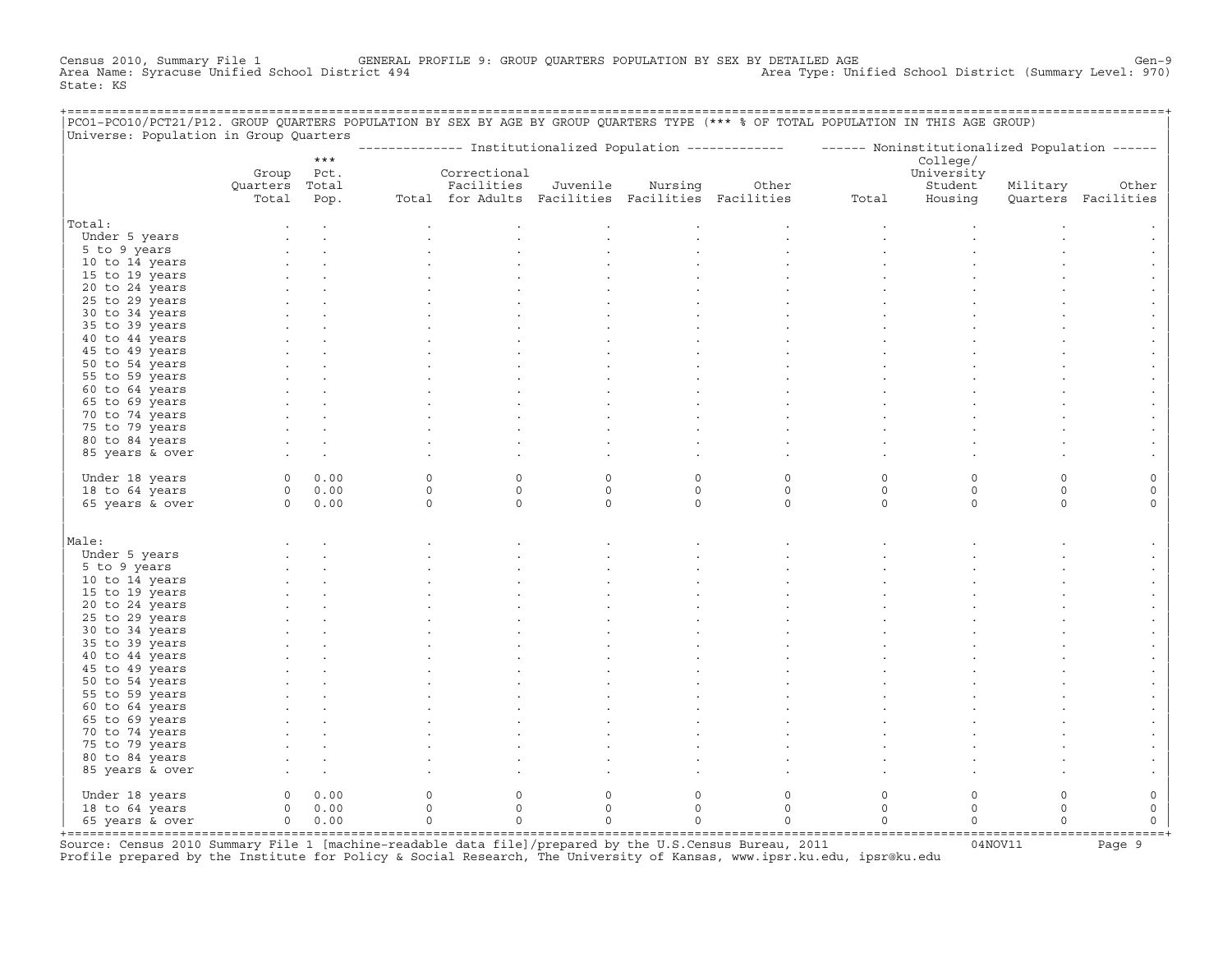Census 2010, Summary File 1 AGE PROFILE 1: AGE BY SEX FOR PERSONS IN HOUSEHOLDS AND PERSONS IN GROUP QUARTERS<br>Area Name: Syracuse Unified School District 494 Area November 2010, Area Type: Unified School District (Summary State: KS

+===================================================================================================================================================+

|               |                          |          |          |             |          |             |      | ----------Persons in Households----------                                                            |          |             | --------Persons in Group Quarters-------- |                        |  |
|---------------|--------------------------|----------|----------|-------------|----------|-------------|------|------------------------------------------------------------------------------------------------------|----------|-------------|-------------------------------------------|------------------------|--|
|               | Total Pct.               |          | Male     | Female %Fem |          | Total Pct.  |      | Male                                                                                                 | Female   | Total Pct.  | Male                                      | Female %Fem            |  |
| All Ages:     | 2,690 100.0              |          | 1,364    | 1,326 49.3  |          | 2,690 100.0 |      | 1,364                                                                                                | 1,326    | 0           | $\circ$                                   | $\circ$                |  |
| $0$ to $4$    | 253                      | 9.4      | 139      |             | 114 45.1 | 253         | 9.4  | 139                                                                                                  | 114      | 0           | 0                                         | 0                      |  |
| $5$ to $9$    | 223                      | 8.3      | 111      |             | 112 50.2 | 223         | 8.3  | 111                                                                                                  | 112      | 0           | 0                                         | 0                      |  |
| 10 to 14      | 175                      | 6.5      | 88       |             | 87 49.7  | 175         | 6.5  | 88                                                                                                   | 87       | $\circ$     | 0                                         | $\mathbf 0$            |  |
| 15 to 17      | 112                      | 4.2      | 61       |             | 51 45.5  | 112         | 4.2  | 61                                                                                                   | 51       | 0           | $\circ$                                   | $\circ$                |  |
| 18 and 19     | 67                       | 2.5      | 30       | 37          | 55.2     | 67          | 2.5  | 30                                                                                                   | 37       | $\circ$     | $\Omega$                                  | $\circ$                |  |
| 20            | 35                       | 1.3      | 11       |             | 24 68.6  | 35          | 1.3  | 11                                                                                                   | 24       | 0           | $\circ$                                   | 0                      |  |
|               | 37                       | 1.4      | 23       |             | 14 37.8  | 37          | 1.4  | 23                                                                                                   | 14       | $\circ$     | $\Omega$                                  | 0                      |  |
| 22 to 24      | 95                       | 3.5      | 52       | 43          | 45.3     | 95          | 3.5  | 52                                                                                                   | 43       | 0           | 0                                         | 0                      |  |
| 25 to 29      | 217                      | $8.1\,$  | 116      |             | 101 46.5 | 217         | 8.1  | 116                                                                                                  | 101      |             | $\Omega$                                  | 0                      |  |
| 30 to 34      | 177                      | 6.6      | 93       |             | 84 47.5  | 177         | 6.6  | 93                                                                                                   | 84       | $\Omega$    | 0                                         | 0                      |  |
| 35 to 39      | 147                      | 5.5      | 77       |             | 70 47.6  | 147         | 5.5  | 77                                                                                                   | 70       | $\circ$     | $\Omega$                                  | $\circ$                |  |
| 40 to 44      | 140                      | 5.2      | 76       | 64          | 45.7     | 140         | 5.2  | 76                                                                                                   | 64       | $\circ$     | 0                                         | $\mathsf{O}$           |  |
| 45 to 49      | 198                      | 7.4      | 100      |             | 98 49.5  | 198         | 7.4  | 100                                                                                                  | 98       | $\circ$     | $\Omega$                                  | 0                      |  |
| 50 to 54      | 160                      | 5.9      | 76       | 84          | 52.5     | 160         | 5.9  | 76                                                                                                   | 84       | $\circ$     | $\circ$                                   | 0                      |  |
| 55 to 59      | 157                      | 5.8      | 76       | 81          | 51.6     | 157         | 5.8  | 76                                                                                                   | 81       | $\circ$     | $\circ$                                   | 0                      |  |
| 60 and 61     | 56                       | 2.1      | 26       | 30          | 53.6     | 56          | 2.1  | 26                                                                                                   | 30       | $\circ$     | $\circ$                                   | 0                      |  |
| 62 to 64      | 75                       | 2.8      | 43       |             | 32 42.7  | 75          | 2.8  | 43                                                                                                   | 32       | 0           | $\circ$                                   | 0                      |  |
| 65 and 66     | 33                       | 1.2      | 17       |             | 16 48.5  | 33          | 1.2  | 17                                                                                                   | 16       | $\circ$     | $\mathbf 0$                               | $\mathbf 0$            |  |
| 67 to 69      | 67                       | 2.5      | 32       |             | 35 52.2  | 67          | 2.5  | 32                                                                                                   | 35       | 0           | $\circ$                                   | $\circ$                |  |
| 70 to 74      | 81                       | 3.0      | 50       |             | 31 38.3  | 81          | 3.0  | 50                                                                                                   | 31       | $\Omega$    | $\Omega$                                  | $\circ$                |  |
| 75 to 79      | 66                       | 2.5      | 27       |             | 39 59.1  | 66          | 2.5  | 27                                                                                                   | 39       | $\circ$     | $\circ$                                   | $\circ$                |  |
|               | 57                       | 2.1      |          |             |          | 57          | 2.1  |                                                                                                      |          | $\circ$     | $\Omega$                                  |                        |  |
| 80 to 84      | 62                       | 2.3      | 21<br>19 |             | 36 63.2  | 62          | 2.3  | 21<br>19                                                                                             | 36<br>43 | $\Omega$    | $\Omega$                                  | $\mathbf 0$<br>$\circ$ |  |
| 85 & over     |                          |          |          |             | 43 69.4  |             |      |                                                                                                      |          |             |                                           |                        |  |
|               | Additional Aggregations: |          |          |             |          |             |      |                                                                                                      |          |             |                                           |                        |  |
| $0$ to $14$   |                          | 651 24.2 | 338      | 313         | 48.1     | 651         | 24.2 | 338                                                                                                  | 313      | 0           | 0                                         | 0                      |  |
| 5 to 14       |                          | 398 14.8 | 199      | 199         | 50.0     | 398         | 14.8 | 199                                                                                                  | 199      | $\mathbf 0$ | 0                                         | 0                      |  |
| $0$ to 17     | 763                      | 28.4     | 399      |             | 364 47.7 | 763         | 28.4 | 399                                                                                                  | 364      | 0           | 0                                         | 0                      |  |
| 5 to 17       | 510                      | 19.0     | 260      | 250         | 49.0     | 510         | 19.0 | 260                                                                                                  | 250      | 0           | 0                                         | 0                      |  |
| $0$ to $20$   | 865                      | 32.2     | 440      |             | 425 49.1 | 865         | 32.2 | 440                                                                                                  | 425      | $\circ$     | $\mathbf 0$                               | 0                      |  |
| 18 to 21      | 139                      | 5.2      | 64       | 75          | 54.0     | 139         | 5.2  | 64                                                                                                   | 75       | $\circ$     | $\mathbf 0$                               | $\mathsf{O}$           |  |
| 18 to 24      | 234                      | 8.7      | 116      | 118         | 50.4     | 234         | 8.7  | 116                                                                                                  | 118      | $\circ$     | $\mathbf 0$                               | $\mathbf 0$            |  |
| 18 to 64      | 1,561                    | 58.0     | 799      |             | 762 48.8 | 1,561       | 58.0 | 799                                                                                                  | 762      | $\circ$     | $\mathbf 0$                               | $\circ$                |  |
| 25 to 64      | 1,327                    | 49.3     | 683      |             | 644 48.5 | 1,327       | 49.3 | 683                                                                                                  | 644      | $\circ$     | $\circ$                                   | 0                      |  |
| $60$ & $over$ | 497                      | 18.5     | 235      | 262         | 52.7     | 497         | 18.5 | 235                                                                                                  | 262      | $\circ$     | $\mathbf 0$                               | $\circ$                |  |
| 65 & over     | 366                      | 13.6     | 166      |             | 200 54.6 | 366         | 13.6 | 166                                                                                                  | 200      | $\circ$     | $\mathbf 0$                               | 0                      |  |
| 70 & over     | 266                      | 9.9      | 117      |             | 149 56.0 | 266         | 9.9  | 117                                                                                                  | 149      | $\circ$     | $\mathbf 0$                               | $\mathsf{O}$           |  |
| 75 & over     | 185                      | 6.9      | 67       |             | 118 63.8 | 185         | 6.9  | 67                                                                                                   | 118      | $\Omega$    | $\Omega$                                  | $\circ$                |  |
|               |                          |          |          |             |          |             |      | P13/PCT13. MEDIAN AGE BY SEX BY RESIDENCE TYPE (PERSONS IN HOUSEHOLDS AND PERSONS IN GROUP QUARTERS) |          |             |                                           |                        |  |

|            |            |      |        | ----------Persons in Households---------- |      |        | --------Persons in Group Quarters-------- |      |        |  |  |
|------------|------------|------|--------|-------------------------------------------|------|--------|-------------------------------------------|------|--------|--|--|
|            | Both Sexes | Male | Female | Both Sexes                                | Male | Female | Both Sexes                                | Male | Female |  |  |
| Median Age | 33.5       | 32.6 | 34.8   | 33.                                       | 32.7 | 34.8   |                                           |      |        |  |  |
|            |            |      |        |                                           |      |        |                                           |      |        |  |  |

Source: Census 2010 Summary File 1 [machine-readable data file]/prepared by the U.S.Census Bureau, 2011 Page 10<br>Profile prepared by the Institute for Policy & Social Research, The University of Kansas, www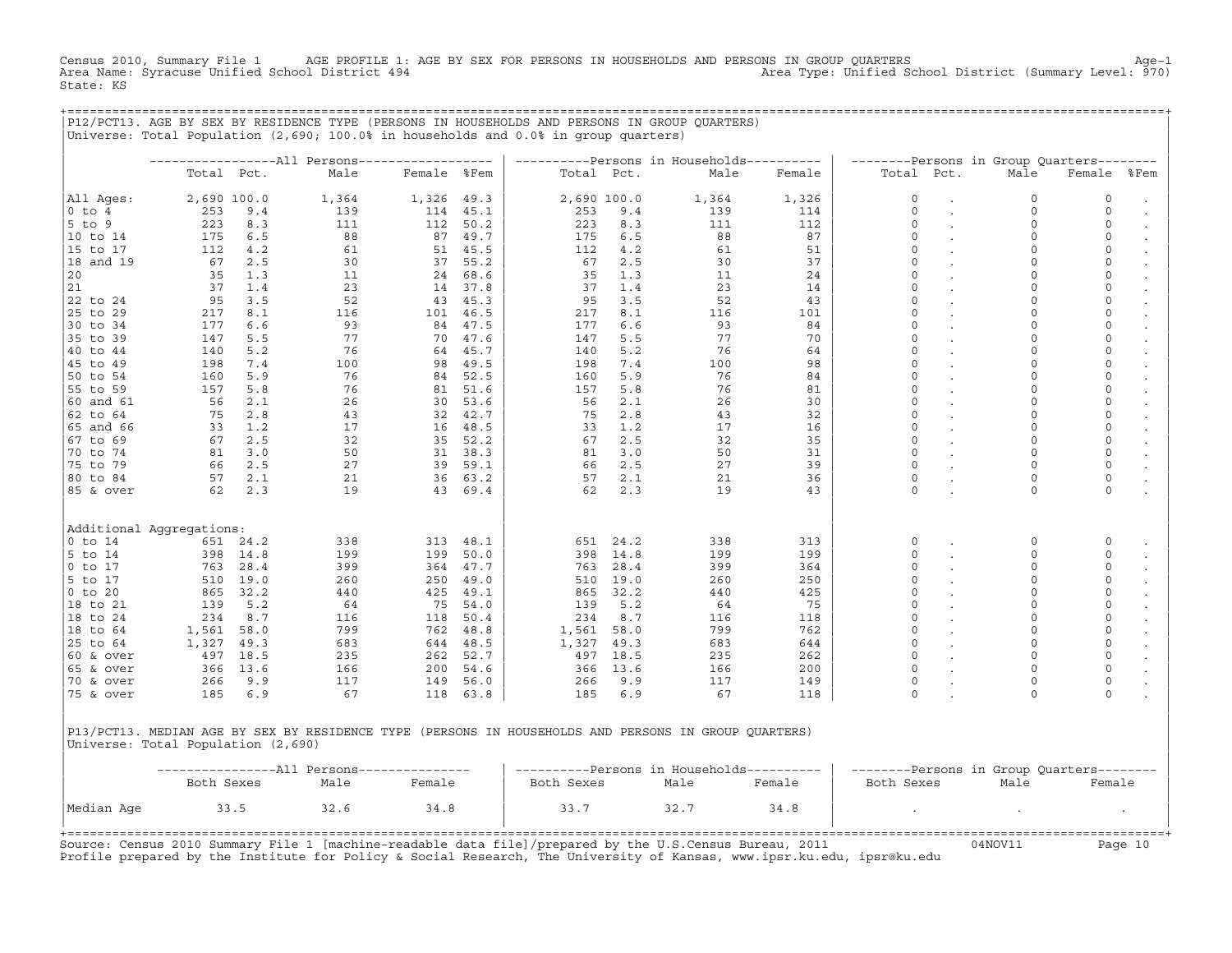Census 2010, Summary File 1 AGE PROFILE 2: FULL AGE DETAIL (ALL AGES) BY SEX, WITH MEDIANS AND ADDITIONAL AGGREGATIONS<br>Area Name: Syracuse Unified School District 494 Area Type: Unified Scho State: KS

| P12/P13/PCT12. DETAILED AGE BY SEX (INCLUDING MEDIANS): ALL RACES COMBINED |                                                                                      |  |
|----------------------------------------------------------------------------|--------------------------------------------------------------------------------------|--|
|                                                                            | Universe: Persons of all races combined (2,690 or 100.0% of Total Population: 2,690) |  |

|                                     | Total     | Pct.         | Male            | Female   |          | Total     | Pct.       | Male            | Female          |             | Total               | Pct.       | Male           | Female                              |
|-------------------------------------|-----------|--------------|-----------------|----------|----------|-----------|------------|-----------------|-----------------|-------------|---------------------|------------|----------------|-------------------------------------|
| $0$ to $4$                          | 253       | 9.4          | 139             | 114      | 40 to 44 | 140       | 5.2        | 76              | 64              | 80 to 84    | 57                  | 2.1        | 21             | 36                                  |
| $\mathsf{O}$                        | 57        | 2.1          | 30              | 27       | 40       | 34        | 1.3        | 19              | 15              | 80          | 17                  | 0.6        | 5              | 12                                  |
| $\mathbf{1}$                        | 56        | 2.1          | 29              | 27       | 41       | 27        | 1.0        | 11              | 16              | 81          | $7\phantom{.0}$     | 0.3        | 3              | $\overline{4}$                      |
| 2                                   | 40        | 1.5          | 19              | 21       | 42       | 25        | 0.9        | 15              | 10              | 82          | 12                  | 0.4        | 6              | 6                                   |
| $\overline{3}$                      | 52        | 1.9          | 35              | 17       | 43       | 27        | $1.0$      | 17              | 10              | 83          | 13                  | 0.5        | 5              | 8                                   |
| $\overline{4}$                      | 48        | 1.8          | 26              | 22       | 44       | 27        | 1.0        | 14              | 13              | 84          | 8                   | 0.3        | $\overline{c}$ | $\epsilon$                          |
| $5$ to $9$                          | 223       | 8.3          | 111             | 112      | 45 to 49 | 198       | 7.4        | 100             | 98              | 85 to 89    | 40                  | 1.5        | 13             | 27                                  |
| 5                                   | 41        | 1.5          | 22              | 19       | 45       | 31        | 1.2        | 16              | 15              | 85          | 13                  | 0.5        | 5              | $\boldsymbol{8}$                    |
| 6                                   | 50        | 1.9          | 18              | 32       | 46       | 42        | 1.6        | 19              | 23              | 86          | $\overline{4}$      | 0.1        | $\mathbf{1}$   | $\mathbf{3}$                        |
| 7                                   | 33        | 1.2          | 20              | 13       | 47       | 35        | 1.3        | 17              | 18              | 87          | 13                  | 0.5        | 5              | 8                                   |
| 8                                   | 48        | 1.8          | 28              | 20       | 48       | 52        | 1.9        | 26              | 26              | 88          | $\overline{3}$      | 0.1        | $\circ$        | $\mathbf{3}$                        |
| 9                                   | 51        | 1.9          | 23              | 28       | 49       | 38        | 1.4        | 22              | 16              | 89          | $7\phantom{.0}$     | 0.3        | $\mathbf{2}$   | 5                                   |
| 10 to 14                            | 175       | 6.5          | 88              | 87       | 50 to 54 | 160       | 5.9        | 76              | 84              | 90 to 94    | 13                  | 0.5        | 2              | 11                                  |
| 10                                  | 42        | 1.6          | 22              | 20       | 50       | 27        | 1.0        | 15              | 12              | 90          | $\mathbf{1}$        | 0.0        | $\Omega$       | $\mathbf{1}$                        |
| 11                                  | 37        | 1.4          | 20              | 17       | 51       | 33        | 1.2        | 19              | 14              | 91          | 2                   | 0.1        | $\circ$        | $\overline{c}$                      |
| 12                                  | 38        | 1.4          | 16              | 22       | 52       | 35        | 1.3        | 10              | 25              | 92          | 6                   | 0.2        | 2              | $\overline{4}$                      |
| 13                                  | 33        | 1.2          | 17              | 16       | 53       | 32        | 1.2        | 15              | 17              | 93          | $\mathbf{1}$        | 0.0        | $\circ$        | $\mathbf{1}$                        |
| 14                                  | 25        | 0.9          | 13              | 12       | 54       | 33        | 1.2        | 17              | 16              | 94          | 3                   | 0.1        | $\circ$        | $\mathsf 3$                         |
| 15 to 19                            | 179       | 6.7          | 91              | 88       | 55 to 59 | 157       | 5.8        | 76              | 81              | 95 to 99    | 9                   | 0.3        | $\overline{4}$ | 5                                   |
| 15                                  | 34        | 1.3          | 25              | 9        | 55       | 23        | 0.9        | $\overline{9}$  | 14              | 95          | $\overline{2}$      | 0.1        | $\mathbf{1}$   | $\mathbf 1$                         |
| 16                                  | 36        | 1.3          | 14              | 22       | 56       | 35        | 1.3        | 9               | 26              | 96<br>97    | $\mathbf{1}$        | 0.0        | $\circ$        | $\mathbf 1$                         |
| 17                                  | 42        | 1.6          | 22              | 20       | 57       | 27        | 1.0        | 17              | 10              |             | $\overline{4}$<br>2 | $0.1$      | $\mathbf{1}$   | $\mathsf 3$<br>$\mathsf{O}\xspace$  |
| 18<br>19                            | 49        | 1.8          | 22              | 27       | 58<br>59 | 40        | 1.5        | 22<br>19        | 18              | 98<br>99    | $\mathbf 0$         | 0.1<br>0.0 | 2<br>$\circ$   |                                     |
| 20 to 24                            | 18<br>167 | 0.7<br>$6.2$ | 8<br>86         | 10<br>81 | 60 to 64 | 32<br>131 | 1.2<br>4.9 | 69              | 13<br>62        | $100 - 104$ | $\Omega$            | 0.0        | $\Omega$       | $\mathsf{O}\xspace$<br>$\mathsf{O}$ |
| 20                                  | 35        | 1.3          | 11              | 24       | 60       | 32        | 1.2        | 17              | 15              | $105 - 109$ | $\Omega$            | 0.0        | $\circ$        | $\mathsf{O}\xspace$                 |
| 21                                  | 37        | 1.4          | 23              | 14       | 61       | 24        | 0.9        | 9               | 15              | 110 plus    | $\Omega$            | 0.0        | $\circ$        | $\mathbf 0$                         |
| 22                                  | 22        | 0.8          | $7\phantom{.0}$ | 15       | 62       | 24        | 0.9        | 14              | 10              |             |                     |            |                |                                     |
| 23                                  | 35        | 1.3          | 23              | 12       | 63       | 35        | 1.3        | 20              | 15              |             |                     |            |                |                                     |
| 24                                  | 38        | 1.4          | 22              | 16       | 64       | 16        | 0.6        | 9               | $7\phantom{.0}$ | $0$ to $14$ | 651                 | 24.2       | 338            | 313                                 |
| 25 to 29                            | 217       | 8.1          | 116             | 101      | 65 to 69 | 100       | 3.7        | 49              | 51              | 5 to 17     | 510                 | 19.0       | 260            | 250                                 |
| 25                                  | 46        | 1.7          | 28              | 18       | 65       | 13        | 0.5        | 10              | $\overline{3}$  | 18 to 21    | 139                 | 5.2        | 64             | 75                                  |
| 26                                  | 38        | 1.4          | 18              | 20       | 66       | 20        | 0.7        | $7\phantom{.0}$ | 13              | 18 to 24    | 234                 | 8.7        | 116            | 118                                 |
| 27                                  | 37        | 1.4          | 25              | 12       | 67       | 28        | 1.0        | 12              | 16              | 18<br>to 64 | 1,561               | 58.0       | 799            | 762                                 |
| 28                                  | 46        | 1.7          | 19              | 27       | 68       | 22        | 0.8        | 10              | 12              | 25 to 64    | 1,327               | 49.3       | 683            | 644                                 |
| 29                                  | 50        | 1.9          | 26              | 24       | 69       | 17        | 0.6        | 10              | 7               | 60 plus     | 497                 | 18.5       | 235            | 262                                 |
| 30 to 34                            | 177       | 6.6          | 93              | 84       | 70 to 74 | 81        | 3.0        | 50              | 31              | 65 plus     | 366                 | 13.6       | 166            | 200                                 |
| 30                                  | 40        | 1.5          | 17              | 23       | 70       | 25        | 0.9        | 17              | 8               | 70 plus     | 266                 | 9.9        | 117            | 149                                 |
| 31                                  | 35        | 1.3          | 21              | 14       | 71       | 14        | 0.5        | 10              | 4               | 75 plus     | 185                 | 6.9        | 67             | 118                                 |
| 32                                  | 42        | 1.6          | 23              | 19       | 72       | 20        | 0.7        | 11              | 9               | 80 plus     | 119                 | 4.4        | 40             | 79                                  |
| 33                                  | 28        | 1.0          | 17              | 11       | 73       | 9         | 0.3        | 6               | 3               | 85 plus     | 62                  | 2.3        | 19             | 43                                  |
| 34                                  | 32        | 1.2          | 15              | 17       | 74       | 13        | 0.5        | 6               | $7\overline{ }$ | 90 plus     | 22                  | 0.8        | 6              | 16                                  |
| 35 to 39                            | 147       | 5.5          | 77              | 70       | 75 to 79 | 66        | 2.5        | 27              | 39              |             |                     |            |                |                                     |
| 35                                  | 24        | 0.9          | 11              | 13       | 75       | 9         | 0.3        | 2               | $7\phantom{.0}$ |             |                     |            |                |                                     |
| 36                                  | 30        | 1.1          | 18              | 12       | 76       | 12        | 0.4        | 2               | 10              | All Ages    | 2,690 100.0         |            | 1,364          | 1,326                               |
| 37                                  | 24        | 0.9          | 12              | 12       | 77       | 19        | 0.7        | 11              | 8               |             |                     |            |                |                                     |
| 38                                  | 36        | 1.3          | 17              | 19       | 78       | 17        | 0.6        | 6               | 11              | Median Age  | Both Sexes          |            | Male           | Female                              |
| 39                                  | 33        | 1.2          | 19              | 14       | 79       | 9         | 0.3        | 6               | 3               | By Sex      | 33.5                |            | 32.6           | 34.8                                |
| $+$ = = = = = = = = = = = = = = = = |           |              |                 |          |          |           |            |                 |                 |             |                     |            |                |                                     |

+===================================================================================================================================================+Source: Census 2010 Summary File 1 [machine−readable data file]/prepared by the U.S.Census Bureau, 2011 04NOV11 Page 11 Profile prepared by the Institute for Policy & Social Research, The University of Kansas, www.ipsr.ku.edu, ipsr@ku.edu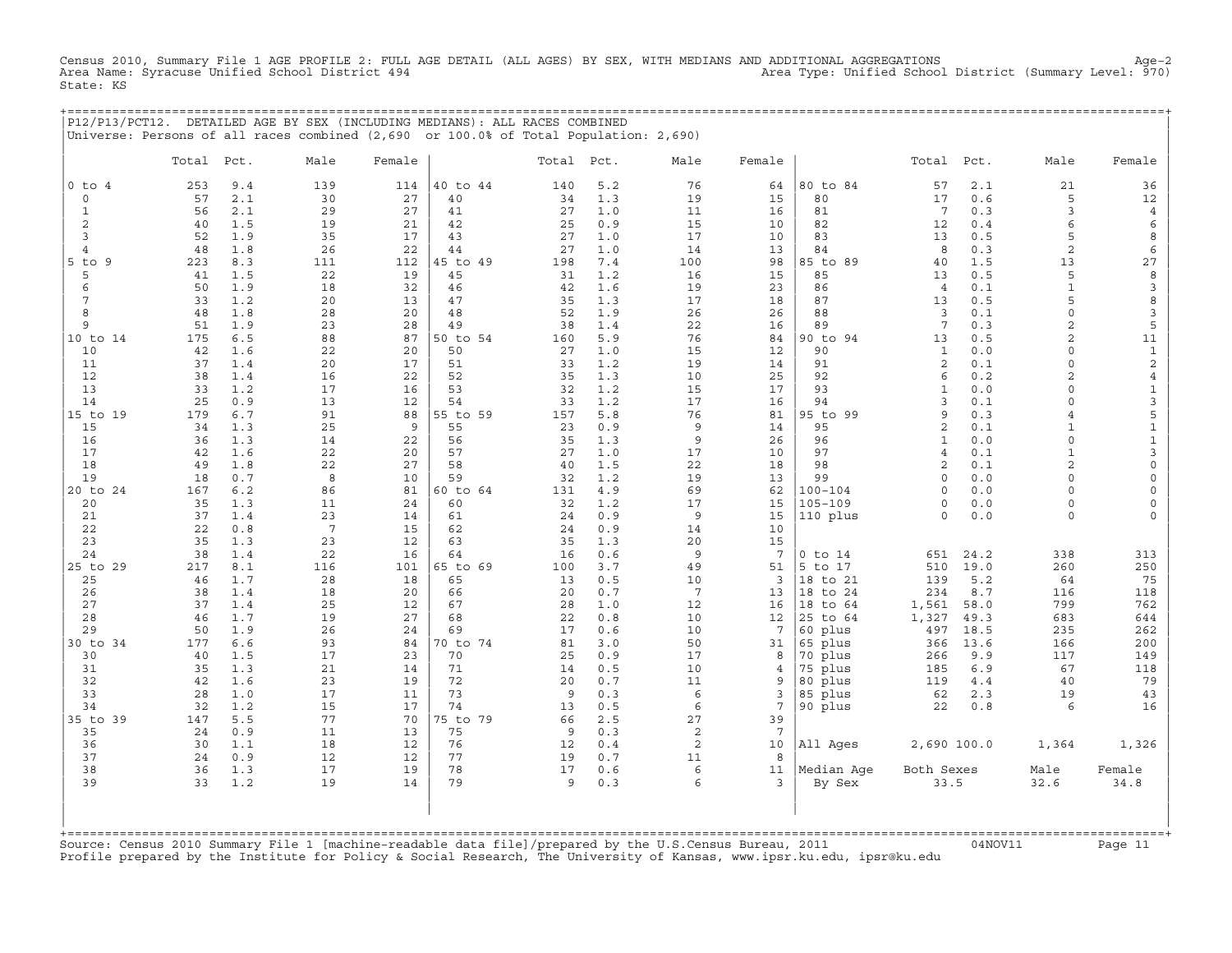Census 2010, Summary File 1 AGE/SEX PROFILE FOR SPECIFIC RACE/ETHNIC GROUP A: WHITE ALONE AgeRace−A Area Type: Unified School District (Summary Level: 970) State: KS

+===================================================================================================================================================+ |P12A/P13A/PCT12A. DETAILED AGE BY SEX (INCLUDING MEDIANS): WHITE ALONE | |Universe: White Alone Persons (2,134 or 79.3% of Total Population: 2,690) |

|                      | Total    | Pct.       | Male            | Female          |          | Total Pct. |            | Male            | Female               |                         | Total                | Pct.       | Male           | Female                  |
|----------------------|----------|------------|-----------------|-----------------|----------|------------|------------|-----------------|----------------------|-------------------------|----------------------|------------|----------------|-------------------------|
| $0$ to $4$           | 161      | 7.5        | 91              | 70              | 40 to 44 | 104        | 4.9        | 53              | 51                   | 80 to 84                | 57                   | 2.7        | 21             | 36                      |
| $\circ$              | 34       | 1.6        | 16              | 18              | 40       | 22         | 1.0        | 12              | 10                   | 80                      | 17                   | $0.8$      | 5              | 12                      |
| $\mathbf{1}$         | 39       | 1.8        | 20              | 19              | 41       | 22         | 1.0        | 7               | 15                   | 81                      | $7\phantom{.0}$      | 0.3        | 3              | $\,4\,$                 |
| 2                    | 23       | 1.1        | 11              | 12              | 42       | 18         | 0.8        | 11              | $7\phantom{.0}$      | 82                      | 12                   | 0.6        | 6              | 6                       |
| 3                    | 37       | 1.7        | 26              | 11              | 43       | 22         | 1.0        | 13              | 9                    | 83                      | 13                   | 0.6        | 5              | 8                       |
| $\overline{4}$       | 28       | 1.3        | 18              | 10              | 44       | 20         | 0.9        | 10              | 10                   | 84                      | 8                    | 0.4        | $\overline{c}$ | 6                       |
| $5$ to $9$           | 171      | 8.0        | 87              | 84              | 45 to 49 | 178        | 8.3        | 88              | 90                   | 85 to 89                | 40                   | 1.9        | 13             | $2\,7$                  |
| 5                    | 31       | 1.5        | 16              | 15              | 45       | 27         | 1.3        | 12              | 15                   | 85                      | 13                   | 0.6        | 5              | $\,$ 8                  |
| 6                    | 38       | 1.8        | 14              | 24              | 46       | 36         | 1.7        | 16              | 20                   | 86                      | $\overline{4}$       | 0.2        | $\mathbf{1}$   | $\mathbf{3}$            |
| $7\phantom{.0}$<br>8 | 25<br>39 | 1.2<br>1.8 | 15<br>21        | 10<br>18        | 47<br>48 | 31<br>50   | 1.5<br>2.3 | 15<br>26        | 16<br>24             | 87<br>88                | 13<br>$\overline{3}$ | 0.6<br>0.1 | 5<br>$\circ$   | 8<br>$\mathbf{3}$       |
| 9                    | 38       | 1.8        | 21              | 17              | 49       | 34         | 1.6        | 19              | 15                   | 89                      | $7\phantom{.0}$      | 0.3        | 2              | $\mathsf S$             |
| 10 to 14             | 130      | 6.1        | 63              | 67              | 50 to 54 | 138        | 6.5        | 67              | 71                   | 90 to 94                | 13                   | 0.6        | $\overline{2}$ | 11                      |
| 10                   | 31       | 1.5        | 14              | 17              | 50       | 22         | 1.0        | 13              | 9                    | 90                      | $\mathbf{1}$         | 0.0        | $\Omega$       | $\mathbf 1$             |
| 11                   | 30       | 1.4        | 16              | 14              | 51       | 27         | 1.3        | 15              | 12                   | 91                      | 2                    | 0.1        | $\circ$        | $\sqrt{2}$              |
| 12                   | 26       | 1.2        | 11              | 15              | 52       | 31         | 1.5        | 10              | 21                   | 92                      | 6                    | 0.3        | $\overline{a}$ | $\overline{4}$          |
| 13                   | 26       | 1.2        | 15              | 11              | 53       | 29         | 1.4        | 13              | 16                   | 93                      | $\mathbf{1}$         | 0.0        | $\circ$        | $\mathbf{1}$            |
| 14                   | 17       | 0.8        | $7\phantom{.0}$ | 10              | 54       | 29         | 1.4        | 16              | 13                   | 94                      | $\overline{3}$       | 0.1        | $\circ$        | $\mathbf{3}$            |
| 15 to 19             | 126      | 5.9        | 64              | 62              | 55 to 59 | 152        | 7.1        | 72              | 80                   | 95 to 99                | 8                    | 0.4        | $\overline{4}$ | $\overline{4}$          |
| 15                   | 25       | 1.2        | 18              | $7\phantom{.0}$ | 55       | 21         | 1.0        | $7\phantom{.0}$ | 14                   | 95                      | $\overline{2}$       | 0.1        | $\mathbf{1}$   | $\mathbf 1$             |
| 16                   | 22       | 1.0        | 10              | 12              | 56       | 35         | 1.6        | 9               | 26                   | 96                      | $\mathbf{1}$         | 0.0        | 0              | $\mathbf 1$             |
| 17                   | 31       | 1.5        | 15              | 16              | 57       | 26         | 1.2        | 16              | 10                   | 97                      | 3                    | 0.1        | $\mathbf{1}$   | $\overline{c}$          |
| 18                   | 37       | 1.7        | 17              | 20              | 58       | 38         | 1.8        | 21              | 17                   | 98                      | 2                    | 0.1        | $\overline{a}$ | $\mathsf{O}$            |
| 19                   | 11       | 0.5        | $\overline{4}$  | $7\phantom{.0}$ | 59       | 32         | 1.5        | 19              | 13                   | 99                      | $\mathbf 0$          | 0.0        | $\circ$        | $\mathsf{O}$            |
| 20 to 24             | 108      | 5.1        | 53              | 55<br>20        | 60 to 64 | 120        | 5.6        | 61              | 59                   | $100 - 104$             | $\Omega$             | 0.0        | $\Omega$       | $\circ$                 |
| 20<br>21             | 25<br>21 | 1.2<br>1.0 | 5<br>14         | 7               | 60<br>61 | 30<br>24   | 1.4<br>1.1 | 16<br>9         | 14<br>15             | $105 - 109$<br>110 plus | $\circ$<br>$\circ$   | 0.0<br>0.0 | 0<br>0         | $\circ$<br>$\mathsf{O}$ |
| 22                   | 15       | 0.7        | $7\phantom{.0}$ | 8               | 62       | 22         | 1.0        | 12              | 10                   |                         |                      |            |                |                         |
| 23                   | 24       | 1.1        | 16              | 8               | 63       | 30         | 1.4        | 17              | 13                   |                         |                      |            |                |                         |
| 24                   | 23       | 1.1        | 11              | 12              | 64       | 14         | 0.7        | $7\phantom{.0}$ | $7\phantom{.0}$      | $0$ to $14$             | 462                  | 21.6       | 241            | 221                     |
| 25 to 29             | 150      | 7.0        | 78              | 72              | 65 to 69 | 95         | 4.5        | 45              | 50                   | 5 to 17                 | 379                  | 17.8       | 193            | 186                     |
| 25                   | 31       | 1.5        | 19              | 12              | 65       | 12         | 0.6        | 9               | $\overline{3}$       | 18 to 21                | 94                   | 4.4        | 40             | 54                      |
| 26                   | 27       | 1.3        | 14              | 13              | 66       | 19         | 0.9        | 6               | 13                   | 18 to 24                | 156                  | 7.3        | 74             | 82                      |
| 27                   | 25       | 1.2        | 15              | 10              | 67       | 26         | 1.2        | 10              | 16                   | 18 to 64                | 1,235                | 57.9       | 616            | 619                     |
| 28                   | 36       | 1.7        | 13              | 23              | 68       | 21         | 1.0        | 10              | 11                   | 25 to 64                | 1,079                | 50.6       | 542            | 537                     |
| 29                   | 31       | 1.5        | 17              | 14              | 69       | 17         | 0.8        | 10              | 7                    | 60<br>plus              | 479                  | 22.4       | 222            | 257                     |
| 30 to 34             | 131      | 6.1        | 67              | 64              | 70 to 74 | 80         | 3.7        | 49              | 31                   | 65 plus                 | 359                  | 16.8       | 161            | 198                     |
| 30                   | 29       | 1.4        | 10              | 19              | 70       | 25         | 1.2        | 17              | 8                    | 70 plus                 | 264                  | 12.4       | 116            | 148                     |
| 31                   | 27       | 1.3        | 18              | 9               | 71       | 14         | 0.7        | 10              | 4                    | 75 plus                 | 184                  | 8.6        | 67             | 117                     |
| 32                   | 30       | 1.4        | 16              | 14              | 72       | 19         | 0.9        | 10              | 9                    | 80 plus                 | 118                  | 5.5        | 40             | 78                      |
| 33<br>34             | 21<br>24 | 1.0<br>1.1 | 12<br>11        | 9<br>13         | 73<br>74 | 9<br>13    | 0.4<br>0.6 | 6<br>6          | 3<br>$7\phantom{.0}$ | 85 plus<br>90 plus      | 61<br>21             | 2.9<br>1.0 | 19<br>6        | $4\,2$<br>15            |
| 35 to 39             | 106      | 5.0        | 56              | 50              | 75 to 79 | 66         | 3.1        | 27              | 39                   |                         |                      |            |                |                         |
| 35                   | 12       | 0.6        | $\overline{9}$  | $\overline{3}$  | 75       | 9          | 0.4        | 2               | $7\phantom{.0}$      |                         |                      |            |                |                         |
| 36                   | 21       | 1.0        | 11              | 10              | 76       | 12         | 0.6        | 2               | 10                   | All Ages                | 2,134 100.0          |            | 1,061          | 1,073                   |
| 37                   | 19       | 0.9        | 10              | 9               | 77       | 19         | 0.9        | 11              | 8                    |                         |                      |            |                |                         |
| 38                   | 28       | 1.3        | 14              | 14              | 78       | 17         | 0.8        | 6               | 11                   | Median Age              | Both Sexes           |            | Male           | Female                  |
| 39                   | 26       | 1.2        | 12              | 14              | 79       | 9          | 0.4        | 6               | 3                    | By Sex                  |                      | 39.4       | 37.8           | 41.2                    |
| +=======             |          |            |                 |                 |          |            |            |                 |                      |                         |                      |            |                |                         |

+===================================================================================================================================================+Source: Census 2010 Summary File 1 [machine−readable data file]/prepared by the U.S.Census Bureau, 2011 04NOV11 Page 12 Profile prepared by the Institute for Policy & Social Research, The University of Kansas, www.ipsr.ku.edu, ipsr@ku.edu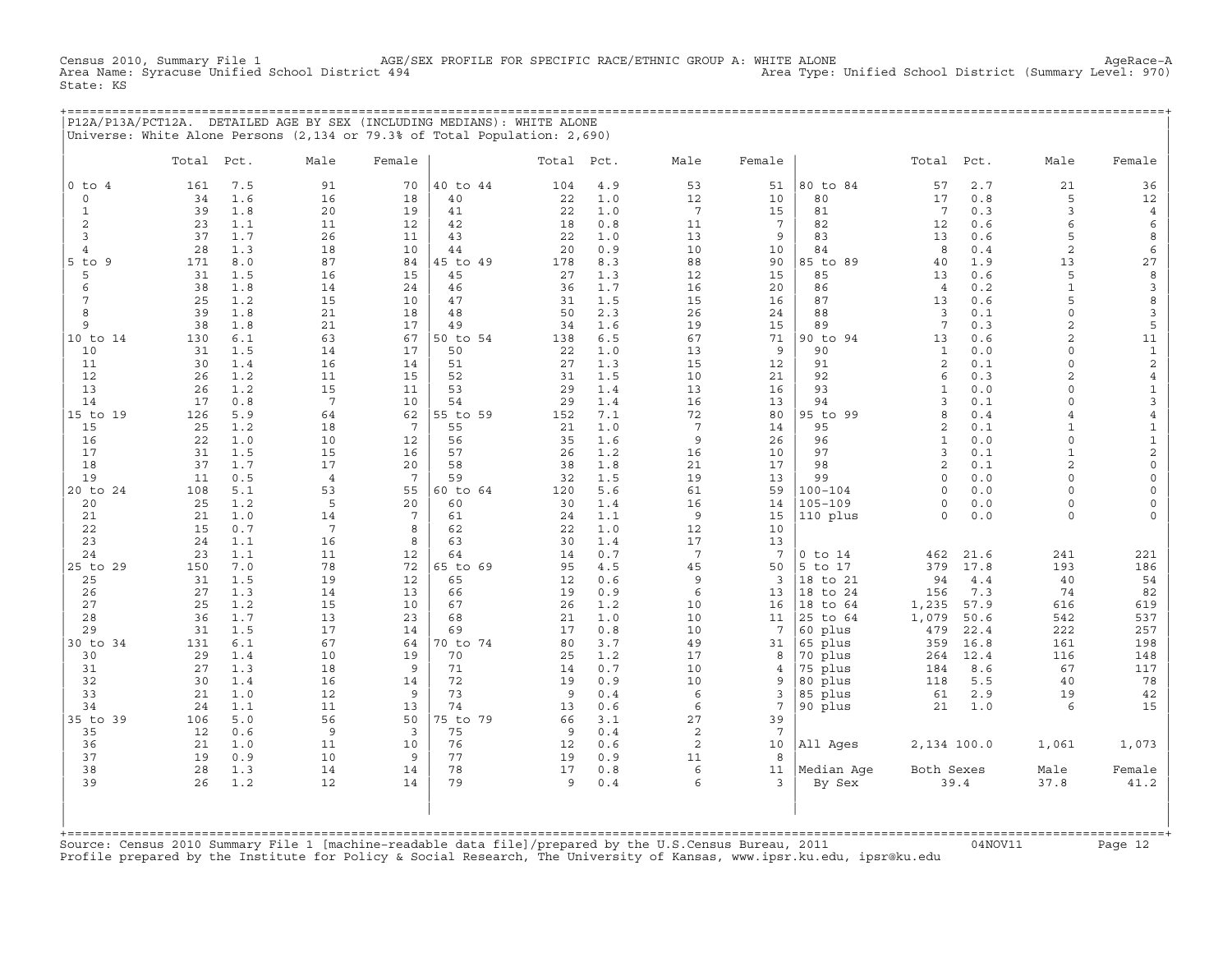Census 2010, Summary File 1 AGE/SEX PROFILE FOR SPECIFIC RACE/ETHNIC GROUP B: BLACK OR AFRICAN AMERICAN ALONE<br>Area Name: Syracuse Unified School District 494 Area Type: Unified School District (Summary Level: 970) State: KS

+===================================================================================================================================================+

|                 | P12B/P13B/PCT12B. DETAILED AGE BY SEX (INCLUDING MEDIANS): BLACK OR AFRICAN AMERICAN ALONE<br>Universe: Black or African American Alone Persons (8 or 0.3% of Total Population: 2,690) |                                |                          |                |          |            |                         |                             |                    |                      |            |                      |                     |
|-----------------|----------------------------------------------------------------------------------------------------------------------------------------------------------------------------------------|--------------------------------|--------------------------|----------------|----------|------------|-------------------------|-----------------------------|--------------------|----------------------|------------|----------------------|---------------------|
|                 | Total Pct.                                                                                                                                                                             | Male                           | Female                   |                | Total    | Pct.       | Male                    | Female                      |                    | Total                | Pct.       | Male                 | Female              |
| $0$ to $4$      | 0.0<br>$\Omega$                                                                                                                                                                        | $\mathsf{O}\xspace$            | $\mathsf{O}\xspace$      | 40 to 44       | 0        | 0.0        | $\mathbf 0$             | $\mathsf O$                 | 80 to 84           | $\mathbf 0$          | 0.0        | 0                    | $\mathsf O$         |
| $\circ$         | 0.0<br>$\Omega$                                                                                                                                                                        | $\circ$                        | $\mathbf 0$              | 40             | 0        | 0.0        | $\circ$                 | $\mathsf O$                 | 80                 | $\circ$              | 0.0        | $\circ$              | $\mathsf O$         |
| $\mathbf{1}$    | $\Omega$<br>0.0                                                                                                                                                                        | $\Omega$                       | $\Omega$                 | 41             | 0        | 0.0        | $\Omega$                | $\Omega$                    | 81                 | $\circ$              | 0.0        | $\Omega$             | $\mathbf 0$         |
| 2               | 0.0<br>0                                                                                                                                                                               | $\Omega$                       | $\Omega$                 | 42             | 0        | 0.0        | $\Omega$                | $\mathbf 0$                 | 82                 | $\Omega$             | 0.0        | $\Omega$             | 0                   |
| 3               | 0.0<br>$\circ$                                                                                                                                                                         | $\Omega$                       | $\mathbf 0$              | 43             | 0        | 0.0        | $\Omega$                | $\mathbf 0$                 | 83                 | $\circ$              | 0.0        | $\Omega$             | $\mathsf{O}\xspace$ |
| 4               | $\mathbf 0$<br>0.0                                                                                                                                                                     | $\Omega$                       | $\mathbf 0$              | 44             | 0        | 0.0        | $\mathbf 0$             | $\mathsf{O}\xspace$         | 84                 | $\circ$              | 0.0        | $\Omega$             | $\mathsf{O}\xspace$ |
| $5$ to $9$<br>5 | 12.5<br>$\mathbf{1}$<br>0.0<br>$\Omega$                                                                                                                                                | $\Omega$<br>$\Omega$           | $\mathbf{1}$<br>$\Omega$ | 45 to 49<br>45 | 0<br>0   | 0.0<br>0.0 | $\Omega$<br>$\Omega$    | $\mathbf 0$<br>$\Omega$     | 85 to 89<br>85     | $\Omega$<br>$\Omega$ | 0.0<br>0.0 | $\Omega$<br>$\Omega$ | $\mathbf 0$<br>0    |
| 6               | $\circ$<br>0.0                                                                                                                                                                         | $\Omega$                       | $\mathsf{O}\xspace$      | 46             | 0        | 0.0        | $\mathbf 0$             | $\mathsf{O}\xspace$         | 86                 | $\circ$              | 0.0        | $\circ$              | $\mathsf{O}\xspace$ |
| 7               | 0.0<br>$\Omega$                                                                                                                                                                        | $\Omega$                       | 0                        | 47             | 0        | 0.0        | $\Omega$                | $\mathsf{O}\xspace$         | 87                 | $\Omega$             | 0.0        | $\Omega$             | 0                   |
| 8               | 0.0<br>$\Omega$                                                                                                                                                                        | $\Omega$                       | $\Omega$                 | 48             | $\Omega$ | 0.0        | $\Omega$                | $\mathbf 0$                 | 88                 | $\Omega$             | 0.0        | $\Omega$             | $\mathbf 0$         |
| 9               | 1<br>12.5                                                                                                                                                                              | $\Omega$                       | $\mathbf{1}$             | 49             | 0        | 0.0        | $\Omega$                | $\mathsf{O}\xspace$         | 89                 | $\Omega$             | 0.0        | 0                    | $\mathsf{O}\xspace$ |
| 10 to 14        | 37.5<br>3                                                                                                                                                                              | 3                              | 0                        | 50 to 54       | 0        | 0.0        | $\mathbf 0$             | $\mathsf O$                 | 90 to 94           | $\mathbf 0$          | 0.0        | $\circ$              | 0                   |
| 10              | 0.0<br>$\Omega$                                                                                                                                                                        | $\Omega$                       | $\Omega$                 | 50             | O        | 0.0        | $\Omega$                | $\Omega$                    | 90                 | $\Omega$             | 0.0        | $\Omega$             | $\mathbf 0$         |
| 11              | 12.5<br>1                                                                                                                                                                              | 1                              | $\mathbf 0$              | 51             | 0        | 0.0        | $\Omega$                | $\mathbf 0$                 | 91                 | $\Omega$             | 0.0        | $\Omega$             | $\mathbf 0$         |
| 12              | 0.0<br>$\Omega$                                                                                                                                                                        | $\Omega$                       | $\mathbf 0$              | 52             | $\circ$  | 0.0        | $\Omega$                | $\mathbf 0$                 | 92                 | $\Omega$             | 0.0        | $\Omega$             | $\mathsf{O}\xspace$ |
| 13              | 12.5<br>$\mathbf{1}$                                                                                                                                                                   | $\mathbf{1}$                   | 0                        | 53             | 0        | 0.0        | $\Omega$                | $\mathsf{O}\xspace$         | 93                 | $\circ$              | 0.0        | $\circ$              | $\mathsf{O}\xspace$ |
| 14<br>15 to 19  | 12.5<br>1<br>2<br>25.0                                                                                                                                                                 | $\mathbf{1}$<br>$\overline{c}$ | $\Omega$<br>$\mathbf 0$  | 54<br>55 to 59 | C)<br>0  | 0.0<br>0.0 | $\Omega$<br>$\Omega$    | $\mathbf 0$<br>$\mathbf 0$  | 94<br>95 to 99     | $\Omega$<br>$\Omega$ | 0.0<br>0.0 | $\Omega$<br>$\Omega$ | $\mathbf 0$<br>0    |
| 15              | 12.5<br>$\mathbf{1}$                                                                                                                                                                   | $\mathbf{1}$                   | $\mathbf 0$              | 55             | 0        | 0.0        | $\Omega$                | $\mathbf 0$                 | 95                 | $\circ$              | 0.0        | $\circ$              | $\mathsf{O}\xspace$ |
| 16              | $\Omega$<br>0.0                                                                                                                                                                        | $\Omega$                       | $\mathbf 0$              | 56             | 0        | 0.0        | $\Omega$                | $\mathsf{O}\xspace$         | 96                 | $\circ$              | 0.0        | $\circ$              | 0                   |
| 17              | 12.5<br>$\mathbf{1}$                                                                                                                                                                   | $\mathbf{1}$                   | $\Omega$                 | 57             | 0        | 0.0        | $\Omega$                | $\mathbf 0$                 | 97                 | $\circ$              | 0.0        | $\Omega$             | 0                   |
| 18              | 0.0<br>$\Omega$                                                                                                                                                                        | $\Omega$                       | $\Omega$                 | 58             | 0        | 0.0        | $\Omega$                | $\mathbf 0$                 | 98                 | $\circ$              | 0.0        | $\Omega$             | $\mathbf 0$         |
| 19              | 0.0<br>$\Omega$                                                                                                                                                                        | $\Omega$                       | $\mathbf 0$              | 59             | 0        | 0.0        | $\Omega$                | $\mathsf{O}\xspace$         | 99                 | $\circ$              | 0.0        | $\Omega$             | $\mathsf{O}\xspace$ |
| 20 to 24        | 12.5<br>1                                                                                                                                                                              | $\Omega$                       | $\mathbf{1}$             | 60 to 64       | 0        | 0.0        | $\mathbf 0$             | $\mathsf{O}\xspace$         | $100 - 104$        | $\mathsf{O}$         | 0.0        | $\circ$              | 0                   |
| 20              | 0.0<br>$\Omega$                                                                                                                                                                        | $\Omega$                       | $\mathbf 0$              | 60             | 0        | 0.0        | $\Omega$                | $\mathbf 0$                 | $105 - 109$        | $\circ$              | 0.0        | $\Omega$             | 0                   |
| 21              | 0.0<br>$\Omega$                                                                                                                                                                        | $\Omega$                       | $\Omega$                 | 61             | 0        | 0.0        | $\Omega$                | $\mathbf 0$                 | 110 plus           | $\circ$              | 0.0        | $\circ$              | $\mathbf{0}$        |
| 22<br>23        | $\mathbf{1}$<br>12.5<br>$\Omega$                                                                                                                                                       | $\Omega$<br>$\Omega$           | $\mathbf{1}$             | 62             | 0        | 0.0        | $\mathbf 0$<br>$\Omega$ | $\mathsf{O}\xspace$         |                    |                      |            |                      |                     |
| 24              | 0.0<br>0.0<br>$\Omega$                                                                                                                                                                 | $\Omega$                       | $\mathbf 0$<br>$\Omega$  | 63<br>64       | 0<br>O   | 0.0<br>0.0 | $\Omega$                | $\mathbf 0$<br>$\mathbf 0$  | $0$ to $14$        | $\overline{4}$       | 50.0       | 3                    | $\mathbf{1}$        |
| 25 to 29        | 12.5<br>1                                                                                                                                                                              | $\Omega$                       | $\mathbf{1}$             | 65 to 69       | 0        | 0.0        | $\Omega$                | $\mathbf 0$                 | 5 to 17            | 6                    | 75.0       | 5                    | $\mathbf{1}$        |
| 25              | 0.0<br>$\circ$                                                                                                                                                                         | 0                              | $\mathsf{O}\xspace$      | 65             | 0        | 0.0        | $\Omega$                | $\mathbf 0$                 | 18 to 21           | $\mathbf 0$          | 0.0        | $\circ$              | $\mathsf{O}\xspace$ |
| 26              | 0.0<br>$\Omega$                                                                                                                                                                        | $\Omega$                       | $\mathbf 0$              | 66             | 0        | 0.0        | $\Omega$                | $\Omega$                    | 18 to 24           | $\mathbf{1}$         | 12.5       | $\Omega$             | $\mathbf{1}$        |
| 27              | 0.0<br>$\Omega$                                                                                                                                                                        | $\Omega$                       | $\Omega$                 | 67             | 0        | 0.0        | $\Omega$                | $\Omega$                    | 18 to 64           | 2                    | 25.0       | $\Omega$             | $\overline{c}$      |
| 28              | 12.5<br>$\mathbf{1}$                                                                                                                                                                   | $\Omega$                       | $\mathbf{1}$             | 68             | $\circ$  | 0.0        | $\Omega$                | $\Omega$                    | 25 to 64           | $\mathbf{1}$         | 12.5       | $\Omega$             | $\mathbf{1}$        |
| 29              | 0.0<br>$\circ$                                                                                                                                                                         | $\Omega$                       | 0                        | 69             | 0        | 0.0        | $\Omega$                | $\mathbf 0$                 | 60 plus            | $\circ$              | 0.0        | $\circ$              | $\mathsf{O}\xspace$ |
| 30 to 34        | 0.0<br>$\Omega$                                                                                                                                                                        | $\Omega$                       | $\mathbf 0$              | 70 to 74       | $\Omega$ | 0.0        | $\Omega$                | $\mathbf 0$                 | 65 plus            | $\circ$              | 0.0        | $\Omega$             | $\mathbf 0$         |
| 30              | 0.0<br>$\mathbf 0$                                                                                                                                                                     | $\Omega$                       | $\mathbf 0$              | 70             | 0        | 0.0        | $\Omega$                | $\mathbf 0$                 | 70 plus            | $\circ$              | 0.0        | $\Omega$             | 0                   |
| 31<br>32        | 0.0<br>$\circ$<br>0.0<br>$\Omega$                                                                                                                                                      | $\Omega$<br>$\Omega$           | $\Omega$<br>$\mathbf 0$  | 71<br>72       | 0<br>0   | 0.0<br>0.0 | $\Omega$<br>$\Omega$    | $\Omega$                    | 75 plus            | $\circ$              | 0.0<br>0.0 | $\circ$<br>$\circ$   | $\circ$             |
| 33              | $\Omega$<br>0.0                                                                                                                                                                        | $\Omega$                       | $\Omega$                 | 73             | $\Omega$ | 0.0        | $\Omega$                | $\mathsf{O}$<br>$\mathbf 0$ | 80 plus<br>85 plus | $\circ$<br>$\circ$   | 0.0        | $\Omega$             | 0<br>$\mathbf 0$    |
| 34              | 0.0<br>$\Omega$                                                                                                                                                                        | $\Omega$                       | $\mathbf 0$              | 74             | 0        | 0.0        | $\Omega$                | 0                           | 90 plus            | $\circ$              | 0.0        | $\Omega$             | $\Omega$            |
| 35 to 39        | 0.0<br>$\circ$                                                                                                                                                                         | $\Omega$                       | $\mathbf 0$              | 75 to 79       | 0        | 0.0        | $\Omega$                | $\mathbf 0$                 |                    |                      |            |                      |                     |
| 35              | 0<br>0.0                                                                                                                                                                               | $\Omega$                       | $\mathsf{O}\xspace$      | 75             | 0        | 0.0        | $\mathbf 0$             | $\mathsf{O}\xspace$         |                    |                      |            |                      |                     |
| 36              | 0.0<br>$\Omega$                                                                                                                                                                        | $\Omega$                       | $\mathsf{O}$             | 76             | 0        | 0.0        | $\Omega$                | $\Omega$                    | All Ages           |                      | 8 100.0    | 5                    | 3                   |
| 37              | $\Omega$<br>0.0                                                                                                                                                                        | $\Omega$                       | $\mathbf 0$              | 77             | 0        | 0.0        | $\Omega$                | $\Omega$                    |                    |                      |            |                      |                     |
| 38              | 0<br>0.0                                                                                                                                                                               | $\Omega$                       | $\mathsf{O}\xspace$      | 78             | 0        | 0.0        | $\mathbf 0$             | $\mathbf 0$                 | Median Age         | Both Sexes           |            | Male                 | Female              |
| 39              | $\Omega$<br>0.0                                                                                                                                                                        | $\Omega$                       | $\Omega$                 | 79             | $\Omega$ | 0.0        | $\Omega$                | $\Omega$                    | By Sex             |                      | 15.0       | 14.5                 | 22.5                |
|                 |                                                                                                                                                                                        |                                |                          |                |          |            |                         |                             |                    |                      |            |                      |                     |
|                 |                                                                                                                                                                                        |                                |                          |                |          |            |                         |                             |                    |                      |            |                      |                     |

+===================================================================================================================================================+Source: Census 2010 Summary File 1 [machine−readable data file]/prepared by the U.S.Census Bureau, 2011 04NOV11 Page 13 Profile prepared by the Institute for Policy & Social Research, The University of Kansas, www.ipsr.ku.edu, ipsr@ku.edu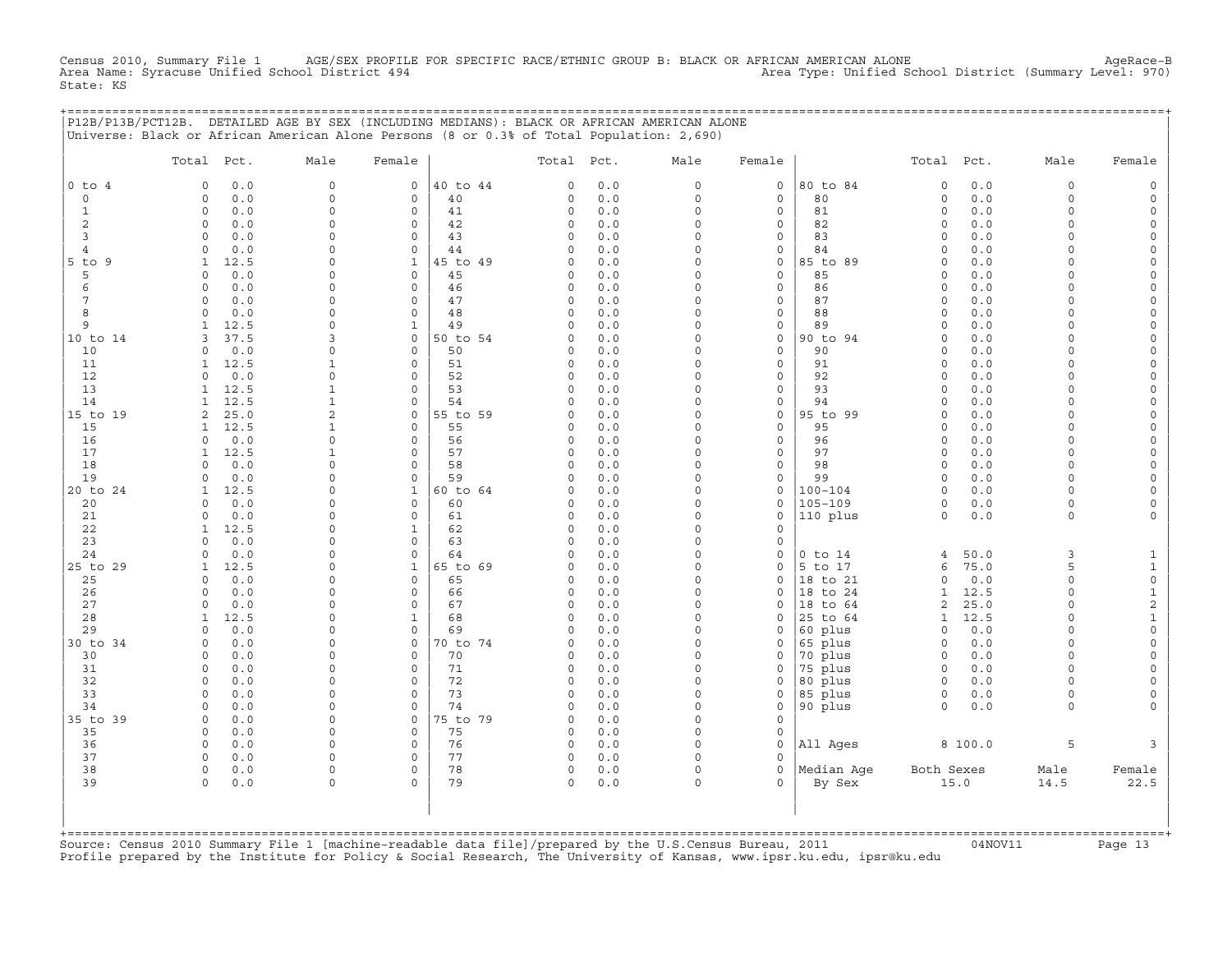Census 2010, Summary File 1 AGE/SEX PROFILE FOR SPECIFIC RACE/ETHNIC GROUP C: AMERICAN INDIAN AND ALASKA NATIVE ALONE AgeRace−C Area Name: Syracuse Unified School District 494 Area Type: Unified School District (Summary Level: 970) State: KS

+===================================================================================================================================================+

|                   | P12C/P13C/PCT12C. DETAILED AGE BY SEX (INCLUDING MEDIANS): AMERICAN INDIAN AND ALASKA NATIVE ALONE<br>Universe: American Indian and Alaska Native Alone Persons (33 or 1.2% of Total Population: 2,690) |                              |                             |                |                      |            |                              |                            |                     |                      |             |                      |                                     |
|-------------------|---------------------------------------------------------------------------------------------------------------------------------------------------------------------------------------------------------|------------------------------|-----------------------------|----------------|----------------------|------------|------------------------------|----------------------------|---------------------|----------------------|-------------|----------------------|-------------------------------------|
|                   | Pct.<br>Total                                                                                                                                                                                           | Male                         | Female                      |                | Total                | Pct.       | Male                         | Female                     |                     | Total                | Pct.        | Male                 | Female                              |
| $0$ to $4$        | 24.2<br>8                                                                                                                                                                                               | 5                            | 3                           | 40 to 44       | 3                    | 9.1        | $\sqrt{2}$                   | $1\,$                      | 80 to 84            | $\circ$              | 0.0         | 0                    | $\mathsf{O}$                        |
| 0                 | 9.1<br>3                                                                                                                                                                                                | $\overline{c}$               | $\mathbf{1}$                | 40             | 0                    | 0.0        | $\circ$                      | $\mathbf 0$                | 80                  | $\circ$              | 0.0         | $\Omega$             | $\mathsf O$                         |
| 1                 | $6.1$<br>2                                                                                                                                                                                              | $\mathbf{1}$                 | $\mathbf{1}$                | 41             | $\mathbf{1}$         | 3.0        | $\mathbf{1}$                 | $\mathbf 0$                | 81                  | $\circ$              | 0.0         | $\Omega$             | 0                                   |
| 2                 | 2<br>6.1                                                                                                                                                                                                | $\mathbf{1}$                 | $\mathbf{1}$                | 42             | 0                    | 0.0        | $\Omega$                     | 0                          | 82                  | $\mathbf 0$          | 0.0         | $\Omega$             | 0                                   |
| 3                 | 3.0<br>$\mathbf{1}$                                                                                                                                                                                     | $\mathbf{1}$                 | $\mathbf 0$                 | 43             | $\mathbf{1}$         | 3.0        | $\Omega$                     | $\mathbf{1}$               | 83                  | $\Omega$             | 0.0         | $\Omega$             | 0                                   |
| 4                 | $\circ$<br>0.0                                                                                                                                                                                          | $\Omega$                     | $\mathbf 0$                 | 44             | 1                    | 3.0        | $\mathbf{1}$                 | $\mathsf{O}$               | 84                  | $\Omega$             | 0.0         | $\Omega$             | 0                                   |
| $5$ to<br>9       | 3.0<br>$\mathbf{1}$<br>$\Omega$                                                                                                                                                                         | $\mathbf{1}$<br>$\Omega$     | $\mathsf{O}$<br>$\mathbf 0$ | 45 to 49<br>45 | $\Omega$<br>$\Omega$ | 0.0        | $\Omega$<br>$\Omega$         | $\mathsf O$<br>$\mathbf 0$ | 85 to 89            | $\Omega$<br>$\Omega$ | 0.0         | $\Omega$<br>$\Omega$ | $\mathsf{O}\xspace$<br>$\mathbf 0$  |
| 5<br>6            | 0.0<br>$\mathbf{1}$<br>3.0                                                                                                                                                                              | $\mathbf{1}$                 | $\mathbf 0$                 | 46             | $\Omega$             | 0.0<br>0.0 | $\Omega$                     | $\mathbf 0$                | 85<br>86            | $\circ$              | 0.0<br>0.0  | $\Omega$             | 0                                   |
| 7                 | $\circ$<br>0.0                                                                                                                                                                                          | $\Omega$                     | $\mathbf 0$                 | 47             | 0                    | 0.0        | $\Omega$                     | $\mathsf{O}\xspace$        | 87                  | $\Omega$             | $0.0$       | $\Omega$             | $\mathsf{O}\xspace$                 |
| 8                 | 0.0<br>$\Omega$                                                                                                                                                                                         | $\Omega$                     | $\mathbf 0$                 | 48             | $\Omega$             | 0.0        | $\Omega$                     | $\mathbf 0$                | 88                  | $\Omega$             | 0.0         | $\Omega$             | 0                                   |
| 9                 | 0.0<br>$\mathbf 0$                                                                                                                                                                                      | $\mathbf 0$                  | $\mathsf{O}$                | 49             | 0                    | 0.0        | $\Omega$                     | $\mathsf{O}$               | 89                  | $\mathbf 0$          | 0.0         | $\Omega$             | 0                                   |
| 10 to 14          | $0.0$<br>$\Omega$                                                                                                                                                                                       | $\Omega$                     | $\mathsf{O}$                | 50 to 54       | 1                    | 3.0        | $\Omega$                     | $\mathbf 1$                | 90 to 94            | $\Omega$             | 0.0         | $\Omega$             | $\mathsf{O}\xspace$                 |
| 10                | $\Omega$<br>0.0                                                                                                                                                                                         | $\Omega$                     | $\Omega$                    | 50             | $\Omega$             | 0.0        | $\cap$                       | $\mathsf O$                | 90                  | $\Omega$             | 0.0         | $\Omega$             | $\mathsf{O}\xspace$                 |
| 11                | $\circ$<br>0.0                                                                                                                                                                                          | $\mathbf 0$                  | $\mathbf 0$                 | 51             | 0                    | 0.0        | $\Omega$                     | $\mathsf O$                | 91                  | $\circ$              | 0.0         | $\Omega$             | 0                                   |
| 12                | 0.0<br>$\circ$                                                                                                                                                                                          | $\Omega$                     | $\mathbf 0$                 | 52             | $\Omega$             | 0.0        | $\Omega$                     | $\mathsf{O}\xspace$        | 92                  | $\Omega$             | 0.0         | $\Omega$             | $\mathsf{O}\xspace$                 |
| 13                | 0.0<br>$\circ$                                                                                                                                                                                          | $\Omega$                     | $\mathbf 0$                 | 53             | 1                    | 3.0        | $\Omega$                     | $\mathbf 1$                | 93                  | $\Omega$             | 0.0         | $\Omega$             | $\mathsf{O}\xspace$                 |
| 14                | 0.0<br>$\Omega$                                                                                                                                                                                         | $\Omega$                     | $\mathbf 0$                 | 54             | $\Omega$             | 0.0        | $\Omega$                     | $\mathsf O$                | 94                  | $\Omega$             | 0.0         | $\Omega$             | 0                                   |
| 15 to 19          | 18.2<br>6                                                                                                                                                                                               | 4<br>$\overline{2}$          | $\mathbf{2}$<br>$\mathbf 0$ | 55 to 59<br>55 | $\mathbf{1}$         | 3.0<br>3.0 | $\mathbf{1}$<br>$\mathbf{1}$ | $\mathsf O$<br>$\mathbf 0$ | 95 to 99<br>95      | $\Omega$<br>$\Omega$ | 0.0<br>0.0  | $\Omega$<br>$\Omega$ | $\mathsf{O}\xspace$                 |
| 15<br>16          | $6.1$<br>2<br>$\mathbf{1}$<br>3.0                                                                                                                                                                       | $\mathbf 0$                  | $\mathbf{1}$                | 56             | 1<br>0               | 0.0        | $\Omega$                     | 0                          | 96                  | $\Omega$             | 0.0         | $\Omega$             | $\mathsf{O}\xspace$<br>0            |
| 17                | $\mathbf{1}$<br>3.0                                                                                                                                                                                     | $\Omega$                     | $\mathbf{1}$                | 57             | $\Omega$             | 0.0        | $\Omega$                     | $\mathsf{O}$               | 97                  | $\mathbf 0$          | 0.0         | $\Omega$             | 0                                   |
| 18                | $\mathbf{1}$<br>3.0                                                                                                                                                                                     | $\mathbf{1}$                 | $\mathsf O$                 | 58             | $\Omega$             | 0.0        | $\Omega$                     | $\mathsf O$                | 98                  | $\circ$              | 0.0         | $\circ$              | $\mathsf{O}\xspace$                 |
| 19                | 3.0<br>$\mathbf{1}$                                                                                                                                                                                     | $\mathbf{1}$                 | $\Omega$                    | 59             | $\Omega$             | 0.0        | $\Omega$                     | 0                          | 99                  | $\Omega$             | 0.0         | $\Omega$             | 0                                   |
| 20 to 24          | 2<br>6.1                                                                                                                                                                                                | $\Omega$                     | 2                           | 60 to 64       | 3                    | 9.1        | $\overline{2}$               | $\mathbf{1}$               | $100 - 104$         | $\mathbf 0$          | 0.0         | $\Omega$             | 0                                   |
| 20                | $0.0$<br>$\circ$                                                                                                                                                                                        | $\Omega$                     | $\mathsf{O}$                | 60             | 0                    | 0.0        | $\Omega$                     | $\mathsf{O}$               | $105 - 109$         | $\mathbf 0$          | 0.0         | 0                    | 0                                   |
| 21                | 0.0<br>$\circ$                                                                                                                                                                                          | $\Omega$                     | $\circ$                     | 61             | $\Omega$             | 0.0        | $\Omega$                     | $\mathbf 0$                | 110 plus            | $\circ$              | 0.0         | $\circ$              | $\mathsf{O}\xspace$                 |
| 22                | $\mathbf{1}$<br>3.0                                                                                                                                                                                     | $\Omega$                     | $\mathbf{1}$                | 62             | $\Omega$             | 0.0        | $\Omega$                     | $\mathbf 0$                |                     |                      |             |                      |                                     |
| 23                | $\mathbf{1}$<br>3.0                                                                                                                                                                                     | $\Omega$                     | $\mathbf{1}$                | 63             | 2                    | 6.1        | $\mathbf{1}$                 | $\mathbf{1}$               |                     |                      |             |                      |                                     |
| 24                | 0.0<br>$\Omega$                                                                                                                                                                                         | $\Omega$                     | $\mathbf 0$                 | 64             | 1                    | 3.0        | $\mathbf{1}$                 | $\mathbf 0$                | $0$ to $14$         | 9                    | 27.3        | 6                    | $\mathbf{3}$                        |
| 25 to 29          | $\mathbf{1}$<br>3.0<br>$0.0$<br>$\circ$                                                                                                                                                                 | $\mathbf{1}$<br>$\Omega$     | $\mathbf 0$<br>0            | 65 to 69<br>65 | 1<br>$\mathbf{1}$    | 3.0<br>3.0 | $\mathbf{1}$<br>$\mathbf{1}$ | $\mathbf 0$<br>0           | 5 to 17<br>18 to 21 | 5<br>$\overline{c}$  | 15.2<br>6.1 | 3<br>$\overline{a}$  | $\mathbf{2}$<br>$\mathsf{O}\xspace$ |
| 25<br>26          | $\Omega$<br>0.0                                                                                                                                                                                         | $\Omega$                     | $\Omega$                    | 66             | $\Omega$             | 0.0        | $\cap$                       | $\Omega$                   | 18 to 24            | $\overline{4}$       | 12.1        | 2                    | $\mathbf{2}$                        |
| 27                | $\circ$<br>0.0                                                                                                                                                                                          | $\mathbf 0$                  | $\circ$                     | 67             | $\Omega$             | 0.0        | $\Omega$                     | $\mathbf 0$                | 18<br>to 64         | 18                   | 54.5        | 11                   | $\overline{7}$                      |
| 28                | 0.0<br>$\circ$                                                                                                                                                                                          | $\mathbf 0$                  | $\mathsf O$                 | 68             | $\Omega$             | 0.0        | $\Omega$                     | $\Omega$                   | 25 to 64            | 14                   | 42.4        | 9                    | 5                                   |
| 29                | 3.0<br>$\mathbf{1}$                                                                                                                                                                                     | $\mathbf{1}$                 | $\mathbf 0$                 | 69             | $\cap$               | 0.0        | $\cap$                       | $\Omega$                   | 60 plus             | 5                    | 15.2        | $\overline{4}$       | $\mathbf 1$                         |
| 30 to 34          | 9.1<br>3                                                                                                                                                                                                | 2                            | 1                           | 70 to 74       | 1                    | 3.0        | $\mathbf{1}$                 | 0                          | 65 plus             | $\overline{2}$       | 6.1         | 2                    | $\mathsf{O}\xspace$                 |
| 30                | $\mathbf{1}$<br>3.0                                                                                                                                                                                     | $\mathbf{1}$                 | $\mathsf O$                 | 70             | 0                    | 0.0        | $\Omega$                     | 0                          | 70 plus             | $\mathbf{1}$         | 3.0         | $\mathbf{1}$         | $\mathsf{O}\xspace$                 |
| 31                | 3.0<br>$\mathbf{1}$                                                                                                                                                                                     | $\mathbf 0$                  | $\mathbf{1}$                | 71             | $\Omega$             | 0.0        | $\Omega$                     | $\Omega$                   | 75 plus             | $\Omega$             | 0.0         | $\Omega$             | $\mathsf{O}\xspace$                 |
| 32                | $\mathbf{1}$<br>3.0                                                                                                                                                                                     | $\mathbf{1}$                 | $\mathbf 0$                 | 72             | 1                    | 3.0        | $\mathbf{1}$                 | $\mathbf 0$                | 80 plus             | $\circ$              | 0.0         | $\Omega$             | $\mathbf 0$                         |
| 33                | $\Omega$<br>0.0                                                                                                                                                                                         | $\mathbf 0$                  | $\mathbf 0$                 | 73             | 0                    | 0.0        | $\Omega$                     | 0                          | 85 plus             | $\circ$              | 0.0         | 0                    | 0                                   |
| 34                | 0.0<br>$\circ$                                                                                                                                                                                          | $\mathbf 0$                  | $\mathsf{O}$                | 74             | $\Omega$             | 0.0        | $\Omega$<br>$\Omega$         | $\mathsf O$                | 90 plus             | $\circ$              | 0.0         | $\circ$              | $\mathbf 0$                         |
| 35 to<br>39<br>35 | 2<br>6.1<br>3.0<br>1                                                                                                                                                                                    | $\mathbf{1}$<br>$\mathbf{1}$ | 1<br>$\mathsf{O}$           | 75 to 79<br>75 | $\Omega$<br>$\Omega$ | 0.0<br>0.0 | $\Omega$                     | $\circ$<br>$\mathsf{O}$    |                     |                      |             |                      |                                     |
| 36                | $\circ$<br>0.0                                                                                                                                                                                          | $\mathbf 0$                  | $\mathsf{O}$                | 76             | 0                    | 0.0        | $\Omega$                     | $\mathsf{O}$               | All Ages            |                      | 33 100.0    | 21                   | 12                                  |
| 37                | 3.0<br>1                                                                                                                                                                                                | $\Omega$                     | $\mathbf{1}$                | 77             | 0                    | 0.0        | $\Omega$                     | $\Omega$                   |                     |                      |             |                      |                                     |
| 38                | $\circ$<br>0.0                                                                                                                                                                                          | $\mathbf 0$                  | $\mathbf 0$                 | 78             | 0                    | 0.0        | $\Omega$                     | $\circ$                    | Median Age          | Both Sexes           |             | Male                 | Female                              |
| 39                | $\Omega$<br>0.0                                                                                                                                                                                         | $\mathbf 0$                  | $\Omega$                    | 79             | 0                    | 0.0        | $\Omega$                     | $\Omega$                   | By Sex              |                      | 23.5        | 29.5                 | 23.0                                |
|                   |                                                                                                                                                                                                         |                              |                             |                |                      |            |                              |                            |                     |                      |             |                      |                                     |

+===================================================================================================================================================+Source: Census 2010 Summary File 1 [machine−readable data file]/prepared by the U.S.Census Bureau, 2011 04NOV11 Page 14 Profile prepared by the Institute for Policy & Social Research, The University of Kansas, www.ipsr.ku.edu, ipsr@ku.edu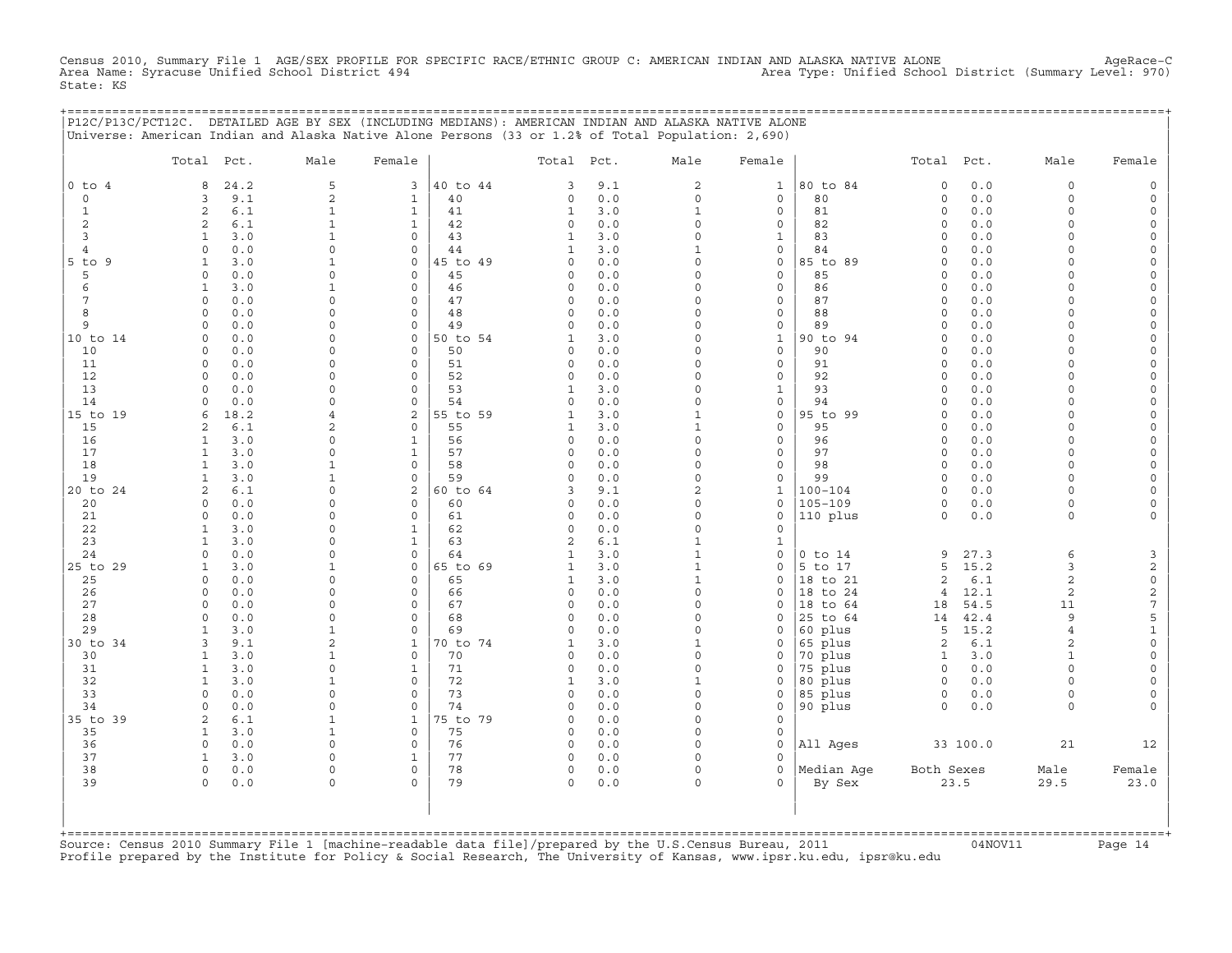Census 2010, AGE/SEX PROFILE FOR SPECIFIC RACE/ETHNIC GROUP D: ASIAN ALONE<br>C Area Type: Unified School District (Summary Level: 970) Area Type: Unified School District Census 2010, Summary File 1 AGE/<br>Area Name: Syracuse Unified School District 494 State: KS

+===================================================================================================================================================+ |P12D/P13D/PCT12D. DETAILED AGE BY SEX (INCLUDING MEDIANS): ASIAN ALONE | |Universe: Asian Alone Persons (7 or 0.3% of Total Population: 2,690) |

|                | Total               | Pct.        | Male                        | Female               |                | Total Pct.           |                | Male                 | Female                   |                            | Total Pct.             |            | Male                | Female                                     |
|----------------|---------------------|-------------|-----------------------------|----------------------|----------------|----------------------|----------------|----------------------|--------------------------|----------------------------|------------------------|------------|---------------------|--------------------------------------------|
| $0$ to $4$     | $\circ$             | 0.0         | $\mathbf{0}$                | $\mathbf{0}$         | 40 to 44       |                      | $1 \quad 14.3$ | $\circ$              | $\mathbf{1}$             | 80 to 84                   | $\circ$                | 0.0        | $\circ$             | $\mathbb O$                                |
| $\circ$        | $\circ$             | 0.0         | $\circ$                     | 0                    | 40             | $\mathbf{1}$         | 14.3           | $\mathsf{O}\xspace$  | $\mathbf{1}$             | 80                         | $\mathsf O$            | 0.0        | $\circ$             | $\mathsf{O}\xspace$                        |
| $\mathbf{1}$   | $\mathbf{0}$        | 0.0         | $\mathsf{O}\xspace$         | $\circ$              | 41             | $\circ$              | 0.0            | $\Omega$             | $\mathbf 0$              | 81                         | $\circ$                | 0.0        | $\circ$             | $\mathsf{O}\xspace$                        |
| 2              | 0                   | 0.0         | 0                           | 0                    | 42             | $\circ$              | 0.0            | $\mathbf 0$          | $\mathsf{O}\xspace$      | 82                         | $\circ$                | 0.0        | $\circ$             | $\mathsf{O}\xspace$                        |
| 3              | $\circ$             | 0.0         | 0                           | 0                    | 43             | $\circ$              | 0.0            | $\mathbf 0$          | 0                        | 83                         | $\circ$                | 0.0        | $\circ$             | $\mathsf{O}\xspace$                        |
| $\overline{4}$ | $\Omega$            | 0.0         | $\Omega$                    | $\Omega$             | 44             | $\Omega$             | 0.0            | $\Omega$             | $\mathbf 0$              | 84                         | $\Omega$               | 0.0        | $\Omega$            | $\mathsf{O}\xspace$                        |
| $5$ to $9$     | $\circ$             | 0.0         | $\Omega$                    | $\circ$              | 45 to 49       | $\Omega$             | 0.0            | $\Omega$             | $\mathbf 0$              | 85 to 89                   | $\circ$                | 0.0        | $\Omega$            | $\mathsf{O}$                               |
| 5              | $\Omega$            | 0.0         | 0                           | 0                    | 45             | $\circ$              | 0.0            | $\Omega$             | $\circ$                  | 85                         | $\circ$                | 0.0        | $\Omega$            | $\mathsf O$                                |
| 6              | $\Omega$            | 0.0         | $\Omega$                    | $\Omega$<br>$\Omega$ | 46             | $\Omega$             | 0.0            | $\Omega$<br>$\Omega$ | $\mathbf 0$              | 86                         | $\Omega$               | 0.0        | $\Omega$            | $\mathsf{O}\xspace$                        |
| 7              | $\circ$<br>$\circ$  | 0.0         | 0<br>$\mathbf 0$            | 0                    | 47<br>48       | $\circ$<br>$\circ$   | 0.0<br>0.0     | $\Omega$             | $\mathbf 0$              | 87<br>88                   | $\mathbf 0$<br>$\circ$ | 0.0<br>0.0 | $\Omega$<br>$\circ$ | $\mathsf O$                                |
| 8<br>9         | $\circ$             | 0.0<br>0.0  | 0                           | $\circ$              | 49             | $\circ$              | 0.0            | $\Omega$             | 0<br>$\mathsf{O}\xspace$ | 89                         | $\circ$                | 0.0        | $\circ$             | $\mathsf O$<br>$\mathsf{O}\xspace$         |
| 10 to 14       | $\Omega$            | 0.0         | $\Omega$                    | 0                    | 50 to 54       | $\Omega$             | 0.0            | $\Omega$             | $\mathbf 0$              | 90 to 94                   | $\Omega$               | 0.0        | $\Omega$            | 0                                          |
| 10             | $\Omega$            | 0.0         | $\mathbf 0$                 | $\Omega$             | 50             | $\Omega$             | 0.0            | $\Omega$             | $\Omega$                 | 90                         | $\Omega$               | 0.0        | $\Omega$            | $\mathsf{O}\xspace$                        |
| 11             | $\circ$             | 0.0         | $\Omega$                    | $\Omega$             | 51             | $\circ$              | 0.0            | $\Omega$             | $\mathbf 0$              | 91                         | $\circ$                | 0.0        | $\circ$             | $\mathsf O$                                |
| 12             | 0                   | 0.0         | 0                           | 0                    | 52             | $\circ$              | 0.0            | $\Omega$             | $\circ$                  | 92                         | $\circ$                | 0.0        | $\Omega$            | $\mathsf O$                                |
| 13             | $\Omega$            | 0.0         | $\Omega$                    | 0                    | 53             | $\Omega$             | 0.0            | $\Omega$             | $\mathbf 0$              | 93                         | $\Omega$               | 0.0        | $\Omega$            | $\mathsf{O}\xspace$                        |
| 14             | $\Omega$            | 0.0         | $\mathbf 0$                 | $\circ$              | 54             | $\circ$              | 0.0            | $\Omega$             | $\mathsf{O}\xspace$      | 94                         | $\circ$                | 0.0        | $\Omega$            | $\mathsf O$                                |
| 15 to 19       | 3                   | 42.9        | 2                           | $\mathbf{1}$         | 55 to 59       | $\circ$              | 0.0            | $\Omega$             | $\mathsf{O}\xspace$      | 95 to 99                   | $\Omega$               | 0.0        | $\Omega$            | $\mathsf O$                                |
| 15             | 1                   | 14.3        | $\Omega$                    | $\mathbf 1$          | 55             | $\circ$              | 0.0            | $\Omega$             | $\mathbf 0$              | 95                         | $\Omega$               | 0.0        | $\Omega$            | $\mathsf{O}\xspace$                        |
| 16             | $\Omega$            | 0.0         | $\Omega$                    | $\Omega$             | 56             | $\Omega$             | 0.0            | $\Omega$             | $\Omega$                 | 96                         | $\Omega$               | 0.0        | $\Omega$            | $\mathsf{O}\xspace$                        |
| 17             | $\overline{2}$      | 28.6        | $\overline{2}$              | $\Omega$             | 57             | $\Omega$             | 0.0            | $\Omega$             | $\mathbf 0$              | 97                         | $\circ$                | 0.0        | $\Omega$            | $\mathbb O$                                |
| 18             | $\Omega$            | 0.0         | $\Omega$                    | $\Omega$             | 58             | $\Omega$             | 0.0            | $\Omega$             | $\mathbf 0$              | 98                         | $\mathbf 0$            | 0.0        | $\Omega$            | $\mathsf{O}\xspace$                        |
| 19             | $\Omega$            | 0.0         | $\mathbf 0$<br>$\Omega$     | $\Omega$             | 59             | $\Omega$<br>$\Omega$ | 0.0            | $\Omega$<br>$\Omega$ | $\mathbf 0$              | 99                         | $\mathbf 0$            | 0.0        | $\Omega$            | $\mathsf{O}$                               |
| 20 to 24<br>20 | $\Omega$<br>$\circ$ | 0.0<br>0.0  | 0                           | $\circ$<br>$\circ$   | 60 to 64<br>60 | $\circ$              | 0.0<br>0.0     | $\Omega$             | $\circ$<br>$\circ$       | $100 - 104$<br>$105 - 109$ | $\Omega$<br>$\circ$    | 0.0<br>0.0 | $\Omega$<br>$\circ$ | $\mathsf{O}\xspace$<br>$\mathsf{O}\xspace$ |
| 21             | 0                   | 0.0         | 0                           | 0                    | 61             | $\circ$              | $0.0$          | $\mathbf 0$          | $\mathsf O$              | 110 plus                   | $\circ$                | $0.0$      | $\circ$             | 0                                          |
| 22             | $\circ$             | 0.0         | $\mathsf{O}\xspace$         | 0                    | 62             | $\circ$              | 0.0            | $\Omega$             | 0                        |                            |                        |            |                     |                                            |
| 23             | $\Omega$            | 0.0         | $\mathbf 0$                 | $\Omega$             | 63             | $\Omega$             | 0.0            | $\Omega$             | $\circ$                  |                            |                        |            |                     |                                            |
| 24             | $\Omega$            | 0.0         | $\mathbf 0$                 | $\circ$              | 64             | $\circ$              | 0.0            | $\Omega$             | $\circ$                  | $0$ to $14$                | $\Omega$               | 0.0        | $\circ$             | $\mathsf O$                                |
| 25 to 29       | $\circ$             | 0.0         | $\Omega$                    | $\circ$              | 65 to 69       | $\Omega$             | 0.0            | $\Omega$             | $\circ$                  | 5 to 17                    | 3                      | 42.9       | $\overline{c}$      | $\mathbf{1}$                               |
| 25             | $\Omega$            | 0.0         | $\Omega$                    | 0                    | 65             | $\circ$              | 0.0            | $\Omega$             | $\circ$                  | 18 to 21                   | $\circ$                | 0.0        | $\circ$             | $\mathsf{O}\xspace$                        |
| 26             | $\circ$             | 0.0         | $\mathbf 0$                 | $\circ$              | 66             | $\circ$              | 0.0            | $\Omega$             | $\circ$                  | 18 to 24                   | $\mathbf 0$            | 0.0        | $\circ$             | $\mathsf{O}\xspace$                        |
| 27             | $\circ$             | 0.0         | 0                           | 0                    | 67             | $\circ$              | 0.0            | $\Omega$             | $\circ$                  | 18 to 64                   | $\overline{4}$         | 57.1       | $\mathbf{1}$        | 3                                          |
| 28             | $\circ$             | 0.0         | 0                           | 0                    | 68             | $\circ$              | 0.0            | $\Omega$             | $\circ$                  | 25 to 64                   | 4                      | 57.1       | $\mathbf{1}$        | 3                                          |
| 29             | $\Omega$            | 0.0         | $\Omega$                    | 0                    | 69             | $\Omega$             | 0.0            | $\Omega$             | $\circ$                  | 60 plus                    | $\circ$                | 0.0        | $\Omega$            | $\mathsf{O}\xspace$                        |
| 30 to 34       | $\mathbf{1}$        | 14.3        | $\mathbf{1}$                | 0                    | 70 to 74       | $\circ$              | 0.0            | $\Omega$             | $\mathbf 0$              | 65 plus                    | $\circ$                | 0.0        | $\circ$             | $\mathsf{O}\xspace$                        |
| 30             | $\Omega$            | 0.0         | 0                           | 0                    | 70             | $\circ$              | 0.0            | $\Omega$             | $\circ$                  | 70 plus                    | $\circ$                | 0.0        | $\circ$             | $\mathsf{O}\xspace$                        |
| 31             | $\Omega$            | 0.0         | $\mathbf 0$                 | $\Omega$             | 71             | $\circ$              | 0.0            | $\Omega$<br>$\Omega$ | $\circ$                  | 75 plus                    | $\circ$                | 0.0        | $\Omega$            | $\mathsf{O}\xspace$                        |
| 32             | $\Omega$            | 0.0         | $\Omega$                    | $\Omega$             | 72             | $\circ$              | 0.0            | $\Omega$             | $\circ$                  | 80 plus                    | $\circ$                | 0.0        | $\Omega$            | $\mathsf{O}\xspace$                        |
| 33<br>34       | $\Omega$<br>1       | 0.0<br>14.3 | $\mathbf 0$<br>$\mathbf{1}$ | $\circ$<br>0         | 73<br>74       | $\circ$<br>$\circ$   | 0.0<br>0.0     | $\mathbf 0$          | $\circ$<br>$\mathsf O$   | 85 plus<br>90 plus         | $\circ$<br>$\circ$     | 0.0<br>0.0 | $\circ$<br>$\circ$  | $\mathsf{O}\xspace$<br>$\mathbf{0}$        |
| 35 to 39       | $\overline{2}$      | 28.6        | $\mathsf{O}\xspace$         | 2                    | 75 to 79       | $\circ$              | 0.0            | $\Omega$             | $\mathsf{O}\xspace$      |                            |                        |            |                     |                                            |
| 35             | $\Omega$            | 0.0         | $\mathsf{O}\xspace$         | 0                    | 75             | $\circ$              | $0.0$          | $\Omega$             | 0                        |                            |                        |            |                     |                                            |
| 36             | $\Omega$            | 0.0         | $\mathbf 0$                 | $\Omega$             | 76             | $\circ$              | 0.0            | $\Omega$             | $\mathbf 0$              | All Ages                   |                        | 7100.0     | 3                   | $\overline{4}$                             |
| 37             | $\Omega$            | 0.0         | $\Omega$                    | $\Omega$             | 77             | $\circ$              | 0.0            | $\Omega$             | $\Omega$                 |                            |                        |            |                     |                                            |
| 38             | $\overline{2}$      | 28.6        | $\mathbf 0$                 | $\overline{a}$       | 78             | $\circ$              | 0.0            | $\Omega$             | $\Omega$                 | Median Age                 | Both Sexes             |            | Male                | Female                                     |
| 39             | $\Omega$            | 0.0         | $\mathbf 0$                 | $\Omega$             | 79             | $\Omega$             | 0.0            | $\Omega$             | $\Omega$                 | By Sex                     |                        | 34.5       | 17.8                | 38.5                                       |
|                |                     |             |                             |                      |                |                      |                |                      |                          |                            |                        |            |                     |                                            |

+===================================================================================================================================================+Source: Census 2010 Summary File 1 [machine−readable data file]/prepared by the U.S.Census Bureau, 2011 04NOV11 Page 15 Profile prepared by the Institute for Policy & Social Research, The University of Kansas, www.ipsr.ku.edu, ipsr@ku.edu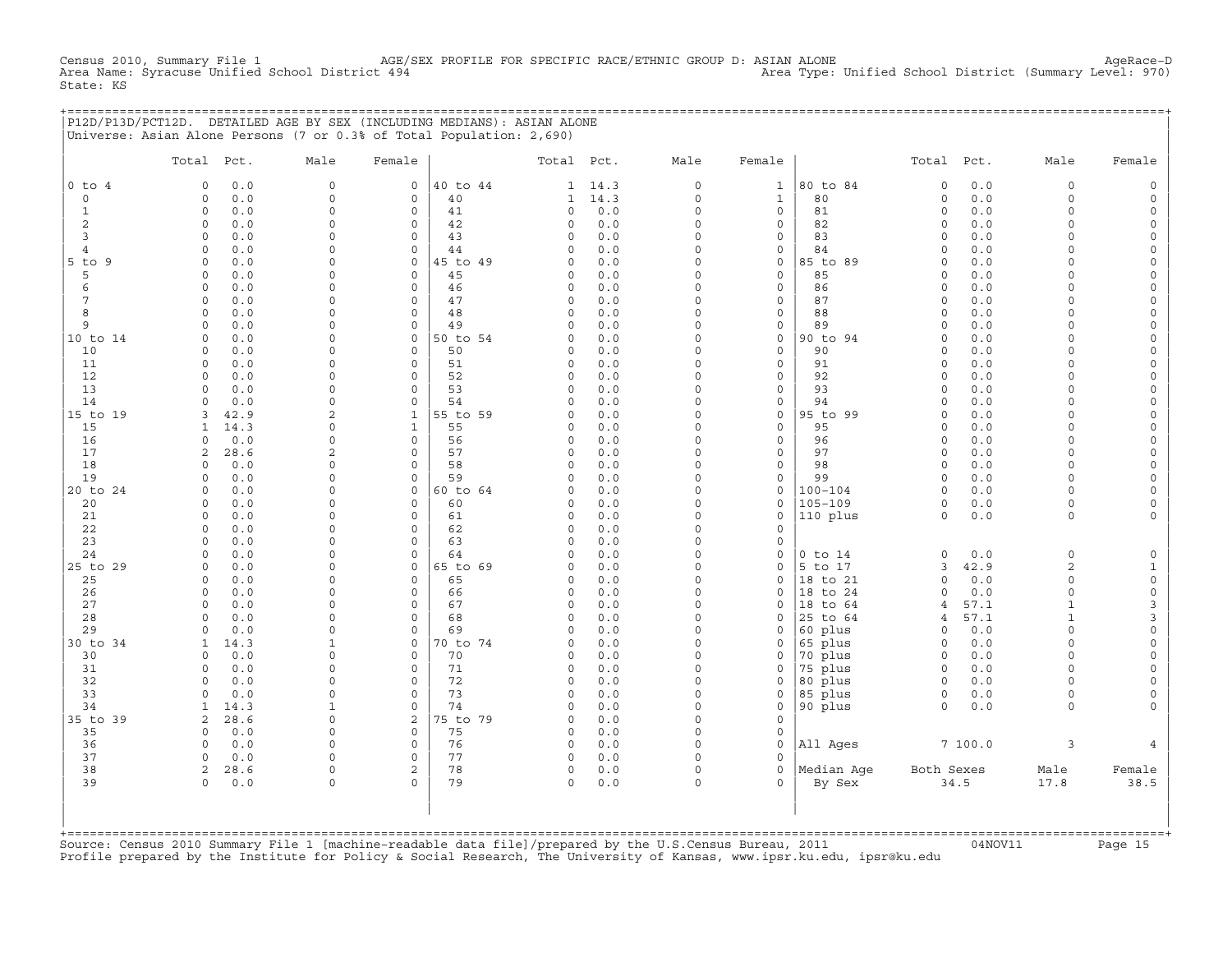Census 2010, Summary File 1 AGE/SEX PROFILE FOR SPECIFIC RACE/ETHNIC GROUP E: NAT HAWAIIAN/OTH. PACIFIC ISLANDER ALONE AgeRace-E<br>Area Name: Syracuse Unified School District 494 State: KS

+===================================================================================================================================================+

| $0$ to $4$<br>$\circ$<br>$\mathbf{1}$<br>$\overline{c}$ | 0.0<br>$\Omega$<br>$0.0$<br>$\circ$ |                      |                                |                |                      |            |                      |                          |                        |                         |            |                         |                            |
|---------------------------------------------------------|-------------------------------------|----------------------|--------------------------------|----------------|----------------------|------------|----------------------|--------------------------|------------------------|-------------------------|------------|-------------------------|----------------------------|
|                                                         |                                     | $\Omega$             | 0                              | 40 to 44       | 1                    | 33.3       | $\mathbf{1}$         | 0                        | 80 to 84               | $\circ$                 | 0.0        | $\circ$                 | $\mathsf O$                |
|                                                         |                                     | $\Omega$             | $\circ$                        | 40             | $\mathbf{1}$         | 33.3       | $\mathbf 1$          | $\mathbf 0$              | 80                     | $\circ$                 | 0.0        | $\Omega$                | $\mathsf O$                |
|                                                         | $\circ$<br>0.0                      | $\Omega$             | $\mathbf 0$                    | 41             | 0                    | 0.0        | $\circ$              | 0                        | 81                     | $\circ$                 | 0.0        | $\Omega$                | $\mathsf O$                |
|                                                         | 0.0<br>0                            | $\Omega$             | $\circ$                        | 42             | $\Omega$             | 0.0        | $\Omega$             | 0                        | 82                     | $\mathbf 0$             | 0.0        | $\Omega$                | 0                          |
| 3                                                       | 0.0<br>$\Omega$                     | $\Omega$             | $\circ$                        | 43             | $\Omega$             | 0.0        | $\Omega$             | $\mathsf{O}\xspace$      | 83                     | $\circ$                 | 0.0        | $\Omega$                | $\mathsf O$                |
| $\overline{4}$<br>9                                     | $\circ$<br>0.0<br>0.0<br>0          | $\Omega$<br>$\Omega$ | $\circ$<br>$\mathbf 0$         | 44<br>45 to 49 | $\Omega$<br>$\Omega$ | 0.0<br>0.0 | $\Omega$<br>$\Omega$ | 0<br>$\mathsf{O}\xspace$ | 84<br>85 to 89         | $\Omega$<br>$\mathbf 0$ | 0.0<br>0.0 | $\Omega$<br>$\Omega$    | 0<br>0                     |
| $5$ to<br>5                                             | 0.0<br>0                            | $\Omega$             | $\mathsf{O}\xspace$            | 45             | 0                    | 0.0        | $\Omega$             | $\mathsf{O}\xspace$      | 85                     | $\circ$                 | 0.0        | $\Omega$                | $\mathsf{O}\xspace$        |
| 6                                                       | 0.0<br>$\Omega$                     | $\Omega$             | $\circ$                        | 46             | 0                    | 0.0        | $\Omega$             | $\mathsf{O}\xspace$      | 86                     | $\circ$                 | 0.0        | $\Omega$                | 0                          |
| $\overline{7}$                                          | 0.0<br>$\circ$                      | $\Omega$             | $\circ$                        | 47             | 0                    | 0.0        | $\Omega$             | $\mathsf{O}\xspace$      | 87                     | $\circ$                 | 0.0        | $\Omega$                | $\mathsf{O}\xspace$        |
| 8                                                       | 0.0<br>$\Omega$                     | $\Omega$             | 0                              | 48             | $\Omega$             | 0.0        | $\Omega$             | $\mathsf{O}\xspace$      | 88                     | $\Omega$                | 0.0        | $\Omega$                | $\mathsf{O}\xspace$        |
| 9                                                       | 0.0<br>$\Omega$                     | $\Omega$             | $\circ$                        | 49             | $\Omega$             | 0.0        | $\Omega$             | 0                        | 89                     | $\circ$                 | 0.0        | $\Omega$                | 0                          |
| 10 to 14                                                | $\circ$<br>0.0                      | $\Omega$             | $\mathsf O$                    | 50 to 54       | 0                    | 0.0        | $\Omega$             | $\mathbb O$              | 90 to 94               | $\circ$                 | 0.0        | $\Omega$                | $\mathsf{O}\xspace$        |
| 10                                                      | 0.0<br>0                            | $\Omega$             | $\mathbf 0$                    | 50             | $\Omega$             | 0.0        | $\Omega$             | $\mathbf 0$              | 90                     | $\circ$                 | 0.0        | $\Omega$                | $\mathsf{O}\xspace$        |
| 11                                                      | 0.0<br>$\Omega$                     | $\Omega$             | $\circ$                        | 51             | 0                    | 0.0        | $\Omega$             | $\mathsf{O}\xspace$      | 91                     | $\circ$                 | 0.0        | $\Omega$                | 0                          |
| 12                                                      | $\circ$<br>0.0                      | $\Omega$             | $\circ$                        | 52             | 0                    | 0.0        | $\Omega$             | $\mathsf{O}\xspace$      | 92                     | $\circ$                 | 0.0        | $\Omega$                | $\mathsf{O}\xspace$        |
| 13                                                      | 0.0<br>0                            | $\Omega$<br>$\Omega$ | $\Omega$                       | 53             | $\circ$              | 0.0        | $\Omega$<br>$\Omega$ | 0                        | 93                     | $\Omega$                | 0.0        | $\Omega$                | 0                          |
| 14<br>15 to 19                                          | 0.0<br>0<br>0.0<br>$\mathbf 0$      | $\Omega$             | $\circ$<br>$\mathsf{O}\xspace$ | 54<br>55 to 59 | $\Omega$<br>0        | 0.0<br>0.0 | $\mathsf{O}\xspace$  | 0<br>$\mathsf{O}\xspace$ | 94<br>95 to 99         | $\circ$<br>$\circ$      | 0.0<br>0.0 | $\circ$<br>$\Omega$     | 0<br>$\mathsf{O}\xspace$   |
| 15                                                      | 0.0<br>0                            | $\Omega$             | $\mathbf 0$                    | 55             | $\Omega$             | 0.0        | $\Omega$             | 0                        | 95                     | $\mathbf 0$             | 0.0        | $\Omega$                | 0                          |
| 16                                                      | 0.0<br>$\circ$                      | $\Omega$             | $\circ$                        | 56             | $\Omega$             | 0.0        | $\Omega$             | $\mathsf{O}\xspace$      | 96                     | $\circ$                 | 0.0        | $\Omega$                | $\mathsf{O}\xspace$        |
| 17                                                      | $\circ$<br>0.0                      | $\Omega$             | $\mathbf 0$                    | 57             | $\circ$              | 0.0        | $\circ$              | $\mathbf 0$              | 97                     | $\circ$                 | 0.0        | $\Omega$                | $\mathsf{O}\xspace$        |
| 18                                                      | 0.0<br>$\Omega$                     | $\Omega$             | $\Omega$                       | 58             | $\Omega$             | 0.0        | $\Omega$             | 0                        | 98                     | $\mathbf 0$             | 0.0        | $\Omega$                | 0                          |
| 19                                                      | $0.0$<br>$\circ$                    | $\Omega$             | $\circ$                        | 59             | $\Omega$             | 0.0        | $\Omega$             | $\mathsf{O}\xspace$      | 99                     | $\circ$                 | 0.0        | $\Omega$                | $\mathsf{O}\xspace$        |
| 20 to 24                                                | 0.0<br>$\mathbf 0$                  | $\Omega$             | $\mathbf 0$                    | 60 to 64       | 0                    | 0.0        | $\circ$              | 0                        | $100 - 104$            | $\circ$                 | 0.0        | $\Omega$                | 0                          |
| 20                                                      | 0.0<br>$\Omega$                     | $\Omega$             | 0                              | 60             | $\Omega$             | 0.0        | $\Omega$             | 0                        | $105 - 109$            | $\circ$                 | 0.0        | $\Omega$                | 0                          |
| 21                                                      | $\circ$<br>0.0                      | $\Omega$             | $\circ$                        | 61             | 0                    | 0.0        | $\Omega$             | $\mathsf{O}\xspace$      | 110 plus               | $\circ$                 | 0.0        | $\circ$                 | $\mathsf{O}\xspace$        |
| 22                                                      | $\circ$<br>0.0                      | $\Omega$             | $\circ$                        | 62             | 0                    | 0.0        | $\Omega$             | $\mathsf{O}\xspace$      |                        |                         |            |                         |                            |
| 23                                                      | 0.0<br>0<br>$\Omega$                | $\Omega$<br>$\Omega$ | $\circ$<br>$\Omega$            | 63             | 0<br>$\Omega$        | 0.0        | $\Omega$<br>$\Omega$ | $\mathsf{O}\xspace$      |                        |                         |            |                         |                            |
| 24<br>25 to 29                                          | 0.0<br>33.3<br>1                    | $\mathbf{1}$         | $\mathbf 0$                    | 64<br>65 to 69 | 0                    | 0.0<br>0.0 | $\Omega$             | $\mathsf{O}\xspace$<br>0 | $0$ to $14$<br>5 to 17 | $\circ$<br>$\circ$      | 0.0<br>0.0 | $\mathbf 0$<br>$\Omega$ | $\mathsf O$<br>$\mathsf O$ |
| 25                                                      | 0.0<br>$\circ$                      | $\Omega$             | $\mathbf 0$                    | 65             | 0                    | 0.0        | $\Omega$             | $\mathsf{O}\xspace$      | 18 to 21               | $\circ$                 | 0.0        | $\circ$                 | $\mathsf O$                |
| 26                                                      | 0.0<br>0                            | $\Omega$             | $\mathbf 0$                    | 66             | $\Omega$             | 0.0        | $\Omega$             | $\mathbf 0$              | 18 to 24               | $\circ$                 | 0.0        | $\Omega$                | $\mathsf O$                |
| 27                                                      | 0.0<br>$\Omega$                     | $\Omega$             | $\Omega$                       | 67             | 0                    | 0.0        | $\Omega$             | 0                        | 18 to 64               | 3                       | 100.0      | 3                       | 0                          |
| 28                                                      | $0.0$<br>$\circ$                    | $\Omega$             | $\circ$                        | 68             | 0                    | 0.0        | $\Omega$             | 0                        | 25 to 64               | 3                       | 100.0      | 3                       | $\mathsf{O}\xspace$        |
| 29                                                      | 33.3<br>$\mathbf{1}$                | $\mathbf{1}$         | $\circ$                        | 69             | $\Omega$             | 0.0        | $\Omega$             | $\circ$                  | 60 plus                | $\Omega$                | 0.0        | $\Omega$                | $\mathsf{O}\xspace$        |
| 30 to 34                                                | 33.3<br>1                           | $\mathbf{1}$         | $\circ$                        | 70 to 74       | $\Omega$             | 0.0        | $\Omega$             | 0                        | 65 plus                | $\mathbf 0$             | 0.0        | $\Omega$                | 0                          |
| 30                                                      | 33.3<br>$\mathbf{1}$                | 1                    | $\circ$                        | 70             | 0                    | 0.0        | $\Omega$             | 0                        | 70 plus                | $\circ$                 | 0.0        | $\mathbf 0$             | $\mathsf{O}\xspace$        |
| 31                                                      | $\circ$<br>0.0                      | $\Omega$             | $\circ$                        | 71             | 0                    | 0.0        | $\Omega$             | $\circ$                  | 75 plus                | $\mathbf 0$             | 0.0        | $\Omega$                | 0                          |
| 32                                                      | $\circ$<br>0.0                      | $\Omega$             | $\circ$                        | 72             | $\circ$              | 0.0        | $\Omega$             | $\mathbf 0$              | 80 plus                | $\circ$                 | 0.0        | $\Omega$                | $\mathsf{O}\xspace$        |
| 33                                                      | $\circ$<br>0.0                      | $\mathbf 0$          | $\circ$                        | 73             | 0                    | 0.0        | 0<br>$\Omega$        | 0                        | 85 plus                | $\circ$                 | 0.0        | 0                       | 0                          |
| 34<br>35 to 39                                          | 0.0<br>0<br>0.0<br>$\circ$          | $\Omega$<br>$\Omega$ | $\circ$<br>$\mathbf 0$         | 74<br>75 to 79 | $\Omega$<br>$\Omega$ | 0.0<br>0.0 | $\Omega$             | 0<br>$\mathsf{O}\xspace$ | 90 plus                | $\circ$                 | 0.0        | $\circ$                 | $\mathbf 0$                |
| 35                                                      | 0.0<br>$\circ$                      | $\Omega$             | $\circ$                        | 75             | 0                    | 0.0        | $\circ$              | $\mathsf{O}\xspace$      |                        |                         |            |                         |                            |
| 36                                                      | 0.0<br>0                            | $\Omega$             | 0                              | 76             | 0                    | 0.0        | $\Omega$             | $\mathsf O$              | All Ages               |                         | 3 100.0    | 3                       | $\mathbf 0$                |
| 37                                                      | $\circ$<br>0.0                      | $\Omega$             | $\circ$                        | 77             | 0                    | 0.0        | $\circ$              | $\circ$                  |                        |                         |            |                         |                            |
| 38                                                      | $\circ$<br>0.0                      | $\Omega$             | $\mathbf 0$                    | 78             | $\circ$              | 0.0        | $\circ$              | $\mathbf 0$              | Median Age             | Both Sexes              |            | Male                    | Female                     |
| 39                                                      | $\Omega$<br>0.0                     | $\Omega$             | $\Omega$                       | 79             | $\Omega$             | 0.0        | $\Omega$             | $\Omega$                 | By Sex                 | 30.5                    |            | 30.5                    | $0.0$                      |

+===================================================================================================================================================+Source: Census 2010 Summary File 1 [machine−readable data file]/prepared by the U.S.Census Bureau, 2011 04NOV11 Page 16 Profile prepared by the Institute for Policy & Social Research, The University of Kansas, www.ipsr.ku.edu, ipsr@ku.edu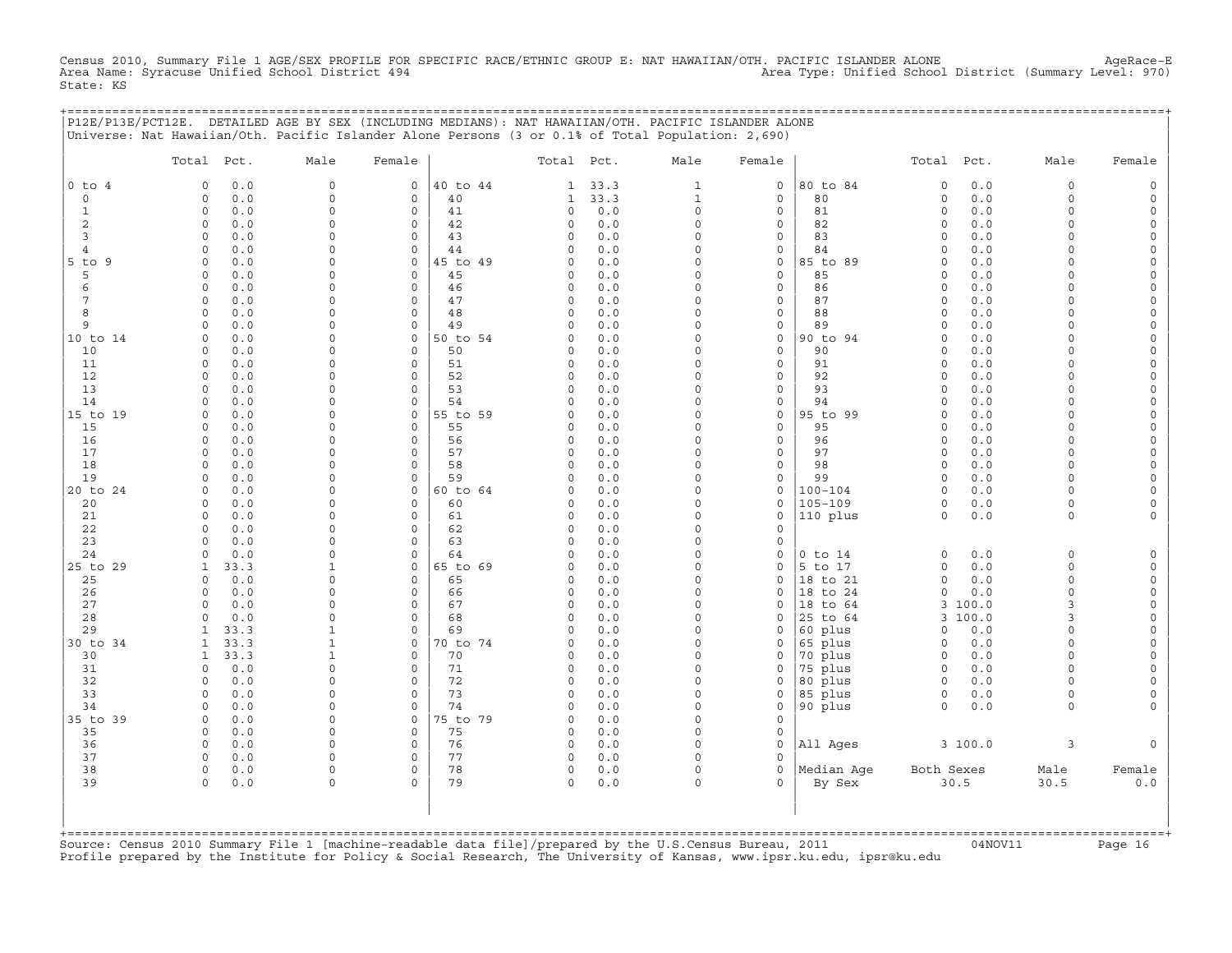CHE 2010, AGE/SEX PROFILE FOR SPECIFIC RACE/ETHNIC GROUP F: SOME OTHER RACE ALONE<br>(1910) Area Type: Unified School District (Summary Level: 970 Census 2010, Summary File 1 AGE/SEX Pl<br>Area Name: Syracuse Unified School District 494 State: KS

+===================================================================================================================================================+

|                |                 |            | P12F/P13F/PCT12F. DETAILED AGE BY SEX (INCLUDING MEDIANS): SOME OTHER RACE ALONE<br>Universe: Some Other Race Alone Persons (467 or 17.4% of Total Population: 2,690) |                                 |          |                     |            |                                   |                             |                            |                    |              |                      |                         |
|----------------|-----------------|------------|-----------------------------------------------------------------------------------------------------------------------------------------------------------------------|---------------------------------|----------|---------------------|------------|-----------------------------------|-----------------------------|----------------------------|--------------------|--------------|----------------------|-------------------------|
|                | Total           | Pct.       | Male                                                                                                                                                                  | Female                          |          | Total               | Pct.       | Male                              | Female                      |                            | Total              | Pct.         | Male                 | Female                  |
| $0$ to $4$     | 75              | 16.1       | 39                                                                                                                                                                    | 36                              | 40 to 44 | 30                  | $6.4$      | 19                                | 11                          | 80 to 84                   | $\circ$            | 0.0          | $\circ$              | $\mathsf O$             |
| $\circ$        | 18              | 3.9        | 11                                                                                                                                                                    | $7\phantom{.0}$                 | 40       | 10                  | 2.1        | 6                                 | $\overline{4}$              | 80                         | $\circ$            | 0.0          | $\Omega$             | $\mathsf O$             |
| $\mathbf{1}$   | 13              | 2.8        | $7\phantom{.0}$                                                                                                                                                       | $\epsilon$                      | 41       | 3                   | 0.6        | $\sqrt{2}$                        | $\mathbf{1}$                | 81                         | $\circ$            | 0.0          | $\Omega$             | $\mathsf{O}$            |
| $\overline{c}$ | 14              | 3.0        | 7                                                                                                                                                                     | 7                               | 42       | 7                   | 1.5        | 4                                 | 3                           | 82                         | $\circ$            | 0.0          | $\Omega$             | $\mathsf O$             |
| 3              | 14              | 3.0        | 8                                                                                                                                                                     | 6                               | 43       | $\overline{4}$      | 0.9        | $\overline{4}$                    | $\mathsf{O}\xspace$         | 83                         | $\circ$            | 0.0          | $\Omega$             | $\mathsf{O}\xspace$     |
| $\overline{4}$ | 16              | 3.4        | 6                                                                                                                                                                     | 10                              | 44       | 6                   | 1.3        | 3                                 | 3                           | 84                         | $\circ$            | 0.0          | $\Omega$             | $\mathsf{O}\xspace$     |
| $5$ to<br>9    | 46              | 9.9        | 20                                                                                                                                                                    | 26                              | 45 to 49 | 15                  | 3.2        | 9                                 | 6                           | 85 to 89                   | $\circ$            | 0.0          | $\Omega$             | 0                       |
| 5              | 9               | 1.9        | 6                                                                                                                                                                     | 3                               | 45       | 3                   | 0.6        | 3                                 | $\mathsf{O}\xspace$         | 85                         | $\circ$            | 0.0          | $\Omega$             | $\mathsf{O}\xspace$     |
| 6              | 11              | 2.4        | 3                                                                                                                                                                     | 8                               | 46       | 5                   | 1.1        | $\overline{c}$                    | 3                           | 86                         | $\circ$            | 0.0          | $\Omega$             | 0                       |
| 7              | $7\phantom{.0}$ | 1.5        | 4                                                                                                                                                                     | 3                               | 47       | 4                   | 0.9        | $\overline{c}$                    | $\overline{c}$              | 87                         | $\circ$            | 0.0          | $\Omega$             | $\mathsf{O}\xspace$     |
| 8<br>9         | 8<br>11         | 1.7<br>2.4 | 6<br>$\mathbf{1}$                                                                                                                                                     | 2<br>10                         | 48<br>49 | $\circ$<br>3        | 0.0<br>0.6 | $\mathsf{O}\xspace$<br>$\sqrt{2}$ | $\mathbf 0$<br>$\mathbf{1}$ | 88<br>89                   | $\circ$<br>$\circ$ | 0.0<br>0.0   | $\Omega$<br>$\Omega$ | 0<br>0                  |
| 10 to 14       | 41              | 8.8        | 22                                                                                                                                                                    | 19                              | 50 to 54 | 19                  | 4.1        | 8                                 | 11                          | 90 to 94                   | $\circ$            | 0.0          | $\Omega$             | 0                       |
| 10             | 11              | 2.4        | 8                                                                                                                                                                     | $\overline{3}$                  | 50       | $\overline{4}$      | 0.9        | $\mathbf{2}$                      | 2                           | 90                         | $\mathbf 0$        | 0.0          | $\Omega$             | 0                       |
| 11             | 6               | 1.3        | 3                                                                                                                                                                     | 3                               | 51       | 5                   | 1.1        | 3                                 | $\overline{c}$              | 91                         | $\Omega$           | 0.0          | $\Omega$             | $\mathsf{O}\xspace$     |
| 12             | 12              | 2.6        | 5                                                                                                                                                                     | 7                               | 52       | $\overline{4}$      | 0.9        | $\circ$                           | $\overline{4}$              | 92                         | $\circ$            | 0.0          | $\Omega$             | $\mathsf{O}\xspace$     |
| 13             | 5               | 1.1        | $\mathbf{1}$                                                                                                                                                          | $\overline{4}$                  | 53       | $\overline{2}$      | 0.4        | $\overline{c}$                    | $\mathbf 0$                 | 93                         | $\circ$            | 0.0          | $\Omega$             | $\mathsf{O}\xspace$     |
| 14             | $7\phantom{.0}$ | 1.5        | 5                                                                                                                                                                     | 2                               | 54       | 4                   | 0.9        | $\mathbf{1}$                      | 3                           | 94                         | $\Omega$           | 0.0          | $\Omega$             | $\mathsf{O}\xspace$     |
| 15 to 19       | 39              | 8.4        | 18                                                                                                                                                                    | 21                              | 55 to 59 | $\overline{4}$      | 0.9        | 3                                 | $\mathbf 1$                 | 95 to 99                   | $\circ$            | 0.0          | $\Omega$             | $\mathsf{O}\xspace$     |
| 15             | $\overline{4}$  | 0.9        | 3                                                                                                                                                                     | $\mathbf{1}$                    | 55       | $\mathbf{1}$        | 0.2        | $\mathbf{1}$                      | $\mathsf{O}\xspace$         | 95                         | $\circ$            | 0.0          | $\Omega$             | $\mathsf{O}\xspace$     |
| 16             | 12              | 2.6        | 4                                                                                                                                                                     | 8                               | 56       | $\circ$             | 0.0        | $\circ$                           | $\mathsf{O}\xspace$         | 96                         | $\circ$            | 0.0          | $\circ$              | $\mathsf{O}\xspace$     |
| 17             | $7\phantom{.0}$ | 1.5        | 4                                                                                                                                                                     | 3                               | 57       | $\mathbf{1}$        | 0.2        | $\mathbf 1$                       | $\mathsf{O}\xspace$         | 97                         | $\circ$            | 0.0          | $\Omega$             | $\mathsf{O}\xspace$     |
| 18             | 10              | 2.1        | 4                                                                                                                                                                     | 6                               | 58       | $\overline{2}$      | 0.4        | $\mathbf{1}$                      | $\mathbf{1}$                | 98                         | $\circ$            | 0.0          | $\Omega$             | $\mathsf O$             |
| 19             | 6               | 1.3        | 3                                                                                                                                                                     | 3                               | 59       | 0                   | 0.0        | $\mathsf{O}\xspace$               | 0                           | 99                         | $\circ$            | 0.0          | $\Omega$             | 0                       |
| 20 to 24       | 55              | 11.8       | 33                                                                                                                                                                    | 22                              | 60 to 64 | 5                   | 1.1        | 3                                 | $\overline{\mathbf{c}}$     | $100 - 104$                | $\circ$            | 0.0          | $\circ$              | 0                       |
| 20             | 10              | 2.1        | 6                                                                                                                                                                     | 4                               | 60       | 2                   | $0.4$      | $\mathbf{1}$                      | $\mathbf{1}$                | $105 - 109$                | $\circ$            | 0.0          | $\Omega$             | 0                       |
| 21             | 16              | 3.4        | 9                                                                                                                                                                     | $\overline{7}$                  | 61       | 0                   | 0.0        | $\mathsf{O}\xspace$               | 0                           | 110 plus                   | $\circ$            | 0.0          | $\circ$              | $\mathbf 0$             |
| 22             | 5               | 1.1        | $\mathbf 0$                                                                                                                                                           | 5                               | 62       | 2                   | 0.4        | $\overline{c}$                    | 0                           |                            |                    |              |                      |                         |
| 23             | 10              | 2.1        | 7                                                                                                                                                                     | 3                               | 63       | 1                   | 0.2        | $\Omega$                          | $\mathbf{1}$                |                            |                    |              |                      |                         |
| 24             | 14              | 3.0        | 11                                                                                                                                                                    | 3                               | 64       | 0                   | 0.0        | $\mathsf{O}\xspace$               | 0                           | $0$ to $14$                | 162                | 34.7         | 81                   | 81                      |
| 25 to 29       | 61              | 13.1       | 35                                                                                                                                                                    | 26                              | 65 to 69 | 3                   | 0.6        | $\mathbf{2}$                      | $\mathbf{1}$                | 5<br>to 17                 | 110                | 23.6         | 53                   | 57                      |
| 25             | 15              | 3.2        | 9                                                                                                                                                                     | 6                               | 65       | $\Omega$            | 0.0        | $\Omega$<br>$\Omega$              | $\mathbf 0$                 | to 21<br>18                | 42                 | 9.0          | 22                   | 20                      |
| 26<br>27       | 11<br>11        | 2.4<br>2.4 | $\overline{4}$<br>10                                                                                                                                                  | $7\phantom{.0}$<br>$\mathbf{1}$ | 66<br>67 | 0<br>$\overline{c}$ | 0.0<br>0.4 | $\overline{a}$                    | $\mathbf 0$<br>$\mathbf 0$  | to 24<br>18<br>18<br>to 64 | 71<br>279          | 15.2<br>59.7 | 40<br>157            | 31<br>122               |
| 28             | 9               | 1.9        | 6                                                                                                                                                                     | 3                               | 68       | $\mathbf{1}$        | 0.2        | $\Omega$                          | $\mathbf{1}$                | 25<br>to 64                | 208                | 44.5         | 117                  | 91                      |
| 29             | 15              | 3.2        | 6                                                                                                                                                                     | 9                               | 69       | $\circ$             | 0.0        | $\circ$                           | $\Omega$                    | 60 plus                    | 8                  | 1.7          | 5                    | $\overline{\mathbf{3}}$ |
| 30 to 34       | 38              | 8.1        | 21                                                                                                                                                                    | 17                              | 70 to 74 | $\Omega$            | 0.0        | $\Omega$                          | $\mathbf 0$                 | 65 plus                    | 3                  | 0.6          | $\overline{a}$       | $\mathbf{1}$            |
| 30             | 8               | 1.7        | $\overline{4}$                                                                                                                                                        | $\overline{4}$                  | 70       | 0                   | 0.0        | $\circ$                           | 0                           | 70 plus                    | $\circ$            | 0.0          | $\Omega$             | $\mathsf O$             |
| 31             | 7               | 1.5        | 3                                                                                                                                                                     | 4                               | 71       | 0                   | 0.0        | $\Omega$                          | 0                           | 75 plus                    | $\circ$            | 0.0          | $\Omega$             | $\mathsf O$             |
| 32             | 11              | 2.4        | 6                                                                                                                                                                     | 5                               | 72       | $\Omega$            | 0.0        | $\Omega$                          | $\mathbf 0$                 | 80 plus                    | $\circ$            | 0.0          | $\circ$              | $\mathsf O$             |
| 33             | $7\phantom{.0}$ | 1.5        | 5                                                                                                                                                                     | $\overline{c}$                  | 73       | 0                   | 0.0        | $\Omega$                          | 0                           | 85 plus                    | $\circ$            | 0.0          | $\mathbf 0$          | $\mathsf{O}\xspace$     |
| 34             | 5               | 1.1        | 3                                                                                                                                                                     | 2                               | 74       | $\mathbf 0$         | 0.0        | $\Omega$                          | 0                           | 90 plus                    | $\circ$            | 0.0          | $\circ$              | $\mathbf 0$             |
| 35 to<br>39    | 36              | 7.7        | 19                                                                                                                                                                    | 17                              | 75 to 79 | $\Omega$            | 0.0        | $\Omega$                          | $\mathsf{O}\xspace$         |                            |                    |              |                      |                         |
| 35             | 11              | 2.4        | $\mathbf{1}$                                                                                                                                                          | 10                              | 75       | 0                   | 0.0        | $\circ$                           | $\mathsf{O}\xspace$         |                            |                    |              |                      |                         |
| 36             | 8               | 1.7        | 6                                                                                                                                                                     | 2                               | 76       | 0                   | 0.0        | $\Omega$                          | $\circ$                     | All Ages                   |                    | 467 100.0    | 251                  | 216                     |
| 37             | 4               | 0.9        | $\mathbf{2}$                                                                                                                                                          | 2                               | 77       | 0                   | 0.0        | 0                                 | $\mathbf 0$                 |                            |                    |              |                      |                         |
| 38             | 6               | 1.3        | 3                                                                                                                                                                     | 3                               | 78       | 0                   | 0.0        | 0                                 | $\mathsf{O}\xspace$         | Median Aqe                 | Both Sexes         |              | Male                 | Female                  |
| 39             | $7\overline{ }$ | 1.5        | 7                                                                                                                                                                     | $\Omega$                        | 79       | $\Omega$            | 0.0        | $\Omega$                          | $\Omega$                    | By Sex                     |                    | 23.2         | 24.4                 | 21.3                    |
|                |                 |            |                                                                                                                                                                       |                                 |          |                     |            |                                   |                             |                            |                    |              |                      |                         |

| | +===================================================================================================================================================+ Source: Census 2010 Summary File 1 [machine-readable data file]/prepared by the U.S.Census Bureau, 2011 Page 17<br>Profile prepared by the Institute for Policy & Social Research, The University of Kansas, www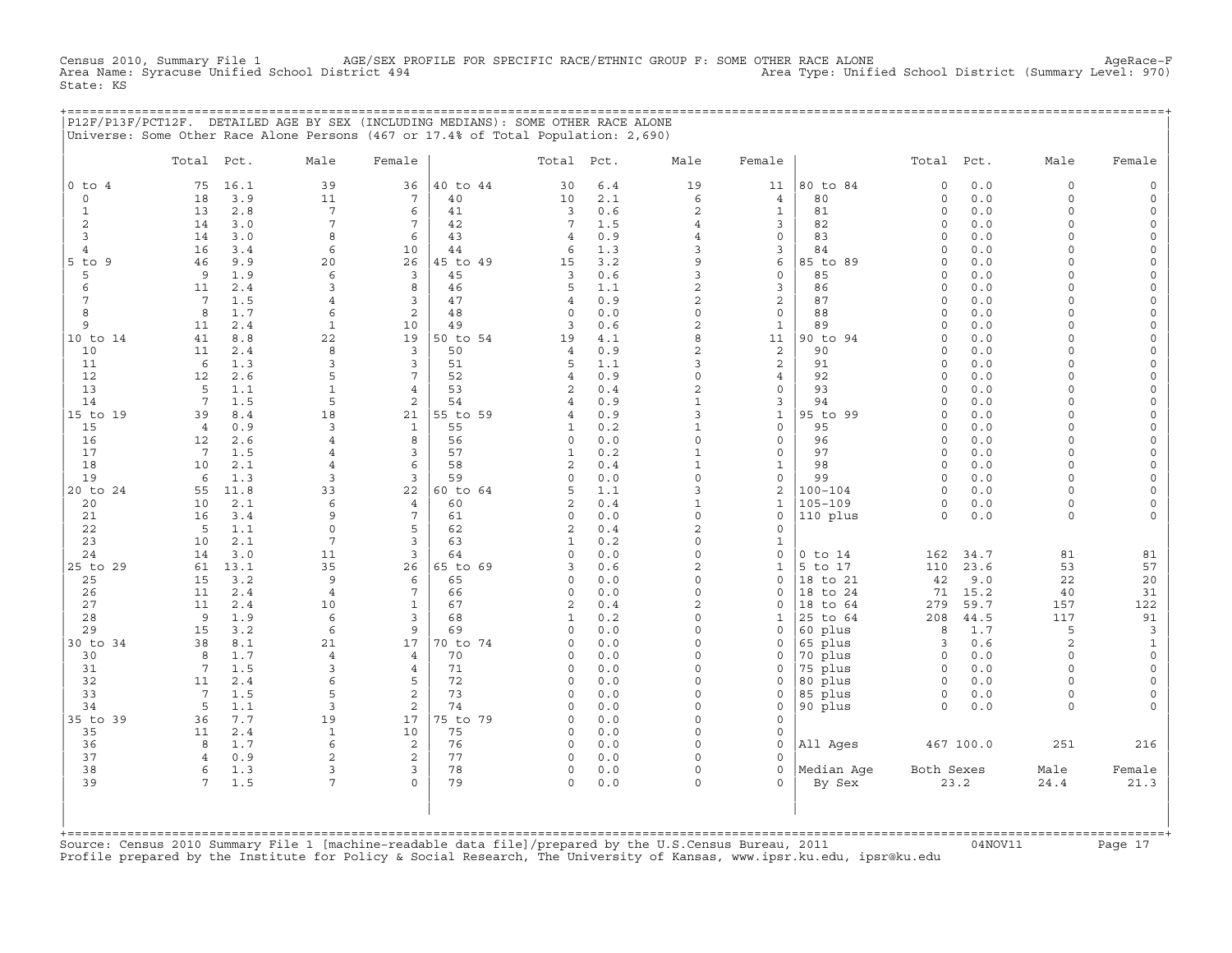Census 2010, AGE/SEX PROFILE FOR SPECIFIC RACE/ETHNIC GROUP G: TWO OR MORE RACES<br>Inified School District (Summary Level: 970) Area Type: Unified School District (Summary Level: 970) Census 2010, Summary File 1 AGE/SEX<br>Area Name: Syracuse Unified School District 494 State: KS

|                                | P12G/P13G/PCT12G. DETAILED AGE BY SEX (INCLUDING MEDIANS): TWO OR MORE RACES<br>Universe: Two or More Races Persons (38 or 1.4% of Total Population: 2,690) |                              |                              |                |                         |            |                              |                   |                        |                              |              |                      |                |
|--------------------------------|-------------------------------------------------------------------------------------------------------------------------------------------------------------|------------------------------|------------------------------|----------------|-------------------------|------------|------------------------------|-------------------|------------------------|------------------------------|--------------|----------------------|----------------|
|                                | Total Pct.                                                                                                                                                  | Male                         | Female                       |                | Total Pct.              |            | Male                         | Female            |                        | Total Pct.                   |              | Male                 | Female         |
| $0$ to $4$                     | 23.7<br>9                                                                                                                                                   | $\overline{4}$               | 5                            | 40 to 44       | 1                       | 2.6        | $\mathbf{1}$                 | $\mathsf{O}$      | 80 to 84               | $\mathbf 0$                  | 0.0          | $\circ$              |                |
| $\circ$                        | 5.3<br>2                                                                                                                                                    | $\mathbf{1}$                 | $\mathbf{1}$                 | 40             | 0                       | 0.0        | $\circ$                      | $\mathbf 0$       | 80                     | $\circ$                      | 0.0          | $\circ$              | $\Omega$       |
| $\mathbf{1}$<br>$\overline{c}$ | 5.3<br>2<br>2.6<br>1                                                                                                                                        | $\mathbf{1}$<br>$\Omega$     | $\mathbf{1}$<br>$\mathbf{1}$ | 41<br>42       | $\mathbf{1}$<br>$\circ$ | 2.6<br>0.0 | $\mathbf{1}$<br>$\circ$      | $\circ$<br>0      | 81<br>82               | $\Omega$<br>$\circ$          | $0.0$<br>0.0 | $\Omega$<br>$\Omega$ |                |
| 3                              | $\Omega$<br>0.0                                                                                                                                             | $\cap$                       | $\mathbf{0}$                 | 43             | 0                       | 0.0        | $\circ$                      | 0                 | 83                     | $\circ$                      | 0.0          | $\cap$               |                |
| 4                              | 10.5<br>4                                                                                                                                                   | $\overline{a}$               | 2                            | 44             | 0                       | 0.0        | $\circ$                      | 0                 | 84                     | $\Omega$                     | 0.0          | $\cap$               |                |
| $5$ to $9$                     | 10.5<br>$\overline{4}$                                                                                                                                      | κ                            | $\mathbf{1}$                 | 45 to 49       | 5.                      | 13.2       | κ                            | 2                 | 85 to 89               | $\Omega$                     | 0.0          | $\cap$               |                |
| 5                              | 2.6<br>$\mathbf{1}$                                                                                                                                         | $\Omega$                     | $\mathbf{1}$                 | 45             | 1                       | 2.6        | $\mathbf{1}$                 | $\mathbf 0$       | 85                     | $\Omega$                     | 0.0          |                      |                |
| 6                              | 0.0<br>$\Omega$                                                                                                                                             | $\cap$                       | $\circ$                      | 46             | 1                       | 2.6        | $\mathbf{1}$                 | 0                 | 86                     | $\Omega$                     | 0.0          | $\cap$               |                |
| 7                              | 2.6<br>1                                                                                                                                                    | -1                           | $\circ$                      | 47             | $\circ$                 | 0.0        | $\Omega$                     | $\mathbf{0}$      | 87                     | $\Omega$                     | 0.0          | $\cap$               |                |
| 8<br>9                         | $\mathbf{1}$<br>2.6<br>$\mathbf{1}$                                                                                                                         | $\mathbf{1}$<br>$\mathbf{1}$ | $\mathbf{0}$<br>$\circ$      | 48<br>49       | 2<br>$\mathbf{1}$       | 5.3        | $\circ$<br>$\mathbf{1}$      | $\overline{a}$    | 88<br>89               | $\mathbf 0$<br>$\circ$       | 0.0<br>0.0   | $\Omega$<br>$\Omega$ |                |
| 10 to 14                       | 2.6<br>2.6<br>$\mathbf{1}$                                                                                                                                  | $\Omega$                     | $\mathbf{1}$                 | 50 to 54       | $\overline{a}$          | 2.6<br>5.3 | $\mathbf{1}$                 | 0<br>$\mathbf{1}$ | 90 to 94               | $\Omega$                     | 0.0          | $\Omega$             |                |
| 10                             | $\circ$<br>0.0                                                                                                                                              | $\Omega$                     | $\mathsf O$                  | 50             | $\mathbf{1}$            | 2.6        | 0                            | $\mathbf{1}$      | 90                     | $\mathbf 0$                  | 0.0          | $\Omega$             |                |
| 11                             | 0.0<br>0                                                                                                                                                    | $\cap$                       | $\mathsf{O}$                 | 51             | 1                       | 2.6        | 1                            | 0                 | 91                     | $\circ$                      | 0.0          | $\cap$               |                |
| 12                             | 0.0<br>$\Omega$                                                                                                                                             |                              | $\Omega$                     | 52             | $\Omega$                | 0.0        | O                            | $\Omega$          | 92                     | $\Omega$                     | 0.0          |                      |                |
| 13                             | 2.6<br>$\mathbf{1}$                                                                                                                                         |                              | 1                            | 53             | 0                       | 0.0        | $\Omega$                     | 0                 | 93                     | $\Omega$                     | 0.0          | $\cap$               |                |
| 14                             | 0.0<br>$\Omega$                                                                                                                                             | $\cap$                       | $\Omega$                     | 54             | $\Omega$                | 0.0        | $\Omega$                     | $\mathbf{0}$      | 94                     | $\Omega$                     | 0.0          | $\cap$               | $\cap$         |
| 15 to 19                       | 7.9<br>3                                                                                                                                                    | 1                            | 2                            | 55 to 59       | 0                       | 0.0        | $\circ$                      | $\mathbf{0}$      | 95 to 99               | $\mathbf{1}$                 | 2.6          | $\cap$               |                |
| 15                             | 2.6<br>$\mathbf{1}$                                                                                                                                         |                              | $\mathbf{0}$                 | 55             | 0                       | 0.0        | $\Omega$                     | $\circ$           | 95                     | $\circ$                      | 0.0          | $\Omega$<br>$\Omega$ |                |
| 16<br>17                       | $\mathbf{1}$<br>2.6<br>$\Omega$<br>0.0                                                                                                                      | $\Omega$<br>$\Omega$         | $\mathbf{1}$<br>$\circ$      | 56<br>57       | $\circ$<br>$\circ$      | 0.0<br>0.0 | $\circ$<br>$\circ$           | $\circ$<br>0      | 96<br>97               | $\circ$<br>$\mathbf{1}$      | 0.0<br>2.6   | $\Omega$             | $\mathbf{1}$   |
| 18                             | 2.6<br>1                                                                                                                                                    | $\cap$                       | $\mathbf{1}$                 | 58             | $\circ$                 | 0.0        | $\circ$                      | $\mathbf{0}$      | 98                     | $\Omega$                     | 0.0          | $\Omega$             | $\Omega$       |
| 19                             | $\circ$<br>0.0                                                                                                                                              | $\Omega$                     | $\mathsf{O}\xspace$          | 59             | 0                       | 0.0        | $\circ$                      | 0                 | 99                     | $\circ$                      | 0.0          | $\Omega$             |                |
| 20 to 24                       | 2.6<br>-1                                                                                                                                                   | <sup>0</sup>                 | $\mathbf{1}$                 | 60 to 64       | 3                       | 7.9        | 3                            | 0                 | 100-104                | $\Omega$                     | 0.0          | $\cap$               | $\Omega$       |
| 20                             | 0.0<br>$\Omega$                                                                                                                                             | $\Omega$                     | $\Omega$                     | 60             | $\Omega$                | 0.0        | $\Omega$                     | $\Omega$          | $105 - 109$            | $\Omega$                     | 0.0          | $\Omega$             |                |
| 21                             | 0.0<br>$\mathbf 0$                                                                                                                                          | $\cap$                       | $\mathbf 0$                  | 61             | 0                       | 0.0        | $\circ$                      | 0                 | 110 plus               | $\circ$                      | 0.0          | $\Omega$             |                |
| 22                             | 0.0<br>$\Omega$                                                                                                                                             | <sup>n</sup>                 | $\mathbf 0$                  | 62             | $\circ$                 | 0.0        | $\Omega$                     | 0                 |                        |                              |              |                      |                |
| 23                             | 0.0<br>$\Omega$                                                                                                                                             | $\Omega$                     | $\mathbf 0$                  | 63             | $\overline{a}$          | 5.3        | $\overline{a}$               | $\mathbf 0$       |                        |                              |              |                      |                |
| 24<br>25 to 29                 | 2.6<br>1<br>3<br>7.9                                                                                                                                        | $\Omega$<br>-1               | $\mathbf{1}$<br>2            | 64<br>65 to 69 | 1<br>$\mathbf{1}$       | 2.6<br>2.6 | $\mathbf{1}$<br>$\mathbf{1}$ | 0<br>0            | $0$ to $14$<br>5 to 17 | 14<br>7                      | 36.8<br>18.4 | 7<br>$\overline{4}$  | 7<br>3         |
| 25                             | $\circ$<br>0.0                                                                                                                                              | $\Omega$                     | $\circ$                      | 65             | 0                       | 0.0        | $\circ$                      | 0                 | 18 to 21               | $\mathbf{1}$                 | 2.6          | $\circ$              | $\mathbf{1}$   |
| 26                             | $\Omega$<br>0.0                                                                                                                                             | $\cap$                       | $\mathbf 0$                  | 66             | 1                       | 2.6        | $\mathbf{1}$                 | $\mathbf{0}$      | 18 to 24               | 2                            | 5.3          | $\Omega$             | $\sqrt{2}$     |
| 27                             | $\mathbf{1}$<br>2.6                                                                                                                                         | $\Omega$                     | $\mathbf{1}$                 | 67             | $\circ$                 | 0.0        | $\Omega$                     | 0                 | 18 to 64               | 20                           | 52.6         | 11                   | 9              |
| 28                             | $\Omega$<br>0.0                                                                                                                                             | $\Omega$                     | $\circ$                      | 68             | $\Omega$                | 0.0        | O                            | $\Omega$          | 25 to 64               | 18                           | 47.4         | 11                   | $\overline{7}$ |
| 29                             | 5.3<br>2                                                                                                                                                    |                              | $\mathbf{1}$                 | 69             | $\Omega$                | 0.0        | $\Omega$                     | $\Omega$          | 60 plus                | 5                            | 13.2         | 4                    | 1              |
| 30 to 34                       | 7.9<br>3                                                                                                                                                    | 1                            | 2                            | 70 to 74       | $\circ$                 | 0.0        | 0                            | 0                 | 65 plus                | 2                            | 5.3          | 1                    | 1              |
| 30                             | 2.6<br>$\mathbf{1}$                                                                                                                                         |                              | $\circ$                      | 70             | 0                       | 0.0        | $\circ$                      | 0                 | 70 plus                | $\mathbf{1}$                 | 2.6          | $\Omega$             | $\mathbf{1}$   |
| 31                             | 0.0<br>$\circ$<br>$\Omega$                                                                                                                                  | $\Omega$<br>$\Omega$         | $\mathbf{0}$<br>$\mathbf 0$  | 71             | 0                       | 0.0        | $\Omega$<br>$\circ$          | $\mathbf 0$       | 75 plus                | $\mathbf{1}$                 | 2.6          | $\Omega$<br>$\Omega$ | $\mathbf{1}$   |
| 32<br>33                       | 0.0<br>$\Omega$<br>0.0                                                                                                                                      | $\cap$                       | $\mathbf 0$                  | 72<br>73       | 0<br>$\circ$            | 0.0<br>0.0 | $\circ$                      | 0<br>0            | 80 plus<br>85 plus     | $\mathbf{1}$<br>$\mathbf{1}$ | 2.6<br>2.6   | $\Omega$             | $1\,$          |
| 34                             | 5.3<br>$\mathfrak{D}$                                                                                                                                       | $\Omega$                     | 2                            | 74             | 0                       | 0.0        | $\Omega$                     | 0                 | 90 plus                | $\mathbf{1}$                 | 2.6          | $\Omega$             | $\mathbf{1}$   |
| 35 to 39                       | 2.6<br>$\mathbf{1}$                                                                                                                                         |                              | $\circ$                      | 75 to 79       | $\Omega$                | 0.0        | $\Omega$                     | $\Omega$          |                        |                              |              |                      |                |
| 35                             | 0.0<br>$\Omega$                                                                                                                                             | $\Omega$                     | $\circ$                      | 75             | $\circ$                 | 0.0        | $\Omega$                     | 0                 |                        |                              |              |                      |                |
| 36                             | 2.6<br>1                                                                                                                                                    | 1                            | $\circ$                      | 76             | $\circ$                 | 0.0        | $\Omega$                     | $\circ$           | All Ages               |                              | 38 100.0     | 20                   | 18             |
| 37                             | $\Omega$<br>0.0                                                                                                                                             | $\Omega$                     | $\Omega$                     | 77             | $\circ$                 | 0.0        | $\Omega$                     | $\Omega$          |                        |                              |              |                      |                |
| 38                             | $\circ$<br>0.0                                                                                                                                              | $\mathbf 0$                  | $\mathbf{0}$                 | 78             | $\circ$                 | 0.0        | $\circ$                      | $\circ$           | Median Aqe             | Both Sexes                   |              | Male                 | Female         |
| 39                             | 0.0<br>$\Omega$                                                                                                                                             | $\Omega$                     | $\Omega$                     | 79             | $\circ$                 | 0.0        | $\Omega$                     | $\Omega$          | By Sex                 |                              | 28.5         | 33.5                 | 21.5           |
|                                |                                                                                                                                                             |                              |                              |                |                         |            |                              |                   |                        |                              |              |                      |                |
|                                |                                                                                                                                                             |                              |                              |                |                         |            |                              |                   |                        |                              |              |                      |                |
| $+$ = = = = = = = = = = = =    |                                                                                                                                                             |                              |                              |                |                         |            |                              |                   |                        |                              |              |                      |                |

Source: Census 2010 Summary File 1 [machine-readable data file]/prepared by the U.S.Census Bureau, 2011 Page 18<br>Profile prepared by the Institute for Policy & Social Research, The University of Kansas, www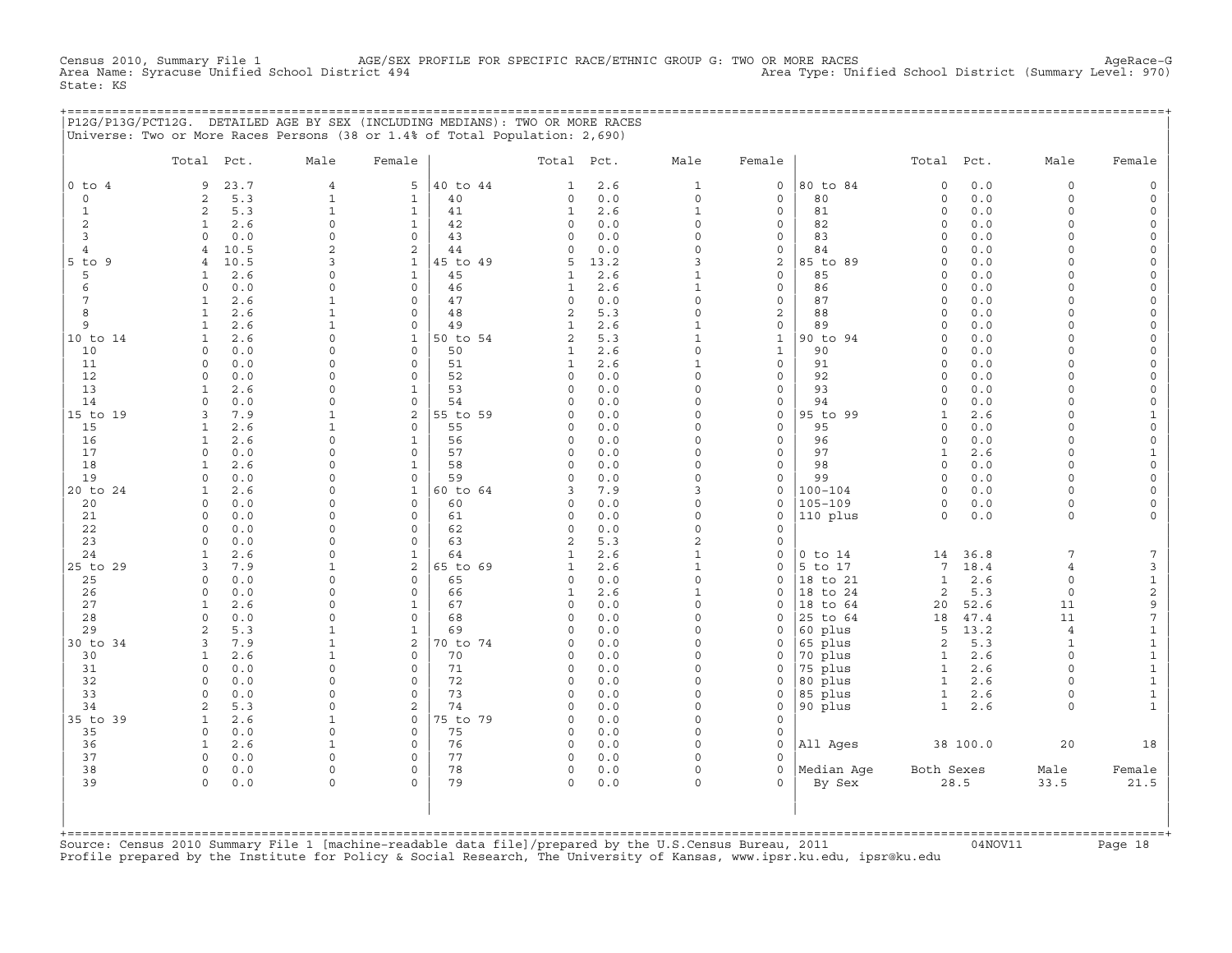Census 2010, Summary File 1 AGE/SEX PROFILE FOR SPECIFIC RACE/ETHNIC GROUP H: HISPANIC OR LATINO OF ANY RACE<br>Area Name: Syracuse Unified School District 494 Area Type: Unified School District (Summary Level: 970) State: KS

+===================================================================================================================================================+

|                 | P12H/P13H/PCT12H. DETAILED AGE BY SEX (INCLUDING MEDIANS): HISPANIC OR LATINO OF ANY RACE<br>Universe: Hispanic or Latino of Any Race Persons (827 or 30.7% of Total Population: 2,690) |                      |                     |                |                     |            |                                  |                         |                    |                     |              |                     |                     |
|-----------------|-----------------------------------------------------------------------------------------------------------------------------------------------------------------------------------------|----------------------|---------------------|----------------|---------------------|------------|----------------------------------|-------------------------|--------------------|---------------------|--------------|---------------------|---------------------|
|                 | Pct.<br>Total                                                                                                                                                                           | Male                 | Female              |                | Total               | Pct.       | Male                             | Female                  |                    | Total               | Pct.         | Male                | Female              |
| $0$ to $4$      | 15.6<br>129                                                                                                                                                                             | 70                   | 59                  | 40 to 44       | 48                  | 5.8        | 30                               | 18                      | 80 to 84           | $\Omega$            | 0.0          | $\circ$             | $\mathsf{O}$        |
| 0               | 3.5<br>29                                                                                                                                                                               | 15                   | 14                  | 40             | 16                  | 1.9        | 7                                | 9                       | 80                 | $\circ$             | 0.0          | $\circ$             | $\mathsf{O}$        |
| $\mathbf{1}$    | 24<br>2.9                                                                                                                                                                               | 13                   | 11                  | 41             | 6                   | 0.7        | 5                                | $\mathbf{1}$            | 81                 | $\circ$             | 0.0          | $\circ$             | $\mathsf{O}\xspace$ |
| 2               | 22<br>2.7                                                                                                                                                                               | 11                   | 11                  | 42             | 10                  | 1.2        | 7                                | 3                       | 82                 | $\circ$             | 0.0          | $\Omega$            | $\mathbf{0}$        |
| 3               | 28<br>3.4                                                                                                                                                                               | 19                   | 9                   | 43             | 9                   | 1.1        | 8                                | $\mathbf{1}$            | 83                 | $\circ$             | 0.0          | $\Omega$            | 0                   |
| $\overline{4}$  | 3.1<br>26                                                                                                                                                                               | 12                   | 14                  | 44             | $7\phantom{.0}$     | 0.8        | 3                                | $\overline{4}$          | 84                 | $\Omega$            | 0.0          | $\circ$             | $\mathsf{O}\xspace$ |
| 5 to 9          | 12.7<br>105                                                                                                                                                                             | 47                   | 58                  | 45 to 49       | 32                  | 3.9        | 18                               | 14                      | 85 to 89           | $\Omega$            | 0.0          | $\Omega$            | 0                   |
| 5               | 23<br>2.8                                                                                                                                                                               | 15                   | 8                   | 45             | $\overline{4}$      | 0.5        | $\overline{4}$                   | $\mathbf 0$             | 85                 | $\circ$             | 0.0          | $\Omega$            | 0                   |
| 6               | 23<br>2.8                                                                                                                                                                               | $7\phantom{.0}$      | 16                  | 46             | 11                  | 1.3        | 5                                | 6                       | 86                 | $\circ$             | 0.0          | $\Omega$            | $\mathsf{O}\xspace$ |
| 7               | 17<br>2.1                                                                                                                                                                               | 9                    | 8                   | 47             | 9                   | 1.1        | 5                                | $\overline{4}$          | 87                 | $\Omega$            | $0.0$        | $\Omega$            | $\mathsf{O}\xspace$ |
| 8               | 20<br>2.4                                                                                                                                                                               | 13                   | 7                   | 48             | 3                   | 0.4        | $\mathbf{1}$                     | $\mathbf{2}$            | 88                 | $\Omega$            | 0.0          | $\Omega$            | 0                   |
| 9               | 22<br>2.7<br>72                                                                                                                                                                         | 3                    | 19                  | 49             | 5                   | 0.6<br>3.7 | 3                                | 2                       | 89                 | $\circ$<br>$\Omega$ | 0.0          | $\circ$<br>$\Omega$ | $\mathsf{O}\xspace$ |
| 10 to 14<br>10  | 8.7<br>2.3<br>19                                                                                                                                                                        | 38<br>12             | 34<br>7             | 50 to 54<br>50 | 31<br>4             | 0.5        | 13<br>2                          | 18<br>2                 | 90 to 94<br>90     | $\Omega$            | $0.0$<br>0.0 | $\Omega$            | 0<br>0              |
| 11              | 15<br>1.8                                                                                                                                                                               | 8                    | $7\phantom{.0}$     | 51             | 6                   | 0.7        | 3                                | 3                       | 91                 | $\mathsf{O}\xspace$ | 0.0          | $\circ$             | $\mathsf{O}\xspace$ |
| 12              | 19<br>2.3                                                                                                                                                                               | 9                    | 10                  | 52             | 8                   | 1.0        | $\mathbf{1}$                     | $\overline{7}$          | 92                 | $\Omega$            | 0.0          | $\Omega$            | $\mathsf{O}\xspace$ |
| 13              | 1.2<br>10                                                                                                                                                                               | 3                    | 7                   | 53             | 8                   | 1.0        | 5                                | 3                       | 93                 | $\Omega$            | 0.0          | $\Omega$            | 0                   |
| 14              | 9<br>1.1                                                                                                                                                                                | 6                    | 3                   | 54             | 5                   | 0.6        | $\overline{a}$                   | 3                       | 94                 | $\Omega$            | 0.0          | $\circ$             | $\mathsf{O}\xspace$ |
| 15 to 19        | 57<br>6.9                                                                                                                                                                               | 26                   | 31                  | 55 to 59       | 12                  | 1.5        | 8                                | $\overline{4}$          | 95 to 99           | $\circ$             | 0.0          | $\Omega$            | $\mathsf{O}\xspace$ |
| 15              | $7\phantom{.0}$<br>0.8                                                                                                                                                                  | 5                    | 2                   | 55             | 2                   | 0.2        | $\mathbf{1}$                     | $\mathbf{1}$            | 95                 | $\Omega$            | 0.0          | $\Omega$            | 0                   |
| 16              | 1.8<br>15                                                                                                                                                                               | 6                    | 9                   | 56             | $\mathbf{1}$        | 0.1        | $\mathbf{1}$                     | $\mathsf{O}\xspace$     | 96                 | $\circ$             | 0.0          | $\circ$             | $\mathsf{O}\xspace$ |
| 17              | 1.3<br>11                                                                                                                                                                               | 5                    | 6                   | 57             | 5                   | 0.6        | 3                                | $\mathbf{2}$            | 97                 | $\circ$             | 0.0          | $\Omega$            | 0                   |
| 18              | 13<br>1.6                                                                                                                                                                               | 5                    | 8                   | 58             | $\overline{4}$      | 0.5        | 3                                | $\mathbf{1}$            | 98                 | $\circ$             | 0.0          | $\Omega$            | $\mathsf O$         |
| 19              | 11<br>1.3                                                                                                                                                                               | 5                    | 6                   | 59             | $\circ$             | 0.0        | $\mathbf 0$                      | $\mathsf{O}\xspace$     | 99                 | $\circ$             | 0.0          | $\Omega$            | $\mathsf{O}\xspace$ |
| 20 to 24        | 11.0<br>91                                                                                                                                                                              | 54                   | 37                  | 60 to 64       | 15                  | 1.8        | 9                                | 6                       | $100 - 104$        | $\Omega$            | 0.0          | $\Omega$            | 0                   |
| 20              | 16<br>1.9                                                                                                                                                                               | 9                    | 7                   | 60             | 3                   | 0.4        | $\overline{2}$                   | $\mathbf{1}$            | $105 - 109$        | $\circ$             | 0.0          | $\circ$             | 0                   |
| 21              | 21<br>2.5                                                                                                                                                                               | 12                   | 9                   | 61             | $\mathbf{1}$        | 0.1        | $\Omega$                         | $\mathbf{1}$            | 110 plus           | $\circ$             | $0.0$        | $\circ$             | $\mathsf{O}\xspace$ |
| 22<br>23        | 1.6<br>13<br>19<br>2.3                                                                                                                                                                  | 5<br>13              | 8<br>6              | 62<br>63       | 5<br>$\overline{4}$ | 0.6<br>0.5 | $\overline{4}$<br>$\overline{2}$ | $1\,$<br>$\mathbf{2}$   |                    |                     |              |                     |                     |
| 24              | 22<br>2.7                                                                                                                                                                               | 15                   | 7                   | 64             | $\overline{c}$      | 0.2        | $\mathbf{1}$                     | $\mathbf{1}$            | $0$ to $14$        | 306                 | 37.0         | 155                 | 151                 |
| 25 to 29        | 12.1<br>100                                                                                                                                                                             | 57                   | 43                  | 65 to 69       | 5                   | 0.6        | $\overline{a}$                   | $\mathbf 1$             | 5 to 17            | 210                 | 25.4         | 101                 | 109                 |
| 25              | 18<br>2.2                                                                                                                                                                               | 12                   | 6                   | 65             | $\mathbf{1}$        | 0.1        | $\mathbf{1}$                     | $\mathbf 0$             | 18 to 21           | 61                  | 7.4          | 31                  | 30                  |
| 26              | 16<br>1.9                                                                                                                                                                               | 5                    | 11                  | 66             | $\circ$             | 0.0        | $\Omega$                         | $\Omega$                | 18 to 24           | 115                 | 13.9         | 64                  | 51                  |
| 27              | 2.3<br>19                                                                                                                                                                               | 15                   | $\overline{4}$      | 67             | 3                   | 0.4        | 3                                | $\mathsf{O}$            | 18 to 64           | 481                 | 58.2         | 269                 | 212                 |
| 28              | 21<br>2.5                                                                                                                                                                               | 10                   | 11                  | 68             | $\mathbf{1}$        | 0.1        | $\Omega$                         | 1                       | 25 to 64           | 366                 | 44.3         | 205                 | 161                 |
| 29              | 26<br>3.1                                                                                                                                                                               | 15                   | 11                  | 69             | $\circ$             | 0.0        | $\Omega$                         | $\Omega$                | 60 plus            | 22                  | 2.7          | 15                  | $\overline{7}$      |
| 30 to 34        | 75<br>9.1                                                                                                                                                                               | 42                   | 33                  | 70 to 74       | $\overline{c}$      | 0.2        | $\overline{a}$                   | $\mathsf{O}$            | 65 plus            | $7\phantom{.0}$     | 0.8          | 6                   | $\mathbf{1}$        |
| 30              | 20<br>2.4                                                                                                                                                                               | 9                    | 11                  | 70             | $\mathbf{1}$        | 0.1        | $\mathbf{1}$                     | $\Omega$                | 70 plus            | 2                   | 0.2          | $\overline{2}$      | $\circ$             |
| 31              | 1.9<br>16                                                                                                                                                                               | $\overline{9}$       | $7\phantom{.0}$     | 71             | $\circ$             | 0.0        | $\Omega$                         | $\Omega$                | 75 plus            | $\circ$             | 0.0          | $\Omega$            | $\mathsf{O}\xspace$ |
| 32              | 2.2<br>18                                                                                                                                                                               | 12                   | 6                   | 72             | $\mathbf{1}$        | 0.1        | $\mathbf{1}$                     | $\mathsf{O}$            | 80 plus            | $\mathsf{O}$        | 0.0          | $\circ$             | 0                   |
| 33<br>34        | 1.3<br>11<br>10<br>1.2                                                                                                                                                                  | $7\phantom{.0}$<br>5 | $\overline{4}$<br>5 | 73<br>74       | 0<br>$\circ$        | 0.0<br>0.0 | $\Omega$<br>$\Omega$             | $\Omega$<br>$\mathbf 0$ | 85 plus<br>90 plus | $\circ$<br>$\circ$  | 0.0          | $\circ$<br>$\circ$  | $\circ$<br>$\circ$  |
| 35 to 39        | 53<br>$6.4$                                                                                                                                                                             | 28                   | 25                  | 75 to 79       | 0                   | 0.0        | $\mathbf 0$                      | $\mathbf 0$             |                    |                     | 0.0          |                     |                     |
| 35              | 13<br>1.6                                                                                                                                                                               | 2                    | 11                  | 75             | 0                   | 0.0        | $\Omega$                         | $\mathbf 0$             |                    |                     |              |                     |                     |
| 36              | 1.2<br>10                                                                                                                                                                               | 8                    | 2                   | 76             | $\circ$             | 0.0        | $\Omega$                         | $\Omega$                | All Ages           |                     | 827 100.0    | 446                 | 381                 |
| 37              | 8<br>1.0                                                                                                                                                                                | 3                    | 5                   | 77             | 0                   | 0.0        | $\Omega$                         | $\mathbf 0$             |                    |                     |              |                     |                     |
| 38              | 12<br>1.5                                                                                                                                                                               | 6                    | 6                   | 78             | 0                   | 0.0        | $\Omega$                         | $\Omega$                | Median Age         | Both Sexes          |              | Male                | Female              |
| 39              | 10<br>1.2                                                                                                                                                                               | 9                    | $\mathbf{1}$        | 79             | $\circ$             | 0.0        | $\Omega$                         | $\Omega$                | By Sex             |                     | 23.0         | 24.2                | 21.2                |
| +============== |                                                                                                                                                                                         |                      |                     |                |                     |            |                                  |                         |                    |                     |              |                     |                     |

+===================================================================================================================================================+Source: Census 2010 Summary File 1 [machine−readable data file]/prepared by the U.S.Census Bureau, 2011 04NOV11 Page 19 Profile prepared by the Institute for Policy & Social Research, The University of Kansas, www.ipsr.ku.edu, ipsr@ku.edu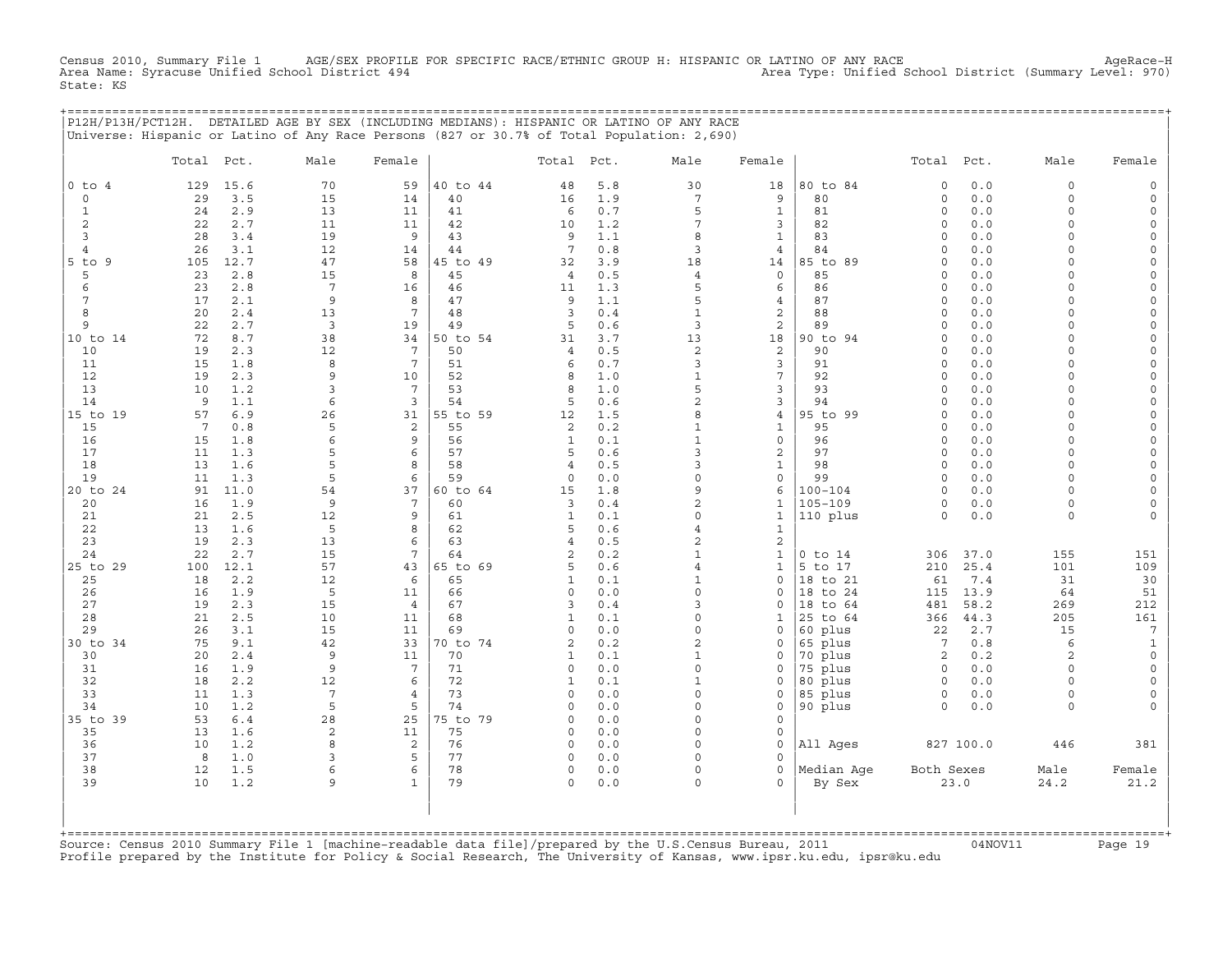Census 2010, Summary File 1 AGE/SEX PROFILE FOR SPECIFIC RACE/ETHNIC GROUP I: WHITE ALONE, NOT HISPANIC OR LATINO AgeRace−I Area Name: Syracuse Unified School District 494 Area Type: Unified School District (Summary Level: 970) State: KS

+===================================================================================================================================================+

|                                                                                                                                                                                                                                                                                                                 | P12I/P13I/PCT12I. DETAILED AGE BY SEX (INCLUDING MEDIANS): WHITE ALONE, NOT HISPANIC OR LATINO<br>Universe: White Alone, Not Hispanic or Latino Persons (1,801 or 67.0% of Total Population: 2,690)                                                                                                                                                                                                                                                                                                                                                      |                                                                                                                                                                                                                                                                                          |                                                                                                                                                                                                                                                                       |                                                                                                                                                                                                                                                                                        |                                                                                                                                                                                                                                                  |                                                                                                                                                                                                                                                                                      |                                                                                                                                                                                                                                  |                                                                                                                                                                                                                                               |                                                                                                                                                                                                                                                                                                                                                 |                                                                                                                                                                                                                                                                                                                                                                                                      |                                                                                                                                                                                                                                                                                    |                                                                                                                                                                                                                                                                                                                                                     |                                                                                                                                                                                                                                                                                                                                                              |
|-----------------------------------------------------------------------------------------------------------------------------------------------------------------------------------------------------------------------------------------------------------------------------------------------------------------|----------------------------------------------------------------------------------------------------------------------------------------------------------------------------------------------------------------------------------------------------------------------------------------------------------------------------------------------------------------------------------------------------------------------------------------------------------------------------------------------------------------------------------------------------------|------------------------------------------------------------------------------------------------------------------------------------------------------------------------------------------------------------------------------------------------------------------------------------------|-----------------------------------------------------------------------------------------------------------------------------------------------------------------------------------------------------------------------------------------------------------------------|----------------------------------------------------------------------------------------------------------------------------------------------------------------------------------------------------------------------------------------------------------------------------------------|--------------------------------------------------------------------------------------------------------------------------------------------------------------------------------------------------------------------------------------------------|--------------------------------------------------------------------------------------------------------------------------------------------------------------------------------------------------------------------------------------------------------------------------------------|----------------------------------------------------------------------------------------------------------------------------------------------------------------------------------------------------------------------------------|-----------------------------------------------------------------------------------------------------------------------------------------------------------------------------------------------------------------------------------------------|-------------------------------------------------------------------------------------------------------------------------------------------------------------------------------------------------------------------------------------------------------------------------------------------------------------------------------------------------|------------------------------------------------------------------------------------------------------------------------------------------------------------------------------------------------------------------------------------------------------------------------------------------------------------------------------------------------------------------------------------------------------|------------------------------------------------------------------------------------------------------------------------------------------------------------------------------------------------------------------------------------------------------------------------------------|-----------------------------------------------------------------------------------------------------------------------------------------------------------------------------------------------------------------------------------------------------------------------------------------------------------------------------------------------------|--------------------------------------------------------------------------------------------------------------------------------------------------------------------------------------------------------------------------------------------------------------------------------------------------------------------------------------------------------------|
|                                                                                                                                                                                                                                                                                                                 | Total<br>Pct.                                                                                                                                                                                                                                                                                                                                                                                                                                                                                                                                            | Male                                                                                                                                                                                                                                                                                     | Female                                                                                                                                                                                                                                                                |                                                                                                                                                                                                                                                                                        | Total                                                                                                                                                                                                                                            | Pct.                                                                                                                                                                                                                                                                                 | Male                                                                                                                                                                                                                             | Female                                                                                                                                                                                                                                        |                                                                                                                                                                                                                                                                                                                                                 | Total                                                                                                                                                                                                                                                                                                                                                                                                | Pct.                                                                                                                                                                                                                                                                               | Male                                                                                                                                                                                                                                                                                                                                                | Female                                                                                                                                                                                                                                                                                                                                                       |
| $0$ to $4$<br>$\circ$<br>$\mathbf{1}$<br>2<br>3<br>$\overline{4}$<br>$5$ to<br>9<br>5<br>6<br>7<br>8<br>9<br>10 to 14<br>10<br>11<br>12<br>13<br>14<br>15 to 19<br>15<br>16<br>17<br>18<br>19<br>20 to 24<br>20<br>21<br>22<br>23<br>24<br>25 to 29<br>25<br>26<br>27<br>28<br>29<br>30 to 34<br>30<br>31<br>32 | 6.5<br>117<br>1.3<br>24<br>31<br>1.7<br>17<br>0.9<br>24<br>1.3<br>1.2<br>21<br>6.3<br>114<br>17<br>0.9<br>27<br>1.5<br>15<br>0.8<br>28<br>1.6<br>27<br>1.5<br>100<br>5.6<br>23<br>1.3<br>1.2<br>21<br>19<br>1.1<br>22<br>1.2<br>15<br>0.8<br>$6.1$<br>110<br>22<br>1.2<br>19<br>1.1<br>27<br>1.5<br>1.9<br>35<br>$7\overline{ }$<br>0.4<br>4.1<br>74<br>1.1<br>19<br>0.9<br>16<br>8<br>0.4<br>0.9<br>16<br>0.8<br>15<br>112<br>6.2<br>28<br>1.6<br>22<br>1.2<br>17<br>0.9<br>24<br>1.3<br>21<br>1.2<br>100<br>5.6<br>19<br>1.1<br>19<br>1.1<br>1.3<br>24 | 67<br>13<br>16<br>8<br>16<br>14<br>62<br>$7\phantom{.0}$<br>11<br>10<br>15<br>19<br>47<br>10<br>11<br>$7\phantom{.0}$<br>13<br>6<br>58<br>16<br>8<br>14<br>17<br>3<br>32<br>2<br>11<br>2<br>10<br>$7\phantom{.0}$<br>56<br>16<br>13<br>10<br>9<br>8<br>49<br>$7\phantom{.0}$<br>12<br>11 | 50<br>11<br>15<br>9<br>8<br>7<br>52<br>10<br>16<br>5<br>13<br>8<br>53<br>13<br>10<br>12<br>9<br>9<br>52<br>6<br>11<br>13<br>18<br>$\overline{4}$<br>42<br>17<br>5<br>6<br>6<br>8<br>56<br>12<br>9<br>$7\phantom{.0}$<br>15<br>13<br>51<br>12<br>$7\overline{ }$<br>13 | 40 to 44<br>40<br>41<br>42<br>43<br>44<br>45 to 49<br>45<br>46<br>47<br>48<br>49<br>50 to 54<br>50<br>51<br>52<br>53<br>54<br>55 to 59<br>55<br>56<br>57<br>58<br>59<br>60 to 64<br>60<br>61<br>62<br>63<br>64<br>65 to 69<br>65<br>66<br>67<br>68<br>69<br>70 to 74<br>70<br>71<br>72 | 88<br>16<br>21<br>15<br>17<br>19<br>161<br>26<br>30<br>26<br>47<br>32<br>126<br>22<br>26<br>27<br>23<br>28<br>144<br>20<br>34<br>22<br>36<br>32<br>110<br>29<br>23<br>19<br>27<br>12<br>94<br>12<br>19<br>25<br>21<br>17<br>78<br>24<br>14<br>18 | 4.9<br>0.9<br>1.2<br>0.8<br>0.9<br>1.1<br>8.9<br>1.4<br>1.7<br>1.4<br>2.6<br>1.8<br>7.0<br>1.2<br>1.4<br>1.5<br>1.3<br>1.6<br>8.0<br>1.1<br>1.9<br>1.2<br>2.0<br>1.8<br>6.1<br>1.6<br>1.3<br>1.1<br>1.5<br>0.7<br>5.2<br>0.7<br>1.1<br>1.4<br>1.2<br>0.9<br>4.3<br>1.3<br>0.8<br>1.0 | 44<br>11<br>6<br>8<br>9<br>10<br>79<br>11<br>13<br>12<br>25<br>18<br>62<br>13<br>15<br>9<br>10<br>15<br>67<br>7<br>8<br>14<br>19<br>19<br>56<br>15<br>9<br>10<br>16<br>6<br>44<br>9<br>6<br>9<br>10<br>10<br>47<br>16<br>10<br>9 | 44<br>5<br>15<br>$7\phantom{.0}$<br>8<br>9<br>82<br>15<br>17<br>14<br>22<br>14<br>64<br>9<br>11<br>18<br>13<br>13<br>77<br>13<br>26<br>8<br>17<br>13<br>54<br>14<br>14<br>9<br>11<br>6<br>50<br>3<br>13<br>16<br>11<br>7<br>31<br>8<br>4<br>9 | 80 to 84<br>80<br>81<br>82<br>83<br>84<br>85 to 89<br>85<br>86<br>87<br>88<br>89<br>90 to 94<br>90<br>91<br>92<br>93<br>94<br>95 to 99<br>95<br>96<br>97<br>98<br>99<br>$100 - 104$<br>$105 - 109$<br>110 plus<br>$0$ to $14$<br>5 to 17<br>18 to 21<br>18 to 24<br>18 to 64<br>25 to 64<br>60 plus<br>65 plus<br>70 plus<br>75 plus<br>80 plus | 57<br>17<br>$7\phantom{.0}$<br>12<br>13<br>8<br>40<br>13<br>$\overline{4}$<br>13<br>$\overline{3}$<br>$7\phantom{.0}$<br>13<br>$\mathbf{1}$<br>2<br>6<br>$\mathbf{1}$<br>$\overline{3}$<br>8<br>2<br>$\mathbf{1}$<br>$\overline{\mathbf{3}}$<br>$\overline{c}$<br>$\circ$<br>$\circ$<br>$\circ$<br>$\mathsf{O}\xspace$<br>331<br>282<br>77<br>116<br>1,046<br>930<br>466<br>356<br>262<br>184<br>118 | 3.2<br>0.9<br>0.4<br>0.7<br>0.7<br>0.4<br>2.2<br>0.7<br>0.2<br>$0.7$<br>0.2<br>0.4<br>0.7<br>0.1<br>0.1<br>0.3<br>0.1<br>0.2<br>0.4<br>0.1<br>0.1<br>0.2<br>0.1<br>0.0<br>0.0<br>0.0<br>$0.0$<br>18.4<br>15.7<br>4.3<br>6.4<br>58.1<br>51.6<br>25.9<br>19.8<br>14.5<br>10.2<br>6.6 | 21<br>5<br>3<br>6<br>5<br>2<br>13<br>5<br>$1\,$<br>5<br>$\circ$<br>$\overline{c}$<br>$\overline{a}$<br>$\circ$<br>$\circ$<br>2<br>$\circ$<br>$\circ$<br>$\overline{4}$<br>$\mathbf{1}$<br>$\circ$<br>$\mathbf{1}$<br>$\overline{a}$<br>$\circ$<br>$\Omega$<br>$\circ$<br>0<br>176<br>147<br>33<br>52<br>512<br>460<br>214<br>158<br>114<br>67<br>40 | 36<br>12<br>$\overline{4}$<br>6<br>8<br>6<br>27<br>8<br>3<br>8<br>3<br>5<br>11<br>$\mathbf 1$<br>$\sqrt{2}$<br>$\overline{4}$<br>$\mathbf 1$<br>3<br>$\overline{4}$<br>$\mathbf{1}$<br>$\mathbf{1}$<br>$\overline{c}$<br>$\mathsf{O}\xspace$<br>$\mathsf{O}\xspace$<br>0<br>0<br>0<br>155<br>135<br>44<br>64<br>534<br>470<br>252<br>198<br>148<br>117<br>78 |
| 33<br>34<br>35 to 39<br>35<br>36<br>37<br>38                                                                                                                                                                                                                                                                    | 17<br>0.9<br>21<br>1.2<br>89<br>4.9<br>10<br>0.6<br>19<br>1.1<br>15<br>0.8<br>22<br>1.2                                                                                                                                                                                                                                                                                                                                                                                                                                                                  | 10<br>9<br>47<br>8<br>9<br>9<br>11                                                                                                                                                                                                                                                       | $7\overline{ }$<br>12<br>42<br>2<br>10<br>6<br>11                                                                                                                                                                                                                     | 73<br>74<br>75 to 79<br>75<br>76<br>77<br>78                                                                                                                                                                                                                                           | 9<br>13<br>66<br>9<br>12<br>19<br>17                                                                                                                                                                                                             | 0.5<br>0.7<br>3.7<br>0.5<br>0.7<br>1.1<br>0.9                                                                                                                                                                                                                                        | 6<br>6<br>27<br>2<br>2<br>11<br>6                                                                                                                                                                                                | 3<br>$7\phantom{.0}$<br>39<br>$7\phantom{.0}$<br>10<br>8<br>11                                                                                                                                                                                | 85 plus<br>90 plus<br>All Ages<br>Median Age                                                                                                                                                                                                                                                                                                    | 61<br>21<br>1,801 100.0<br>Both Sexes                                                                                                                                                                                                                                                                                                                                                                | 3.4<br>1.2                                                                                                                                                                                                                                                                         | 19<br>6<br>884<br>Male                                                                                                                                                                                                                                                                                                                              | 42<br>15<br>917<br>Female                                                                                                                                                                                                                                                                                                                                    |
| 39                                                                                                                                                                                                                                                                                                              | 23<br>1.3                                                                                                                                                                                                                                                                                                                                                                                                                                                                                                                                                | 10                                                                                                                                                                                                                                                                                       | 13                                                                                                                                                                                                                                                                    | 79                                                                                                                                                                                                                                                                                     | 9                                                                                                                                                                                                                                                | 0.5                                                                                                                                                                                                                                                                                  | 6                                                                                                                                                                                                                                | 3                                                                                                                                                                                                                                             | By Sex                                                                                                                                                                                                                                                                                                                                          | 44.8                                                                                                                                                                                                                                                                                                                                                                                                 |                                                                                                                                                                                                                                                                                    | 42.9                                                                                                                                                                                                                                                                                                                                                | 46.1                                                                                                                                                                                                                                                                                                                                                         |

| | +===================================================================================================================================================+Source: Census 2010 Summary File 1 [machine−readable data file]/prepared by the U.S.Census Bureau, 2011 04NOV11 Page 20 Profile prepared by the Institute for Policy & Social Research, The University of Kansas, www.ipsr.ku.edu, ipsr@ku.edu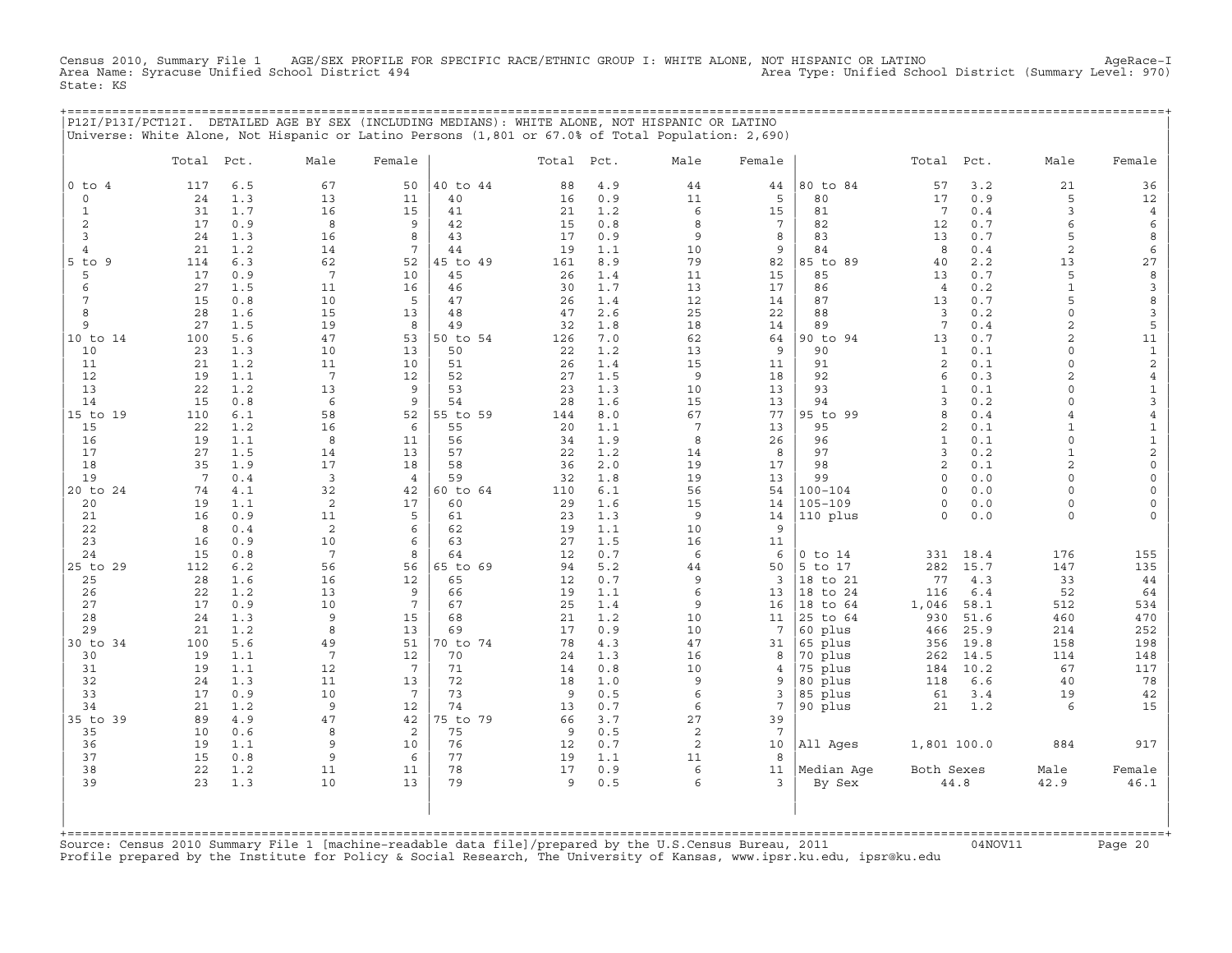Census 2010, Summary File 1 AGE/SEX PROFILE FOR SPECIFIC RACE/ETHNIC GROUP J: BLACK/AFRICAN AM ALONE, NOT HISP/LATINO AgeRace-J<br>Area Name: Syracuse Unified School District 494 State: KS

|                            | P12J/P13J/PCT12J. DETAILED AGE BY SEX (INCLUDING MEDIANS): BLACK/AFRICAN AM ALONE, NOT HISP/LATINO<br>Universe: Black/African Am Alone, Not Hisp/Latino Persons (8 or 0.3% of Total Population: 2,690) |                         |                            |                |                          |              |                      |                              | ,,,,,,,,,,,,,,,,,,,,,,,,,,,,, |                      |              |                         |                   |
|----------------------------|--------------------------------------------------------------------------------------------------------------------------------------------------------------------------------------------------------|-------------------------|----------------------------|----------------|--------------------------|--------------|----------------------|------------------------------|-------------------------------|----------------------|--------------|-------------------------|-------------------|
|                            | Total Pct.                                                                                                                                                                                             | Male                    | Female                     |                | Total Pct.               |              | Male                 | Female                       |                               | Total Pct.           |              | Male                    | Female            |
| $0$ to $4$                 | 0.0<br>$\mathbf 0$                                                                                                                                                                                     | $\circ$                 | $\mathsf{O}$               | 40 to 44       | $\Omega$                 | 0.0          | 0                    | 0                            | 80 to 84                      | $\mathsf O$          | 0.0          | $\mathbf 0$             |                   |
| $\mathbf 0$<br>$\mathbf 1$ | 0.0<br>$\mathbf 0$<br>0.0<br>$\Omega$                                                                                                                                                                  | $\mathbf 0$<br>$\Omega$ | $\mathbf 0$<br>$\mathbf 0$ | 40<br>41       | $\Omega$<br>$\circ$      | 0.0<br>0.0   | $\circ$<br>$\Omega$  | $\mathbf 0$<br>0             | 80<br>81                      | $\circ$<br>$\Omega$  | 0.0<br>0.0   | $\mathbf 0$<br>$\Omega$ |                   |
| 2                          | $\mathbf 0$<br>0.0                                                                                                                                                                                     | $\Omega$                | 0                          | 42             | 0                        | 0.0          | $\Omega$             | 0                            | 82                            | $\mathbf 0$          | 0.0          | $\Omega$                |                   |
| 3                          | $\Omega$<br>0.0                                                                                                                                                                                        | $\Omega$                | $\mathbf 0$                | 43             | $\Omega$                 | 0.0          | $\Omega$             | 0                            | 83                            | $\Omega$             | 0.0          | $\cap$                  |                   |
| 4                          | 0.0<br>$\Omega$                                                                                                                                                                                        | $\Omega$                | 0                          | 44             | $\Omega$                 | 0.0          | $\Omega$             | 0                            | 84                            | $\Omega$             | 0.0          | $\cap$                  |                   |
| 5 to 9                     | 12.5<br>$\mathbf{1}$                                                                                                                                                                                   | $\Omega$                | $\mathbf{1}$               | 45 to 49       | $\Omega$                 | 0.0          | $\Omega$             | 0                            | 85 to 89                      | $\Omega$             | 0.0          |                         |                   |
| 5                          | 0.0<br>$\Omega$<br>$\Omega$                                                                                                                                                                            | $\Omega$<br>$\Omega$    | 0<br>$\mathbf 0$           | 45             | 0                        | 0.0          | $\Omega$<br>$\Omega$ | $\mathbf{0}$                 | 85                            | $\Omega$<br>$\Omega$ | $0.0$        | ∩<br>$\cap$             |                   |
| 6<br>7                     | 0.0<br>0.0<br>$\Omega$                                                                                                                                                                                 | $\Omega$                | $\mathbf 0$                | 46<br>47       | 0<br>$\Omega$            | 0.0<br>0.0   | $\Omega$             | 0<br>$\mathbf{0}$            | 86<br>87                      | $\Omega$             | 0.0<br>0.0   | $\cap$                  |                   |
| 8                          | 0.0<br>$\Omega$                                                                                                                                                                                        | $\Omega$                | $\mathbf 0$                | 48             | $\circ$                  | $0.0$        | $\Omega$             | $\circ$                      | 88                            | $\Omega$             | 0.0          | $\Omega$                |                   |
| 9                          | 12.5                                                                                                                                                                                                   | $\Omega$                | 1                          | 49             | $\Omega$                 | 0.0          | $\Omega$             | 0                            | 89                            | $\Omega$             | 0.0          | $\Omega$                |                   |
| 10 to 14                   | 37.5<br>3                                                                                                                                                                                              | 3                       | $\mathbf 0$                | 50 to 54       | $\Omega$                 | 0.0          | $\Omega$             | 0                            | 90 to 94                      | $\Omega$             | 0.0          | $\cap$                  |                   |
| 10                         | 0.0<br>$\mathbf 0$                                                                                                                                                                                     | $\Omega$                | 0                          | 50             | 0                        | 0.0          | 0                    | 0                            | 90                            | $\Omega$             | 0.0          | $\cap$                  |                   |
| 11                         | 12.5<br>1                                                                                                                                                                                              | -1                      | 0                          | 51             | 0                        | 0.0          | $\Omega$             | 0                            | 91                            | $\Omega$             | 0.0          | $\cap$                  |                   |
| 12                         | 0.0<br>$\Omega$                                                                                                                                                                                        | $\Omega$<br>1           | $\Omega$<br>$\mathbf 0$    | 52<br>53       | $\Omega$                 | 0.0          | $\Omega$<br>$\Omega$ | $\mathbf{0}$<br>$\mathbf{0}$ | 92<br>93                      | $\Omega$<br>$\Omega$ | 0.0          | $\cap$                  |                   |
| 13<br>14                   | 12.5<br>1<br>12.5<br>$\mathbf{1}$                                                                                                                                                                      | 1                       | $\mathbf 0$                | 54             | 0<br>$\Omega$            | 0.0<br>$0.0$ | $\Omega$             | 0                            | 94                            | $\mathbf 0$          | 0.0<br>0.0   | $\cap$                  | $\Omega$          |
| 15 to 19                   | 25.0<br>2                                                                                                                                                                                              | $\overline{a}$          | $\circ$                    | 55 to 59       | $\Omega$                 | 0.0          | $\Omega$             | 0                            | 95 to 99                      | $\Omega$             | 0.0          | $\cap$                  |                   |
| 15                         | 12.5<br>1                                                                                                                                                                                              | 1                       | $\mathbf 0$                | 55             | 0                        | 0.0          | $\Omega$             | $\mathbf 0$                  | 95                            | $\Omega$             | 0.0          | $\Omega$                |                   |
| 16                         | 0.0<br>$\mathbf 0$                                                                                                                                                                                     | $\Omega$                | $\mathbf 0$                | 56             | 0                        | 0.0          | $\Omega$             | $\mathbf{0}$                 | 96                            | $\Omega$             | 0.0          | $\Omega$                |                   |
| 17                         | 12.5<br>1                                                                                                                                                                                              | 1                       | 0                          | 57             | $\Omega$                 | 0.0          | $\Omega$             | 0                            | 97                            | $\Omega$             | 0.0          | $\Omega$                |                   |
| 18                         | $\Omega$<br>0.0                                                                                                                                                                                        | $\Omega$                | $\circ$                    | 58             | $\Omega$                 | 0.0          | $\Omega$             | $\mathbf{0}$                 | 98                            | $\circ$              | 0.0          | $\Omega$                |                   |
| 19                         | 0.0<br>$\mathbf 0$                                                                                                                                                                                     | $\mathbf 0$             | $\mathsf{O}\xspace$        | 59             | $\Omega$                 | 0.0          | $\Omega$             | 0                            | 99                            | $\mathbf 0$          | 0.0          | $\Omega$<br>$\cap$      |                   |
| 20 to 24<br>20             | 12.5<br>0.0<br>$\Omega$                                                                                                                                                                                | $\Omega$<br>$\Omega$    | 1<br>$\Omega$              | 60 to 64<br>60 | <sup>0</sup><br>$\Omega$ | 0.0<br>0.0   | $\Omega$<br>$\Omega$ | 0<br>0                       | $100 - 104$<br>$105 - 109$    | $\circ$<br>$\Omega$  | 0.0<br>0.0   | $\Omega$                |                   |
| 21                         | 0.0<br>$\Omega$                                                                                                                                                                                        | $\Omega$                | $\mathbf 0$                | 61             | 0                        | 0.0          | $\Omega$             | 0                            | 110 plus                      | $\circ$              | 0.0          | $\Omega$                |                   |
| 22                         | 12.5<br>1                                                                                                                                                                                              | $\Omega$                | 1                          | 62             | 0                        | 0.0          | $\Omega$             | 0                            |                               |                      |              |                         |                   |
| 23                         | 0.0<br>$\Omega$                                                                                                                                                                                        | $\Omega$                | 0                          | 63             | $\Omega$                 | 0.0          | $\Omega$             | $\mathbf 0$                  |                               |                      |              |                         |                   |
| 24                         | 0.0                                                                                                                                                                                                    | $\Omega$                | $\mathbf 0$                | 64             | $\Omega$                 | 0.0          | $\Omega$             | 0                            | $0$ to $14$                   | 4                    | 50.0         | 3                       |                   |
| 25 to 29                   | 12.5<br>1                                                                                                                                                                                              | $\Omega$                | $\mathbf{1}$               | 65 to 69       | $\Omega$                 | 0.0          | $\Omega$             | $\mathbf 0$                  | 5 to 17                       | 6                    | 75.0         | 5                       | 1                 |
| 25                         | 0.0<br>$\Omega$<br>$\Omega$                                                                                                                                                                            | $\Omega$<br>$\Omega$    | $\mathsf{O}$<br>$\circ$    | 65             | $\Omega$<br>0            | 0.0          | $\Omega$<br>$\Omega$ | 0<br>$\mathbf{0}$            | 18 to 21                      | $\Omega$             | 0.0          | $\Omega$<br>$\cap$      | $\mathsf O$       |
| 26<br>27                   | 0.0<br>$\Omega$<br>0.0                                                                                                                                                                                 | $\Omega$                | $\mathbf 0$                | 66<br>67       | 0                        | 0.0<br>$0.0$ | $\Omega$             | 0                            | 18 to 24<br>18 to 64          | 1<br>2               | 12.5<br>25.0 | $\cap$                  | 1<br>$\mathbf{2}$ |
| 28                         | 12.5<br>1                                                                                                                                                                                              | $\Omega$                | 1                          | 68             | $\Omega$                 | 0.0          | $\Omega$             | $\Omega$                     | 25 to 64                      | 1                    | 12.5         | $\Omega$                | $\mathbf{1}$      |
| 29                         | 0.0<br>$\Omega$                                                                                                                                                                                        | $\Omega$                | $\mathbf 0$                | 69             | $\Omega$                 | 0.0          | $\Omega$             | $\Omega$                     | 60 plus                       | $\circ$              | 0.0          | $\cap$                  | $\Omega$          |
| 30 to 34                   | $\circ$<br>0.0                                                                                                                                                                                         | $\Omega$                | 0                          | 70 to 74       | 0                        | 0.0          | 0                    | 0                            | 65 plus                       | 0                    | 0.0          | $\Omega$                | $\Omega$          |
| 30                         | 0.0<br>$\mathbf 0$                                                                                                                                                                                     | $\Omega$                | 0                          | 70             | 0                        | 0.0          | $\Omega$             | 0                            | 70 plus                       | $\circ$              | 0.0          | $\Omega$                |                   |
| 31                         | 0.0<br>$\mathbf 0$                                                                                                                                                                                     | $\Omega$                | $\mathbf 0$                | 71             | $\Omega$                 | 0.0          | $\Omega$             | $\Omega$                     | 75 plus                       | $\circ$              | 0.0          | $\Omega$                |                   |
| 32<br>33                   | $\mathbf 0$<br>0.0<br>$\Omega$                                                                                                                                                                         | $\Omega$<br>$\Omega$    | 0<br>$\mathbf 0$           | 72<br>73       | 0<br>$\circ$             | 0.0<br>0.0   | $\Omega$<br>$\Omega$ | 0<br>0                       | 80 plus<br>85 plus            | $\circ$<br>$\circ$   | 0.0          | $\Omega$<br>$\Omega$    |                   |
| 34                         | 0.0<br>0.0<br>$\Omega$                                                                                                                                                                                 | $\Omega$                | 0                          | 74             | $\Omega$                 | 0.0          | $\Omega$             | 0                            | 90 plus                       | $\Omega$             | 0.0<br>0.0   | $\Omega$                |                   |
| 35 to 39                   | $\Omega$<br>0.0                                                                                                                                                                                        | $\Omega$                | $\mathbf 0$                | 75 to 79       | $\Omega$                 | 0.0          | $\Omega$             | $\mathbf{0}$                 |                               |                      |              |                         |                   |
| 35                         | 0.0<br>$\Omega$                                                                                                                                                                                        | $\Omega$                | $\mathbf 0$                | 75             | $\mathbf 0$              | 0.0          | $\Omega$             | 0                            |                               |                      |              |                         |                   |
| 36                         | $\circ$<br>0.0                                                                                                                                                                                         | $\Omega$                | 0                          | 76             | 0                        | 0.0          | $\Omega$             | $\mathbf 0$                  | All Ages                      |                      | 8 100.0      | 5                       | 3                 |
| 37                         | $\Omega$<br>0.0                                                                                                                                                                                        | $\Omega$                | $\circ$                    | 77             | 0                        | 0.0          | $\Omega$             | $\Omega$                     |                               |                      |              |                         |                   |
| 38                         | $\mathbf 0$<br>0.0                                                                                                                                                                                     | $\circ$                 | $\mathsf{O}\xspace$        | 78             | $\circ$                  | 0.0          | 0                    | $\circ$                      | Median Aqe                    | Both Sexes           |              | Male                    | Female            |
| 39                         | 0.0<br>$\mathbf 0$                                                                                                                                                                                     | $\Omega$                | $\Omega$                   | 79             | 0                        | 0.0          | $\Omega$             | $\Omega$                     | By Sex                        |                      | 15.0         | 14.2                    | 23.5              |
|                            |                                                                                                                                                                                                        |                         |                            |                |                          |              |                      |                              |                               |                      |              |                         |                   |
|                            |                                                                                                                                                                                                        |                         |                            |                |                          |              |                      |                              |                               |                      |              |                         |                   |
| +===========               |                                                                                                                                                                                                        |                         |                            |                |                          |              |                      |                              |                               |                      |              |                         |                   |

+===================================================================================================================================================+Source: Census 2010 Summary File 1 [machine−readable data file]/prepared by the U.S.Census Bureau, 2011 04NOV11 Page 21 Profile prepared by the Institute for Policy & Social Research, The University of Kansas, www.ipsr.ku.edu, ipsr@ku.edu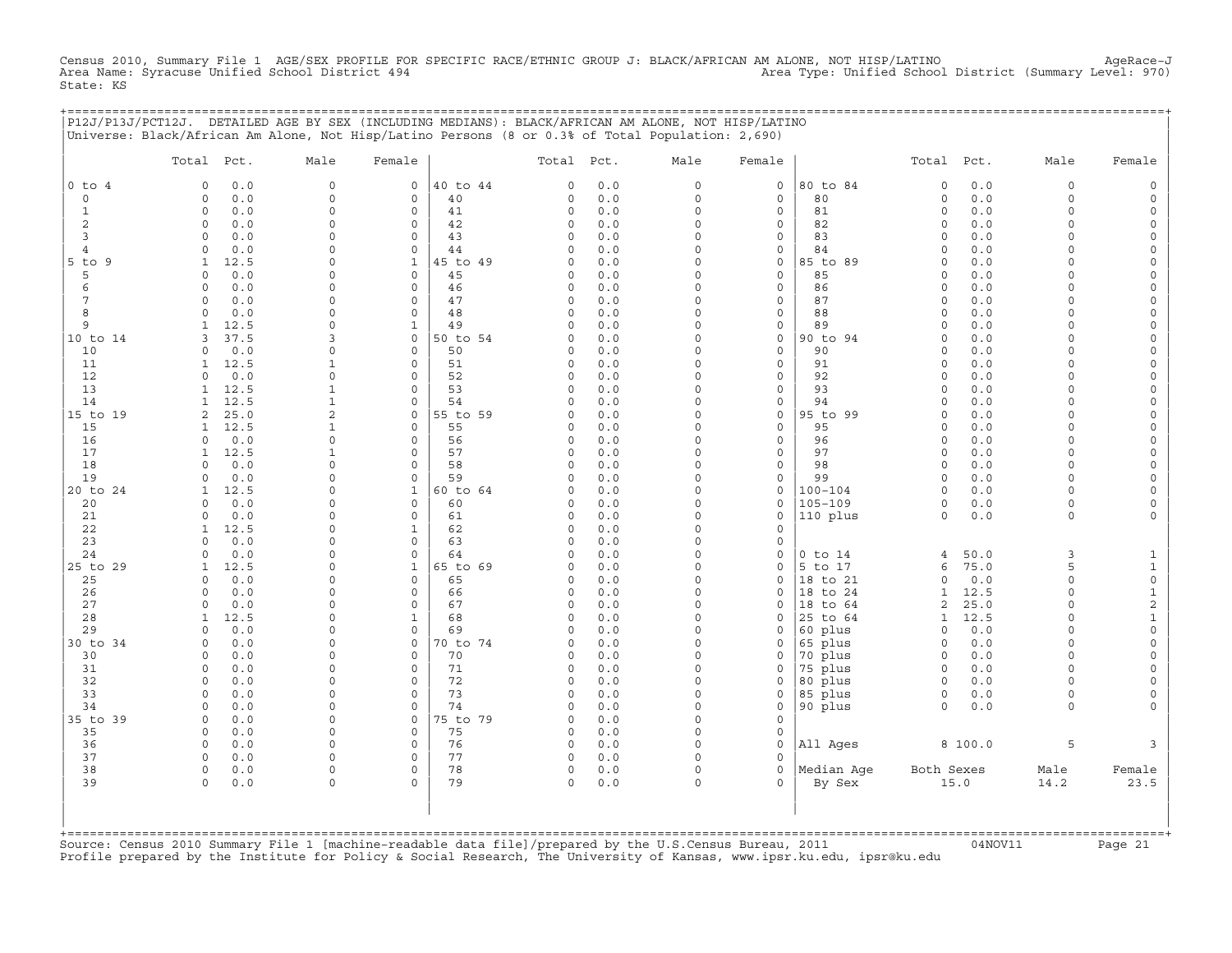Census 2010, Summary File 1 AGE/SEX PROFILE FOR SPECIFIC RACE/ETHNIC GROUP K: AM IND/ALASKA NAT ALONE, NOT HISP/LATINO AgeRace-K<br>Area Name: Syracuse Unified School District 494 State: KS

+===================================================================================================================================================+

|                | P12K/P13K/PCT12K. DETAILED AGE BY SEX (INCLUDING MEDIANS): AM IND/ALASKA NAT ALONE, NOT HISP/LATINO<br>Universe: Am Ind/Alaska Nat Alone, Not Hisp/Latino Persons (18 or 0.7% of Total Population: 2,690) |                             |                                    |                |                              |            |                             |                             |                        |                         |              |                                |                                            |
|----------------|-----------------------------------------------------------------------------------------------------------------------------------------------------------------------------------------------------------|-----------------------------|------------------------------------|----------------|------------------------------|------------|-----------------------------|-----------------------------|------------------------|-------------------------|--------------|--------------------------------|--------------------------------------------|
|                | Total Pct.                                                                                                                                                                                                | Male                        | Female                             |                | Total Pct.                   |            | Male                        | Female                      |                        | Total Pct.              |              | Male                           | Female                                     |
| $0$ to $4$     | 16.7<br>3                                                                                                                                                                                                 | 1                           | 2                                  | 40 to 44       | $\overline{a}$               | 11.1       | $\mathbf{1}$                | $\mathbf{1}$                | 80 to 84               | $\mathbf 0$             | 0.0          | 0                              | $\mathsf{O}\xspace$                        |
| $\mathbf 0$    | 2<br>11.1                                                                                                                                                                                                 | $1\,$                       | $\mathbf{1}$                       | 40             | 0                            | $0.0$      | $\circ$                     | $\mathbf 0$                 | 80                     | $\circ$                 | $0.0$        | $\circ$                        | $\mathsf O$                                |
| $\mathbf{1}$   | 5.6<br>$\mathbf{1}$                                                                                                                                                                                       | $\mathsf{O}\xspace$         | $1\,$                              | 41             | 0                            | $0.0$      | $\mathsf{O}\xspace$         | $\mathsf O$                 | 81                     | $\circ$                 | 0.0          | $\mathbf 0$                    | $\mathsf{O}\xspace$                        |
| 2<br>3         | $\circ$<br>0.0<br>$\circ$                                                                                                                                                                                 | $\mathbf 0$<br>$\mathbf 0$  | $\mathsf{O}$<br>$\mathbf 0$        | 42<br>43       | 0                            | 0.0<br>5.6 | $\Omega$<br>$\Omega$        | 0                           | 82<br>83               | $\mathbf 0$<br>$\Omega$ | 0.0          | $\Omega$<br>$\Omega$           | 0                                          |
| $\overline{4}$ | $0.0$<br>$\Omega$<br>0.0                                                                                                                                                                                  | $\mathsf{O}$                | $\circ$                            | 44             | $\mathbf{1}$<br>$\mathbf{1}$ | 5.6        | $\mathbf 1$                 | $\mathbf 1$<br>$\mathsf{O}$ | 84                     | $\Omega$                | 0.0<br>0.0   | $\Omega$                       | $\mathsf{O}$<br>$\mathsf{O}\xspace$        |
| $5$ to $9$     | $\circ$<br>0.0                                                                                                                                                                                            | $\Omega$                    | $\mathbf 0$                        | 45 to 49       | 0                            | 0.0        | $\Omega$                    | $\mathsf O$                 | 85 to 89               | $\Omega$                | 0.0          | $\Omega$                       | 0                                          |
| 5              | $0.0$<br>$\circ$                                                                                                                                                                                          | $\mathbf 0$                 | $\mathsf O$                        | 45             | 0                            | 0.0        | $\Omega$                    | $\mathsf O$                 | 85                     | $\Omega$                | 0.0          | $\circ$                        | $\mathsf{O}\xspace$                        |
| 6              | $\Omega$<br>0.0                                                                                                                                                                                           | $\Omega$                    | $\mathbf 0$                        | 46             | $\Omega$                     | 0.0        | $\Omega$                    | $\mathsf{O}\xspace$         | 86                     | $\Omega$                | 0.0          | $\Omega$                       | $\mathsf{O}\xspace$                        |
| 7              | $\circ$<br>0.0                                                                                                                                                                                            | $\Omega$                    | $\mathbf 0$                        | 47             | $\Omega$                     | 0.0        | $\Omega$                    | 0                           | 87                     | $\Omega$                | 0.0          | $\Omega$                       | 0                                          |
| 8              | 0.0<br>$\circ$                                                                                                                                                                                            | $\mathbf 0$                 | $\mathsf O$                        | 48             | 0                            | 0.0        | $\Omega$                    | $\mathsf O$                 | 88                     | $\Omega$                | 0.0          | $\circ$                        | $\mathsf{O}\xspace$                        |
| 9              | $\Omega$<br>0.0                                                                                                                                                                                           | $\Omega$                    | $\mathbf 0$                        | 49             | $\Omega$                     | 0.0        | $\Omega$                    | $\mathsf O$                 | 89                     | $\Omega$                | 0.0          | $\Omega$                       | $\mathsf{O}\xspace$                        |
| 10 to 14       | 0.0<br>$\circ$<br>$0.0$<br>$\circ$                                                                                                                                                                        | $\Omega$<br>$\mathbf 0$     | $\mathbf 0$<br>$\mathsf O$         | 50 to 54<br>50 | 1<br>0                       | 5.6<br>0.0 | $\Omega$<br>$\Omega$        | $\mathbf 1$<br>$\mathsf O$  | 90 to 94<br>90         | $\mathbf 0$<br>$\Omega$ | 0.0<br>$0.0$ | $\Omega$<br>$\circ$            | 0<br>$\mathsf{O}\xspace$                   |
| 10<br>11       | $\circ$<br>0.0                                                                                                                                                                                            | $\mathbf 0$                 | $\mathbf 0$                        | 51             | 0                            | 0.0        | $\Omega$                    | $\mathsf O$                 | 91                     | $\circ$                 | 0.0          | $\Omega$                       | $\mathsf{O}\xspace$                        |
| 12             | $\circ$<br>0.0                                                                                                                                                                                            | $\Omega$                    | $\mathbf 0$                        | 52             | $\Omega$                     | 0.0        | $\Omega$                    | $\mathsf{O}$                | 92                     | $\mathbf 0$             | 0.0          | $\Omega$                       | 0                                          |
| 13             | 0.0<br>$\circ$                                                                                                                                                                                            | $\mathsf{O}$                | $\mathbf 0$                        | 53             | $\mathbf{1}$                 | 5.6        | $\mathbf 0$                 | $\mathbf{1}$                | 93                     | $\Omega$                | 0.0          | $\Omega$                       | $\mathsf{O}\xspace$                        |
| 14             | $\Omega$<br>0.0                                                                                                                                                                                           | $\Omega$                    | $\mathbf 0$                        | 54             | $\Omega$                     | 0.0        | $\Omega$                    | $\mathsf{O}\xspace$         | 94                     | $\circ$                 | 0.0          | $\Omega$                       | 0                                          |
| 15 to 19       | 22.2<br>4                                                                                                                                                                                                 | 2                           | 2                                  | 55 to 59       | 1                            | 5.6        | $\mathbf 1$                 | $\mathsf O$                 | 95 to 99               | $\circ$                 | 0.0          | $\Omega$                       | 0                                          |
| 15             | 11.1<br>2                                                                                                                                                                                                 | $\mathbf{2}$                | 0                                  | 55             | $\mathbf{1}$                 | 5.6        | $\mathbf 1$                 | $\mathsf{O}$                | 95                     | $\Omega$                | $0.0$        | $\Omega$                       | $\mathsf{O}\xspace$                        |
| 16             | $\mathbf{1}$<br>5.6                                                                                                                                                                                       | $\Omega$                    | $\mathbf{1}$                       | 56             | 0                            | 0.0        | $\Omega$                    | $\mathsf{O}$                | 96                     | $\Omega$                | 0.0          | $\Omega$                       | 0                                          |
| 17<br>18       | $\mathbf{1}$<br>5.6<br>$0.0$<br>$\circ$                                                                                                                                                                   | $\mathbf 0$<br>$\mathbf 0$  | $\mathbf{1}$<br>$\mathsf O$        | 57<br>58       | 0<br>$\Omega$                | 0.0<br>0.0 | $\mathbf 0$<br>$\mathbf 0$  | $\mathsf O$<br>0            | 97<br>98               | $\circ$<br>$\circ$      | 0.0<br>0.0   | $\circ$<br>$\Omega$            | $\mathsf{O}\xspace$<br>$\mathsf{O}\xspace$ |
| 19             | 0.0<br>$\Omega$                                                                                                                                                                                           | $\Omega$                    | $\Omega$                           | 59             | $\Omega$                     | 0.0        | $\Omega$                    | $\mathbf 0$                 | 99                     | $\Omega$                | 0.0          | $\Omega$                       | $\mathsf{O}\xspace$                        |
| 20 to 24       | $0.0$<br>$\circ$                                                                                                                                                                                          | $\mathbf 0$                 | $\mathsf O$                        | 60 to 64       | 3                            | 16.7       | $\overline{a}$              | $1\,$                       | $100 - 104$            | $\circ$                 | 0.0          | $\circ$                        | $\mathsf{O}\xspace$                        |
| 20             | $0.0$<br>$\circ$                                                                                                                                                                                          | $\mathbf 0$                 | $\mathsf{O}$                       | 60             | 0                            | 0.0        | $\mathbf 0$                 | $\mathsf{O}$                | $105 - 109$            | $\circ$                 | 0.0          | 0                              | 0                                          |
| 21             | 0.0<br>$\Omega$                                                                                                                                                                                           | $\Omega$                    | $\mathbf 0$                        | 61             | $\Omega$                     | 0.0        | $\Omega$                    | $\mathbf 0$                 | 110 plus               | $\Omega$                | 0.0          | $\circ$                        | $\mathbf 0$                                |
| 22             | 0.0<br>$\circ$                                                                                                                                                                                            | $\mathbf 0$                 | $\mathsf{O}$                       | 62             | 0                            | 0.0        | $\mathbf 0$                 | $\mathsf{O}\xspace$         |                        |                         |              |                                |                                            |
| 23             | $\Omega$<br>0.0                                                                                                                                                                                           | $\Omega$                    | $\mathbf 0$                        | 63             | $\overline{c}$               | 11.1       | $\mathbf{1}$                | $\mathbf{1}$                |                        |                         |              |                                |                                            |
| 24<br>25 to 29 | 0.0<br>$\circ$<br>5.6<br>$\mathbf{1}$                                                                                                                                                                     | $\mathbf 0$<br>$\mathbf{1}$ | $\mathbf 0$<br>$\mathsf{O}\xspace$ | 64<br>65 to 69 | 1<br>0                       | 5.6<br>0.0 | $\mathbf{1}$<br>$\mathbf 0$ | $\mathbf 0$<br>0            | $0$ to $14$<br>5 to 17 | 3<br>$\overline{4}$     | 16.7<br>22.2 | $\mathbf{1}$<br>$\overline{a}$ | 2<br>$\overline{c}$                        |
| 25             | $\Omega$<br>0.0                                                                                                                                                                                           | $\mathbf 0$                 | $\mathbf 0$                        | 65             | 0                            | 0.0        | $\Omega$                    | $\mathbf 0$                 | 18 to 21               | $\circ$                 | 0.0          | $\circ$                        | $\mathsf{O}\xspace$                        |
| 26             | 0.0<br>$\circ$                                                                                                                                                                                            | $\mathbf 0$                 | $\mathsf{O}$                       | 66             | $\Omega$                     | 0.0        | $\Omega$                    | $\mathbf 0$                 | 18 to 24               | $\circ$                 | 0.0          | $\circ$                        | 0                                          |
| 27             | 0.0<br>$\circ$                                                                                                                                                                                            | $\Omega$                    | $\mathsf{O}$                       | 67             | $\Omega$                     | 0.0        | $\Omega$                    | $\Omega$                    | 18 to 64               | 10                      | 55.6         | 6                              | $\overline{4}$                             |
| 28             | $\Omega$<br>0.0                                                                                                                                                                                           | $\mathbf 0$                 | $\Omega$                           | 68             | $\Omega$                     | 0.0        | $\Omega$                    | $\mathbf 0$                 | 25 to 64               | 10                      | 55.6         | 6                              | 4                                          |
| 29             | 5.6<br>1                                                                                                                                                                                                  | 1                           | $\circ$                            | 69             | $\Omega$                     | 0.0        | $\Omega$                    | 0                           | 60 plus                | $\overline{4}$          | 22.2         | 3                              | $\mathbf{1}$                               |
| 30 to 34       | 0.0<br>$\circ$                                                                                                                                                                                            | $\mathbf 0$                 | $\mathsf{O}$                       | 70 to 74       | 1                            | 5.6        | $\mathbf 1$                 | 0                           | 65 plus                | $\mathbf{1}$            | 5.6          | $\mathbf{1}$                   | $\mathsf{O}\xspace$                        |
| 30             | 0.0<br>$\Omega$                                                                                                                                                                                           | $\Omega$                    | $\mathbf 0$                        | 70             | $\Omega$                     | 0.0        | $\Omega$<br>$\Omega$        | $\mathbf 0$                 | 70 plus                | 1                       | 5.6          | $\mathbf{1}$                   | $\mathsf{O}\xspace$                        |
| 31<br>32       | 0.0<br>$\circ$<br>0.0<br>$\circ$                                                                                                                                                                          | $\mathbf 0$<br>$\mathbf 0$  | 0<br>$\mathsf{O}$                  | 71<br>72       | 0<br>1                       | 0.0<br>5.6 | $\mathbf 1$                 | 0<br>0                      | 75 plus<br>80 plus     | $\circ$<br>$\circ$      | 0.0<br>0.0   | $\circ$<br>$\circ$             | 0<br>$\mathsf{O}\xspace$                   |
| 33             | $\Omega$<br>0.0                                                                                                                                                                                           | $\Omega$                    | $\mathbf 0$                        | 73             | $\Omega$                     | 0.0        | $\Omega$                    | $\mathbf 0$                 | 85 plus                | $\circ$                 | 0.0          | $\Omega$                       | 0                                          |
| 34             | 0.0<br>$\Omega$                                                                                                                                                                                           | $\Omega$                    | $\mathbf 0$                        | 74             | $\Omega$                     | 0.0        | $\Omega$                    | 0                           | 90 plus                | $\circ$                 | 0.0          | 0                              | 0                                          |
| 35 to 39       | 11.1<br>2                                                                                                                                                                                                 | $\mathbf{1}$                | $\mathbf{1}$                       | 75 to 79       | $\Omega$                     | 0.0        | $\Omega$                    | $\mathsf{O}\xspace$         |                        |                         |              |                                |                                            |
| 35             | $\mathbf{1}$<br>5.6                                                                                                                                                                                       | $\mathbf 1$                 | $\mathbf 0$                        | 75             | $\Omega$                     | 0.0        | $\Omega$                    | $\mathsf{O}$                |                        |                         |              |                                |                                            |
| 36             | 0.0<br>$\circ$                                                                                                                                                                                            | $\mathbf 0$                 | $\mathbf 0$                        | 76             | 0                            | 0.0        | $\Omega$                    | $\mathbf 0$                 | All Ages               |                         | 18 100.0     | 10                             | 8                                          |
| 37             | $\mathbf{1}$<br>5.6                                                                                                                                                                                       | $\mathbf 0$                 | $\mathbf{1}$                       | 77             | 0                            | 0.0        | $\cap$                      | $\Omega$                    |                        |                         |              |                                |                                            |
| 38<br>39       | $\circ$<br>0.0<br>$0.0$<br>$\circ$                                                                                                                                                                        | $\mathbf 0$<br>$\mathbf 0$  | $\mathbf 0$<br>$\Omega$            | 78<br>79       | 0<br>0                       | 0.0<br>0.0 | $\circ$<br>$\Omega$         | $\mathbf 0$<br>$\Omega$     | Median Age<br>By Sex   | Both Sexes              | 37.5         | Male<br>40.0                   | Female<br>18.0                             |
|                |                                                                                                                                                                                                           |                             |                                    |                |                              |            |                             |                             |                        |                         |              |                                |                                            |

+===================================================================================================================================================+Source: Census 2010 Summary File 1 [machine−readable data file]/prepared by the U.S.Census Bureau, 2011 04NOV11 Page 22 Profile prepared by the Institute for Policy & Social Research, The University of Kansas, www.ipsr.ku.edu, ipsr@ku.edu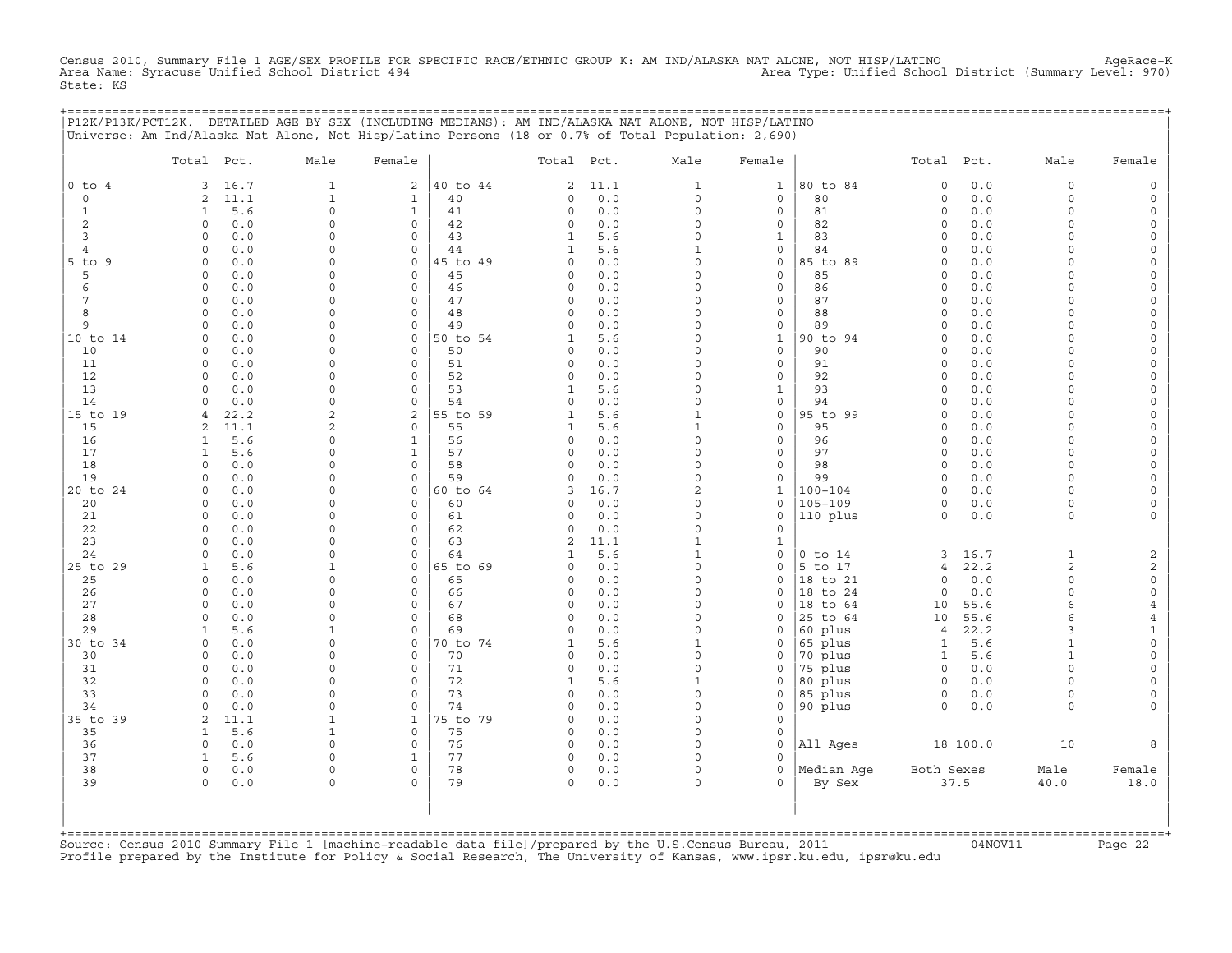Census 2010, Summary File 1 AGE/SEX PROFILE FOR SPECIFIC RACE/ETHNIC GROUP L: ASIAN ALONE, NOT HISPANIC OR LATINO AgeRace−L Area Name: Syracuse Unified School District 494 Area Type: Unified School District (Summary Level: 970) State: KS

+===================================================================================================================================================+

|                     | P12L/P13L/PCT12L. DETAILED AGE BY SEX (INCLUDING MEDIANS): ASIAN ALONE, NOT HISPANIC OR LATINO<br>Universe: Asian Alone, Not Hispanic or Latino Persons (7 or 0.3% of Total Population: 2,690) |                            |                         |                |                         |            |                      |               |                      |                     |              |                         |                      |
|---------------------|------------------------------------------------------------------------------------------------------------------------------------------------------------------------------------------------|----------------------------|-------------------------|----------------|-------------------------|------------|----------------------|---------------|----------------------|---------------------|--------------|-------------------------|----------------------|
|                     | Total Pct.                                                                                                                                                                                     | Male                       | Female                  |                | Total Pct.              |            | Male                 | Female        |                      | Total Pct.          |              | Male                    | Female               |
| $0$ to $4$          | 0.0<br>$\Omega$                                                                                                                                                                                | $\Omega$                   | $\circ$                 | 40 to 44       | 1                       | 14.3       | 0                    | $\mathbf{1}$  | 80 to 84             | $\circ$             | 0.0          | $\mathbf 0$             |                      |
| 0                   | 0.0<br>$\circ$                                                                                                                                                                                 | $\mathbf 0$                | $\mathbf 0$             | 40             | 1                       | 14.3       | $\Omega$             | $\mathbf{1}$  | 80                   | $\circ$             | $0.0$        | $\Omega$                | $\Omega$             |
| $\mathbf{1}$        | $\circ$<br>$0.0$                                                                                                                                                                               | $\mathsf{O}\xspace$        | $\mathsf{O}\xspace$     | 41             | 0                       | 0.0        | $\mathbf 0$          | $\circ$       | 81                   | $\mathsf{O}\xspace$ | 0.0          | $\circ$                 | $\Omega$             |
| 2                   | $\circ$<br>0.0                                                                                                                                                                                 | $\mathbf 0$<br>$\mathbf 0$ | $\circ$                 | 42             | $\Omega$<br>$\Omega$    | 0.0        | $\Omega$<br>$\Omega$ | 0             | 82<br>83             | $\circ$<br>$\circ$  | 0.0<br>0.0   | $\Omega$<br>$\Omega$    | $\Omega$             |
| 3<br>$\overline{4}$ | 0.0<br>$\circ$<br>$\Omega$<br>0.0                                                                                                                                                              | $\circ$                    | 0<br>$\mathbf 0$        | 43<br>44       | $\Omega$                | 0.0<br>0.0 | $\overline{0}$       | 0<br>0        | 84                   | $\Omega$            | 0.0          | $\Omega$                | $\Omega$             |
| $5$ to<br>9         | $\Omega$<br>0.0                                                                                                                                                                                | $\mathbf 0$                | $\mathbf 0$             | 45 to 49       | $\Omega$                | 0.0        | $\Omega$             | 0             | 85 to 89             | $\circ$             | 0.0          | $\Omega$                | $\Omega$             |
| 5                   | 0.0<br>$\circ$                                                                                                                                                                                 | $\mathbf 0$                | $\circ$                 | 45             | $\Omega$                | 0.0        | 0                    | 0             | 85                   | $\Omega$            | 0.0          | $\Omega$                | $\Omega$             |
| 6                   | $\Omega$<br>0.0                                                                                                                                                                                | $\circ$                    | $\circ$                 | 46             | $\Omega$                | 0.0        | $\mathbf 0$          | 0             | 86                   | $\circ$             | 0.0          | $\Omega$                | $\Omega$             |
| 7                   | $\circ$<br>0.0                                                                                                                                                                                 | $\mathbf 0$                | $\circ$                 | 47             | $\Omega$                | 0.0        | $\Omega$             | 0             | 87                   | $\circ$             | 0.0          | $\Omega$                | $\Omega$             |
| 8                   | 0.0<br>$\circ$                                                                                                                                                                                 | $\mathbf 0$                | 0                       | 48             | $\Omega$                | 0.0        | 0                    | 0             | 88                   | $\circ$             | 0.0          | $\Omega$                | $\Omega$             |
| 9                   | $\circ$<br>0.0                                                                                                                                                                                 | $\circ$                    | $\circ$                 | 49             | $\Omega$                | 0.0        | $\mathbf 0$          | 0             | 89                   | $\circ$             | 0.0          | $\Omega$                | $\Omega$             |
| 10 to 14            | $\mathbf 0$<br>0.0                                                                                                                                                                             | $\mathbf 0$                | $\mathbf 0$             | 50 to 54       | $\Omega$                | 0.0        | $\Omega$             | $\circ$       | 90 to 94             | $\circ$             | $0.0$        | $\Omega$                | $\Omega$             |
| 10<br>11            | 0.0<br>$\circ$<br>0.0<br>$\circ$                                                                                                                                                               | $\mathbf 0$<br>$\circ$     | 0<br>$\mathbf 0$        | 50<br>51       | $\Omega$<br>$\Omega$    | 0.0<br>0.0 | 0<br>$\mathbf 0$     | 0<br>0        | 90<br>91             | $\circ$<br>$\circ$  | 0.0<br>0.0   | $\Omega$<br>$\Omega$    | $\Omega$<br>$\Omega$ |
| 12                  | $\Omega$<br>0.0                                                                                                                                                                                | $\mathbf 0$                | $\Omega$                | 52             | $\Omega$                | 0.0        | $\Omega$             | 0             | 92                   | $\circ$             | 0.0          | $\Omega$                | $\Omega$             |
| 13                  | $\Omega$<br>0.0                                                                                                                                                                                | 0                          | $\Omega$                | 53             | $\Omega$                | 0.0        | 0                    | 0             | 93                   | $\Omega$            | 0.0          | $\Omega$                | $\Omega$             |
| 14                  | $0.0$<br>$\Omega$                                                                                                                                                                              | $\circ$                    | $\mathbf 0$             | 54             | $\Omega$                | 0.0        | $\Omega$             | 0             | 94                   | $\Omega$            | 0.0          | $\Omega$                | $\Omega$             |
| 15 to 19            | 3<br>42.9                                                                                                                                                                                      | $\mathbf{2}$               | $\mathbf{1}$            | 55 to 59       | $\Omega$                | 0.0        | $\Omega$             | 0             | 95 to 99             | $\circ$             | 0.0          | $\Omega$                | $\Omega$             |
| 15                  | 14.3<br>1                                                                                                                                                                                      | $\Omega$                   | $\mathbf{1}$            | 55             | $\Omega$                | 0.0        | 0                    | 0             | 95                   | $\Omega$            | 0.0          | $\Omega$                | $\Omega$             |
| 16                  | $\circ$<br>0.0                                                                                                                                                                                 | $\mathbf 0$                | $\mathsf{O}\xspace$     | 56             | $\Omega$                | 0.0        | $\Omega$             | 0             | 96                   | $\Omega$            | 0.0          | $\Omega$                | $\Omega$             |
| 17                  | 2<br>28.6                                                                                                                                                                                      | $\mathbf{2}$               | $\mathbf 0$             | 57             | $\Omega$                | 0.0        | 0                    | 0             | 97                   | $\circ$             | 0.0          | $\Omega$                | $\Omega$             |
| 18                  | 0.0<br>$\circ$                                                                                                                                                                                 | $\mathbf 0$                | $\Omega$                | 58             | $\Omega$                | 0.0        | 0                    | 0             | 98                   | $\circ$             | 0.0          | $\Omega$<br>$\Omega$    | $\Omega$             |
| 19<br>20 to 24      | 0.0<br>$\circ$<br>0.0<br>$\mathbf 0$                                                                                                                                                           | $\mathbf 0$<br>$\mathbf 0$ | $\Omega$<br>$\mathbf 0$ | 59<br>60 to 64 | $\Omega$<br>$\Omega$    | 0.0<br>0.0 | $\Omega$<br>0        | 0<br>0        | 99<br>$100 - 104$    | $\Omega$<br>$\circ$ | 0.0<br>0.0   | $\Omega$                | $\Omega$<br>$\Omega$ |
| 20                  | 0.0<br>$\circ$                                                                                                                                                                                 | $\mathbf 0$                | $\mathbf 0$             | 60             | $\Omega$                | 0.0        | 0                    | 0             | $105 - 109$          | $\circ$             | 0.0          | $\circ$                 | $\Omega$             |
| 21                  | $0.0$<br>$\circ$                                                                                                                                                                               | $\circ$                    | $\mathbf 0$             | 61             | $\Omega$                | 0.0        | $\Omega$             | $\mathbf 0$   | 110 plus             | $\circ$             | $0.0$        | $\circ$                 |                      |
| 22                  | $\circ$<br>0.0                                                                                                                                                                                 | $\mathbf 0$                | $\Omega$                | 62             | $\Omega$                | 0.0        | 0                    | $\Omega$      |                      |                     |              |                         |                      |
| 23                  | 0.0<br>$\circ$                                                                                                                                                                                 | 0                          | $\mathbf 0$             | 63             | $\Omega$                | 0.0        | $\Omega$             | 0             |                      |                     |              |                         |                      |
| 24                  | 0.0<br>$\circ$                                                                                                                                                                                 | $\circ$                    | 0                       | 64             | $\Omega$                | 0.0        | $\mathbf 0$          | 0             | $0$ to $14$          | $\mathsf{O}\xspace$ | 0.0          | $\mathsf{O}\xspace$     | $\mathsf O$          |
| 25 to 29            | 0.0<br>$\mathbf 0$                                                                                                                                                                             | $\mathbf 0$                | $\mathbf 0$             | 65 to 69       | $\Omega$                | 0.0        | $\Omega$             | $\Omega$      | 5 to 17              | 3                   | 42.9         | $\overline{2}$          | $\mathbf{1}$         |
| 25                  | 0.0<br>$\circ$                                                                                                                                                                                 | $\mathbf 0$                | $\mathbf 0$             | 65             | $\Omega$                | 0.0        | $\Omega$             | 0             | 18 to 21             | $\Omega$            | 0.0          | $\circ$                 | $\mathsf{O}\xspace$  |
| 26                  | 0<br>0.0                                                                                                                                                                                       | 0                          | 0                       | 66             | $\mathbf 0$             | 0.0        | 0<br>$\Omega$        | 0             | 18 to 24             | 0                   | 0.0          | $\circ$<br>$\mathbf{1}$ | $\mathsf{O}\xspace$  |
| 27<br>28            | $\circ$<br>0.0<br>$\circ$<br>0.0                                                                                                                                                               | $\circ$<br>$\Omega$        | $\Omega$<br>$\Omega$    | 67<br>68       | $\Omega$<br>$\Omega$    | 0.0<br>0.0 | $\Omega$             | $\Omega$<br>0 | 18 to 64<br>25 to 64 | 4<br>4              | 57.1<br>57.1 | $\mathbf{1}$            | 3<br>$\mathsf 3$     |
| 29                  | $0.0$<br>0                                                                                                                                                                                     | $\mathbf 0$                | 0                       | 69             | $\Omega$                | 0.0        | 0                    | 0             | 60 plus              | $\circ$             | 0.0          | $\Omega$                | $\mathbf 0$          |
| 30 to 34            | 14.3<br>1                                                                                                                                                                                      | $\mathbf{1}$               | $\mathbf 0$             | 0 to 74        | $\Omega$                | 0.0        | $\Omega$             | $\Omega$      | 65 plus              | $\circ$             | 0.0          | $\Omega$                | $\Omega$             |
| 30                  | $\circ$<br>0.0                                                                                                                                                                                 | $\mathbf 0$                | $\mathbf 0$             | 70             | $\Omega$                | 0.0        | $\mathbf 0$          | 0             | 70 plus              | $\circ$             | 0.0          | $\Omega$                | $\Omega$             |
| 31                  | $\Omega$<br>0.0                                                                                                                                                                                | $\Omega$                   | $\mathbf 0$             | 71             | $\mathbf 0$             | 0.0        | $\overline{0}$       | 0             | 75 plus              | $\circ$             | $0.0$        | $\Omega$                | $\Omega$             |
| 32                  | $\Omega$<br>0.0                                                                                                                                                                                | $\mathbf 0$                | $\Omega$                | 72             | $\Omega$                | 0.0        | $\Omega$             | $\Omega$      | 80 plus              | $\Omega$            | 0.0          | $\Omega$                | $\Omega$             |
| 33                  | $\circ$<br>0.0                                                                                                                                                                                 | $\mathbf 0$                | $\circ$                 | 73             | $\Omega$                | 0.0        | $\Omega$             | $\Omega$      | 85 plus              | $\circ$             | 0.0          | $\circ$                 | 0                    |
| 34                  | 14.3<br>$\mathbf{1}$                                                                                                                                                                           | $\mathbf{1}$               | $\Omega$                | 74             | $\Omega$                | 0.0        | $\mathbf 0$          | 0             | 90 plus              | $\circ$             | 0.0          | $\circ$                 |                      |
| 35 to 39            | 28.6<br>2                                                                                                                                                                                      | $\Omega$                   | 2                       | 5 to 79        | $\Omega$                | 0.0        | $\Omega$             | $\Omega$      |                      |                     |              |                         |                      |
| 35                  | $\circ$<br>0.0<br>$\Omega$                                                                                                                                                                     | $\mathbf 0$<br>$\Omega$    | $\mathbf 0$             | 75             | 0                       | 0.0        | 0<br>$\mathbf 0$     | 0             |                      |                     |              |                         |                      |
| 36<br>37            | 0.0<br>$\circ$<br>0.0                                                                                                                                                                          | $\Omega$                   | $\mathbf 0$<br>$\Omega$ | 76<br>77       | $\mathbf 0$<br>$\Omega$ | 0.0<br>0.0 | $\Omega$             | 0<br>$\Omega$ | All Ages             |                     | 7100.0       | 3                       |                      |
| 38                  | 2<br>28.6                                                                                                                                                                                      | $\mathbf 0$                | 2                       | 78             | 0                       | 0.0        | 0                    | 0             | Median Age           | Both Sexes          |              | Male                    | Female               |
| 39                  | $0.0$<br>$\circ$                                                                                                                                                                               | $\mathbf 0$                | $\Omega$                | 79             | $\circ$                 | 0.0        | $\Omega$             | 0             | By Sex               |                     | 32.5         | 17.3                    | 37.5                 |
|                     |                                                                                                                                                                                                |                            |                         |                |                         |            |                      |               |                      |                     |              |                         |                      |

Source: Census 2010 Summary File 1 [machine-readable data file]/prepared by the U.S.Census Bureau, 2011 Page 23<br>Profile prepared by the Institute for Policy & Social Research, The University of Kansas, www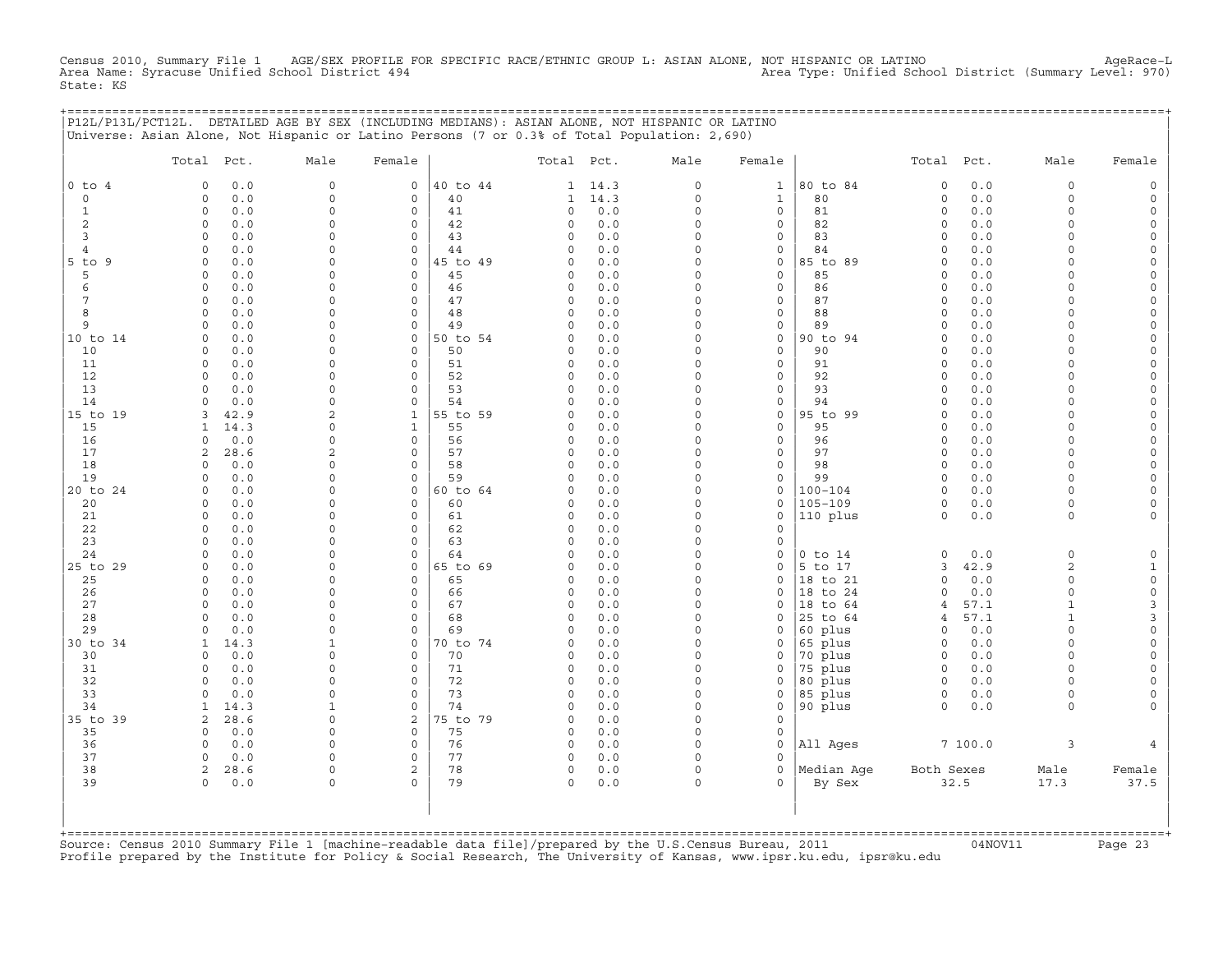Census 2010, Summary File 1 AGE/SEX PROFILE FOR SPECIFIC RACE/ETHNIC GROUP M: NAT HAWAIIAN/OPI ALONE, NOT HISP/LATINO AgeRace-M<br>Area Name: Syracuse Unified School District 494 State: KS

|                | P12M/P13M/PCT12M. DETAILED AGE BY SEX (INCLUDING MEDIANS): NAT HAWAIIAN/OPI ALONE, NOT HISP/LATINO |                         |                            |                |                         |              |                      |                   | ================================== |                         |                  |                         |                      |
|----------------|----------------------------------------------------------------------------------------------------|-------------------------|----------------------------|----------------|-------------------------|--------------|----------------------|-------------------|------------------------------------|-------------------------|------------------|-------------------------|----------------------|
|                | Universe: Nat Hawaiian/OPI Alone, Not Hisp/Latino Persons (3 or 0.1% of Total Population: 2,690)   |                         |                            |                |                         |              |                      |                   |                                    |                         |                  |                         |                      |
|                | Total Pct.                                                                                         | Male                    | Female                     |                | Total Pct.              |              | Male                 | Female            |                                    | Total Pct.              |                  | Male                    | Female               |
| $0$ to $4$     | 0.0<br>$\mathbf 0$                                                                                 | $\mathsf{O}$            | $\mathsf{O}$               | 40 to 44       | $\mathbf{1}$            | 33.3         | $\mathbf{1}$         | $\circ$           | 80 to 84                           | $\mathsf O$             | 0.0              | $\mathsf O$             |                      |
| $\circ$        | 0.0<br>$\mathbf 0$                                                                                 | 0<br>$\Omega$           | 0                          | 40             | 1                       | 33.3         | 1                    | 0                 | 80                                 | $\circ$                 | 0.0              | $\mathbf 0$<br>$\Omega$ |                      |
| 1<br>2         | $\Omega$<br>0.0<br>$\circ$<br>0.0                                                                  | $\Omega$                | $\mathbf 0$<br>0           | 41<br>42       | 0<br>0                  | 0.0<br>0.0   | $\Omega$<br>0        | $\mathbf{0}$<br>0 | 81<br>82                           | $\Omega$<br>$\mathbf 0$ | 0.0<br>0.0       | $\Omega$                | $\Omega$             |
| 3              | 0.0<br>$\Omega$                                                                                    | $\Omega$                | $\mathbf 0$                | 43             | 0                       | 0.0          | $\Omega$             | 0                 | 83                                 | $\Omega$                | 0.0              | ∩                       | $\Omega$             |
| $\overline{4}$ | 0.0<br>$\Omega$                                                                                    | $\Omega$                | $\circ$                    | 44             | $\Omega$                | 0.0          | $\Omega$             | $\mathbf 0$       | 84                                 | $\Omega$                | 0.0              | $\Omega$                |                      |
| 5 to 9<br>5    | $\mathbf 0$<br>0.0<br>0.0<br>$\Omega$                                                              | $\Omega$<br>$\Omega$    | 0<br>$\mathbf 0$           | 45 to 49<br>45 | 0<br>0                  | 0.0<br>0.0   | $\Omega$<br>$\Omega$ | 0<br>$\mathbf{0}$ | 85 to 89<br>85                     | $\mathbf 0$<br>$\Omega$ | 0.0<br>0.0       | $\Omega$<br>$\cap$      | $\Omega$<br>$\Omega$ |
| 6              | 0.0<br>$\circ$                                                                                     | $\Omega$                | $\mathbf 0$                | 46             | 0                       | 0.0          | $\Omega$             | 0                 | 86                                 | $\Omega$                | 0.0              | $\Omega$                | $\Omega$             |
| 7              | $\circ$<br>0.0                                                                                     | $\Omega$                | $\circ$                    | 47             | $\circ$                 | 0.0          | $\Omega$             | 0                 | 87                                 | $\Omega$                | 0.0              | $\Omega$                |                      |
| 8              | $\Omega$<br>0.0                                                                                    | $\Omega$                | $\mathbf 0$                | 48             | $\mathbf 0$             | 0.0          | $\Omega$             | 0                 | 88                                 | $\mathbf 0$             | 0.0              | $\Omega$                | $\Omega$             |
| 9              | 0.0<br>$\mathbf 0$<br>$\mathbf 0$                                                                  | $\Omega$<br>$\Omega$    | 0                          | 49             | 0<br>$\Omega$           | 0.0          | $\Omega$<br>$\Omega$ | 0                 | 89                                 | $\Omega$<br>$\Omega$    | 0.0              | $\Omega$<br>$\cap$      | $\Omega$             |
| 10 to 14<br>10 | 0.0<br>0.0<br>$\mathbf 0$                                                                          | $\Omega$                | 0<br>$\mathbf 0$           | 50 to 54<br>50 | 0                       | 0.0<br>$0.0$ | $\Omega$             | 0<br>$\mathbf 0$  | 90 to 94<br>90                     | $\Omega$                | 0.0<br>0.0       | $\Omega$                |                      |
| 11             | $\mathbf 0$<br>0.0                                                                                 | $\Omega$                | 0                          | 51             | 0                       | 0.0          | $\Omega$             | 0                 | 91                                 | $\Omega$                | 0.0              | $\Omega$                |                      |
| 12             | 0.0<br>$\Omega$                                                                                    | $\Omega$                | $\circ$                    | 52             | $\Omega$                | 0.0          | $\Omega$             | $\circ$           | 92                                 | $\Omega$                | 0.0              | $\cap$                  | $\Omega$             |
| 13             | $\mathbf 0$<br>0.0                                                                                 | $\mathbf 0$             | 0                          | 53             | 0                       | 0.0          | 0                    | 0                 | 93                                 | $\mathbf 0$             | 0.0              | $\Omega$<br>$\Omega$    | $\Omega$             |
| 14<br>15 to 19 | 0.0<br>$\mathbf 0$<br>0.0<br>$\Omega$                                                              | $\mathbf 0$<br>$\Omega$ | 0<br>0                     | 54<br>55 to 59 | $\Omega$<br>$\Omega$    | 0.0<br>0.0   | 0<br>$\Omega$        | 0<br>0            | 94<br>95 to 99                     | $\Omega$<br>$\Omega$    | 0.0<br>0.0       | $\cap$                  | $\Omega$             |
| 15             | 0.0<br>$\Omega$                                                                                    | $\Omega$                | $\mathbf 0$                | 55             | 0                       | 0.0          | $\Omega$             | $\mathbf{0}$      | 95                                 | $\mathbf 0$             | 0.0              | $\cap$                  | $\Omega$             |
| 16             | $\Omega$<br>0.0                                                                                    | $\Omega$                | 0                          | 56             | 0                       | 0.0          | $\Omega$             | 0                 | 96                                 | $\mathbf 0$             | 0.0              | $\Omega$                | $\Omega$             |
| 17             | 0.0<br>$\mathbf 0$                                                                                 | $\mathbf 0$             | 0                          | 57             | $\Omega$                | 0.0          | $\Omega$             | 0                 | 97                                 | $\Omega$                | 0.0              | $\Omega$                | $\Omega$             |
| 18<br>19       | 0.0<br>$\mathbf 0$<br>$\Omega$<br>0.0                                                              | $\Omega$<br>$\Omega$    | $\mathbf 0$<br>0           | 58<br>59       | 0<br>$\Omega$           | 0.0<br>0.0   | $\Omega$<br>$\Omega$ | 0<br>0            | 98<br>99                           | $\Omega$<br>$\Omega$    | 0.0<br>0.0       | $\Omega$<br>$\Omega$    | $\Omega$             |
| 20 to 24       | $\Omega$<br>0.0                                                                                    | $\Omega$                | 0                          | 60 to 64       | 0                       | 0.0          | $\Omega$             | 0                 | $100 - 104$                        | $\Omega$                | 0.0              | $\cap$                  | $\Omega$             |
| 20             | 0.0<br>$\Omega$                                                                                    | $\Omega$                | $\mathbf 0$                | 60             | $\Omega$                | 0.0          | $\Omega$             | $\mathbf{0}$      | $105 - 109$                        | $\circ$                 | 0.0              | $\Omega$                |                      |
| 21             | $\mathbf 0$<br>0.0                                                                                 | $\Omega$                | $\mathbf 0$                | 61             | 0                       | 0.0          | $\Omega$             | $\mathbf 0$       | 110 plus                           | $\mathbf 0$             | 0.0              | $\mathbf 0$             |                      |
| 22<br>23       | 0.0<br>$\Omega$<br>0.0<br>$\Omega$                                                                 | $\Omega$<br>$\Omega$    | $\mathsf O$<br>$\mathbf 0$ | 62<br>63       | $\mathbf 0$<br>$\Omega$ | 0.0<br>0.0   | $\Omega$<br>$\Omega$ | $\mathbf 0$<br>0  |                                    |                         |                  |                         |                      |
| 24             | 0.0<br>$\Omega$                                                                                    | $\Omega$                | 0                          | 64             | 0                       | 0.0          | 0                    | 0                 | $0$ to $14$                        | $\circ$                 | 0.0              | $\Omega$                |                      |
| 25 to 29       | 33.3<br>1                                                                                          | 1                       | $\circ$                    | 65 to 69       | 0                       | 0.0          | $\Omega$             | 0                 | 5 to 17                            | $\circ$                 | 0.0              | $\Omega$                |                      |
| 25             | 0.0<br>$\Omega$                                                                                    | $\Omega$                | 0                          | 65             | 0                       | 0.0          | $\Omega$             | $\Omega$          | 18 to 21                           | $\Omega$                | 0.0              | $\Omega$                | $\Omega$             |
| 26<br>27       | 0.0<br>$\mathbf 0$<br>$\Omega$                                                                     | $\Omega$<br>$\Omega$    | 0<br>0                     | 66<br>67       | 0                       | 0.0          | $\Omega$<br>$\Omega$ | 0<br>0            | 18 to 24<br>18 to 64               | 0                       | 0.0              | $\Omega$<br>3           | $\Omega$             |
| 28             | 0.0<br>0.0<br>$\Omega$                                                                             | $\Omega$                | 0                          | 68             | 0<br>$\Omega$           | 0.0<br>0.0   | $\Omega$             | 0                 | 25 to 64                           | 3                       | 3 100.0<br>100.0 | 3                       |                      |
| 29             | 33.3<br>-1                                                                                         | -1                      | $\circ$                    | 69             | $\Omega$                | 0.0          | $\Omega$             | 0                 | 60 plus                            | 0                       | 0.0              | $\Omega$                |                      |
| 30 to 34       | 33.3<br>$\mathbf{1}$                                                                               | 1                       | 0                          | 70 to 74       | 0                       | 0.0          | $\Omega$             | 0                 | 65 plus                            | $\mathbf 0$             | 0.0              | $\Omega$                |                      |
| 30<br>31       | 33.3<br>$\mathbf{1}$<br>0.0<br>$\mathbf 0$                                                         | 1<br>$\mathbf 0$        | 0<br>$\mathbf 0$           | 70             | 0<br>$\Omega$           | 0.0<br>0.0   | $\Omega$<br>$\Omega$ | 0<br>$\mathbf 0$  | 70 plus                            | $\mathbf 0$<br>$\circ$  | 0.0<br>0.0       | $\Omega$<br>$\Omega$    |                      |
| 32             | 0.0<br>$\mathbf 0$                                                                                 | $\Omega$                | $\mathbf 0$                | 71<br>72       | 0                       | 0.0          | $\Omega$             | 0                 | 75 plus<br>80 plus                 | $\circ$                 | 0.0              | $\Omega$                |                      |
| 33             | 0.0<br>$\mathbf 0$                                                                                 | $\mathbf 0$             | $\mathsf O$                | 73             | 0                       | 0.0          | 0                    | 0                 | 85 plus                            | $\circ$                 | 0.0              | $\mathbf 0$             | $\Omega$             |
| 34             | 0.0<br>$\Omega$                                                                                    | $\Omega$                | $\Omega$                   | 74             | $\Omega$                | $0.0$        | $\Omega$             | $\mathbf{0}$      | 90 plus                            | $\Omega$                | 0.0              | $\Omega$                |                      |
| 35 to 39       | $\mathbf 0$<br>0.0                                                                                 | 0                       | $\circ$                    | 75 to 79       | 0                       | 0.0          | $\circ$              | $\mathbf 0$       |                                    |                         |                  |                         |                      |
| 35<br>36       | 0.0<br>0<br>$\Omega$<br>0.0                                                                        | $\Omega$<br>$\Omega$    | 0<br>$\mathbf 0$           | 75<br>76       | 0<br>0                  | 0.0<br>0.0   | 0<br>$\Omega$        | 0<br>$\mathbf 0$  | All Ages                           |                         | 3 100.0          | 3                       |                      |
| 37             | $\circ$<br>0.0                                                                                     | $\Omega$                | 0                          | 77             | 0                       | 0.0          | $\Omega$             | 0                 |                                    |                         |                  |                         |                      |
| 38             | $\Omega$<br>0.0                                                                                    | $\mathbf 0$             | $\mathbf 0$                | 78             | $\mathbf 0$             | 0.0          | 0                    | $\mathbf{0}$      | Median Aqe                         | Both Sexes              |                  | Male                    | Female               |
| 39             | $\Omega$<br>0.0                                                                                    | $\mathbf 0$             | $\Omega$                   | 79             | $\Omega$                | 0.0          | $\Omega$             | $\Omega$          | By Sex                             |                         | 32.5             | 32.5                    |                      |
|                |                                                                                                    |                         |                            |                |                         |              |                      |                   |                                    |                         |                  |                         |                      |
|                |                                                                                                    |                         |                            |                |                         |              |                      |                   |                                    |                         |                  |                         |                      |
|                |                                                                                                    |                         |                            |                |                         |              |                      |                   |                                    |                         |                  |                         |                      |

+===================================================================================================================================================+Source: Census 2010 Summary File 1 [machine−readable data file]/prepared by the U.S.Census Bureau, 2011 04NOV11 Page 24 Profile prepared by the Institute for Policy & Social Research, The University of Kansas, www.ipsr.ku.edu, ipsr@ku.edu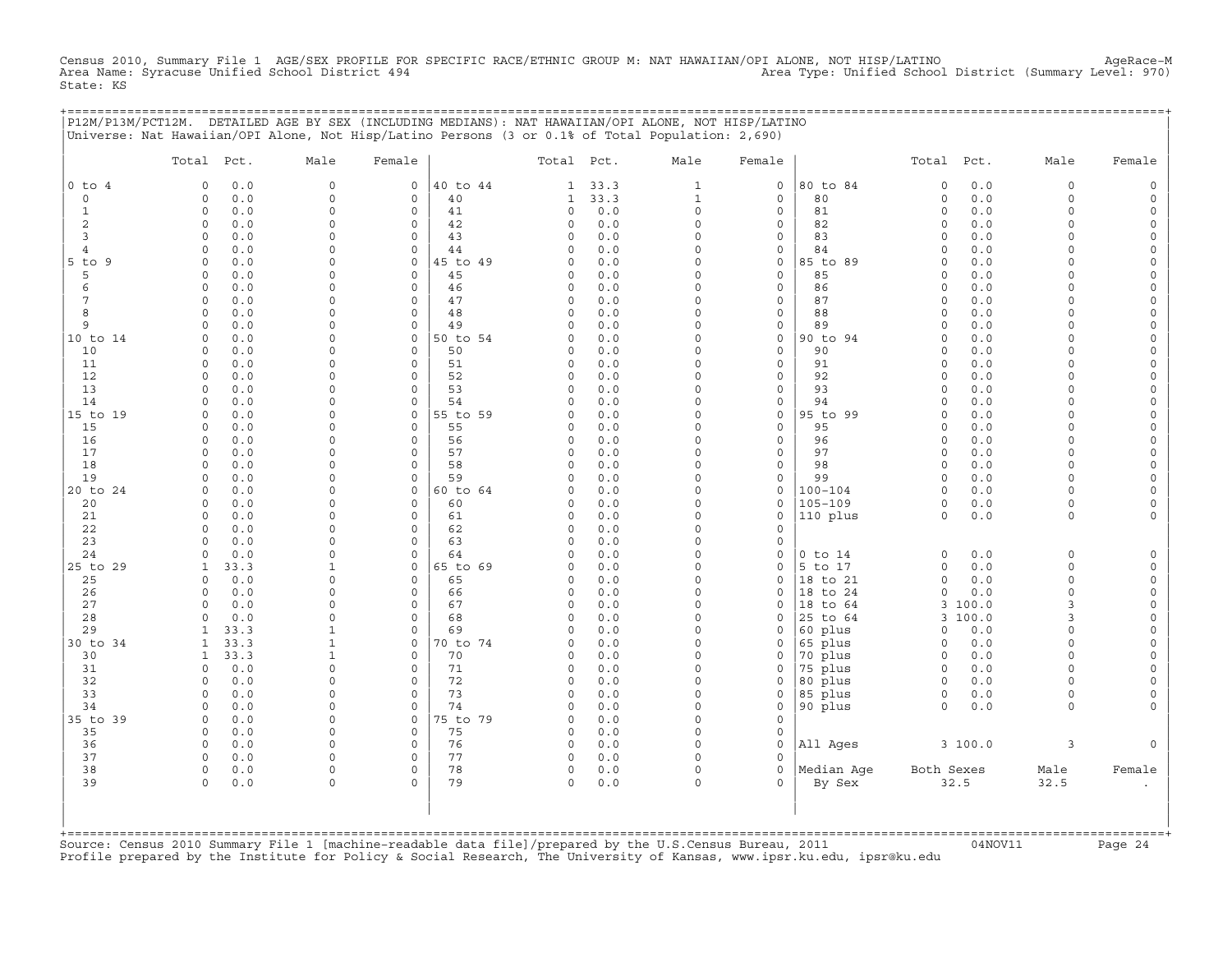Census 2010, Summary File 1 AGE/SEX PROFILE FOR SPECIFIC RACE/ETHNIC GROUP N: SOME OTHER RACE ALONE, NOT HISP/LATINO<br>Area Name: Syracuse Unified School District 494 State: KS

+===================================================================================================================================================+

|                | P12N/P13N/PCT12N. DETAILED AGE BY SEX (INCLUDING MEDIANS): SOME OTHER RACE ALONE, NOT HISP/LATINO<br>Universe: Some Other Race Alone, Not Hisp/Latino Persons (1 or 0.0% of Total Population: 2,690) |                      |                            |          |                            |                         |                                     |                            |                     |              |                      |                                            |
|----------------|------------------------------------------------------------------------------------------------------------------------------------------------------------------------------------------------------|----------------------|----------------------------|----------|----------------------------|-------------------------|-------------------------------------|----------------------------|---------------------|--------------|----------------------|--------------------------------------------|
|                | Total Pct.                                                                                                                                                                                           | Male                 | Female                     |          | Total<br>Pct.              | Male                    | Female                              |                            | Total               | Pct.         | Male                 | Female                                     |
| $0$ to $4$     | 0.0<br>$\Omega$                                                                                                                                                                                      | $\Omega$             | 0                          | 40 to 44 | $0.0$<br>0                 | $\Omega$                | $\mathbf 0$                         | 80 to 84                   | $\mathbf 0$         | $0.0$        | $\circ$              | $\mathsf{O}$                               |
| 0              | 0.0<br>$\Omega$                                                                                                                                                                                      | $\Omega$             | $\mathbf 0$                | 40       | 0.0<br>0                   | $\Omega$                | $\mathbf 0$                         | 80                         | $\mathsf{O}\xspace$ | 0.0          | $\circ$              | $\mathsf O$                                |
| $\mathbf{1}$   | 0.0<br>$\circ$                                                                                                                                                                                       | $\Omega$             | $\mathbf 0$                | 41       | 0.0<br>0                   | $\Omega$                | $\mathbf 0$                         | 81                         | $\mathsf{O}\xspace$ | 0.0          | $\circ$              | $\circ$                                    |
| 2              | 0.0<br>0                                                                                                                                                                                             | $\Omega$             | $\Omega$                   | 42       | $0.0$<br>0                 | $\Omega$                | $\mathbf 0$                         | 82                         | $\circ$             | 0.0          | $\Omega$             | $\mathbf 0$                                |
| 3              | $\Omega$<br>0.0                                                                                                                                                                                      | $\Omega$             | $\mathbf 0$                | 43       | 0<br>0.0                   | $\Omega$                | $\mathbf 0$                         | 83                         | $\circ$             | 0.0          | $\circ$              | 0                                          |
| $\overline{4}$ | 0.0<br>$\Omega$                                                                                                                                                                                      | $\Omega$             | $\mathbf 0$                | 44       | 0.0<br>0                   | $\Omega$                | $\mathsf{O}\xspace$                 | 84                         | $\mathbf 0$         | $0.0$        | $\Omega$             | $\mathsf{O}\xspace$                        |
| 5 to 9         | 0.0<br>$\Omega$                                                                                                                                                                                      | $\Omega$             | 0                          | 45 to 49 | $0.0$<br>0                 | $\Omega$                | $\mathsf O$                         | 85 to 89                   | $\Omega$            | $0.0$        | $\Omega$             | $\mathsf{O}\xspace$                        |
| 5              | 0.0<br>0                                                                                                                                                                                             | $\Omega$<br>0        | $\mathbf 0$<br>$\mathbf 0$ | 45       | 0.0<br>0                   | $\Omega$<br>$\mathbf 0$ | $\mathbf 0$                         | 85                         | $\circ$             | 0.0          | $\Omega$<br>$\Omega$ | 0                                          |
| 6<br>7         | $\mathbf 0$<br>0.0<br>$\Omega$                                                                                                                                                                       | $\Omega$             | $\Omega$                   | 46       | 0.0<br>0<br>0              | $\Omega$                | $\mathsf{O}\xspace$<br>$\mathsf{O}$ | 86<br>87                   | $\circ$<br>$\Omega$ | 0.0          | $\Omega$             | $\mathsf{O}\xspace$<br>$\mathsf{O}\xspace$ |
| 8              | 0.0<br>$\Omega$<br>0.0                                                                                                                                                                               | $\Omega$             | $\mathbf 0$                | 47<br>48 | 0.0<br>0<br>0.0            | $\Omega$                | $\mathsf{O}$                        | 88                         | $\circ$             | 0.0<br>0.0   | $\Omega$             | 0                                          |
| 9              | $\mathbf 0$<br>0.0                                                                                                                                                                                   | $\Omega$             | $\mathsf{O}\xspace$        | 49       | 0.0<br>0                   | $\mathbf 0$             | $\mathsf{O}\xspace$                 | 89                         | $\mathbf 0$         | 0.0          | $\Omega$             | $\mathsf{O}\xspace$                        |
| 10 to 14       | 0.0<br>$\Omega$                                                                                                                                                                                      | $\Omega$             | 0                          | 50 to 54 | 0.0<br>O                   | $\Omega$                | $\mathsf O$                         | 90 to 94                   | $\Omega$            | 0.0          | $\Omega$             | $\mathsf{O}\xspace$                        |
| 10             | 0.0<br>$\Omega$                                                                                                                                                                                      | $\Omega$             | $\Omega$                   | 50       | 0<br>0.0                   | $\Omega$                | $\mathbf 0$                         | 90                         | $\Omega$            | 0.0          | $\Omega$             | 0                                          |
| 11             | 0.0<br>$\circ$                                                                                                                                                                                       | $\Omega$             | $\mathsf{O}\xspace$        | 51       | 0<br>0.0                   | $\mathbf 0$             | $\mathsf{O}\xspace$                 | 91                         | $\mathsf{O}\xspace$ | 0.0          | $\Omega$             | $\mathsf{O}\xspace$                        |
| 12             | 0.0<br>$\Omega$                                                                                                                                                                                      | $\Omega$             | 0                          | 52       | 0<br>0.0                   | $\Omega$                | $\mathsf{O}$                        | 92                         | $\Omega$            | $0.0$        | $\Omega$             | $\mathsf{O}\xspace$                        |
| 13             | 0.0<br>$\Omega$                                                                                                                                                                                      | $\Omega$             | $\Omega$                   | 53       | 0.0<br>$\Omega$            | $\Omega$                | $\mathbf 0$                         | 93                         | $\Omega$            | 0.0          | $\Omega$             | 0                                          |
| 14             | 0.0<br>$\Omega$                                                                                                                                                                                      | $\Omega$             | $\mathbf 0$                | 54       | 0.0<br>0                   | $\mathbf 0$             | $\mathsf{O}\xspace$                 | 94                         | $\Omega$            | 0.0          | $\circ$              | $\mathsf{O}\xspace$                        |
| 15 to 19       | 0.0<br>$\Omega$                                                                                                                                                                                      | 0                    | 0                          | 55 to 59 | 0<br>0.0                   | $\Omega$                | $\mathsf O$                         | 95 to 99                   | $\circ$             | 0.0          | $\Omega$             | $\mathsf{O}\xspace$                        |
| 15             | 0.0<br>$\Omega$                                                                                                                                                                                      | $\Omega$             | $\Omega$                   | 55       | 0.0<br>$\Omega$            | $\Omega$                | $\mathbf 0$                         | 95                         | $\Omega$            | 0.0          | $\Omega$             | 0                                          |
| 16             | $\Omega$<br>0.0                                                                                                                                                                                      | $\Omega$             | $\mathsf{O}\xspace$        | 56       | 0<br>0.0                   | $\mathbf 0$             | $\mathsf{O}\xspace$                 | 96                         | $\mathbf 0$         | 0.0          | $\Omega$             | $\mathsf{O}\xspace$                        |
| 17             | $\Omega$<br>0.0                                                                                                                                                                                      | $\Omega$             | $\mathsf{O}$               | 57       | 0<br>0.0                   | $\Omega$                | $\mathsf{O}$                        | 97                         | $\circ$             | 0.0          | 0                    | 0                                          |
| 18             | 0.0<br>$\Omega$                                                                                                                                                                                      | $\Omega$             | $\mathbf 0$                | 58       | 0.0<br>0                   | $\Omega$                | $\mathbf 0$                         | 98                         | $\circ$             | 0.0          | $\circ$              | $\mathsf O$                                |
| 19             | 0.0<br>$\Omega$                                                                                                                                                                                      | $\Omega$<br>$\Omega$ | 0                          | 59       | $0.0$<br>0                 | $\mathbf 0$<br>$\Omega$ | $\mathsf{O}\xspace$                 | 99                         | $\Omega$            | 0.0          | $\Omega$             | $\mathsf{O}\xspace$                        |
| 20 to 24       | 0.0<br>$\Omega$<br>$\Omega$                                                                                                                                                                          | 0                    | $\Omega$<br>$\mathbf 0$    | 60 to 64 | $\mathbf{1}$<br>100.0<br>0 | $\Omega$                | $\mathbf{1}$<br>$\mathbf 0$         | $100 - 104$<br>$105 - 109$ | $\circ$             | 0.0          | $\Omega$<br>$\circ$  | 0                                          |
| 20<br>21       | 0.0<br>0.0<br>$\Omega$                                                                                                                                                                               | $\Omega$             | $\mathbf 0$                | 60<br>61 | 0.0<br>0<br>0.0            | $\Omega$                | $\mathsf{O}\xspace$                 | 110 plus                   | $\circ$<br>$\circ$  | 0.0<br>$0.0$ | $\circ$              | 0<br>$\mathsf{O}\xspace$                   |
| 22             | $\Omega$<br>0.0                                                                                                                                                                                      | $\Omega$             | 0                          | 62       | 0.0<br>0                   | $\Omega$                | $\mathsf{O}$                        |                            |                     |              |                      |                                            |
| 23             | 0.0<br>$\Omega$                                                                                                                                                                                      | $\Omega$             | $\Omega$                   | 63       | 1 100.0                    | $\Omega$                | 1                                   |                            |                     |              |                      |                                            |
| 24             | 0.0<br>$\Omega$                                                                                                                                                                                      | $\Omega$             | $\Omega$                   | 64       | 0.0<br>0                   | $\Omega$                | $\mathsf{O}\xspace$                 | $0$ to $14$                | $\circ$             | 0.0          | $\circ$              | $\mathsf O$                                |
| 25 to 29       | $\mathbf 0$<br>0.0                                                                                                                                                                                   | $\Omega$             | $\mathsf{O}\xspace$        | 65 to 69 | $0.0$<br>0                 | $\mathbf 0$             | $\mathsf{O}\xspace$                 | 5 to 17                    | $\mathsf O$         | 0.0          | $\Omega$             | $\mathsf O$                                |
| 25             | 0.0<br>$\Omega$                                                                                                                                                                                      | $\Omega$             | 0                          | 65       | 0.0<br>0                   | $\Omega$                | $\mathbf 0$                         | 18 to 21                   | $\Omega$            | 0.0          | $\Omega$             | $\mathsf{O}$                               |
| 26             | 0.0<br>$\circ$                                                                                                                                                                                       | $\Omega$             | $\Omega$                   | 66       | 0.0<br>0                   | $\Omega$                | $\Omega$                            | 18 to 24                   | $\Omega$            | 0.0          | $\Omega$             | $\mathsf{O}\xspace$                        |
| 27             | $\mathsf{O}$<br>0.0                                                                                                                                                                                  | $\Omega$             | $\mathsf{O}\xspace$        | 67       | 0.0<br>0                   | $\Omega$                | $\mathsf{O}$                        | 18 to 64                   | $\mathbf{1}$        | 100.0        | $\Omega$             | $\mathbf{1}$                               |
| 28             | 0.0<br>$\Omega$                                                                                                                                                                                      | $\Omega$             | 0                          | 68       | 0.0<br>0                   | $\Omega$                | $\Omega$                            | 25 to 64                   |                     | 1 100.0      | $\Omega$             | $\mathbf 1$                                |
| 29             | 0.0<br>$\Omega$                                                                                                                                                                                      | $\Omega$             | $\Omega$                   | 69       | 0.0<br>0                   | $\Omega$                | $\mathbf 0$                         | 60 plus                    |                     | 1 100.0      | $\circ$              | $\mathbf 1$                                |
| 30 to 34       | 0<br>0.0                                                                                                                                                                                             | $\Omega$             | 0                          | 70 to 74 | 0<br>0.0                   | $\Omega$                | $\mathsf{O}$                        | 65 plus                    | $\circ$             | 0.0          | 0                    | $\mathsf{O}\xspace$                        |
| 30             | 0.0<br>$\Omega$                                                                                                                                                                                      | 0                    | $\mathbf 0$                | 70       | 0.0<br>0                   | $\Omega$                | $\Omega$                            | 70 plus                    | $\circ$             | 0.0          | $\circ$              | $\mathsf O$                                |
| 31             | 0.0<br>$\Omega$                                                                                                                                                                                      | $\Omega$             | $\Omega$                   | 71       | 0.0<br>0                   | $\Omega$                | $\mathbf 0$                         | 75 plus                    | $\circ$             | 0.0          | $\Omega$             | $\mathsf{O}\xspace$                        |
| 32             | 0<br>0.0                                                                                                                                                                                             | $\mathbf 0$          | $\mathbf 0$                | 72       | $0.0$<br>0                 | $\mathbf 0$             | $\mathsf{O}$                        | 80 plus                    | $\mathsf{O}$        | 0.0          | 0                    | $\mathsf{O}\xspace$                        |
| 33<br>34       | 0.0<br>$\Omega$<br>0.0<br>$\Omega$                                                                                                                                                                   | 0<br>$\Omega$        | $\mathbf 0$<br>$\mathbf 0$ | 73<br>74 | 0<br>0.0<br>0.0<br>0       | $\Omega$<br>$\Omega$    | $\mathbf 0$<br>$\mathbf 0$          | 85 plus                    | 0<br>$\circ$        | 0.0          | $\circ$<br>$\circ$   | 0<br>$\mathsf{O}\xspace$                   |
| 35 to 39       | $\mathbf 0$<br>0.0                                                                                                                                                                                   | $\Omega$             | 0                          | 75 to 79 | 0<br>0.0                   | $\mathbf 0$             | $\mathsf{O}\xspace$                 | 90 plus                    |                     | 0.0          |                      |                                            |
| 35             | $\circ$<br>0.0                                                                                                                                                                                       | $\Omega$             | $\mathbf 0$                | 75       | 0<br>0.0                   | $\Omega$                | $\mathbf 0$                         |                            |                     |              |                      |                                            |
| 36             | 0.0<br>$\circ$                                                                                                                                                                                       | $\Omega$             | $\mathbf 0$                | 76       | $\circ$<br>0.0             | $\Omega$                | $\Omega$                            | All Ages                   |                     | 1 100.0      | $\mathsf{O}\xspace$  | $\mathbf{1}$                               |
| 37             | $\Omega$<br>0.0                                                                                                                                                                                      | $\Omega$             | 0                          | 77       | 0<br>0.0                   | $\mathbf 0$             | $\mathbf 0$                         |                            |                     |              |                      |                                            |
| 38             | $\circ$<br>0.0                                                                                                                                                                                       | $\Omega$             | $\Omega$                   | 78       | 0<br>0.0                   | $\Omega$                | $\Omega$                            | Median Age                 | Both Sexes          |              | Male                 | Female                                     |
| 39             | $\circ$<br>0.0                                                                                                                                                                                       | $\Omega$             | $\circ$                    | 79       | $\circ$<br>0.0             | $\Omega$                | $\Omega$                            | By Sex                     |                     | 63.5         | $\bullet$            | 63.5                                       |
|                | +=============================                                                                                                                                                                       |                      |                            |          |                            |                         |                                     |                            |                     |              |                      |                                            |

+===================================================================================================================================================+Source: Census 2010 Summary File 1 [machine−readable data file]/prepared by the U.S.Census Bureau, 2011 04NOV11 Page 25 Profile prepared by the Institute for Policy & Social Research, The University of Kansas, www.ipsr.ku.edu, ipsr@ku.edu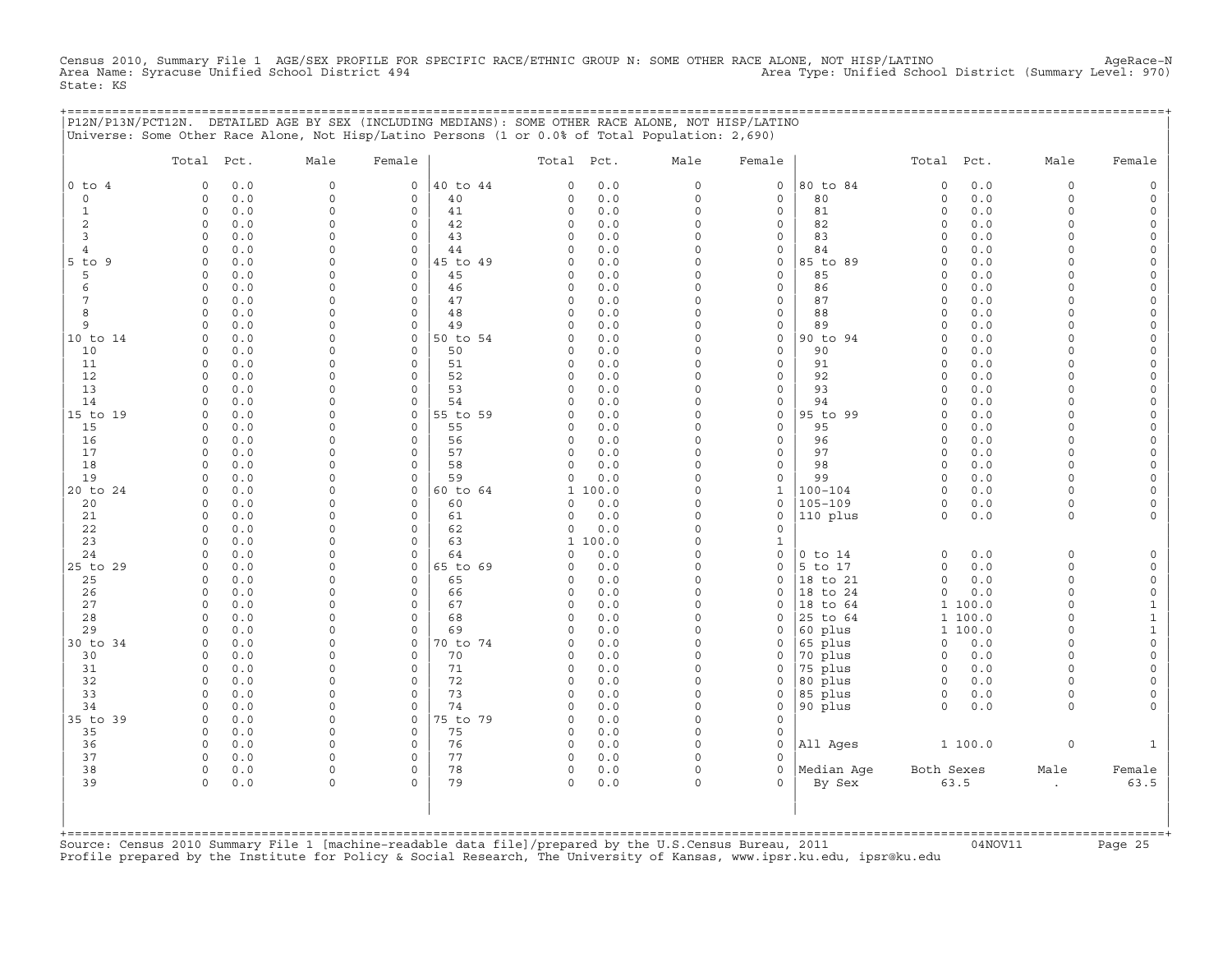Census 2010, Summary File 1 AGE/SEX PROFILE FOR SPECIFIC RACE/ETHNIC GROUP O: TWO OR MORE RACES, NOT HISPANIC/LATINO AgeRace-O<br>Area Name: Syracuse Unified School District 494 State: KS

+===================================================================================================================================================+

|                | Total Pct.                 | Male                         | Female           |          | Total Pct.     |            | Male                 | Female                       |                | Total Pct.               |            | Male                | Female                              |
|----------------|----------------------------|------------------------------|------------------|----------|----------------|------------|----------------------|------------------------------|----------------|--------------------------|------------|---------------------|-------------------------------------|
| $0$ to $4$     | 16.0<br>4                  | $\mathbf{1}$                 | 3                | 40 to 44 | $\Omega$       | 0.0        | $\mathsf{O}$         | $\mathbf 0$                  | 80 to 84       | $\Omega$                 | 0.0        | $\circ$             | $\mathsf{O}\xspace$                 |
| $\circ$        | 2<br>8.0                   | $\mathbf 1$                  | $\mathbf{1}$     | 40       | 0              | 0.0        | $\Omega$             | $\mathbf 0$                  | 80             | $\circ$                  | 0.0        | $\circ$             | $\mathsf{O}\xspace$                 |
| $\mathbf{1}$   | 0.0<br>$\circ$             | $\Omega$                     | $\mathbf 0$      | 41       | 0              | 0.0        | $\Omega$             | $\mathbf 0$                  | 81             | $\circ$                  | 0.0        | $\circ$             | $\mathsf{O}\xspace$                 |
| 2              | 4.0<br>1                   | $\Omega$                     | 1                | 42       | 0              | 0.0        | $\Omega$             | $\mathbf 0$                  | 82             | $\circ$                  | 0.0        | 0                   | 0                                   |
| 3              | 0.0<br>$\circ$             | $\Omega$                     | $\mathbf 0$      | 43       | 0              | 0.0        | $\Omega$             | $\mathbf 0$                  | 83             | $\circ$                  | 0.0        | $\Omega$            | $\mathsf{O}$                        |
| 4              | $\mathbf{1}$<br>4.0        | $\Omega$                     | $\mathbf{1}$     | 44       | 0              | 0.0        | $\Omega$             | $\mathbf 0$                  | 84             | $\Omega$                 | 0.0        | $\Omega$            | $\circ$                             |
| $5$ to $9$     | 3<br>12.0                  | $\overline{c}$               | $\mathbf{1}$     | 45 to 49 | 5              | 20.0       | 3                    | 2                            | 85 to 89       | $\circ$                  | 0.0        | $\Omega$            | 0                                   |
| 5              | 4.0<br>1                   | $\Omega$                     | $\mathbf{1}$     | 45       | 1              | $4.0$      | $\mathbf{1}$         | $\mathsf{O}\xspace$          | 85             | $\circ$                  | 0.0        | $\circ$             | $\mathsf{O}\xspace$                 |
| 6              | 0.0<br>$\Omega$            | $\Omega$                     | $\mathbf 0$      | 46       | 1              | 4.0        | $\mathbf{1}$         | $\mathbf 0$                  | 86             | $\circ$                  | 0.0        | $\Omega$            | $\mathsf{O}\xspace$                 |
| 7              | 4.0<br>$\mathbf{1}$        | $\mathbf{1}$                 | $\Omega$         | 47       | $\circ$        | 0.0        | $\Omega$             | $\mathsf{O}\xspace$          | 87             | $\circ$                  | 0.0        | $\circ$             | $\mathsf{O}\xspace$                 |
| 8              | 0.0<br>$\Omega$            | $\mathsf{O}\xspace$          | 0                | 48       | $\overline{c}$ | 8.0        | $\Omega$             | $\mathbf{2}$                 | 88             | $\Omega$                 | 0.0        | $\Omega$            | $\mathsf O$                         |
| 9              | 4.0<br>$\mathbf{1}$        | $\mathbf{1}$                 | $\mathbf 0$      | 49       | $\mathbf{1}$   | 4.0        | $\mathbf 1$          | $\mathsf{O}\xspace$          | 89             | $\circ$                  | 0.0        | $\Omega$            | 0                                   |
| 10 to 14       | 0.0<br>$\circ$             | $\Omega$                     | $\mathbf 0$      | 50 to 54 | $\overline{c}$ | 8.0        | $\mathbf{1}$         | $\mathbf 1$                  | 90 to 94       | $\circ$                  | 0.0        | $\circ$             | $\mathsf{O}\xspace$                 |
| 10             | 0.0<br>$\Omega$            | $\Omega$                     | $\mathbf 0$      | 50       | $\mathbf{1}$   | 4.0        | $\circ$              | $\mathbf{1}$                 | 90             | $\circ$                  | 0.0        | $\circ$             | 0                                   |
| 11             | 0.0<br>$\Omega$            | $\Omega$                     | $\mathbf 0$      | 51       | 1              | 4.0        | $\mathbf{1}$         | $\mathsf{O}$                 | 91             | $\circ$                  | 0.0        | $\circ$             | 0                                   |
| 12<br>13       | $\circ$<br>0.0<br>$\Omega$ | $\Omega$<br>$\Omega$         | $\mathbf 0$      | 52       | 0              | 0.0        | $\Omega$<br>$\Omega$ | $\mathsf{O}\xspace$          | 92             | $\circ$<br>$\Omega$      | 0.0        | $\circ$<br>$\Omega$ | $\mathsf{O}\xspace$                 |
|                | 0.0<br>$\Omega$            | $\Omega$                     | 0<br>$\mathbf 0$ | 53<br>54 | 0              | 0.0        | $\Omega$             | $\mathbf 0$                  | 93             | $\circ$                  | 0.0        | $\circ$             | 0                                   |
| 14             | 0.0                        |                              | $\overline{c}$   | 55 to 59 | 0<br>0         | 0.0<br>0.0 | $\Omega$             | $\mathsf{O}$<br>$\mathsf{O}$ | 94<br>95 to 99 |                          | 0.0        | $\Omega$            | 0                                   |
| 15 to 19<br>15 | 12.0<br>3<br>4.0<br>1      | $\mathbf{1}$<br>$\mathbf{1}$ | $\mathbf 0$      | 55       | 0              | 0.0        | $\Omega$             | $\mathbf 0$                  | 95             | $\mathbf{1}$<br>$\Omega$ | 4.0<br>0.0 | $\Omega$            | $\mathbf{1}$<br>$\mathsf{O}\xspace$ |
| 16             | $4.0$<br>$\mathbf{1}$      | $\Omega$                     | $\mathbf 1$      | 56       | 0              | 0.0        | $\Omega$             | $\mathbf 0$                  | 96             | $\circ$                  | 0.0        | $\Omega$            | $\mathsf{O}\xspace$                 |
| 17             | $\circ$<br>0.0             | $\Omega$                     | $\mathbf 0$      | 57       | 0              | 0.0        | $\Omega$             | $\mathbf 0$                  | 97             | $\mathbf{1}$             | 4.0        | $\Omega$            | $\mathbf{1}$                        |
| 18             | 4.0<br>1                   | $\Omega$                     | 1                | 58       | 0              | 0.0        | $\Omega$             | $\mathbf 0$                  | 98             | $\circ$                  | 0.0        | $\Omega$            | $\mathsf O$                         |
| 19             | 0.0<br>$\Omega$            | $\Omega$                     | $\Omega$         | 59       | $\Omega$       | 0.0        | $\Omega$             | $\mathbf 0$                  | 99             | $\Omega$                 | 0.0        | $\Omega$            | $\mathsf{O}\xspace$                 |
| 20 to 24       | $\mathbf{1}$<br>4.0        | $\Omega$                     | $\mathbf{1}$     | 60 to 64 | 2              | 8.0        | $\overline{2}$       | $\mathbf 0$                  | $100 - 104$    | $\circ$                  | 0.0        | $\circ$             | $\mathsf{O}\xspace$                 |
| 20             | 0.0<br>0                   | 0                            | $\mathbf 0$      | 60       | 0              | 0.0        | $\Omega$             | $\mathbf 0$                  | $105 - 109$    | $\circ$                  | 0.0        | $\circ$             | 0                                   |
| 21             | 0.0<br>$\circ$             | $\Omega$                     | $\mathbf 0$      | 61       | 0              | 0.0        | $\Omega$             | $\mathbf 0$                  | 110 plus       | $\circ$                  | $0.0$      | $\circ$             | $\circ$                             |
| 22             | $\circ$<br>0.0             | $\Omega$                     | $\mathbf 0$      | 62       | 0              | 0.0        | $\Omega$             | $\mathbf 0$                  |                |                          |            |                     |                                     |
| 23             | 0.0<br>$\mathbf 0$         | $\Omega$                     | 0                | 63       | 1              | 4.0        | $\mathbf{1}$         | $\mathbf 0$                  |                |                          |            |                     |                                     |
| 24             | 4.0<br>$\mathbf{1}$        | $\Omega$                     | $\mathbf{1}$     | 64       | $\mathbf{1}$   | 4.0        | $\mathbf 1$          | $\mathsf{O}\xspace$          | $0$ to $14$    | 7                        | 28.0       | 3                   | 4                                   |
| 25 to 29       | 2<br>8.0                   | $\mathbf{1}$                 | $\mathbf{1}$     | 65 to 69 | $\mathbf{1}$   | 4.0        | $\mathbf{1}$         | $\mathbf 0$                  | 5 to 17        | 5                        | 20.0       | 3                   | 2                                   |
| 25             | 0.0<br>$\circ$             | $\Omega$                     | $\mathbf 0$      | 65       | 0              | 0.0        | $\mathsf{O}\xspace$  | $\mathbf 0$                  | 18 to 21       | $\mathbf{1}$             | 4.0        | $\circ$             | $\mathbf{1}$                        |
| 26             | 0.0<br>$\Omega$            | $\Omega$                     | $\mathbf 0$      | 66       | $\mathbf{1}$   | 4.0        | $\mathbf{1}$         | $\Omega$                     | 18 to 24       | 2                        | 8.0        | $\Omega$            | $\mathbf{2}$                        |
| 27             | 4.0<br>1                   | $\Omega$                     | $\mathbf 1$      | 67       | 0              | 0.0        | $\Omega$             | $\Omega$                     | 18 to 64       | 14                       | 56.0       | 8                   | 6                                   |
| 28             | $\Omega$<br>0.0            | $\Omega$                     | $\mathbf 0$      | 68       | 0              | $0.0$      | $\Omega$             | $\mathbf 0$                  | 25 to 64       | 12                       | 48.0       | 8                   | $\overline{4}$                      |
| 29             | 4.0<br>$\mathbf{1}$        | 1                            | $\mathbf 0$      | 69       | $\Omega$       | 0.0        | $\Omega$             | $\Omega$                     | 60 plus        | $\overline{4}$           | 16.0       | 3                   | $\mathbf 1$                         |
| 30 to 34       | 0.0<br>$\Omega$            | $\Omega$                     | $\mathbf 0$      | 70 to 74 | 0              | 0.0        | $\Omega$             | $\mathbf 0$                  | 65 plus        | 2                        | 8.0        | $\mathbf{1}$        | $\mathbf 1$                         |
| 30             | 0.0<br>$\Omega$            | $\Omega$                     | 0                | 70       | 0              | 0.0        | $\Omega$             | $\mathsf{O}$                 | 70 plus        | $\mathbf{1}$             | 4.0        | $\circ$             | $\,1\,$                             |
| 31             | 0.0<br>0                   | $\Omega$                     | $\mathbf 0$      | 71       | 0              | 0.0        | $\Omega$             | $\mathbf 0$                  | 75 plus        | $\mathbf{1}$             | 4.0        | $\Omega$            | $\mathbf 1$                         |
| 32             | 0.0<br>$\Omega$            | $\Omega$                     | $\mathbf 0$      | 72       | 0              | 0.0        | $\Omega$             | $\Omega$                     | 80 plus        | $\mathbf{1}$             | 4.0        | $\Omega$            | $\mathbf 1$                         |
| 33             | 0.0<br>$\mathbf 0$         | $\Omega$                     | $\mathbf 0$      | 73       | 0              | 0.0        | $\Omega$             | $\mathbf 0$                  | 85 plus        | $\mathbf{1}$             | 4.0        | $\circ$             | $\mathbf{1}$                        |
| 34             | 0.0<br>$\Omega$            | $\Omega$                     | $\Omega$         | 74       | 0              | 0.0        | $\Omega$             | $\mathbf 0$                  | 90 plus        | $\mathbf{1}$             | 4.0        | $\Omega$            | $\mathbf{1}$                        |
| 35 to 39       | 4.0<br>$\mathbf{1}$        | $\mathbf{1}$                 | $\mathbf 0$      | 75 to 79 | 0              | 0.0        | $\Omega$             | $\mathbf 0$                  |                |                          |            |                     |                                     |
| 35             | $\circ$<br>0.0             | $\Omega$                     | $\Omega$         | 75       | 0              | 0.0        | $\Omega$             | $\mathbf 0$                  |                |                          |            |                     |                                     |
| 36             | 4.0<br>1                   | 1                            | $\mathbf 0$      | 76       | 0              | 0.0        | $\Omega$             | $\Omega$                     | All Ages       |                          | 25 100.0   | 13                  | 12                                  |
| 37             | 0.0<br>$\circ$             | $\mathbf 0$                  | $\mathbf 0$      | 77       | 0              | 0.0        | $\Omega$             | $\Omega$                     |                |                          |            |                     |                                     |
| 38             | $\circ$<br>0.0             | $\Omega$                     | $\mathbf 0$      | 78       | 0              | 0.0        | $\mathbf 0$          | $\Omega$                     | Median Age     | Both Sexes               |            | Male                | Female                              |
| 39             | 0.0<br>$\Omega$            | $\Omega$                     | $\Omega$         | 79       | 0              | 0.0        | $\Omega$             |                              | By Sex         |                          | 28.8       | 45.8                | 20.0                                |

+===================================================================================================================================================+Source: Census 2010 Summary File 1 [machine−readable data file]/prepared by the U.S.Census Bureau, 2011 04NOV11 Page 26 Profile prepared by the Institute for Policy & Social Research, The University of Kansas, www.ipsr.ku.edu, ipsr@ku.edu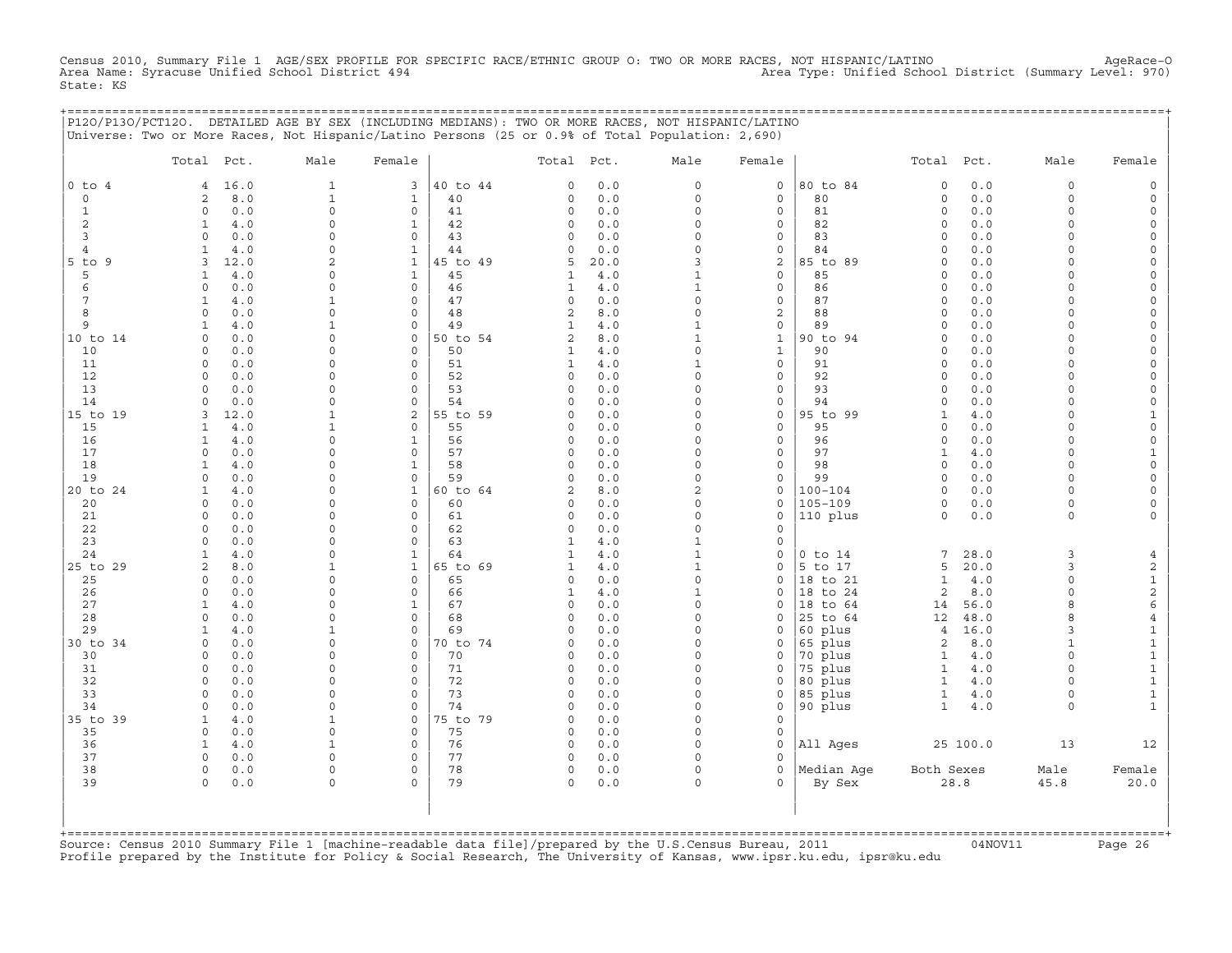Census 2010, Summary File 1 RACE PROFILE 1: DETAILED RACE BY HISPANIC/LATINO ETHNICITY, WITH TOTAL TALLIES Race:1<br>Area Name: Syracuse Unified School District 494 area Type: Unified School District (Summary Level: 970) Area Type: Unified School District (Summary Level: 970) State: KS

| P8/P9. RACE BY HISPANIC/LATINO ETHNICITY                                      |                |            |             |           |                                        |       |
|-------------------------------------------------------------------------------|----------------|------------|-------------|-----------|----------------------------------------|-------|
| Universe: Total Population                                                    | Total          |            |             |           | Hispanic or Latino Not Hispanic/Latino |       |
|                                                                               | Number Pct.    |            | Number Pct. |           | Number Pct.                            |       |
| Total:                                                                        | 2,690 100.0    |            |             | 827 100.0 | 1,863 100.0                            |       |
| Population of one race:                                                       |                | 2,652 98.6 |             | 814 98.4  | 1,838                                  | 98.7  |
| White alone                                                                   | 2,134 79.3     |            |             | 333 40.3  | 1,801                                  | 96.7  |
| Black or African American alone                                               | 8              | 0.3        | $\Omega$    | 0.0       | 8                                      | 0.4   |
| American Indian and Alaska Native alone                                       | 33             | 1.2        | 15          | 1.8       | 18                                     | 1.0   |
| Asian alone                                                                   |                | 0.3        | $\Omega$    | 0.0       |                                        | 0.4   |
| Native Hawaiian and Other Pacific Islander alone                              |                | 0.1        | $\Omega$    | 0.0       |                                        | 0.2   |
| Some Other Race alone                                                         | 467            | 17.4       | 466         | 56.3      |                                        | 0.1   |
| Population of two or more races:                                              | 38             | 1.4        | 13          | 1.6       | 25                                     | 1.3   |
| Population of two races:                                                      | 34             | 1.3        | 9           | 1.1       | 25                                     | 1.3   |
| White; Black or African American                                              |                | 0.1        | $\Omega$    | 0.0       | 2                                      | 0.1   |
| White; American Indian and Alaska Native                                      | 18             | 0.7        | $\Omega$    | 0.0       | 18                                     | 1.0   |
| White; Asian                                                                  | $\overline{4}$ | 0.1        | $\Omega$    | 0.0       | $\overline{4}$                         | $0.2$ |
| White; Native Hawaiian and Other Pacific Islander                             | $\Omega$       | 0.0        |             | 0.0       | $\Omega$                               | 0.0   |
| White; Some other race                                                        |                | 0.3        |             | 1.0       |                                        | 0.0   |
| Black or African American; American Indian and Alaska Native                  | $\mathbf{1}$   | 0.0        | $\Omega$    | 0.0       |                                        | 0.1   |
| Black or African American; Asian                                              | $\circ$        | 0.0        | $\Omega$    | 0.0       |                                        | 0.0   |
| Black or African American; Native Hawaiian and Other Pacific Islander         | $\Omega$       | 0.0        | $\Omega$    | 0.0       | $\Omega$                               | 0.0   |
| Black or African American; Some Other Race                                    | $\cap$         | 0.0        | $\Omega$    | 0.0       | $\Omega$                               | 0.0   |
| American Indian and Alaska Native; Asian                                      |                | 0.0        | $\Omega$    | 0.0       |                                        | 0.0   |
| American Indian and Alaska Native; Native Hawaiian and Other Pacific Islander | $\Omega$       | 0.0        | $\Omega$    | 0.0       |                                        | 0.0   |
| American Indian and Alaska Native; Some Other Race                            | $\Omega$       | 0.0        | $\Omega$    | 0.0       |                                        | 0.0   |
| Asian; Native Hawaiian and Other Pacific Islander                             | $\Omega$       | 0.0        |             | 0.0       |                                        | 0.0   |
| Asian; Some Other Race                                                        |                | 0.0        |             | 0.0       |                                        | 0.0   |
| Native Hawaiian and Other Pacific Islander: Some Other Race                   |                | 0.0        |             | 0.1       |                                        | 0.0   |
| Population of three or more races:                                            |                | 0.1        |             | 0.5       |                                        | 0.0   |
| Population of three races*                                                    |                | 0.1        |             | 0.5       |                                        | 0.0   |
| Population of four races*                                                     | $\cap$         | 0.0        |             | 0.0       |                                        | 0.0   |
| Population of five races*                                                     |                | 0.0        |             | 0.0       |                                        | 0.0   |
| Population of all six races                                                   | $\Omega$       | 0.0        | $\Omega$    | 0.0       | $\Omega$                               | 0.0   |

|\*Tables P8 and p9 also include counts for all 41 specific combinations of three, four, and five races. They are not shown here to save space. | For more information, contact the Census Bureau or the State Data Center which produced this report. See also Race Profile 3.

| |

|\_\_\_\_\_\_\_\_\_\_\_\_\_\_\_\_\_\_\_\_\_\_\_\_\_\_\_\_\_\_\_\_\_\_\_\_\_\_\_\_\_\_\_\_\_\_\_\_\_\_\_\_\_\_\_\_\_\_\_\_\_\_\_\_\_\_\_\_\_\_\_\_\_\_\_\_\_\_\_\_\_\_\_\_\_\_\_\_\_\_\_\_\_\_\_\_\_\_\_\_\_\_\_\_\_\_\_\_\_\_\_\_\_\_\_\_\_\_\_\_\_\_\_\_\_\_\_\_\_\_\_\_\_\_\_\_\_\_\_\_\_\_\_\_\_\_\_|

| Source: Census 2010 Summary File 1 [machine-readable data file]/prepared by the U.S.Census Bureau, 2011<br>Profile prepared by the Institute for Policy & Social Research, The University of Kansas, www.ipsr.ku.edu, ipsr@ku.edu |       | 04NOV11   | Page 27      |
|-----------------------------------------------------------------------------------------------------------------------------------------------------------------------------------------------------------------------------------|-------|-----------|--------------|
| Some Other Race alone or in combination with one or more other races                                                                                                                                                              | 17.4  | 56.3      | 0.1          |
| Native Hawaiian and Other Pacific Islander alone or in combination with one or more other races                                                                                                                                   | 0.3   | 0.6       | 0.2          |
| Asian alone or in combination with one or more other races                                                                                                                                                                        | 0.5   | 0.5       | 0.6          |
| American Indian and Alaska Native alone or in combination with one or more other races                                                                                                                                            | 2.0   | 2.3       | 2.0          |
| Black or African American alone or in combination with one or more other races                                                                                                                                                    | 0.4   | 0.0       | 0.6          |
| White alone or in combination with one or more other races                                                                                                                                                                        | 79.3  | 40.4      | 96.7         |
| As a Percent of Total Race Tallies:                                                                                                                                                                                               | 100.0 | 100.0     | 100.0        |
| Some Other Race alone or in combination with one or more other races                                                                                                                                                              | 476   | 475       |              |
| Native Hawaiian and Other Pacific Islander alone or in combination with one or more other races                                                                                                                                   |       |           |              |
| Asian alone or in combination with one or more other races                                                                                                                                                                        |       |           | 11           |
| American Indian and Alaska Native alone or in combination with one or more other races                                                                                                                                            | 56    | 19        | 37           |
| Black or African American alone or in combination with one or more other races                                                                                                                                                    |       |           |              |
| White alone or in combination with one or more other races                                                                                                                                                                        | 2,166 | 341       | 1,825        |
| Total Races Tallied:                                                                                                                                                                                                              | 2,732 | 844       | 1,888        |
|                                                                                                                                                                                                                                   | Total | or Latino | or Latino    |
| (Greater than the total population because of multiple race reporting)                                                                                                                                                            |       | Hispanic  | Not Hispanic |
| Universe: Total Races Tallied (2,732 or 101.6% of the total population)                                                                                                                                                           |       |           |              |
| P6/P7. TOTAL RACES TALLIED BY HISPANIC/LATINO ETHNICITY                                                                                                                                                                           |       |           |              |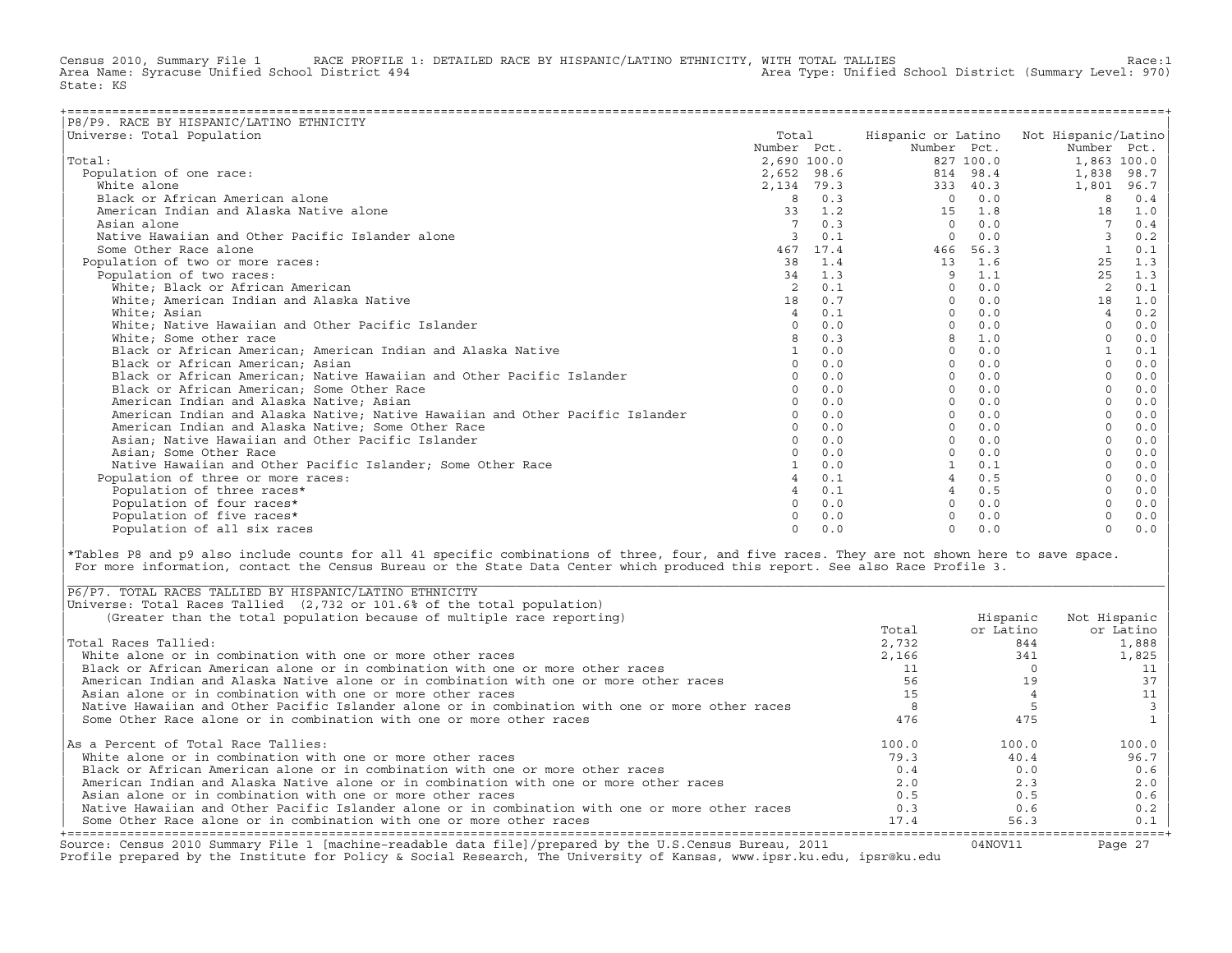Census 2010, Summary File 1 RACE PROFILE 2: DETAILED RACE BY HISP./LATINO ETHNICITY (18+); TALLIES FOR HOUSEHOLDERS Race:2<br>Area Name: Syracuse Unified School District 494 Area Type: Unified School District (Summary Level: 970) State: KS

| P10/P11. RACE BY HISPANIC/LATINO ETHNICITY FOR THE POPULATION 18 AND OVER<br>Universe: Population 18 and over | Total 18 & over |                |              |           | Hispanic or Latino Not Hispanic/Latino |       |
|---------------------------------------------------------------------------------------------------------------|-----------------|----------------|--------------|-----------|----------------------------------------|-------|
|                                                                                                               | Number Pct.     |                | Number Pct.  |           | Number Pct.                            |       |
| Total 18 and over:                                                                                            |                 |                |              | 488 100.0 |                                        |       |
|                                                                                                               | 1,927 100.0     |                |              |           | 1,439 100.0                            |       |
| Population of one race:                                                                                       | 1,905 98.9      |                |              | 482 98.8  | 1,423                                  | 98.9  |
| White alone                                                                                                   | 1,594 82.7      |                |              | 192 39.3  | 1,402                                  | 97.4  |
| Black or African American alone                                                                               | 2               | 0.1            | $\Omega$     | 0.0       | 2                                      | 0.1   |
| American Indian and Alaska Native alone                                                                       | 20              | 1.0            | 9            | 1.8       | 11                                     | 0.8   |
| Asian alone                                                                                                   | $\overline{4}$  | 0.2            |              | 0.0       |                                        | 0.3   |
| Native Hawaiian and Other Pacific Islander alone                                                              |                 | 0.2            | $\Omega$     | 0.0       | 3                                      | 0.2   |
| Some Other Race alone                                                                                         | 282 14.6        |                |              | 281 57.6  |                                        | 0.1   |
| Population of two or more races:                                                                              | 2.2             | 1.1            | 6            | 1.2       | 16                                     | 1.1   |
| Population of two races:                                                                                      |                 | $21 \quad 1.1$ | 5            | 1.0       | 16                                     | 1.1   |
| White; Black or African American                                                                              | $\Omega$        | 0.0            | $\Omega$     | 0.0       | $\Omega$                               | 0.0   |
| White; American Indian and Alaska Native                                                                      | 13              | 0.7            | $\Omega$     | 0.0       | 13                                     | 0.9   |
| White; Asian                                                                                                  |                 | 0.1            | $\Omega$     | 0.0       | 2                                      | 0.1   |
| White; Native Hawaiian and Other Pacific Islander                                                             | $\cap$          | 0.0            | $\Omega$     | 0.0       | $\Omega$                               | 0.0   |
| White; Some Other Race                                                                                        |                 | 0.3            |              | 1.0       |                                        | 0.0   |
| Black or African American; American Indian and Alaska Native                                                  |                 | 0.1            | $\Omega$     | 0.0       |                                        | 0.1   |
| Black or African American; Asian                                                                              |                 | 0.0            | $\Omega$     | 0.0       |                                        | 0.0   |
| Black or African American; Native Hawaiian and Other Pacific Islander                                         |                 | 0.0            | $\Omega$     | 0.0       | $\Omega$                               | 0.0   |
| Black or African American; Some Other Race                                                                    |                 | 0.0            | $\Omega$     | 0.0       |                                        | 0.0   |
| American Indian and Alaska Native; Asian                                                                      |                 | 0.0            | $\Omega$     | 0.0       |                                        | 0.0   |
| American Indian and Alaska Native; Native Hawaiian and Other Pacific Islander                                 |                 | 0.0            | $\Omega$     | 0.0       |                                        | 0.0   |
| American Indian and Alaska Native; Some Other Race                                                            | $\Omega$        | 0.0            | $\Omega$     | 0.0       |                                        | 0.0   |
| Asian; Native Hawaiian and Other Pacific Islander                                                             | $\cap$          | 0.0            | $\Omega$     | 0.0       |                                        | 0.0   |
| Asian; Some Other Race                                                                                        |                 | 0.0            | $\Omega$     | 0.0       |                                        | 0.0   |
| Native Hawaiian and Other Pacific Islander: Some Other Race                                                   |                 | 0.0            | <sup>n</sup> | 0.0       |                                        | 0.0   |
| Population of three or more races:                                                                            |                 | 0.1            |              | 0.2       |                                        | 0.0   |
| Population of three races*                                                                                    |                 | 0.1            |              | 0.2       |                                        | 0.0   |
| Population of four races*                                                                                     |                 | 0.0            | $\Omega$     | 0.0       |                                        | 0.0   |
| Population of five races*                                                                                     |                 | 0.0            |              | 0.0       |                                        | $0.0$ |
| Population of all six races                                                                                   | $\cap$          | 0.0            | $\Omega$     | 0.0       | $\Omega$                               | 0.0   |

|\*Tables P10 and P11 also include counts for all 41 specific combinations of three, four, and five races. They are not shown here to save | space. For more information, contact the Census Bureau or the State Data Center which produced this report.

| Source: Census 2010 Summary File 1 [machine-readable data file]/prepared by the U.S.Census Bureau, 2011<br>Profile prepared by the Institute for Policy & Social Research, The University of Kansas, www.ipsr.ku.edu, ipsr@ku.edu |       | 04NOV11   | Page 28      |
|-----------------------------------------------------------------------------------------------------------------------------------------------------------------------------------------------------------------------------------|-------|-----------|--------------|
| Some Other Race alone or in combination with one or more other races                                                                                                                                                              | 12.7  | 57.9      | 0.1          |
| Native Hawaiian and Other Pacific Islander alone or in combination with one or more other races                                                                                                                                   | 0.1   | 0.4       | 0.0          |
| Asian alone or in combination with one or more other races                                                                                                                                                                        | 0.2   | 0.4       | 0.1          |
| American Indian and Alaska Native alone or in combination with one or more other races                                                                                                                                            | 2.1   | 2.1       | 2.0          |
| Black or African American alone or in combination with one or more other races                                                                                                                                                    | 0.2   | 0.0       | 0.2          |
| White alone or in combination with one or more other races                                                                                                                                                                        | 84.8  | 39.1      | 97.5         |
| As a Percent of Total Race Tallies for Householders:                                                                                                                                                                              | 100.0 | 100.0     | 100.0        |
| Some Other Race alone or in combination with one or more other races                                                                                                                                                              | 136   | 135       |              |
| Native Hawaiian and Other Pacific Islander alone or in combination with one or more other races                                                                                                                                   |       |           |              |
| Asian alone or in combination with one or more other races                                                                                                                                                                        |       |           |              |
| American Indian and Alaska Native alone or in combination with one or more other races                                                                                                                                            |       |           |              |
| Black or African American alone or in combination with one or more other races                                                                                                                                                    |       |           |              |
| White alone or in combination with one or more other races                                                                                                                                                                        | 910   |           | 819          |
| Total Races Tallied for Householders:                                                                                                                                                                                             | 1,073 | 233       | 840          |
|                                                                                                                                                                                                                                   | Total | or Latino | or Latino    |
| (Note: Greater than the total number of households because of multiple race reporting)                                                                                                                                            |       | Hispanic  | Not Hispanic |
| Universe: Total Races Tallied For Householders In Occupied Housing Units (1,073 or 101.2% of total households)                                                                                                                    |       |           |              |
| H8/H9. TOTAL RACES TALLIED FOR HOUSEHOLDERS BY HISPANIC/LATINO ETHNICITY                                                                                                                                                          |       |           |              |

| |

|\_\_\_\_\_\_\_\_\_\_\_\_\_\_\_\_\_\_\_\_\_\_\_\_\_\_\_\_\_\_\_\_\_\_\_\_\_\_\_\_\_\_\_\_\_\_\_\_\_\_\_\_\_\_\_\_\_\_\_\_\_\_\_\_\_\_\_\_\_\_\_\_\_\_\_\_\_\_\_\_\_\_\_\_\_\_\_\_\_\_\_\_\_\_\_\_\_\_\_\_\_\_\_\_\_\_\_\_\_\_\_\_\_\_\_\_\_\_\_\_\_\_\_\_\_\_\_\_\_\_\_\_\_\_\_\_\_\_\_\_\_\_\_\_\_\_\_|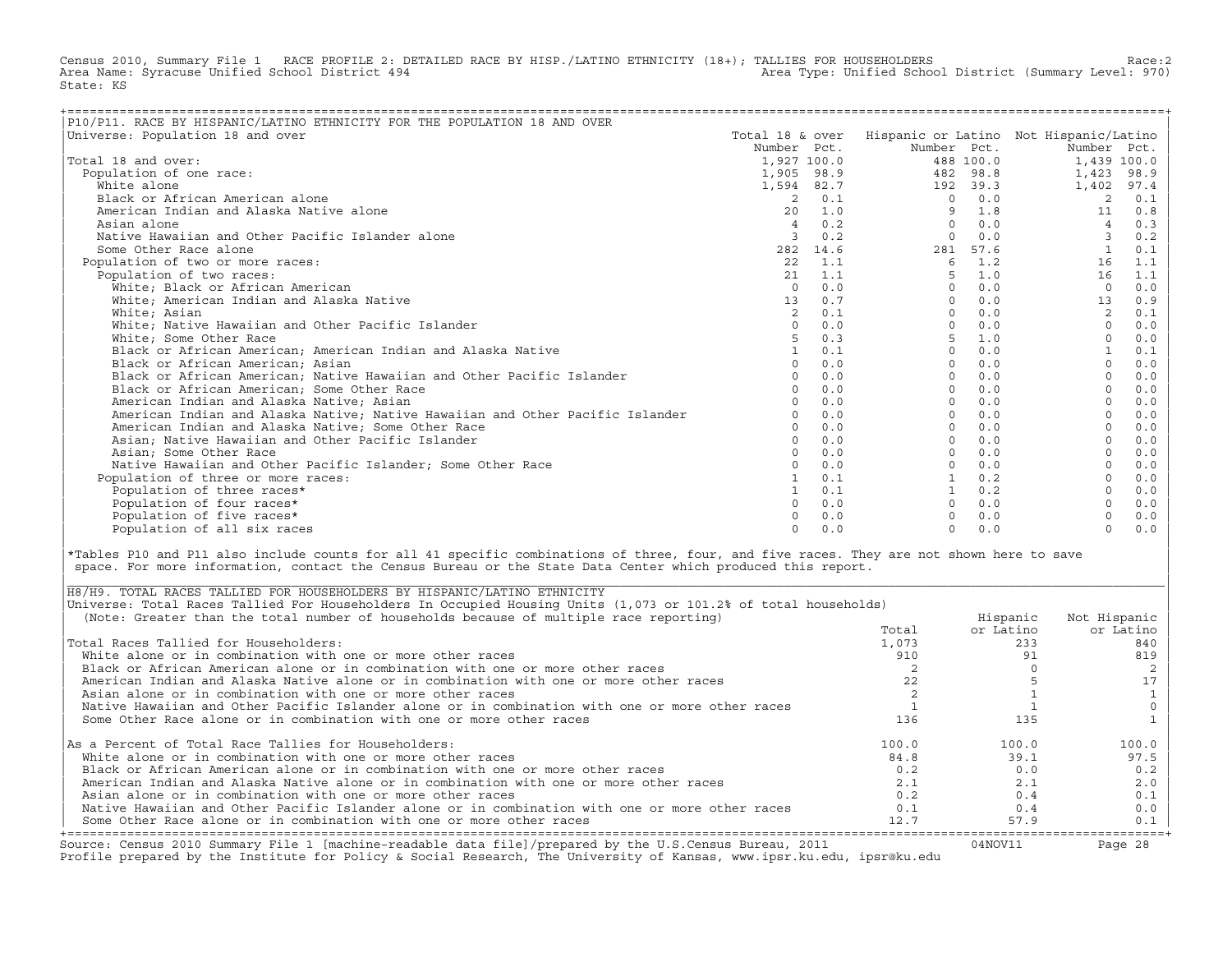Census 2010, Summary File 1 RACE PROFILE 3: MATRIX PRESENTATION OF MULTIPLE RACE COMBINATIONS Race:3 Area Type: Unified School District (Summary Level: 970) State: KS

| P6/P8. RACE COMBINATIONS AND<br>SHARE OF TOTAL TALLIES      | White                         |         | Black or<br>African American |                               | American Indian<br>& Alaska Native |                       | Asian   | =================================== | Native Hawaiian &<br>Other Pacific       | Some other race                          |
|-------------------------------------------------------------|-------------------------------|---------|------------------------------|-------------------------------|------------------------------------|-----------------------|---------|-------------------------------------|------------------------------------------|------------------------------------------|
| Two Universes:<br>Total Population (2,690)                  |                               | (WHTTE) |                              | (BLACK)                       |                                    | (AIAN)                |         | (ASIAN)                             | Islander (NHPI)                          | (OTHER)                                  |
| and Total Races Tallied*                                    | Persons                       | Pct of  | Persons                      | Pct of                        | Persons                            | Pct of                | Persons | Pct of                              | Persons<br>Pct of                        | Pct of<br>Persons                        |
| $(2,732$ or $98.5$ ° of                                     | or                            | WHITE   | or                           | <b>BLACK</b>                  | or                                 | AIAN                  | or      | ASIAN                               | or<br>NHPI                               | <b>OTHER</b><br>or                       |
| the Total Population)<br>---------------------------------- | Tallies<br>================== | Tallies | Tallies                      | Tallies<br>================== | Tallies<br>------------------      | Tallies               | Tallies | Tallies<br>------------------       | Tallies<br>Tallies<br>================== | Tallies<br>Tallies<br>------------------ |
| One Race Alone                                              | 2,134 98.5                    |         |                              | 8 72.7                        |                                    | 33 58.9               |         | 7 46.7                              | 3 37.5                                   | 467 98.1                                 |
| Two-Race combinations (15 in                                |                               |         |                              |                               |                                    |                       |         |                                     |                                          |                                          |
| all, each presented twice)--                                |                               |         |                              |                               |                                    |                       |         |                                     |                                          |                                          |
| Total Tallies*                                              |                               | 32 1.5  |                              | 3, 27.3                       |                                    | 19 33.9               |         | 4 26.7                              | $1 \quad 12.5$                           | 9<br>1.9                                 |
| WHITE and                                                   | ________________              |         |                              | $2 \overline{18.2}$           |                                    | 18 32.1               |         | 26.7<br>4                           | 0.0<br>$\Omega$                          | 8<br>1.7                                 |
| BLACK and                                                   | 2                             | 0.1     |                              |                               |                                    | $1 \t 1.8$            |         | $\Omega$<br>0.0                     | $\circ$<br>0.0                           | $\Omega$<br>0.0                          |
| AIAN and                                                    | 18                            | 0.8     |                              | 9.1<br>$\mathbf{1}$           |                                    | _________________     |         | 0.0<br>$\Omega$                     | $\Omega$<br>0.0                          | $\Omega$<br>0.0                          |
| ASIAN and                                                   | $\overline{4}$                | 0.2     |                              | 0.0<br>$\Omega$               |                                    | 0.0<br>$\Omega$       |         | $---$                               | $\Omega$<br>0.0                          | $\Omega$<br>0.0                          |
| NHPI and                                                    | $\circ$                       | 0.0     |                              | 0.0<br>$\circ$                |                                    | $\Omega$<br>0.0       |         | $\circ$<br>0.0                      | $- - - -$                                | 0.2<br>$\mathbf{1}$                      |
| OTHER and                                                   | 8                             | 0.4     |                              | 0.0<br>$\Omega$               |                                    | $\Omega$<br>0.0       |         | $\Omega$<br>0.0                     | $1 \quad 12.5$                           |                                          |
| Three-Race combinations (20,                                |                               |         |                              |                               |                                    |                       |         |                                     |                                          |                                          |
| each presented three times)--                               |                               |         |                              |                               |                                    |                       |         |                                     |                                          |                                          |
| Total Tallies*                                              | $\overline{0}$                | 0.0     |                              | $\Omega$<br>0.0               |                                    | $4\degree$<br>7.1     |         | 4 26.7                              | 4, 50.0                                  | $\Omega$<br>0.0                          |
| WHITE; BLACK; and                                           | _________________             |         |                              | ----------                    |                                    | $\overline{0}$<br>0.0 |         | 0.0<br>$\Omega$                     | $\Omega$<br>0.0                          | 0.0<br>$\Omega$                          |
| WHITE; AIAN; and                                            | _________________             |         |                              | 0.0<br>$\Omega$               |                                    | $---$                 |         | 0.0<br>$\Omega$                     | $\Omega$<br>0.0                          | $\Omega$<br>0.0                          |
| WHITE; ASIAN; and                                           |                               |         |                              | 0.0<br>$\Omega$               |                                    | $\Omega$<br>0.0       |         | $---$                               | $\Omega$<br>0.0                          | $\Omega$<br>0.0                          |
| WHITE; NHPI; and                                            |                               |         |                              | 0.0<br>$\circ$                |                                    | $\circ$<br>0.0        |         | $\circ$<br>0.0                      | $- - - -$                                | $\Omega$<br>0.0                          |
| WHITE; OTHER; and                                           | _________________             |         |                              | 0.0<br>$\Omega$               |                                    | $\Omega$<br>0.0       |         | $\Omega$<br>0.0                     | $\circ$<br>0.0                           |                                          |
| BLACK; AIAN; and                                            | $\Omega$                      | 0.0     |                              |                               |                                    | ________________      |         | $\Omega$<br>0.0                     | $\Omega$<br>0.0                          | $\Omega$<br>0.0                          |
| BLACK; ASIAN; and                                           | $\Omega$                      | 0.0     |                              |                               |                                    | $\Omega$<br>0.0       |         | $---$                               | $\Omega$<br>0.0                          | $\Omega$<br>0.0                          |
| BLACK; NHPI; and                                            | $\circ$                       | 0.0     |                              |                               |                                    | $\circ$<br>0.0        |         | $\circ$<br>0.0                      |                                          | $\Omega$<br>0.0                          |
| BLACK; OTHER; and                                           | $\Omega$                      | 0.0     |                              |                               |                                    | $\Omega$<br>0.0       |         | 0.0<br>$\Omega$                     | $\Omega$<br>0.0                          |                                          |
| AIAN; ASIAN; and                                            | $\circ$                       | 0.0     |                              | $\Omega$<br>0.0               |                                    | ________________      |         |                                     | $\overline{4}$<br>50.0                   | $\Omega$<br>0.0                          |
| AIAN; NHPI; and                                             | $\circ$                       | 0.0     |                              | 0.0<br>$\Omega$               |                                    |                       |         | 4 26.7                              |                                          | $\Omega$<br>0.0                          |
| AIAN; OTHER; and                                            | $\Omega$                      | 0.0     |                              | 0.0<br>$\Omega$               |                                    |                       |         | $\Omega$<br>0.0                     | $\Omega$<br>0.0                          |                                          |
| ASIAN; NHPI; and                                            | $\circ$                       | 0.0     |                              | 0.0<br>$\Omega$               |                                    | $\overline{4}$<br>7.1 |         | _________________                   |                                          | 0.0<br>$\Omega$                          |
| ASIAN; OTHER; and                                           | $\circ$                       | 0.0     |                              | 0.0<br>$\Omega$               |                                    | $\Omega$<br>0.0       |         | ________________                    | $\Omega$<br>0.0                          |                                          |
| NHPI; OTHER; and                                            | $\Omega$                      | 0.0     |                              | 0.0<br>$\Omega$               |                                    | $\Omega$<br>0.0       |         | $\Omega$<br>0.0                     |                                          |                                          |
|                                                             |                               |         |                              |                               |                                    |                       |         |                                     |                                          |                                          |
| Four Races (15)--Total Tallies*:                            | $\Omega$                      | 0.0     |                              | 0.0<br>$\Omega$               |                                    | 0.0<br>$\Omega$       |         | $\Omega$<br>0.0                     | $\Omega$<br>0.0                          | $\Omega$<br>0.0                          |
| Five Races (6)--Total Tallies*:                             | $\circ$                       | 0.0     |                              | 0.0<br>$\circ$                |                                    | 0.0<br>0              |         | 0.0<br>$\circ$                      | $\mathbf{0}$<br>0.0                      | $\circ$<br>0.0                           |
| Six Races (1)--Total Tallies*:                              | $\Omega$                      | 0.0     |                              | 0.0<br>$\Omega$               |                                    | $\Omega$<br>0.0       |         | $\Omega$<br>0.0                     | $\Omega$<br>0.0                          | $\Omega$<br>0.0                          |
| Total Tallies* for each race                                |                               |         |                              |                               |                                    |                       |         |                                     |                                          |                                          |
| alone or in any combination:                                | 2,166 100.0                   |         |                              | 11 100.0                      |                                    | 56 100.0              |         | 15 100.0                            | 8 100.0                                  | 476 100.0                                |
|                                                             |                               |         |                              |                               |                                    |                       |         |                                     |                                          |                                          |

|\*Notes: Summing across Total Tallies rows would give results greater than the corresponding population counts because of multiple counting (e.g., | each person of three races would be counted three times). Detail is not shown for the four-race and five-race combinations. Each Percent shown represents that combination's share of total tallies for the race indicated in the column header. See Race Profile 1 for Grand Total Tallies. +===================================================================================================================================================+ Source: Census 2010 Summary File 1 [machine−readable data file]/prepared by the U.S.Census Bureau, 2011 04NOV11 Page 29 Profile prepared by the Institute for Policy & Social Research, The University of Kansas, www.ipsr.ku.edu, ipsr@ku.edu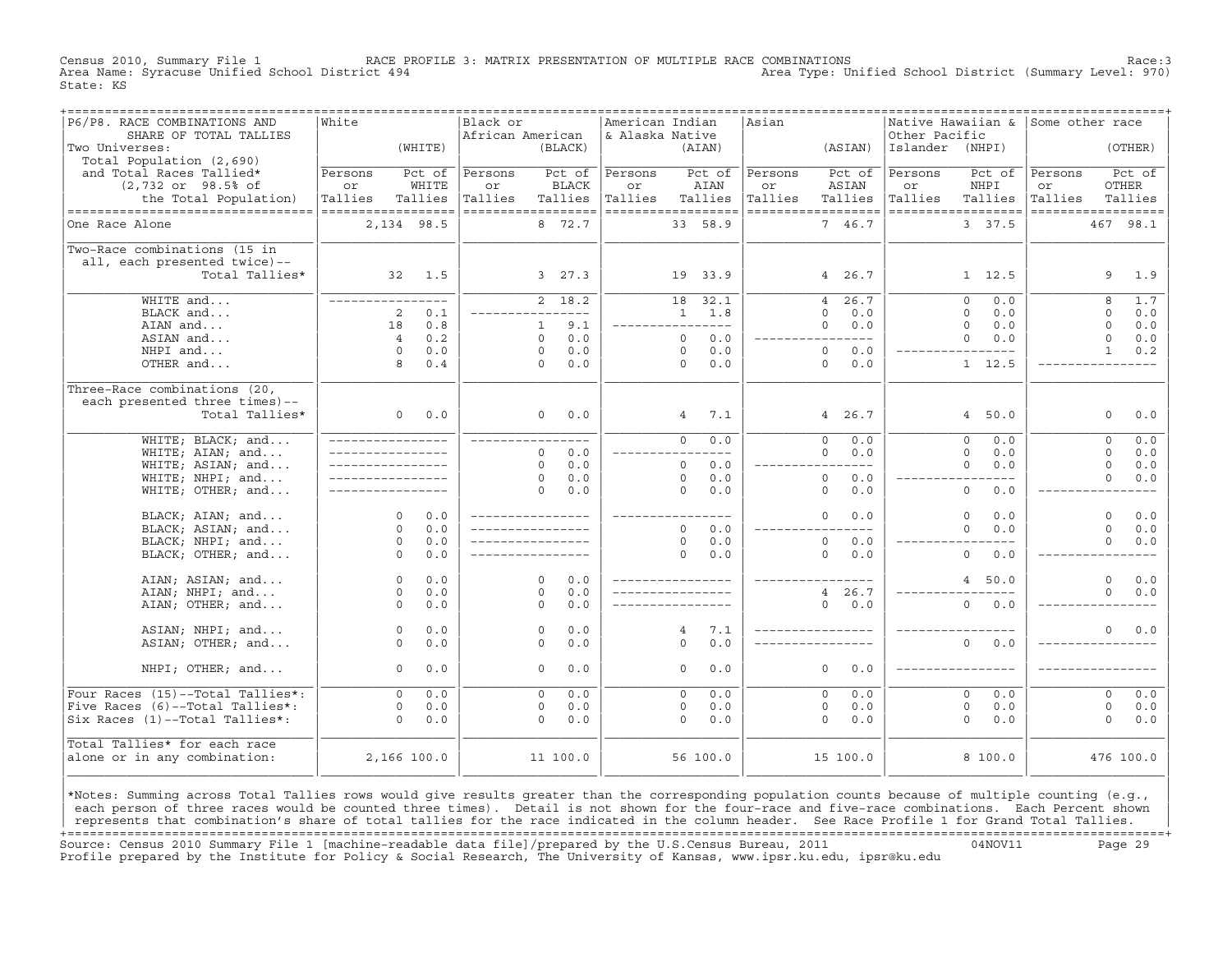Census 2010, Summary File 1 RACE PROFILE 4: DETAILED NATIVE AMERICAN, ASIAN, PACIFIC ISLANDER, & HISP/LATINO SUBGROUPS<br>Area Name: Syracuse Unified School District 494 State: KS

| PCT1. AMERICAN INDIAN AND ALASKA NATIVE BY TRIBE                                |                                                  |              |                                                                                        |                       |                                        |                         |                                                                                                                                                                                                                                                                                                                                     |
|---------------------------------------------------------------------------------|--------------------------------------------------|--------------|----------------------------------------------------------------------------------------|-----------------------|----------------------------------------|-------------------------|-------------------------------------------------------------------------------------------------------------------------------------------------------------------------------------------------------------------------------------------------------------------------------------------------------------------------------------|
| Universe: Persons who are American Indian and Alaska Native Alone               |                                                  |              |                                                                                        |                       |                                        |                         |                                                                                                                                                                                                                                                                                                                                     |
|                                                                                 |                                                  |              |                                                                                        |                       |                                        |                         |                                                                                                                                                                                                                                                                                                                                     |
| Total:                                                                          | 33                                               |              |                                                                                        |                       |                                        |                         |                                                                                                                                                                                                                                                                                                                                     |
| With one tribe specified:                                                       | 15 Cree                                          |              | 0 Paiute                                                                               |                       | $\circ$<br>Yuman                       |                         | $\circ$                                                                                                                                                                                                                                                                                                                             |
| American Indian tribe:                                                          | 14 Creek                                         |              | $\Omega$<br>Pima                                                                       |                       | $\Omega$<br>Other Amer. Indian tribes  |                         | $\mathsf 9$                                                                                                                                                                                                                                                                                                                         |
| Apache                                                                          | 0 Crow                                           |              | $\Omega$<br>Potawatomi                                                                 |                       | 2<br>Amer. Indian not specified        |                         |                                                                                                                                                                                                                                                                                                                                     |
| Arapaho                                                                         | 0 Delaware                                       |              | 0 Pueblo                                                                               |                       | Alaska Native tribe:<br>$\Omega$       |                         |                                                                                                                                                                                                                                                                                                                                     |
| Blackfeet                                                                       | 0 Hopi                                           |              | $\circ$<br>Puqet Sound Salish                                                          |                       | $\Omega$<br>Alaskan Athabascan         |                         |                                                                                                                                                                                                                                                                                                                                     |
| Canadian/French Amer. Indian                                                    | 0 Houma                                          |              | Seminole<br>$\overline{0}$                                                             |                       | $\circ$<br>Aleut                       |                         |                                                                                                                                                                                                                                                                                                                                     |
| Central American Indian                                                         | 0 Iroquois                                       |              | 0 Shoshone                                                                             |                       | $\circ$<br>Inupiat                     |                         |                                                                                                                                                                                                                                                                                                                                     |
| Cherokee                                                                        | 1 Kiowa                                          |              | Sioux<br>$\Omega$                                                                      |                       | 1<br>Tlingit-Haida                     |                         |                                                                                                                                                                                                                                                                                                                                     |
| Cheyenne                                                                        | 0 Lumbee                                         |              | 0 South American Indian                                                                |                       | $\Omega$<br>Tsimshian                  |                         | $\begin{bmatrix} 1 & 0 & 0 \\ 0 & 0 & 0 \\ 0 & 0 & 0 \\ 0 & 0 & 0 \\ 0 & 0 & 0 \\ 0 & 0 & 0 \\ 0 & 0 & 0 \\ 0 & 0 & 0 \\ 0 & 0 & 0 \\ 0 & 0 & 0 \\ 0 & 0 & 0 \\ 0 & 0 & 0 \\ 0 & 0 & 0 \\ 0 & 0 & 0 \\ 0 & 0 & 0 \\ 0 & 0 & 0 & 0 \\ 0 & 0 & 0 & 0 \\ 0 & 0 & 0 & 0 \\ 0 & 0 & 0 & 0 \\ 0 & 0 & 0 & 0 \\ 0 & 0 & 0 & 0 \\ 0 & 0 & $ |
| Chickasaw                                                                       | 0 Menominee                                      |              | $\circ$<br>Spanish American Indian                                                     |                       | Yup'ik<br>$\circ$                      |                         |                                                                                                                                                                                                                                                                                                                                     |
| Chippewa                                                                        | 0 Mexican Amer. Indian                           |              | 0 Tohono O'Odham                                                                       |                       | $\circ$<br>Alaska Native not specified |                         | $\begin{matrix} 0 \\ 0 \end{matrix}$                                                                                                                                                                                                                                                                                                |
| Choctaw                                                                         | 1 Navajo                                         |              | 0 Ute                                                                                  |                       | 0 No tribe specified                   |                         | 15                                                                                                                                                                                                                                                                                                                                  |
| Colville                                                                        | 0 Osage                                          |              | 0 Yakama                                                                               |                       | More than one specified<br>$\circ$     |                         |                                                                                                                                                                                                                                                                                                                                     |
| Comanche                                                                        | $\circ$<br>Ottawa                                |              | 0 Yaqui                                                                                |                       | $\circ$                                |                         |                                                                                                                                                                                                                                                                                                                                     |
|                                                                                 |                                                  |              |                                                                                        |                       |                                        |                         |                                                                                                                                                                                                                                                                                                                                     |
|                                                                                 |                                                  |              |                                                                                        |                       |                                        |                         |                                                                                                                                                                                                                                                                                                                                     |
| (An additional 23 persons are Native American in combination with other races.) |                                                  |              |                                                                                        |                       |                                        |                         |                                                                                                                                                                                                                                                                                                                                     |
|                                                                                 |                                                  |              |                                                                                        |                       |                                        |                         |                                                                                                                                                                                                                                                                                                                                     |
| PCT5/PCT7. ASIAN POPULATION--DETAILED GROUPS                                    |                                                  |              | PCT8. NATIVE HAWAIIAN AND OTHER PACIFIC                                                |                       | PCT11. HISPANIC/LATINO BY SPECIFIC     |                         |                                                                                                                                                                                                                                                                                                                                     |
|                                                                                 |                                                  |              |                                                                                        |                       | ORIGIN                                 |                         |                                                                                                                                                                                                                                                                                                                                     |
| Two Universes: (1) Persons who are Asian Alone, and                             |                                                  |              | ISLANDER POPULATION--DETAILED GROUPS                                                   |                       |                                        |                         |                                                                                                                                                                                                                                                                                                                                     |
|                                                                                 | (2) Total Asian Tallies reported by all persons* |              | Univ.: Persons who are Native Hawaiian and                                             |                       | Univ.: Hispanic/Latino population **   |                         |                                                                                                                                                                                                                                                                                                                                     |
|                                                                                 |                                                  |              | other Pacific Islander Alone                                                           |                       |                                        |                         |                                                                                                                                                                                                                                                                                                                                     |
|                                                                                 | Persons (1) Pct. Tallies* (2)                    |              |                                                                                        |                       | Total Hispanic/Latino                  |                         | 827 100.0                                                                                                                                                                                                                                                                                                                           |
| Totals (Each Universe):                                                         | 7 100.0                                          | 15           |                                                                                        | Persons Pct.          | Mexican                                |                         | 679 82.1                                                                                                                                                                                                                                                                                                                            |
| Only one group specified:                                                       | 6 85.7                                           | $---$        |                                                                                        |                       | Puerto Rican                           | $7\overline{ }$         | 0.8                                                                                                                                                                                                                                                                                                                                 |
| Asian Indian                                                                    | $0 \t 0.0$                                       | $\circ$      | Total:                                                                                 | 3 100.0               | Cuban                                  | $\mathbf 0$             | 0.0                                                                                                                                                                                                                                                                                                                                 |
| Bangladeshi                                                                     | $0 \t 0.0$                                       | $\mathbf 0$  | Only one group specified:                                                              | 3100.0                | Dominican Republic                     | $\Omega$                | 0.0                                                                                                                                                                                                                                                                                                                                 |
| Bhutanese                                                                       | $0 \t 0.0$                                       | $\Omega$     | Polynesian:                                                                            | 0.0<br>$\Omega$       | Central American                       |                         |                                                                                                                                                                                                                                                                                                                                     |
| Burmese                                                                         | $0 \t 0.0$                                       | $\Omega$     | Native Hawaiian                                                                        | $\circ$<br>0.0        | excluding Mexican:                     | 17                      | 2.1                                                                                                                                                                                                                                                                                                                                 |
| Cambodian                                                                       | $0 \t 0.0$                                       | $\Omega$     | Samoan                                                                                 | $\Omega$<br>0.0       | Costa Rican                            | $\overline{\mathbf{3}}$ | 0.4                                                                                                                                                                                                                                                                                                                                 |
| Chinese, except Taiwanese                                                       | $0 \t 0.0$                                       | 5            | Tongan<br>Other Polynesian                                                             | 0.0<br>$\overline{0}$ | Guatemalan                             | $\overline{0}$          | 0.0                                                                                                                                                                                                                                                                                                                                 |
| Filipino                                                                        | 3, 42.9                                          | $\mathbf{3}$ |                                                                                        | $\circ$<br>0.0        | Honduran                               | 14                      | $1.7\,$                                                                                                                                                                                                                                                                                                                             |
| Hmonq                                                                           | $0 \t 0.0$                                       | $\Omega$     | Micronesian:                                                                           | 3100.0                | Nicaraquan                             | $\Omega$                | $0.0$                                                                                                                                                                                                                                                                                                                               |
| Indonesian                                                                      | $0 \t 0.0$                                       | $\circ$      | Guamanian or Chamorro                                                                  | 3100.0                | Panamanian                             | $\overline{0}$          | $0.0$                                                                                                                                                                                                                                                                                                                               |
| Japanese                                                                        | $0 \t 0.0$                                       | $\mathbf{1}$ | Marshallese                                                                            | $\Omega$<br>0.0       | Salvadoran                             | $\Omega$                | $0.0$                                                                                                                                                                                                                                                                                                                               |
| Korean                                                                          | 2 28.6                                           | $\mathbf{3}$ | Other Micronesian                                                                      | $\overline{0}$<br>0.0 | Other Cent. American                   | $\overline{0}$          | 0.0                                                                                                                                                                                                                                                                                                                                 |
| Laotian                                                                         | $0 \t 0.0$                                       | $\circ$      | Melanesian:                                                                            | $\overline{0}$<br>0.0 | South American:                        | 10                      | 1.2                                                                                                                                                                                                                                                                                                                                 |
| Malaysian                                                                       | $\Omega$<br>0.0                                  | $\Omega$     | Fijian                                                                                 | $\overline{0}$<br>0.0 | Argentinean                            | $\mathbf{1}$            | 0.1                                                                                                                                                                                                                                                                                                                                 |
| Nepalese                                                                        | $0 \t 0.0$                                       | $\Omega$     | Other Melanesian 0 0.0<br>No subgroup specified 0 0.0<br>More than one specified 0 0.0 |                       | Bolivian                               | $\overline{1}$          | 0.1                                                                                                                                                                                                                                                                                                                                 |
| Pakistani                                                                       | $0 \t 0.0$                                       | $\Omega$     |                                                                                        |                       | Chilean                                | $\Omega$                | 0.0                                                                                                                                                                                                                                                                                                                                 |
| Sri Lankan                                                                      | $0 \t 0.0$                                       | $\Omega$     |                                                                                        |                       | Colombian                              | $\overline{0}$          | $0.0$                                                                                                                                                                                                                                                                                                                               |
| Taiwanese                                                                       | 1 14.3                                           | 2            |                                                                                        |                       | Ecuadorian                             | $\Omega$                | 0.0                                                                                                                                                                                                                                                                                                                                 |
| Thai                                                                            | $0 \t 0.0$                                       | $\Omega$     |                                                                                        |                       | Paraquayan                             | $\Omega$                | 0.0                                                                                                                                                                                                                                                                                                                                 |
| Vietnamese                                                                      | 0 0.0                                            | $\Omega$     | **Hispanic/Latino persons can be of any race                                           |                       | Peruvian                               | 8                       | 1.0                                                                                                                                                                                                                                                                                                                                 |
| Other specified subgroup                                                        | $0 \t 0.0$                                       | $\Omega$     |                                                                                        |                       | Uruquayan                              | $\Omega$                | 0.0                                                                                                                                                                                                                                                                                                                                 |
| No subgroup specified                                                           | $1 \quad 14.3$                                   | $\mathbf{1}$ |                                                                                        |                       | Venezuelan                             | $\Omega$                | 0.0                                                                                                                                                                                                                                                                                                                                 |
| More than one specified                                                         | $0 \t 0.0$                                       | $---$        | General note: For the groups shown on this                                             |                       | Other South American                   | $\mathbf{0}$            | 0.0                                                                                                                                                                                                                                                                                                                                 |
|                                                                                 |                                                  |              | page, their proportions of this area's                                                 |                       | Other Hispanic/Latino:                 |                         | 114 13.8                                                                                                                                                                                                                                                                                                                            |
| *Included are the 0 tallies of Asian alone persons                              |                                                  |              | total population of 2,690 are:                                                         |                       | Spaniard                               | $\overline{1}$          | 0.1                                                                                                                                                                                                                                                                                                                                 |
| who specified more than one Asian category, as well as                          |                                                  |              | Native American alone (1.2%),                                                          |                       | Spanish                                | 55                      | 6.7                                                                                                                                                                                                                                                                                                                                 |
| the 8 persons who are Asian in combination with                                 |                                                  |              | Asian alone (0.3%), Pacific Islander                                                   |                       | Spanish American                       | $\overline{0}$          | 0.0                                                                                                                                                                                                                                                                                                                                 |
| one or more other races.                                                        |                                                  |              | alone $(0.1%)$ , and Hispanic/Latino $(30.7%)$ .                                       |                       | All other Hisp/Latino                  | 58                      | 7.0                                                                                                                                                                                                                                                                                                                                 |
|                                                                                 |                                                  |              |                                                                                        |                       |                                        |                         |                                                                                                                                                                                                                                                                                                                                     |

+===================================================================================================================================================+ Source: Census 2010 Summary File 1 [machine−readable data file]/prepared by the U.S.Census Bureau, 2011 04NOV11 Page 30 Profile prepared by the Institute for Policy & Social Research, The University of Kansas, www.ipsr.ku.edu, ipsr@ku.edu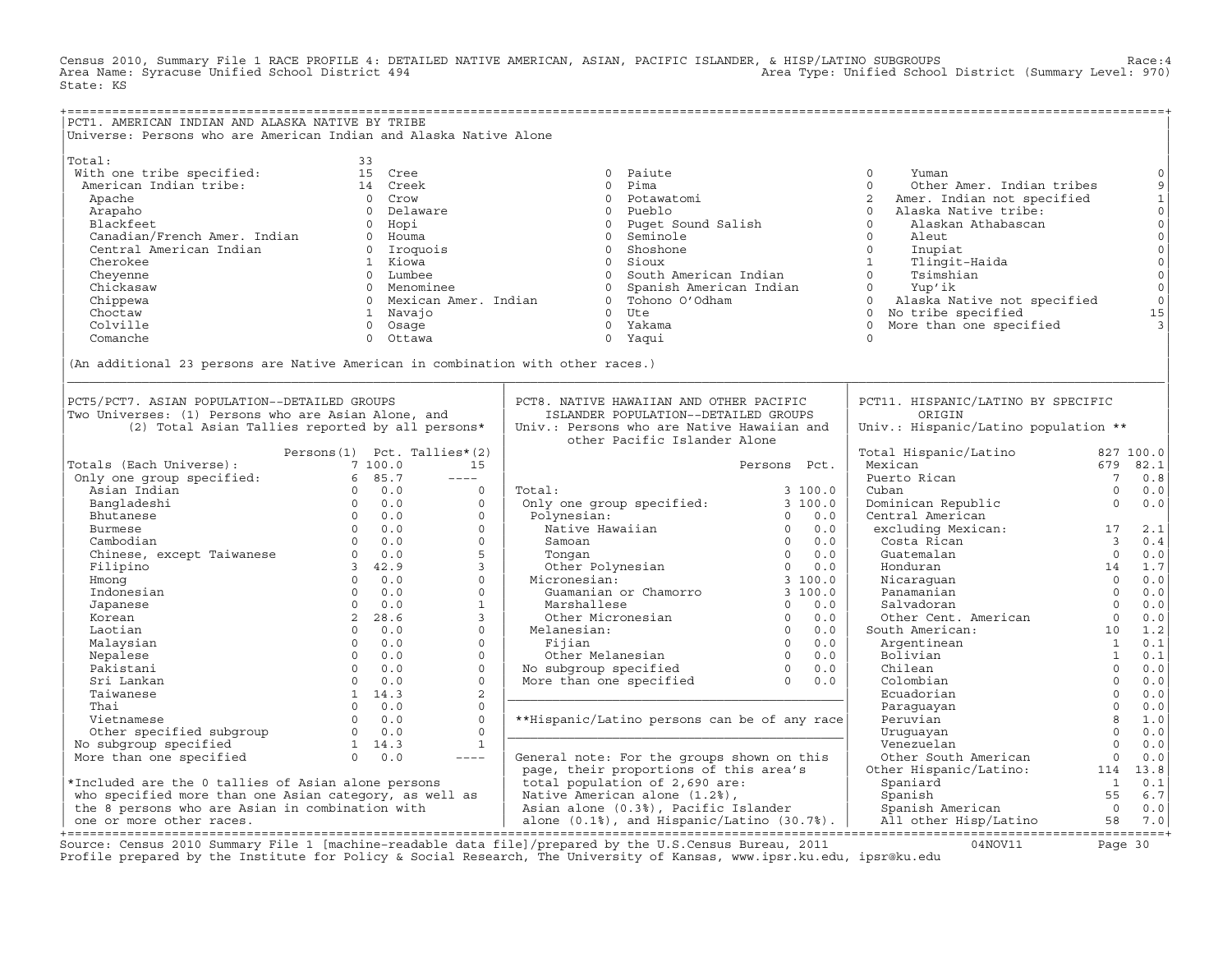Census 2010, Summary File 1 PROFILE OF SPECIFIC RACE/ETHNIC GROUP A: WHITE ALONE Race:A [1 of 3] Area Type: Unified School District (Summary Level: 970) State: KS

| P29/P29A. POPULATION SUMMARY BY RESIDENCE TYPE FOR DESIGNATED UNIVERSE                                                                                     |  |  |  | P38A/39A. FAMILY TYPE BY PRESENCE AND AGE OF OWN OR RELATED CHILDREN                                                                                                                                                                                                                                                                                                                                                                                                      |  |  |  |  |  |  |
|------------------------------------------------------------------------------------------------------------------------------------------------------------|--|--|--|---------------------------------------------------------------------------------------------------------------------------------------------------------------------------------------------------------------------------------------------------------------------------------------------------------------------------------------------------------------------------------------------------------------------------------------------------------------------------|--|--|--|--|--|--|
| Universe: PERSONS Who Are White Alone                                                                                                                      |  |  |  | Universe: Families With A Householder Who Is                                                                                                                                                                                                                                                                                                                                                                                                                              |  |  |  |  |  |  |
|                                                                                                                                                            |  |  |  | White Alone (**)(***)<br>By Presence of: Own Children Related Children<br>Families Pct.   Families Pct.                                                                                                                                                                                                                                                                                                                                                                   |  |  |  |  |  |  |
| Population As % of Population of all Races<br>Total Persons: 2,134 79.3% of 2,690<br>In Households(*) 2,134 79.3% of 2,690<br>In Group Quarters 0 . % of 0 |  |  |  |                                                                                                                                                                                                                                                                                                                                                                                                                                                                           |  |  |  |  |  |  |
|                                                                                                                                                            |  |  |  |                                                                                                                                                                                                                                                                                                                                                                                                                                                                           |  |  |  |  |  |  |
|                                                                                                                                                            |  |  |  |                                                                                                                                                                                                                                                                                                                                                                                                                                                                           |  |  |  |  |  |  |
|                                                                                                                                                            |  |  |  |                                                                                                                                                                                                                                                                                                                                                                                                                                                                           |  |  |  |  |  |  |
|                                                                                                                                                            |  |  |  |                                                                                                                                                                                                                                                                                                                                                                                                                                                                           |  |  |  |  |  |  |
|                                                                                                                                                            |  |  |  |                                                                                                                                                                                                                                                                                                                                                                                                                                                                           |  |  |  |  |  |  |
|                                                                                                                                                            |  |  |  |                                                                                                                                                                                                                                                                                                                                                                                                                                                                           |  |  |  |  |  |  |
|                                                                                                                                                            |  |  |  |                                                                                                                                                                                                                                                                                                                                                                                                                                                                           |  |  |  |  |  |  |
|                                                                                                                                                            |  |  |  |                                                                                                                                                                                                                                                                                                                                                                                                                                                                           |  |  |  |  |  |  |
|                                                                                                                                                            |  |  |  |                                                                                                                                                                                                                                                                                                                                                                                                                                                                           |  |  |  |  |  |  |
|                                                                                                                                                            |  |  |  |                                                                                                                                                                                                                                                                                                                                                                                                                                                                           |  |  |  |  |  |  |
|                                                                                                                                                            |  |  |  |                                                                                                                                                                                                                                                                                                                                                                                                                                                                           |  |  |  |  |  |  |
|                                                                                                                                                            |  |  |  |                                                                                                                                                                                                                                                                                                                                                                                                                                                                           |  |  |  |  |  |  |
|                                                                                                                                                            |  |  |  |                                                                                                                                                                                                                                                                                                                                                                                                                                                                           |  |  |  |  |  |  |
|                                                                                                                                                            |  |  |  | $\begin{tabular}{l c c c c c} \hline {\tt red\ & Borel\ & Borel\ & Diverne & Porel\ & Diverne & Porel\ & Diverne & Porel\ & Diverne & Porel\ & Diverne & Porel\ & Diverne & Porel\ & Diverne & Porel\ & Diverne & Porel\ & Diverne & Porel\ & Diverne & Porel\ & Diverne & Porel\ & Diverne & Porel\ & Diverne & Porel\ & Diverne & Porel\ & Diverne & Porel\ & Diverne & Porel\ & Diverne & Porel\ & Diverne & Porel\ & Diverne & Porel\ & Diverne & Porel\ & Diverne &$ |  |  |  |  |  |  |
|                                                                                                                                                            |  |  |  |                                                                                                                                                                                                                                                                                                                                                                                                                                                                           |  |  |  |  |  |  |
|                                                                                                                                                            |  |  |  |                                                                                                                                                                                                                                                                                                                                                                                                                                                                           |  |  |  |  |  |  |
|                                                                                                                                                            |  |  |  |                                                                                                                                                                                                                                                                                                                                                                                                                                                                           |  |  |  |  |  |  |
|                                                                                                                                                            |  |  |  |                                                                                                                                                                                                                                                                                                                                                                                                                                                                           |  |  |  |  |  |  |
|                                                                                                                                                            |  |  |  |                                                                                                                                                                                                                                                                                                                                                                                                                                                                           |  |  |  |  |  |  |
|                                                                                                                                                            |  |  |  |                                                                                                                                                                                                                                                                                                                                                                                                                                                                           |  |  |  |  |  |  |
|                                                                                                                                                            |  |  |  |                                                                                                                                                                                                                                                                                                                                                                                                                                                                           |  |  |  |  |  |  |
|                                                                                                                                                            |  |  |  |                                                                                                                                                                                                                                                                                                                                                                                                                                                                           |  |  |  |  |  |  |
|                                                                                                                                                            |  |  |  |                                                                                                                                                                                                                                                                                                                                                                                                                                                                           |  |  |  |  |  |  |
|                                                                                                                                                            |  |  |  |                                                                                                                                                                                                                                                                                                                                                                                                                                                                           |  |  |  |  |  |  |
|                                                                                                                                                            |  |  |  | P31A. RELATIONSHIP BY HOUSEHOLD TYPE FOR THE POPULATION UNDER 18 YEARS                                                                                                                                                                                                                                                                                                                                                                                                    |  |  |  |  |  |  |
|                                                                                                                                                            |  |  |  |                                                                                                                                                                                                                                                                                                                                                                                                                                                                           |  |  |  |  |  |  |
|                                                                                                                                                            |  |  |  |                                                                                                                                                                                                                                                                                                                                                                                                                                                                           |  |  |  |  |  |  |
|                                                                                                                                                            |  |  |  |                                                                                                                                                                                                                                                                                                                                                                                                                                                                           |  |  |  |  |  |  |
|                                                                                                                                                            |  |  |  |                                                                                                                                                                                                                                                                                                                                                                                                                                                                           |  |  |  |  |  |  |
|                                                                                                                                                            |  |  |  |                                                                                                                                                                                                                                                                                                                                                                                                                                                                           |  |  |  |  |  |  |
|                                                                                                                                                            |  |  |  |                                                                                                                                                                                                                                                                                                                                                                                                                                                                           |  |  |  |  |  |  |
|                                                                                                                                                            |  |  |  |                                                                                                                                                                                                                                                                                                                                                                                                                                                                           |  |  |  |  |  |  |
|                                                                                                                                                            |  |  |  |                                                                                                                                                                                                                                                                                                                                                                                                                                                                           |  |  |  |  |  |  |
|                                                                                                                                                            |  |  |  |                                                                                                                                                                                                                                                                                                                                                                                                                                                                           |  |  |  |  |  |  |
|                                                                                                                                                            |  |  |  |                                                                                                                                                                                                                                                                                                                                                                                                                                                                           |  |  |  |  |  |  |
|                                                                                                                                                            |  |  |  |                                                                                                                                                                                                                                                                                                                                                                                                                                                                           |  |  |  |  |  |  |
|                                                                                                                                                            |  |  |  |                                                                                                                                                                                                                                                                                                                                                                                                                                                                           |  |  |  |  |  |  |
|                                                                                                                                                            |  |  |  |                                                                                                                                                                                                                                                                                                                                                                                                                                                                           |  |  |  |  |  |  |
|                                                                                                                                                            |  |  |  |                                                                                                                                                                                                                                                                                                                                                                                                                                                                           |  |  |  |  |  |  |
|                                                                                                                                                            |  |  |  |                                                                                                                                                                                                                                                                                                                                                                                                                                                                           |  |  |  |  |  |  |
|                                                                                                                                                            |  |  |  |                                                                                                                                                                                                                                                                                                                                                                                                                                                                           |  |  |  |  |  |  |
|                                                                                                                                                            |  |  |  |                                                                                                                                                                                                                                                                                                                                                                                                                                                                           |  |  |  |  |  |  |
|                                                                                                                                                            |  |  |  |                                                                                                                                                                                                                                                                                                                                                                                                                                                                           |  |  |  |  |  |  |
|                                                                                                                                                            |  |  |  |                                                                                                                                                                                                                                                                                                                                                                                                                                                                           |  |  |  |  |  |  |
|                                                                                                                                                            |  |  |  |                                                                                                                                                                                                                                                                                                                                                                                                                                                                           |  |  |  |  |  |  |
|                                                                                                                                                            |  |  |  |                                                                                                                                                                                                                                                                                                                                                                                                                                                                           |  |  |  |  |  |  |
|                                                                                                                                                            |  |  |  |                                                                                                                                                                                                                                                                                                                                                                                                                                                                           |  |  |  |  |  |  |
|                                                                                                                                                            |  |  |  |                                                                                                                                                                                                                                                                                                                                                                                                                                                                           |  |  |  |  |  |  |
|                                                                                                                                                            |  |  |  |                                                                                                                                                                                                                                                                                                                                                                                                                                                                           |  |  |  |  |  |  |
|                                                                                                                                                            |  |  |  |                                                                                                                                                                                                                                                                                                                                                                                                                                                                           |  |  |  |  |  |  |
|                                                                                                                                                            |  |  |  |                                                                                                                                                                                                                                                                                                                                                                                                                                                                           |  |  |  |  |  |  |

+===================================================================================================================================================+Source: Census 2010 Summary File 1 [machine−readable data file]/prepared by the U.S.Census Bureau, 2011 04NOV11 Page 31 Profile prepared by the Institute for Policy & Social Research, The University of Kansas, www.ipsr.ku.edu, ipsr@ku.edu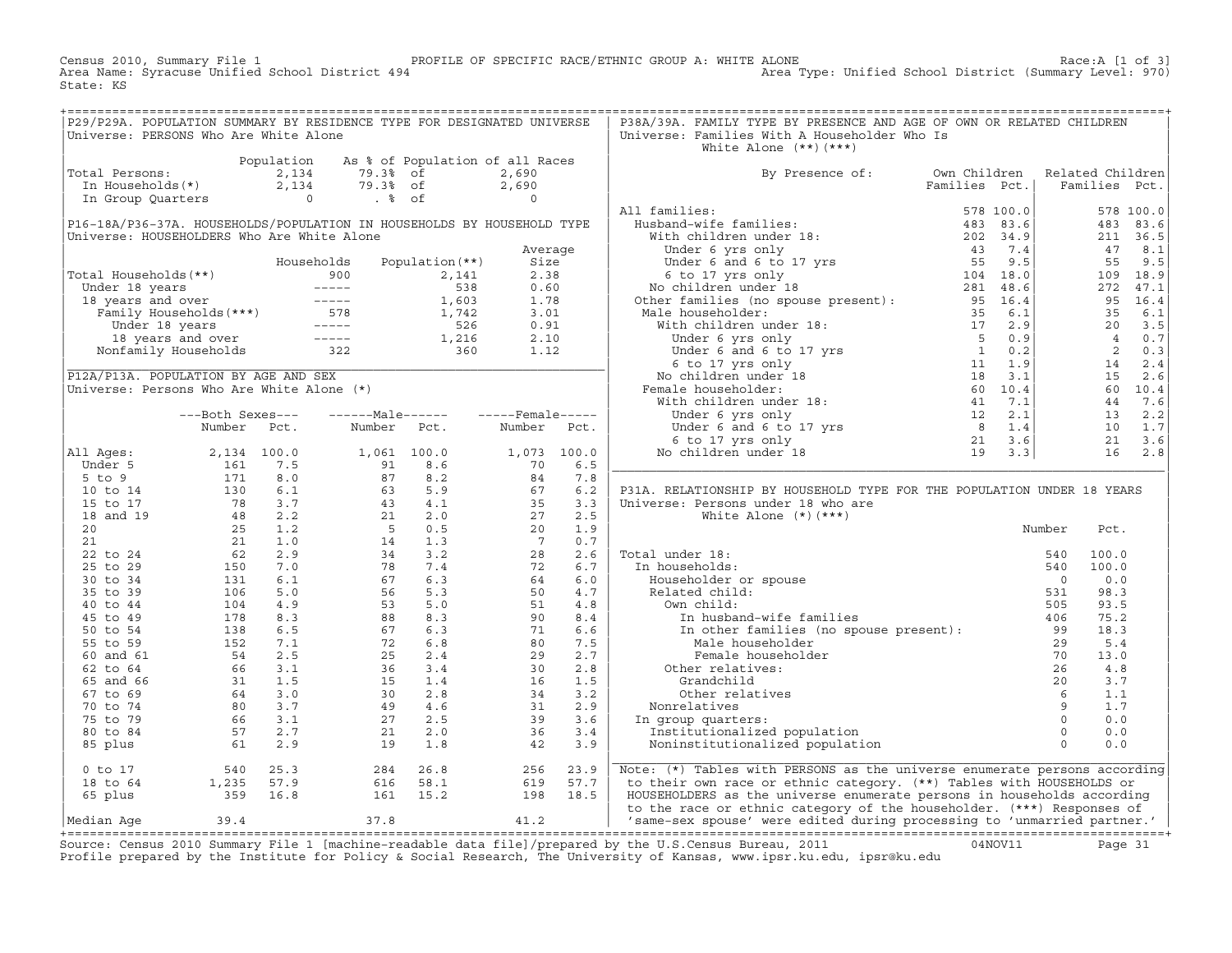Census 2010, Summary File 1 PROFILE OF SPECIFIC RACE/ETHNIC GROUP A: WHITE ALONE Race:A [2 of 3] Area Type: Unified School District (Summary Level: 970) State: KS

| P29A/P34A. RELATIONSHIP BY HOUSEHOLD TYPE FOR ALL PERSONS & PERSONS 65+<br>Universe: Persons Who Are White Alone (*) (***) |                |            |        |                      |             | PCT14A. PRESENCE OF MULTIGENERATIONAL HOUSEHOLDS<br>Universe: Households With A Householder Who Is |                       |                 |           |
|----------------------------------------------------------------------------------------------------------------------------|----------------|------------|--------|----------------------|-------------|----------------------------------------------------------------------------------------------------|-----------------------|-----------------|-----------|
|                                                                                                                            |                |            |        |                      |             | White Alone $(**)$                                                                                 |                       |                 |           |
|                                                                                                                            | All Ages       |            |        | 65 years and over    |             |                                                                                                    |                       | Number          | Pct.      |
|                                                                                                                            | Number         | Pct.       |        | Number               | Pct.        |                                                                                                    |                       |                 |           |
|                                                                                                                            |                |            |        |                      |             | Total:                                                                                             |                       |                 | 900 100.0 |
| Total:                                                                                                                     | 2,134          | 100.0      |        | 359                  | 100.0       | Household has 3 or more generations                                                                |                       | 16              | 1.8       |
| In households:                                                                                                             | 2,134          | 100.0      |        | 359                  | 100.0       | Household does not have 3+ generations                                                             |                       | 884             | 98.2      |
| In family households:                                                                                                      | 1,777          | 83.3       |        | 214                  | 59.6        |                                                                                                    |                       |                 |           |
| Householder:                                                                                                               | 578            | 27.1       |        | 119                  | 33.1        |                                                                                                    |                       |                 |           |
| Male                                                                                                                       | 460            | 21.6       |        | 105                  | 29.2        |                                                                                                    |                       |                 |           |
| Female                                                                                                                     | 118            | 5.5        |        | 14                   | 3.9         |                                                                                                    |                       |                 |           |
| Spouse                                                                                                                     | 479            | 22.4       |        | 90                   | 25.1        | PCT19A. NONRELATIVES BY HOUSEHOLD TYPE (*) (***)                                                   |                       |                 |           |
| Parent                                                                                                                     | $\overline{4}$ | 0.2        |        | $\overline{2}$       | 0.6         | Universe: Nonrelatives who are                                                                     |                       |                 |           |
| Parent-in-law                                                                                                              | $5^{\circ}$    | 0.2        |        | $\overline{2}$       | 0.6         | White Alone (Total: 72)                                                                            |                       |                 |           |
| Child:                                                                                                                     | 617            | 28.9       |        |                      |             |                                                                                                    |                       |                 |           |
| Biological                                                                                                                 | 562            | 26.3       |        |                      |             |                                                                                                    | In Family             | In Nonfamily    |           |
| Adopted                                                                                                                    | 17             | 0.8        |        |                      |             |                                                                                                    | Households            | Households      |           |
| Step                                                                                                                       | 38             | 1.8        |        |                      |             |                                                                                                    | Number Pct.           | Number Pct.     |           |
| Grandchild                                                                                                                 | 23             | 1.1        |        |                      |             |                                                                                                    |                       |                 |           |
| Brother or sister                                                                                                          | 13             | 0.6        |        |                      |             | Nonrelatives:                                                                                      | 37 100.0              |                 | 35 100.0  |
| Son-in-law/daughter-in-law                                                                                                 | $\overline{2}$ | 0.1        |        |                      |             | Roomer or boarder                                                                                  | $\overline{1}$<br>2.7 | 1               | 2.9       |
| Other relatives (#)                                                                                                        | 19             | 0.9        |        | $\mathbf{1}$         | 0.3         | Housemate or roommate                                                                              | $3 \t 8.1$            |                 | 6 17.1    |
| Nonrelatives                                                                                                               | 37             | 1.7        |        | $\Omega$             | 0.0         | Unmarried partner                                                                                  | 21 56.8               | 21              | 60.0      |
| In nonfamily households:                                                                                                   | 357            | 16.7       |        | 145                  | 40.4        | Other nonrelatives                                                                                 | 12 32.4               | $7\overline{ }$ | 20.0      |
| Male householder:                                                                                                          | 152            | 7.1        |        | 46                   | 12.8        |                                                                                                    |                       |                 |           |
| Living alone                                                                                                               | 129            | 6.0        |        | 42<br>$\overline{4}$ | 11.7<br>1.1 |                                                                                                    |                       |                 |           |
| Not living alone<br>Female householder:                                                                                    | 23<br>170      | 1.1<br>8.0 |        | 95                   | 26.5        |                                                                                                    |                       |                 |           |
|                                                                                                                            | 161            | 7.5        |        | 93                   | 25.9        | H17A. HOUSING UNITS BY HOUSEHOLDER'S AGE AND TENURE                                                |                       |                 |           |
| Living alone                                                                                                               | $\overline{9}$ | 0.4        |        | 2                    | 0.6         | Universe: Occupied Housing Units With A Householder Who Is<br>White Alone $(**)$                   |                       |                 |           |
| Not living alone<br>Nonrelatives                                                                                           | 35             | 1.6        |        | $\overline{4}$       | 1.1         |                                                                                                    |                       |                 |           |
| In group quarters:                                                                                                         | $\Omega$       | 0.0        |        | $\Omega$             | 0.0         | Age of                                                                                             | Owner Occupied        | Renter Occupied |           |
| Institutionalized                                                                                                          | $\Omega$       | 0.0        |        | $\Omega$             | 0.0         | Householder                                                                                        | Number<br>Pct.        | Number          | Pct.      |
| Noninstitutionalized                                                                                                       | $\Omega$       | 0.0        |        | $\Omega$             | 0.0         |                                                                                                    |                       |                 |           |
|                                                                                                                            |                |            |        |                      |             | All Ages:                                                                                          | 669 100.0             |                 | 231 100.0 |
| $(\#)$ For 65 yrs & over, includes children, siblings, etc. not shown separately                                           |                |            |        |                      |             | 15 to 24                                                                                           | 10<br>1.5             | 23              | 10.0      |
|                                                                                                                            |                |            |        |                      |             | 25 to 34                                                                                           | 91 13.6               | 61              | 26.4      |
|                                                                                                                            |                |            |        |                      |             | 35 to 44                                                                                           | 74 11.1               | 38              | 16.5      |
|                                                                                                                            |                |            |        |                      |             | 45 to 54                                                                                           | 21.2<br>142           | 40              | 17.3      |
| P18A. HOUSEHOLD TYPE                                                                                                       |                |            |        |                      |             | 55 to 59                                                                                           | 12.0<br>80            | 13              | 5.6       |
| Universe: Households with a Householder Who is                                                                             |                |            |        |                      |             | 60 to 64                                                                                           | 7.8<br>52             | 16              | 6.9       |
| White Alone $(**)$                                                                                                         |                |            |        |                      |             | 65 to 74                                                                                           | 102 15.2              | 13              | 5.6       |
|                                                                                                                            |                |            | Number | Pct.                 |             | 75 to 84                                                                                           | 75<br>11.2            | 17              | 7.4       |
|                                                                                                                            |                |            |        |                      |             | 85 and over                                                                                        | 6.4<br>43             | 1 O             | 4.3       |
| Total:                                                                                                                     |                |            |        | 900 100.0            |             |                                                                                                    |                       |                 |           |
| Family households (***) :                                                                                                  |                |            | 578    | 64.2                 |             |                                                                                                    |                       |                 |           |
| Husband-wife families                                                                                                      |                |            | 483    | 53.7                 |             | Note: (*) Tables with PERSONS as the universe enumerate persons                                    |                       |                 |           |
| Other families:                                                                                                            |                |            | 95     | 10.6                 |             | according to their own race or ethnic category. (**) Tables with                                   |                       |                 |           |
|                                                                                                                            |                |            | 35     | 3.9                  |             | HOUSEHOLDS or HOUSEHOLDERS as the universe enumerate persons in                                    |                       |                 |           |
| Male householder, no wife present<br>Female householder, no husband present<br>Family households:                          |                |            | 60     | 6.7                  |             | households according to the race or ethnic category of the                                         |                       |                 |           |
| Nonfamily households:                                                                                                      |                |            |        | 322 35.8             |             | householder. (***) Responses of 'same-sex spouse' were edited                                      |                       |                 |           |
| Householder living alone                                                                                                   |                |            | 290    | 32.2                 |             | during processing to 'unmarried partner.'                                                          |                       |                 |           |
| Householder not living alone                                                                                               |                |            | 32     | 3.6                  |             |                                                                                                    |                       |                 |           |
|                                                                                                                            |                |            |        |                      |             |                                                                                                    |                       |                 |           |
|                                                                                                                            |                |            |        |                      |             |                                                                                                    |                       |                 |           |
|                                                                                                                            |                |            |        |                      |             |                                                                                                    |                       |                 |           |

+===================================================================================================================================================+Source: Census 2010 Summary File 1 [machine−readable data file]/prepared by the U.S.Census Bureau, 2011 04NOV11 Page 32 Profile prepared by the Institute for Policy & Social Research, The University of Kansas, www.ipsr.ku.edu, ipsr@ku.edu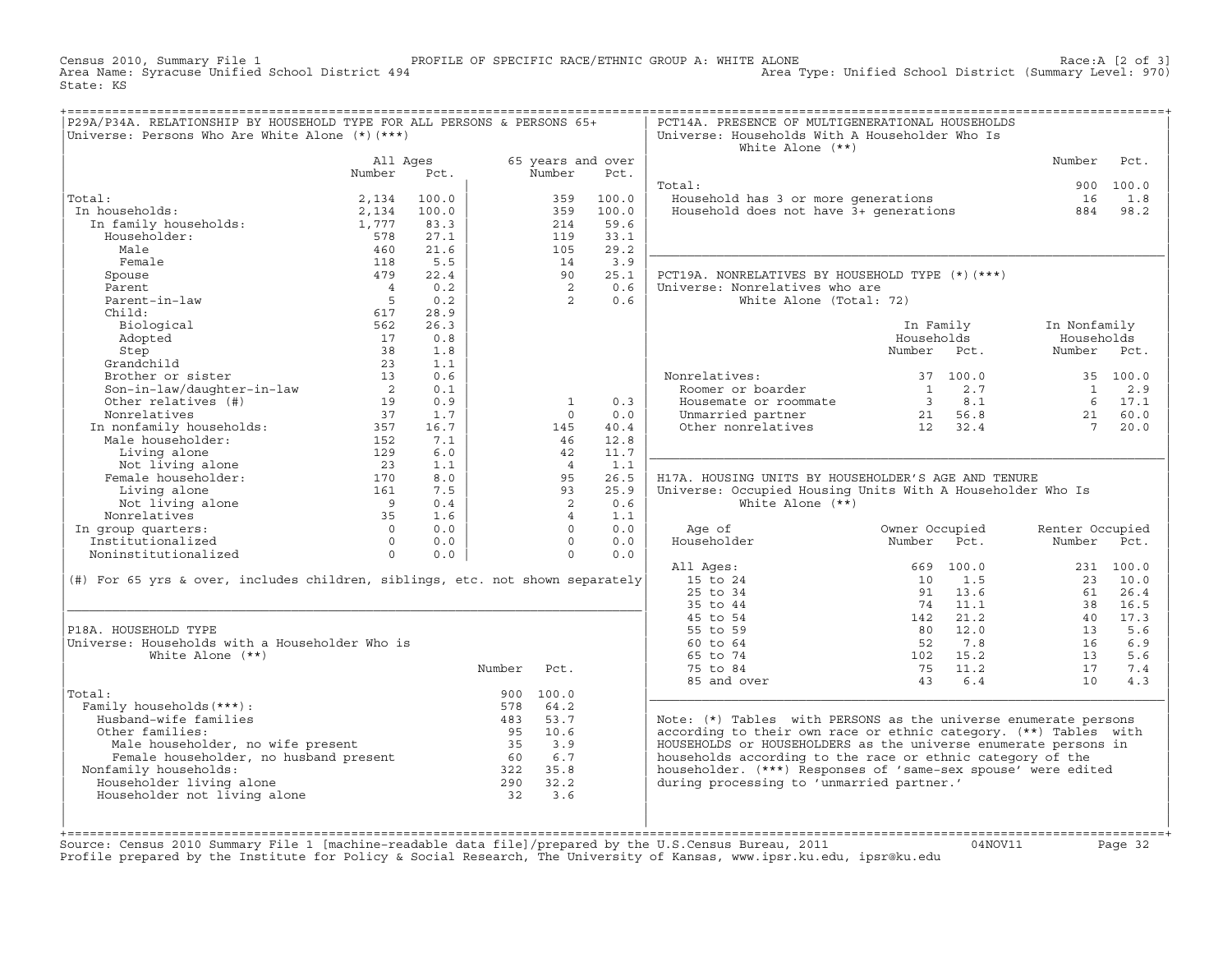Census 2010, Summary File 1 [3 of 3] PROFILE OF SPECIFIC RACE/ETHNIC GROUP A: WHITE ALONE 16 and the stracuse<br>Area Name: Syracuse Unified School District 494 area Type: Unified School District (Summary Level: 970) Area Type: Unified School District (Summary Level: 970) State: KS

+===================================================================================================================================================+|P28A/H16A. HOUSEHOLDS (OCCUPIED HOUSING UNITS) BY HOUSEHOLD SIZE BY TYPE AND BY TENURE | |Universe: Households (Occupied Housing Units) With A Householder Who Is White Alone (\*\*)(\*\*\*) |

|                             | All<br>Households | Pct.  | Family<br>Households<br>Pct. | Nonfamily<br>Households | Pct.  | Owner<br>Occupied | Pct.  | Renter<br>Occupied | Pct.  |  |
|-----------------------------|-------------------|-------|------------------------------|-------------------------|-------|-------------------|-------|--------------------|-------|--|
| All household sizes:        | 900               | 100.0 | 100.0<br>578                 | 322                     | 100.0 | 669               | 100.0 | 231                | 100.0 |  |
| 1-person households         | 290               | 32.2  | (Family always >1 pers)      | 290                     | 90.1  | 184               | 27.5  | 106                | 45.9  |  |
| 2-person households         | 283               | 31.4  | 256<br>44.3                  | 27                      | 8.4   | 248               | 37.1  | 35                 | 15.2  |  |
| 3-person households         | 145               | 16.1  | 24.4<br>141                  |                         | 1.2   | 110               | 16.4  | 35                 | 15.2  |  |
| 4-person households         | 93                | 10.3  | 15.9<br>92                   |                         | 0.3   | 68                | 10.2  | 25                 | 10.8  |  |
| 5-person households         | 62                | 6.9   | 10.7<br>62                   |                         | 0.0   | 40                | 6.0   |                    | 9.5   |  |
| 6-person households         | 21                | 2.3   | 3.6<br>21                    |                         | 0.0   | 16                | 2.4   |                    | 2.2   |  |
| 7-or-more person households |                   | 0.7   | $\perp$ .0<br>6              |                         | 0.0   |                   |       |                    | 1.3   |  |

| | |P16A/P17A/P36A/P37A/H11A/H12A. POPULATION IN HOUSEHOLDS AND AVERAGE HOUSEHOLD SIZE BY TYPE AND BY TENURE | Universe: Population in Households (Occupied Housing Units) With A Householder Who Is White Alone (\*\*)

|                                | Total<br>Population | Pct.         | In<br>Families | Pct.                      | In<br>Nonfamilies | Pct.     | In Owner<br>Occupied | Pct.                      | In Renter<br>Occupied | Pct.        |  |
|--------------------------------|---------------------|--------------|----------------|---------------------------|-------------------|----------|----------------------|---------------------------|-----------------------|-------------|--|
| Total population in households |                     | 2,141 100.0  | 1,742          | 81.4                      | 360               | 16.8     | 1,599                | 74.7                      | 542                   | 25.3        |  |
| Under 18 years                 | 538                 | 100.0        | 526            | 97.8                      |                   |          |                      |                           |                       |             |  |
| 18 years and over              | 1,603               | 100.0        | 1,216          | 75.9                      |                   |          |                      |                           |                       |             |  |
| Average Household Size         | 2.38                | ______       | 3.01           | $------$                  | 1.12              | $------$ | 2.39                 | $\qquad \qquad - - - - -$ | 2.35                  | $------$    |  |
| Under 18 years                 | 0.60                |              | 0.91           | $\qquad \qquad - - - - -$ |                   |          |                      |                           |                       |             |  |
| 18 years and over              |                     | $1.78$ ----- |                | $2.10$ -----              |                   |          |                      |                           |                       | $- - - - -$ |  |
|                                |                     |              |                |                           |                   |          |                      |                           |                       |             |  |

Note: Family household numbers include nonrelatives living with families.

## | | PCT20/PCT22A. GROUP OUARTERS POPULATION BY SEX BY AGE BY GROUP OUARTERS TYPE Universe: Population in group quarters for persons who are White Alone  $(*)$

|                                               |        |       |       | Pct. of<br>All | Pct. of<br>Total |       | Pct. of<br>Total |       |
|-----------------------------------------------|--------|-------|-------|----------------|------------------|-------|------------------|-------|
|                                               | Number | Pct.  | Total | Ages           | Male             | $18+$ | Female           | $18+$ |
| All types of group quarters:                  |        | 100.0 |       |                |                  |       |                  |       |
| Institutionalized population:                 |        |       |       |                |                  |       |                  |       |
| Correctional facilities for adults            |        |       |       |                |                  |       |                  |       |
| Juvenile facilities                           |        |       |       |                |                  |       |                  |       |
| Nursing facilities/skilled-nursing facilities |        |       |       |                |                  |       |                  |       |
| Other institutional facilities                |        |       |       |                |                  |       |                  |       |
| Noninstitutionalized population:              |        |       |       |                |                  |       |                  |       |
| College/university student housing            |        |       |       |                |                  |       |                  |       |
| Military quarters                             |        |       |       |                |                  |       |                  |       |
| Other noninstitutional facilities             |        |       |       |                |                  |       |                  |       |

|\_\_\_\_\_\_\_\_\_\_\_\_\_\_\_\_\_\_\_\_\_\_\_\_\_\_\_\_\_\_\_\_\_\_\_\_\_\_\_\_\_\_\_\_\_\_\_\_\_\_\_\_\_\_\_\_\_\_\_\_\_\_\_\_\_\_\_\_\_\_\_\_\_\_\_\_\_\_\_\_\_\_\_\_\_\_\_\_\_\_\_\_\_\_\_\_\_\_\_\_\_\_\_\_\_\_\_\_\_\_\_\_\_\_\_\_\_\_\_\_\_\_\_\_\_\_\_\_\_\_\_\_\_\_\_\_\_\_\_\_\_\_\_\_\_\_\_|

| |

| or HOUSEHOLDERS as the universe enumerate persons in households according to the race or ethnic category of the householder. | | (\*\*\*) Same−sex couple households are included in the family households category if there is at least one additional person | | related to householder by birth or adoption. Same−sex couple households with no relatives of the householder present are tabulated | | in nonfamily households. Responses of 'same−sex spouse' were edited during processing to 'unmarried partner.' |

+===================================================================================================================================================+ Source: Census 2010 Summary File 1 [machine−readable data file]/prepared by the U.S.Census Bureau, 2011 04NOV11 Page 33 Profile prepared by the Institute for Policy & Social Research, The University of Kansas, www.ipsr.ku.edu, ipsr@ku.edu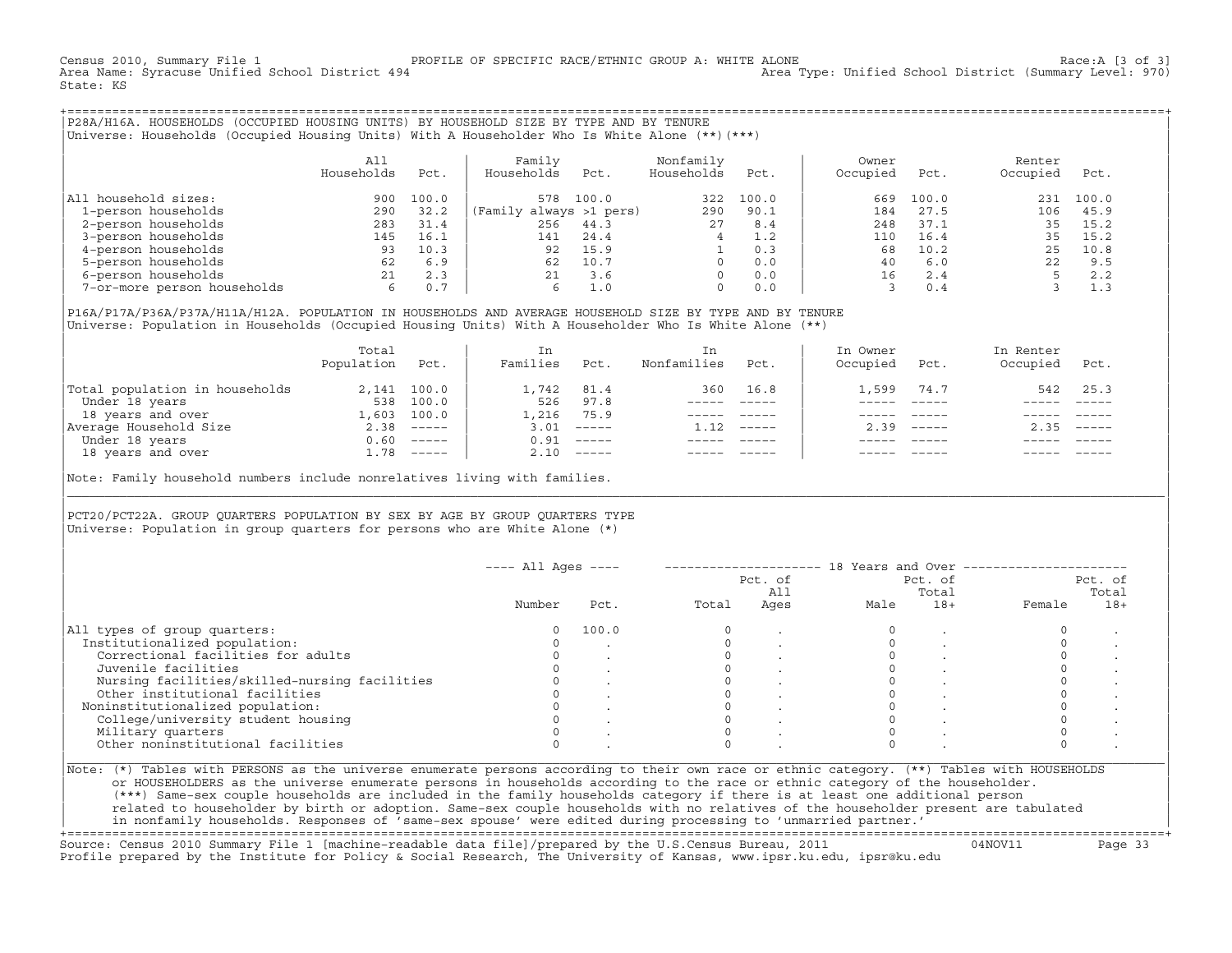Census 2010, Summary File 1 PROFILE OF SPECIFIC RACE/ETHNIC GROUP B: BLACK OR AFRICAN AMERICAN ALONE Race:B [1 of 3] Area Name: Syracuse Unified School District 494 Area Type: Unified School District (Summary Level: 970) State: KS

| P29/P29B. POPULATION SUMMARY BY RESIDENCE TYPE FOR DESIGNATED UNIVERSE                                                                                                                                                                                                                      |                                                                  |            |                                                                 |                   |                                            |            | P38B/39B. FAMILY TYPE BY PRESENCE AND AGE OF OWN OR RELATED CHILDREN                                                                                                                                                                                                                                           |                                              |        |                       |
|---------------------------------------------------------------------------------------------------------------------------------------------------------------------------------------------------------------------------------------------------------------------------------------------|------------------------------------------------------------------|------------|-----------------------------------------------------------------|-------------------|--------------------------------------------|------------|----------------------------------------------------------------------------------------------------------------------------------------------------------------------------------------------------------------------------------------------------------------------------------------------------------------|----------------------------------------------|--------|-----------------------|
| Universe: PERSONS Who Are Black or African American Alone                                                                                                                                                                                                                                   |                                                                  |            |                                                                 |                   |                                            |            | Universe: Families With A Householder Who Is                                                                                                                                                                                                                                                                   |                                              |        |                       |
|                                                                                                                                                                                                                                                                                             |                                                                  |            |                                                                 |                   |                                            |            | Black or African American Alone (**)(***)                                                                                                                                                                                                                                                                      |                                              |        |                       |
|                                                                                                                                                                                                                                                                                             |                                                                  | Population | As % of Population of all Races                                 |                   |                                            |            |                                                                                                                                                                                                                                                                                                                |                                              |        |                       |
| Total Persons:                                                                                                                                                                                                                                                                              |                                                                  |            |                                                                 |                   | 2,690                                      |            | By Presence of: Own Children                                                                                                                                                                                                                                                                                   |                                              |        | Related Children      |
| otal Persons: $\begin{array}{cccccc} 8 & 0.38 & \text{of} \\ \text{In Households(*)} & 8 & 0.38 & \text{of} \\ \text{In Group Quatters} & 0 & .8 & \text{of} \\ \end{array}$                                                                                                                |                                                                  |            |                                                                 |                   | 2,690                                      |            |                                                                                                                                                                                                                                                                                                                | Families Pct.                                |        | Families Pct.         |
|                                                                                                                                                                                                                                                                                             |                                                                  |            |                                                                 |                   |                                            |            |                                                                                                                                                                                                                                                                                                                |                                              |        |                       |
|                                                                                                                                                                                                                                                                                             |                                                                  |            |                                                                 |                   |                                            |            |                                                                                                                                                                                                                                                                                                                |                                              |        | 1 100.0               |
| P16-18B/P36-37B. HOUSEHOLDS/POPULATION IN HOUSEHOLDS BY HOUSEHOLD TYPE                                                                                                                                                                                                                      |                                                                  |            |                                                                 |                   |                                            |            |                                                                                                                                                                                                                                                                                                                |                                              |        | $0 \t 0.0$            |
| Universe: HOUSEHOLDERS Who Are Black or African American Alone                                                                                                                                                                                                                              |                                                                  |            |                                                                 |                   |                                            |            |                                                                                                                                                                                                                                                                                                                |                                              |        | $\Omega$<br>0.0       |
|                                                                                                                                                                                                                                                                                             |                                                                  |            |                                                                 |                   | Average                                    |            |                                                                                                                                                                                                                                                                                                                |                                              |        | $\overline{0}$<br>0.0 |
|                                                                                                                                                                                                                                                                                             |                                                                  |            | Households                                                      | Population $(**)$ | Size                                       |            |                                                                                                                                                                                                                                                                                                                |                                              |        | $0 \t 0.0$            |
|                                                                                                                                                                                                                                                                                             |                                                                  |            |                                                                 |                   |                                            |            |                                                                                                                                                                                                                                                                                                                |                                              |        | $\overline{0}$<br>0.0 |
|                                                                                                                                                                                                                                                                                             |                                                                  |            |                                                                 |                   |                                            |            |                                                                                                                                                                                                                                                                                                                |                                              |        | $\overline{0}$<br>0.0 |
|                                                                                                                                                                                                                                                                                             |                                                                  |            |                                                                 |                   |                                            |            |                                                                                                                                                                                                                                                                                                                |                                              |        | 1 100.0               |
|                                                                                                                                                                                                                                                                                             |                                                                  |            |                                                                 |                   |                                            |            |                                                                                                                                                                                                                                                                                                                |                                              |        | $\Omega$<br>0.0       |
|                                                                                                                                                                                                                                                                                             |                                                                  |            |                                                                 |                   |                                            |            |                                                                                                                                                                                                                                                                                                                |                                              |        | $0 \t 0.0$            |
| Total Households (**)<br>Under 18 years<br>18 years and over<br>18 years and over<br>Emily Households (***)<br>Under 18 years<br>Under 18 years<br>Under 18 years<br>10 2 2.00<br>Under 18 years<br>10 2 2.00<br>Under 18 years<br>10 1.00<br>10 1.00<br>1                                  |                                                                  |            |                                                                 |                   |                                            |            | All families:<br>Husband-wife families:<br>Husband-wife families:<br>Under 6 yrs only<br>Under 6 and 6 to 17 yrs<br>6 to 17 yrs<br>6 to 17 yrs only<br>No children under 18<br>Mediate in the 18<br>No the families (no spouse present):<br>Male h                                                             |                                              |        | $0 \t 0.0$            |
|                                                                                                                                                                                                                                                                                             |                                                                  |            |                                                                 |                   |                                            |            |                                                                                                                                                                                                                                                                                                                |                                              |        | $0 \t 0.0$            |
|                                                                                                                                                                                                                                                                                             |                                                                  |            |                                                                 |                   |                                            |            |                                                                                                                                                                                                                                                                                                                |                                              |        | $0 \t 0.0$            |
|                                                                                                                                                                                                                                                                                             |                                                                  |            |                                                                 |                   |                                            |            |                                                                                                                                                                                                                                                                                                                |                                              |        | $\overline{0}$<br>0.0 |
| Universe: Persons Who Are Black or African American Alone (*)                                                                                                                                                                                                                               |                                                                  |            |                                                                 |                   |                                            |            |                                                                                                                                                                                                                                                                                                                |                                              |        | 1 100.0               |
|                                                                                                                                                                                                                                                                                             |                                                                  |            |                                                                 |                   |                                            |            |                                                                                                                                                                                                                                                                                                                |                                              |        | 1 100.0               |
|                                                                                                                                                                                                                                                                                             | ---Both Sexes---                                                 |            | $---Male----$                                                   |                   | $---$ Female-----                          |            |                                                                                                                                                                                                                                                                                                                |                                              |        | 1 100.0               |
|                                                                                                                                                                                                                                                                                             | Number Pct.                                                      |            | Number                                                          | Pct.              | Number Pct.                                |            |                                                                                                                                                                                                                                                                                                                |                                              |        | $\Omega$<br>0.0       |
|                                                                                                                                                                                                                                                                                             |                                                                  |            |                                                                 |                   |                                            |            |                                                                                                                                                                                                                                                                                                                |                                              |        | $\circ$<br>0.0        |
| All Ages:                                                                                                                                                                                                                                                                                   |                                                                  |            |                                                                 |                   |                                            | 3 100.0    |                                                                                                                                                                                                                                                                                                                |                                              |        | $0 \t 0.0$            |
|                                                                                                                                                                                                                                                                                             |                                                                  |            |                                                                 |                   |                                            | 0.0        |                                                                                                                                                                                                                                                                                                                |                                              |        |                       |
|                                                                                                                                                                                                                                                                                             |                                                                  |            |                                                                 |                   |                                            | 33.3       |                                                                                                                                                                                                                                                                                                                |                                              |        |                       |
|                                                                                                                                                                                                                                                                                             |                                                                  |            |                                                                 |                   |                                            | 0.0        | P31B. RELATIONSHIP BY HOUSEHOLD TYPE FOR THE POPULATION UNDER 18 YEARS                                                                                                                                                                                                                                         |                                              |        |                       |
|                                                                                                                                                                                                                                                                                             |                                                                  |            |                                                                 |                   |                                            | 0.0        | Universe: Persons under 18 who are                                                                                                                                                                                                                                                                             |                                              |        |                       |
|                                                                                                                                                                                                                                                                                             |                                                                  |            |                                                                 |                   |                                            | 0.0        | Black or African American Alone (*) (***)                                                                                                                                                                                                                                                                      |                                              |        |                       |
|                                                                                                                                                                                                                                                                                             |                                                                  |            |                                                                 |                   |                                            | 0.0        |                                                                                                                                                                                                                                                                                                                |                                              | Number | Pct.                  |
|                                                                                                                                                                                                                                                                                             |                                                                  |            |                                                                 |                   |                                            | 0.0        |                                                                                                                                                                                                                                                                                                                |                                              |        |                       |
|                                                                                                                                                                                                                                                                                             |                                                                  |            |                                                                 |                   |                                            | 33.3       | Total under 18:                                                                                                                                                                                                                                                                                                |                                              |        |                       |
|                                                                                                                                                                                                                                                                                             |                                                                  |            |                                                                 |                   |                                            | 33.3       | In households:                                                                                                                                                                                                                                                                                                 |                                              |        |                       |
|                                                                                                                                                                                                                                                                                             |                                                                  |            |                                                                 |                   |                                            | 0.0<br>0.0 |                                                                                                                                                                                                                                                                                                                |                                              |        |                       |
|                                                                                                                                                                                                                                                                                             |                                                                  |            |                                                                 |                   |                                            | 0.0        |                                                                                                                                                                                                                                                                                                                |                                              |        |                       |
|                                                                                                                                                                                                                                                                                             |                                                                  |            |                                                                 |                   |                                            | 0.0        |                                                                                                                                                                                                                                                                                                                |                                              |        |                       |
|                                                                                                                                                                                                                                                                                             |                                                                  |            |                                                                 |                   |                                            | 0.0        |                                                                                                                                                                                                                                                                                                                |                                              |        |                       |
|                                                                                                                                                                                                                                                                                             |                                                                  |            |                                                                 |                   |                                            | 0.0        |                                                                                                                                                                                                                                                                                                                |                                              |        |                       |
|                                                                                                                                                                                                                                                                                             |                                                                  |            |                                                                 |                   |                                            | 0.0        | al under 18:<br>households:<br>Householder or spouse<br>Related child:<br>Own child:<br>In husband-wife families<br>In other families (no spouse present):<br>$\begin{array}{cccc}\n & 6 & 100.0 \\  & 6 & 100.0 \\  & 6 & 100.0 \\  & 6 & 100.0 \\  & 6 & 100.0 \\  & 6 & 100.0 \\  & $<br>Female householder | $\begin{array}{c}\n2 \\ 2 \\ 0\n\end{array}$ |        | 33.3                  |
|                                                                                                                                                                                                                                                                                             |                                                                  |            |                                                                 |                   |                                            | 0.0        | Other relatives:                                                                                                                                                                                                                                                                                               |                                              |        | 0.0                   |
|                                                                                                                                                                                                                                                                                             |                                                                  |            |                                                                 |                   |                                            | 0.0        | Grandchild                                                                                                                                                                                                                                                                                                     |                                              |        | 0.0                   |
|                                                                                                                                                                                                                                                                                             |                                                                  |            |                                                                 |                   |                                            | 0.0        | Other relatives                                                                                                                                                                                                                                                                                                |                                              |        | 0.0                   |
|                                                                                                                                                                                                                                                                                             |                                                                  |            |                                                                 |                   |                                            | 0.0        | Nonrelatives                                                                                                                                                                                                                                                                                                   |                                              |        | 0.0                   |
|                                                                                                                                                                                                                                                                                             |                                                                  |            |                                                                 |                   |                                            | 0.0        | In group quarters:                                                                                                                                                                                                                                                                                             |                                              |        | 0.0                   |
|                                                                                                                                                                                                                                                                                             |                                                                  |            |                                                                 |                   |                                            | 0.0        | Institutionalized population                                                                                                                                                                                                                                                                                   |                                              |        | 0.0                   |
|                                                                                                                                                                                                                                                                                             |                                                                  |            |                                                                 |                   |                                            | 0.0        | Noninstitutionalized population                                                                                                                                                                                                                                                                                |                                              |        | 0.0                   |
|                                                                                                                                                                                                                                                                                             |                                                                  |            |                                                                 |                   |                                            |            |                                                                                                                                                                                                                                                                                                                |                                              |        |                       |
| Number Pct. Number Pct.<br>11 Ages:<br>5 to 9 0 0.0<br>10 to 14<br>1 3 37.5<br>16 and 19<br>2 2 5.0<br>2 0 0.0<br>20<br>20<br>20 0 0.0<br>2 0 0.0<br>20<br>20 0 0.0<br>2 0 0.0<br>2 0 0.0<br>2 1 12.5<br>0 0.0<br>2 0 0.0<br>2 1 12.5<br>0 0.0<br>2 0 0.0<br>2 1 12.5<br>0 0<br>$0$ to $17$ | $\begin{array}{ccc} 6 & 75.0 \\ 2 & 25.0 \\ 0 & 0.0 \end{array}$ |            | $\begin{bmatrix} 5 & 100.0 \\ 0 & 0.0 \\ 0 & 0.0 \end{bmatrix}$ |                   | $\begin{array}{c} 1 \\ 2 \\ 0 \end{array}$ | 33.3       | Note: (*) Tables with PERSONS as the universe enumerate persons according                                                                                                                                                                                                                                      |                                              |        |                       |
| 18 to 64                                                                                                                                                                                                                                                                                    |                                                                  |            |                                                                 |                   |                                            | 66.7       | to their own race or ethnic category. (**) Tables with HOUSEHOLDS or                                                                                                                                                                                                                                           |                                              |        |                       |
| 65 plus                                                                                                                                                                                                                                                                                     |                                                                  |            |                                                                 |                   | $\Omega$                                   | 0.0        | HOUSEHOLDERS as the universe enumerate persons in households according                                                                                                                                                                                                                                         |                                              |        |                       |
|                                                                                                                                                                                                                                                                                             |                                                                  |            |                                                                 |                   |                                            |            | to the race or ethnic category of the householder. (***) Responses of                                                                                                                                                                                                                                          |                                              |        |                       |
| Median Aqe                                                                                                                                                                                                                                                                                  | 15.0                                                             |            |                                                                 |                   |                                            |            | 14.5 22.5 (So the face of centre category of the householder. (The responses of the same-sex spouse' were edited during processing to 'unmarried partner.'                                                                                                                                                     |                                              |        |                       |
|                                                                                                                                                                                                                                                                                             |                                                                  |            |                                                                 |                   |                                            |            | $\alpha$ and $\alpha$ is the internal to the contract of $\alpha$                                                                                                                                                                                                                                              |                                              |        |                       |

Source: Census 2010 Summary File 1 [machine-readable data file]/prepared by the U.S.Census Bureau, 2011 Page 34<br>Profile prepared by the Institute for Policy & Social Research, The University of Kansas, www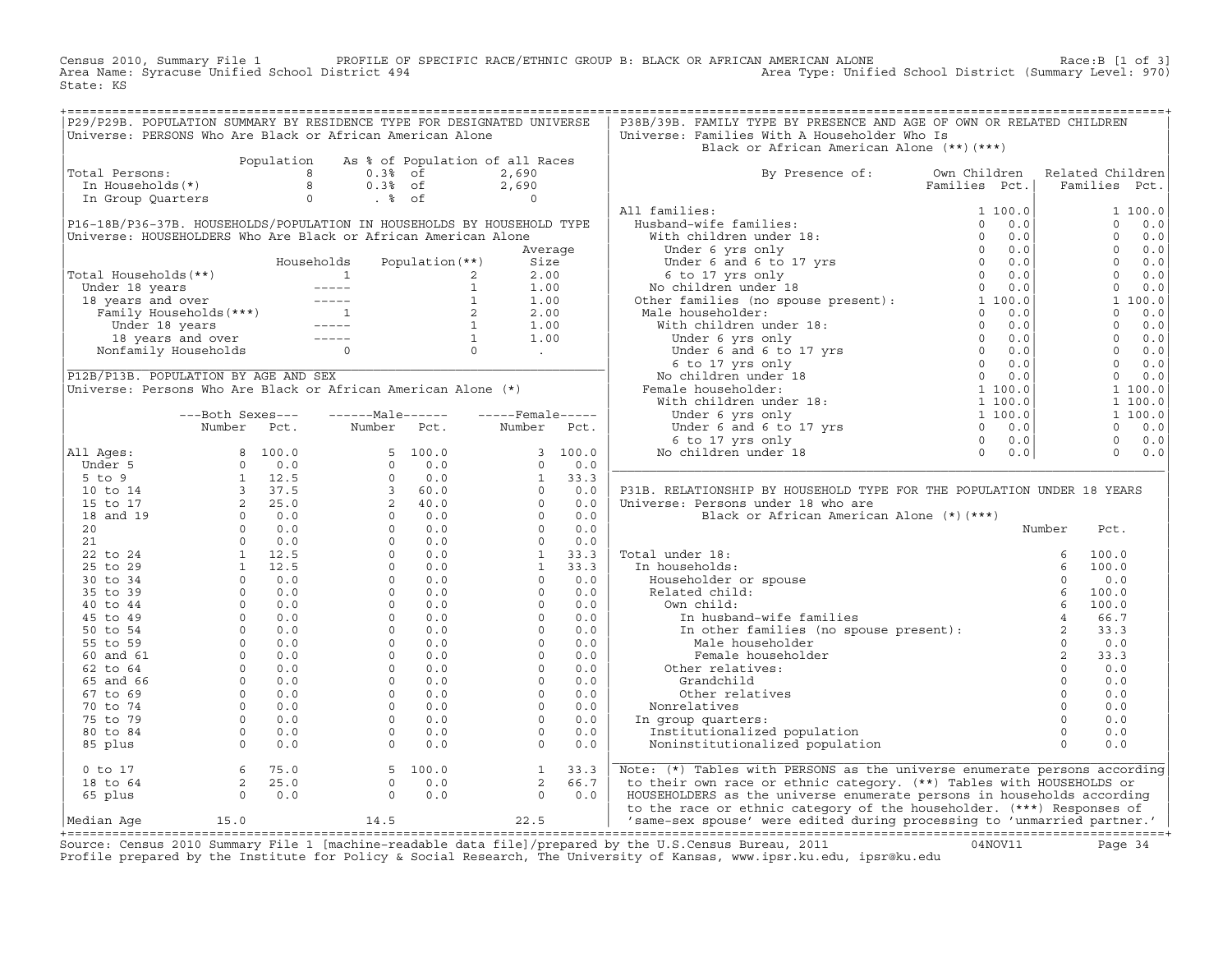Census 2010, Summary File 1 PROFILE OF SPECIFIC RACE/ETHNIC GROUP B: BLACK OR AFRICAN AMERICAN ALONE Race:B [2 of 3]<br>Area Name: Syracuse Unified School District 494 Area Type: Unified School District (Summary Level: 970) Area Type: Unified School District (Summary Level: 970) State: KS

| Universe: Persons Who Are Black or African American Alone (*) (***)           | P29B/P34B. RELATIONSHIP BY HOUSEHOLD TYPE FOR ALL PERSONS & PERSONS 65+ |            |                |                   |                                       | PCT14B. PRESENCE OF MULTIGENERATIONAL HOUSEHOLDS<br>Universe: Households With A Householder Who Is |                                            |                           |                      |
|-------------------------------------------------------------------------------|-------------------------------------------------------------------------|------------|----------------|-------------------|---------------------------------------|----------------------------------------------------------------------------------------------------|--------------------------------------------|---------------------------|----------------------|
|                                                                               |                                                                         |            |                |                   |                                       |                                                                                                    | Black or African American Alone (**)       |                           |                      |
|                                                                               | All Ages                                                                |            |                | 65 years and over |                                       |                                                                                                    |                                            | Number                    | Pct.                 |
|                                                                               | Number                                                                  | Pct.       |                | Number            | Pct.                                  |                                                                                                    |                                            |                           |                      |
|                                                                               |                                                                         |            |                |                   |                                       | Total:                                                                                             |                                            |                           | 1 100.0              |
| Total:                                                                        | 8                                                                       | 100.0      |                | $\Omega$          |                                       | Household has 3 or more generations                                                                |                                            | $\Omega$                  | 0.0                  |
| In households:                                                                | 8                                                                       | 100.0      |                | $\Omega$          | $\ddot{\phantom{0}}$                  | Household does not have 3+ generations                                                             |                                            |                           | 1 100.0              |
| In family households:                                                         | 8                                                                       | 100.0      |                | $\Omega$          | $\blacksquare$                        |                                                                                                    |                                            |                           |                      |
| Householder:                                                                  | $\mathbf{1}$                                                            | 12.5       |                | $\Omega$          | $\ddot{\phantom{a}}$                  |                                                                                                    |                                            |                           |                      |
| Male                                                                          | $\Omega$                                                                | 0.0        |                | $\Omega$          | $\ddot{\phantom{a}}$                  |                                                                                                    |                                            |                           |                      |
| Female                                                                        | $\mathbf{1}$                                                            | 12.5       |                | $\circ$           | $\sim$                                |                                                                                                    |                                            |                           |                      |
| Spouse                                                                        | 1                                                                       | 12.5       |                | $\circ$           | $\mathcal{L}^{\mathcal{L}}$           | PCT19B. NONRELATIVES BY HOUSEHOLD TYPE (*)(***)                                                    |                                            |                           |                      |
| Parent                                                                        | $\Omega$                                                                | 0.0        |                | $\Omega$          | $\sim$                                | Universe: Nonrelatives who are                                                                     |                                            |                           |                      |
| Parent-in-law                                                                 | $\Omega$                                                                | 0.0        |                | $\Omega$          |                                       |                                                                                                    | Black or African American Alone (Total: 0) |                           |                      |
| Child:                                                                        | $6\overline{6}$                                                         | 75.0       |                |                   |                                       |                                                                                                    |                                            |                           |                      |
| Biological                                                                    | $\overline{a}$                                                          | 25.0       |                |                   |                                       |                                                                                                    | In Family                                  | In Nonfamily              |                      |
| Adopted                                                                       | $\overline{4}$                                                          | 50.0       |                |                   |                                       |                                                                                                    | Households                                 | Households                |                      |
| Step                                                                          | $\Omega$<br>$\Omega$                                                    | 0.0        |                |                   |                                       |                                                                                                    | Number Pct.                                | Number Pct.               |                      |
| Grandchild                                                                    |                                                                         | 0.0        |                |                   |                                       |                                                                                                    |                                            |                           |                      |
| Brother or sister<br>Son-in-law/daughter-in-law                               | $\Omega$<br>$\circ$                                                     | 0.0<br>0.0 |                |                   |                                       | Nonrelatives:<br>Roomer or boarder                                                                 | $\Omega$<br>100.0<br>$\Omega$              | $\Omega$                  | 0 100.0              |
| Other relatives (#)                                                           | $\Omega$                                                                | 0.0        |                | $\Omega$          |                                       | Housemate or roommate                                                                              | <b>Contract Contract</b><br>$\bigcap$      | $\Omega$                  |                      |
| Nonrelatives                                                                  | $\Omega$                                                                | 0.0        |                | $\Omega$          | $\cdot$                               | Unmarried partner                                                                                  | $\sim 10^{-11}$<br>$\overline{0}$          | $\Omega$                  | $\ddot{\phantom{a}}$ |
| In nonfamily households:                                                      | $\Omega$                                                                | 0.0        |                | $\Omega$          |                                       | Other nonrelatives                                                                                 | $\sim$<br>$\bigcap$                        | $\Omega$                  |                      |
| Male householder:                                                             | $\Omega$                                                                | 0.0        |                | $\circ$           | $\ddot{\phantom{0}}$                  |                                                                                                    |                                            |                           |                      |
| Living alone                                                                  | $\Omega$                                                                | 0.0        |                | $\Omega$          | $\sim$                                |                                                                                                    |                                            |                           |                      |
| Not living alone                                                              | $\Omega$                                                                | 0.0        |                | $\Omega$          | $\sim$<br>$\mathcal{L}_{\mathcal{A}}$ |                                                                                                    |                                            |                           |                      |
| Female householder:                                                           | $\Omega$                                                                | 0.0        |                | $\circ$           | $\ddot{\phantom{a}}$                  | H17B. HOUSING UNITS BY HOUSEHOLDER'S AGE AND TENURE                                                |                                            |                           |                      |
| Living alone                                                                  | $\Omega$                                                                | 0.0        |                | $\Omega$          | $\ddot{\phantom{a}}$                  | Universe: Occupied Housing Units With A Householder Who Is                                         |                                            |                           |                      |
| Not living alone                                                              | $\circ$                                                                 | 0.0        |                | $\circ$           | $\sim$                                |                                                                                                    | Black or African American Alone (**)       |                           |                      |
| Nonrelatives                                                                  | $\Omega$                                                                | 0.0        |                | $\Omega$          | $\sim$                                |                                                                                                    |                                            |                           |                      |
|                                                                               |                                                                         |            |                |                   |                                       |                                                                                                    |                                            |                           |                      |
|                                                                               | $\Omega$                                                                | 0.0        |                | $\Omega$          |                                       |                                                                                                    |                                            |                           |                      |
| In group quarters:                                                            | $\Omega$                                                                | 0.0        |                | $\Omega$          | $\Box$                                | Age of                                                                                             | Owner Occupied                             | Renter Occupied<br>Number | Pct.                 |
| Institutionalized<br>Noninstitutionalized                                     | $\Omega$                                                                |            |                | $\Omega$          | $\sim$                                | Householder                                                                                        | Number Pct.                                |                           |                      |
|                                                                               |                                                                         | 0.0        |                |                   |                                       | All Ages:                                                                                          | 100.0<br>$\Omega$                          |                           | 1 100.0              |
|                                                                               |                                                                         |            |                |                   |                                       | 15 to 24                                                                                           | $\Omega$<br><b>Contract</b>                |                           | 1, 100, 0            |
| (#) For 65 yrs & over, includes children, siblings, etc. not shown separately |                                                                         |            |                |                   |                                       | $25$ to $34$                                                                                       | $\Omega$<br>$\mathbf{r}$                   | $\Omega$                  | 0.0                  |
|                                                                               |                                                                         |            |                |                   |                                       | 35 to 44                                                                                           | $\circ$<br>$\sim 100$ $\mu$                | $\Omega$                  | 0.0                  |
|                                                                               |                                                                         |            |                |                   |                                       | 45 to 54                                                                                           | $\overline{0}$<br>$\sim 100$ $\mu$         | $\cap$                    | 0.0                  |
| P18B. HOUSEHOLD TYPE                                                          |                                                                         |            |                |                   |                                       | 55 to 59                                                                                           | $\overline{0}$ .                           | $\Omega$                  | 0.0                  |
| Universe: Households with a Householder Who is                                |                                                                         |            |                |                   |                                       | 60 to 64                                                                                           | $0 \qquad \qquad$                          | $\Omega$                  | 0.0                  |
| Black or African American Alone (**)                                          |                                                                         |            |                |                   |                                       | 65 to 74                                                                                           | $\Omega$                                   | $\Omega$                  | 0.0                  |
|                                                                               |                                                                         |            | Number         | Pct.              |                                       | 75 to 84                                                                                           | $\Omega$                                   | $\Omega$                  | 0.0                  |
|                                                                               |                                                                         |            |                |                   |                                       | 85 and over                                                                                        | $\Omega$                                   | $\cap$                    | 0.0                  |
| Total:                                                                        |                                                                         |            |                | 1 100.0           |                                       |                                                                                                    |                                            |                           |                      |
| Family households (***) :                                                     |                                                                         |            |                | 1, 100, 0         |                                       |                                                                                                    |                                            |                           |                      |
| Husband-wife families                                                         |                                                                         |            | $\Omega$       | 0.0               |                                       | Note: $(*)$ Tables with PERSONS as the universe enumerate persons                                  |                                            |                           |                      |
| Other families:                                                               |                                                                         |            |                | 1 100.0           |                                       | according to their own race or ethnic category. (**) Tables with                                   |                                            |                           |                      |
|                                                                               |                                                                         |            | $\Omega$       | 0.0               |                                       | HOUSEHOLDS or HOUSEHOLDERS as the universe enumerate persons in                                    |                                            |                           |                      |
| Male householder, no wife present<br>Female householder, no husband present   |                                                                         |            |                | 1 100.0           |                                       | households according to the race or ethnic category of the                                         |                                            |                           |                      |
| Nonfamily households:                                                         |                                                                         |            | $\Omega$       | 0.0               |                                       | householder. (***) Responses of 'same-sex spouse' were edited                                      |                                            |                           |                      |
| Householder living alone                                                      |                                                                         |            | $\overline{0}$ | 0.0               |                                       | during processing to 'unmarried partner.'                                                          |                                            |                           |                      |
| Householder not living alone                                                  |                                                                         |            | $\Omega$       | 0.0               |                                       |                                                                                                    |                                            |                           |                      |

+===================================================================================================================================================+Source: Census 2010 Summary File 1 [machine−readable data file]/prepared by the U.S.Census Bureau, 2011 04NOV11 Page 35 Profile prepared by the Institute for Policy & Social Research, The University of Kansas, www.ipsr.ku.edu, ipsr@ku.edu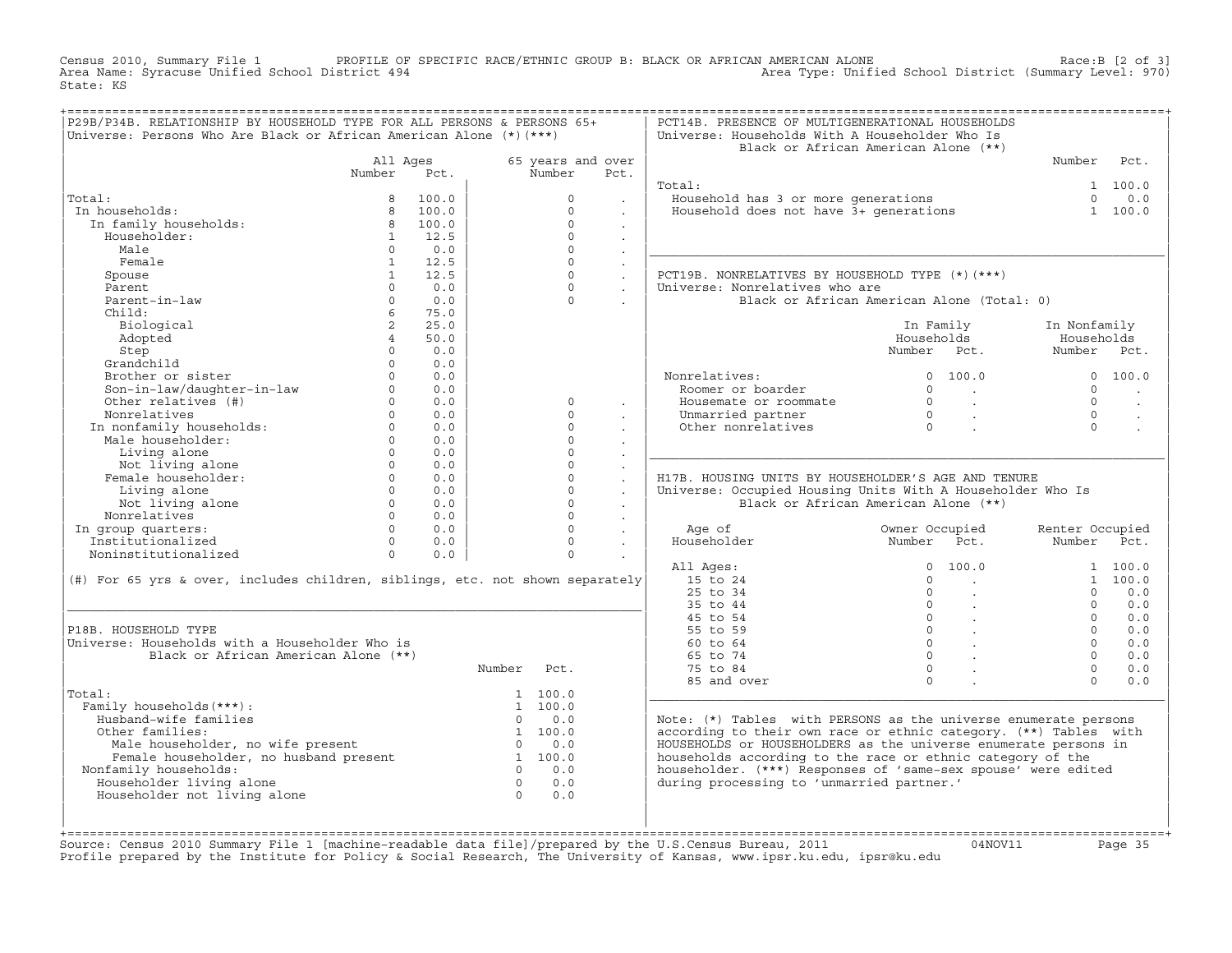Census 2010, Summary File 1 PROFILE OF SPECIFIC RACE/ETHNIC GROUP B: BLACK OR AFRICAN AMERICAN ALONE Race:B [3 of 3]<br>Area Name: Syracuse Unified School District 494 area Type: Unified School District (Summary Level: 970) Area Type: Unified School District (Summary Level: 970) State: KS

+===================================================================================================================================================+|P28B/H16B. HOUSEHOLDS (OCCUPIED HOUSING UNITS) BY HOUSEHOLD SIZE BY TYPE AND BY TENURE | |Universe: Households (Occupied Housing Units) With A Householder Who Is Black or African American Alone (\*\*)(\*\*\*) |

|                             | All<br>Households | Pct.  | Family<br>Households    | Pct.  | Nonfamily<br>Households | Pct.    | Owner<br>Occupied | Pct. | Renter<br>Occupied | Pct.  |
|-----------------------------|-------------------|-------|-------------------------|-------|-------------------------|---------|-------------------|------|--------------------|-------|
| household sizes:<br>All     |                   | 100.0 |                         | 100.0 | $\Omega$                |         |                   |      |                    | 100.0 |
| 1-person households         |                   | 0.0   | (Family always >1 pers) |       |                         |         |                   |      |                    | 0.0   |
| 2-person households         |                   | 100.0 |                         | 100.0 | $\Omega$                |         |                   |      |                    | 100.0 |
| 3-person households         |                   | 0.0   |                         | 0.0   | $\mathbf 0$             | $\cdot$ |                   |      |                    | 0.0   |
| 4-person households         |                   | 0.0   |                         | 0.0   | $\Omega$                | $\cdot$ |                   |      |                    | 0.0   |
| 5-person households         |                   | 0.0   |                         | 0.0   | $\Omega$                |         |                   |      |                    | 0.0   |
| 6-person households         |                   | 0.0   |                         | 0.0   | $\Omega$                |         |                   |      |                    | 0.0   |
| 7-or-more person households |                   | 0.0   |                         | 0.0   | $\mathbf 0$             |         | 0                 |      |                    | 0.0   |

|P16B/P17B/P36B/P37B/H11B/H12B. POPULATION IN HOUSEHOLDS AND AVERAGE HOUSEHOLD SIZE BY TYPE AND BY TENURE | Universe: Population in Households (Occupied Housing Units) With A Householder Who Is Black or African American Alone (\*\*)

|                                | Total<br>Population | Pct.     | In<br>Families     | Pct.     | In.<br>Nonfamilies | Pct.        | In Owner<br>Occupied | Pct.                      | In Renter<br>Occupied | Pct.     |
|--------------------------------|---------------------|----------|--------------------|----------|--------------------|-------------|----------------------|---------------------------|-----------------------|----------|
| Total population in households |                     | 2 100.0  |                    | 2 100.0  |                    | 0.0         |                      | 0.0                       |                       | 2 100.0  |
| Under 18 years                 |                     | 100.0    |                    | 100.0    |                    |             |                      |                           |                       |          |
| 18 years and over              |                     | 1 100.0  |                    | 100.0    |                    |             |                      |                           |                       |          |
| Average Household Size         | 2.00                | $------$ | 2.00               | $------$ |                    | $- - - - -$ | 0. Q Q               | $\qquad \qquad - - - - -$ | 2.00                  | $------$ |
| Under 18 years                 | 1.00                | $------$ | $\overline{1}$ .00 | $------$ |                    |             |                      |                           |                       |          |
| 18 years and over              | 1.00                | $------$ | 1.00               | $------$ |                    |             |                      | $- - - - -$               |                       | $------$ |

Note: Family household numbers include nonrelatives living with families.

| | PCT20/PCT22B. GROUP OUARTERS POPULATION BY SEX BY AGE BY GROUP OUARTERS TYPE Universe: Population in group quarters for persons who are Black or African American Alone (\*)

|                                               |        |       |       | Pct. of<br>All |      | Pct. of<br>Total |        | Pct. of<br>Total |
|-----------------------------------------------|--------|-------|-------|----------------|------|------------------|--------|------------------|
|                                               | Number | Pct.  | Total | Ages           | Male | $18+$            | Female | $18+$            |
| All types of group quarters:                  | 0      | 100.0 |       |                |      |                  |        |                  |
| Institutionalized population:                 |        |       |       |                |      |                  |        |                  |
| Correctional facilities for adults            |        |       |       |                |      |                  |        |                  |
| Juvenile facilities                           |        |       |       |                |      |                  |        |                  |
| Nursing facilities/skilled-nursing facilities |        |       |       |                |      |                  |        |                  |
| Other institutional facilities                |        |       |       |                |      |                  |        |                  |
| Noninstitutionalized population:              |        |       |       |                |      |                  |        |                  |
| College/university student housing            |        |       |       |                |      |                  |        |                  |
| Military quarters                             |        |       |       |                |      |                  |        |                  |
| Other noninstitutional facilities             |        |       |       |                |      |                  |        |                  |

|\_\_\_\_\_\_\_\_\_\_\_\_\_\_\_\_\_\_\_\_\_\_\_\_\_\_\_\_\_\_\_\_\_\_\_\_\_\_\_\_\_\_\_\_\_\_\_\_\_\_\_\_\_\_\_\_\_\_\_\_\_\_\_\_\_\_\_\_\_\_\_\_\_\_\_\_\_\_\_\_\_\_\_\_\_\_\_\_\_\_\_\_\_\_\_\_\_\_\_\_\_\_\_\_\_\_\_\_\_\_\_\_\_\_\_\_\_\_\_\_\_\_\_\_\_\_\_\_\_\_\_\_\_\_\_\_\_\_\_\_\_\_\_\_\_\_\_|

| |

or HOUSEHOLDERS as the universe enumerate persons in households according to the race or ethnic category of the householder. | (\*\*\*) Same−sex couple households are included in the family households category if there is at least one additional person | | related to householder by birth or adoption. Same−sex couple households with no relatives of the householder present are tabulated | | in nonfamily households. Responses of 'same−sex spouse' were edited during processing to 'unmarried partner.' |

+===================================================================================================================================================+ Source: Census 2010 Summary File 1 [machine−readable data file]/prepared by the U.S.Census Bureau, 2011 04NOV11 Page 36 Profile prepared by the Institute for Policy & Social Research, The University of Kansas, www.ipsr.ku.edu, ipsr@ku.edu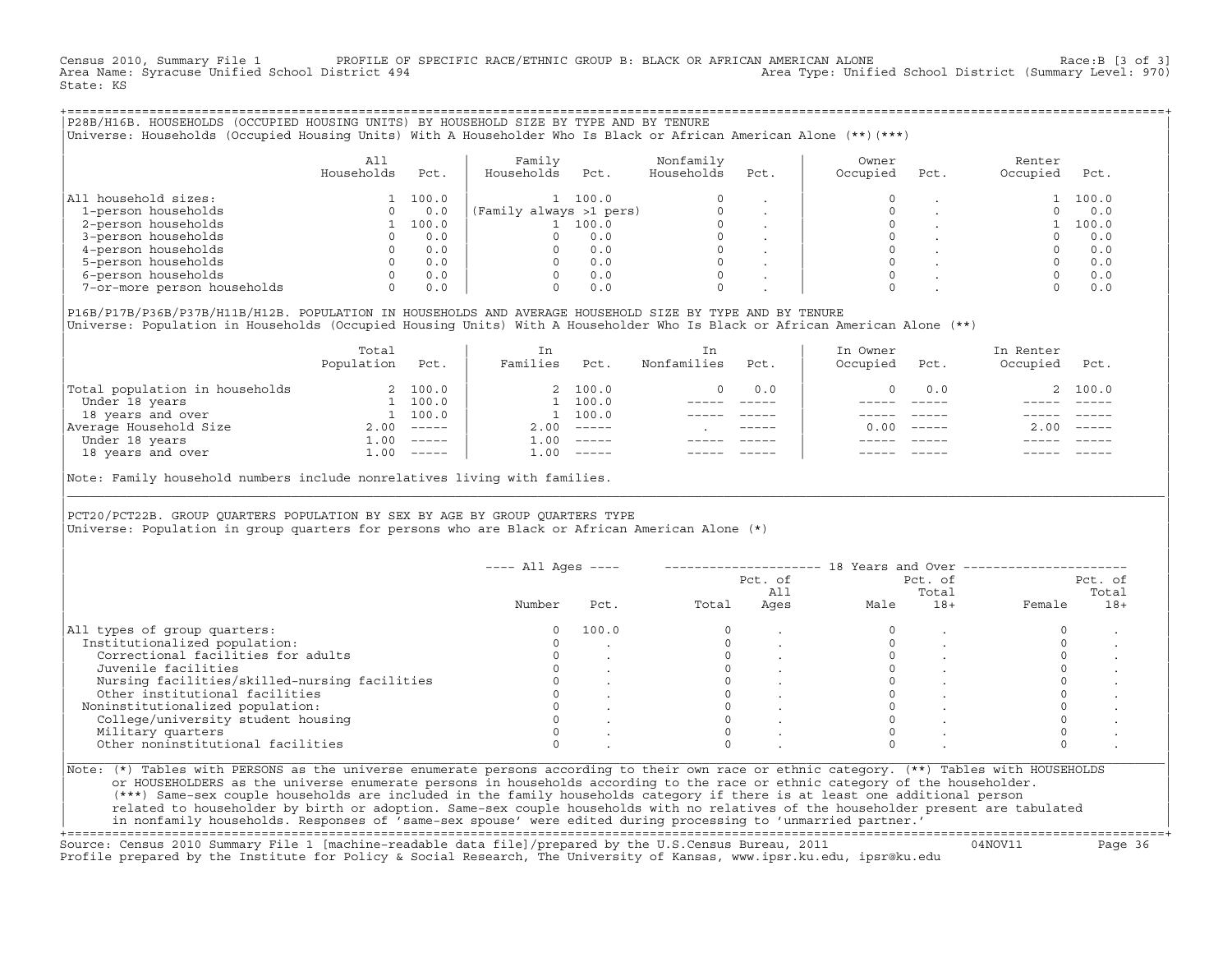Census 2010, Summary File 1 PROFILE OF SPECIFIC RACE/ETHNIC GROUP C: AMERICAN INDIAN AND ALASKA NATIVE ALONE Race:C [1 of 3] Area Name: Syracuse Unified School District 494 Area Type: Unified School District (Summary Level: 970) State: KS

| P29/P29C. POPULATION SUMMARY BY RESIDENCE TYPE FOR DESIGNATED UNIVERSE<br>Universe: PERSONS Who Are American Indian and Alaska Native Alone                                                                                                                                                                                                                                |                  |               |                   |                                                                                      |         | P38C/39C. FAMILY TYPE BY PRESENCE AND AGE OF OWN OR RELATED CHILDREN<br>Universe: Families With A Householder Who Is                                                                                                                                              |               |  |                |                                                                                                                                                                                                                                                                                                                                       |
|----------------------------------------------------------------------------------------------------------------------------------------------------------------------------------------------------------------------------------------------------------------------------------------------------------------------------------------------------------------------------|------------------|---------------|-------------------|--------------------------------------------------------------------------------------|---------|-------------------------------------------------------------------------------------------------------------------------------------------------------------------------------------------------------------------------------------------------------------------|---------------|--|----------------|---------------------------------------------------------------------------------------------------------------------------------------------------------------------------------------------------------------------------------------------------------------------------------------------------------------------------------------|
|                                                                                                                                                                                                                                                                                                                                                                            |                  |               |                   | Population As % of Population of all Races                                           |         | American Indian and Alaska Native Alone (**) (***)                                                                                                                                                                                                                |               |  |                |                                                                                                                                                                                                                                                                                                                                       |
| obtal Persons:<br>In Households(*)<br>1.28 of 2,690<br>In Group Quarters 0 . 8 of 0<br>Total Persons:                                                                                                                                                                                                                                                                      |                  |               |                   |                                                                                      |         | By Presence of: Own Children Related Children                                                                                                                                                                                                                     |               |  |                |                                                                                                                                                                                                                                                                                                                                       |
|                                                                                                                                                                                                                                                                                                                                                                            |                  |               |                   |                                                                                      |         |                                                                                                                                                                                                                                                                   | Families Pct. |  |                | Families Pct.                                                                                                                                                                                                                                                                                                                         |
|                                                                                                                                                                                                                                                                                                                                                                            |                  |               |                   |                                                                                      |         |                                                                                                                                                                                                                                                                   |               |  |                |                                                                                                                                                                                                                                                                                                                                       |
|                                                                                                                                                                                                                                                                                                                                                                            |                  |               |                   |                                                                                      |         | All families:                                                                                                                                                                                                                                                     |               |  |                | 10 100.0                                                                                                                                                                                                                                                                                                                              |
| P16-18C/P36-37C. HOUSEHOLDS/POPULATION IN HOUSEHOLDS BY HOUSEHOLD TYPE                                                                                                                                                                                                                                                                                                     |                  |               |                   |                                                                                      |         |                                                                                                                                                                                                                                                                   |               |  |                | 990.0                                                                                                                                                                                                                                                                                                                                 |
| Universe: HOUSEHOLDERS Who Are American Indian and Alaska Native Alone                                                                                                                                                                                                                                                                                                     |                  |               |                   |                                                                                      |         |                                                                                                                                                                                                                                                                   |               |  |                | 5 50.0                                                                                                                                                                                                                                                                                                                                |
|                                                                                                                                                                                                                                                                                                                                                                            |                  |               |                   |                                                                                      | Average |                                                                                                                                                                                                                                                                   |               |  |                | 3 30.0                                                                                                                                                                                                                                                                                                                                |
|                                                                                                                                                                                                                                                                                                                                                                            |                  | Households    | Population $(**)$ | Size                                                                                 |         |                                                                                                                                                                                                                                                                   |               |  |                | $1 \quad 10.0$                                                                                                                                                                                                                                                                                                                        |
|                                                                                                                                                                                                                                                                                                                                                                            |                  |               |                   | 2.92                                                                                 |         |                                                                                                                                                                                                                                                                   |               |  |                | 1 10.0                                                                                                                                                                                                                                                                                                                                |
|                                                                                                                                                                                                                                                                                                                                                                            |                  |               |                   | 0.92                                                                                 |         |                                                                                                                                                                                                                                                                   |               |  |                | 4 40.0                                                                                                                                                                                                                                                                                                                                |
|                                                                                                                                                                                                                                                                                                                                                                            |                  |               |                   | 2.00                                                                                 |         |                                                                                                                                                                                                                                                                   |               |  |                | 1 10.0                                                                                                                                                                                                                                                                                                                                |
|                                                                                                                                                                                                                                                                                                                                                                            |                  |               |                   | 3.20                                                                                 |         |                                                                                                                                                                                                                                                                   |               |  |                | $0 \t 0.0$                                                                                                                                                                                                                                                                                                                            |
|                                                                                                                                                                                                                                                                                                                                                                            |                  |               |                   | 1.10                                                                                 |         |                                                                                                                                                                                                                                                                   |               |  |                |                                                                                                                                                                                                                                                                                                                                       |
| Total Households (**)<br>Under 18 years<br>12 35<br>18 years and over<br>Family Households (***)<br>10 32<br>Under 18 years<br>10 32<br>Under 18 years<br>10 32<br>11 14<br>10 32<br>Under 18 years<br>11 14<br>12 21<br>12 14<br>21<br>22<br>Nonfamily Households                                                                                                         |                  |               |                   | 2.10                                                                                 |         |                                                                                                                                                                                                                                                                   |               |  |                | $\begin{bmatrix} 0 & 0 & 0 \\ 0 & 0 & 0 \\ 0 & 0 & 0 \\ 0 & 0 & 0 \\ 0 & 0 & 0 \\ 0 & 0 & 0 \\ 0 & 0 & 0 \\ 0 & 0 & 0 \\ 0 & 0 & 0 \\ 0 & 0 & 0 \\ 0 & 0 & 0 \\ 0 & 0 & 0 \\ 0 & 0 & 0 \\ 0 & 0 & 0 \\ 0 & 0 & 0 \\ 0 & 0 & 0 \\ 0 & 0 & 0 \\ 0 & 0 & 0 \\ 0 & 0 & 0 \\ 0 & 0 & 0 \\ 0 & 0 & 0 \\ 0 & 0 & 0 \\ 0 & 0 & 0 \\ 0 & 0 & $ |
|                                                                                                                                                                                                                                                                                                                                                                            |                  |               |                   | 1.00                                                                                 |         |                                                                                                                                                                                                                                                                   |               |  |                |                                                                                                                                                                                                                                                                                                                                       |
|                                                                                                                                                                                                                                                                                                                                                                            |                  |               |                   |                                                                                      |         |                                                                                                                                                                                                                                                                   |               |  |                |                                                                                                                                                                                                                                                                                                                                       |
| P12C/P13C. POPULATION BY AGE AND SEX                                                                                                                                                                                                                                                                                                                                       |                  |               |                   |                                                                                      |         |                                                                                                                                                                                                                                                                   |               |  | $\overline{0}$ | 0.0                                                                                                                                                                                                                                                                                                                                   |
| Universe: Persons Who Are American Indian and Alaska Native Alone (*)                                                                                                                                                                                                                                                                                                      |                  |               |                   |                                                                                      |         |                                                                                                                                                                                                                                                                   |               |  |                | $1 \quad 10.0$                                                                                                                                                                                                                                                                                                                        |
|                                                                                                                                                                                                                                                                                                                                                                            |                  |               |                   |                                                                                      |         |                                                                                                                                                                                                                                                                   |               |  |                | $1 \quad 10.0$                                                                                                                                                                                                                                                                                                                        |
|                                                                                                                                                                                                                                                                                                                                                                            | ---Both Sexes--- | $---Male----$ |                   | $---$ Female -----                                                                   |         |                                                                                                                                                                                                                                                                   |               |  |                | $1 \quad 10.0$                                                                                                                                                                                                                                                                                                                        |
|                                                                                                                                                                                                                                                                                                                                                                            | Number Pct.      | Number Pct.   |                   | Number Pct.                                                                          |         |                                                                                                                                                                                                                                                                   |               |  |                | $0 \t 0.0$                                                                                                                                                                                                                                                                                                                            |
|                                                                                                                                                                                                                                                                                                                                                                            |                  |               |                   |                                                                                      |         |                                                                                                                                                                                                                                                                   |               |  |                | $0 \t 0.0$                                                                                                                                                                                                                                                                                                                            |
| All Ages:                                                                                                                                                                                                                                                                                                                                                                  |                  |               |                   |                                                                                      |         |                                                                                                                                                                                                                                                                   |               |  |                | $0 \t 0.0$                                                                                                                                                                                                                                                                                                                            |
|                                                                                                                                                                                                                                                                                                                                                                            |                  |               |                   |                                                                                      |         |                                                                                                                                                                                                                                                                   |               |  |                |                                                                                                                                                                                                                                                                                                                                       |
|                                                                                                                                                                                                                                                                                                                                                                            |                  |               |                   |                                                                                      |         |                                                                                                                                                                                                                                                                   |               |  |                |                                                                                                                                                                                                                                                                                                                                       |
|                                                                                                                                                                                                                                                                                                                                                                            |                  |               |                   |                                                                                      |         | P31C. RELATIONSHIP BY HOUSEHOLD TYPE FOR THE POPULATION UNDER 18 YEARS                                                                                                                                                                                            |               |  |                |                                                                                                                                                                                                                                                                                                                                       |
|                                                                                                                                                                                                                                                                                                                                                                            |                  |               |                   |                                                                                      |         | Universe: Persons under 18 who are                                                                                                                                                                                                                                |               |  |                |                                                                                                                                                                                                                                                                                                                                       |
|                                                                                                                                                                                                                                                                                                                                                                            |                  |               |                   |                                                                                      |         | American Indian and Alaska Native Alone (*) (***)                                                                                                                                                                                                                 |               |  |                |                                                                                                                                                                                                                                                                                                                                       |
|                                                                                                                                                                                                                                                                                                                                                                            |                  |               |                   |                                                                                      |         |                                                                                                                                                                                                                                                                   |               |  | Pct.           |                                                                                                                                                                                                                                                                                                                                       |
|                                                                                                                                                                                                                                                                                                                                                                            |                  |               |                   |                                                                                      |         | Total under 18:                                                                                                                                                                                                                                                   |               |  | 100.0          |                                                                                                                                                                                                                                                                                                                                       |
|                                                                                                                                                                                                                                                                                                                                                                            |                  |               |                   |                                                                                      |         |                                                                                                                                                                                                                                                                   |               |  | 100.0          |                                                                                                                                                                                                                                                                                                                                       |
|                                                                                                                                                                                                                                                                                                                                                                            |                  |               |                   |                                                                                      |         |                                                                                                                                                                                                                                                                   |               |  | 0.0            |                                                                                                                                                                                                                                                                                                                                       |
|                                                                                                                                                                                                                                                                                                                                                                            |                  |               |                   |                                                                                      |         |                                                                                                                                                                                                                                                                   |               |  | 92.3           |                                                                                                                                                                                                                                                                                                                                       |
|                                                                                                                                                                                                                                                                                                                                                                            |                  |               |                   |                                                                                      |         |                                                                                                                                                                                                                                                                   |               |  | 76.9           |                                                                                                                                                                                                                                                                                                                                       |
|                                                                                                                                                                                                                                                                                                                                                                            |                  |               |                   |                                                                                      |         |                                                                                                                                                                                                                                                                   |               |  | 61.5           |                                                                                                                                                                                                                                                                                                                                       |
|                                                                                                                                                                                                                                                                                                                                                                            |                  |               |                   |                                                                                      |         |                                                                                                                                                                                                                                                                   |               |  | 15.4           |                                                                                                                                                                                                                                                                                                                                       |
|                                                                                                                                                                                                                                                                                                                                                                            |                  |               |                   |                                                                                      |         | al under 18:<br>13 1<br>n households:<br>Householder or spouse<br>Related child:<br>2<br>own child:<br>10<br>In husband-wife families<br>In other families<br>In other families<br>In other families<br>Male householder<br>Female householder<br>2<br>2<br>2<br> |               |  | 0.0            |                                                                                                                                                                                                                                                                                                                                       |
|                                                                                                                                                                                                                                                                                                                                                                            |                  |               |                   |                                                                                      |         |                                                                                                                                                                                                                                                                   |               |  | 15.4           |                                                                                                                                                                                                                                                                                                                                       |
|                                                                                                                                                                                                                                                                                                                                                                            |                  |               |                   |                                                                                      |         |                                                                                                                                                                                                                                                                   |               |  | 15.4           |                                                                                                                                                                                                                                                                                                                                       |
|                                                                                                                                                                                                                                                                                                                                                                            |                  |               |                   |                                                                                      |         | Grandchild                                                                                                                                                                                                                                                        |               |  | 15.4           |                                                                                                                                                                                                                                                                                                                                       |
|                                                                                                                                                                                                                                                                                                                                                                            |                  |               |                   |                                                                                      |         | Other relatives                                                                                                                                                                                                                                                   |               |  | 0.0            |                                                                                                                                                                                                                                                                                                                                       |
|                                                                                                                                                                                                                                                                                                                                                                            |                  |               |                   |                                                                                      |         | Nonrelatives                                                                                                                                                                                                                                                      |               |  | 7.7            |                                                                                                                                                                                                                                                                                                                                       |
|                                                                                                                                                                                                                                                                                                                                                                            |                  |               |                   |                                                                                      |         | In group quarters:                                                                                                                                                                                                                                                |               |  | 0.0            |                                                                                                                                                                                                                                                                                                                                       |
|                                                                                                                                                                                                                                                                                                                                                                            |                  |               |                   |                                                                                      |         | Institutionalized population                                                                                                                                                                                                                                      |               |  | 0.0            |                                                                                                                                                                                                                                                                                                                                       |
| $\begin{tabular}{l cccc} All layers: & Number & Pct. & Number & Pct. & Number & Pct. \\[.05in] \hline \texttt{Mumber} & 5 & 3 & 100.0 & 21 & 100.0 & 12 & 100.0 \\[.05in] \hline \texttt{5} & 5 & 2 & 3.8 & 3 & 25.0 \\[.05in] \hline \texttt{10} & 1 & 3.0 & 1 & 4.8 & 0 & 0.0 \\[.05in] \hline \texttt{10} & 4 & 12.1 & 2 & 9.5 & 2 & 16.7 \\[.05in] \hline \texttt{20}$ |                  |               |                   |                                                                                      |         | $\begin{array}{c}\n 0 \\  \text{opulation} \\  1 \\  \hline\n 0 \\  0\n \end{array}$<br>Noninstitutionalized population                                                                                                                                           |               |  | 0.0            |                                                                                                                                                                                                                                                                                                                                       |
|                                                                                                                                                                                                                                                                                                                                                                            |                  |               |                   |                                                                                      | 41.7    | Note: $(*)$ Tables with PERSONS as the universe enumerate persons according                                                                                                                                                                                       |               |  |                |                                                                                                                                                                                                                                                                                                                                       |
|                                                                                                                                                                                                                                                                                                                                                                            |                  |               |                   |                                                                                      | 58.3    | to their own race or ethnic category. (**) Tables with HOUSEHOLDS or                                                                                                                                                                                              |               |  |                |                                                                                                                                                                                                                                                                                                                                       |
|                                                                                                                                                                                                                                                                                                                                                                            |                  |               |                   |                                                                                      |         |                                                                                                                                                                                                                                                                   |               |  |                |                                                                                                                                                                                                                                                                                                                                       |
| 0 to 17<br>18 to 64<br>18 54.5<br>65 plus<br>2 6.1                                                                                                                                                                                                                                                                                                                         |                  |               |                   | $\begin{array}{cccc} 8 & 38.1 & & 5 \\ 11 & 52.4 & & 7 \\ 2 & 9.5 & & 0 \end{array}$ | 0.0     | HOUSEHOLDERS as the universe enumerate persons in households according<br>to the race or ethnic category of the householder. (***) Responses of                                                                                                                   |               |  |                |                                                                                                                                                                                                                                                                                                                                       |

+===================================================================================================================================================+Source: Census 2010 Summary File 1 [machine−readable data file]/prepared by the U.S.Census Bureau, 2011 04NOV11 Page 37 Profile prepared by the Institute for Policy & Social Research, The University of Kansas, www.ipsr.ku.edu, ipsr@ku.edu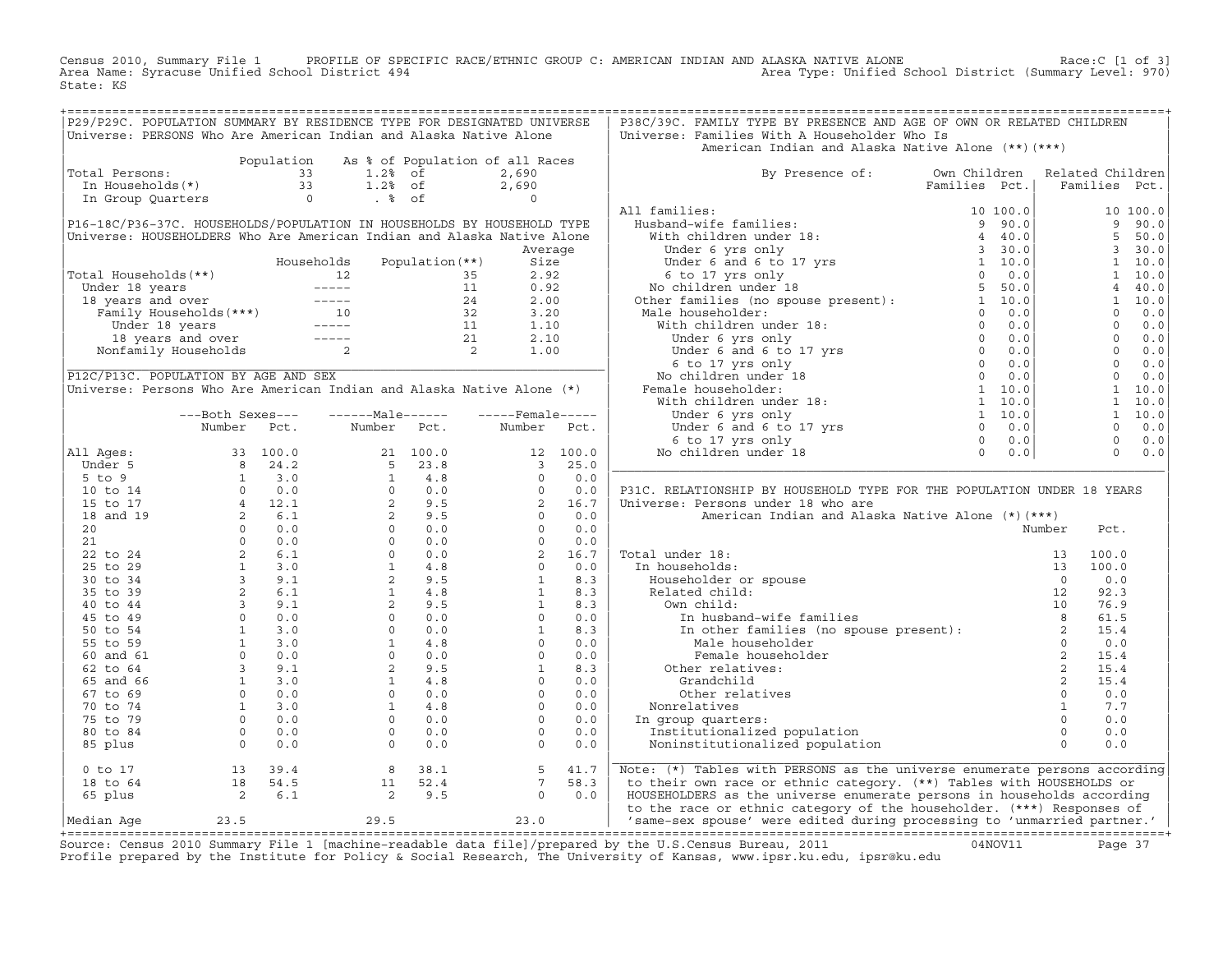Census 2010, Summary File 1 PROFILE OF SPECIFIC RACE/ETHNIC GROUP C: AMERICAN INDIAN AND ALASKA NATIVE ALONE<br>Area Name: Syracuse Unified School District 494 Area Type: Unified School Dis State: KS

| P29C/P34C. RELATIONSHIP BY HOUSEHOLD TYPE FOR ALL PERSONS & PERSONS 65+<br>Universe: Persons Who Are American Indian and Alaska Native Alone $(*)$ $(***)$ |                  |               |                                                              |                         |                   | PCT14C. PRESENCE OF MULTIGENERATIONAL HOUSEHOLDS<br>Universe: Households With A Householder Who Is<br>American Indian and Alaska Native Alone (**) |                |                                                       |                 |          |
|------------------------------------------------------------------------------------------------------------------------------------------------------------|------------------|---------------|--------------------------------------------------------------|-------------------------|-------------------|----------------------------------------------------------------------------------------------------------------------------------------------------|----------------|-------------------------------------------------------|-----------------|----------|
|                                                                                                                                                            | All Ages         |               |                                                              |                         | 65 years and over |                                                                                                                                                    |                |                                                       | Number          | Pct.     |
|                                                                                                                                                            | Number           | Pct.          |                                                              | Number                  | Pct.              |                                                                                                                                                    |                |                                                       |                 |          |
|                                                                                                                                                            |                  |               |                                                              |                         |                   | Total:                                                                                                                                             |                |                                                       |                 | 12 100.0 |
| Total:                                                                                                                                                     | 33               | 100.0         |                                                              | $\overline{2}$          | 100.0<br>100.0    | Household has 3 or more generations<br>Household does not have 3+ generations                                                                      |                |                                                       | $\overline{1}$  | 8.3      |
| In households:<br>In family households:                                                                                                                    | 33<br>29         | 100.0<br>87.9 |                                                              | 2<br>2                  | 100.0             |                                                                                                                                                    |                |                                                       | 11              | 91.7     |
| Householder:                                                                                                                                               | 10               | 30.3          |                                                              | 2                       | 100.0             |                                                                                                                                                    |                |                                                       |                 |          |
| Male                                                                                                                                                       | $\overline{8}$   | 24.2          |                                                              | $\overline{2}$          | 100.0             |                                                                                                                                                    |                |                                                       |                 |          |
| Female                                                                                                                                                     | 2                | 6.1           |                                                              | $\Omega$                | 0.0               |                                                                                                                                                    |                |                                                       |                 |          |
| Spouse                                                                                                                                                     | 4                | 12.1          |                                                              | $\Omega$                | 0.0               | PCT19C. NONRELATIVES BY HOUSEHOLD TYPE (*) (***)                                                                                                   |                |                                                       |                 |          |
| Parent                                                                                                                                                     | $\Omega$         | 0.0           |                                                              | $\Omega$                | 0.0               | Universe: Nonrelatives who are                                                                                                                     |                |                                                       |                 |          |
| Parent-in-law                                                                                                                                              | $\circ$          | 0.0           |                                                              | $\Omega$                | 0.0               | American Indian and Alaska Native Alone (Total: 3)                                                                                                 |                |                                                       |                 |          |
| Child:                                                                                                                                                     | 12               | 36.4          |                                                              |                         |                   |                                                                                                                                                    |                |                                                       |                 |          |
| Biological                                                                                                                                                 | 12               | 36.4          |                                                              |                         |                   |                                                                                                                                                    | In Family      |                                                       | In Nonfamily    |          |
| Adopted                                                                                                                                                    | $\Omega$         | 0.0           |                                                              |                         |                   |                                                                                                                                                    | Households     |                                                       | Households      |          |
| Step                                                                                                                                                       | $\Omega$         | 0.0           |                                                              |                         |                   |                                                                                                                                                    | Number Pct.    |                                                       | Number Pct.     |          |
| Grandchild                                                                                                                                                 | 2                | 6.1           |                                                              |                         |                   |                                                                                                                                                    |                |                                                       |                 |          |
| Brother or sister                                                                                                                                          | $\Omega$         | 0.0           |                                                              |                         |                   | Nonrelatives:                                                                                                                                      |                | 1, 100, 0                                             |                 | 2 100.0  |
| Son-in-law/daughter-in-law                                                                                                                                 | $\Omega$         | 0.0           |                                                              |                         |                   | Roomer or boarder                                                                                                                                  |                | 1 100.0                                               | $\Omega$        | 0.0      |
| Other relatives (#)                                                                                                                                        | $\Omega$         | 0.0           |                                                              | $\Omega$                | 0.0               | Housemate or roommate                                                                                                                              |                | $0 \qquad 0.0$                                        |                 | 2 100.0  |
| Nonrelatives                                                                                                                                               | $\mathbf{1}$     | 3.0           |                                                              | $\Omega$                | 0.0               | Unmarried partner                                                                                                                                  |                | $\begin{matrix} 0 && 0 & 0 \ 0 && 0 & 0 \end{matrix}$ | $\cap$          | 0.0      |
| In nonfamily households:                                                                                                                                   | $\overline{4}$   | 12.1          |                                                              | $\Omega$                | 0.0               | Other nonrelatives                                                                                                                                 |                |                                                       | $\Omega$        | 0.0      |
| Male householder:                                                                                                                                          | $\Omega$         | 0.0           |                                                              | $\Omega$                | 0.0               |                                                                                                                                                    |                |                                                       |                 |          |
| Living alone                                                                                                                                               | $\Omega$         | 0.0           |                                                              | $\Omega$                | 0.0               |                                                                                                                                                    |                |                                                       |                 |          |
| Not living alone                                                                                                                                           | $\circ$          | 0.0           |                                                              | $\Omega$                | 0.0               |                                                                                                                                                    |                |                                                       |                 |          |
| Female householder:<br>Living alone                                                                                                                        | 2<br>$2^{\circ}$ | 6.1<br>6.1    |                                                              | $\Omega$<br>$\circ$     | 0.0<br>0.0        | H17C. HOUSING UNITS BY HOUSEHOLDER'S AGE AND TENURE<br>Universe: Occupied Housing Units With A Householder Who Is                                  |                |                                                       |                 |          |
| Not living alone                                                                                                                                           | $\circ$          | 0.0           |                                                              | $\Omega$                | 0.0               | American Indian and Alaska Native Alone (**)                                                                                                       |                |                                                       |                 |          |
| Nonrelatives                                                                                                                                               | 2                | 6.1           |                                                              | $\Omega$                | 0.0               |                                                                                                                                                    |                |                                                       |                 |          |
| In group quarters:                                                                                                                                         | $\Omega$         | 0.0           |                                                              | $\Omega$                | 0.0               | Age of                                                                                                                                             | Owner Occupied |                                                       | Renter Occupied |          |
| Institutionalized                                                                                                                                          | $\Omega$         | 0.0           |                                                              | $\Omega$                | 0.0               | Householder                                                                                                                                        | Number Pct.    |                                                       | Number Pct.     |          |
| Noninstitutionalized                                                                                                                                       | $\Omega$         | 0.0           |                                                              | $\Omega$                | 0.0               |                                                                                                                                                    |                |                                                       |                 |          |
|                                                                                                                                                            |                  |               |                                                              |                         |                   | All Ages:                                                                                                                                          |                | 8 100.0                                               |                 | 4 100.0  |
| (#) For 65 yrs & over, includes children, siblings, etc. not shown separately                                                                              |                  |               |                                                              |                         |                   | 15 to 24                                                                                                                                           |                | $1 \t12.5$                                            |                 | 1 25.0   |
|                                                                                                                                                            |                  |               |                                                              |                         |                   | 25 to 34                                                                                                                                           |                | $1 \quad 12.5$                                        | 1               | 25.0     |
|                                                                                                                                                            |                  |               |                                                              |                         |                   | 35 to 44                                                                                                                                           |                | 1 12.5                                                | 1               | 25.0     |
|                                                                                                                                                            |                  |               |                                                              |                         |                   | 45 to 54                                                                                                                                           |                | $0 \t 0.0$                                            | 1               | 25.0     |
| P18C. HOUSEHOLD TYPE                                                                                                                                       |                  |               |                                                              |                         |                   | 55 to 59                                                                                                                                           |                | $1 \t 12.5$                                           | $\Omega$        | 0.0      |
| Universe: Households with a Householder Who is                                                                                                             |                  |               |                                                              |                         |                   | 60 to 64                                                                                                                                           |                | 2, 25.0                                               | $\Omega$        | 0.0      |
| American Indian and Alaska Native Alone (**)                                                                                                               |                  |               |                                                              |                         |                   | 65 to 74                                                                                                                                           |                | 2, 25.0                                               | $\Omega$        | 0.0      |
|                                                                                                                                                            |                  |               | Number                                                       | Pct.                    |                   | 75 to 84                                                                                                                                           |                | $0 \qquad 0.0$                                        | $\cap$          | 0.0      |
|                                                                                                                                                            |                  |               |                                                              |                         |                   | 85 and over                                                                                                                                        | $\Omega$       | 0.0                                                   | $\Omega$        | 0.0      |
| Total:                                                                                                                                                     |                  |               |                                                              | 12, 100.0               |                   |                                                                                                                                                    |                |                                                       |                 |          |
| Family households (***) :                                                                                                                                  |                  |               | 9                                                            | $10 \quad 83.3$<br>75.0 |                   |                                                                                                                                                    |                |                                                       |                 |          |
| Husband-wife families<br>Other families:                                                                                                                   |                  |               |                                                              | $1 \t 8.3$              |                   | Note: (*) Tables with PERSONS as the universe enumerate persons<br>according to their own race or ethnic category. (**) Tables with                |                |                                                       |                 |          |
| Ner Lamilles:<br>Male householder, no wife present<br>Female householder, no husband present                                                               |                  |               |                                                              | $0 \t 0.0$              |                   | HOUSEHOLDS or HOUSEHOLDERS as the universe enumerate persons in                                                                                    |                |                                                       |                 |          |
|                                                                                                                                                            |                  |               | $\begin{array}{cc} 0 & 0 \\ 1 & 8.3 \\ 2 & 16.7 \end{array}$ |                         |                   | households according to the race or ethnic category of the                                                                                         |                |                                                       |                 |          |
| Nonfamily households:                                                                                                                                      |                  |               |                                                              | 2 16.7                  |                   | householder. (***) Responses of 'same-sex spouse' were edited                                                                                      |                |                                                       |                 |          |
| Householder living alone                                                                                                                                   |                  |               |                                                              | 2 16.7                  |                   | during processing to 'unmarried partner.'                                                                                                          |                |                                                       |                 |          |
| Householder not living alone                                                                                                                               |                  |               | $\bigcap$                                                    | 0.0                     |                   |                                                                                                                                                    |                |                                                       |                 |          |
|                                                                                                                                                            |                  |               |                                                              |                         |                   |                                                                                                                                                    |                |                                                       |                 |          |
|                                                                                                                                                            |                  |               |                                                              |                         |                   |                                                                                                                                                    |                |                                                       |                 |          |
|                                                                                                                                                            |                  |               |                                                              |                         |                   |                                                                                                                                                    |                |                                                       |                 |          |

+===================================================================================================================================================+Source: Census 2010 Summary File 1 [machine−readable data file]/prepared by the U.S.Census Bureau, 2011 04NOV11 Page 38 Profile prepared by the Institute for Policy & Social Research, The University of Kansas, www.ipsr.ku.edu, ipsr@ku.edu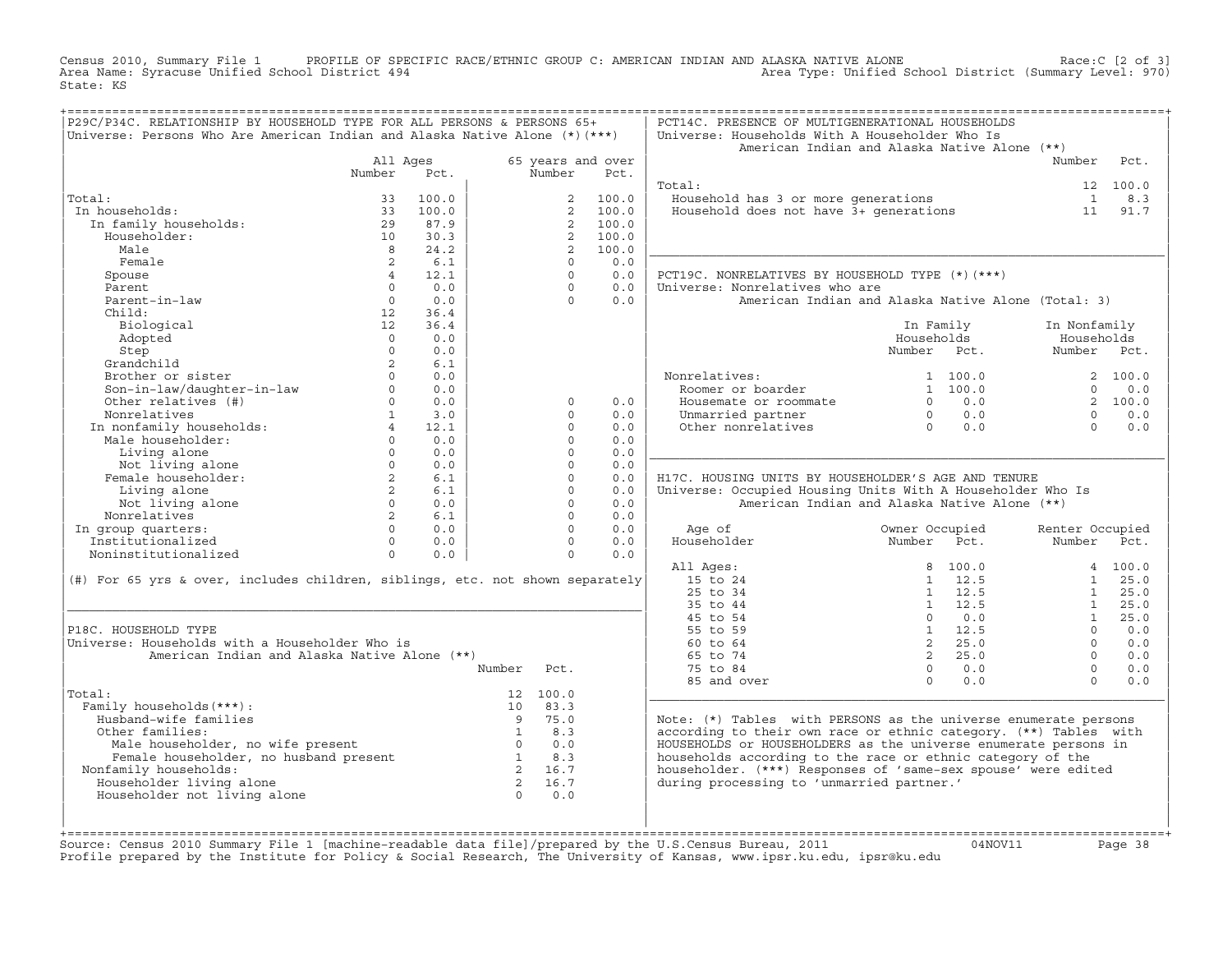Census 2010, Summary File 1 PROFILE OF SPECIFIC RACE/ETHNIC GROUP C: AMERICAN INDIAN AND ALASKA NATIVE ALONE Race:C [3 of 3]<br>Area Name: Syracuse Unified School District 494 Area Type: Unified School District (Summary Level: 970) State: KS

+===================================================================================================================================================+|P28C/H16C. HOUSEHOLDS (OCCUPIED HOUSING UNITS) BY HOUSEHOLD SIZE BY TYPE AND BY TENURE | |Universe: Households (Occupied Housing Units) With A Householder Who Is American Indian and Alaska Native Alone (\*\*)(\*\*\*) |

|                             | All<br>Households | Pct.  | Family<br>Households    | Pct.  | Nonfamily<br>Households | Pct.    | Owner<br>Occupied | Pct.  | Renter<br>Occupied | Pct.  |
|-----------------------------|-------------------|-------|-------------------------|-------|-------------------------|---------|-------------------|-------|--------------------|-------|
| All household sizes:        |                   | 100.0 | 10                      | 100.0 |                         | 2 100.0 |                   | 100.0 | 4                  | 100.0 |
| 1-person households         |                   | 16.7  | (Family always >1 pers) |       |                         | 100.0   |                   | 0.0   |                    | 50.0  |
| 2-person households         |                   | 25.0  |                         | 30.0  |                         | 0.0     |                   | 37.5  |                    | 0.0   |
| 3-person households         |                   | 25.0  |                         | 30.0  | 0                       | 0.0     |                   | 25.0  |                    | 25.0  |
| 4-person households         |                   | 16.7  | 2                       | 20.0  | 0                       | 0.0     |                   | 12.5  |                    | 25.0  |
| 5-person households         |                   | 16.7  |                         | 20.0  |                         | 0.0     |                   | 25.0  |                    | 0.0   |
| 6-person households         |                   | 0.0   | O.                      | 0.0   |                         | 0.0     |                   | 0.0   |                    | 0.0   |
| 7-or-more person households | $\Omega$          | 0.0   | 0                       | 0.0   | 0                       | 0.0     |                   | 0.0   |                    | 0.0   |

|P16C/P17C/P36C/P37C/H11C/H12C. POPULATION IN HOUSEHOLDS AND AVERAGE HOUSEHOLD SIZE BY TYPE AND BY TENURE | Universe: Population in Households (Occupied Housing Units) With A Householder Who Is American Indian and Alaska Native Alone (\*\*)

|                                | Total<br>Population | Pct.         | In<br>Families | Pct.     | In.<br>Nonfamilies | Pct.     | In Owner<br>Occupied | Pct.                      | In Renter<br>Occupied | Pct.        |  |
|--------------------------------|---------------------|--------------|----------------|----------|--------------------|----------|----------------------|---------------------------|-----------------------|-------------|--|
| Total population in households |                     | 35 100.0     | 32             | 91.4     |                    | 5.7      | 26                   | 74.3                      |                       | 9 25.7      |  |
| Under 18 years                 | 11                  | 100.0        |                | 100.0    |                    |          |                      |                           |                       |             |  |
| 18 years and over              | 24                  | 100.0        | 21             | 87.5     |                    |          |                      |                           |                       |             |  |
| Average Household Size         | 2.92                | $------$     | 3.20           | $------$ | 1.00               | $------$ | 3.25                 | $\qquad \qquad - - - - -$ | 2.25                  | $------$    |  |
| Under 18 years                 | 0.92                | $------$     | 1.10           | $------$ |                    |          |                      |                           |                       |             |  |
| 18 years and over              |                     | $2.00$ ----- | 2.10           |          |                    |          |                      | $- - - - -$               |                       | $- - - - -$ |  |
|                                |                     |              |                |          |                    |          |                      |                           |                       |             |  |

Note: Family household numbers include nonrelatives living with families.

| | PCT20/PCT22C. GROUP OUARTERS POPULATION BY SEX BY AGE BY GROUP OUARTERS TYPE Universe: Population in group quarters for persons who are American Indian and Alaska Native Alone (\*)

|                                               |        |       |       | Pct. of<br>All |      | Pct. of<br>Total | Pct. of<br>Total |       |  |
|-----------------------------------------------|--------|-------|-------|----------------|------|------------------|------------------|-------|--|
|                                               | Number | Pct.  | Total | Ages           | Male | $18+$            | Female           | $18+$ |  |
| All types of group quarters:                  |        | 100.0 |       |                |      |                  |                  |       |  |
| Institutionalized population:                 |        |       |       |                |      |                  |                  |       |  |
| Correctional facilities for adults            |        |       |       |                |      |                  |                  |       |  |
| Juvenile facilities                           |        |       |       |                |      |                  |                  |       |  |
| Nursing facilities/skilled-nursing facilities |        |       |       |                |      |                  |                  |       |  |
| Other institutional facilities                |        |       |       |                |      |                  |                  |       |  |
| Noninstitutionalized population:              |        |       |       |                |      |                  |                  |       |  |
| College/university student housing            |        |       |       |                |      |                  |                  |       |  |
| Military quarters                             |        |       |       |                |      |                  |                  |       |  |
| Other noninstitutional facilities             |        |       |       |                |      |                  |                  |       |  |

|\_\_\_\_\_\_\_\_\_\_\_\_\_\_\_\_\_\_\_\_\_\_\_\_\_\_\_\_\_\_\_\_\_\_\_\_\_\_\_\_\_\_\_\_\_\_\_\_\_\_\_\_\_\_\_\_\_\_\_\_\_\_\_\_\_\_\_\_\_\_\_\_\_\_\_\_\_\_\_\_\_\_\_\_\_\_\_\_\_\_\_\_\_\_\_\_\_\_\_\_\_\_\_\_\_\_\_\_\_\_\_\_\_\_\_\_\_\_\_\_\_\_\_\_\_\_\_\_\_\_\_\_\_\_\_\_\_\_\_\_\_\_\_\_\_\_\_|

| |

| (\*\*\*) Same−sex couple households are included in the family households category if there is at least one additional person | | related to householder by birth or adoption. Same−sex couple households with no relatives of the householder present are tabulated | | in nonfamily households. Responses of 'same−sex spouse' were edited during processing to 'unmarried partner.' | +===================================================================================================================================================+

Source: Census 2010 Summary File 1 [machine−readable data file]/prepared by the U.S.Census Bureau, 2011 04NOV11 Page 39 Profile prepared by the Institute for Policy & Social Research, The University of Kansas, www.ipsr.ku.edu, ipsr@ku.edu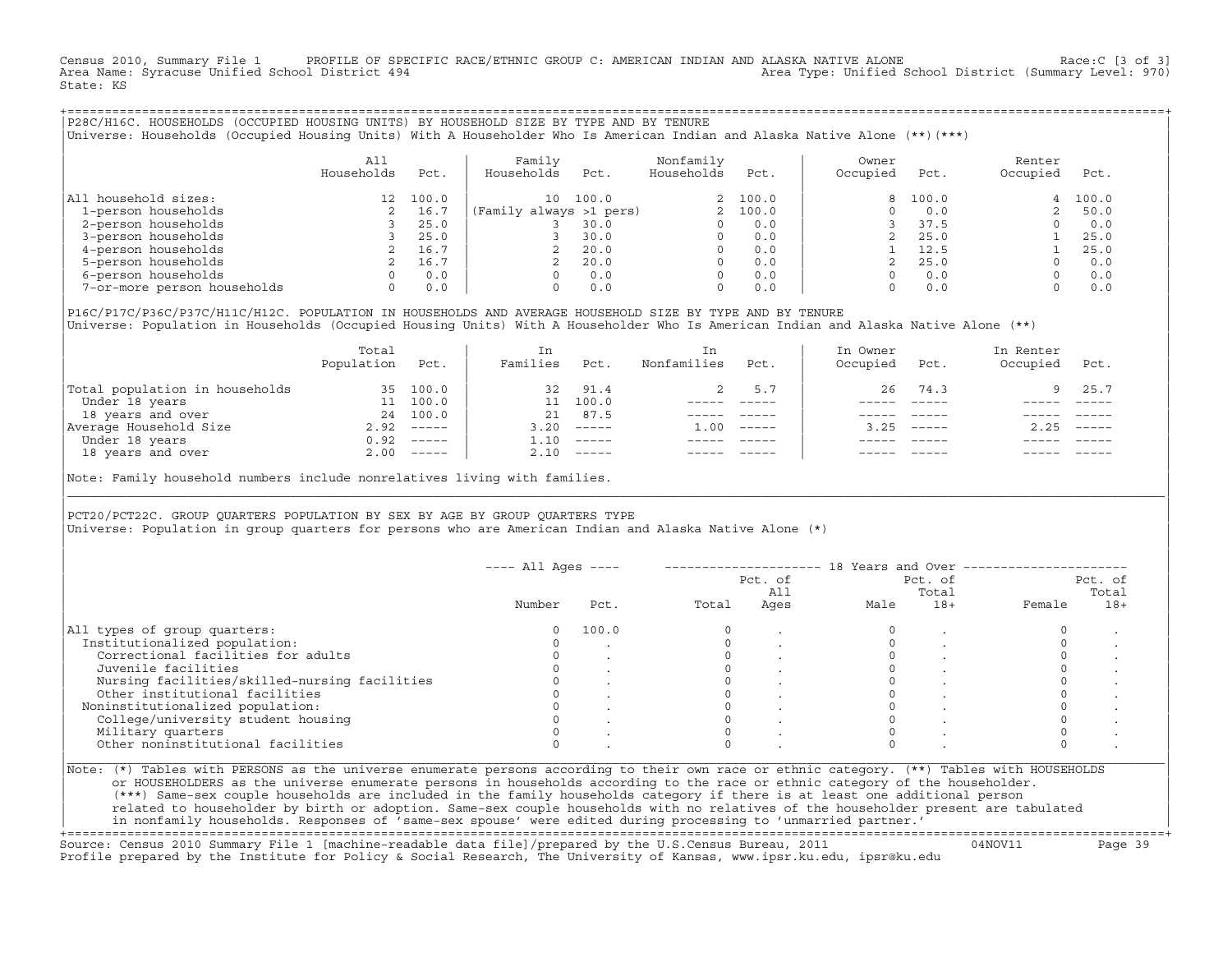Census 2010, Summary File 1 PROFILE OF SPECIFIC RACE/ETHNIC GROUP D: ASIAN ALONE RACE:D [1 of 3]<br>Area Name: Syracuse Unified School District 494 Area Type: Unified School District (Summary Level: 970) Area Type: Unified School District (Summary Level: 970) State: KS

| P29/P29D. POPULATION SUMMARY BY RESIDENCE TYPE FOR DESIGNATED UNIVERSE                                                                           |  |  |  | P38D/39D. FAMILY TYPE BY PRESENCE AND AGE OF OWN OR RELATED CHILDREN                                                                                                                                                          |  |  |
|--------------------------------------------------------------------------------------------------------------------------------------------------|--|--|--|-------------------------------------------------------------------------------------------------------------------------------------------------------------------------------------------------------------------------------|--|--|
| Universe: PERSONS Who Are Asian Alone                                                                                                            |  |  |  | Universe: Families With A Householder Who Is                                                                                                                                                                                  |  |  |
| Population As % of Population of all Races<br>Total Persons: 7 0.3% of 2,690<br>In Households(*) 7 0.3% of 2,690<br>In Group Quarters 0 . % of 0 |  |  |  | Asian Alone (**)(***)<br>By Presence of: Own Children Related Children<br>Families Pct.   Families Pct.                                                                                                                       |  |  |
|                                                                                                                                                  |  |  |  |                                                                                                                                                                                                                               |  |  |
|                                                                                                                                                  |  |  |  |                                                                                                                                                                                                                               |  |  |
|                                                                                                                                                  |  |  |  |                                                                                                                                                                                                                               |  |  |
|                                                                                                                                                  |  |  |  |                                                                                                                                                                                                                               |  |  |
|                                                                                                                                                  |  |  |  |                                                                                                                                                                                                                               |  |  |
|                                                                                                                                                  |  |  |  |                                                                                                                                                                                                                               |  |  |
|                                                                                                                                                  |  |  |  |                                                                                                                                                                                                                               |  |  |
|                                                                                                                                                  |  |  |  |                                                                                                                                                                                                                               |  |  |
|                                                                                                                                                  |  |  |  |                                                                                                                                                                                                                               |  |  |
|                                                                                                                                                  |  |  |  |                                                                                                                                                                                                                               |  |  |
|                                                                                                                                                  |  |  |  |                                                                                                                                                                                                                               |  |  |
|                                                                                                                                                  |  |  |  |                                                                                                                                                                                                                               |  |  |
|                                                                                                                                                  |  |  |  |                                                                                                                                                                                                                               |  |  |
|                                                                                                                                                  |  |  |  |                                                                                                                                                                                                                               |  |  |
|                                                                                                                                                  |  |  |  |                                                                                                                                                                                                                               |  |  |
|                                                                                                                                                  |  |  |  |                                                                                                                                                                                                                               |  |  |
|                                                                                                                                                  |  |  |  |                                                                                                                                                                                                                               |  |  |
|                                                                                                                                                  |  |  |  |                                                                                                                                                                                                                               |  |  |
|                                                                                                                                                  |  |  |  |                                                                                                                                                                                                                               |  |  |
|                                                                                                                                                  |  |  |  |                                                                                                                                                                                                                               |  |  |
|                                                                                                                                                  |  |  |  |                                                                                                                                                                                                                               |  |  |
|                                                                                                                                                  |  |  |  |                                                                                                                                                                                                                               |  |  |
|                                                                                                                                                  |  |  |  |                                                                                                                                                                                                                               |  |  |
|                                                                                                                                                  |  |  |  |                                                                                                                                                                                                                               |  |  |
|                                                                                                                                                  |  |  |  |                                                                                                                                                                                                                               |  |  |
|                                                                                                                                                  |  |  |  |                                                                                                                                                                                                                               |  |  |
|                                                                                                                                                  |  |  |  |                                                                                                                                                                                                                               |  |  |
|                                                                                                                                                  |  |  |  |                                                                                                                                                                                                                               |  |  |
|                                                                                                                                                  |  |  |  |                                                                                                                                                                                                                               |  |  |
|                                                                                                                                                  |  |  |  |                                                                                                                                                                                                                               |  |  |
|                                                                                                                                                  |  |  |  |                                                                                                                                                                                                                               |  |  |
|                                                                                                                                                  |  |  |  |                                                                                                                                                                                                                               |  |  |
|                                                                                                                                                  |  |  |  |                                                                                                                                                                                                                               |  |  |
|                                                                                                                                                  |  |  |  |                                                                                                                                                                                                                               |  |  |
|                                                                                                                                                  |  |  |  |                                                                                                                                                                                                                               |  |  |
|                                                                                                                                                  |  |  |  |                                                                                                                                                                                                                               |  |  |
|                                                                                                                                                  |  |  |  |                                                                                                                                                                                                                               |  |  |
|                                                                                                                                                  |  |  |  |                                                                                                                                                                                                                               |  |  |
|                                                                                                                                                  |  |  |  |                                                                                                                                                                                                                               |  |  |
|                                                                                                                                                  |  |  |  |                                                                                                                                                                                                                               |  |  |
|                                                                                                                                                  |  |  |  |                                                                                                                                                                                                                               |  |  |
|                                                                                                                                                  |  |  |  |                                                                                                                                                                                                                               |  |  |
|                                                                                                                                                  |  |  |  |                                                                                                                                                                                                                               |  |  |
|                                                                                                                                                  |  |  |  |                                                                                                                                                                                                                               |  |  |
|                                                                                                                                                  |  |  |  |                                                                                                                                                                                                                               |  |  |
|                                                                                                                                                  |  |  |  |                                                                                                                                                                                                                               |  |  |
|                                                                                                                                                  |  |  |  |                                                                                                                                                                                                                               |  |  |
|                                                                                                                                                  |  |  |  | 0 to 17 and 18 to 64 and 18 to 64 and 19 and 19 and 19 and 19 and 19 and 19 and 18 to 64 and 19 and 19 and 19 and 19 and 19 and 19 and 19 and 19 and 19 and 19 and 19 and 19 and 19 and 19 and 19 and 19 and 19 and 19 and 19 |  |  |
|                                                                                                                                                  |  |  |  |                                                                                                                                                                                                                               |  |  |

Source: Census 2010 Summary File 1 [machine-readable data file]/prepared by the U.S.Census Bureau, 2011 Page 40<br>Profile prepared by the Institute for Policy & Social Research, The University of Kansas, www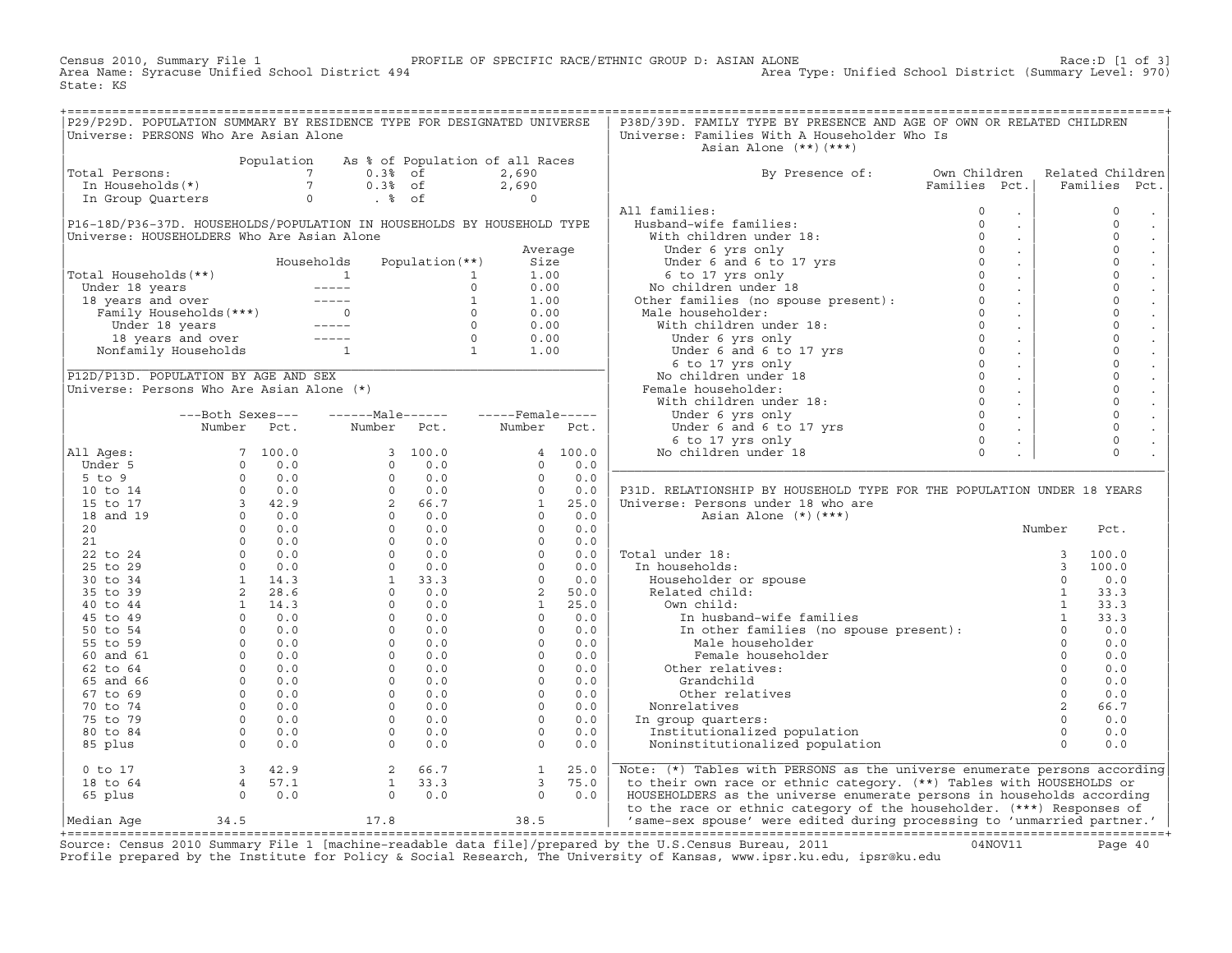Census 2010, Summary File 1 PROFILE OF SPECIFIC RACE/ETHNIC GROUP D: ASIAN ALONE Race:D [2 of 3] Area Type: Unified School District (Summary Level: 970) State: KS

|                                                                                                                                                            | Universe: Persons Who Are Asian Alone (*) (***) | P29D/P34D. RELATIONSHIP BY HOUSEHOLD TYPE FOR ALL PERSONS & PERSONS 65+ |                |                   |                           | PCT14D. PRESENCE OF MULTIGENERATIONAL HOUSEHOLDS<br>Universe: Households With A Householder Who Is<br>Asian Alone (**) |                                              |                 |           |
|------------------------------------------------------------------------------------------------------------------------------------------------------------|-------------------------------------------------|-------------------------------------------------------------------------|----------------|-------------------|---------------------------|------------------------------------------------------------------------------------------------------------------------|----------------------------------------------|-----------------|-----------|
|                                                                                                                                                            | All Ages                                        |                                                                         |                | 65 years and over |                           |                                                                                                                        |                                              | Number          | Pct.      |
|                                                                                                                                                            | Number                                          | Pct.                                                                    |                | Number            | Pct.                      |                                                                                                                        |                                              |                 |           |
|                                                                                                                                                            |                                                 |                                                                         |                |                   |                           | Total:                                                                                                                 |                                              |                 | 1 100.0   |
| Total:                                                                                                                                                     |                                                 | 100.0                                                                   |                | $\Omega$          |                           | Fousehold has 3 or more generations<br>Household does not have 3+ generations                                          |                                              | $\Omega$        | 0.0       |
| In households:                                                                                                                                             | $7\overline{ }$                                 | 100.0                                                                   |                | $\Omega$          |                           |                                                                                                                        |                                              |                 | 1 100.0   |
| In family households:                                                                                                                                      | 6                                               | 85.7                                                                    |                | $\Omega$          | $\mathbf{r}$              |                                                                                                                        |                                              |                 |           |
| Householder:                                                                                                                                               | $\circ$                                         | 0.0                                                                     |                | $\Omega$          | $\mathbf{r}$              |                                                                                                                        |                                              |                 |           |
| Male                                                                                                                                                       | $\Omega$                                        | 0.0                                                                     |                | $\Omega$          | $\ddot{\phantom{a}}$      |                                                                                                                        |                                              |                 |           |
| Female                                                                                                                                                     | $\Omega$                                        | 0.0                                                                     |                | $\Omega$          | $\mathcal{L}^{\pm}$       |                                                                                                                        |                                              |                 |           |
| Spouse                                                                                                                                                     | $\overline{3}$                                  | 42.9                                                                    |                | $\Omega$          | $\mathbb{Z}^2$            | PCT19D. NONRELATIVES BY HOUSEHOLD TYPE (*)(***)                                                                        |                                              |                 |           |
| Parent                                                                                                                                                     | $\cap$                                          | 0.0                                                                     |                | $\Omega$          |                           | Universe: Nonrelatives who are                                                                                         |                                              |                 |           |
| Parent-in-law                                                                                                                                              | $\Omega$                                        | 0.0                                                                     |                | $\Omega$          |                           | Asian Alone (Total: 2)                                                                                                 |                                              |                 |           |
| Child:                                                                                                                                                     | $\mathbf{1}$                                    | 14.3                                                                    |                |                   |                           |                                                                                                                        |                                              |                 |           |
| Biological                                                                                                                                                 | $\Omega$                                        | 0.0                                                                     |                |                   |                           |                                                                                                                        | In Family                                    | In Nonfamily    |           |
| Adopted                                                                                                                                                    | $\Omega$                                        | 0.0                                                                     |                |                   |                           |                                                                                                                        | Households                                   | Households      |           |
| Step                                                                                                                                                       | $\mathbf{1}$                                    | 14.3                                                                    |                |                   |                           |                                                                                                                        | Number Pct.                                  | Number Pct.     |           |
| Grandchild                                                                                                                                                 | $\Omega$                                        | 0.0                                                                     |                |                   |                           |                                                                                                                        |                                              |                 |           |
| Brother or sister                                                                                                                                          | $\Omega$                                        | 0.0                                                                     |                |                   |                           | Nonrelatives:                                                                                                          | 2, 100.0                                     |                 | 0, 100, 0 |
| Brother or sister<br>Son-in-law/daughter-in-law<br>Other relatives (#)                                                                                     | $\Omega$                                        | 0.0                                                                     |                |                   |                           | Roomer or boarder                                                                                                      | 0.0<br>$\Omega$                              | $\Omega$        |           |
|                                                                                                                                                            |                                                 | $\Omega$<br>0.0                                                         |                | $\Omega$          |                           | Housemate or roommate                                                                                                  | $0 \t 0.0$                                   | $\Omega$        |           |
|                                                                                                                                                            | $2^{\circ}$                                     | 28.6                                                                    |                | $\Omega$          |                           | Unmarried partner                                                                                                      | $0 \qquad 0.0$                               | $\Omega$        |           |
| Nonrelatives<br>In nonfamily households:<br>"'' householder:                                                                                               | 1                                               | 14.3                                                                    |                | $\Omega$          | $\sim$                    | Other nonrelatives                                                                                                     | 2 100.0                                      | $\Omega$        |           |
|                                                                                                                                                            | $\mathbf{1}$                                    | 14.3                                                                    |                | $\Omega$          | $\ddot{\phantom{a}}$      |                                                                                                                        |                                              |                 |           |
| Living alone                                                                                                                                               | 1                                               | 14.3                                                                    |                | $\Omega$          | $\mathbb{Z}^2$            |                                                                                                                        |                                              |                 |           |
| Not living alone                                                                                                                                           | $\Omega$                                        | 0.0                                                                     |                | $\Omega$          | $\ddot{\phantom{a}}$      |                                                                                                                        |                                              |                 |           |
| Female householder:                                                                                                                                        | $\circ$                                         | 0.0                                                                     |                | $\circ$           | $\mathbb{Z}^{\mathbb{Z}}$ | H17D. HOUSING UNITS BY HOUSEHOLDER'S AGE AND TENURE                                                                    |                                              |                 |           |
|                                                                                                                                                            |                                                 |                                                                         |                |                   |                           |                                                                                                                        |                                              |                 |           |
| Living alone                                                                                                                                               | $0 \qquad \qquad$                               | 0.0                                                                     |                | $\circ$           |                           |                                                                                                                        |                                              |                 |           |
|                                                                                                                                                            |                                                 | $\Omega$<br>0.0                                                         |                | $\Omega$          | $\mathcal{L}$             | Universe: Occupied Housing Units With A Householder Who Is                                                             |                                              |                 |           |
| Not living alone                                                                                                                                           | $\Omega$                                        | 0.0                                                                     |                | $\Omega$          | $\sim$                    | Asian Alone $(**)$                                                                                                     |                                              |                 |           |
| Nonrelatives                                                                                                                                               | $\Omega$                                        |                                                                         |                | $\Omega$          | $\sim$                    |                                                                                                                        |                                              |                 |           |
| In group quarters:                                                                                                                                         | $\Omega$                                        | 0.0                                                                     |                | $\Omega$          | $\sim$                    | Age of                                                                                                                 | Owner Occupied                               | Renter Occupied |           |
| Institutionalized                                                                                                                                          |                                                 | 0.0                                                                     |                |                   | $\sim$                    | Householder                                                                                                            | Number<br>Pct.                               | Number          | Pct.      |
| Noninstitutionalized                                                                                                                                       | $\Omega$                                        | 0.0                                                                     |                | $\Omega$          |                           |                                                                                                                        | $\Omega$                                     |                 |           |
|                                                                                                                                                            |                                                 |                                                                         |                |                   |                           | All Ages:                                                                                                              | 100.0<br>$\Omega$                            | $\Omega$        | 1, 100, 0 |
| (#) For 65 yrs & over, includes children, siblings, etc. not shown separately                                                                              |                                                 |                                                                         |                |                   |                           | 15 to 24                                                                                                               | $\sim$ 100 $\sim$                            |                 | 0.0       |
|                                                                                                                                                            |                                                 |                                                                         |                |                   |                           | $25$ to $34$                                                                                                           | $\Omega$                                     | $\cap$          | 1 100.0   |
|                                                                                                                                                            |                                                 |                                                                         |                |                   |                           | 35 to 44                                                                                                               | $\begin{array}{ccc} 0 & & \end{array}$       | $\Omega$        | 0.0       |
|                                                                                                                                                            |                                                 |                                                                         |                |                   |                           | 45 to 54                                                                                                               | $\overline{0}$<br>$\sim 10^{-11}$ km $^{-1}$ |                 | 0.0       |
| P18D. HOUSEHOLD TYPE                                                                                                                                       |                                                 |                                                                         |                |                   |                           | 55 to 59                                                                                                               | $\begin{array}{ccc} 0 & & \end{array}$       | $\Omega$        | 0.0       |
| Universe: Households with a Householder Who is                                                                                                             |                                                 |                                                                         |                |                   |                           | 60 to 64                                                                                                               | $\overline{0}$<br>$\sim$                     | $\Omega$        | 0.0       |
| Asian Alone (**)                                                                                                                                           |                                                 |                                                                         |                |                   |                           | 65 to 74                                                                                                               | $\Omega$                                     | $\Omega$        | 0.0       |
|                                                                                                                                                            |                                                 |                                                                         | Number         | Pct.              |                           | 75 to 84                                                                                                               | $\Omega$                                     | $\cap$          | 0.0       |
|                                                                                                                                                            |                                                 |                                                                         |                |                   |                           | 85 and over                                                                                                            | $\Omega$                                     | $\Omega$        | 0.0       |
| Total:                                                                                                                                                     |                                                 |                                                                         |                | 1 100.0           |                           |                                                                                                                        |                                              |                 |           |
| Family households (***) :                                                                                                                                  |                                                 |                                                                         | $\Omega$       | 0.0               |                           |                                                                                                                        |                                              |                 |           |
| Husband-wife families                                                                                                                                      |                                                 |                                                                         | $\overline{0}$ | 0.0               |                           | Note: $(*)$ Tables with PERSONS as the universe enumerate persons                                                      |                                              |                 |           |
| Other families:                                                                                                                                            |                                                 |                                                                         | $\overline{0}$ | 0.0               |                           | according to their own race or ethnic category. (**) Tables with                                                       |                                              |                 |           |
|                                                                                                                                                            |                                                 |                                                                         |                | 0.0               |                           | HOUSEHOLDS or HOUSEHOLDERS as the universe enumerate persons in                                                        |                                              |                 |           |
|                                                                                                                                                            |                                                 |                                                                         |                | 0.0               |                           | households according to the race or ethnic category of the                                                             |                                              |                 |           |
| Nonfamily households:                                                                                                                                      |                                                 |                                                                         |                | 1 100.0           |                           | householder. (***) Responses of 'same-sex spouse' were edited                                                          |                                              |                 |           |
| Female householder, no wife present<br>Female householder, no husband present<br>Tamily households:<br>wiseholder living alone<br>Householder living alone |                                                 |                                                                         |                | 1 100.0           |                           | during processing to 'unmarried partner.'                                                                              |                                              |                 |           |
| Householder not living alone                                                                                                                               |                                                 |                                                                         | $\Omega$       | 0.0               |                           |                                                                                                                        |                                              |                 |           |

Source: Census 2010 Summary File 1 [machine-readable data file]/prepared by the U.S.Census Bureau, 2011 Page 41<br>Profile prepared by the Institute for Policy & Social Research, The University of Kansas, www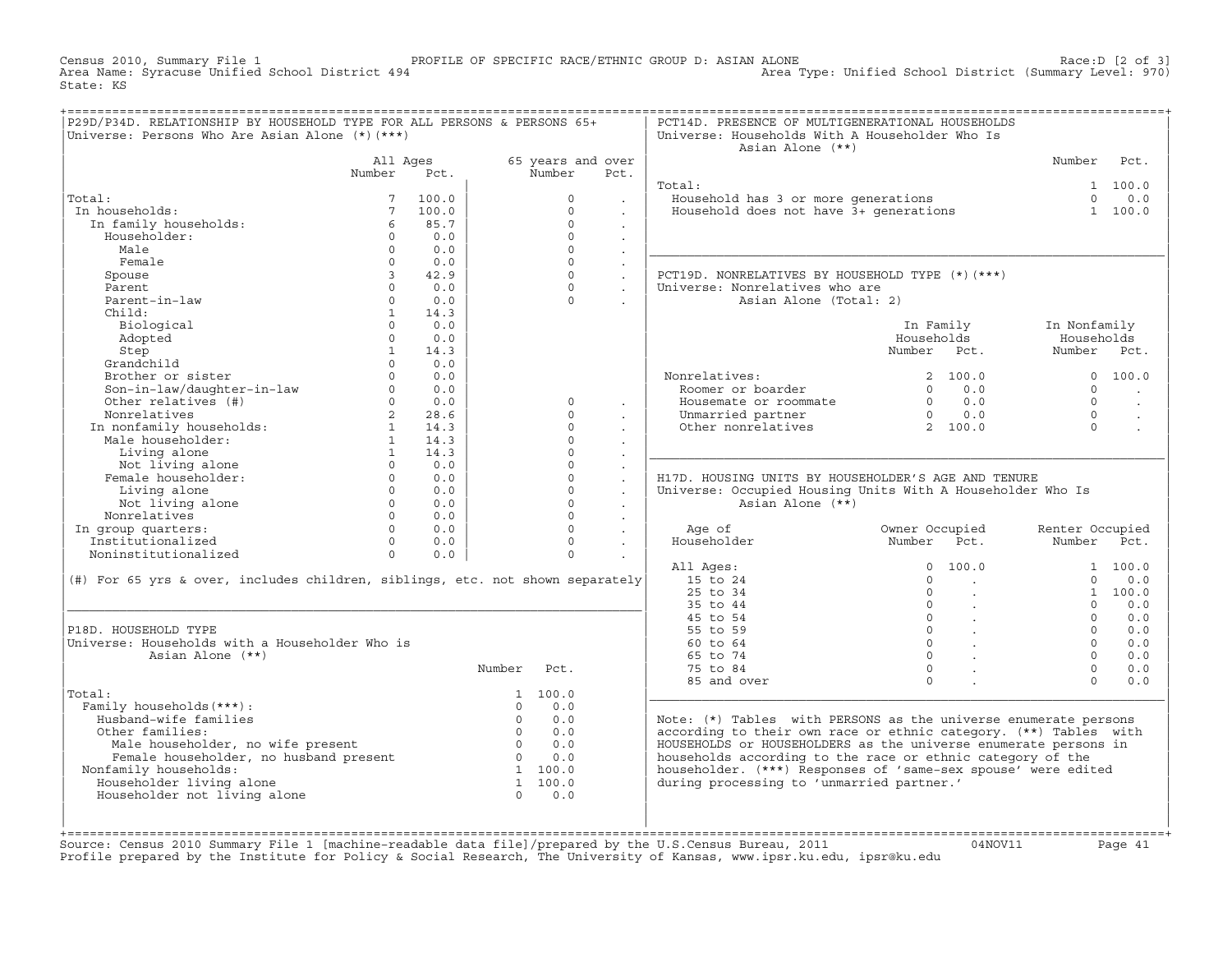Census 2010, Summary File 1 [3 of 3] PROFILE OF SPECIFIC RACE/ETHNIC GROUP D: ASIAN ALONE RACOUP 20 Race:D [3 of 3]<br>Area Name: Syracuse Unified School District 494 area Type: Unified School District (Summary Level: 970) Area Type: Unified School District (Summary Level: 970) State: KS

+===================================================================================================================================================+|P28D/H16D. HOUSEHOLDS (OCCUPIED HOUSING UNITS) BY HOUSEHOLD SIZE BY TYPE AND BY TENURE |

|Universe: Households (Occupied Housing Units) With A Householder Who Is Asian Alone (\*\*)(\*\*\*) |

|                             | A11<br>Households | Pct.  | Family<br>Households    | Pct. | Nonfamily<br>Households | Pct.  | Owner<br>Occupied | Pct. | Renter<br>Occupied | Pct.  |
|-----------------------------|-------------------|-------|-------------------------|------|-------------------------|-------|-------------------|------|--------------------|-------|
| All household sizes:        |                   | 100.0 |                         |      |                         | 100.0 |                   |      |                    | 100.0 |
| 1-person households         |                   | 100.0 | (Family always >1 pers) |      |                         | 100.0 |                   |      |                    | 100.0 |
| 2-person households         |                   | 0.0   |                         |      |                         | 0.0   |                   |      |                    | 0.0   |
| 3-person households         |                   | 0.0   |                         |      |                         | 0.0   |                   |      |                    | 0.0   |
| 4-person households         |                   | 0.0   |                         |      |                         | 0.0   |                   |      |                    | 0.0   |
| 5-person households         |                   | 0.0   |                         |      |                         | 0.0   |                   |      |                    | 0.0   |
| 6-person households         |                   | 0.0   |                         |      |                         | 0.0   |                   |      |                    | 0.0   |
| 7-or-more person households | $\circ$           | 0.0   |                         |      | 0                       | 0.0   |                   |      |                    | 0.0   |

|P16D/P17D/P36D/P37D/H11D/H12D. POPULATION IN HOUSEHOLDS AND AVERAGE HOUSEHOLD SIZE BY TYPE AND BY TENURE | Universe: Population in Households (Occupied Housing Units) With A Householder Who Is Asian Alone (\*\*)

|                                | Total<br>Population | Pct.     | In<br>Families | Pct.     | In.<br>Nonfamilies | Pct.     | In Owner<br>Occupied | Pct.                      | In Renter<br>Occupied | Pct.     |
|--------------------------------|---------------------|----------|----------------|----------|--------------------|----------|----------------------|---------------------------|-----------------------|----------|
| Total population in households |                     | 100.0    |                | 0.0      |                    | 100.0    |                      | 0.0                       |                       | 1 100.0  |
| Under 18 years                 | $\Omega$            | 100.0    |                |          |                    |          |                      |                           |                       |          |
| 18 years and over              |                     | 100.0    | $\Omega$       | 0.0      |                    |          |                      |                           |                       |          |
| Average Household Size         | 1.00                | $------$ | 0.00           | $------$ | 1.00               | $------$ | 0.00                 | $\qquad \qquad - - - - -$ | . 00                  | $------$ |
| Under 18 years                 | 0.00                | $------$ | 0.00           | $------$ |                    |          |                      |                           |                       |          |
| 18 years and over              | 1.00                | $------$ | 0.00           | $------$ |                    |          |                      | $- - - - -$               |                       | $------$ |
|                                |                     |          |                |          |                    |          |                      |                           |                       |          |

Note: Family household numbers include nonrelatives living with families.

| | PCT20/PCT22D. GROUP OUARTERS POPULATION BY SEX BY AGE BY GROUP OUARTERS TYPE Universe: Population in group quarters for persons who are Asian Alone  $(*)$ 

|                                               |        |       |       | Pct. of<br>All | Pct. of<br>Total |       | Pct. of<br>Total |       |
|-----------------------------------------------|--------|-------|-------|----------------|------------------|-------|------------------|-------|
|                                               | Number | Pct.  | Total | Ages           | Male             | $18+$ | Female           | $18+$ |
| All types of group quarters:                  | 0      | 100.0 |       |                |                  |       |                  |       |
| Institutionalized population:                 |        |       |       |                |                  |       |                  |       |
| Correctional facilities for adults            |        |       |       |                |                  |       |                  |       |
| Juvenile facilities                           |        |       |       |                |                  |       |                  |       |
| Nursing facilities/skilled-nursing facilities |        |       |       |                |                  |       |                  |       |
| Other institutional facilities                |        |       |       |                |                  |       |                  |       |
| Noninstitutionalized population:              |        |       |       |                |                  |       |                  |       |
| College/university student housing            |        |       |       |                |                  |       |                  |       |
| Military quarters                             |        |       |       |                |                  |       |                  |       |
| Other noninstitutional facilities             |        |       |       |                |                  |       |                  |       |

|\_\_\_\_\_\_\_\_\_\_\_\_\_\_\_\_\_\_\_\_\_\_\_\_\_\_\_\_\_\_\_\_\_\_\_\_\_\_\_\_\_\_\_\_\_\_\_\_\_\_\_\_\_\_\_\_\_\_\_\_\_\_\_\_\_\_\_\_\_\_\_\_\_\_\_\_\_\_\_\_\_\_\_\_\_\_\_\_\_\_\_\_\_\_\_\_\_\_\_\_\_\_\_\_\_\_\_\_\_\_\_\_\_\_\_\_\_\_\_\_\_\_\_\_\_\_\_\_\_\_\_\_\_\_\_\_\_\_\_\_\_\_\_\_\_\_\_|

| |

| or HOUSEHOLDERS as the universe enumerate persons in households according to the race or ethnic category of the householder. | | (\*\*\*) Same−sex couple households are included in the family households category if there is at least one additional person | | related to householder by birth or adoption. Same−sex couple households with no relatives of the householder present are tabulated | | in nonfamily households. Responses of 'same−sex spouse' were edited during processing to 'unmarried partner.' |

+===================================================================================================================================================+ Source: Census 2010 Summary File 1 [machine−readable data file]/prepared by the U.S.Census Bureau, 2011 04NOV11 Page 42 Profile prepared by the Institute for Policy & Social Research, The University of Kansas, www.ipsr.ku.edu, ipsr@ku.edu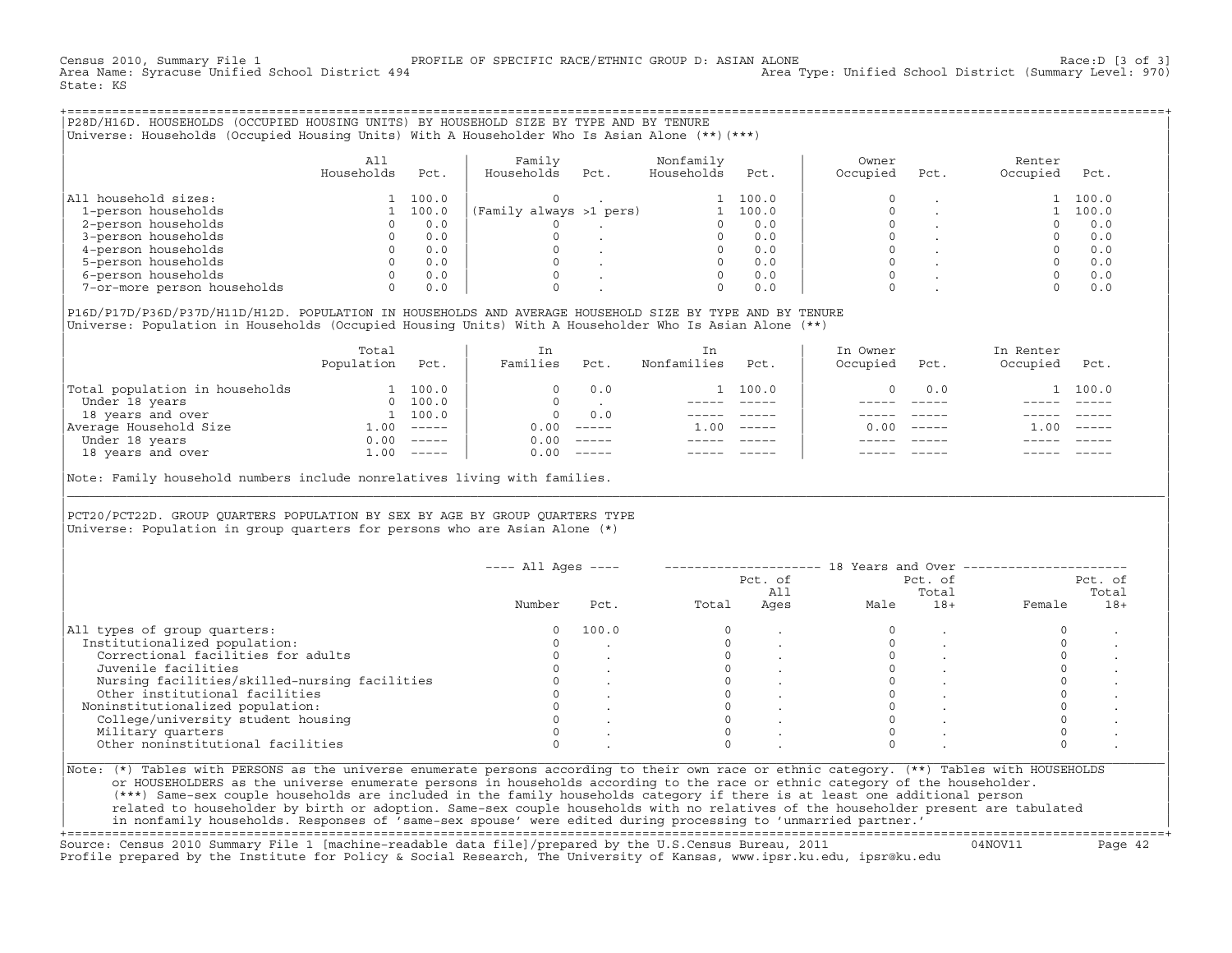Census 2010, Summary File 1 PROFILE OF SPECIFIC RACE/ETHNIC GROUP E: NAT HAWAIIAN/OTH PACIFIC ISLANDER ALONE Race:E [1 of 3]<br>Area Name: Syracuse Unified School District 494 State: KS

|                                                                                                                                                                                                                                                |                                                                                                                                                                                                                                                                                                                          |            |                                                                                                                                                                                                                                                                                                                        |                                                                                           | P29/P29E. POPULATION SUMMARY BY RESIDENCE TYPE FOR DESIGNATED UNIVERSE | P38E/39E. FAMILY TYPE BY PRESENCE AND AGE OF OWN OR RELATED CHILDREN                                                                                                                                                                             |                                       |                  |
|------------------------------------------------------------------------------------------------------------------------------------------------------------------------------------------------------------------------------------------------|--------------------------------------------------------------------------------------------------------------------------------------------------------------------------------------------------------------------------------------------------------------------------------------------------------------------------|------------|------------------------------------------------------------------------------------------------------------------------------------------------------------------------------------------------------------------------------------------------------------------------------------------------------------------------|-------------------------------------------------------------------------------------------|------------------------------------------------------------------------|--------------------------------------------------------------------------------------------------------------------------------------------------------------------------------------------------------------------------------------------------|---------------------------------------|------------------|
| Universe: PERSONS Who Are Nat Hawaiian/Oth Pacific Islander Alone                                                                                                                                                                              |                                                                                                                                                                                                                                                                                                                          |            |                                                                                                                                                                                                                                                                                                                        |                                                                                           |                                                                        | Universe: Families With A Householder Who Is                                                                                                                                                                                                     |                                       |                  |
|                                                                                                                                                                                                                                                |                                                                                                                                                                                                                                                                                                                          |            |                                                                                                                                                                                                                                                                                                                        |                                                                                           |                                                                        | Nat Hawaiian/Oth Pacific Islander Alone (**) (***)                                                                                                                                                                                               |                                       |                  |
|                                                                                                                                                                                                                                                |                                                                                                                                                                                                                                                                                                                          | Population |                                                                                                                                                                                                                                                                                                                        |                                                                                           | As % of Population of all Races                                        |                                                                                                                                                                                                                                                  |                                       |                  |
| Total Persons:                                                                                                                                                                                                                                 |                                                                                                                                                                                                                                                                                                                          |            | $\overline{\mathbf{3}}$<br>$0.1$ % of                                                                                                                                                                                                                                                                                  |                                                                                           | 2,690                                                                  | By Presence of: Own Children                                                                                                                                                                                                                     |                                       | Related Children |
| otal Persons:<br>In Households(*)                                                                                                                                                                                                              |                                                                                                                                                                                                                                                                                                                          |            | $\overline{3}$<br>$0.1$ % of                                                                                                                                                                                                                                                                                           |                                                                                           | 2,690                                                                  |                                                                                                                                                                                                                                                  | Families Pct.                         | Families<br>Pct. |
| In Group Quarters                                                                                                                                                                                                                              |                                                                                                                                                                                                                                                                                                                          |            | $\Omega$<br>. %                                                                                                                                                                                                                                                                                                        |                                                                                           | $\Omega$                                                               |                                                                                                                                                                                                                                                  |                                       |                  |
|                                                                                                                                                                                                                                                |                                                                                                                                                                                                                                                                                                                          |            |                                                                                                                                                                                                                                                                                                                        |                                                                                           |                                                                        | All families:                                                                                                                                                                                                                                    |                                       | $\mathbf 0$      |
|                                                                                                                                                                                                                                                |                                                                                                                                                                                                                                                                                                                          |            |                                                                                                                                                                                                                                                                                                                        |                                                                                           | P16-18E/P36-37E. HOUSEHOLDS/POPULATION IN HOUSEHOLDS BY HOUSEHOLD TYPE |                                                                                                                                                                                                                                                  | $\mathcal{L}^{\mathcal{L}}$<br>$\sim$ | $\circ$          |
|                                                                                                                                                                                                                                                |                                                                                                                                                                                                                                                                                                                          |            |                                                                                                                                                                                                                                                                                                                        |                                                                                           | Universe: HOUSEHOLDERS Who Are Nat Hawaiian/Oth Pacific Islander Alone |                                                                                                                                                                                                                                                  | $\sim$                                | $\circ$          |
|                                                                                                                                                                                                                                                |                                                                                                                                                                                                                                                                                                                          |            |                                                                                                                                                                                                                                                                                                                        |                                                                                           | Average                                                                |                                                                                                                                                                                                                                                  | $\sim$                                | $\mathsf{O}$     |
|                                                                                                                                                                                                                                                |                                                                                                                                                                                                                                                                                                                          |            | Households                                                                                                                                                                                                                                                                                                             | Population $(**)$                                                                         | Size                                                                   |                                                                                                                                                                                                                                                  | $\sim$                                | $\mathbf 0$      |
| Total Households(**)                                                                                                                                                                                                                           |                                                                                                                                                                                                                                                                                                                          |            |                                                                                                                                                                                                                                                                                                                        |                                                                                           | 0.00                                                                   |                                                                                                                                                                                                                                                  | $\sim 10^{-1}$                        | $\circ$          |
|                                                                                                                                                                                                                                                |                                                                                                                                                                                                                                                                                                                          |            |                                                                                                                                                                                                                                                                                                                        |                                                                                           | 0.00                                                                   |                                                                                                                                                                                                                                                  | $\sim$                                | $\mathbf 0$      |
|                                                                                                                                                                                                                                                |                                                                                                                                                                                                                                                                                                                          |            |                                                                                                                                                                                                                                                                                                                        |                                                                                           | 0.00                                                                   |                                                                                                                                                                                                                                                  | $\sim 10$                             | $\mathbf{0}$     |
|                                                                                                                                                                                                                                                |                                                                                                                                                                                                                                                                                                                          |            |                                                                                                                                                                                                                                                                                                                        |                                                                                           | 0.00                                                                   |                                                                                                                                                                                                                                                  | $\sim$                                | $\mathbf 0$      |
|                                                                                                                                                                                                                                                |                                                                                                                                                                                                                                                                                                                          |            |                                                                                                                                                                                                                                                                                                                        |                                                                                           | 0.00                                                                   |                                                                                                                                                                                                                                                  | $\sim 100$                            | $\mathsf{O}$     |
|                                                                                                                                                                                                                                                |                                                                                                                                                                                                                                                                                                                          |            |                                                                                                                                                                                                                                                                                                                        |                                                                                           | 0.00                                                                   |                                                                                                                                                                                                                                                  | $\sim$                                | $\circ$          |
| otal Households (**)<br>Under 18 years<br>18 years and over<br>Family Households (***)<br>Under 18 years<br>Tamily Households (***)<br>Under 18 years<br>18 years and over<br>Nonfamily Households<br>0<br>Nonfamily Households<br>0<br>0<br>0 |                                                                                                                                                                                                                                                                                                                          |            |                                                                                                                                                                                                                                                                                                                        |                                                                                           |                                                                        | All families:<br>Husband-wife families:<br>With children under 18:<br>Under 6 yrs only<br>Under 6 at 6 to 17 yrs<br>6 to 17 yrs only<br>No children under 18<br>Other families (no spouse present):<br>Other families (no spouse present):<br>Ot |                                       | $\mathbf 0$      |
|                                                                                                                                                                                                                                                |                                                                                                                                                                                                                                                                                                                          |            |                                                                                                                                                                                                                                                                                                                        | $\begin{array}{c c} \hline \begin{array}{ccc} & & 0 & \end{array} & & \hline \end{array}$ |                                                                        |                                                                                                                                                                                                                                                  | $\sim$<br>$\sim 10$                   | $\mathbf 0$      |
|                                                                                                                                                                                                                                                |                                                                                                                                                                                                                                                                                                                          |            |                                                                                                                                                                                                                                                                                                                        |                                                                                           |                                                                        |                                                                                                                                                                                                                                                  |                                       | $\mathbf{0}$     |
| P12E/P13E. POPULATION BY AGE AND SEX                                                                                                                                                                                                           |                                                                                                                                                                                                                                                                                                                          |            |                                                                                                                                                                                                                                                                                                                        |                                                                                           |                                                                        |                                                                                                                                                                                                                                                  | $\sim$                                | $\circ$          |
| Universe: Persons Who Are Nat Hawaiian/Oth Pacific Islander Alone (*)                                                                                                                                                                          |                                                                                                                                                                                                                                                                                                                          |            |                                                                                                                                                                                                                                                                                                                        |                                                                                           |                                                                        |                                                                                                                                                                                                                                                  | $\sim$                                | $\mathbf 0$      |
|                                                                                                                                                                                                                                                |                                                                                                                                                                                                                                                                                                                          |            |                                                                                                                                                                                                                                                                                                                        |                                                                                           |                                                                        |                                                                                                                                                                                                                                                  | $\sim$                                |                  |
|                                                                                                                                                                                                                                                | ---Both Sexes---                                                                                                                                                                                                                                                                                                         |            | $---Male----$                                                                                                                                                                                                                                                                                                          |                                                                                           | $---$ Female-----                                                      |                                                                                                                                                                                                                                                  | $\sim 100$                            | $\mathbb O$      |
|                                                                                                                                                                                                                                                | Number                                                                                                                                                                                                                                                                                                                   | Pct.       | Number                                                                                                                                                                                                                                                                                                                 | Pct.                                                                                      | Number<br>Pct.                                                         |                                                                                                                                                                                                                                                  | $\sim$                                | $\circ$          |
|                                                                                                                                                                                                                                                |                                                                                                                                                                                                                                                                                                                          |            |                                                                                                                                                                                                                                                                                                                        |                                                                                           |                                                                        |                                                                                                                                                                                                                                                  |                                       | $\mathsf{O}$     |
| All Ages:                                                                                                                                                                                                                                      |                                                                                                                                                                                                                                                                                                                          | 3 100.0    |                                                                                                                                                                                                                                                                                                                        | 3, 100.0                                                                                  | $\Omega$                                                               |                                                                                                                                                                                                                                                  |                                       | $\Omega$         |
| Under 5                                                                                                                                                                                                                                        |                                                                                                                                                                                                                                                                                                                          |            |                                                                                                                                                                                                                                                                                                                        |                                                                                           | $\Omega$<br>$\ddot{\phantom{a}}$                                       |                                                                                                                                                                                                                                                  |                                       |                  |
| $5$ to $9$                                                                                                                                                                                                                                     |                                                                                                                                                                                                                                                                                                                          |            |                                                                                                                                                                                                                                                                                                                        |                                                                                           | $\circ$<br>$\ddot{\phantom{a}}$                                        |                                                                                                                                                                                                                                                  |                                       |                  |
| 10 to 14                                                                                                                                                                                                                                       |                                                                                                                                                                                                                                                                                                                          |            |                                                                                                                                                                                                                                                                                                                        |                                                                                           | $\circ$<br>$\mathbf{r}$                                                | P31E. RELATIONSHIP BY HOUSEHOLD TYPE FOR THE POPULATION UNDER 18 YEARS                                                                                                                                                                           |                                       |                  |
| 15 to 17                                                                                                                                                                                                                                       |                                                                                                                                                                                                                                                                                                                          |            |                                                                                                                                                                                                                                                                                                                        |                                                                                           | $\circ$<br>$\sim$                                                      | Universe: Persons under 18 who are                                                                                                                                                                                                               |                                       |                  |
| 18 and 19                                                                                                                                                                                                                                      |                                                                                                                                                                                                                                                                                                                          |            |                                                                                                                                                                                                                                                                                                                        |                                                                                           | $\Omega$                                                               | Nat Hawaiian/Oth Pacific Islander Alone (*)(***)                                                                                                                                                                                                 |                                       |                  |
| 20                                                                                                                                                                                                                                             |                                                                                                                                                                                                                                                                                                                          |            |                                                                                                                                                                                                                                                                                                                        |                                                                                           | $\circ$                                                                |                                                                                                                                                                                                                                                  |                                       | Number<br>Pct.   |
| 21                                                                                                                                                                                                                                             |                                                                                                                                                                                                                                                                                                                          |            |                                                                                                                                                                                                                                                                                                                        |                                                                                           | $\Omega$                                                               |                                                                                                                                                                                                                                                  |                                       |                  |
| 22 to 24                                                                                                                                                                                                                                       |                                                                                                                                                                                                                                                                                                                          |            |                                                                                                                                                                                                                                                                                                                        |                                                                                           | $\circ$<br>$\ddot{\phantom{a}}$                                        | Total under 18:                                                                                                                                                                                                                                  |                                       | $\circ$          |
| 25 to 29                                                                                                                                                                                                                                       |                                                                                                                                                                                                                                                                                                                          |            |                                                                                                                                                                                                                                                                                                                        |                                                                                           | $\circ$<br>$\sim$                                                      | In households:                                                                                                                                                                                                                                   |                                       | $\circ$          |
| 30 to 34                                                                                                                                                                                                                                       |                                                                                                                                                                                                                                                                                                                          |            |                                                                                                                                                                                                                                                                                                                        |                                                                                           | $\circ$<br>$\sim$                                                      | Householder or spouse                                                                                                                                                                                                                            |                                       | $\circ$          |
| 35 to 39                                                                                                                                                                                                                                       |                                                                                                                                                                                                                                                                                                                          |            |                                                                                                                                                                                                                                                                                                                        |                                                                                           | $\circ$<br>$\sim$                                                      | Related child:                                                                                                                                                                                                                                   |                                       | $\Omega$         |
| 40 to 44                                                                                                                                                                                                                                       |                                                                                                                                                                                                                                                                                                                          |            |                                                                                                                                                                                                                                                                                                                        |                                                                                           | $\Omega$<br>$\sim$                                                     | Own child:                                                                                                                                                                                                                                       |                                       | $\Omega$         |
| 45 to 49                                                                                                                                                                                                                                       |                                                                                                                                                                                                                                                                                                                          |            |                                                                                                                                                                                                                                                                                                                        |                                                                                           | $\circ$                                                                | In husband-wife families                                                                                                                                                                                                                         |                                       |                  |
| 50 to 54                                                                                                                                                                                                                                       |                                                                                                                                                                                                                                                                                                                          |            |                                                                                                                                                                                                                                                                                                                        |                                                                                           | $\overline{0}$                                                         | In other families (no spouse present):<br>Male hourshald:                                                                                                                                                                                        |                                       | $\Omega$         |
| 55 to 59                                                                                                                                                                                                                                       |                                                                                                                                                                                                                                                                                                                          |            |                                                                                                                                                                                                                                                                                                                        |                                                                                           | $\circ$<br>$\mathcal{L}^{\text{max}}$ .                                | Male householder                                                                                                                                                                                                                                 |                                       | $\Omega$         |
| 60 and 61                                                                                                                                                                                                                                      |                                                                                                                                                                                                                                                                                                                          |            |                                                                                                                                                                                                                                                                                                                        |                                                                                           | $\circ$<br><b>Contract Contract Street</b>                             | Female householder                                                                                                                                                                                                                               |                                       | $\Omega$         |
| 62 to 64                                                                                                                                                                                                                                       |                                                                                                                                                                                                                                                                                                                          |            |                                                                                                                                                                                                                                                                                                                        |                                                                                           | $\circ$<br>$\sim$                                                      | Other relatives:                                                                                                                                                                                                                                 |                                       | $\Omega$         |
| 65 and 66                                                                                                                                                                                                                                      |                                                                                                                                                                                                                                                                                                                          |            |                                                                                                                                                                                                                                                                                                                        |                                                                                           | $\circ$<br>$\sim$                                                      | Grandchild                                                                                                                                                                                                                                       |                                       |                  |
| 67 to 69                                                                                                                                                                                                                                       |                                                                                                                                                                                                                                                                                                                          |            |                                                                                                                                                                                                                                                                                                                        |                                                                                           | $\Omega$                                                               | Other relatives                                                                                                                                                                                                                                  |                                       |                  |
| 70 to 74                                                                                                                                                                                                                                       |                                                                                                                                                                                                                                                                                                                          |            |                                                                                                                                                                                                                                                                                                                        |                                                                                           | $\circ$                                                                | Nonrelatives                                                                                                                                                                                                                                     |                                       |                  |
| 75 to 79                                                                                                                                                                                                                                       |                                                                                                                                                                                                                                                                                                                          |            |                                                                                                                                                                                                                                                                                                                        |                                                                                           | $\circ$                                                                | In group quarters:                                                                                                                                                                                                                               |                                       |                  |
| 80 to 84                                                                                                                                                                                                                                       |                                                                                                                                                                                                                                                                                                                          |            |                                                                                                                                                                                                                                                                                                                        |                                                                                           | $\circ$<br>$\sim$                                                      | Institutionalized population                                                                                                                                                                                                                     |                                       | $\mathbf 0$      |
| 85 plus                                                                                                                                                                                                                                        | $\begin{array}{cccccc} & 3 & 100.0 \\ 0 & 0.0 \\ 0 & 0.0 \\ 0 & 0.0 \\ 0 & 0.0 \\ 0 & 0.0 \\ 0 & 0.0 \\ 0 & 0.0 \\ 0 & 0.0 \\ 0 & 0.0 \\ 1 & 33.3 \\ 1 & 33.3 \\ 1 & 33.3 \\ 1 & 33.3 \\ 1 & 33.3 \\ 0 & 0.0 \\ 0 & 0.0 \\ 0 & 0.0 \\ 0 & 0.0 \\ 0 & 0.0 \\ 0 & 0.0 \\ 0 & 0.0 \\ 0 & 0.0 \\ 0 & 0.0 \\ 0 & 0.0 \\ 0 & $ |            | $\begin{array}{cccc} 3 & 100.0 \\ 0 & 0.0 \\ 0 & 0.0 \\ 0 & 0.0 \\ 0 & 0.0 \\ 0 & 0.0 \\ 0 & 0.0 \\ 0 & 0.0 \\ 0 & 0.0 \\ 0 & 0.0 \\ 0 & 0.0 \\ 1 & 33.3 \\ 1 & 33.3 \\ 1 & 33.3 \\ 1 & 33.3 \\ 0 & 0.0 \\ 0 & 0.0 \\ 0 & 0.0 \\ 0 & 0.0 \\ 0 & 0.0 \\ 0 & 0.0 \\ 0 & 0.0 \\ 0 & 0.0 \\ 0 & 0.0 \\ 0 & 0.0 \\ 0 & 0.0$ |                                                                                           | $\circ$<br>$\sim$                                                      | Noninstitutionalized population                                                                                                                                                                                                                  |                                       | $\Omega$         |
| $0$ to $17$                                                                                                                                                                                                                                    | $\overline{0}$                                                                                                                                                                                                                                                                                                           | 0.0        | $\overline{0}$                                                                                                                                                                                                                                                                                                         | 0.0                                                                                       | $\mathsf{O}$                                                           | Note: (*) Tables with PERSONS as the universe enumerate persons according                                                                                                                                                                        |                                       |                  |
| 18 to 64                                                                                                                                                                                                                                       |                                                                                                                                                                                                                                                                                                                          |            |                                                                                                                                                                                                                                                                                                                        | 3 100.0                                                                                   | $\Omega$                                                               | to their own race or ethnic category. (**) Tables with HOUSEHOLDS or                                                                                                                                                                             |                                       |                  |
| 65 plus                                                                                                                                                                                                                                        | $\begin{bmatrix} 3 & 100.0 \\ 0 & 0.0 \end{bmatrix}$                                                                                                                                                                                                                                                                     |            |                                                                                                                                                                                                                                                                                                                        | 0.0<br>$\Omega$                                                                           | $\Omega$                                                               | HOUSEHOLDERS as the universe enumerate persons in households according<br>to the race or ethnic category of the householder. (***) Responses of                                                                                                  |                                       |                  |
| Median Age                                                                                                                                                                                                                                     | 30.5                                                                                                                                                                                                                                                                                                                     |            | 30.5                                                                                                                                                                                                                                                                                                                   |                                                                                           | 0.0                                                                    | $\vert$ 'same-sex spouse' were edited during processing to 'unmarried partner.' $\vert$                                                                                                                                                          |                                       |                  |
|                                                                                                                                                                                                                                                |                                                                                                                                                                                                                                                                                                                          |            |                                                                                                                                                                                                                                                                                                                        |                                                                                           |                                                                        | $\frac{1}{2}$                                                                                                                                                                                                                                    |                                       |                  |

Source: Census 2010 Summary File 1 [machine-readable data file]/prepared by the U.S.Census Bureau, 2011 Page 43<br>Profile prepared by the Institute for Policy & Social Research, The University of Kansas, www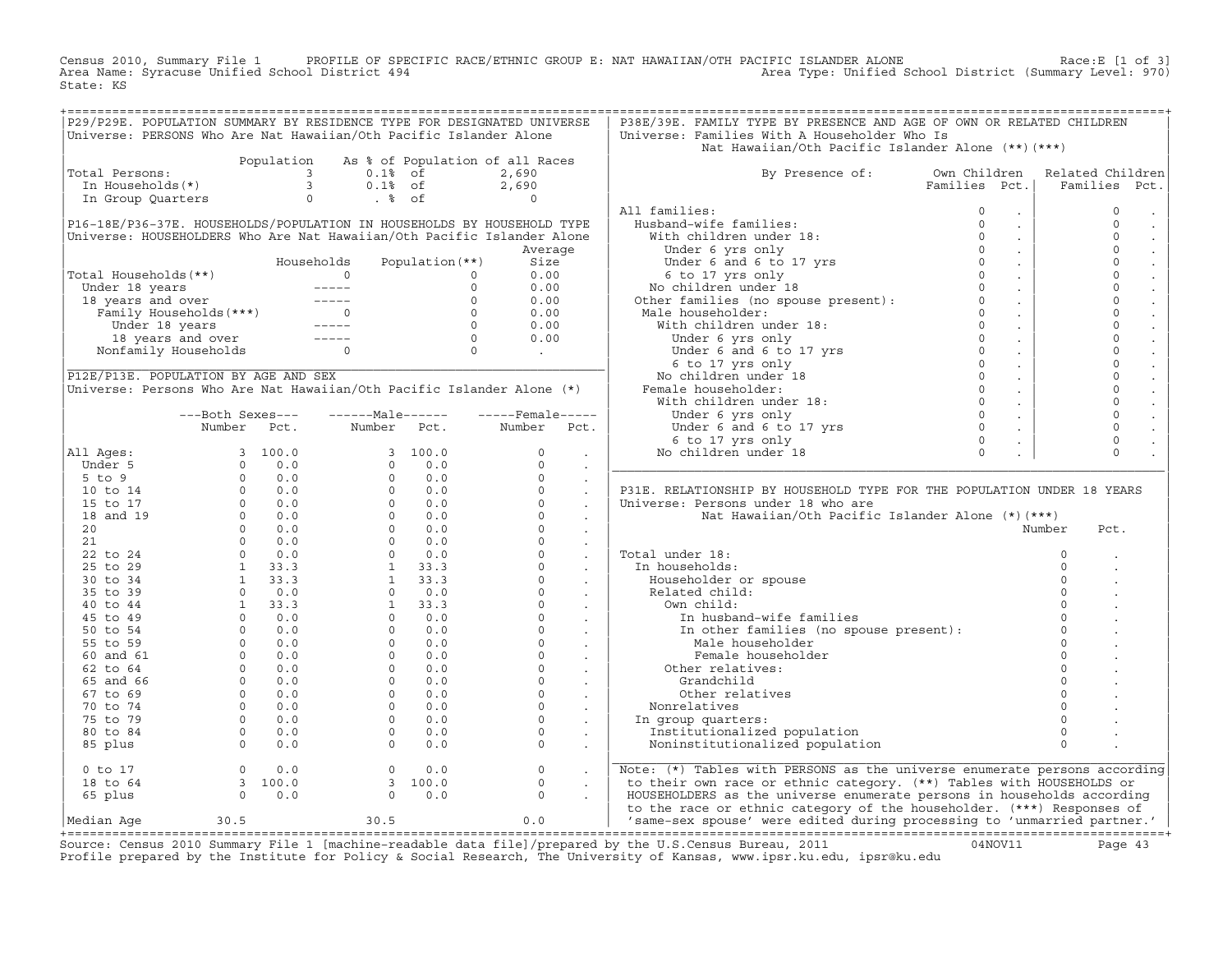Census 2010, Summary File 1 PROFILE OF SPECIFIC RACE/ETHNIC GROUP E: NAT HAWAIIAN/OTH PACIFIC ISLANDER ALONE Race:E [2 of 3]<br>Area Name: Syracuse Unified School District 494 State: KS

| P29E/P34E. RELATIONSHIP BY HOUSEHOLD TYPE FOR ALL PERSONS & PERSONS 65+<br>Universe: Persons Who Are Nat Hawaiian/Oth Pacific Islander Alone (*) (***) |                      |       |                |                      |                             | PCT14E. PRESENCE OF MULTIGENERATIONAL HOUSEHOLDS<br>Universe: Households With A Householder Who Is |                                          |                                                            |                 |                      |
|--------------------------------------------------------------------------------------------------------------------------------------------------------|----------------------|-------|----------------|----------------------|-----------------------------|----------------------------------------------------------------------------------------------------|------------------------------------------|------------------------------------------------------------|-----------------|----------------------|
|                                                                                                                                                        |                      |       |                |                      |                             | Nat Hawaiian/Oth Pacific Islander Alone (**)                                                       |                                          |                                                            |                 |                      |
|                                                                                                                                                        | All Ages             |       |                | 65 years and over    |                             |                                                                                                    |                                          |                                                            | Number          | Pct.                 |
|                                                                                                                                                        | Number               | Pct.  |                | Number               | Pct.                        |                                                                                                    |                                          |                                                            |                 |                      |
|                                                                                                                                                        |                      |       |                |                      |                             | Total:                                                                                             |                                          |                                                            | $\Omega$        | 100.0                |
| Total:                                                                                                                                                 | 3                    | 100.0 |                | $\Omega$             |                             | Household has 3 or more generations                                                                |                                          |                                                            | $\Omega$        |                      |
| In households:                                                                                                                                         | $\overline{3}$       | 100.0 |                | $\Omega$             |                             | Household does not have 3+ generations                                                             |                                          |                                                            | $\Omega$        |                      |
| In family households:                                                                                                                                  | $\overline{3}$       | 100.0 |                | $\Omega$             | $\mathbf{r}$                |                                                                                                    |                                          |                                                            |                 |                      |
| Householder:                                                                                                                                           | $\Omega$             | 0.0   |                | $\Omega$             | $\sim$                      |                                                                                                    |                                          |                                                            |                 |                      |
| Male                                                                                                                                                   | $\Omega$             | 0.0   |                | $\Omega$             |                             |                                                                                                    |                                          |                                                            |                 |                      |
| Female                                                                                                                                                 | $\Omega$             | 0.0   |                | $\Omega$             | $\sim$                      |                                                                                                    |                                          |                                                            |                 |                      |
| Spouse                                                                                                                                                 | $2^{\circ}$          | 66.7  |                | $\Omega$             | $\mathcal{L}^{\mathcal{A}}$ | PCT19E. NONRELATIVES BY HOUSEHOLD TYPE (*)(***)                                                    |                                          |                                                            |                 |                      |
| Parent                                                                                                                                                 | $\Omega$             | 0.0   |                | $\Omega$             | $\sim$                      | Universe: Nonrelatives who are                                                                     |                                          |                                                            |                 |                      |
| Parent-in-law                                                                                                                                          | $\Omega$             | 0.0   |                | $\Omega$             |                             | Nat Hawaiian/Oth Pacific Islander Alone (Total: 0)                                                 |                                          |                                                            |                 |                      |
| Child:                                                                                                                                                 | $\Omega$             | 0.0   |                |                      |                             |                                                                                                    |                                          |                                                            |                 |                      |
| Biological                                                                                                                                             | $\Omega$             | 0.0   |                |                      |                             |                                                                                                    |                                          | In Family                                                  | In Nonfamily    |                      |
| Adopted                                                                                                                                                | $\Omega$             | 0.0   |                |                      |                             |                                                                                                    | Households                               |                                                            | Households      |                      |
| Step                                                                                                                                                   | $\Omega$             | 0.0   |                |                      |                             |                                                                                                    | Number Pct.                              |                                                            | Number Pct.     |                      |
| Grandchild                                                                                                                                             | $\Omega$             | 0.0   |                |                      |                             |                                                                                                    |                                          |                                                            |                 |                      |
| Brother or sister                                                                                                                                      | $\Omega$             | 0.0   |                |                      |                             | Nonrelatives:                                                                                      |                                          | 0, 100, 0                                                  |                 | 0, 100, 0            |
| Son-in-law/daughter-in-law                                                                                                                             | $\Omega$             | 0.0   |                |                      |                             | Roomer or boarder                                                                                  | $\Omega$                                 | <b>Contract Contract Street</b>                            | $\Omega$        |                      |
| Other relatives (#)                                                                                                                                    | 1                    | 33.3  |                | $\Omega$             |                             | Housemate or roommate                                                                              | $\begin{array}{ccc} & & 0 & \end{array}$ |                                                            | $\Omega$        |                      |
| Nonrelatives                                                                                                                                           | $\Omega$             | 0.0   |                | $\Omega$             | $\sim$                      |                                                                                                    |                                          |                                                            | $\Omega$        | $\ddot{\phantom{a}}$ |
|                                                                                                                                                        |                      |       |                |                      |                             | Unmarried partner                                                                                  | $\begin{matrix}0\\0\end{matrix}$         | <b>Contract</b>                                            | $\Omega$        |                      |
| In nonfamily households:                                                                                                                               | $\Omega$             | 0.0   |                | $\Omega$<br>$\Omega$ | $\cdot$                     | Other nonrelatives                                                                                 |                                          |                                                            |                 |                      |
| Male householder:                                                                                                                                      | $\Omega$<br>$\Omega$ | 0.0   |                | $\Omega$             |                             |                                                                                                    |                                          |                                                            |                 |                      |
| Living alone                                                                                                                                           |                      | 0.0   |                |                      |                             |                                                                                                    |                                          |                                                            |                 |                      |
| Not living alone                                                                                                                                       | $\Omega$             | 0.0   |                | $\Omega$             | $\ddot{\phantom{a}}$        |                                                                                                    |                                          |                                                            |                 |                      |
| Female householder:                                                                                                                                    | $\Omega$             | 0.0   |                | $\Omega$             | $\mathbf{r}$                | H17E. HOUSING UNITS BY HOUSEHOLDER'S AGE AND TENURE                                                |                                          |                                                            |                 |                      |
| Living alone                                                                                                                                           | $\Omega$             | 0.0   |                | $\Omega$             | $\ddot{\phantom{a}}$        | Universe: Occupied Housing Units With A Householder Who Is                                         |                                          |                                                            |                 |                      |
| Not living alone                                                                                                                                       | $\Omega$             | 0.0   |                | $\Omega$             | $\sim$                      | Nat Hawaiian/Oth Pacific Islander Alone (**)                                                       |                                          |                                                            |                 |                      |
| Nonrelatives                                                                                                                                           | $\Omega$             | 0.0   |                | $\Omega$             | $\sim$                      |                                                                                                    |                                          |                                                            |                 |                      |
| In group quarters:                                                                                                                                     | $\Omega$             | 0.0   |                | $\Omega$             | $\ddot{\phantom{a}}$        | Age of                                                                                             | Owner Occupied                           |                                                            | Renter Occupied |                      |
| Institutionalized                                                                                                                                      | $\Omega$             | 0.0   |                | $\Omega$             | $\ddot{\phantom{a}}$        | Householder                                                                                        | Number Pct.                              |                                                            | Number          | Pct.                 |
| Noninstitutionalized                                                                                                                                   | $\Omega$             | 0.0   |                | $\Omega$             |                             |                                                                                                    |                                          |                                                            |                 |                      |
|                                                                                                                                                        |                      |       |                |                      |                             | All Ages:                                                                                          | $\Omega$                                 | 100.0                                                      | $\Omega$        | 100.0                |
| $(\#)$ For 65 yrs & over, includes children, siblings, etc. not shown separately                                                                       |                      |       |                |                      |                             | $15$ to $24$                                                                                       | $\Omega$                                 | $\sim$ $\sim$                                              | $\Omega$        |                      |
|                                                                                                                                                        |                      |       |                |                      |                             | $25$ to $34$                                                                                       | $\Omega$                                 |                                                            | $\Omega$        |                      |
|                                                                                                                                                        |                      |       |                |                      |                             | 35 to 44                                                                                           |                                          | $\begin{matrix} 0 & \cdots & \cdots & \cdots \end{matrix}$ | $\Omega$        | $\sim$               |
|                                                                                                                                                        |                      |       |                |                      |                             | 45 to 54                                                                                           |                                          | $\begin{matrix} 0 & \cdots & \cdots \end{matrix}$          | $\Omega$        | $\ddot{\phantom{a}}$ |
| P18E. HOUSEHOLD TYPE                                                                                                                                   |                      |       |                |                      |                             | 55 to 59                                                                                           |                                          | $\begin{matrix} 0 & \cdots & \cdots \end{matrix}$          | $\Omega$        |                      |
| Universe: Households with a Householder Who is                                                                                                         |                      |       |                |                      |                             | 60 to 64                                                                                           |                                          | $\overline{0}$<br>$\sim$                                   | $\Omega$        | $\cdot$              |
| Nat Hawaiian/Oth Pacific Islander Alone (**)                                                                                                           |                      |       |                |                      |                             | 65 to 74                                                                                           | $\Omega$                                 |                                                            | $\Omega$        |                      |
|                                                                                                                                                        |                      |       | Number         | Pct.                 |                             | 75 to 84                                                                                           | $\Omega$                                 |                                                            | $\Omega$        |                      |
|                                                                                                                                                        |                      |       |                |                      |                             | 85 and over                                                                                        | $\Omega$                                 |                                                            | $\Omega$        |                      |
| Total:                                                                                                                                                 |                      |       | $\Omega$       | 100.0                |                             |                                                                                                    |                                          |                                                            |                 |                      |
| Family households (***) :                                                                                                                              |                      |       | $\Omega$       | $\sim$               |                             |                                                                                                    |                                          |                                                            |                 |                      |
| Husband-wife families                                                                                                                                  |                      |       | $\Omega$       | $\sim$               |                             | Note: (*) Tables with PERSONS as the universe enumerate persons                                    |                                          |                                                            |                 |                      |
| Other families:                                                                                                                                        |                      |       | $\Omega$       |                      |                             | according to their own race or ethnic category. (**) Tables with                                   |                                          |                                                            |                 |                      |
| Male householder, no wife present                                                                                                                      |                      |       | $\Omega$       | $\ddot{\phantom{a}}$ |                             | HOUSEHOLDS or HOUSEHOLDERS as the universe enumerate persons in                                    |                                          |                                                            |                 |                      |
| Female householder, no husband present                                                                                                                 |                      |       | $\overline{0}$ | $\mathbf{r}$         |                             | households according to the race or ethnic category of the                                         |                                          |                                                            |                 |                      |
| Nonfamily households:                                                                                                                                  |                      |       | $\Omega$       | $\mathbf{r}$         |                             | householder. (***) Responses of 'same-sex spouse' were edited                                      |                                          |                                                            |                 |                      |
| Householder living alone                                                                                                                               |                      |       | $\Omega$       | $\ddot{\phantom{a}}$ |                             | during processing to 'unmarried partner.'                                                          |                                          |                                                            |                 |                      |
| Householder not living alone                                                                                                                           |                      |       | $\cap$         |                      |                             |                                                                                                    |                                          |                                                            |                 |                      |
|                                                                                                                                                        |                      |       |                |                      |                             |                                                                                                    |                                          |                                                            |                 |                      |
|                                                                                                                                                        |                      |       |                |                      |                             |                                                                                                    |                                          |                                                            |                 |                      |
|                                                                                                                                                        |                      |       |                |                      |                             |                                                                                                    |                                          |                                                            |                 |                      |

+===================================================================================================================================================+Source: Census 2010 Summary File 1 [machine−readable data file]/prepared by the U.S.Census Bureau, 2011 04NOV11 Page 44 Profile prepared by the Institute for Policy & Social Research, The University of Kansas, www.ipsr.ku.edu, ipsr@ku.edu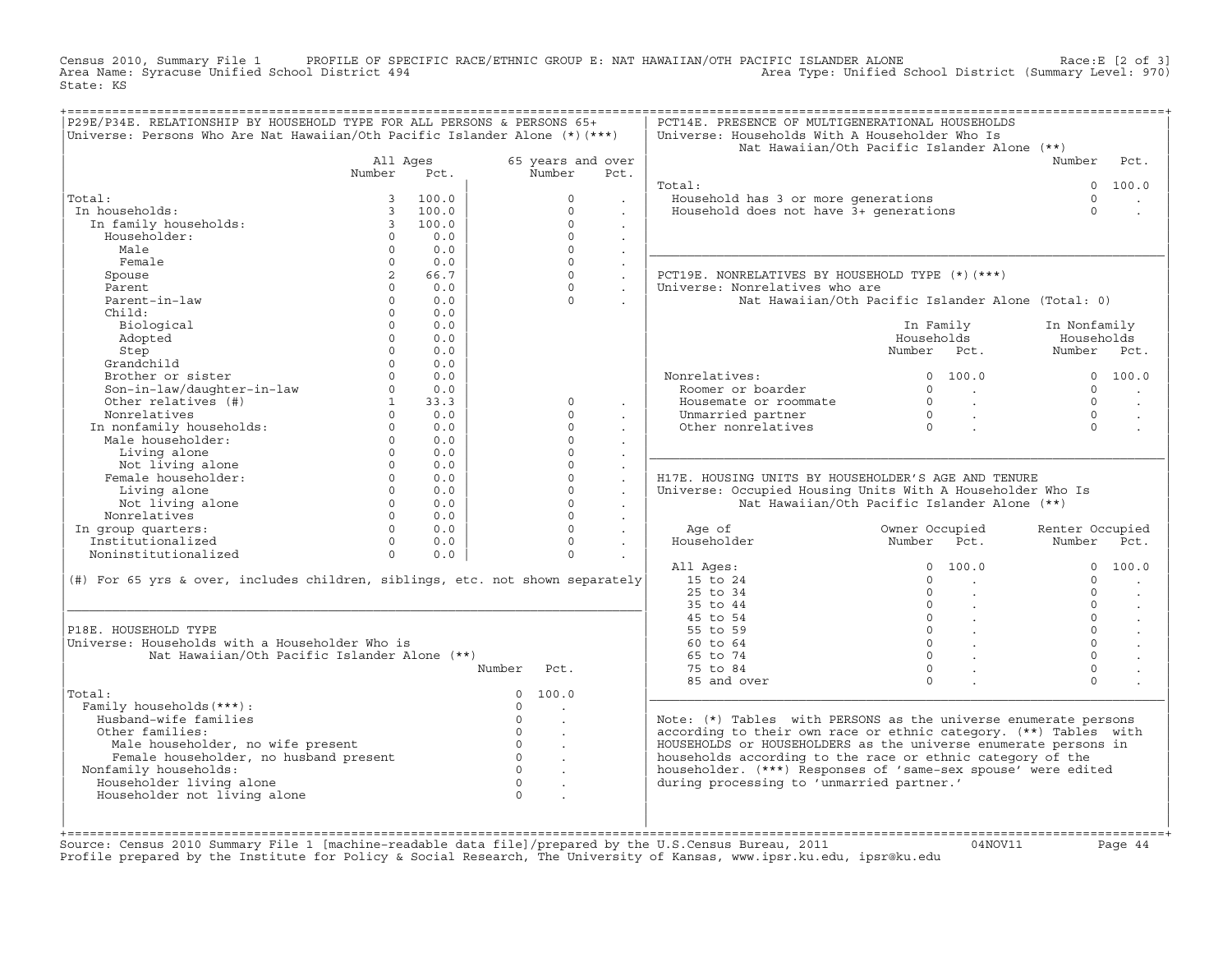Census 2010, Summary File 1 PROFILE OF SPECIFIC RACE/ETHNIC GROUP E: NAT HAWAIIAN/OTH PACIFIC ISLANDER ALONE Race:E [3 of 3]<br>Area Name: Syracuse Unified School District 494 Area Type: Unified School District (Summary Level: 970) State: KS

| P28E/H16E. HOUSEHOLDS (OCCUPIED HOUSING UNITS) BY HOUSEHOLD SIZE BY TYPE AND BY TENURE<br>Universe: Households (Occupied Housing Units) With A Householder Who Is Nat Hawaiian/Oth Pacific Islander Alone (**)(***) |                   |      |                         |      |                         |      |                   |      |                    |      |
|---------------------------------------------------------------------------------------------------------------------------------------------------------------------------------------------------------------------|-------------------|------|-------------------------|------|-------------------------|------|-------------------|------|--------------------|------|
|                                                                                                                                                                                                                     | All<br>Households | Pct. | Family<br>Households    | Pct. | Nonfamily<br>Households | Pct. | Owner<br>Occupied | Pct. | Renter<br>Occupied | Pct. |
| All household sizes:                                                                                                                                                                                                |                   |      |                         |      |                         |      |                   |      |                    |      |
| 1-person households                                                                                                                                                                                                 |                   |      | (Family always >1 pers) |      |                         |      |                   |      |                    |      |
| 2-person households                                                                                                                                                                                                 |                   |      |                         |      |                         |      |                   |      |                    |      |
| 3-person households                                                                                                                                                                                                 |                   |      |                         |      |                         |      |                   |      |                    |      |
| 4-person households                                                                                                                                                                                                 |                   |      |                         |      |                         |      |                   |      |                    |      |
| 5-person households                                                                                                                                                                                                 |                   |      |                         |      |                         |      |                   |      |                    |      |
| 6-person households                                                                                                                                                                                                 |                   |      |                         |      |                         |      |                   |      |                    |      |
| 7-or-more person households                                                                                                                                                                                         |                   |      |                         |      |                         |      |                   |      |                    |      |
|                                                                                                                                                                                                                     |                   |      |                         |      |                         |      |                   |      |                    |      |

|P16E/P17E/P36E/P37E/H11E/H12E. POPULATION IN HOUSEHOLDS AND AVERAGE HOUSEHOLD SIZE BY TYPE AND BY TENURE | |Universe: Population in Households (Occupied Housing Units) With A Householder Who Is Nat Hawaiian/Oth Pacific Islander Alone (\*\*) |

|                                | Total<br>Population | Pct.     | In<br>Families | Pct.     | In<br>Nonfamilies | Pct.        | In Owner<br>Occupied | Pct.          | In Renter<br>Occupied | Pct.     |  |
|--------------------------------|---------------------|----------|----------------|----------|-------------------|-------------|----------------------|---------------|-----------------------|----------|--|
| Total population in households |                     | 100.0    | $\Omega$       |          |                   |             |                      |               |                       |          |  |
| Under 18 years                 | $\Omega$            | 100.0    | $\Omega$       |          |                   |             |                      |               |                       |          |  |
| 18 years and over              | $\Omega$            | 100.0    | $\Omega$       |          |                   |             |                      |               |                       |          |  |
| Average Household Size         | 0.00                | $------$ | 0.00           | $------$ |                   | $- - - - -$ | 0.00                 | $\frac{1}{2}$ | 0.00                  | $------$ |  |
| Under 18 years                 | 0.00                | $------$ | 0.00           | $------$ |                   |             |                      |               |                       |          |  |
| 18 years and over              | 0.00                | $------$ | 0.00           | $------$ |                   |             |                      |               |                       |          |  |
|                                |                     |          |                |          |                   |             |                      |               |                       |          |  |

|Note: Family household numbers include nonrelatives living with families. |

| | PCT20/PCT22E. GROUP OUARTERS POPULATION BY SEX BY AGE BY GROUP OUARTERS TYPE |Universe: Population in group quarters for persons who are Nat Hawaiian/Oth Pacific Islander Alone (\*) |

|                                               |        |       |       | Pct. of<br>All | Pct. of<br>Total |       | Pct. of<br>Total |       |
|-----------------------------------------------|--------|-------|-------|----------------|------------------|-------|------------------|-------|
|                                               | Number | Pct.  | Total | Ages           | Male             | $18+$ | Female           | $18+$ |
| All types of group quarters:                  |        | 100.0 |       |                |                  |       |                  |       |
| Institutionalized population:                 |        |       |       |                |                  |       |                  |       |
| Correctional facilities for adults            |        |       |       |                |                  |       |                  |       |
| Juvenile facilities                           |        |       |       |                |                  |       |                  |       |
| Nursing facilities/skilled-nursing facilities |        |       |       |                |                  |       |                  |       |
| Other institutional facilities                |        |       |       |                |                  |       |                  |       |
| Noninstitutionalized population:              |        |       |       |                |                  |       |                  |       |
| College/university student housing            |        |       |       |                |                  |       |                  |       |
| Military quarters                             |        |       |       |                |                  |       |                  |       |
| Other noninstitutional facilities             |        |       |       |                |                  |       |                  |       |

|\_\_\_\_\_\_\_\_\_\_\_\_\_\_\_\_\_\_\_\_\_\_\_\_\_\_\_\_\_\_\_\_\_\_\_\_\_\_\_\_\_\_\_\_\_\_\_\_\_\_\_\_\_\_\_\_\_\_\_\_\_\_\_\_\_\_\_\_\_\_\_\_\_\_\_\_\_\_\_\_\_\_\_\_\_\_\_\_\_\_\_\_\_\_\_\_\_\_\_\_\_\_\_\_\_\_\_\_\_\_\_\_\_\_\_\_\_\_\_\_\_\_\_\_\_\_\_\_\_\_\_\_\_\_\_\_\_\_\_\_\_\_\_\_\_\_\_|

| |

| (\*\*\*) Same−sex couple households are included in the family households category if there is at least one additional person | | related to householder by birth or adoption. Same−sex couple households with no relatives of the householder present are tabulated | | in nonfamily households. Responses of 'same−sex spouse' were edited during processing to 'unmarried partner.' |

+===================================================================================================================================================+ Source: Census 2010 Summary File 1 [machine−readable data file]/prepared by the U.S.Census Bureau, 2011 04NOV11 Page 45 Profile prepared by the Institute for Policy & Social Research, The University of Kansas, www.ipsr.ku.edu, ipsr@ku.edu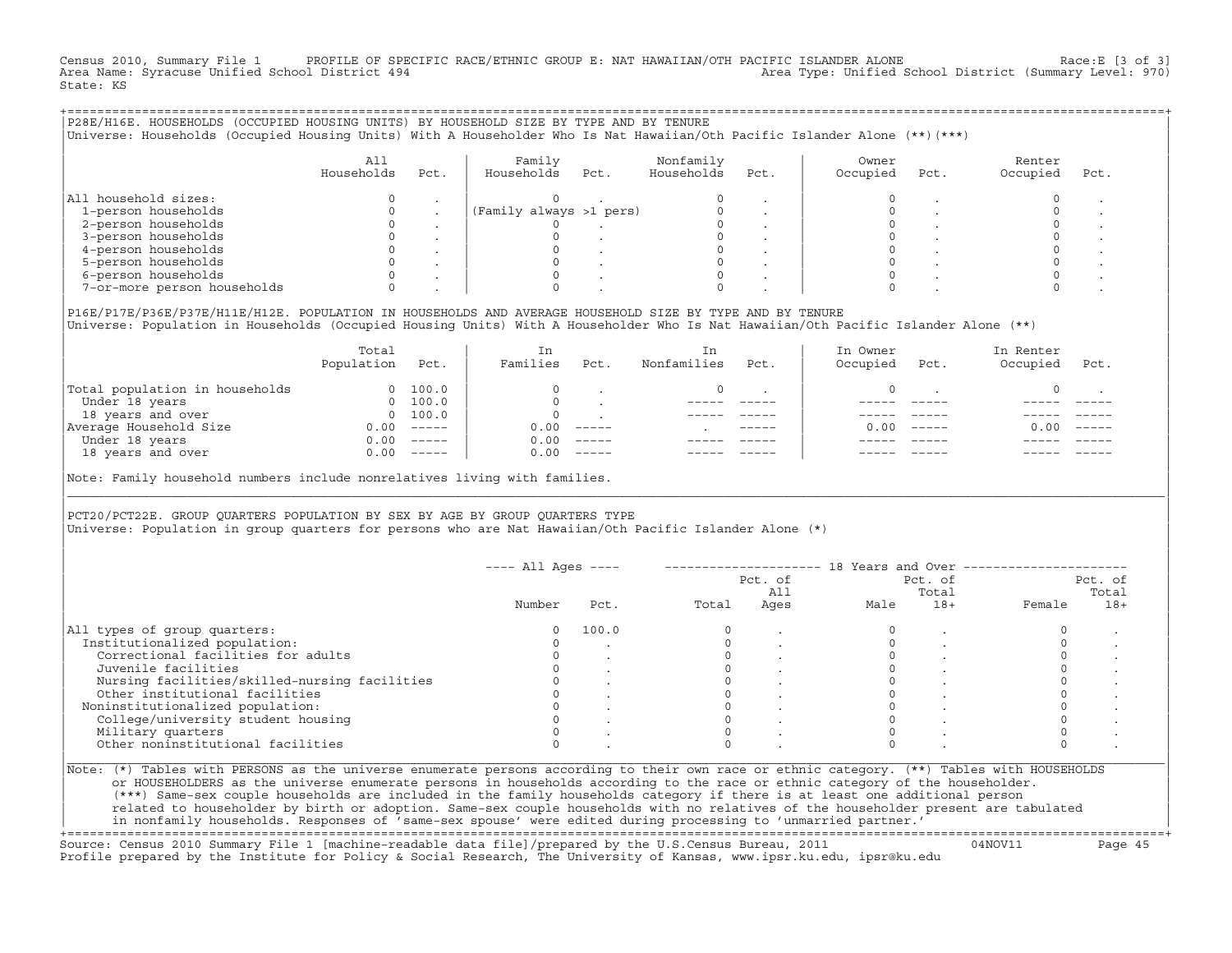Census 2010, Summary File 1 PROFILE OF SPECIFIC RACE/ETHNIC GROUP F: SOME OTHER RACE ALONE RACE OF SPECE:F [1 of 3]<br>Area Name: Syracuse Unified School District 494 Area Type: Unified School District (Summary Level: 970) Area Type: Unified School District (Summary Level: 970) State: KS

| Universe: PERSONS Who Are Some Other Race Alone<br>Universe: Families With A Householder Who Is<br>Some Other Race Alone (**) (***)<br>Total Persons:<br>Total Persons:<br>Total Persons:<br>Total Persons:<br>$\begin{array}{ccccccccc}\n & & & & & \text{Population} & \text{As} & \text{of} & \text{Population} & \text{of} & \text{all} & \text{Races} \\  & & & & & 467 & & 17.48 & \text{of} & & 2,690 \\ \text{In Households (*)} & & & & 467 & & 17.48 & \text{of} & & 2,690 \\  & & & & & & & & 0 & & 8 & 6\n\end{array}$<br>By Presence of: Own Children Related Children<br>Families Pct.   Families Pct.<br>$\begin{tabular}{ c  c  c } \hline \textbf{All} \textbf{Age}=1 & \textbf{Number:} & \textbf{Pic1.} & \textbf{Number:} & \textbf{Bul} & \textbf{Bul} & \textbf{Bul} & \textbf{Bul} & \textbf{Bul} & \textbf{Bul} & \textbf{Bul} & \textbf{Bul} & \textbf{Bul} & \textbf{Bul} & \textbf{Bul} & \textbf{Bul} & \textbf{Bul} & \textbf{Bul} & \textbf{Bul} & \textbf{Bul} & \textbf{Bul} & \textbf{Bul} & \textbf{Bul} & \textbf{Bul} & \textbf$<br>P31F. RELATIONSHIP BY HOUSEHOLD TYPE FOR THE POPULATION UNDER 18 YEARS<br>0 to 17 185 39.6 92 36.7 93 43.1 Note: (*) Tables with PERSONS as the universe enumerate persons according<br>18 to 64 279 59.7 157 62.5 122 56.5 to their own race or ethnic category. (**) Tables with HOUSEHOLDS or<br>65 plus 3 | P29/P29F. POPULATION SUMMARY BY RESIDENCE TYPE FOR DESIGNATED UNIVERSE |  |  |  | P38F/39F. FAMILY TYPE BY PRESENCE AND AGE OF OWN OR RELATED CHILDREN |  |  |  |
|---------------------------------------------------------------------------------------------------------------------------------------------------------------------------------------------------------------------------------------------------------------------------------------------------------------------------------------------------------------------------------------------------------------------------------------------------------------------------------------------------------------------------------------------------------------------------------------------------------------------------------------------------------------------------------------------------------------------------------------------------------------------------------------------------------------------------------------------------------------------------------------------------------------------------------------------------------------------------------------------------------------------------------------------------------------------------------------------------------------------------------------------------------------------------------------------------------------------------------------------------------------------------------------------------------------------------------------------------------------------------------------|------------------------------------------------------------------------|--|--|--|----------------------------------------------------------------------|--|--|--|
|                                                                                                                                                                                                                                                                                                                                                                                                                                                                                                                                                                                                                                                                                                                                                                                                                                                                                                                                                                                                                                                                                                                                                                                                                                                                                                                                                                                       |                                                                        |  |  |  |                                                                      |  |  |  |
|                                                                                                                                                                                                                                                                                                                                                                                                                                                                                                                                                                                                                                                                                                                                                                                                                                                                                                                                                                                                                                                                                                                                                                                                                                                                                                                                                                                       |                                                                        |  |  |  |                                                                      |  |  |  |
|                                                                                                                                                                                                                                                                                                                                                                                                                                                                                                                                                                                                                                                                                                                                                                                                                                                                                                                                                                                                                                                                                                                                                                                                                                                                                                                                                                                       |                                                                        |  |  |  |                                                                      |  |  |  |
|                                                                                                                                                                                                                                                                                                                                                                                                                                                                                                                                                                                                                                                                                                                                                                                                                                                                                                                                                                                                                                                                                                                                                                                                                                                                                                                                                                                       |                                                                        |  |  |  |                                                                      |  |  |  |
|                                                                                                                                                                                                                                                                                                                                                                                                                                                                                                                                                                                                                                                                                                                                                                                                                                                                                                                                                                                                                                                                                                                                                                                                                                                                                                                                                                                       |                                                                        |  |  |  |                                                                      |  |  |  |
|                                                                                                                                                                                                                                                                                                                                                                                                                                                                                                                                                                                                                                                                                                                                                                                                                                                                                                                                                                                                                                                                                                                                                                                                                                                                                                                                                                                       |                                                                        |  |  |  |                                                                      |  |  |  |
|                                                                                                                                                                                                                                                                                                                                                                                                                                                                                                                                                                                                                                                                                                                                                                                                                                                                                                                                                                                                                                                                                                                                                                                                                                                                                                                                                                                       |                                                                        |  |  |  |                                                                      |  |  |  |
|                                                                                                                                                                                                                                                                                                                                                                                                                                                                                                                                                                                                                                                                                                                                                                                                                                                                                                                                                                                                                                                                                                                                                                                                                                                                                                                                                                                       |                                                                        |  |  |  |                                                                      |  |  |  |
|                                                                                                                                                                                                                                                                                                                                                                                                                                                                                                                                                                                                                                                                                                                                                                                                                                                                                                                                                                                                                                                                                                                                                                                                                                                                                                                                                                                       |                                                                        |  |  |  |                                                                      |  |  |  |
|                                                                                                                                                                                                                                                                                                                                                                                                                                                                                                                                                                                                                                                                                                                                                                                                                                                                                                                                                                                                                                                                                                                                                                                                                                                                                                                                                                                       |                                                                        |  |  |  |                                                                      |  |  |  |
|                                                                                                                                                                                                                                                                                                                                                                                                                                                                                                                                                                                                                                                                                                                                                                                                                                                                                                                                                                                                                                                                                                                                                                                                                                                                                                                                                                                       |                                                                        |  |  |  |                                                                      |  |  |  |
|                                                                                                                                                                                                                                                                                                                                                                                                                                                                                                                                                                                                                                                                                                                                                                                                                                                                                                                                                                                                                                                                                                                                                                                                                                                                                                                                                                                       |                                                                        |  |  |  |                                                                      |  |  |  |
|                                                                                                                                                                                                                                                                                                                                                                                                                                                                                                                                                                                                                                                                                                                                                                                                                                                                                                                                                                                                                                                                                                                                                                                                                                                                                                                                                                                       |                                                                        |  |  |  |                                                                      |  |  |  |
|                                                                                                                                                                                                                                                                                                                                                                                                                                                                                                                                                                                                                                                                                                                                                                                                                                                                                                                                                                                                                                                                                                                                                                                                                                                                                                                                                                                       |                                                                        |  |  |  |                                                                      |  |  |  |
|                                                                                                                                                                                                                                                                                                                                                                                                                                                                                                                                                                                                                                                                                                                                                                                                                                                                                                                                                                                                                                                                                                                                                                                                                                                                                                                                                                                       |                                                                        |  |  |  |                                                                      |  |  |  |
|                                                                                                                                                                                                                                                                                                                                                                                                                                                                                                                                                                                                                                                                                                                                                                                                                                                                                                                                                                                                                                                                                                                                                                                                                                                                                                                                                                                       |                                                                        |  |  |  |                                                                      |  |  |  |
|                                                                                                                                                                                                                                                                                                                                                                                                                                                                                                                                                                                                                                                                                                                                                                                                                                                                                                                                                                                                                                                                                                                                                                                                                                                                                                                                                                                       |                                                                        |  |  |  |                                                                      |  |  |  |
|                                                                                                                                                                                                                                                                                                                                                                                                                                                                                                                                                                                                                                                                                                                                                                                                                                                                                                                                                                                                                                                                                                                                                                                                                                                                                                                                                                                       |                                                                        |  |  |  |                                                                      |  |  |  |
|                                                                                                                                                                                                                                                                                                                                                                                                                                                                                                                                                                                                                                                                                                                                                                                                                                                                                                                                                                                                                                                                                                                                                                                                                                                                                                                                                                                       |                                                                        |  |  |  |                                                                      |  |  |  |
|                                                                                                                                                                                                                                                                                                                                                                                                                                                                                                                                                                                                                                                                                                                                                                                                                                                                                                                                                                                                                                                                                                                                                                                                                                                                                                                                                                                       |                                                                        |  |  |  |                                                                      |  |  |  |
|                                                                                                                                                                                                                                                                                                                                                                                                                                                                                                                                                                                                                                                                                                                                                                                                                                                                                                                                                                                                                                                                                                                                                                                                                                                                                                                                                                                       |                                                                        |  |  |  |                                                                      |  |  |  |
|                                                                                                                                                                                                                                                                                                                                                                                                                                                                                                                                                                                                                                                                                                                                                                                                                                                                                                                                                                                                                                                                                                                                                                                                                                                                                                                                                                                       |                                                                        |  |  |  |                                                                      |  |  |  |
|                                                                                                                                                                                                                                                                                                                                                                                                                                                                                                                                                                                                                                                                                                                                                                                                                                                                                                                                                                                                                                                                                                                                                                                                                                                                                                                                                                                       |                                                                        |  |  |  |                                                                      |  |  |  |
|                                                                                                                                                                                                                                                                                                                                                                                                                                                                                                                                                                                                                                                                                                                                                                                                                                                                                                                                                                                                                                                                                                                                                                                                                                                                                                                                                                                       |                                                                        |  |  |  |                                                                      |  |  |  |
|                                                                                                                                                                                                                                                                                                                                                                                                                                                                                                                                                                                                                                                                                                                                                                                                                                                                                                                                                                                                                                                                                                                                                                                                                                                                                                                                                                                       |                                                                        |  |  |  |                                                                      |  |  |  |
|                                                                                                                                                                                                                                                                                                                                                                                                                                                                                                                                                                                                                                                                                                                                                                                                                                                                                                                                                                                                                                                                                                                                                                                                                                                                                                                                                                                       |                                                                        |  |  |  |                                                                      |  |  |  |
|                                                                                                                                                                                                                                                                                                                                                                                                                                                                                                                                                                                                                                                                                                                                                                                                                                                                                                                                                                                                                                                                                                                                                                                                                                                                                                                                                                                       |                                                                        |  |  |  |                                                                      |  |  |  |
|                                                                                                                                                                                                                                                                                                                                                                                                                                                                                                                                                                                                                                                                                                                                                                                                                                                                                                                                                                                                                                                                                                                                                                                                                                                                                                                                                                                       |                                                                        |  |  |  |                                                                      |  |  |  |
|                                                                                                                                                                                                                                                                                                                                                                                                                                                                                                                                                                                                                                                                                                                                                                                                                                                                                                                                                                                                                                                                                                                                                                                                                                                                                                                                                                                       |                                                                        |  |  |  |                                                                      |  |  |  |
|                                                                                                                                                                                                                                                                                                                                                                                                                                                                                                                                                                                                                                                                                                                                                                                                                                                                                                                                                                                                                                                                                                                                                                                                                                                                                                                                                                                       |                                                                        |  |  |  |                                                                      |  |  |  |
|                                                                                                                                                                                                                                                                                                                                                                                                                                                                                                                                                                                                                                                                                                                                                                                                                                                                                                                                                                                                                                                                                                                                                                                                                                                                                                                                                                                       |                                                                        |  |  |  |                                                                      |  |  |  |
|                                                                                                                                                                                                                                                                                                                                                                                                                                                                                                                                                                                                                                                                                                                                                                                                                                                                                                                                                                                                                                                                                                                                                                                                                                                                                                                                                                                       |                                                                        |  |  |  |                                                                      |  |  |  |
|                                                                                                                                                                                                                                                                                                                                                                                                                                                                                                                                                                                                                                                                                                                                                                                                                                                                                                                                                                                                                                                                                                                                                                                                                                                                                                                                                                                       |                                                                        |  |  |  |                                                                      |  |  |  |
|                                                                                                                                                                                                                                                                                                                                                                                                                                                                                                                                                                                                                                                                                                                                                                                                                                                                                                                                                                                                                                                                                                                                                                                                                                                                                                                                                                                       |                                                                        |  |  |  |                                                                      |  |  |  |
|                                                                                                                                                                                                                                                                                                                                                                                                                                                                                                                                                                                                                                                                                                                                                                                                                                                                                                                                                                                                                                                                                                                                                                                                                                                                                                                                                                                       |                                                                        |  |  |  |                                                                      |  |  |  |
|                                                                                                                                                                                                                                                                                                                                                                                                                                                                                                                                                                                                                                                                                                                                                                                                                                                                                                                                                                                                                                                                                                                                                                                                                                                                                                                                                                                       |                                                                        |  |  |  |                                                                      |  |  |  |
|                                                                                                                                                                                                                                                                                                                                                                                                                                                                                                                                                                                                                                                                                                                                                                                                                                                                                                                                                                                                                                                                                                                                                                                                                                                                                                                                                                                       |                                                                        |  |  |  |                                                                      |  |  |  |
|                                                                                                                                                                                                                                                                                                                                                                                                                                                                                                                                                                                                                                                                                                                                                                                                                                                                                                                                                                                                                                                                                                                                                                                                                                                                                                                                                                                       |                                                                        |  |  |  |                                                                      |  |  |  |
|                                                                                                                                                                                                                                                                                                                                                                                                                                                                                                                                                                                                                                                                                                                                                                                                                                                                                                                                                                                                                                                                                                                                                                                                                                                                                                                                                                                       |                                                                        |  |  |  |                                                                      |  |  |  |
|                                                                                                                                                                                                                                                                                                                                                                                                                                                                                                                                                                                                                                                                                                                                                                                                                                                                                                                                                                                                                                                                                                                                                                                                                                                                                                                                                                                       |                                                                        |  |  |  |                                                                      |  |  |  |
|                                                                                                                                                                                                                                                                                                                                                                                                                                                                                                                                                                                                                                                                                                                                                                                                                                                                                                                                                                                                                                                                                                                                                                                                                                                                                                                                                                                       |                                                                        |  |  |  |                                                                      |  |  |  |
|                                                                                                                                                                                                                                                                                                                                                                                                                                                                                                                                                                                                                                                                                                                                                                                                                                                                                                                                                                                                                                                                                                                                                                                                                                                                                                                                                                                       |                                                                        |  |  |  |                                                                      |  |  |  |
|                                                                                                                                                                                                                                                                                                                                                                                                                                                                                                                                                                                                                                                                                                                                                                                                                                                                                                                                                                                                                                                                                                                                                                                                                                                                                                                                                                                       |                                                                        |  |  |  |                                                                      |  |  |  |
|                                                                                                                                                                                                                                                                                                                                                                                                                                                                                                                                                                                                                                                                                                                                                                                                                                                                                                                                                                                                                                                                                                                                                                                                                                                                                                                                                                                       |                                                                        |  |  |  |                                                                      |  |  |  |
|                                                                                                                                                                                                                                                                                                                                                                                                                                                                                                                                                                                                                                                                                                                                                                                                                                                                                                                                                                                                                                                                                                                                                                                                                                                                                                                                                                                       |                                                                        |  |  |  |                                                                      |  |  |  |
|                                                                                                                                                                                                                                                                                                                                                                                                                                                                                                                                                                                                                                                                                                                                                                                                                                                                                                                                                                                                                                                                                                                                                                                                                                                                                                                                                                                       |                                                                        |  |  |  |                                                                      |  |  |  |
|                                                                                                                                                                                                                                                                                                                                                                                                                                                                                                                                                                                                                                                                                                                                                                                                                                                                                                                                                                                                                                                                                                                                                                                                                                                                                                                                                                                       |                                                                        |  |  |  |                                                                      |  |  |  |
|                                                                                                                                                                                                                                                                                                                                                                                                                                                                                                                                                                                                                                                                                                                                                                                                                                                                                                                                                                                                                                                                                                                                                                                                                                                                                                                                                                                       |                                                                        |  |  |  |                                                                      |  |  |  |
|                                                                                                                                                                                                                                                                                                                                                                                                                                                                                                                                                                                                                                                                                                                                                                                                                                                                                                                                                                                                                                                                                                                                                                                                                                                                                                                                                                                       |                                                                        |  |  |  |                                                                      |  |  |  |
|                                                                                                                                                                                                                                                                                                                                                                                                                                                                                                                                                                                                                                                                                                                                                                                                                                                                                                                                                                                                                                                                                                                                                                                                                                                                                                                                                                                       |                                                                        |  |  |  |                                                                      |  |  |  |
|                                                                                                                                                                                                                                                                                                                                                                                                                                                                                                                                                                                                                                                                                                                                                                                                                                                                                                                                                                                                                                                                                                                                                                                                                                                                                                                                                                                       |                                                                        |  |  |  |                                                                      |  |  |  |
|                                                                                                                                                                                                                                                                                                                                                                                                                                                                                                                                                                                                                                                                                                                                                                                                                                                                                                                                                                                                                                                                                                                                                                                                                                                                                                                                                                                       |                                                                        |  |  |  |                                                                      |  |  |  |

Source: Census 2010 Summary File 1 [machine-readable data file]/prepared by the U.S.Census Bureau, 2011 Page 46<br>Profile prepared by the Institute for Policy & Social Research, The University of Kansas, www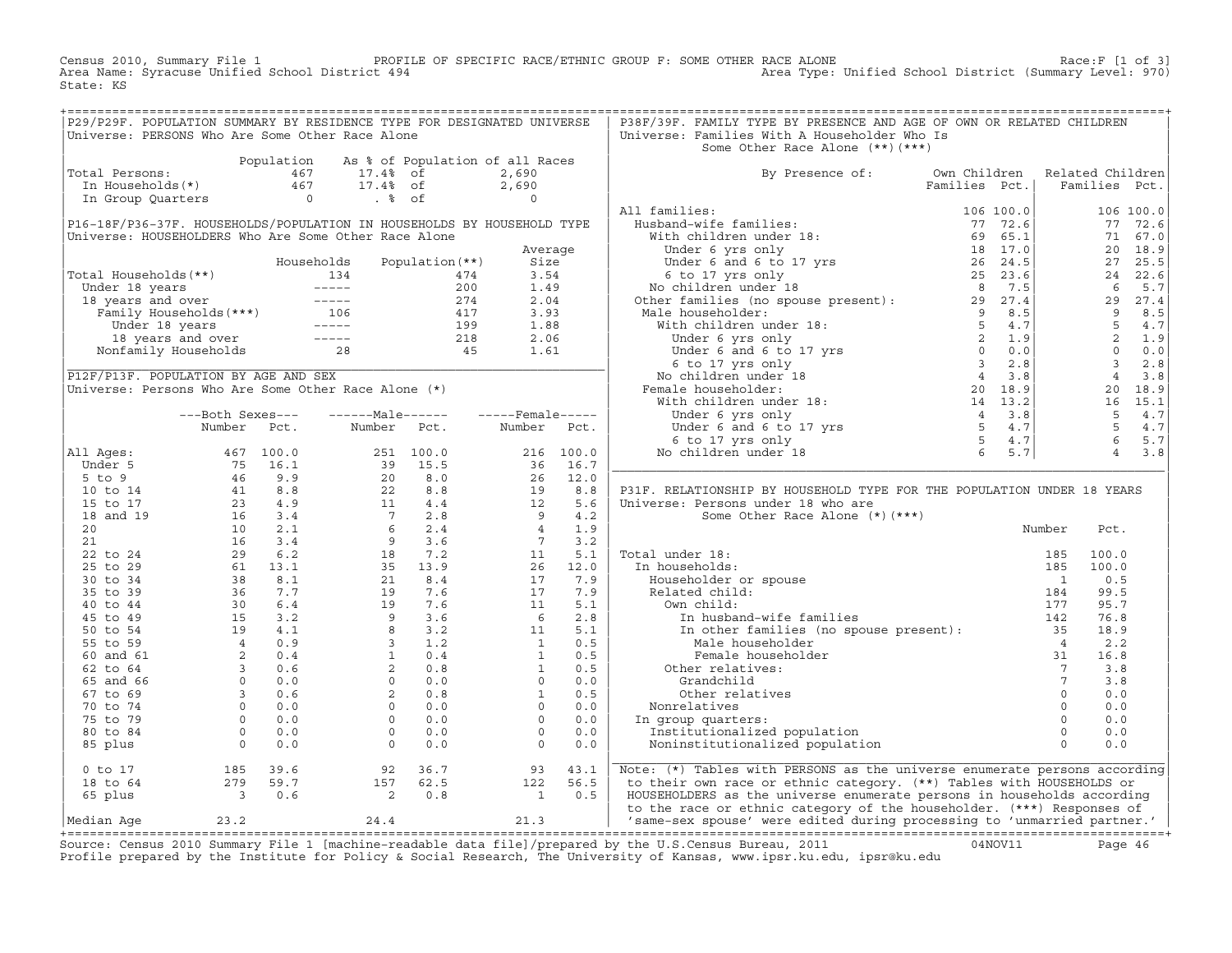Census 2010, Summary File 1 PROFILE OF SPECIFIC RACE/ETHNIC GROUP F: SOME OTHER RACE ALONE RACE OF SPECE:F [2 of 3]<br>Area Name: Syracuse Unified School District 494 Area Type: Unified School District (Summary Level: 970) Area Type: Unified School District (Summary Level: 970) State: KS

| P29F/P34F. RELATIONSHIP BY HOUSEHOLD TYPE FOR ALL PERSONS & PERSONS 65+<br>Universe: Persons Who Are Some Other Race Alone (*) (***)                                                                                          |                         |       |          |                |                           | PCT14F. PRESENCE OF MULTIGENERATIONAL HOUSEHOLDS<br>Universe: Households With A Householder Who Is<br>Some Other Race Alone (**)      |                                                                  |                 |           |
|-------------------------------------------------------------------------------------------------------------------------------------------------------------------------------------------------------------------------------|-------------------------|-------|----------|----------------|---------------------------|---------------------------------------------------------------------------------------------------------------------------------------|------------------------------------------------------------------|-----------------|-----------|
|                                                                                                                                                                                                                               | All Ages<br>Number      | Pct.  |          | Number         | 65 years and over<br>Pct. |                                                                                                                                       |                                                                  | Number          | Pct.      |
|                                                                                                                                                                                                                               |                         |       |          |                |                           | Total:                                                                                                                                |                                                                  |                 | 134 100.0 |
| Total:                                                                                                                                                                                                                        | 467                     | 100.0 |          | 3              | 100.0                     | Household has 3 or more generations<br>Household has 3 or more generations<br>Household does not have 3+ generations                  |                                                                  | $7\phantom{0}$  | 5.2       |
| In households:                                                                                                                                                                                                                | 467                     | 100.0 |          | $\mathcal{E}$  | 100.0                     |                                                                                                                                       |                                                                  | 127             | 94.8      |
| In family households:                                                                                                                                                                                                         | 421                     | 90.1  |          | $\mathbf{1}$   | 33.3                      |                                                                                                                                       |                                                                  |                 |           |
| Householder:                                                                                                                                                                                                                  | 106                     | 22.7  |          | $\mathbf{1}$   | 33.3                      |                                                                                                                                       |                                                                  |                 |           |
| Male                                                                                                                                                                                                                          | 73                      | 15.6  |          | $\Omega$       | 0.0                       |                                                                                                                                       |                                                                  |                 |           |
| Female                                                                                                                                                                                                                        | 33                      | 7.1   |          | $\mathbf{1}$   | 33.3                      |                                                                                                                                       |                                                                  |                 |           |
| Spouse                                                                                                                                                                                                                        | 82                      | 17.6  |          | $\Omega$       | 0.0                       | PCT19F. NONRELATIVES BY HOUSEHOLD TYPE (*)(***)                                                                                       |                                                                  |                 |           |
| Parent                                                                                                                                                                                                                        | $\overline{\mathbf{1}}$ | 0.2   |          | $\Omega$       | 0.0                       | Universe: Nonrelatives who are                                                                                                        |                                                                  |                 |           |
| Parent-in-law                                                                                                                                                                                                                 | $\overline{0}$          | 0.0   |          | $\Omega$       | 0.0                       |                                                                                                                                       | Some Other Race Alone (Total: 29)                                |                 |           |
| Child:                                                                                                                                                                                                                        | 204                     | 43.7  |          |                |                           |                                                                                                                                       |                                                                  |                 |           |
| Biological                                                                                                                                                                                                                    | 204                     | 43.7  |          |                |                           |                                                                                                                                       | In Family                                                        | In Nonfamily    |           |
| Adopted                                                                                                                                                                                                                       | $\overline{0}$          | 0.0   |          |                |                           |                                                                                                                                       | Households                                                       | Households      |           |
| Step                                                                                                                                                                                                                          | $\Omega$                | 0.0   |          |                |                           |                                                                                                                                       | Number Pct.                                                      | Number Pct.     |           |
| Grandchild                                                                                                                                                                                                                    | $7^{\circ}$             | 1.5   |          |                |                           |                                                                                                                                       |                                                                  |                 |           |
| Brother or sister                                                                                                                                                                                                             |                         | 1.1   |          |                |                           | Nonrelatives:                                                                                                                         | 11 100.0                                                         |                 | 18 100.0  |
| Son-in-law/daughter-in-law                                                                                                                                                                                                    | 2                       | 0.4   |          |                |                           | Roomer or boarder                                                                                                                     | 0.0<br>$\cap$                                                    | $\overline{4}$  | 22.2      |
| Other relatives (#)                                                                                                                                                                                                           | $\overline{\mathbf{3}}$ | 0.6   |          | $\Omega$       | 0.0                       | Housemate or roommate                                                                                                                 | $\begin{array}{ccc} 0 & 0.0 \\ 8 & 72.7 \\ 3 & 27.3 \end{array}$ |                 | 8 44.4    |
| Non-<br>Monrelatives<br>In nonfamily households:<br>12<br>12                                                                                                                                                                  |                         | 2.4   |          | $\Omega$       | 0.0                       | Unmarried partner                                                                                                                     |                                                                  | $6^{\circ}$     | 33.3      |
|                                                                                                                                                                                                                               |                         | 9.9   |          | $\overline{2}$ | 66.7                      | Other nonrelatives                                                                                                                    |                                                                  | $\Omega$        | 0.0       |
|                                                                                                                                                                                                                               |                         | 5.1   |          | $\overline{2}$ | 66.7                      |                                                                                                                                       |                                                                  |                 |           |
|                                                                                                                                                                                                                               |                         | 2.6   |          | $\mathbf{1}$   | 33.3                      |                                                                                                                                       |                                                                  |                 |           |
| Living alone<br>Not living alone 12<br>Female householder: 4                                                                                                                                                                  |                         | 2.6   |          | $\mathbf{1}$   | 33.3                      |                                                                                                                                       |                                                                  |                 |           |
|                                                                                                                                                                                                                               |                         | 0.9   |          | $\Omega$       | 0.0                       | H17F. HOUSING UNITS BY HOUSEHOLDER'S AGE AND TENURE                                                                                   |                                                                  |                 |           |
| Living alone                                                                                                                                                                                                                  | $\overline{\mathbf{3}}$ | 0.6   |          | $\Omega$       | 0.0                       | Universe: Occupied Housing Units With A Householder Who Is                                                                            |                                                                  |                 |           |
| Not living alone                                                                                                                                                                                                              | $\sim$ 1                | 0.2   |          | $\Omega$       | 0.0                       | Some Other Race Alone (**)                                                                                                            |                                                                  |                 |           |
| Nonrelatives                                                                                                                                                                                                                  | 18                      | 3.9   |          | $\Omega$       | 0.0                       |                                                                                                                                       |                                                                  |                 |           |
| In group quarters:                                                                                                                                                                                                            | $\overline{0}$          | 0.0   |          | $\Omega$       | 0.0                       | Age of                                                                                                                                | Owner Occupied                                                   | Renter Occupied |           |
| Institutionalized                                                                                                                                                                                                             | $\overline{0}$          | 0.0   |          | $\Omega$       | 0.0                       | Householder                                                                                                                           | Number<br>Pct.                                                   | Number Pct.     |           |
| Noninstitutionalized                                                                                                                                                                                                          | $\overline{0}$          | 0.0   |          | $\Omega$       | 0.0                       |                                                                                                                                       |                                                                  |                 |           |
|                                                                                                                                                                                                                               |                         |       |          |                |                           | All Ages:                                                                                                                             | 60 100.0                                                         |                 | 74 100.0  |
| (#) For 65 yrs & over, includes children, siblings, etc. not shown separately                                                                                                                                                 |                         |       |          |                |                           | 15 to 24                                                                                                                              | 2<br>3.3                                                         | 14              | 18.9      |
|                                                                                                                                                                                                                               |                         |       |          |                |                           | 25 to 34                                                                                                                              | 40.0<br>24                                                       | 30              | 40.5      |
|                                                                                                                                                                                                                               |                         |       |          |                |                           | 35 to 44                                                                                                                              | 17<br>28.3                                                       | 22              | 29.7      |
|                                                                                                                                                                                                                               |                         |       |          |                |                           | 45 to 54                                                                                                                              | 10 16.7                                                          | 6               | 8.1       |
| P18F. HOUSEHOLD TYPE                                                                                                                                                                                                          |                         |       |          |                |                           | 55 to 59                                                                                                                              | $\overline{2}$<br>3.3<br>$\overline{2}$<br>3.3                   | <sup>1</sup>    | 1.4       |
| Universe: Households with a Householder Who is                                                                                                                                                                                |                         |       |          |                |                           | 60 to 64                                                                                                                              |                                                                  | $\mathbf{1}$    | 1.4       |
| Some Other Race Alone (**)                                                                                                                                                                                                    |                         |       |          |                |                           | 65 to 74                                                                                                                              | $\overline{3}$<br>5.0                                            | $\Omega$        | 0.0       |
|                                                                                                                                                                                                                               |                         |       | Number   | Pct.           |                           | 75 to 84                                                                                                                              | $\overline{0}$<br>0.0                                            | $\Omega$        | 0.0       |
|                                                                                                                                                                                                                               |                         |       |          |                |                           | 85 and over                                                                                                                           | $\Omega$<br>0.0                                                  | $\Omega$        | 0.0       |
| Total:                                                                                                                                                                                                                        |                         |       |          | 134 100.0      |                           |                                                                                                                                       |                                                                  |                 |           |
| Family households (***) :                                                                                                                                                                                                     |                         |       | 106      | 79.1<br>57.5   |                           |                                                                                                                                       |                                                                  |                 |           |
| Husband-wife families                                                                                                                                                                                                         |                         |       | 77<br>29 | 21.6           |                           | Note: $(*)$ Tables with PERSONS as the universe enumerate persons<br>according to their own race or ethnic category. (**) Tables with |                                                                  |                 |           |
| Other families:                                                                                                                                                                                                               |                         |       |          |                |                           | HOUSEHOLDS or HOUSEHOLDERS as the universe enumerate persons in                                                                       |                                                                  |                 |           |
| Male householder, no wife present and the set of the set of the set of the set of the set of the set of the set of the set of the set of the set of the set of the set of the set of the set of the set of the set of the set |                         |       |          |                |                           |                                                                                                                                       |                                                                  |                 |           |
|                                                                                                                                                                                                                               |                         |       |          |                |                           | households according to the race or ethnic category of the                                                                            |                                                                  |                 |           |
| Nonfamily households:                                                                                                                                                                                                         |                         |       |          | 28 20.9        |                           | householder. (***) Responses of 'same-sex spouse' were edited                                                                         |                                                                  |                 |           |
| Householder living alone                                                                                                                                                                                                      |                         |       | 15<br>13 | 11.2<br>9.7    |                           | during processing to 'unmarried partner.'                                                                                             |                                                                  |                 |           |
| Householder not living alone                                                                                                                                                                                                  |                         |       |          |                |                           |                                                                                                                                       |                                                                  |                 |           |
|                                                                                                                                                                                                                               |                         |       |          |                |                           |                                                                                                                                       |                                                                  |                 |           |

+===================================================================================================================================================+Source: Census 2010 Summary File 1 [machine−readable data file]/prepared by the U.S.Census Bureau, 2011 04NOV11 Page 47 Profile prepared by the Institute for Policy & Social Research, The University of Kansas, www.ipsr.ku.edu, ipsr@ku.edu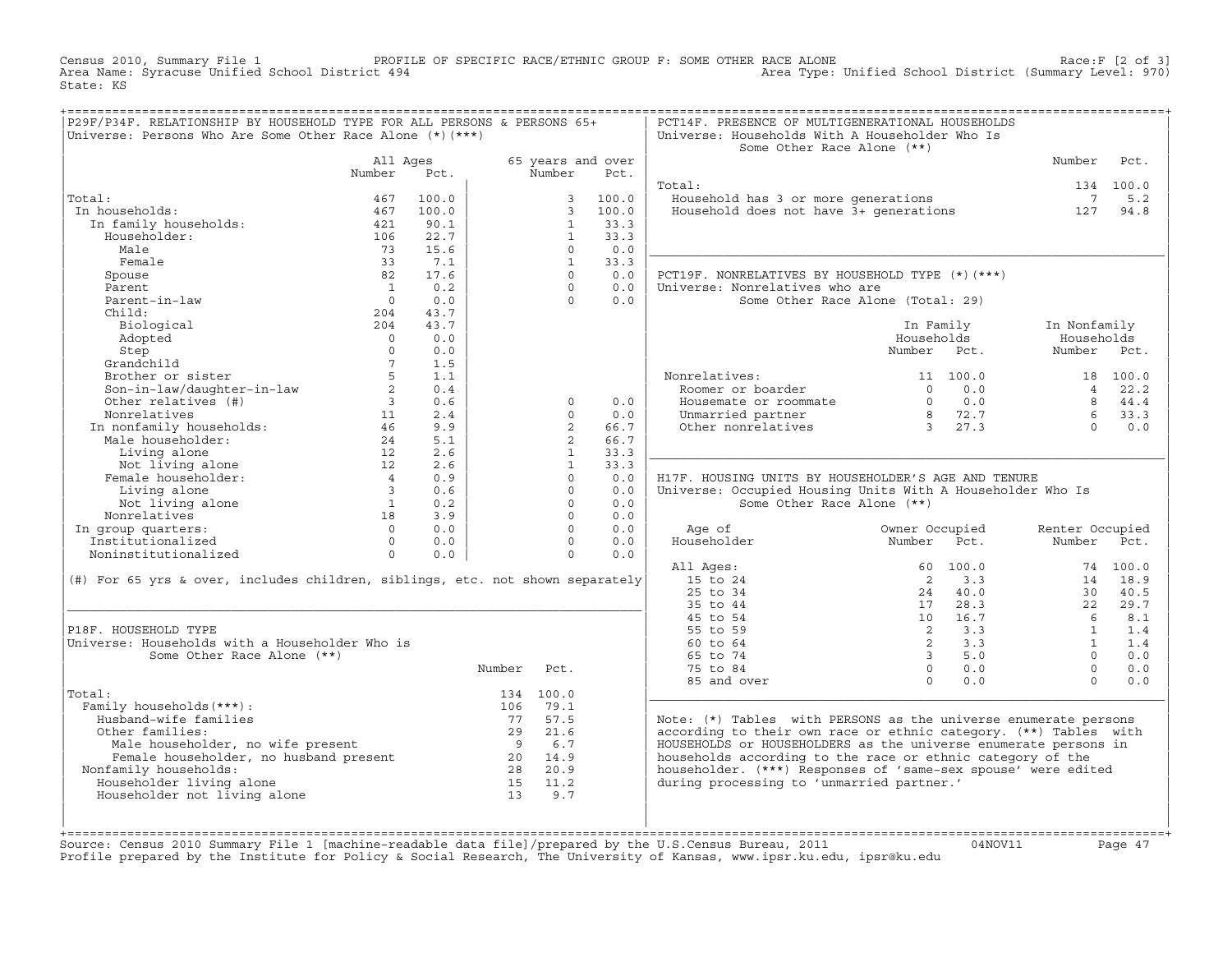Census 2010, Summary File 1 PROFILE OF SPECIFIC RACE/ETHNIC GROUP F: SOME OTHER RACE ALONE RACE OF Race:F [3 of 3]<br>Area Name: Syracuse Unified School District 494 area Type: Unified School District (Summary Level: 970) Area Type: Unified School District (Summary Level: 970) State: KS

+===================================================================================================================================================+|P28F/H16F. HOUSEHOLDS (OCCUPIED HOUSING UNITS) BY HOUSEHOLD SIZE BY TYPE AND BY TENURE | |Universe: Households (Occupied Housing Units) With A Householder Who Is Some Other Race Alone (\*\*)(\*\*\*) |

|                             | All<br>Households | Pct.  | Family<br>Households    | Pct.  | Nonfamily<br>Households | Pct.  | Owner<br>Occupied | Pct.  | Renter<br>Occupied | Pct.  |  |
|-----------------------------|-------------------|-------|-------------------------|-------|-------------------------|-------|-------------------|-------|--------------------|-------|--|
| household sizes:<br>All     | 134               | 100.0 | 106                     | 100.0 | 28                      | 100.0 | 60                | 100.0 | 74                 | 100.0 |  |
| 1-person households         |                   | 11.2  | (Family always >1 pers) |       | 15                      | 53.6  |                   | 3.3   |                    | 17.6  |  |
| 2-person households         | 23                | 17.2  | 13                      | 12.3  | 10                      | 35.7  |                   | 18.3  |                    | 16.2  |  |
| 3-person households         | 24                | 17.9  | 22                      | 20.8  |                         | 7.1   | $\mathsf{Q}$      | 15.0  | 15                 | 20.3  |  |
| 4-person households         | 40                | 29.9  | 39                      | 36.8  |                         | 3.6   | 21                | 35.0  | 19                 | 25.7  |  |
| 5-person households         |                   | 12.7  |                         | 16.0  | $\Omega$                | 0.0   | 10                | 16.7  |                    | 9.5   |  |
| 6-person households         |                   | 8.2   |                         | 10.4  | $\Omega$                | 0.0   |                   | 10.0  |                    | 6.8   |  |
| 7-or-more person households | 4                 | 3.0   |                         | 3.8   | $\mathbf 0$             | 0.0   |                   |       |                    | 4.1   |  |

|P16F/P17F/P36F/P37F/H11F/H12F. POPULATION IN HOUSEHOLDS AND AVERAGE HOUSEHOLD SIZE BY TYPE AND BY TENURE | Universe: Population in Households (Occupied Housing Units) With A Householder Who Is Some Other Race Alone (\*\*)

|                                | Total<br>Population | Pct.         | In<br>Families | Pct.     | In.<br>Nonfamilies | Pct.     | In Owner<br>Occupied | Pct.          | In Renter<br>Occupied | Pct.        |  |
|--------------------------------|---------------------|--------------|----------------|----------|--------------------|----------|----------------------|---------------|-----------------------|-------------|--|
| Total population in households | 474                 | 100.0        | 417            | 88.0     | 45                 | 9.5      | 229                  | 48.3          | 245                   | 51.7        |  |
| Under 18 years                 | 200                 | 100.0        | 199            | 99.5     |                    |          |                      |               |                       |             |  |
| 18 years and over              | 274                 | 100.0        | 218            | 79.6     |                    |          |                      |               |                       |             |  |
| Average Household Size         | 3.54                | $- - - - -$  | 3.93           | $------$ | 1.61               | $------$ | 3.82                 | $- - - - - -$ | 3.31                  | $------$    |  |
| Under 18 years                 | 1.49                | $------$     | 1.88           | $------$ |                    |          |                      |               |                       |             |  |
| 18 years and over              |                     | $2.04$ ----- | 2.06           |          |                    |          |                      | $- - - - -$   |                       | $- - - - -$ |  |
|                                |                     |              |                |          |                    |          |                      |               |                       |             |  |

Note: Family household numbers include nonrelatives living with families.

| | PCT20/PCT22F. GROUP OUARTERS POPULATION BY SEX BY AGE BY GROUP OUARTERS TYPE Universe: Population in group quarters for persons who are Some Other Race Alone (\*)

|                                               |        |       |       | Pct. of<br>All |      | Pct. of<br>Total |        | Pct. of<br>Total |
|-----------------------------------------------|--------|-------|-------|----------------|------|------------------|--------|------------------|
|                                               | Number | Pct.  | Total | Ages           | Male | $18+$            | Female | $18+$            |
| All types of group quarters:                  |        | 100.0 |       |                |      |                  |        |                  |
| Institutionalized population:                 |        |       |       |                |      |                  |        |                  |
| Correctional facilities for adults            |        |       |       |                |      |                  |        |                  |
| Juvenile facilities                           |        |       |       |                |      |                  |        |                  |
| Nursing facilities/skilled-nursing facilities |        |       |       |                |      |                  |        |                  |
| Other institutional facilities                |        |       |       |                |      |                  |        |                  |
| Noninstitutionalized population:              |        |       |       |                |      |                  |        |                  |
| College/university student housing            |        |       |       |                |      |                  |        |                  |
| Military quarters                             |        |       |       |                |      |                  |        |                  |
| Other noninstitutional facilities             |        |       |       |                |      |                  |        |                  |

|\_\_\_\_\_\_\_\_\_\_\_\_\_\_\_\_\_\_\_\_\_\_\_\_\_\_\_\_\_\_\_\_\_\_\_\_\_\_\_\_\_\_\_\_\_\_\_\_\_\_\_\_\_\_\_\_\_\_\_\_\_\_\_\_\_\_\_\_\_\_\_\_\_\_\_\_\_\_\_\_\_\_\_\_\_\_\_\_\_\_\_\_\_\_\_\_\_\_\_\_\_\_\_\_\_\_\_\_\_\_\_\_\_\_\_\_\_\_\_\_\_\_\_\_\_\_\_\_\_\_\_\_\_\_\_\_\_\_\_\_\_\_\_\_\_\_\_|

| |

| or HOUSEHOLDERS as the universe enumerate persons in households according to the race or ethnic category of the householder. | | (\*\*\*) Same−sex couple households are included in the family households category if there is at least one additional person | | related to householder by birth or adoption. Same−sex couple households with no relatives of the householder present are tabulated | | in nonfamily households. Responses of 'same−sex spouse' were edited during processing to 'unmarried partner.' |

+===================================================================================================================================================+ Source: Census 2010 Summary File 1 [machine−readable data file]/prepared by the U.S.Census Bureau, 2011 04NOV11 Page 48 Profile prepared by the Institute for Policy & Social Research, The University of Kansas, www.ipsr.ku.edu, ipsr@ku.edu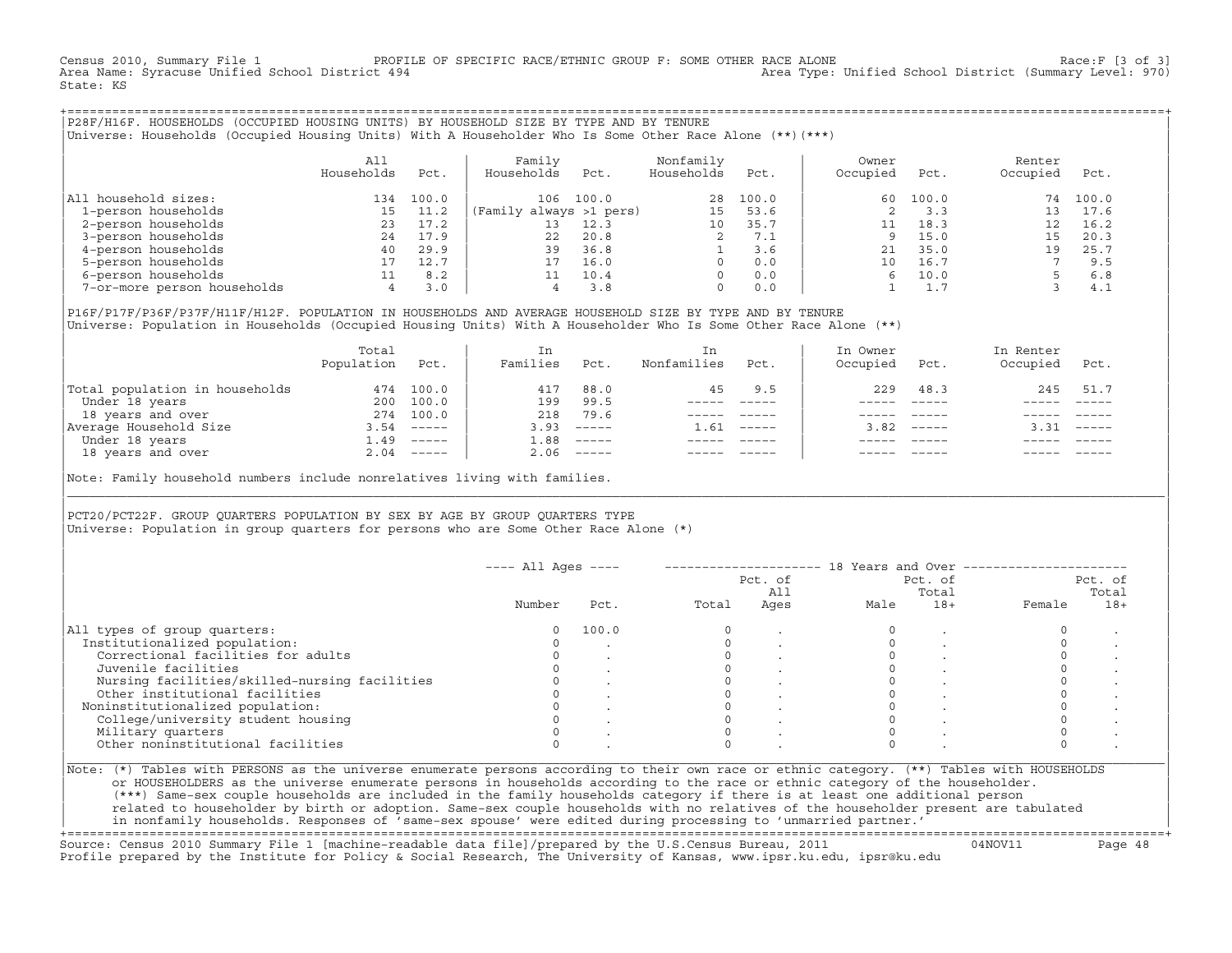Census 2010, Summary File 1 PROFILE OF SPECIFIC RACE/ETHNIC GROUP G: TWO OR MORE RACES Race:G [1 of 3] Area Name: Syracuse Unified School District 494 Area Type: Unified School District (Summary Level: 970) State: KS

+===================================================================================================================================================+

| P29/P29G. POPULATION SUMMARY BY RESIDENCE TYPE FOR DESIGNATED UNIVERSE                                                                                                                                                                                           |                                                                                                                                                                                                                                                                                           |                |                                                                                                                                                                                                                                                                                                                              |                   |                |                   | P38G/39G. FAMILY TYPE BY PRESENCE AND AGE OF OWN OR RELATED CHILDREN                                                                                                                                                                                                                                                                                                                                 |               |               |          |                  |                |
|------------------------------------------------------------------------------------------------------------------------------------------------------------------------------------------------------------------------------------------------------------------|-------------------------------------------------------------------------------------------------------------------------------------------------------------------------------------------------------------------------------------------------------------------------------------------|----------------|------------------------------------------------------------------------------------------------------------------------------------------------------------------------------------------------------------------------------------------------------------------------------------------------------------------------------|-------------------|----------------|-------------------|------------------------------------------------------------------------------------------------------------------------------------------------------------------------------------------------------------------------------------------------------------------------------------------------------------------------------------------------------------------------------------------------------|---------------|---------------|----------|------------------|----------------|
| Universe: PERSONS Who Are Two or More Races                                                                                                                                                                                                                      |                                                                                                                                                                                                                                                                                           |                |                                                                                                                                                                                                                                                                                                                              |                   |                |                   | Universe: Families With A Householder Who Is                                                                                                                                                                                                                                                                                                                                                         |               |               |          |                  |                |
|                                                                                                                                                                                                                                                                  |                                                                                                                                                                                                                                                                                           |                |                                                                                                                                                                                                                                                                                                                              |                   |                |                   | Two or More Races (**) (***)                                                                                                                                                                                                                                                                                                                                                                         |               |               |          |                  |                |
|                                                                                                                                                                                                                                                                  |                                                                                                                                                                                                                                                                                           |                | Population As % of Population of all Races                                                                                                                                                                                                                                                                                   |                   |                |                   |                                                                                                                                                                                                                                                                                                                                                                                                      |               |               |          |                  |                |
| Total Persons:                                                                                                                                                                                                                                                   |                                                                                                                                                                                                                                                                                           |                | 38<br>1.4% of                                                                                                                                                                                                                                                                                                                |                   | 2,690          |                   | By Presence of:                                                                                                                                                                                                                                                                                                                                                                                      | Own Children  |               |          | Related Children |                |
| In Households(*)                                                                                                                                                                                                                                                 |                                                                                                                                                                                                                                                                                           |                | 38<br>$1.4%$ of                                                                                                                                                                                                                                                                                                              |                   | 2,690          |                   |                                                                                                                                                                                                                                                                                                                                                                                                      | Families Pct. |               |          | Families Pct.    |                |
| In Group Quarters                                                                                                                                                                                                                                                |                                                                                                                                                                                                                                                                                           | $\overline{0}$ | $. \circ$ of                                                                                                                                                                                                                                                                                                                 |                   | $\overline{0}$ |                   |                                                                                                                                                                                                                                                                                                                                                                                                      |               |               |          |                  |                |
|                                                                                                                                                                                                                                                                  |                                                                                                                                                                                                                                                                                           |                |                                                                                                                                                                                                                                                                                                                              |                   |                |                   | All families:                                                                                                                                                                                                                                                                                                                                                                                        |               | 9100.0        |          |                  | 9 100.0        |
| P16-18G/P36-37G. HOUSEHOLDS/POPULATION IN HOUSEHOLDS BY HOUSEHOLD TYPE                                                                                                                                                                                           |                                                                                                                                                                                                                                                                                           |                |                                                                                                                                                                                                                                                                                                                              |                   |                |                   |                                                                                                                                                                                                                                                                                                                                                                                                      |               |               |          | 8                | 88.9           |
| Universe: HOUSEHOLDERS Who Are Two or More Races                                                                                                                                                                                                                 |                                                                                                                                                                                                                                                                                           |                |                                                                                                                                                                                                                                                                                                                              |                   |                |                   |                                                                                                                                                                                                                                                                                                                                                                                                      |               |               |          | 6                | 66.7           |
|                                                                                                                                                                                                                                                                  |                                                                                                                                                                                                                                                                                           |                |                                                                                                                                                                                                                                                                                                                              |                   | Average        |                   |                                                                                                                                                                                                                                                                                                                                                                                                      |               |               |          |                  | 2, 22.2        |
|                                                                                                                                                                                                                                                                  |                                                                                                                                                                                                                                                                                           |                | Households                                                                                                                                                                                                                                                                                                                   | Population $(**)$ | Size           |                   |                                                                                                                                                                                                                                                                                                                                                                                                      |               |               |          |                  | 2, 22.2        |
|                                                                                                                                                                                                                                                                  |                                                                                                                                                                                                                                                                                           |                |                                                                                                                                                                                                                                                                                                                              |                   | 3.08           |                   |                                                                                                                                                                                                                                                                                                                                                                                                      |               |               |          |                  | 2, 22.2        |
|                                                                                                                                                                                                                                                                  |                                                                                                                                                                                                                                                                                           |                |                                                                                                                                                                                                                                                                                                                              |                   | 1.08           |                   |                                                                                                                                                                                                                                                                                                                                                                                                      |               |               |          |                  | 2, 22.2        |
|                                                                                                                                                                                                                                                                  |                                                                                                                                                                                                                                                                                           |                |                                                                                                                                                                                                                                                                                                                              |                   | 2.00           |                   |                                                                                                                                                                                                                                                                                                                                                                                                      |               |               |          |                  | 1 11.1         |
|                                                                                                                                                                                                                                                                  |                                                                                                                                                                                                                                                                                           |                |                                                                                                                                                                                                                                                                                                                              |                   | 3.78           |                   |                                                                                                                                                                                                                                                                                                                                                                                                      |               |               |          |                  | $1 \quad 11.1$ |
|                                                                                                                                                                                                                                                                  |                                                                                                                                                                                                                                                                                           |                |                                                                                                                                                                                                                                                                                                                              |                   | 1.44           |                   |                                                                                                                                                                                                                                                                                                                                                                                                      |               |               |          | $\Omega$         | 0.0            |
| Total Households (**)<br>Under 18 years<br>12 13<br>18 years and over<br>Family Households (***)<br>Under 18 years<br>18 years and over<br>13<br>Under 18 years<br>18 years and over<br>13<br>18 years and over<br>13<br>18 years and over<br>13<br>13<br>13<br> |                                                                                                                                                                                                                                                                                           |                |                                                                                                                                                                                                                                                                                                                              |                   | 2.33           |                   | $\begin{tabular}{ll} \bf 111 families: & \tt 9 100.0 \\ \bf 1011 finite final lies: & \tt 9 100.0 \\ \bf 1111 unit cell of the number 18: & \tt 6 66.7 \\ \bf 1014crit of 6 years only & \tt 2 22.2 \\ \bf 1014ref and 6 to 17 yrs & \tt 2 22.2 \\ \bf 1014ref and 6 to 17 yrs & \tt 2 22.2 \\ \bf 1014ref an inlier 18 & \tt 2 22.2 \\ \bf 1014ref an inlier 18 & \tt 2 22.2 \\ \bf 111.1 & \tt 11$ |               |               |          | $\Omega$         | 0.0            |
|                                                                                                                                                                                                                                                                  |                                                                                                                                                                                                                                                                                           |                |                                                                                                                                                                                                                                                                                                                              |                   | 1.00           |                   |                                                                                                                                                                                                                                                                                                                                                                                                      |               |               |          | $\circ$          | 0.0            |
|                                                                                                                                                                                                                                                                  |                                                                                                                                                                                                                                                                                           |                |                                                                                                                                                                                                                                                                                                                              |                   |                |                   |                                                                                                                                                                                                                                                                                                                                                                                                      |               |               |          | $\Omega$         | 0.0            |
| P12G/P13G. POPULATION BY AGE AND SEX                                                                                                                                                                                                                             |                                                                                                                                                                                                                                                                                           |                |                                                                                                                                                                                                                                                                                                                              |                   |                |                   |                                                                                                                                                                                                                                                                                                                                                                                                      |               |               |          |                  | 1 11.1         |
| Universe: Persons Who Are Two or More Races (*)                                                                                                                                                                                                                  |                                                                                                                                                                                                                                                                                           |                |                                                                                                                                                                                                                                                                                                                              |                   |                |                   |                                                                                                                                                                                                                                                                                                                                                                                                      |               |               |          | $\Omega$         | 0.0            |
|                                                                                                                                                                                                                                                                  |                                                                                                                                                                                                                                                                                           |                |                                                                                                                                                                                                                                                                                                                              |                   |                |                   |                                                                                                                                                                                                                                                                                                                                                                                                      |               |               |          | $\circ$          | 0.0            |
|                                                                                                                                                                                                                                                                  | ---Both Sexes---                                                                                                                                                                                                                                                                          |                | -------Male------                                                                                                                                                                                                                                                                                                            |                   |                | $---$ Female----- |                                                                                                                                                                                                                                                                                                                                                                                                      |               |               |          | $\overline{0}$   | 0.0            |
|                                                                                                                                                                                                                                                                  | Number                                                                                                                                                                                                                                                                                    | Pct.           | Number                                                                                                                                                                                                                                                                                                                       | Pct.              | Number         | Pct.              |                                                                                                                                                                                                                                                                                                                                                                                                      |               |               |          | $\bigcap$        | 0.0            |
|                                                                                                                                                                                                                                                                  |                                                                                                                                                                                                                                                                                           |                |                                                                                                                                                                                                                                                                                                                              |                   |                |                   |                                                                                                                                                                                                                                                                                                                                                                                                      |               |               |          | $\overline{0}$   | 0.0            |
| All Ages:                                                                                                                                                                                                                                                        |                                                                                                                                                                                                                                                                                           |                |                                                                                                                                                                                                                                                                                                                              |                   |                | 18 100.0          |                                                                                                                                                                                                                                                                                                                                                                                                      |               |               |          | $\Omega$         | 0.0            |
| Under 5                                                                                                                                                                                                                                                          |                                                                                                                                                                                                                                                                                           |                |                                                                                                                                                                                                                                                                                                                              |                   |                | 5 27.8            |                                                                                                                                                                                                                                                                                                                                                                                                      |               |               |          |                  |                |
| $5$ to $9$                                                                                                                                                                                                                                                       |                                                                                                                                                                                                                                                                                           |                |                                                                                                                                                                                                                                                                                                                              |                   | $\overline{1}$ | 5.6               |                                                                                                                                                                                                                                                                                                                                                                                                      |               |               |          |                  |                |
| 10 to 14                                                                                                                                                                                                                                                         |                                                                                                                                                                                                                                                                                           |                |                                                                                                                                                                                                                                                                                                                              |                   |                | 5.6<br>5.6        | P31G. RELATIONSHIP BY HOUSEHOLD TYPE FOR THE POPULATION UNDER 18 YEARS                                                                                                                                                                                                                                                                                                                               |               |               |          |                  |                |
| 15 to 17                                                                                                                                                                                                                                                         |                                                                                                                                                                                                                                                                                           |                |                                                                                                                                                                                                                                                                                                                              |                   |                |                   | Universe: Persons under 18 who are                                                                                                                                                                                                                                                                                                                                                                   |               |               |          |                  |                |
| 18 and 19                                                                                                                                                                                                                                                        |                                                                                                                                                                                                                                                                                           |                |                                                                                                                                                                                                                                                                                                                              |                   |                | 5.6               | Two or More Races $(*)$ $(***)$                                                                                                                                                                                                                                                                                                                                                                      |               |               |          |                  |                |
| 20<br>21                                                                                                                                                                                                                                                         |                                                                                                                                                                                                                                                                                           |                |                                                                                                                                                                                                                                                                                                                              |                   |                | 0.0<br>0.0        |                                                                                                                                                                                                                                                                                                                                                                                                      |               |               | Number   | Pct.             |                |
| 22 to 24                                                                                                                                                                                                                                                         |                                                                                                                                                                                                                                                                                           |                |                                                                                                                                                                                                                                                                                                                              |                   |                | 5.6               | Total under 18:                                                                                                                                                                                                                                                                                                                                                                                      |               |               |          | 100.0            |                |
| 25 to 29                                                                                                                                                                                                                                                         |                                                                                                                                                                                                                                                                                           |                |                                                                                                                                                                                                                                                                                                                              |                   |                | 11.1              | In households:                                                                                                                                                                                                                                                                                                                                                                                       |               |               |          | 100.0            |                |
| 30 to 34                                                                                                                                                                                                                                                         |                                                                                                                                                                                                                                                                                           |                |                                                                                                                                                                                                                                                                                                                              |                   |                | 11.1              |                                                                                                                                                                                                                                                                                                                                                                                                      |               |               |          | 0.0              |                |
| 35 to 39                                                                                                                                                                                                                                                         |                                                                                                                                                                                                                                                                                           |                |                                                                                                                                                                                                                                                                                                                              |                   |                | 0.0               | Householder or spouse<br>Related child:                                                                                                                                                                                                                                                                                                                                                              |               |               |          | 100.0            |                |
| 40 to 44                                                                                                                                                                                                                                                         |                                                                                                                                                                                                                                                                                           |                |                                                                                                                                                                                                                                                                                                                              |                   |                | 0.0               | Own child:                                                                                                                                                                                                                                                                                                                                                                                           |               |               |          | 100.0            |                |
| 45 to 49                                                                                                                                                                                                                                                         |                                                                                                                                                                                                                                                                                           |                |                                                                                                                                                                                                                                                                                                                              |                   |                | 11.1              | nder 18:<br>16<br>iseholder or spouse 16<br>ited child:<br>3 and child:<br>16<br>16<br>16<br>In husband-wife families 14<br>In other families (no spouse present):<br>2<br>14<br>14<br>14<br>12<br>12<br>13<br>14<br>13<br>14<br>13<br>14<br>13<br>14<br>13<br>14<br>13<br>14<br>13<br>1                                                                                                             |               |               |          | 87.5             |                |
| 50 to 54                                                                                                                                                                                                                                                         |                                                                                                                                                                                                                                                                                           |                |                                                                                                                                                                                                                                                                                                                              |                   |                | 5.6               |                                                                                                                                                                                                                                                                                                                                                                                                      |               |               |          | 12.5             |                |
| 55 to 59                                                                                                                                                                                                                                                         |                                                                                                                                                                                                                                                                                           |                |                                                                                                                                                                                                                                                                                                                              |                   |                | 0.0               |                                                                                                                                                                                                                                                                                                                                                                                                      |               |               |          | 6.3              |                |
| 60 and 61                                                                                                                                                                                                                                                        |                                                                                                                                                                                                                                                                                           |                |                                                                                                                                                                                                                                                                                                                              |                   |                | 0.0               | Female householder                                                                                                                                                                                                                                                                                                                                                                                   |               |               |          | 6.3              |                |
| 62 to 64                                                                                                                                                                                                                                                         |                                                                                                                                                                                                                                                                                           |                |                                                                                                                                                                                                                                                                                                                              |                   |                | 0.0               | Other relatives:                                                                                                                                                                                                                                                                                                                                                                                     |               | $\frac{1}{2}$ | $\Omega$ | 0.0              |                |
| 65 and 66                                                                                                                                                                                                                                                        |                                                                                                                                                                                                                                                                                           |                |                                                                                                                                                                                                                                                                                                                              |                   |                | 0.0               | Grandchild                                                                                                                                                                                                                                                                                                                                                                                           |               |               | $\circ$  | 0.0              |                |
| $67$ to $69$                                                                                                                                                                                                                                                     |                                                                                                                                                                                                                                                                                           |                |                                                                                                                                                                                                                                                                                                                              |                   |                | 0.0               | Other relatives                                                                                                                                                                                                                                                                                                                                                                                      |               |               | $\Omega$ | 0.0              |                |
| 70 to 74                                                                                                                                                                                                                                                         |                                                                                                                                                                                                                                                                                           |                |                                                                                                                                                                                                                                                                                                                              |                   |                | 0.0               | Nonrelatives                                                                                                                                                                                                                                                                                                                                                                                         |               |               |          | 0.0              |                |
| 75 to 79                                                                                                                                                                                                                                                         |                                                                                                                                                                                                                                                                                           |                |                                                                                                                                                                                                                                                                                                                              |                   |                | 0.0               | In group quarters:                                                                                                                                                                                                                                                                                                                                                                                   |               |               |          | 0.0              |                |
| 80 to 84                                                                                                                                                                                                                                                         |                                                                                                                                                                                                                                                                                           |                |                                                                                                                                                                                                                                                                                                                              |                   |                | 0.0               | Institutionalized population                                                                                                                                                                                                                                                                                                                                                                         |               |               |          | 0.0              |                |
| 85 plus                                                                                                                                                                                                                                                          |                                                                                                                                                                                                                                                                                           |                | $\begin{array}{cccc} 20& 100\, . \, 0 \\ 4& 20\, . \, 0 \\ 3& 15\, . \, 0 \\ 0& 0\, . \, 0 \\ 1& 5\, . \, 0 \\ 0& 0\, . \, 0 \\ 0& 0\, . \, 0 \\ 0& 0\, . \, 0 \\ 0& 0\, . \, 0 \\ 1& 5\, . \, 0 \\ 1& 5\, . \, 0 \\ 1& 5\, . \, 0 \\ 1& 5\, . \, 0 \\ 1& 5\, . \, 0 \\ 0& 0\, . \, 0 \\ 0& 0\, . \, 0 \\$<br>$\overline{0}$ | 0.0               |                | 5.6               | Noninstitutionalized population                                                                                                                                                                                                                                                                                                                                                                      |               |               |          | 0.0              |                |
|                                                                                                                                                                                                                                                                  | 38 100.0<br>9 23.7<br>4 10.5<br>1 2.6<br>2 5.3<br>1 2.6<br>0 0.0<br>0 0.0<br>1 2.6<br>5 13.2<br>2 5.3<br>0 0.0<br>1 2.6<br>5 13.2<br>2 5.3<br>0 0.0<br>1 2.6<br>5 13.2<br>2 5.3<br>2 5.3<br>2 5.3<br>2 5.9<br>1 2.6<br>5 13.2<br>2 5.3<br>0 0.0<br>0 0.0<br>1 2.6<br>5 13.2<br>2 5.3<br>0 |                |                                                                                                                                                                                                                                                                                                                              |                   |                |                   |                                                                                                                                                                                                                                                                                                                                                                                                      |               |               |          |                  |                |
| $0$ to $17$                                                                                                                                                                                                                                                      |                                                                                                                                                                                                                                                                                           | 16 42.1        | 8                                                                                                                                                                                                                                                                                                                            | 40.0              | 8              | 44.4              | Note: (*) Tables with PERSONS as the universe enumerate persons according                                                                                                                                                                                                                                                                                                                            |               |               |          |                  |                |
| 18 to 64                                                                                                                                                                                                                                                         |                                                                                                                                                                                                                                                                                           |                | 11                                                                                                                                                                                                                                                                                                                           | 55.0              | 9              | 50.0              | to their own race or ethnic category. (**) Tables with HOUSEHOLDS or                                                                                                                                                                                                                                                                                                                                 |               |               |          |                  |                |
| 65 plus                                                                                                                                                                                                                                                          |                                                                                                                                                                                                                                                                                           |                | $\overline{1}$                                                                                                                                                                                                                                                                                                               | 5.0               | $\mathbf{1}$   | 5.6               | HOUSEHOLDERS as the universe enumerate persons in households according                                                                                                                                                                                                                                                                                                                               |               |               |          |                  |                |
| Median Aqe                                                                                                                                                                                                                                                       | 28.5                                                                                                                                                                                                                                                                                      |                | 33.5                                                                                                                                                                                                                                                                                                                         |                   | 21.5           |                   | to the race or ethnic category of the householder. (***) Responses of<br>/ same-sex spouse' were edited during processing to 'unmarried partner.'                                                                                                                                                                                                                                                    |               |               |          |                  |                |
|                                                                                                                                                                                                                                                                  |                                                                                                                                                                                                                                                                                           |                |                                                                                                                                                                                                                                                                                                                              |                   |                |                   |                                                                                                                                                                                                                                                                                                                                                                                                      |               |               |          |                  |                |

+===================================================================================================================================================+Source: Census 2010 Summary File 1 [machine−readable data file]/prepared by the U.S.Census Bureau, 2011 04NOV11 Page 49 Profile prepared by the Institute for Policy & Social Research, The University of Kansas, www.ipsr.ku.edu, ipsr@ku.edu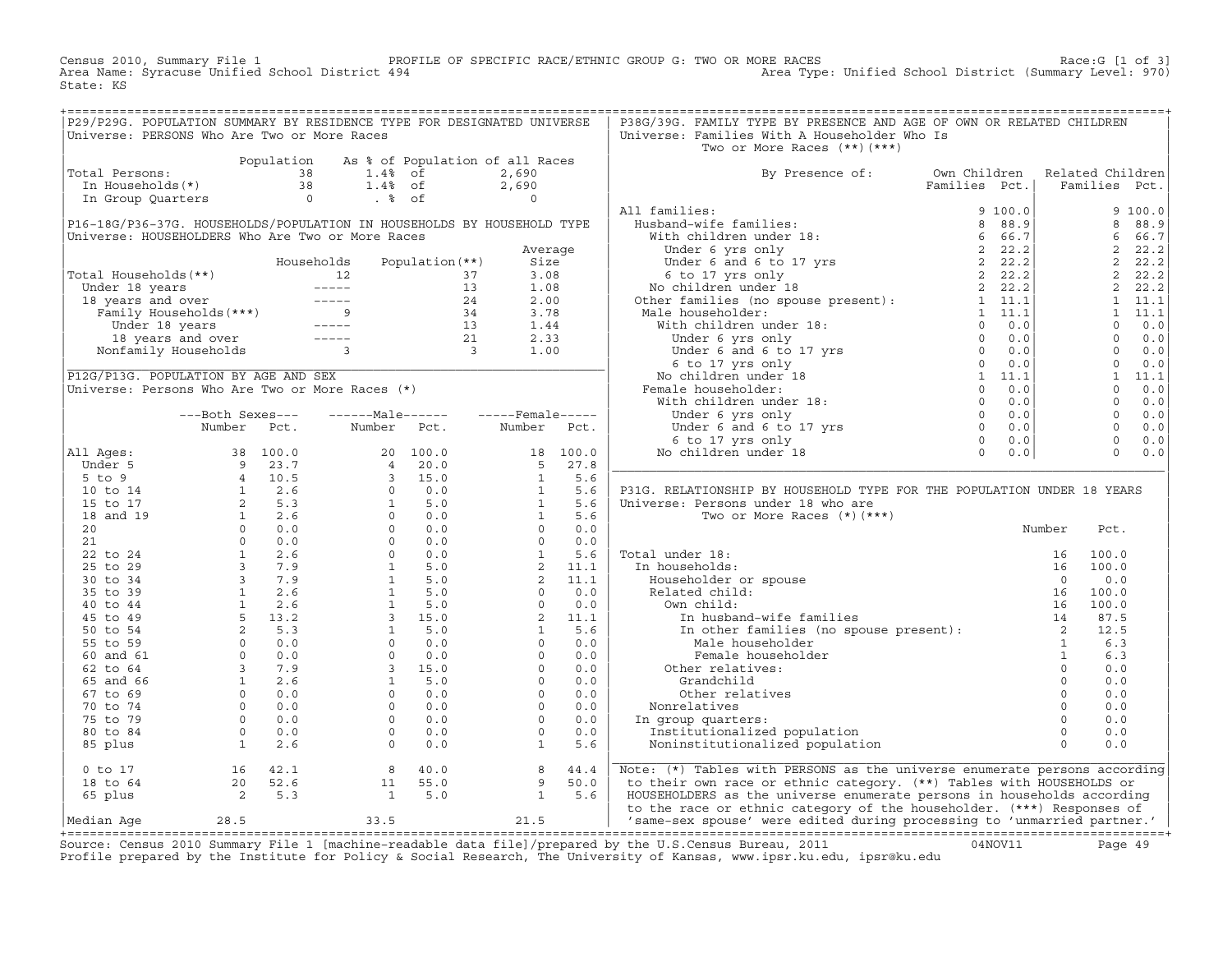Census 2010, Summary File 1 PROFILE OF SPECIFIC RACE/ETHNIC GROUP G: TWO OR MORE RACES Race:G [2 of 3] Area Name: Syracuse Unified School District 494 Area Type: Unified School District (Summary Level: 970) State: KS

| P29G/P34G. RELATIONSHIP BY HOUSEHOLD TYPE FOR ALL PERSONS & PERSONS 65+<br>Universe: Persons Who Are Two or More Races (*) (***)                                                                                  |                |             |                                                            |                                            |                   | PCT14G. PRESENCE OF MULTIGENERATIONAL HOUSEHOLDS<br>Universe: Households With A Householder Who Is                                                                                                  |                                                                                                                                                                                           |                                                     |                      |
|-------------------------------------------------------------------------------------------------------------------------------------------------------------------------------------------------------------------|----------------|-------------|------------------------------------------------------------|--------------------------------------------|-------------------|-----------------------------------------------------------------------------------------------------------------------------------------------------------------------------------------------------|-------------------------------------------------------------------------------------------------------------------------------------------------------------------------------------------|-----------------------------------------------------|----------------------|
|                                                                                                                                                                                                                   |                |             |                                                            |                                            |                   | Two or More Races (**)                                                                                                                                                                              |                                                                                                                                                                                           |                                                     |                      |
|                                                                                                                                                                                                                   | All Ages       |             |                                                            |                                            | 65 years and over |                                                                                                                                                                                                     |                                                                                                                                                                                           | Number Pct.                                         |                      |
|                                                                                                                                                                                                                   | Number Pct.    |             |                                                            | Number                                     | Pct.              |                                                                                                                                                                                                     |                                                                                                                                                                                           |                                                     |                      |
|                                                                                                                                                                                                                   |                |             |                                                            |                                            |                   | Total:                                                                                                                                                                                              |                                                                                                                                                                                           |                                                     | 12 100.0             |
| Total:                                                                                                                                                                                                            |                | 38 100.0    |                                                            |                                            | 2 100.0           | Value hold has 3 or more generations<br>Household does not have 3+ generations 12 100.0                                                                                                             |                                                                                                                                                                                           |                                                     |                      |
| In households:                                                                                                                                                                                                    |                |             |                                                            |                                            | 2, 100.0          |                                                                                                                                                                                                     |                                                                                                                                                                                           |                                                     |                      |
| and<br>1 households: 38 november 38 november 35<br>10 november 35 92.1<br>10 9 23.7                                                                                                                               |                |             |                                                            | $\mathbf{1}$                               | 50.0              |                                                                                                                                                                                                     |                                                                                                                                                                                           |                                                     |                      |
| Householder:                                                                                                                                                                                                      |                | 9 23.7      |                                                            | $\Omega$                                   | 0.0               |                                                                                                                                                                                                     |                                                                                                                                                                                           |                                                     |                      |
| Male                                                                                                                                                                                                              |                | 8 21.1      |                                                            | $\Omega$                                   | 0.0               |                                                                                                                                                                                                     |                                                                                                                                                                                           |                                                     |                      |
| Female                                                                                                                                                                                                            | $\sim$ 1       | 2.6         |                                                            | $\Omega$                                   | 0.0               |                                                                                                                                                                                                     |                                                                                                                                                                                           |                                                     |                      |
| Spouse                                                                                                                                                                                                            |                | $6 \t 15.8$ |                                                            | $\Omega$                                   | 0.0               | PCT19G. NONRELATIVES BY HOUSEHOLD TYPE (*) (***)                                                                                                                                                    |                                                                                                                                                                                           |                                                     |                      |
| Parent                                                                                                                                                                                                            | $\Omega$       | 0.0         |                                                            | $\Omega$                                   | 0.0               | Universe: Nonrelatives who are                                                                                                                                                                      |                                                                                                                                                                                           |                                                     |                      |
| Parent-in-law                                                                                                                                                                                                     | $\overline{0}$ | 0.0         |                                                            | $\Omega$                                   | 0.0               | Two or More Races (Total: 1)                                                                                                                                                                        |                                                                                                                                                                                           |                                                     |                      |
| Child:                                                                                                                                                                                                            | $18 \t 47.4$   |             |                                                            |                                            |                   |                                                                                                                                                                                                     |                                                                                                                                                                                           |                                                     |                      |
| Biological                                                                                                                                                                                                        | 17             | 44.7        |                                                            |                                            |                   |                                                                                                                                                                                                     | In Family                                                                                                                                                                                 | In Nonfamily                                        |                      |
| Adopted                                                                                                                                                                                                           | $\overline{1}$ | 2.6         |                                                            |                                            |                   |                                                                                                                                                                                                     | Households                                                                                                                                                                                | Households                                          |                      |
|                                                                                                                                                                                                                   |                |             |                                                            |                                            |                   |                                                                                                                                                                                                     | Number Pct.                                                                                                                                                                               | Number Pct.                                         |                      |
| Adopted<br>Step<br>Grandchild<br>Brother or sister<br>Bon-in-law/daughter-in-law<br>O 0.0<br>Other relatives (#)<br>$\begin{array}{ccc}\n0 & 0.0 \\ 0 & 0.0 \\ 0.0 \\ \text{Other relatives (#)}\n\end{array}$    |                |             |                                                            |                                            |                   |                                                                                                                                                                                                     |                                                                                                                                                                                           |                                                     |                      |
|                                                                                                                                                                                                                   |                |             |                                                            |                                            |                   | Nonrelatives:<br>Roomer or boarder                                                                                                                                                                  | 1 100.0                                                                                                                                                                                   |                                                     | 0 100.0              |
|                                                                                                                                                                                                                   |                |             |                                                            |                                            |                   | Promer or boarder<br>Hoomer or boarder<br>Housemate or roommate $\begin{array}{cccc} 0 & 0.0 \\ 0 & 0.0 \\ \text{Unmarried partner} & 0 & 0.0 \\ \text{Other nonrelatives} & 1 & 100.0 \end{array}$ |                                                                                                                                                                                           | $\Omega$                                            |                      |
|                                                                                                                                                                                                                   |                |             |                                                            | $\mathbf{1}$                               | 50.0              |                                                                                                                                                                                                     |                                                                                                                                                                                           | $\Omega$                                            | $\blacksquare$       |
|                                                                                                                                                                                                                   |                |             |                                                            | $\Omega$                                   | 0.0               |                                                                                                                                                                                                     |                                                                                                                                                                                           | $\Omega$                                            | $\ddot{\phantom{a}}$ |
|                                                                                                                                                                                                                   |                |             |                                                            | $\mathbf{1}$                               | 50.0<br>0.0       |                                                                                                                                                                                                     |                                                                                                                                                                                           | $\Omega$                                            |                      |
|                                                                                                                                                                                                                   |                |             |                                                            | $\Omega$<br>$\Omega$                       | 0.0               |                                                                                                                                                                                                     |                                                                                                                                                                                           |                                                     |                      |
|                                                                                                                                                                                                                   |                |             |                                                            |                                            | 0.0               |                                                                                                                                                                                                     |                                                                                                                                                                                           |                                                     |                      |
|                                                                                                                                                                                                                   |                |             |                                                            | $\begin{array}{c} 0 \\ 1 \\ 1 \end{array}$ | 50.0              | H17G. HOUSING UNITS BY HOUSEHOLDER'S AGE AND TENURE                                                                                                                                                 |                                                                                                                                                                                           |                                                     |                      |
|                                                                                                                                                                                                                   |                |             |                                                            |                                            | 50.0              |                                                                                                                                                                                                     |                                                                                                                                                                                           |                                                     |                      |
|                                                                                                                                                                                                                   |                |             |                                                            | $\overline{0}$                             | 0.0               | Universe: Occupied Housing Units With A Householder Who Is<br>Two or More Races (**)                                                                                                                |                                                                                                                                                                                           |                                                     |                      |
|                                                                                                                                                                                                                   |                |             |                                                            | $\overline{0}$                             | 0.0               |                                                                                                                                                                                                     |                                                                                                                                                                                           |                                                     |                      |
|                                                                                                                                                                                                                   |                |             |                                                            | $\Omega$                                   | 0.0               | Age of                                                                                                                                                                                              | Owner Occupied                                                                                                                                                                            | Renter Occupied                                     |                      |
|                                                                                                                                                                                                                   |                |             |                                                            | $\overline{0}$                             | 0.0               |                                                                                                                                                                                                     |                                                                                                                                                                                           | Number Pct.                                         |                      |
|                                                                                                                                                                                                                   |                |             |                                                            | $0 \qquad \qquad$                          | 0.0               |                                                                                                                                                                                                     |                                                                                                                                                                                           |                                                     |                      |
|                                                                                                                                                                                                                   |                |             |                                                            |                                            |                   | All Ages:                                                                                                                                                                                           | $\begin{array}{cccccc} 6 & 100.0 & & & & & 6 & 100.0 \\ 0 & 0.0 & & & & & 0 & 0.0 \\ 0 & 0.0 & & & & & 2 & 33.3 \\ 1 & 16.7 & & & & 1 & 16.7 \\ 3 & 50.0 & & & & 1 & 16.7 \\ \end{array}$ |                                                     |                      |
| (#) For 65 yrs & over, includes children, siblings, etc. not shown separately                                                                                                                                     |                |             |                                                            |                                            |                   | 15 to 24                                                                                                                                                                                            |                                                                                                                                                                                           |                                                     |                      |
|                                                                                                                                                                                                                   |                |             |                                                            |                                            |                   | 25 to 34                                                                                                                                                                                            |                                                                                                                                                                                           |                                                     |                      |
|                                                                                                                                                                                                                   |                |             |                                                            |                                            |                   | 35 to 44                                                                                                                                                                                            |                                                                                                                                                                                           |                                                     |                      |
|                                                                                                                                                                                                                   |                |             |                                                            |                                            |                   | 45 to 54                                                                                                                                                                                            | $\begin{array}{cc} 3 & 50 \cdot \upsilon \\ 0 & 0 \cdot 0 \\ 2 & 33 \cdot 3 \\ 0 & 0 \end{array}$                                                                                         |                                                     |                      |
| P18G. HOUSEHOLD TYPE                                                                                                                                                                                              |                |             |                                                            |                                            |                   | 55 to 59                                                                                                                                                                                            |                                                                                                                                                                                           |                                                     |                      |
| Universe: Households with a Householder Who is                                                                                                                                                                    |                |             |                                                            |                                            |                   | 60 to 64                                                                                                                                                                                            |                                                                                                                                                                                           | $\begin{bmatrix} 1 & 16.7 \\ 0 & 0.0 \end{bmatrix}$ |                      |
| Two or More Races (**)                                                                                                                                                                                            |                |             |                                                            |                                            |                   | 65 to 74                                                                                                                                                                                            |                                                                                                                                                                                           |                                                     |                      |
|                                                                                                                                                                                                                   |                |             | Number Pct.                                                |                                            |                   | 75 to 84                                                                                                                                                                                            |                                                                                                                                                                                           | $\Omega$                                            | 0.0                  |
|                                                                                                                                                                                                                   |                |             |                                                            |                                            |                   | 85 and over                                                                                                                                                                                         | $\begin{array}{ccc}\n0 & 0.0 \\ 0 & 0.0\n\end{array}$<br>$0 \qquad 0.0$                                                                                                                   |                                                     | 1 16.7               |
| Total:                                                                                                                                                                                                            |                |             |                                                            | 12 100.0                                   |                   |                                                                                                                                                                                                     |                                                                                                                                                                                           |                                                     |                      |
| Family households (***) :                                                                                                                                                                                         |                |             |                                                            | 9 75.0                                     |                   |                                                                                                                                                                                                     |                                                                                                                                                                                           |                                                     |                      |
| Husband-wife families                                                                                                                                                                                             |                |             |                                                            | 8 66.7                                     |                   | Note: $(*)$ Tables with PERSONS as the universe enumerate persons                                                                                                                                   |                                                                                                                                                                                           |                                                     |                      |
| Other families:                                                                                                                                                                                                   |                |             | $\begin{array}{ccc} 0 & 3 \\ 1 & 8.3 \\ 0 & 3 \end{array}$ |                                            |                   | according to their own race or ethnic category. (**) Tables with                                                                                                                                    |                                                                                                                                                                                           |                                                     |                      |
|                                                                                                                                                                                                                   |                |             |                                                            |                                            |                   | HOUSEHOLDS or HOUSEHOLDERS as the universe enumerate persons in                                                                                                                                     |                                                                                                                                                                                           |                                                     |                      |
|                                                                                                                                                                                                                   |                |             |                                                            |                                            |                   | households according to the race or ethnic category of the                                                                                                                                          |                                                                                                                                                                                           |                                                     |                      |
| Nonfamily households:                                                                                                                                                                                             |                |             |                                                            |                                            |                   | householder. (***) Responses of 'same-sex spouse' were edited                                                                                                                                       |                                                                                                                                                                                           |                                                     |                      |
| Male householder, no wife present<br>1 8.3<br>Female householder, no husband present<br>1 8.3<br>Female households:<br>1 8.3<br>25.0<br>1 8.3<br>25.0<br>25.0<br>25.0<br>25.0<br>25.0<br>Householder living alone |                |             |                                                            |                                            |                   | during processing to 'unmarried partner.'                                                                                                                                                           |                                                                                                                                                                                           |                                                     |                      |
| Householder not living alone                                                                                                                                                                                      |                |             |                                                            | $0 \t 0.0$                                 |                   |                                                                                                                                                                                                     |                                                                                                                                                                                           |                                                     |                      |
|                                                                                                                                                                                                                   |                |             |                                                            |                                            |                   |                                                                                                                                                                                                     |                                                                                                                                                                                           |                                                     |                      |
|                                                                                                                                                                                                                   |                |             |                                                            |                                            |                   |                                                                                                                                                                                                     |                                                                                                                                                                                           |                                                     |                      |

+===================================================================================================================================================+Source: Census 2010 Summary File 1 [machine−readable data file]/prepared by the U.S.Census Bureau, 2011 04NOV11 Page 50 Profile prepared by the Institute for Policy & Social Research, The University of Kansas, www.ipsr.ku.edu, ipsr@ku.edu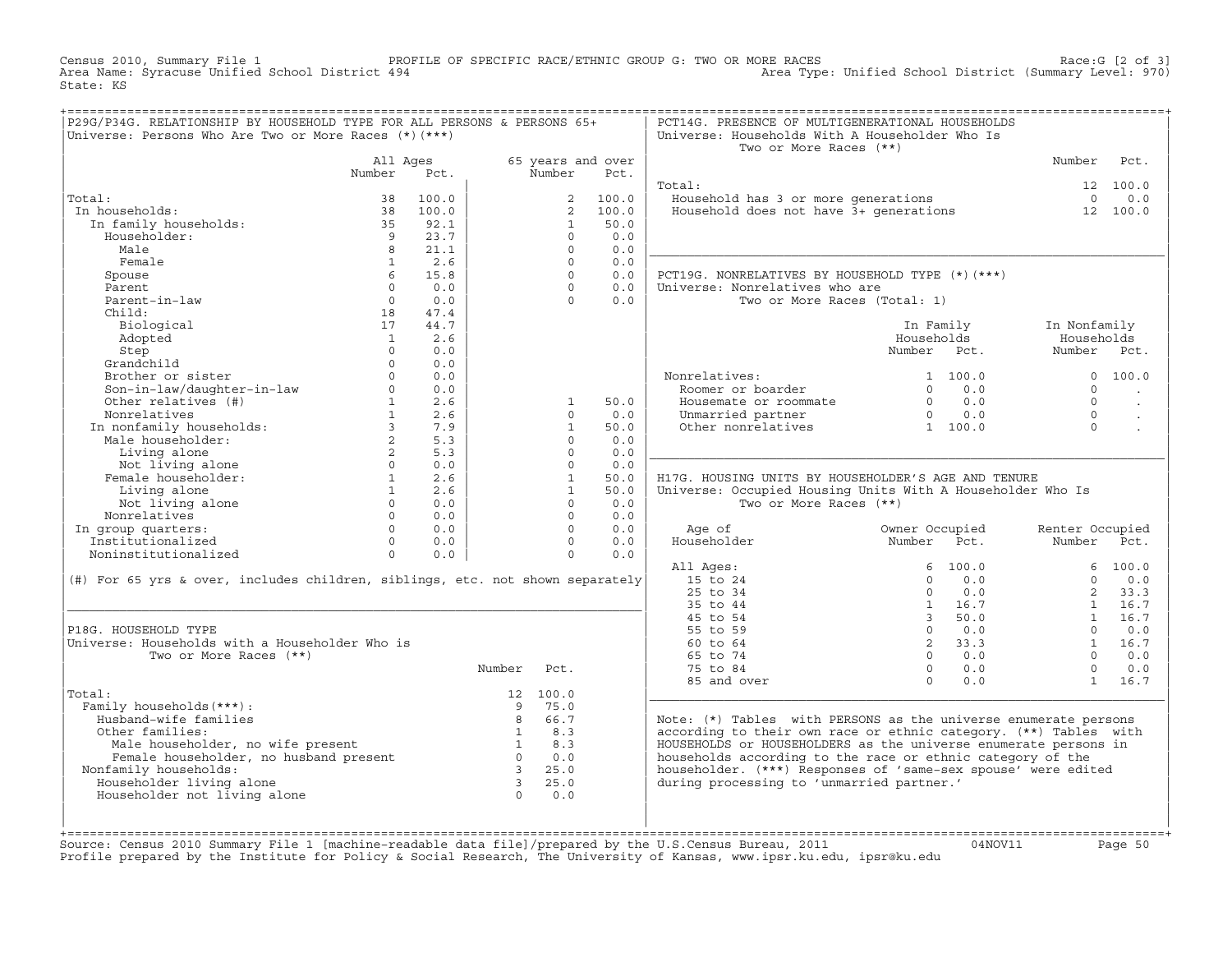Census 2010, Summary File 1 PROFILE OF SPECIFIC RACE/ETHNIC GROUP G: TWO OR MORE RACES Race:G [3 of 3] Area Type: Unified School District (Summary Level: 970) State: KS

+===================================================================================================================================================+|P28G/H16G. HOUSEHOLDS (OCCUPIED HOUSING UNITS) BY HOUSEHOLD SIZE BY TYPE AND BY TENURE | |Universe: Households (Occupied Housing Units) With A Householder Who Is Two or More Races (\*\*)(\*\*\*) |

|                             | A11<br>Households | Pct.  | Family<br>Households<br>Pct. | Nonfamily<br>Households | Pct.  | Owner<br>Occupied | Pct.  | Renter<br>Occupied | Pct.  |
|-----------------------------|-------------------|-------|------------------------------|-------------------------|-------|-------------------|-------|--------------------|-------|
| All household sizes:        | 12 <sup>12</sup>  | 100.0 | 100.0<br>9                   |                         | 100.0 | 6.                | 100.0 | 6                  | 100.0 |
| 1-person households         |                   | 25.0  | (Family always >1 pers)      |                         | 100.0 |                   | 33.3  |                    | 16.7  |
| 2-person households         |                   | 25.0  | 33.3                         |                         | 0.0   |                   | 16.7  |                    | 33.3  |
| 3-person households         |                   | 8.3   | 11.1                         |                         | 0.0   |                   | 16.7  |                    | 0.0   |
| 4-person households         |                   | 16.7  | 22.2                         | $\Omega$                | 0.0   |                   | 0.0   |                    | 33.3  |
| 5-person households         |                   | 8.3   | 11.1                         |                         | 0.0   |                   | 16.7  |                    | 0.0   |
| 6-person households         |                   | 16.7  | 22.2                         | $\Omega$                | 0.0   |                   | 16.7  |                    | 16.7  |
| 7-or-more person households | 0                 | 0.0   | 0.0                          | $\Omega$                | 0.0   |                   | 0.0   |                    | 0.0   |

|P16G/P17G/P36G/P37G/H11G/H12G. POPULATION IN HOUSEHOLDS AND AVERAGE HOUSEHOLD SIZE BY TYPE AND BY TENURE | Universe: Population in Households (Occupied Housing Units) With A Householder Who Is Two or More Races (\*\*)

| Population | Pct.     | In<br>Families                       | Pct.                      | In<br>Nonfamilies | Pct.     | In Owner<br>Occupied | Pct. | In Renter<br>Occupied | Pct.        |
|------------|----------|--------------------------------------|---------------------------|-------------------|----------|----------------------|------|-----------------------|-------------|
|            | 100.0    | 34                                   | 91.9                      |                   | 8.1      | 18                   | 48.6 | 19                    | 51.4        |
|            | 100.0    |                                      | 100.0                     |                   |          |                      |      |                       |             |
|            |          | 21                                   | 87.5                      |                   |          |                      |      |                       |             |
| 3.08       | $------$ | 3.78                                 | $------$                  | 1.00              | $------$ |                      |      |                       | $------$    |
| $\pm 0.08$ | $------$ | 1.44                                 | $------$                  |                   |          |                      |      |                       |             |
|            |          | 2.33                                 | $\qquad \qquad - - - - -$ |                   |          |                      |      |                       | $- - - - -$ |
|            |          | 37<br>13<br>24 100.0<br>$2.00$ ----- |                           | 13 <sup>7</sup>   |          |                      |      | $3.00 - - - - -$      |             |

Note: Family household numbers include nonrelatives living with families.

| | PCT20/PCT22G. GROUP OUARTERS POPULATION BY SEX BY AGE BY GROUP OUARTERS TYPE Universe: Population in group quarters for persons who are Two or More Races  $(*)$ 

|                                               |        |       |       | Pct. of<br>All |      | Pct. of<br>Total |        | Pct. of<br>Total |
|-----------------------------------------------|--------|-------|-------|----------------|------|------------------|--------|------------------|
|                                               | Number | Pct.  | Total | Ages           | Male | $18+$            | Female | $18+$            |
| All types of group quarters:                  |        | 100.0 |       |                |      |                  |        |                  |
| Institutionalized population:                 |        |       |       |                |      |                  |        |                  |
| Correctional facilities for adults            |        |       |       |                |      |                  |        |                  |
| Juvenile facilities                           |        |       |       |                |      |                  |        |                  |
| Nursing facilities/skilled-nursing facilities |        |       |       |                |      |                  |        |                  |
| Other institutional facilities                |        |       |       |                |      |                  |        |                  |
| Noninstitutionalized population:              |        |       |       |                |      |                  |        |                  |
| College/university student housing            |        |       |       |                |      |                  |        |                  |
| Military quarters                             |        |       |       |                |      |                  |        |                  |
| Other noninstitutional facilities             |        |       |       |                |      |                  |        |                  |

|\_\_\_\_\_\_\_\_\_\_\_\_\_\_\_\_\_\_\_\_\_\_\_\_\_\_\_\_\_\_\_\_\_\_\_\_\_\_\_\_\_\_\_\_\_\_\_\_\_\_\_\_\_\_\_\_\_\_\_\_\_\_\_\_\_\_\_\_\_\_\_\_\_\_\_\_\_\_\_\_\_\_\_\_\_\_\_\_\_\_\_\_\_\_\_\_\_\_\_\_\_\_\_\_\_\_\_\_\_\_\_\_\_\_\_\_\_\_\_\_\_\_\_\_\_\_\_\_\_\_\_\_\_\_\_\_\_\_\_\_\_\_\_\_\_\_\_|

| |

or HOUSEHOLDERS as the universe enumerate persons in households according to the race or ethnic category of the householder. | (\*\*\*) Same−sex couple households are included in the family households category if there is at least one additional person | | related to householder by birth or adoption. Same−sex couple households with no relatives of the householder present are tabulated | | in nonfamily households. Responses of 'same−sex spouse' were edited during processing to 'unmarried partner.' |

+===================================================================================================================================================+ Source: Census 2010 Summary File 1 [machine−readable data file]/prepared by the U.S.Census Bureau, 2011 04NOV11 Page 51 Profile prepared by the Institute for Policy & Social Research, The University of Kansas, www.ipsr.ku.edu, ipsr@ku.edu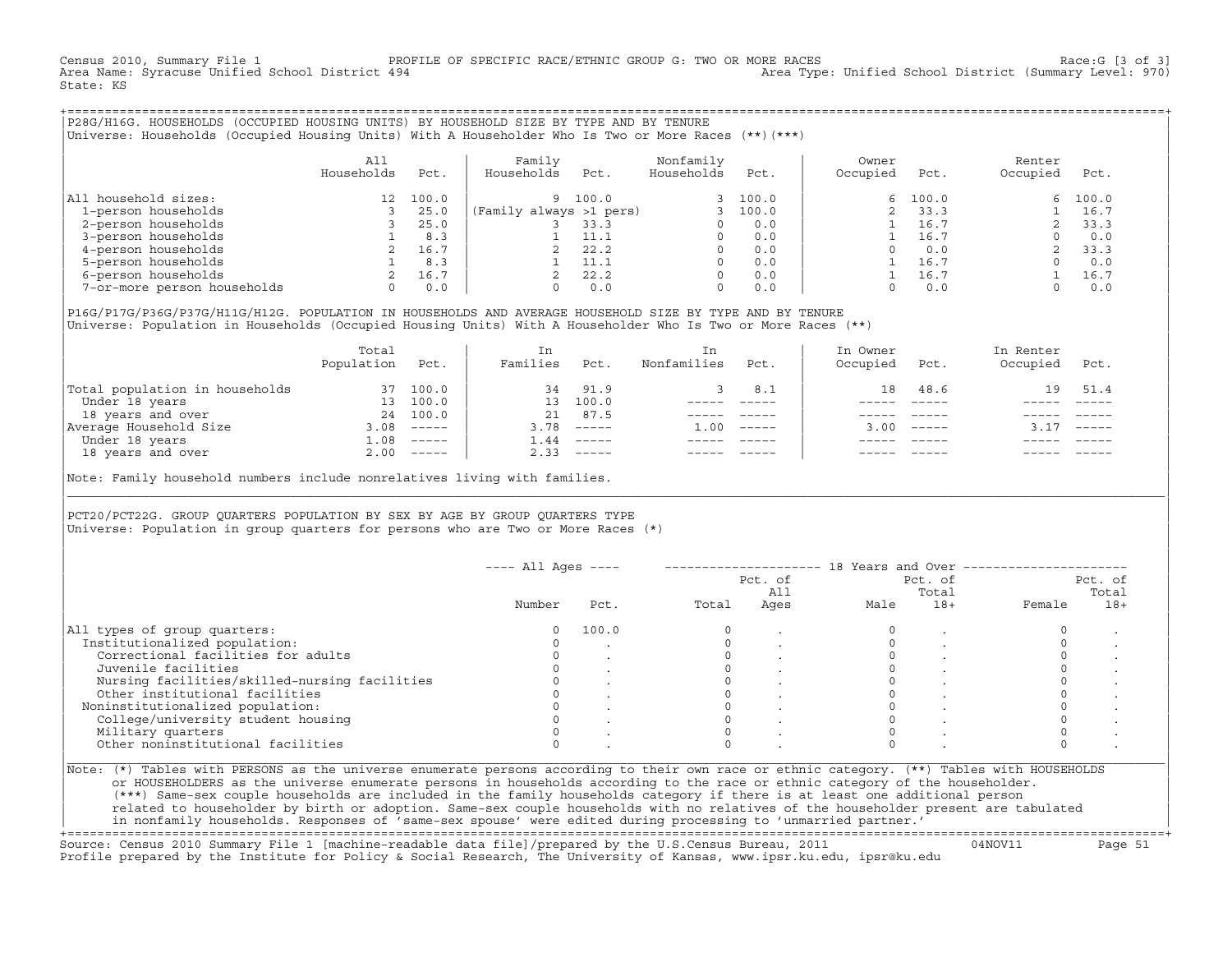Census 2010, Summary File 1 PROFILE OF SPECIFIC RACE/ETHNIC GROUP H: HISPANIC OR LATINO OF ANY RACE Race:H [1 of 3]<br>Area Name: Syracuse Unified School District 494 Area Type: Unified School District (Summary Level: 970) Area Type: Unified School District (Summary Level: 970) State: KS

| P29/P29H. POPULATION SUMMARY BY RESIDENCE TYPE FOR DESIGNATED UNIVERSE<br>Universe: PERSONS Who Are Hispanic or Latino of Any Race                                                           |                                                                               |             |                                                                                |                                                            |                                                   |             | P38H/39H. FAMILY TYPE BY PRESENCE AND AGE OF OWN OR RELATED CHILDREN<br>Universe: Families With A Householder Who Is<br>Hispanic or Latino of Any Race (**) (***) |               |                                   |                                   |
|----------------------------------------------------------------------------------------------------------------------------------------------------------------------------------------------|-------------------------------------------------------------------------------|-------------|--------------------------------------------------------------------------------|------------------------------------------------------------|---------------------------------------------------|-------------|-------------------------------------------------------------------------------------------------------------------------------------------------------------------|---------------|-----------------------------------|-----------------------------------|
|                                                                                                                                                                                              |                                                                               | Population  |                                                                                |                                                            | As % of Population of all Races                   |             |                                                                                                                                                                   |               |                                   |                                   |
| Total Persons:<br>In Households(*)                                                                                                                                                           |                                                                               | 827<br>827  | 30.7%<br>30.7% of                                                              | of                                                         | 2,690<br>2,690                                    |             | By Presence of: Own Children                                                                                                                                      | Families Pct. | Related Children<br>Families Pct. |                                   |
| In Group Quarters                                                                                                                                                                            |                                                                               | $\sim$ 0    | $. \circ$ of                                                                   |                                                            | $\Omega$                                          |             |                                                                                                                                                                   |               |                                   |                                   |
|                                                                                                                                                                                              |                                                                               |             |                                                                                |                                                            |                                                   |             | All families:                                                                                                                                                     |               |                                   | 187 100.0                         |
| P16-18H/P36-37H. HOUSEHOLDS/POPULATION IN HOUSEHOLDS BY HOUSEHOLD TYPE                                                                                                                       |                                                                               |             |                                                                                |                                                            |                                                   |             |                                                                                                                                                                   |               |                                   | 139<br>74.3                       |
| Universe: HOUSEHOLDERS Who Are Hispanic or Latino of Any Race                                                                                                                                |                                                                               |             |                                                                                |                                                            |                                                   |             |                                                                                                                                                                   |               |                                   | 120 64.2                          |
|                                                                                                                                                                                              |                                                                               |             |                                                                                |                                                            |                                                   | Average     |                                                                                                                                                                   |               |                                   | 32 17.1                           |
|                                                                                                                                                                                              |                                                                               |             | Households                                                                     | Population $(**)$                                          | Size                                              |             |                                                                                                                                                                   |               |                                   | 26.7<br>50                        |
| Total Households (**)                                                                                                                                                                        |                                                                               |             | 229                                                                            |                                                            | 3.58<br>820                                       |             |                                                                                                                                                                   |               |                                   | 38 20.3                           |
|                                                                                                                                                                                              |                                                                               |             |                                                                                |                                                            | 1.48                                              |             |                                                                                                                                                                   |               |                                   | 19 10.2                           |
| Under 18 years<br>18 years and over<br>Tamily Households (***)<br>Tamily Households (***)<br>Under 18 years<br>18 years<br>18 years<br>18 years and over<br>Nonfamily Households<br>12<br>12 |                                                                               |             |                                                                                | $339$<br>$339$<br>$481$<br>$733$<br>$338$<br>$395$<br>$64$ | 2.10                                              |             |                                                                                                                                                                   |               |                                   | 25.7<br>48                        |
|                                                                                                                                                                                              |                                                                               |             |                                                                                |                                                            | 3.92                                              |             |                                                                                                                                                                   |               |                                   | 19 10.2                           |
|                                                                                                                                                                                              |                                                                               |             |                                                                                |                                                            | 1.81                                              |             |                                                                                                                                                                   |               |                                   | 10<br>5.3                         |
|                                                                                                                                                                                              |                                                                               |             |                                                                                |                                                            | 2.11                                              |             |                                                                                                                                                                   |               |                                   | $\overline{\phantom{0}}^2$<br>1.1 |
|                                                                                                                                                                                              |                                                                               |             |                                                                                |                                                            | 1.52                                              |             |                                                                                                                                                                   |               |                                   | $\mathbf{1}$<br>0.5               |
|                                                                                                                                                                                              |                                                                               |             |                                                                                |                                                            |                                                   |             |                                                                                                                                                                   |               |                                   | $7\overline{ }$<br>3.7            |
| P12H/P13H. POPULATION BY AGE AND SEX                                                                                                                                                         |                                                                               |             |                                                                                |                                                            |                                                   |             |                                                                                                                                                                   |               |                                   | $\overline{q}$<br>4.8             |
| Universe: Persons Who Are Hispanic or Latino of Any Race (*)                                                                                                                                 |                                                                               |             |                                                                                |                                                            |                                                   |             |                                                                                                                                                                   |               |                                   | 29<br>15.5                        |
|                                                                                                                                                                                              |                                                                               |             |                                                                                |                                                            |                                                   |             |                                                                                                                                                                   |               |                                   | 25 13.4                           |
|                                                                                                                                                                                              | ---Both Sexes---                                                              |             | $---Male----$                                                                  |                                                            | $---$ Female -----                                |             |                                                                                                                                                                   |               |                                   | 8<br>4.3                          |
|                                                                                                                                                                                              | Number                                                                        | Pct.        | Number                                                                         | Pct.                                                       | Number                                            | Pct.        |                                                                                                                                                                   |               |                                   | 8<br>4.3                          |
|                                                                                                                                                                                              |                                                                               |             |                                                                                |                                                            |                                                   |             |                                                                                                                                                                   |               |                                   | 9<br>4.8<br>$\overline{4}$        |
| All Ages:                                                                                                                                                                                    |                                                                               | 827 100.0   |                                                                                | 446 100.0                                                  |                                                   | 381 100.0   | Under 6 yrs only<br>Under 6 and 6 to 17 yrs<br>6 to 17 yrs 01y<br>0 children under 18<br>5 3.2<br>No children under 18                                            |               |                                   | 2.1                               |
| Under 5                                                                                                                                                                                      | 129                                                                           | 15.6        | 70                                                                             | 15.7                                                       | 59                                                | 15.5        |                                                                                                                                                                   |               |                                   |                                   |
| $5$ to $9$                                                                                                                                                                                   | 105                                                                           | 12.7<br>8.7 | 47<br>$\begin{array}{c} 4\,7 \\ 3\,8 \\ 16 \\ 10 \\ 9 \\ 12 \\ 33 \end{array}$ | 10.5<br>8.5                                                | 58<br>$\frac{58}{34}$<br>17                       | 15.2<br>8.9 | P31H. RELATIONSHIP BY HOUSEHOLD TYPE FOR THE POPULATION UNDER 18 YEARS                                                                                            |               |                                   |                                   |
| 10 to 14<br>15 to 17                                                                                                                                                                         |                                                                               | 4.0         |                                                                                | 3.6                                                        |                                                   | 4.5         | Universe: Persons under 18 who are                                                                                                                                |               |                                   |                                   |
| 18 and 19                                                                                                                                                                                    | $\frac{1}{2}$<br>3<br>3<br>2<br>4<br>1<br>1<br>1                              | 2.9         |                                                                                | 2.2                                                        | 14                                                | 3.7         | Hispanic or Latino of Any Race (*) (***)                                                                                                                          |               |                                   |                                   |
| 20                                                                                                                                                                                           |                                                                               | 1.9         |                                                                                | 2.0                                                        |                                                   | 1.8         |                                                                                                                                                                   |               | Number                            | Pct.                              |
| 21                                                                                                                                                                                           | 21                                                                            | 2.5         |                                                                                | 2.7                                                        |                                                   | 2.4         |                                                                                                                                                                   |               |                                   |                                   |
| 22 to 24                                                                                                                                                                                     | 54                                                                            | 6.5         |                                                                                | 7.4                                                        | $\begin{array}{c} 14 \\ 7 \\ 9 \\ 21 \end{array}$ | 5.5         | Total under 18:                                                                                                                                                   |               | 100.0<br>339                      |                                   |
| 25 to 29                                                                                                                                                                                     |                                                                               | 12.1        | 57                                                                             | 12.8                                                       | 43                                                | 11.3        | In households:                                                                                                                                                    |               | 100.0<br>339                      |                                   |
| 30 to 34                                                                                                                                                                                     | $\begin{array}{c} 100 \\ 75 \\ 53 \end{array}$                                | 9.1         | 42                                                                             | 9.4                                                        | 33                                                | 8.7         | Householder or spouse                                                                                                                                             |               | $\overline{1}$                    | 0.3                               |
| 35 to 39                                                                                                                                                                                     |                                                                               | 6.4         | 28                                                                             | 6.3                                                        | 25                                                | 6.6         | Related child:                                                                                                                                                    |               | 338                               | 99.7                              |
| 40 to 44                                                                                                                                                                                     |                                                                               | 5.8         | 30                                                                             | 6.7                                                        | 18                                                | 4.7         | Own child:                                                                                                                                                        |               | 323                               | 95.3                              |
| 45 to 49                                                                                                                                                                                     |                                                                               | 3.9         |                                                                                | 4.0                                                        | 14                                                | 3.7         | In husband-wife families                                                                                                                                          |               | 261                               | 77.0                              |
| 50 to 54                                                                                                                                                                                     |                                                                               | 3.7         |                                                                                | 2.9                                                        | 18                                                | 4.7         | In other families (no spouse present): 62                                                                                                                         |               |                                   | 18.3                              |
| 55 to 59                                                                                                                                                                                     | $\frac{48}{32}$<br>32<br>31<br>12                                             | 1.5         | $\begin{array}{c} 30 \\ 18 \\ 13 \\ 8 \\ 2 \\ 7 \\ 1 \\ \end{array}$           | 1.8                                                        |                                                   | 1.0         | Male householder                                                                                                                                                  |               | 11                                | 3.2                               |
| 60 and 61                                                                                                                                                                                    |                                                                               | 0.5         |                                                                                | 0.4                                                        | $\begin{array}{c} 4 \\ 2 \\ 4 \end{array}$        | 0.5         | Female householder                                                                                                                                                |               | 51                                | 15.0                              |
| 62 to 64                                                                                                                                                                                     |                                                                               | 1.3         |                                                                                | 1.6                                                        |                                                   | 1.0         | Other relatives:                                                                                                                                                  |               | 15                                | 4.4                               |
| 65 and 66                                                                                                                                                                                    |                                                                               | 0.1         |                                                                                | 0.2                                                        | $\Omega$                                          | 0.0         | Grandchild                                                                                                                                                        |               | 11                                | 3.2                               |
| 67 to 69                                                                                                                                                                                     |                                                                               | 0.5         | $\overline{3}$                                                                 | 0.7                                                        | $\mathbf{1}$                                      | 0.3         | Other relatives                                                                                                                                                   |               | $\overline{4}$                    | 1.2                               |
| 70 to 74                                                                                                                                                                                     |                                                                               | 0.2         | 2                                                                              | 0.4                                                        | $\circ$                                           | 0.0         | Nonrelatives                                                                                                                                                      |               | $\circ$                           | 0.0                               |
| 75 to 79                                                                                                                                                                                     |                                                                               | 0.0         | $\Omega$                                                                       | 0.0                                                        | $\Omega$                                          | 0.0         | In group quarters:                                                                                                                                                |               | $\Omega$                          | 0.0                               |
| 80 to 84                                                                                                                                                                                     |                                                                               | 0.0         | $\circ$                                                                        | 0.0                                                        | $\circ$                                           | 0.0         | Institutionalized population                                                                                                                                      |               | $\circ$                           | 0.0                               |
| 85 plus                                                                                                                                                                                      | $\begin{array}{c} 12 \\ 4 \\ 11 \\ 1 \\ 4 \\ 2 \\ 0 \\ 0 \\ 0 \\ \end{array}$ | 0.0         | $\Omega$                                                                       | 0.0                                                        | $\Omega$                                          | 0.0         | Noninstitutionalized population                                                                                                                                   |               | $\Omega$                          | 0.0                               |
| $0$ to $17$                                                                                                                                                                                  | 339                                                                           | 41.0        | 171                                                                            | 38.3                                                       | 168                                               | 44.1        | Note: (*) Tables with PERSONS as the universe enumerate persons according                                                                                         |               |                                   |                                   |
| 18 to 64                                                                                                                                                                                     | 481                                                                           | 58.2        | 269                                                                            | 60.3                                                       | 212                                               | 55.6        | to their own race or ethnic category. (**) Tables with HOUSEHOLDS or                                                                                              |               |                                   |                                   |
| 65 plus                                                                                                                                                                                      | $\overline{7}$                                                                | 0.8         | 6                                                                              | 1.3                                                        | $\mathbf{1}$                                      | 0.3         | HOUSEHOLDERS as the universe enumerate persons in households according<br>to the race or ethnic category of the householder. (***) Responses of                   |               |                                   |                                   |
| Median Aqe                                                                                                                                                                                   | 23.0                                                                          |             | 24.2                                                                           |                                                            | 21.2                                              |             | 'same-sex spouse' were edited during processing to 'unmarried partner.'                                                                                           |               |                                   |                                   |

+===================================================================================================================================================+Source: Census 2010 Summary File 1 [machine−readable data file]/prepared by the U.S.Census Bureau, 2011 04NOV11 Page 52 Profile prepared by the Institute for Policy & Social Research, The University of Kansas, www.ipsr.ku.edu, ipsr@ku.edu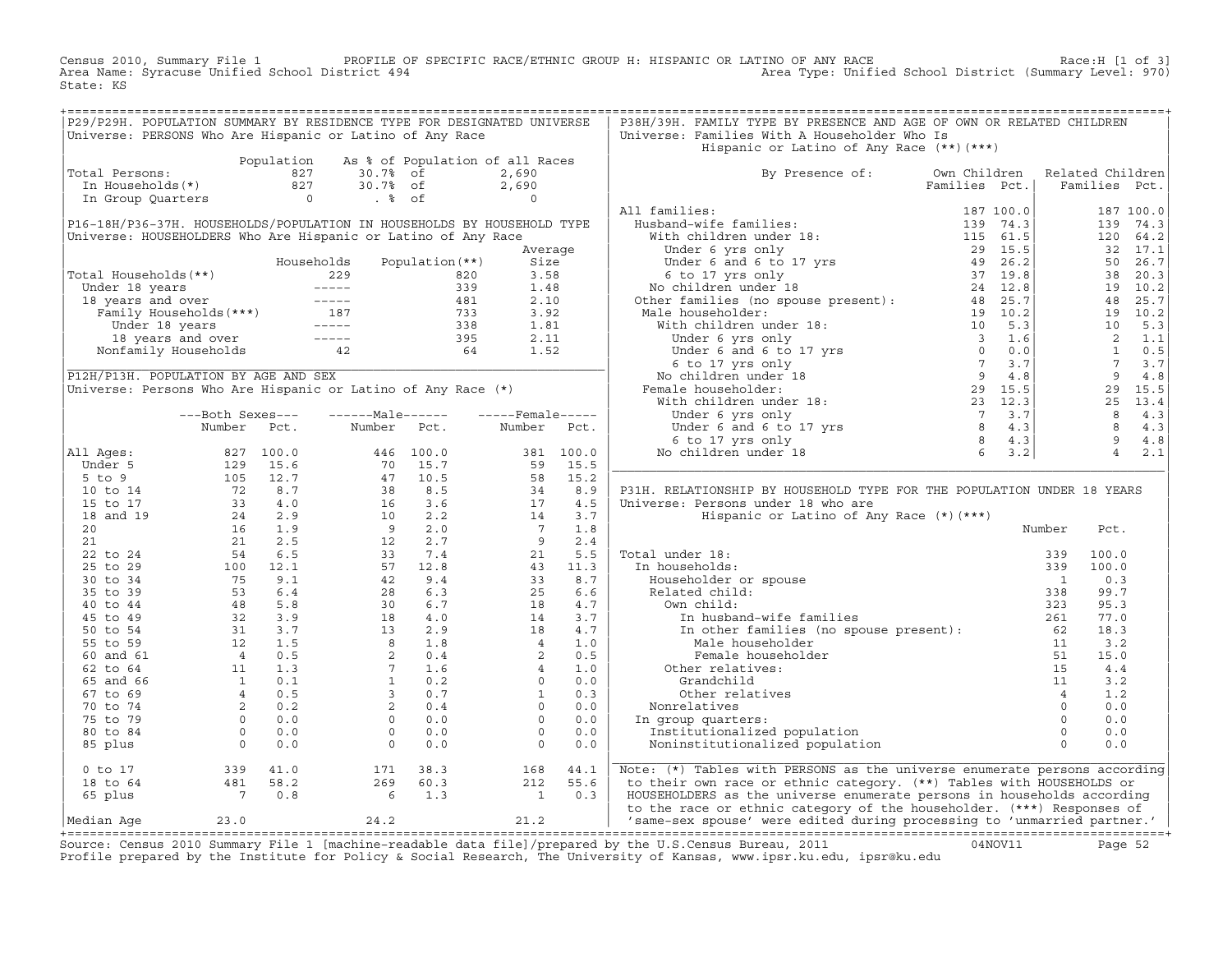Census 2010, Summary File 1 PROFILE OF SPECIFIC RACE/ETHNIC GROUP H: HISPANIC OR LATINO OF ANY RACE Race:H [2 of 3]<br>Area Name: Syracuse Unified School District 494 Area Type: Unified School District (Summary Level: 970) Area Type: Unified School District (Summary Level: 970) State: KS

| P29H/P34H. RELATIONSHIP BY HOUSEHOLD TYPE FOR ALL PERSONS & PERSONS 65+       |                         |       |        |                 |                           | PCT14H. PRESENCE OF MULTIGENERATIONAL HOUSEHOLDS                 |                                   |                                       |             |
|-------------------------------------------------------------------------------|-------------------------|-------|--------|-----------------|---------------------------|------------------------------------------------------------------|-----------------------------------|---------------------------------------|-------------|
| Universe: Persons Who Are Hispanic or Latino of Any Race $(*)$ (***)          |                         |       |        |                 |                           | Universe: Households With A Householder Who Is                   |                                   |                                       |             |
|                                                                               |                         |       |        |                 |                           | Hispanic or Latino of Any Race (**)                              |                                   | Number                                | Pct.        |
|                                                                               | All Ages<br>Number      | Pct.  |        | Number          | 65 years and over<br>Pct. |                                                                  |                                   |                                       |             |
|                                                                               |                         |       |        |                 |                           | Total:                                                           |                                   | 229                                   | 100.0       |
| Total:                                                                        | 827                     | 100.0 |        | $7\overline{ }$ | 100.0                     | Household has 3 or more generations                              |                                   | 9                                     | 3.9         |
| In households:                                                                | 827                     | 100.0 |        | 7               | 100.0                     | Household does not have 3+ generations                           |                                   | 220                                   | 96.1        |
| In family households:                                                         | 762                     | 92.1  |        | $\overline{4}$  | 57.1                      |                                                                  |                                   |                                       |             |
| Householder:                                                                  | 187                     | 22.6  |        | $\overline{4}$  | 57.1                      |                                                                  |                                   |                                       |             |
| Male                                                                          | 133                     | 16.1  |        | 3               | 42.9                      |                                                                  |                                   |                                       |             |
| Female                                                                        | 54                      | 6.5   |        | $\overline{1}$  | 14.3                      |                                                                  |                                   |                                       |             |
| Spouse                                                                        | 145                     | 17.5  |        | $\Omega$        | 0.0                       | PCT19H. NONRELATIVES BY HOUSEHOLD TYPE (*) (***)                 |                                   |                                       |             |
| Parent                                                                        | $\overline{1}$          | 0.1   |        | $\Omega$        | 0.0                       | Universe: Nonrelatives who are                                   |                                   |                                       |             |
| Parent-in-law                                                                 | $\overline{2}$          | 0.2   |        | $\Omega$        | 0.0                       | Hispanic or Latino of Any Race (Total: 44)                       |                                   |                                       |             |
| Child:                                                                        | 363                     | 43.9  |        |                 |                           |                                                                  |                                   |                                       |             |
| Biological                                                                    | 353                     | 42.7  |        |                 |                           |                                                                  | In Family                         | In Nonfamily                          |             |
| Adopted                                                                       | $5^{\circ}$             | 0.6   |        |                 |                           |                                                                  | Households                        |                                       | Households  |
| Step                                                                          | 5                       | 0.6   |        |                 |                           |                                                                  | Number Pct.                       |                                       | Number Pct. |
| Grandchild                                                                    | 11                      | 1.3   |        |                 |                           |                                                                  |                                   |                                       |             |
| Brother or sister                                                             | 12                      | 1.5   |        |                 |                           | Nonrelatives:                                                    | 21 100.0                          |                                       | 23 100.0    |
| Son-in-law/daughter-in-law                                                    | $\overline{4}$          | 0.5   |        |                 |                           | Roomer or boarder                                                | 4.8<br>$\mathbf{1}$               | 5                                     | 21.7        |
| Other relatives (#)                                                           | 16                      | 1.9   |        | $\mathbf 0$     | 0.0                       | Housemate or roommate                                            | $1 \qquad 4.8$                    | 10                                    | 43.5        |
| Nonrelatives                                                                  | 21                      | 2.5   |        | $\Omega$        | 0.0                       | Unmarried partner                                                | 13 61.9                           | 8                                     | 34.8        |
| In nonfamily households:                                                      | 65                      | 7.9   |        | $\overline{3}$  | 42.9                      | Other nonrelatives                                               | 6 <sup>6</sup><br>28.6            | $\Omega$                              | 0.0         |
| Male householder:                                                             | 32                      | 3.9   |        | 3               | 42.9                      |                                                                  |                                   |                                       |             |
| Living alone                                                                  | 18                      | 2.2   |        | $\overline{2}$  | 28.6                      |                                                                  |                                   |                                       |             |
| Not living alone                                                              | 14                      | 1.7   |        | $\mathbf{1}$    | 14.3                      |                                                                  |                                   |                                       |             |
| Female householder:                                                           | 10                      | 1.2   |        | $\Omega$        | 0.0                       | H17H. HOUSING UNITS BY HOUSEHOLDER'S AGE AND TENURE              |                                   |                                       |             |
| Living alone                                                                  | $7\overline{ }$         | 0.8   |        | $\Omega$        | 0.0                       | Universe: Occupied Housing Units With A Householder Who Is       |                                   |                                       |             |
| Not living alone                                                              | $\overline{\mathbf{3}}$ | 0.4   |        | $\Omega$        | 0.0                       | Hispanic or Latino of Any Race (**)                              |                                   |                                       |             |
| Nonrelatives                                                                  | 23                      | 2.8   |        | $\Omega$        | 0.0                       |                                                                  |                                   |                                       |             |
| In group quarters:                                                            | $\Omega$                | 0.0   |        | $\Omega$        | 0.0                       | Age of                                                           | Owner Occupied                    | Renter Occupied                       |             |
| Institutionalized                                                             | $\Omega$                | 0.0   |        | $\Omega$        | 0.0                       | Householder                                                      | Number<br>Pct.                    | Number                                | Pct.        |
| Noninstitutionalized                                                          | $\Omega$                | 0.0   |        | $\Omega$        | 0.0                       |                                                                  |                                   |                                       |             |
|                                                                               |                         |       |        |                 |                           | All Ages:                                                        | 119 100.0                         |                                       | 110 100.0   |
| (#) For 65 yrs & over, includes children, siblings, etc. not shown separately |                         |       |        |                 |                           | 15 to 24                                                         | 8                                 | 6.7<br>20                             | 18.2        |
|                                                                               |                         |       |        |                 |                           | 25 to 34                                                         | 41.2<br>49                        | 45                                    | 40.9        |
|                                                                               |                         |       |        |                 |                           | 35 to 44                                                         | 21.8<br>26                        | 30                                    | 27.3        |
|                                                                               |                         |       |        |                 |                           | 45 to 54                                                         | 21 17.6                           | 10                                    | 9.1         |
| P18H. HOUSEHOLD TYPE                                                          |                         |       |        |                 |                           | 55 to 59                                                         | 5<br>4.2<br>$\overline{4}$<br>3.4 | $\mathbf{1}$                          | 0.9         |
| Universe: Households with a Householder Who is                                |                         |       |        |                 |                           | 60 to 64<br>65 to 74                                             | 6                                 | $\overline{3}$<br>5.0<br>$\mathbf{1}$ | 2.7<br>0.9  |
| Hispanic or Latino of Any Race (**)                                           |                         |       | Number | Pct.            |                           | 75 to 84                                                         | $\overline{0}$<br>0.0             | $\Omega$                              | 0.0         |
|                                                                               |                         |       |        |                 |                           |                                                                  | $\Omega$                          | $\Omega$                              |             |
| Total:                                                                        |                         |       |        | 229 100.0       |                           | 85 and over                                                      |                                   | 0.0                                   | 0.0         |
| Family households (***) :                                                     |                         |       | 187    | 81.7            |                           |                                                                  |                                   |                                       |             |
| Husband-wife families                                                         |                         |       | 139    | 60.7            |                           | Note: (*) Tables with PERSONS as the universe enumerate persons  |                                   |                                       |             |
| Other families:                                                               |                         |       | 48     | 21.0            |                           | according to their own race or ethnic category. (**) Tables with |                                   |                                       |             |
|                                                                               |                         |       | 19     | 8.3             |                           | HOUSEHOLDS or HOUSEHOLDERS as the universe enumerate persons in  |                                   |                                       |             |
| Male householder, no wife present<br>Female householder, no husband present   |                         |       |        | 29 12.7         |                           | households according to the race or ethnic category of the       |                                   |                                       |             |
| Nonfamily households:                                                         |                         |       |        | 42 18.3         |                           | householder. (***) Responses of 'same-sex spouse' were edited    |                                   |                                       |             |
| Householder living alone                                                      |                         |       |        | 25 10.9         |                           | during processing to 'unmarried partner.'                        |                                   |                                       |             |
| Householder not living alone                                                  |                         |       | 17     | 7.4             |                           |                                                                  |                                   |                                       |             |
|                                                                               |                         |       |        |                 |                           |                                                                  |                                   |                                       |             |
|                                                                               |                         |       |        |                 |                           |                                                                  |                                   |                                       |             |
|                                                                               |                         |       |        |                 |                           |                                                                  |                                   |                                       |             |

+===================================================================================================================================================+Source: Census 2010 Summary File 1 [machine−readable data file]/prepared by the U.S.Census Bureau, 2011 04NOV11 Page 53 Profile prepared by the Institute for Policy & Social Research, The University of Kansas, www.ipsr.ku.edu, ipsr@ku.edu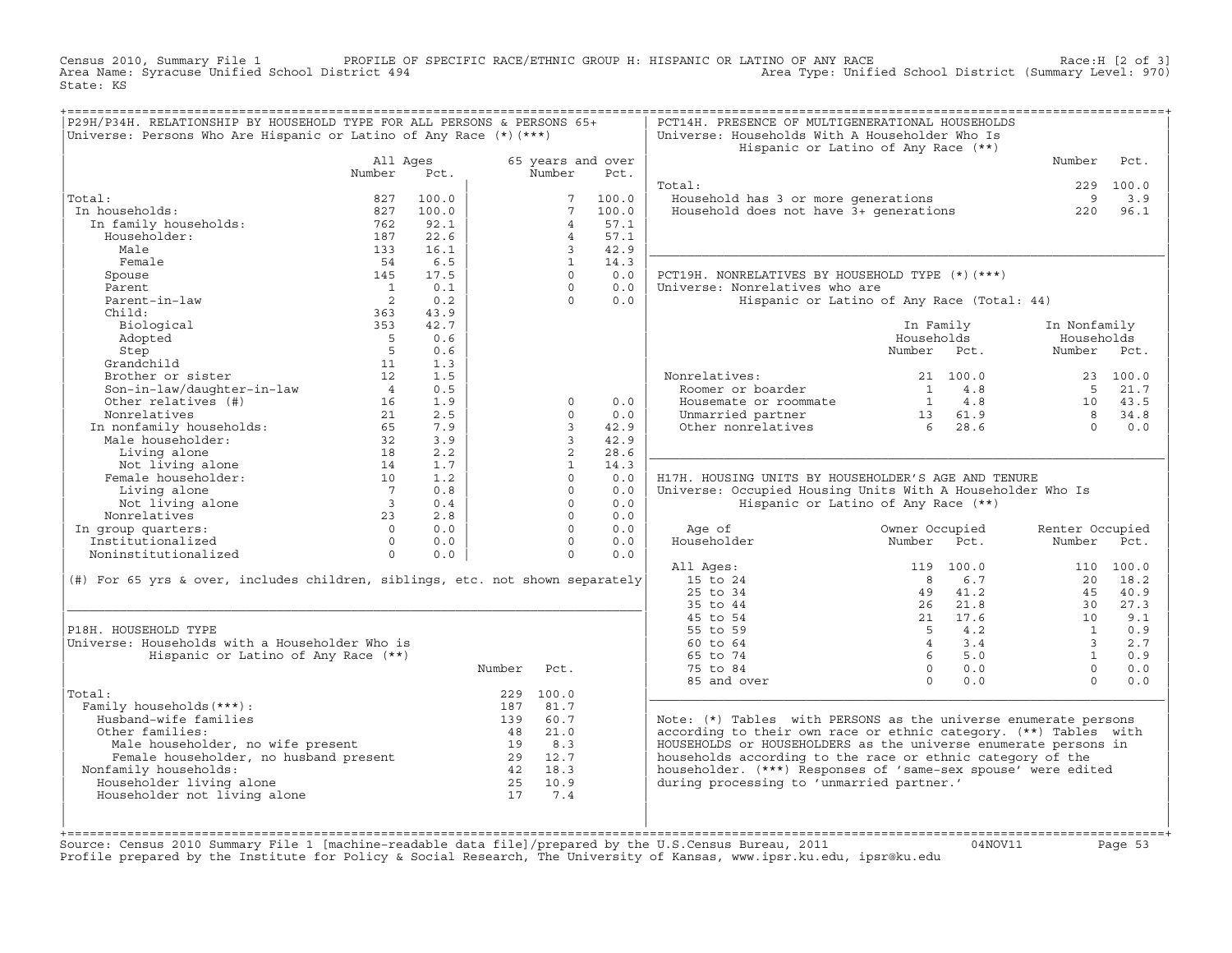Census 2010, Summary File 1 PROFILE OF SPECIFIC RACE/ETHNIC GROUP H: HISPANIC OR LATINO OF ANY RACE RACE Race:H [3 of 3]<br>Area Name: Syracuse Unified School District 494 Area Type: Unified School District (Summary Level: 970) State: KS

+===================================================================================================================================================+|P28H/H16H. HOUSEHOLDS (OCCUPIED HOUSING UNITS) BY HOUSEHOLD SIZE BY TYPE AND BY TENURE | |Universe: Households (Occupied Housing Units) With A Householder Who Is Hispanic or Latino of Any Race (\*\*)(\*\*\*) |

|                             | All<br>Households | Pct.  | Family<br>Households    | Pct.  | Nonfamily<br>Households | Pct.  | Owner<br>Occupied | Pct.  | Renter<br>Occupied | Pct.  |
|-----------------------------|-------------------|-------|-------------------------|-------|-------------------------|-------|-------------------|-------|--------------------|-------|
| All household sizes:        | 229               | 100.0 | 187                     | 100.0 | 42                      | 100.0 | 119               | 100.0 | 110                | 100.0 |
| 1-person households         | 25                | 10.9  | (Family always >1 pers) |       | 25                      | 59.5  |                   | 6.7   |                    | 15.5  |
| 2-person households         | 36                | 15.7  | 23                      | 12.3  | 13                      | 31.0  | 20                | 16.8  | 16                 | 14.5  |
| 3-person households         | 44                | 19.2  | 41                      | 21.9  |                         | 7.1   | 23                | 19.3  |                    | 19.1  |
| 4-person households         | 63                | 27.5  | 62                      | 33.2  |                         | 2.4   | 33                | 27.7  | 30                 | 27.3  |
| 5-person households         | 37                | 16.2  | 37                      | 19.8  |                         | 0.0   | 23                | 19.3  | 14                 | 12.7  |
| 6-person households         | 16                | 7.0   | 16                      | 8.6   |                         | 0.0   | 10                | 8.4   |                    | 5.5   |
| 7-or-more person households | 8                 | 3.5   | 8                       | 4.3   | 0                       | 0.0   |                   | 1.7   |                    | 5.5   |

|P16H/P17H/P36H/P37H/H11H/H12H. POPULATION IN HOUSEHOLDS AND AVERAGE HOUSEHOLD SIZE BY TYPE AND BY TENURE | Universe: Population in Households (Occupied Housing Units) With A Householder Who Is Hispanic or Latino of Any Race (\*\*)

|                                | Total<br>Population | Pct.         | In<br>Families | Pct.                      | In.<br>Nonfamilies | Pct.     | In Owner<br>Occupied | Pct.                      | In Renter<br>Occupied | Pct.                      |  |
|--------------------------------|---------------------|--------------|----------------|---------------------------|--------------------|----------|----------------------|---------------------------|-----------------------|---------------------------|--|
| Total population in households | 820                 | 100.0        | 733            | 89.4                      | 64                 | 7.8      | 439                  | 53.5                      | 381                   | 46.5                      |  |
| Under 18 years                 | 339                 | 100.0        | 338            | 99.7                      |                    |          |                      |                           |                       |                           |  |
| 18 years and over              | 481                 | 100.0        | 395            | 82.1                      |                    |          |                      |                           |                       |                           |  |
| Average Household Size         | 3.58                | $------$     | 3.92           | $------$                  | 1.52               | $------$ | 3.69                 | $\qquad \qquad - - - - -$ | 3.46                  | $\qquad \qquad - - - - -$ |  |
| Under 18 years                 | 1.48                | $------$     | 1.81           | $------$                  |                    |          |                      |                           |                       |                           |  |
| 18 years and over              |                     | $2.10$ ----- | 2.11           | $\qquad \qquad - - - - -$ |                    |          |                      | $- - - - -$               |                       | $- - - - -$               |  |
|                                |                     |              |                |                           |                    |          |                      |                           |                       |                           |  |

Note: Family household numbers include nonrelatives living with families.

| | PCT20/PCT22H. GROUP OUARTERS POPULATION BY SEX BY AGE BY GROUP OUARTERS TYPE Universe: Population in group quarters for persons who are Hispanic or Latino of Any Race (\*)

|                                               |        |       |       | Pct. of<br>All | Pct. of<br>Total |       | Pct. of<br>Total |       |
|-----------------------------------------------|--------|-------|-------|----------------|------------------|-------|------------------|-------|
|                                               | Number | Pct.  | Total | Ages           | Male             | $18+$ | Female           | $18+$ |
| All types of group quarters:                  | 0      | 100.0 |       |                |                  |       |                  |       |
| Institutionalized population:                 |        |       |       |                |                  |       |                  |       |
| Correctional facilities for adults            |        |       |       |                |                  |       |                  |       |
| Juvenile facilities                           |        |       |       |                |                  |       |                  |       |
| Nursing facilities/skilled-nursing facilities |        |       |       |                |                  |       |                  |       |
| Other institutional facilities                |        |       |       |                |                  |       |                  |       |
| Noninstitutionalized population:              |        |       |       |                |                  |       |                  |       |
| College/university student housing            |        |       |       |                |                  |       |                  |       |
| Military quarters                             |        |       |       |                |                  |       |                  |       |
| Other noninstitutional facilities             |        |       |       |                |                  |       |                  |       |

|\_\_\_\_\_\_\_\_\_\_\_\_\_\_\_\_\_\_\_\_\_\_\_\_\_\_\_\_\_\_\_\_\_\_\_\_\_\_\_\_\_\_\_\_\_\_\_\_\_\_\_\_\_\_\_\_\_\_\_\_\_\_\_\_\_\_\_\_\_\_\_\_\_\_\_\_\_\_\_\_\_\_\_\_\_\_\_\_\_\_\_\_\_\_\_\_\_\_\_\_\_\_\_\_\_\_\_\_\_\_\_\_\_\_\_\_\_\_\_\_\_\_\_\_\_\_\_\_\_\_\_\_\_\_\_\_\_\_\_\_\_\_\_\_\_\_\_|

| |

or HOUSEHOLDERS as the universe enumerate persons in households according to the race or ethnic category of the householder. | (\*\*\*) Same−sex couple households are included in the family households category if there is at least one additional person | | related to householder by birth or adoption. Same−sex couple households with no relatives of the householder present are tabulated | | in nonfamily households. Responses of 'same−sex spouse' were edited during processing to 'unmarried partner.' |

+===================================================================================================================================================+ Source: Census 2010 Summary File 1 [machine−readable data file]/prepared by the U.S.Census Bureau, 2011 04NOV11 Page 54 Profile prepared by the Institute for Policy & Social Research, The University of Kansas, www.ipsr.ku.edu, ipsr@ku.edu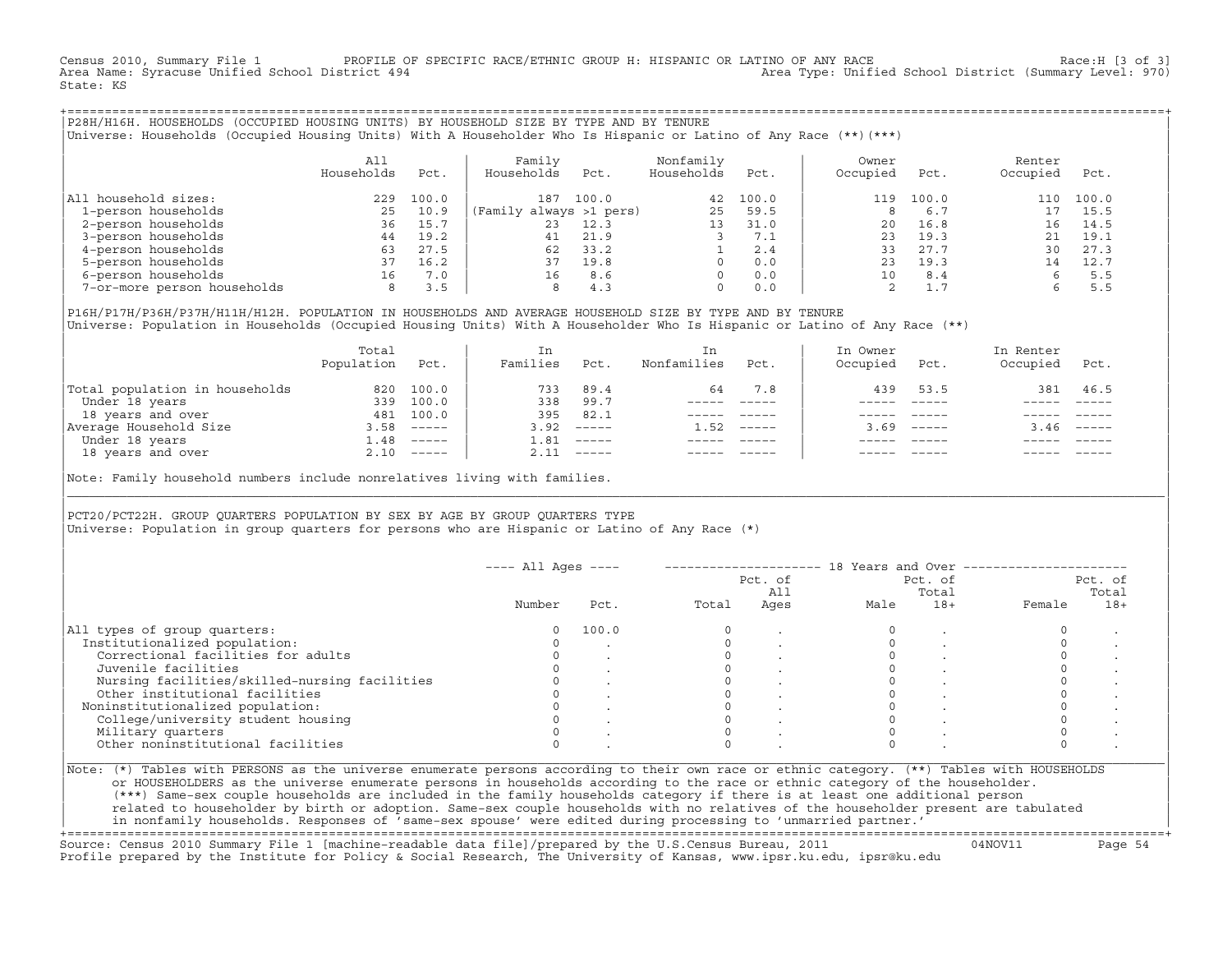Census 2010, Summary File 1 PROFILE OF SPECIFIC RACE/ETHNIC GROUP I: WHITE ALONE, NOT HISPANIC OR LATINO Race:I [1 of 3] Area Name: Syracuse Unified School District 494 Area Type: Unified School District (Summary Level: 970) State: KS

| Universe: PERSONS Who Are White Alone, Not Hispanic or Latino<br>Total Persons:<br>P16-18I/P36-37I. HOUSEHOLDS/POPULATION IN HOUSEHOLDS BY HOUSEHOLD TYPE<br>Universe: HOUSEHOLDERS Who Are White Alone, Not Hispanic or Latino                        | 1,801 | Population As % of Population of all Races<br>67.0% of<br>67.0% of                                                                                                                                                                                                                        |           |                                                                                      |            | White Alone, Not Hispanic or Latino (**) (***)                                                                                                                                                                                                                         |               |                  |       |                |
|--------------------------------------------------------------------------------------------------------------------------------------------------------------------------------------------------------------------------------------------------------|-------|-------------------------------------------------------------------------------------------------------------------------------------------------------------------------------------------------------------------------------------------------------------------------------------------|-----------|--------------------------------------------------------------------------------------|------------|------------------------------------------------------------------------------------------------------------------------------------------------------------------------------------------------------------------------------------------------------------------------|---------------|------------------|-------|----------------|
|                                                                                                                                                                                                                                                        |       |                                                                                                                                                                                                                                                                                           |           |                                                                                      |            |                                                                                                                                                                                                                                                                        |               |                  |       |                |
|                                                                                                                                                                                                                                                        |       |                                                                                                                                                                                                                                                                                           |           |                                                                                      |            |                                                                                                                                                                                                                                                                        |               |                  |       |                |
|                                                                                                                                                                                                                                                        |       |                                                                                                                                                                                                                                                                                           |           | 2,690                                                                                |            | By Presence of: Own Children                                                                                                                                                                                                                                           |               | Related Children |       |                |
|                                                                                                                                                                                                                                                        |       |                                                                                                                                                                                                                                                                                           |           | 2,690<br>$\Omega$                                                                    |            | xamilies :<br>Hamilies :<br>Which children under 18 :<br>Under 6 yrs only<br>Under 6 and 6 to 17 yrs<br>Under 6 and 6 to 17 yrs<br>Under 6 and 6 to 17 yrs<br>No children under 18 :<br>According to the section of the section of the section                         | Families Pct. | Families Pct.    |       |                |
|                                                                                                                                                                                                                                                        |       |                                                                                                                                                                                                                                                                                           |           |                                                                                      |            | All families:                                                                                                                                                                                                                                                          |               |                  |       | 503 100.0      |
|                                                                                                                                                                                                                                                        |       |                                                                                                                                                                                                                                                                                           |           |                                                                                      |            |                                                                                                                                                                                                                                                                        |               |                  |       | 426 84.7       |
|                                                                                                                                                                                                                                                        |       |                                                                                                                                                                                                                                                                                           |           |                                                                                      |            |                                                                                                                                                                                                                                                                        |               |                  |       | 166 33.0       |
|                                                                                                                                                                                                                                                        |       |                                                                                                                                                                                                                                                                                           |           | Average                                                                              |            |                                                                                                                                                                                                                                                                        |               |                  |       | 37 7.4         |
|                                                                                                                                                                                                                                                        |       |                                                                                                                                                                                                                                                                                           |           |                                                                                      |            |                                                                                                                                                                                                                                                                        |               |                  |       | 34 6.8         |
| Total Households (**)                                                                                                                                                                                                                                  |       |                                                                                                                                                                                                                                                                                           |           |                                                                                      |            |                                                                                                                                                                                                                                                                        |               |                  |       | 95 18.9        |
|                                                                                                                                                                                                                                                        |       |                                                                                                                                                                                                                                                                                           |           |                                                                                      |            |                                                                                                                                                                                                                                                                        |               |                  |       | 260 51.7       |
| 0tal Households (**)<br>Under 18 years<br>18 years and over<br>Family Households (***)<br>18 years and over<br>Family Households (***)<br>19 1.74<br>19 1.74<br>1.449 2.88<br>Under 18 years and over<br>1.449 2.88<br>Under 18 years and over<br>1.44 |       |                                                                                                                                                                                                                                                                                           |           |                                                                                      |            |                                                                                                                                                                                                                                                                        |               |                  |       | 77 15.3        |
|                                                                                                                                                                                                                                                        |       |                                                                                                                                                                                                                                                                                           |           |                                                                                      |            |                                                                                                                                                                                                                                                                        |               |                  | 25    | 5.0            |
|                                                                                                                                                                                                                                                        |       |                                                                                                                                                                                                                                                                                           |           |                                                                                      |            |                                                                                                                                                                                                                                                                        |               |                  |       | 15 3.0         |
|                                                                                                                                                                                                                                                        |       |                                                                                                                                                                                                                                                                                           |           |                                                                                      |            |                                                                                                                                                                                                                                                                        |               |                  |       | 40.8           |
|                                                                                                                                                                                                                                                        |       |                                                                                                                                                                                                                                                                                           |           |                                                                                      |            |                                                                                                                                                                                                                                                                        |               |                  |       | $1 \qquad 0.2$ |
|                                                                                                                                                                                                                                                        |       |                                                                                                                                                                                                                                                                                           |           |                                                                                      |            |                                                                                                                                                                                                                                                                        |               |                  |       | 10 2.0         |
| P12I/P13I. POPULATION BY AGE AND SEX                                                                                                                                                                                                                   |       |                                                                                                                                                                                                                                                                                           |           |                                                                                      |            |                                                                                                                                                                                                                                                                        |               |                  |       | 10 2.0         |
| Universe: Persons Who Are White Alone, Not Hispanic or Latino (*)                                                                                                                                                                                      |       |                                                                                                                                                                                                                                                                                           |           |                                                                                      |            |                                                                                                                                                                                                                                                                        |               |                  |       | 52 10.3        |
|                                                                                                                                                                                                                                                        |       |                                                                                                                                                                                                                                                                                           |           |                                                                                      |            |                                                                                                                                                                                                                                                                        |               |                  |       | 36 7.2         |
| ---Both Sexes---                                                                                                                                                                                                                                       |       | ------Male------                                                                                                                                                                                                                                                                          |           | $---$ Female-----                                                                    |            |                                                                                                                                                                                                                                                                        |               |                  |       | 11 2.2         |
| Number                                                                                                                                                                                                                                                 | Pct.  | Number                                                                                                                                                                                                                                                                                    | Pct.      | Number                                                                               | Pct.       |                                                                                                                                                                                                                                                                        |               |                  |       | 7 1.4          |
|                                                                                                                                                                                                                                                        |       |                                                                                                                                                                                                                                                                                           |           |                                                                                      |            |                                                                                                                                                                                                                                                                        |               |                  |       | 18 3.6         |
| All Ages:                                                                                                                                                                                                                                              |       |                                                                                                                                                                                                                                                                                           | 884 100.0 |                                                                                      | 917 100.0  |                                                                                                                                                                                                                                                                        |               |                  |       | $16$ 3.2       |
| Under 5                                                                                                                                                                                                                                                |       |                                                                                                                                                                                                                                                                                           |           | $\frac{50}{52}$                                                                      | 5.5        |                                                                                                                                                                                                                                                                        |               |                  |       |                |
| $5$ to $9$                                                                                                                                                                                                                                             |       |                                                                                                                                                                                                                                                                                           |           |                                                                                      | 5.7        |                                                                                                                                                                                                                                                                        |               |                  |       |                |
| $\begin{array}{cccc} 1,801 & 100.0 \\ & 117 & 6.5 \\ & 114 & 6.3 \\ & 100 & 5.6 \\ & 68 & 3.8 \\ & 42 & 2.3 \\ & 19 & 1.1 \\ & 16 & 0.9 \\ & 39 & 2.2 \\ & 112 & 6.2 \\ & 100 & 5.6 \\ & 89 & 4.9 \\ & 88 & 4.9 \\ \end{array}$<br>10 to 14            |       |                                                                                                                                                                                                                                                                                           |           | $\begin{array}{r} 22 \\ 30 \\ 22 \\ 17 \\ 50 \\ 26 \\ 42 \\ 42 \\ 44 \\ \end{array}$ | 5.8        | P31I. RELATIONSHIP BY HOUSEHOLD TYPE FOR THE POPULATION UNDER 18 YEARS                                                                                                                                                                                                 |               |                  |       |                |
| 15 to 17                                                                                                                                                                                                                                               |       |                                                                                                                                                                                                                                                                                           |           |                                                                                      | 3.3        | Universe: Persons under 18 who are                                                                                                                                                                                                                                     |               |                  |       |                |
| 18 and 19                                                                                                                                                                                                                                              |       |                                                                                                                                                                                                                                                                                           |           |                                                                                      | 2.4        | White Alone, Not Hispanic or Latino (*) (***)                                                                                                                                                                                                                          |               |                  |       |                |
| 20                                                                                                                                                                                                                                                     |       |                                                                                                                                                                                                                                                                                           |           |                                                                                      | 1.9        |                                                                                                                                                                                                                                                                        |               | Number           | Pct.  |                |
| 21                                                                                                                                                                                                                                                     |       |                                                                                                                                                                                                                                                                                           |           |                                                                                      | 0.5<br>2.2 | al under 18:<br>n households:<br>Householder or spouse<br>Related child:<br>Total under 18:                                                                                                                                                                            |               | 399              | 100.0 |                |
| 22 to 24<br>25 to 29                                                                                                                                                                                                                                   |       |                                                                                                                                                                                                                                                                                           |           |                                                                                      | 6.1        | In households:                                                                                                                                                                                                                                                         |               | 399              | 100.0 |                |
| 30 to 34                                                                                                                                                                                                                                               |       |                                                                                                                                                                                                                                                                                           |           | 51                                                                                   | 5.6        |                                                                                                                                                                                                                                                                        |               | $\Omega$         | 0.0   |                |
| 35 to 39                                                                                                                                                                                                                                               |       |                                                                                                                                                                                                                                                                                           |           | 42                                                                                   | 4.6        |                                                                                                                                                                                                                                                                        |               | 390              | 97.7  |                |
| 88<br>40 to 44                                                                                                                                                                                                                                         | 4.9   |                                                                                                                                                                                                                                                                                           |           | 44                                                                                   | 4.8        | Own child:                                                                                                                                                                                                                                                             |               | 372              | 93.2  |                |
| 45 to 49                                                                                                                                                                                                                                               | 8.9   |                                                                                                                                                                                                                                                                                           |           | 82                                                                                   | 8.9        |                                                                                                                                                                                                                                                                        |               |                  | 74.7  |                |
| $\begin{array}{c} 161 \\ 126 \\ 144 \\ 52 \end{array}$<br>50 to 54                                                                                                                                                                                     | 7.0   |                                                                                                                                                                                                                                                                                           |           | 64                                                                                   | 7.0        | The other families (no spouse present):<br>The Male householder<br>The householder<br>The Theory of The Contract of The Contract of The Contract of The Contract of The Contract of The Contract of The Contract of The Contract of                                    |               |                  | 18.5  |                |
| 55 to 59                                                                                                                                                                                                                                               | 8.0   |                                                                                                                                                                                                                                                                                           |           | 77                                                                                   | 8.4        |                                                                                                                                                                                                                                                                        |               |                  | 5.8   |                |
| 60 and 61                                                                                                                                                                                                                                              | 2.9   |                                                                                                                                                                                                                                                                                           |           | 28                                                                                   | 3.1        |                                                                                                                                                                                                                                                                        |               |                  | 12.8  |                |
| 62 to 64                                                                                                                                                                                                                                               |       |                                                                                                                                                                                                                                                                                           |           | 26                                                                                   | 2.8        | Other relatives:                                                                                                                                                                                                                                                       |               |                  | 4.5   |                |
| 65 and 66                                                                                                                                                                                                                                              |       |                                                                                                                                                                                                                                                                                           |           | 16                                                                                   | 1.7        |                                                                                                                                                                                                                                                                        |               |                  | 4.0   |                |
| 67 to 69                                                                                                                                                                                                                                               |       |                                                                                                                                                                                                                                                                                           |           | 34                                                                                   | 3.7        |                                                                                                                                                                                                                                                                        |               |                  | 0.5   |                |
| 70 to 74                                                                                                                                                                                                                                               |       |                                                                                                                                                                                                                                                                                           |           |                                                                                      | 3.4        | Nonrelatives                                                                                                                                                                                                                                                           |               |                  | 2.3   |                |
| 75 to 79                                                                                                                                                                                                                                               |       |                                                                                                                                                                                                                                                                                           |           | $\frac{31}{39}$<br>39                                                                | 4.3        | In group quarters:                                                                                                                                                                                                                                                     |               |                  | 0.0   |                |
| 80 to 84                                                                                                                                                                                                                                               |       |                                                                                                                                                                                                                                                                                           |           | 36                                                                                   | 3.9        | Institutionalized population                                                                                                                                                                                                                                           |               |                  | 0.0   |                |
| 85 plus                                                                                                                                                                                                                                                |       | 884 100.0<br>67 7.6<br>62 7.0<br>47 5.3<br>20 2.3<br>20 2.3<br>20 2.2<br>11 1.2<br>20 5.5<br>49 5.5<br>49 5.5<br>49 5.5<br>49 5.5<br>49 6.0<br>62 7.0<br>62 7.0<br>62 7.0<br>62 7.0<br>62 7.0<br>62 7.0<br>62 7.0<br>64 2.7<br>56 6.3<br>44 5.0<br>62 7.0<br>62 7.0<br>62 7.0<br>64<br>19 | 2.1       | 42                                                                                   | 4.6        | Male householder<br>Male householder<br>Female householder<br>ther relatives:<br>Grandchild<br>16<br>other relatives<br>2<br>relatives<br>oup quarters:<br>titutionalized population<br>institutionalized population<br>0<br>0<br>0<br>Noninstitutionalized population |               |                  | 0.0   |                |
| $0$ to $17$<br>$399$<br>1,046                                                                                                                                                                                                                          | 22.2  |                                                                                                                                                                                                                                                                                           | 214 24.2  | 185                                                                                  | 20.2       | Note: (*) Tables with PERSONS as the universe enumerate persons according                                                                                                                                                                                              |               |                  |       |                |
| 18 to 64                                                                                                                                                                                                                                               | 58.1  |                                                                                                                                                                                                                                                                                           | 512 57.9  | 534                                                                                  | 58.2       | to their own race or ethnic category. (**) Tables with HOUSEHOLDS or                                                                                                                                                                                                   |               |                  |       |                |
| $356$ $19.8$<br>65 plus                                                                                                                                                                                                                                |       | 158 17.9                                                                                                                                                                                                                                                                                  |           | 198 21.6                                                                             |            | HOUSEHOLDERS as the universe enumerate persons in households according<br>to the race or ethnic category of the householder. (***) Responses of                                                                                                                        |               |                  |       |                |
| 44.8<br>Median Age                                                                                                                                                                                                                                     |       | 42.9                                                                                                                                                                                                                                                                                      |           | 46.1                                                                                 |            | 'same-sex spouse' were edited during processing to 'unmarried partner.'                                                                                                                                                                                                |               |                  |       |                |

Source: Census 2010 Summary File 1 [machine-readable data file]/prepared by the U.S.Census Bureau, 2011 Page 55<br>Profile prepared by the Institute for Policy & Social Research, The University of Kansas, www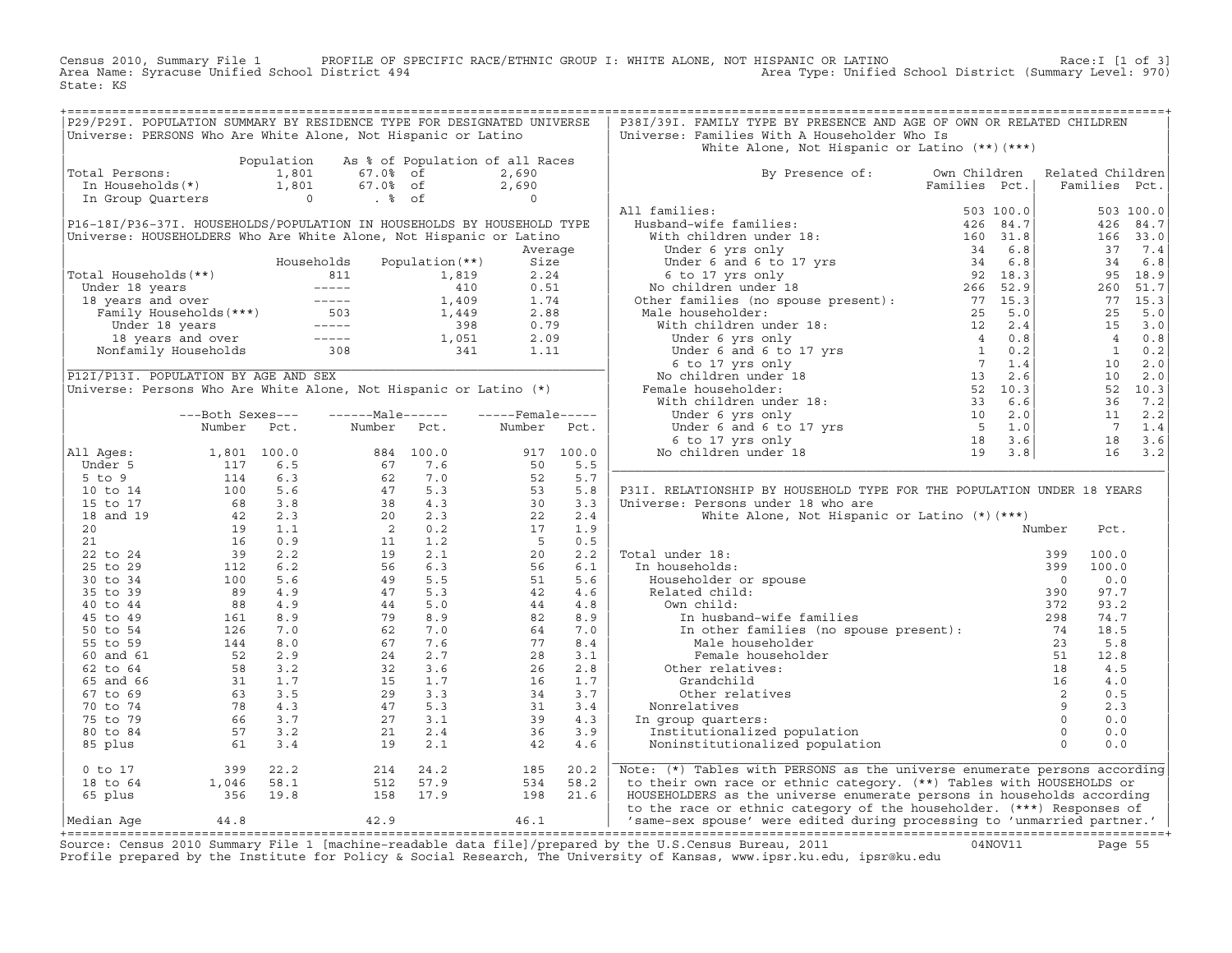Census 2010, Summary File 1 PROFILE OF SPECIFIC RACE/ETHNIC GROUP I: WHITE ALONE, NOT HISPANIC OR LATINO Race:I [2 of 3] Area Name: Syracuse Unified School District 494 Area Type: Unified School District (Summary Level: 970) State: KS

| P29I/P34I. RELATIONSHIP BY HOUSEHOLD TYPE FOR ALL PERSONS & PERSONS 65+<br>Universe: Persons Who Are White Alone, Not Hispanic or Latino (*) (***)     |                         |            |        |                             |       | PCT14I. PRESENCE OF MULTIGENERATIONAL HOUSEHOLDS<br>Universe: Households With A Householder Who Is | White Alone, Not Hispanic or Latino (**)                        |                 |               |
|--------------------------------------------------------------------------------------------------------------------------------------------------------|-------------------------|------------|--------|-----------------------------|-------|----------------------------------------------------------------------------------------------------|-----------------------------------------------------------------|-----------------|---------------|
|                                                                                                                                                        | All Ages<br>Number      | Pct.       |        | 65 years and over<br>Number | Pct.  |                                                                                                    |                                                                 | Number          | Pct.          |
|                                                                                                                                                        |                         |            |        |                             |       | Total:                                                                                             |                                                                 |                 | 811 100.0     |
| Total:                                                                                                                                                 | 1,801                   | 100.0      |        | 356                         | 100.0 | Household has 3 or more generations                                                                |                                                                 | 14              | 1.7           |
| In households:                                                                                                                                         | 1,801                   | 100.0      |        | 356                         | 100.0 | Household does not have 3+ generations<br>Household does not have 3+ generations                   |                                                                 | 797             | 98.3          |
| In family households:                                                                                                                                  | 1,463                   | 81.2       |        | 212                         | 59.6  |                                                                                                    |                                                                 |                 |               |
| Householder:                                                                                                                                           | 503                     | 27.9       |        | 117                         | 32.9  |                                                                                                    |                                                                 |                 |               |
| Male                                                                                                                                                   | 403                     | 22.4       |        | 103                         | 28.9  |                                                                                                    |                                                                 |                 |               |
| Female                                                                                                                                                 | 100                     | 5.6        |        | 14                          | 3.9   |                                                                                                    |                                                                 |                 |               |
| Spouse                                                                                                                                                 | 421                     | 23.4       |        | 90                          | 25.3  | PCT19I. NONRELATIVES BY HOUSEHOLD TYPE (*) (***)                                                   |                                                                 |                 |               |
| Parent                                                                                                                                                 | $\overline{4}$          | 0.2        |        | $\overline{2}$              | 0.6   | Universe: Nonrelatives who are                                                                     |                                                                 |                 |               |
| Parent-in-law                                                                                                                                          | $\overline{\mathbf{3}}$ | 0.2        |        | 2                           | 0.6   |                                                                                                    | White Alone, Not Hispanic or Latino (Total: 59)                 |                 |               |
| Child:                                                                                                                                                 | 472                     | 26.2       |        |                             |       |                                                                                                    |                                                                 |                 |               |
| Biological                                                                                                                                             | 427                     | 23.7       |        |                             |       |                                                                                                    | In Family                                                       | In Nonfamily    |               |
| Adopted                                                                                                                                                | 12                      | 0.7        |        |                             |       |                                                                                                    | Households                                                      | Households      |               |
| Step                                                                                                                                                   | 33                      | 1.8        |        |                             |       |                                                                                                    | Number Pct.                                                     | Number Pct.     |               |
| Grandchild                                                                                                                                             | 19                      | 1.1        |        |                             |       |                                                                                                    |                                                                 |                 |               |
| Brother or sister                                                                                                                                      | 6<br>$\Omega$           | 0.3<br>0.0 |        |                             |       | Nonrelatives:                                                                                      | 29 100.0<br>$1 \t3.4$                                           | $\Omega$        | 30 100.0      |
| Son-in-law/daughter-in-law                                                                                                                             | $6\overline{6}$         | 0.3        |        |                             | 0.3   | Roomer or boarder<br>Housemate or roommate                                                         |                                                                 |                 | 0.0<br>4 13.3 |
| Other relatives (#)<br>Noncelatives<br>In nonfamily households:<br>In nonfamily households:<br>145<br>124                                              |                         | 1.6        |        | $\mathbf{1}$<br>$\Omega$    | 0.0   |                                                                                                    | $\begin{array}{cc} 2 & 6.9 \\ 16 & 55.2 \end{array}$<br>16 55.2 | 19              | 63.3          |
|                                                                                                                                                        |                         | 18.8       |        | 144                         | 40.4  | Unmarried partner<br>Other nonrelatives                                                            | 10 34.5                                                         | $7\overline{ }$ | 23.3          |
|                                                                                                                                                        |                         | 8.1        |        | 45                          | 12.6  |                                                                                                    |                                                                 |                 |               |
|                                                                                                                                                        |                         | 6.9        |        | 41                          | 11.5  |                                                                                                    |                                                                 |                 |               |
| Not living alone                                                                                                                                       | 21                      | 1.2        |        | $\overline{4}$              | 1.1   |                                                                                                    |                                                                 |                 |               |
| Female householder:                                                                                                                                    | 163                     | 9.1        |        | 95                          | 26.7  | H17I. HOUSING UNITS BY HOUSEHOLDER'S AGE AND TENURE                                                |                                                                 |                 |               |
| Living alone                                                                                                                                           | 156                     | 8.7        |        | 93                          | 26.1  | Universe: Occupied Housing Units With A Householder Who Is                                         |                                                                 |                 |               |
| Not living alone                                                                                                                                       | $\overline{7}$          | 0.4        |        | $\overline{2}$              | 0.6   |                                                                                                    | White Alone, Not Hispanic or Latino (**)                        |                 |               |
| Nonrelatives                                                                                                                                           | 30                      | 1.7        |        | $\overline{4}$              | 1.1   |                                                                                                    |                                                                 |                 |               |
| In group quarters:                                                                                                                                     | $\overline{0}$          | 0.0        |        | $\Omega$                    | 0.0   | Age of                                                                                             | Owner Occupied                                                  | Renter Occupied |               |
| Institutionalized                                                                                                                                      | $\Omega$                | 0.0        |        | $\Omega$                    | 0.0   | Householder                                                                                        | Number<br>Pct.                                                  | Number          | Pct.          |
| Noninstitutionalized                                                                                                                                   | $\circ$                 | 0.0        |        | $\circ$                     | 0.0   |                                                                                                    |                                                                 |                 |               |
|                                                                                                                                                        |                         |            |        |                             |       | All Ages:                                                                                          | 614 100.0                                                       |                 | 197 100.0     |
| (#) For 65 yrs & over, includes children, siblings, etc. not shown separately                                                                          |                         |            |        |                             |       | 15 to 24                                                                                           | $5^{\circ}$<br>0.8                                              | 18              | 9.1           |
|                                                                                                                                                        |                         |            |        |                             |       | 25 to 34                                                                                           | 67 10.9                                                         | 47              | 23.9          |
|                                                                                                                                                        |                         |            |        |                             |       | 35 to 44                                                                                           | 65 10.6                                                         | 31              | 15.7          |
|                                                                                                                                                        |                         |            |        |                             |       | 45 to 54                                                                                           | 131 21.3                                                        | 36              | 18.3          |
| P18I. HOUSEHOLD TYPE                                                                                                                                   |                         |            |        |                             |       | 55 to 59                                                                                           | 12.5<br>77                                                      | 13              | 6.6           |
| Universe: Households with a Householder Who is                                                                                                         |                         |            |        |                             |       | 60 to 64                                                                                           | 51<br>8.3                                                       | 13              | 6.6           |
| White Alone, Not Hispanic or Latino (**)                                                                                                               |                         |            |        |                             |       | 65 to 74                                                                                           | 100 16.3                                                        | 12              | 6.1           |
|                                                                                                                                                        |                         |            | Number | Pct.                        |       | 75 to 84                                                                                           | 75<br>12.2                                                      | 17              | 8.6           |
|                                                                                                                                                        |                         |            |        |                             |       | 85 and over                                                                                        | 7.0<br>43                                                       | 10              | 5.1           |
| Total:                                                                                                                                                 |                         |            |        | 811 100.0                   |       |                                                                                                    |                                                                 |                 |               |
| Family households (***) :                                                                                                                              |                         |            | 503    | 62.0                        |       |                                                                                                    |                                                                 |                 |               |
| Husband-wife families                                                                                                                                  |                         |            |        | 426 52.5                    |       | Note: (*) Tables with PERSONS as the universe enumerate persons                                    |                                                                 |                 |               |
| Other families:                                                                                                                                        |                         |            |        | 77 9.5                      |       | according to their own race or ethnic category. (**) Tables with                                   |                                                                 |                 |               |
| ncr rummaroo.<br>Male householder, no wife present<br>Female householder, no husband present<br>amily households:<br>Male householder, no wife present |                         |            | 25     | 3.1                         |       | HOUSEHOLDS or HOUSEHOLDERS as the universe enumerate persons in                                    |                                                                 |                 |               |
|                                                                                                                                                        |                         |            |        | 52 6.4                      |       | households according to the race or ethnic category of the                                         |                                                                 |                 |               |
| Nonfamily households:                                                                                                                                  |                         |            |        | 308 38.0                    |       | householder. (***) Responses of 'same-sex spouse' were edited                                      |                                                                 |                 |               |
| Householder living alone                                                                                                                               |                         |            | 280    | 34.5                        |       | during processing to 'unmarried partner.'                                                          |                                                                 |                 |               |
| Householder not living alone                                                                                                                           |                         |            | 28     | 3.5                         |       |                                                                                                    |                                                                 |                 |               |
|                                                                                                                                                        |                         |            |        |                             |       |                                                                                                    |                                                                 |                 |               |
|                                                                                                                                                        |                         |            |        |                             |       |                                                                                                    |                                                                 |                 |               |

+===================================================================================================================================================+Source: Census 2010 Summary File 1 [machine−readable data file]/prepared by the U.S.Census Bureau, 2011 04NOV11 Page 56 Profile prepared by the Institute for Policy & Social Research, The University of Kansas, www.ipsr.ku.edu, ipsr@ku.edu